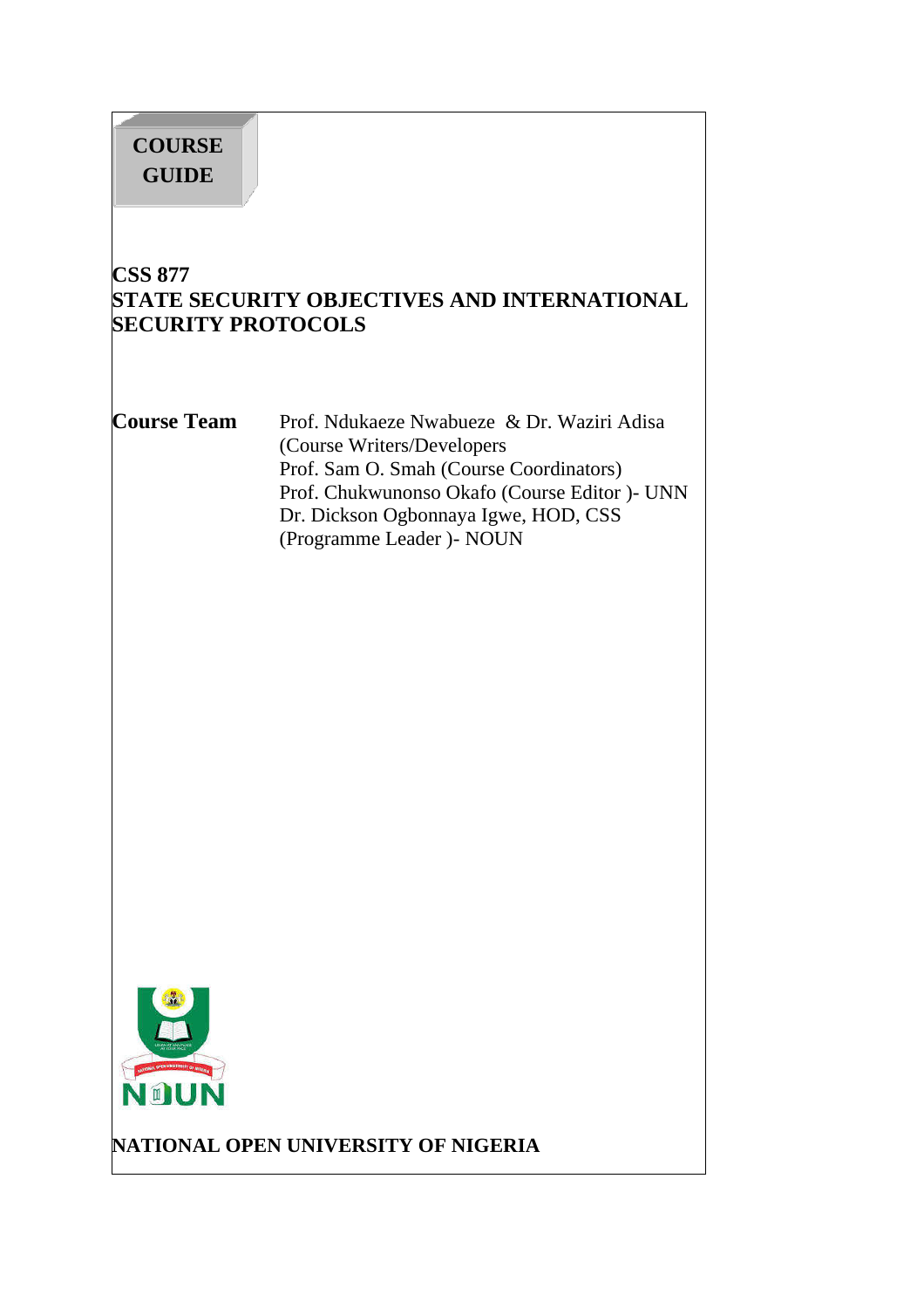© 2021 by NOUN Press National Open University of Nigeria **Headquarters** University Village Plot 91, Cadastral Zone Nnamdi Azikiwe Expressway Jabi, Abuja

Lagos Office 14/16 Ahmadu Bello Way Victoria Island, Lagos

e-mail: centralinfo@nou.edu.ng URL: www.nou.edu.ng

Printed 2021

ISBN: 978-978-058-332-3

All rights reserved. No part of this book may be reproduced, in any form or by any means, without permission in writing from the publisher.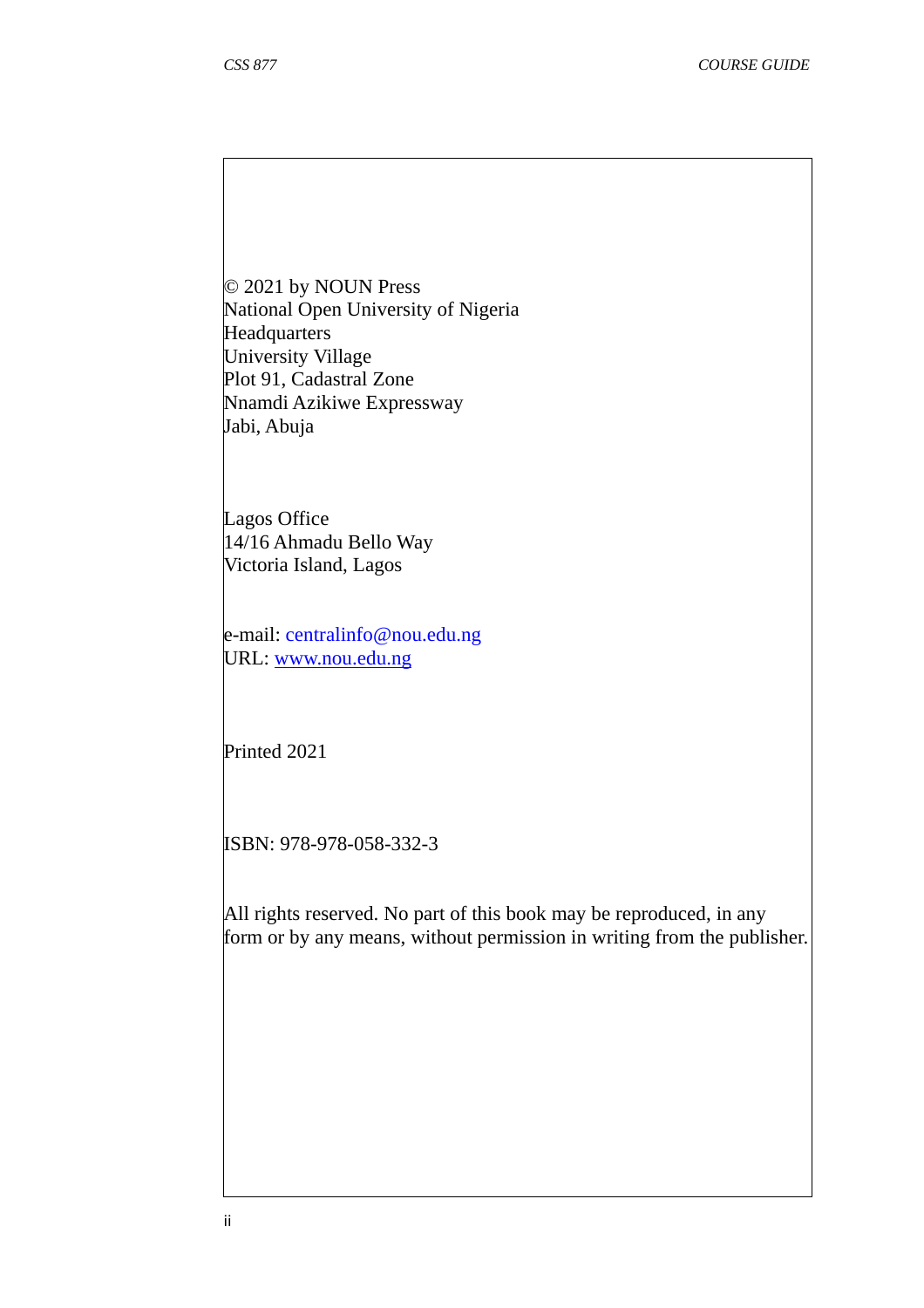## **CONTENTS**

| iv           |
|--------------|
| $\mathbf{V}$ |
| vi           |
| vi           |
| vii          |
| vii          |
| $ix -$       |
|              |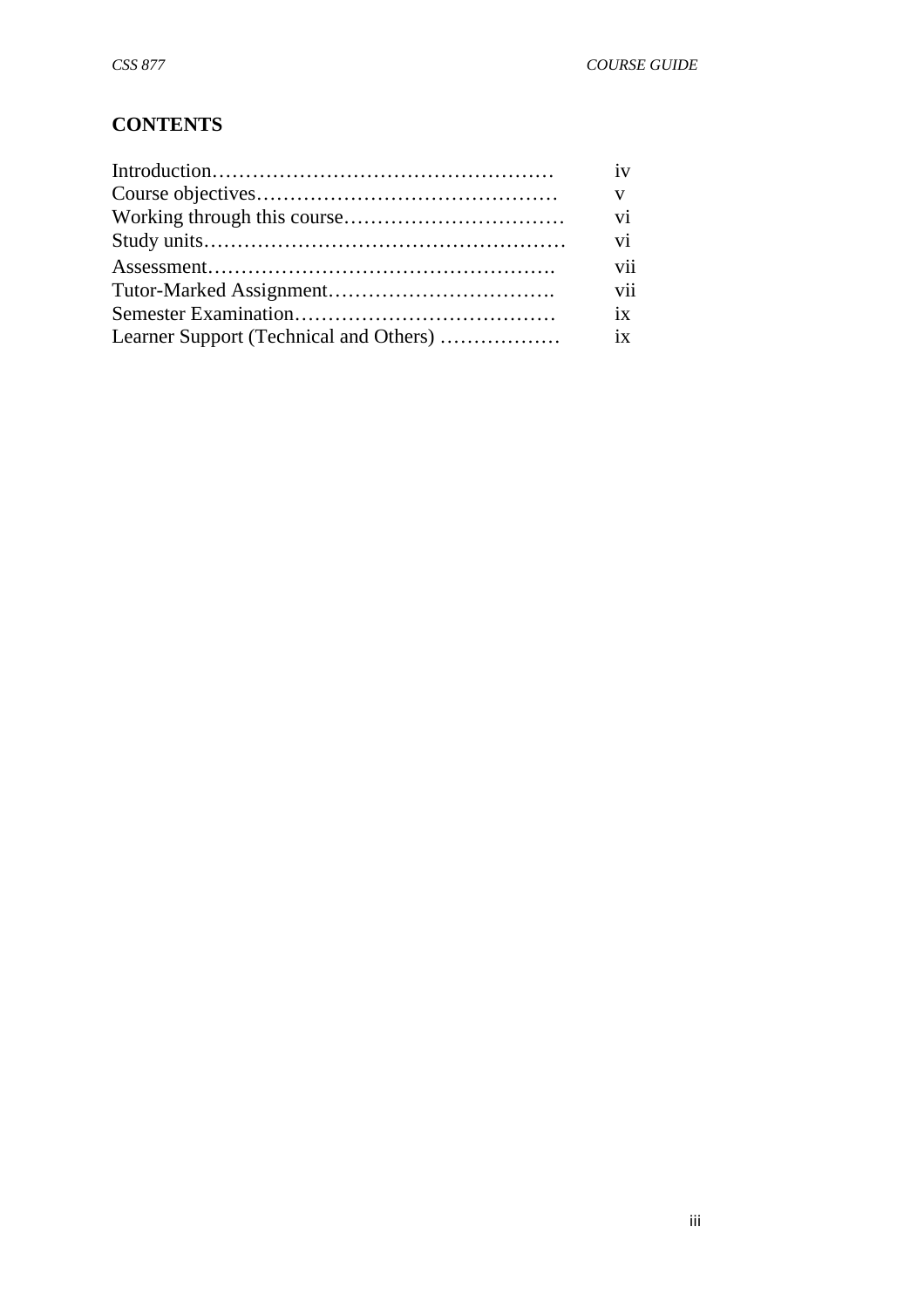#### **INTRODUCTION**

State involvement in the management of security is as old as the human race. It existed in ancient times, Greek City State, Egyptian civilizations and has also been found in Arab Civilizations, European societies, Ottoman Empires and pre-colonial African societies. Though, in ancient times up to the period of European colonization of Africa, most States around the world were empires ruled by monarchs and feudal lords, a common characteristic of the State, in ancient societies, was that, powers of the State and those of the political rulers were derived largely from tradition, conventions and hereditary.

Around the sixteenth century, new conception of the nature and character of the State began to emerge following the fall of the Roman Empire, the outbreak of the Black Death of 1346 and the tumultuous changes that accompanied the emergence of science in Europe. Although the legendary role of the State in the management of public life and security of life in the modern sense can be traced back to the 16th century when, States around the world had always played significant roles in the management of public security, prevention of wars, resolution of conflicts and the development of human society.

With the rising influence of globalization, the role of the political State has been significantly altered by forces of modernization. Such changes are noticeable in the management of political conflicts within nations and involvement in international politics. Nations are expected to engage in mutual international trade and commerce now than ever before, and the same time, prevent the occurrence of wars and conflicts within their domains. There has been radical shift in State sovereign powers, and boundaries of nuclear possession have been altered by international relations particularly since the end of the Second World War in 1945.

This course is designed to teach students the role of *State Security Objectives* and *International Security Protocols* in the study, understanding and prediction of the national and global political systems. It is intended to equip you with knowledge and understanding of the causes of war, the role of the State, the military, military use of force and strategic planning in the management of State security in modern times. The course shall interrogate the emergence of the modern State and its contractual primary legal responsibility to the citizens. It shall look at the impact of the changes in the global political system since the eighteenth century enlightenment and the political consequences of the reorganization of the State following the French Revolution of 1789. The course shall critically examine how historical factors, such as colonialism, decolonization, and postcolonial politics, have shaped and transformed State involvement in international politics and conflicts in postcolonial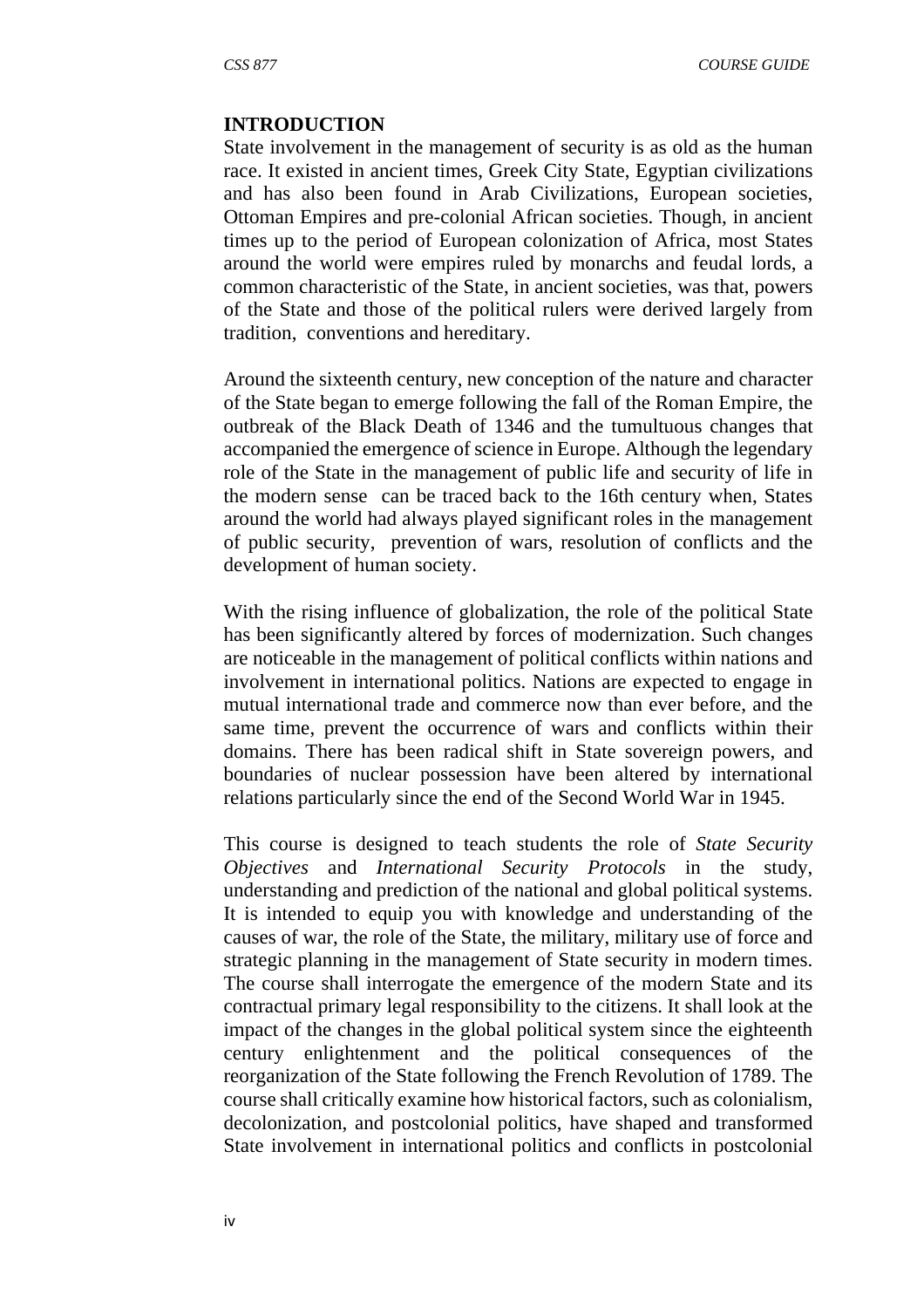Africa, and implicitly define the nature and character of political conflicts in modern times.

By creating this background, the course will set your mind on the importance of modernization in the definition and management of State Security Objectives. Since the primary obligation of the modern State is to provide security and welfare for its people, a course of this nature would provide students with the appropriate avenues to evaluate how States in Africa, and in other parts of the world have been striving to satisfactorily provide social welfare for their citizenry and by so doing fulfill their primary obligation. In the course of the lectures, students are expected to ask questions about the development of State Security Objectives around the world and how nations have used their military and political powers to achieve such objectives. Some of these questions may include: How Does Modernization shape the Security Objectives of Nations? How Does International Relations alter these Objectives and Boundaries of International Powers? What is the role of Wars and Conflicts in the transformation of powers in the global political system? What are the roles of Non-State Actors and International Organizations in the development of the objectives of nations? What is the role of Deterrence in the prevention of wars and alteration of military and political powers of nations?

Ultimately, the course anticipates that students who successfully complete it would develop the capacity to participate in the political process for building a sustainable political and economic future for the world *where nations do not resort to war, before they settle their differences, and citizens of different nations and societies can enjoy their fundamental human rights in line with the United Nations Universal Declaration on Human Rights of 1948*. Additionally, such capacity that the individuals must have acquired in the course of the lectures should be able to guide them in policy making on national security, and private security involvement in the provision of security services to the public, private organizations and the multinational organizations. It will also serve as an intellectual guide for individuals who are going into the academia, and are desirous of teaching crime, peace and conflict in a University.

#### **COURSE OBJECTIVES**

- 1. The course is designed to discuss the origin of the State and its relationship to the setting up of State security objectives.
- 2. The course shall also look into the concepts of State security objectives and international security protocols in relation to the processes of modernization that have changed the world since the eighteenth century.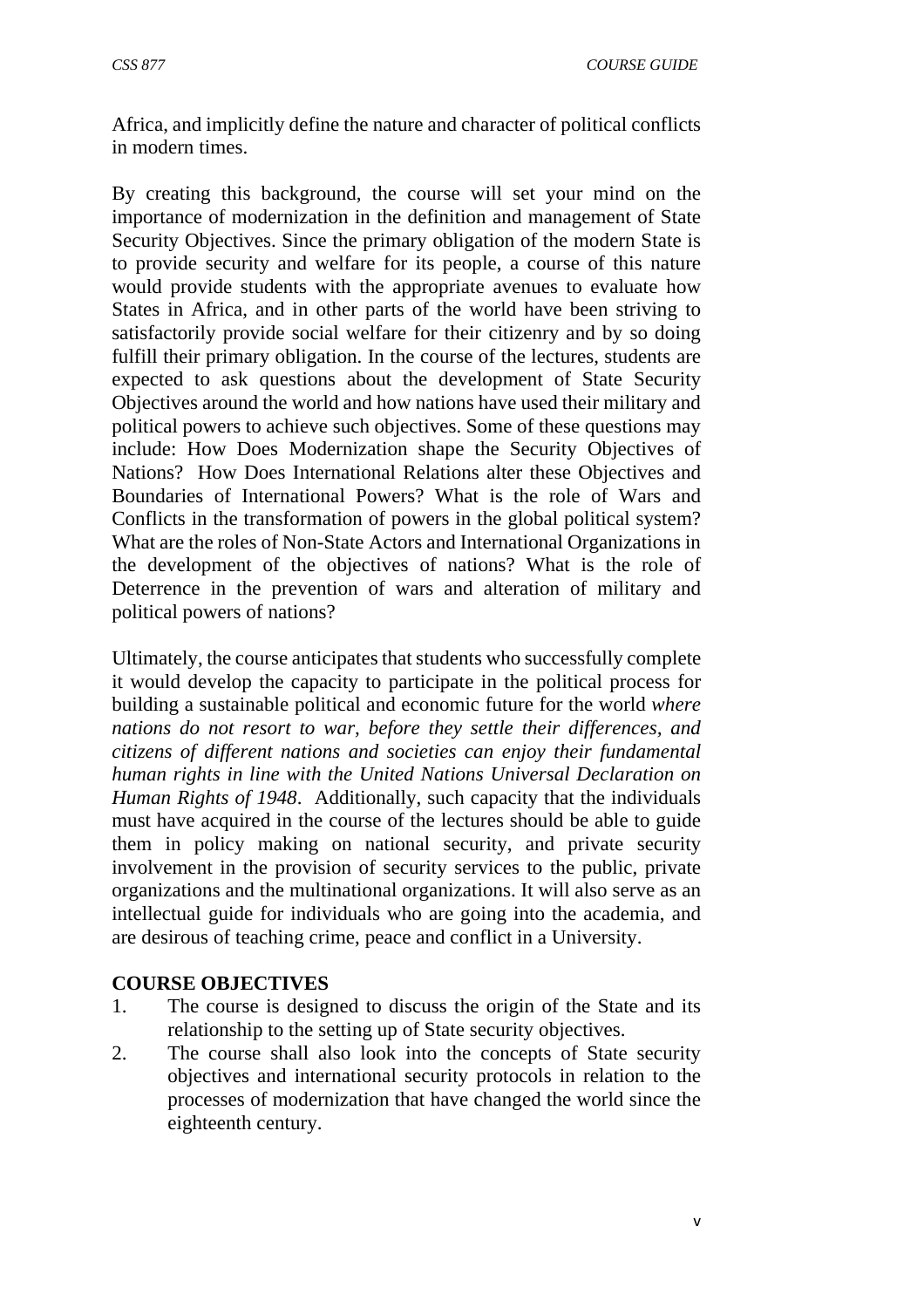- 3. It shall also examine the effects of war, conflicts, brinkmanship and deterrence in international politics and State security pursuits in modern times.
- 4. The course will look at public and private engagement of private security system and its implications for the management of State security system.
- 5. The course will further teach students the role of strategic conflict management in State security enforcement around the world.
- 6. The course will interrogate the role of the international community, regional organizations and sub-regional bodies in the prevention of wars, conflicts and building of peace with a view to regulating the international political system.

## **WORKING THROUGH THIS COURSE**

*To complete this Course, students are advised to check the study units, read the recommended books as well as other course materials provided by the NOUN. Each unit contains Self-Assessment Exercise (SAE) and Tutor Marked Assignments (TMAS) for assessment purposes. There will be a written examination at the end of the course. The course should take students about 14 weeks to complete. You will find all the components of the course listed below. Students need to allocate time to each unit to finish the course successfully.* 

## **STUDY UNITS: 24**

| Module   | Title of Work            | Weeks    | Assessment End |
|----------|--------------------------|----------|----------------|
|          |                          | Activity | of Unit        |
| Module 1 | The Origin of State      |          |                |
|          |                          |          |                |
| Unit 1   |                          | Week 1   |                |
| Unit 2   |                          | Week 2   |                |
| Unit 3   |                          | Week 3   | Assignment 1   |
| Unit 4   |                          | Week 4   |                |
|          |                          |          |                |
| Module 2 | The Evolution of         |          |                |
|          | Strategic Thinking       |          |                |
|          | and Security Studies     |          |                |
| Unit 1   |                          | Week 5   |                |
| Unit 2   |                          | Week 6   |                |
| Unit 3   |                          | Week 7   | Assignment 2   |
| Unit 4   |                          | Week 8   |                |
|          | Conflicts,<br>War,       |          |                |
| Module 3 | <b>Brinkmanship</b><br>& |          |                |

Presentation Schedule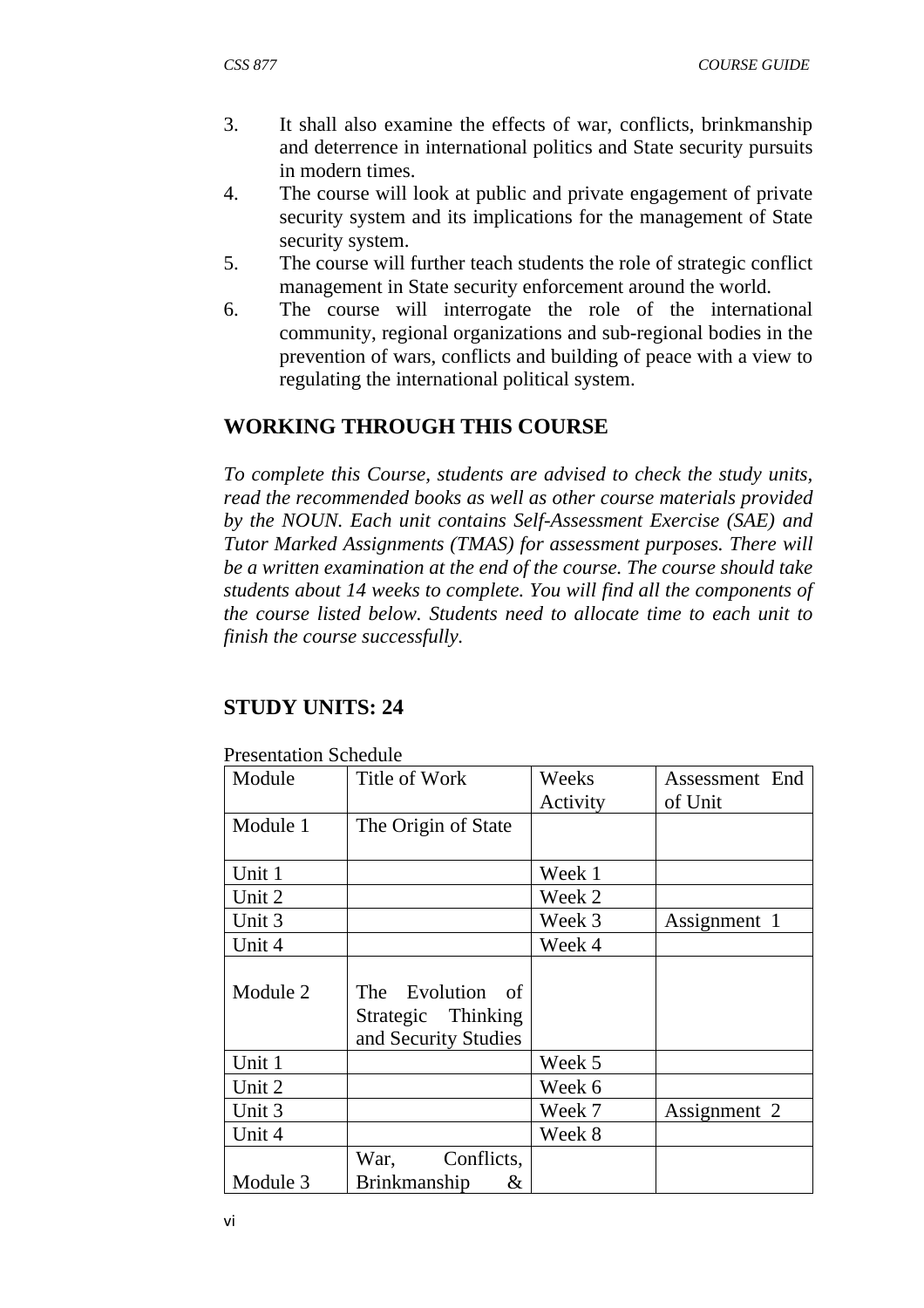|          | in<br>Deterrence            |         |              |
|----------|-----------------------------|---------|--------------|
|          | International               |         |              |
|          | <b>Security Politics</b>    |         |              |
| Unit 1   |                             | Week 9  |              |
| Unit 2   |                             | Week 10 |              |
| Unit 3   |                             | Week 11 | Assignment 3 |
| Unit 4   |                             | Week 12 |              |
| Module 4 | Conflict<br>Strategic       |         |              |
|          | Management<br>and           |         |              |
|          | <b>State Security</b>       |         |              |
| Unit 1   |                             | Week 13 |              |
| Unit 2   |                             | Week 14 |              |
| Unit 3   |                             | Week 15 | Assignment 4 |
| Unit 4   |                             | Week 16 |              |
|          |                             |         |              |
| Module 5 | Private<br>Security         |         |              |
|          | Protocols<br>and            |         |              |
|          | Management<br>of            |         |              |
|          | State<br>Security           |         |              |
|          | Objectives                  |         |              |
| Unit 1   |                             | Week 17 |              |
| Unit 2   |                             | Week 18 |              |
| Unit 3   |                             | Week 19 | Assignment 5 |
| Unit 4   |                             | Week 20 |              |
| Module 6 | International<br>The        |         |              |
|          | Community<br>and            |         |              |
|          | Regional Powers in          |         |              |
|          | the Management of           |         |              |
|          | <b>Global Conflicts and</b> |         |              |
|          | Peace Building              |         |              |
|          | around the World            |         |              |
| Unit 1   |                             | Week 21 |              |
| Unit 2   |                             | Week 22 |              |
| Unit 3   |                             | Week 23 | Assignment 6 |
| Unit 4   |                             | Week 24 |              |

## **FACILITATION**

The Course *CSS 877: State Security Objectives and International Security Protocols*, is designed to bring to all categories of people; academics, policy makers, security practitioners, business organizations, jurists and diplomats, the best of modern discussions of state security objectives and international protocols. The course is important because of the increasing gaps between national security planning and international laws. Many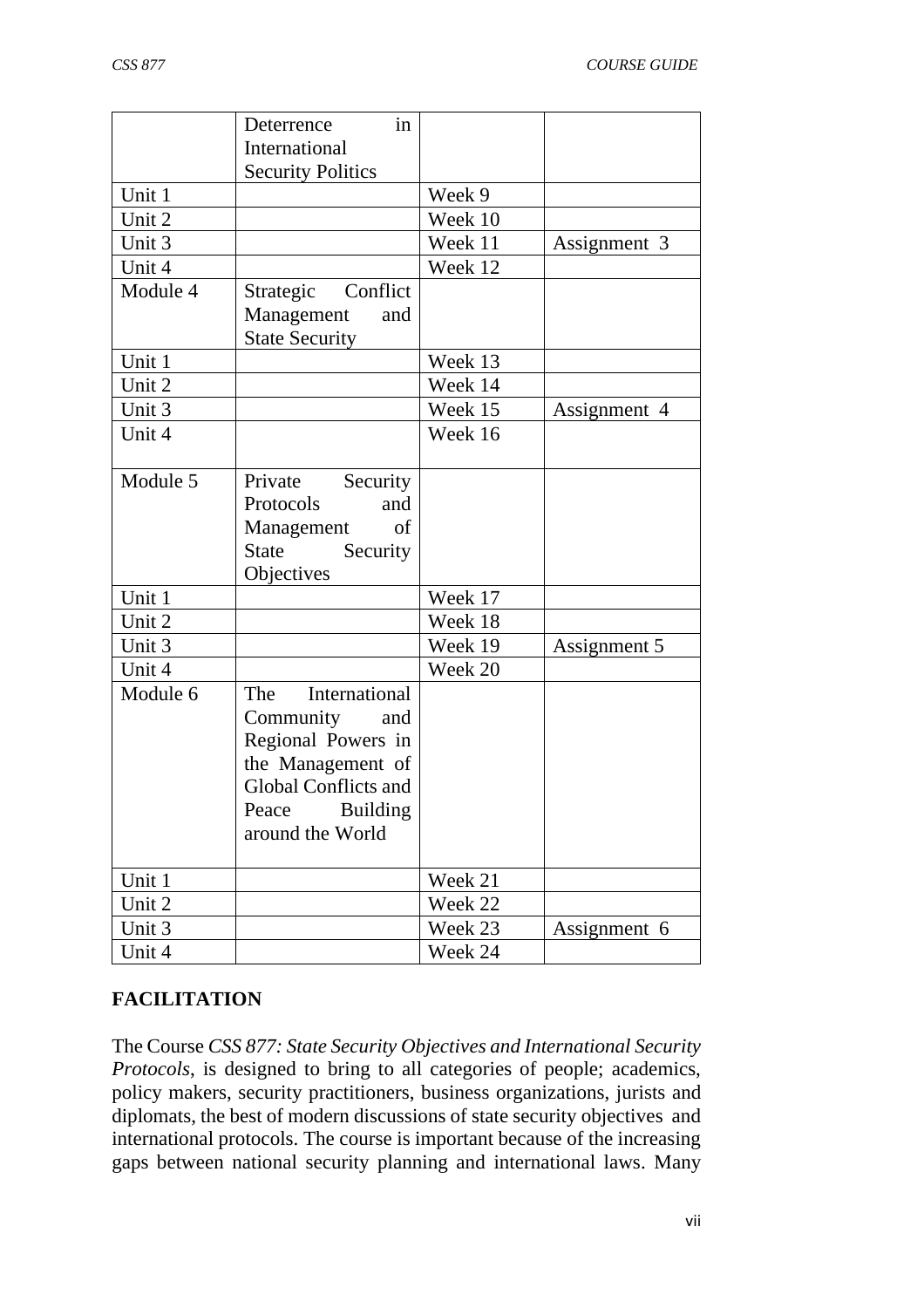nations of the world have recently been shaken by the upsurge of terrorism and transnational organized crimes; a development that many world leaders never envisaged at the birth of the United Nations.

This course will bring to us new discussions about the definition of the state, state security, and international security. It will challenge our conception of the idea of territorial integrity and the notion of selfdetermination within the context of UN Charter and other international treaties. For instance, increasing demands on the international community and sovereign nations have redefined the concept of state security. Unlike the past when realist notion of state security was confined to the acquisition of more powers by the state, modern security challenges and the expanding scope of global security has meant that nations border about human aspect of state security as opposed to the previous approach which concentrated on ''military power'' or balance of power between two states.

With the end of the Cold War, there is also awareness that the issue of state security is everybody business as states around the world particularly in the developing nations are encouraged to adopt procedural justice in the handling of matters relating to national security. The global events and the fight for cultural identity have caused increased tensions around the world raising concerns about the stability of weak, fragile and shell states that are spread across the developing world.

The United Nations is particularly concerned that increased clash of civilizations between the Western nations and non-Western societies, has the potentiality of destabilizing the world while in Africa, there is thinking that, African nations lack the political will to fight corruption, deepen justice and enshrine the law of rule in their attempts to consolidate on their democracy.

This course has the potentiality of transforming our ideas of security into sustainable policy and programme that will be useful in transforming our nation, stabilizing the economy and helping millions of people whose rights are being trampled upon by dictatorial and capricious state. As policy makers and security practitioners, ideas gained in the course of this programme can help us support communities that are wracked by violence, terror attacks or even armed banditry.

Given the diversity and complexity of Nigeria's security problems the Course CSS 877 is urgently needed to reshape our understanding of the theory and practice of modern security in the public and private security because it discusses the importance of the police, the army, and other security agencies in the management of our complex world. It is on the basis of this that I encourage us in studying the Course.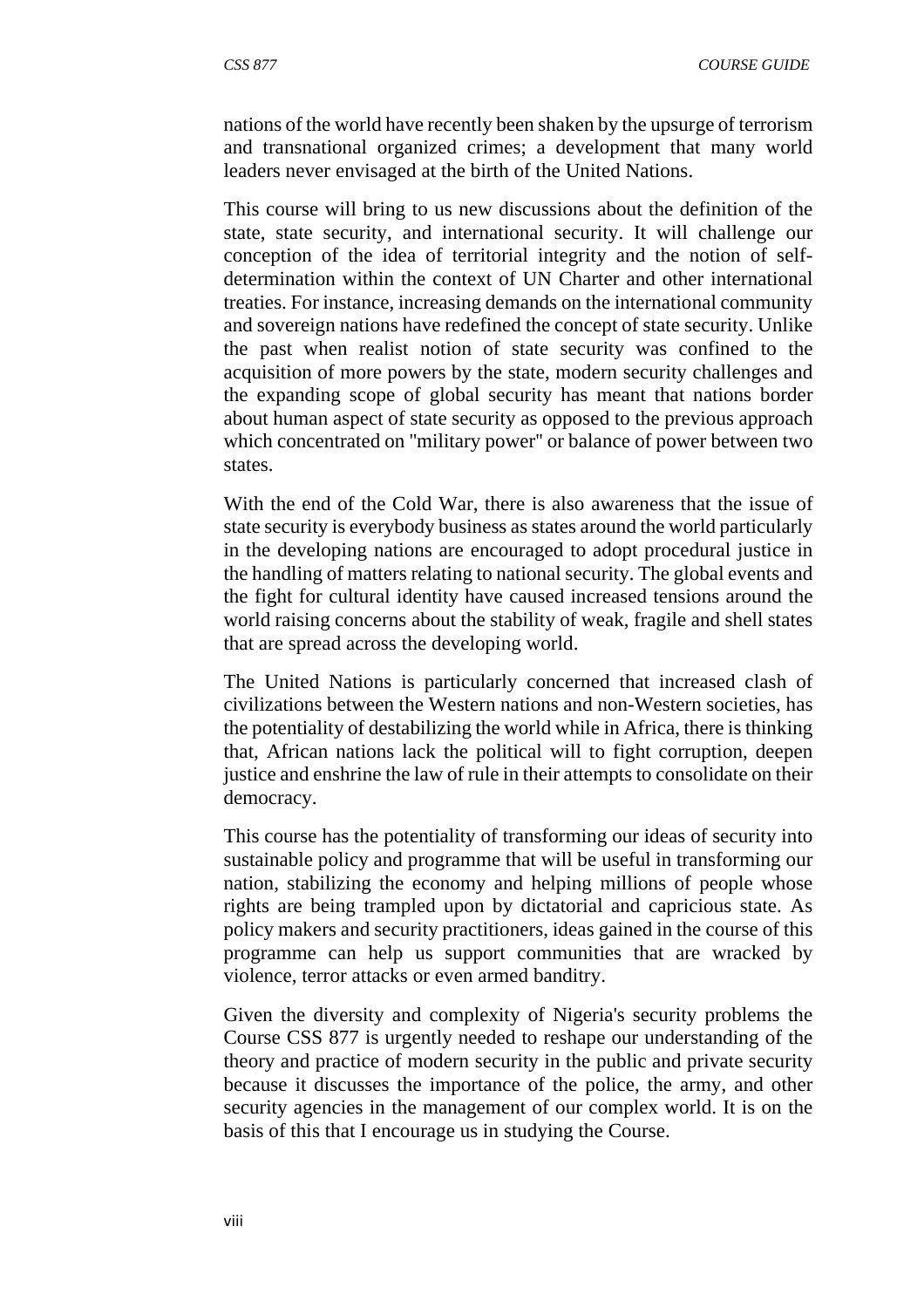## **LEARNER SUPPORT (TECHNICAL AND OTHERS)**

The NOUN will provide technical support and students can liaise with their Departments for assistance as the case may be.

Main Text

Course Information

Course Code: CSS 877

Course Title: State Security Objectives and International Security Protocols

Credit Unit: 24

Course Status: Compulsory

Semester:

Required Study Hours: 3

Edition: First Edition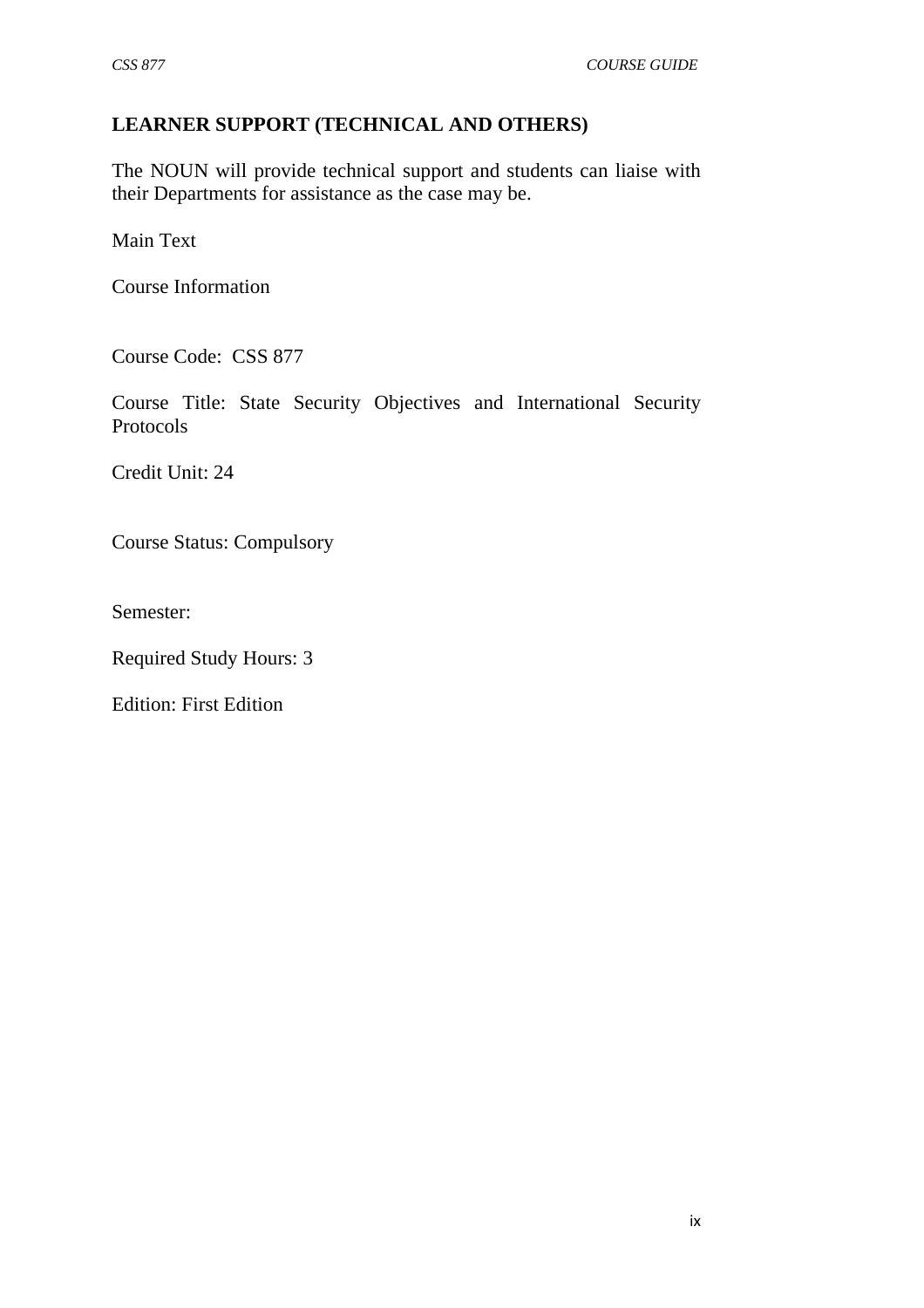# **MAIN COURSE**

| <b>CONTENTS</b>  |                                                                                                    | <b>PAGE</b> |
|------------------|----------------------------------------------------------------------------------------------------|-------------|
| <b>Module 1</b>  | <b>State Security and International Security</b><br>Protocols-Conceptual Clarification             | 1           |
| Unit 1           | The Meanings of the Concepts of State, State                                                       | 18          |
| Unit 2           | The Meanings and Concepts of International                                                         |             |
|                  | Security Protocols and Private Security Protocols.                                                 | 9           |
| Unit 3<br>Unit 4 | Characteristics of the State in National                                                           | 10          |
|                  | And international Political Systems                                                                | 29          |
| <b>Module 2</b>  | <b>Strategic Thinking and Security Studies</b>                                                     |             |
|                  | <b>Evolution, Contexts and Changing Boundaries</b>                                                 |             |
|                  |                                                                                                    | 61          |
| Unit 1           | What is Strategic Thinking?                                                                        | 63          |
| Unit 2           | The Origin and Evolution of Strategic                                                              | 67          |
| Unit 3           | The Constructivist Turns in International                                                          |             |
|                  | Relations-Debating Nuclear Powers and                                                              |             |
|                  |                                                                                                    | 68          |
| <b>Module 3</b>  | War, Conflicts, Brinkmanship and Deterrence in                                                     |             |
|                  |                                                                                                    | 72          |
| Unit 1           | The Concepts of War, Conflicts Deterrence,                                                         |             |
|                  |                                                                                                    | 72          |
| Unit 2           | Changing Faces of War in Human History                                                             | 75          |
| Unit 3           | Deterrence and Brinkmanship in Nuclear Wars                                                        | 84          |
| Unit 4           | Political, Ethnonationalist Conflicts and                                                          | 90          |
| <b>Module 4</b>  | <b>Strategic Conflict Management and State Security. 96</b>                                        |             |
|                  |                                                                                                    |             |
| Unit 1<br>Unit 2 | What is Conflict and Strategic Conflict Management?97                                              |             |
|                  | Strategic Security Management, Threats, Assessment,<br>and Intervention in War and Armed Conflicts | 102         |
| Unit 3           | Strategic Conflict Management and Stages in Strategic                                              |             |
|                  |                                                                                                    | 107         |
| Unit 4           | Peace Building as a Strategic Conflict                                                             |             |
|                  |                                                                                                    | 113         |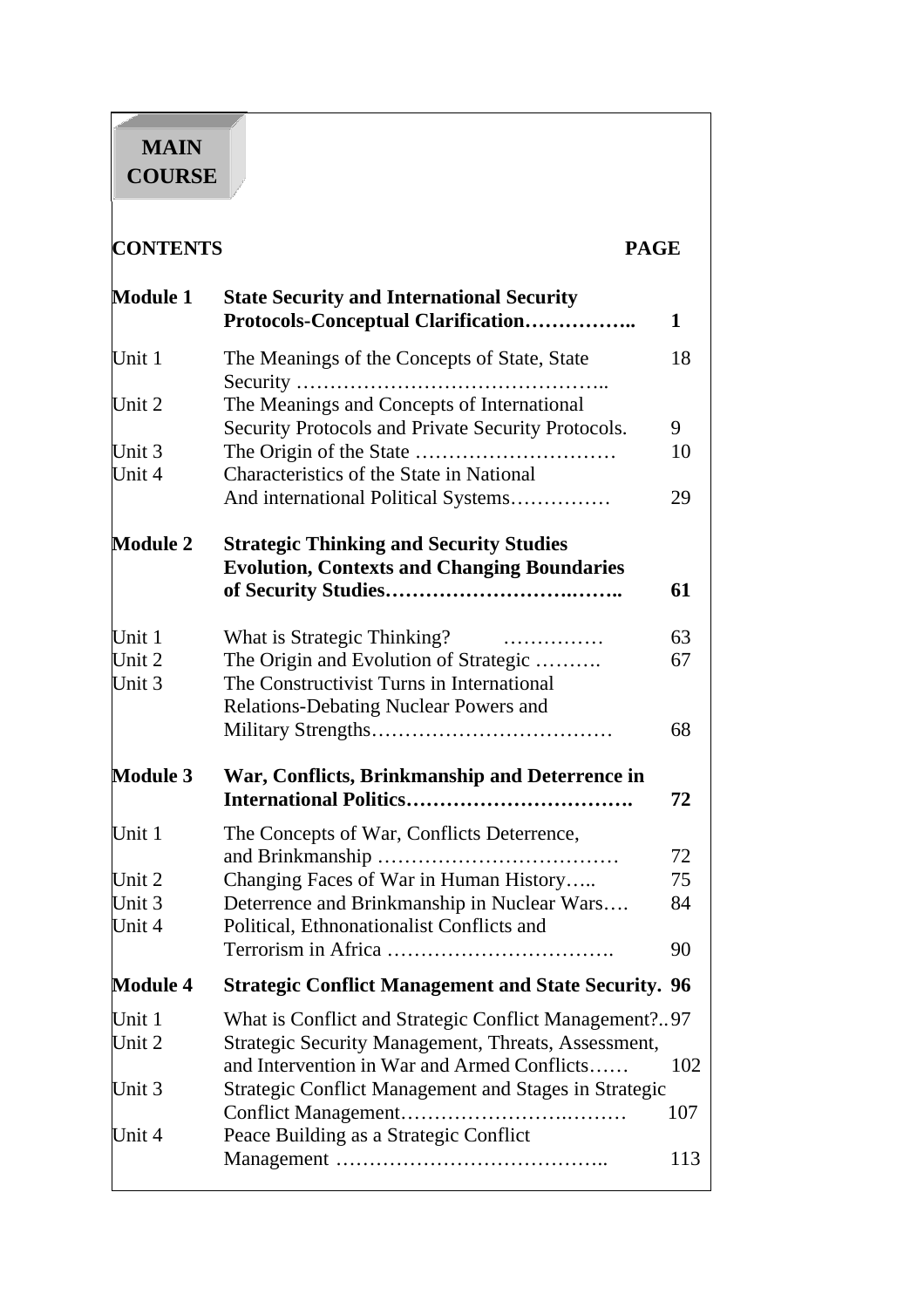| Module 5         | The police, the Military and Private Security<br>Protocols in Public Safety and Management of State Security                                                       | 118 |
|------------------|--------------------------------------------------------------------------------------------------------------------------------------------------------------------|-----|
| Unit 1           |                                                                                                                                                                    | 119 |
| Unit 2           | The Military, Military Intelligence and State<br>Security                                                                                                          | 123 |
| Unit 3           | .<br>Private Security Guard and Public Safety                                                                                                                      | 131 |
| Unit 4           | Modern Security Infrastrcuture, Security                                                                                                                           | 134 |
| <b>Module 6</b>  | The International Community, Regional Powers and<br><b>Management of International Protocols on Global</b><br><b>Conflicts and Peace-Building Around the World</b> | 140 |
| Unit 1           | The History and Origin of the United Nations                                                                                                                       |     |
|                  | and the International Community                                                                                                                                    | 140 |
| Unit 2           | UN Conventions, International Protocols and                                                                                                                        | 143 |
| Unit 3           | Regional Powers, the African Union and                                                                                                                             |     |
|                  |                                                                                                                                                                    | 150 |
| Unit 4           | Ecowas, Sub-Regional Security Cooperations<br>And Counterrorism Efforts in the West-African                                                                        | 152 |
| <b>Module 5</b>  | The Police, the Military and Private Security Protocols<br>in Public Safety and Management of State Security<br><b>Objectives</b>                                  |     |
| Unit 1<br>Unit 2 | The Police and State Security<br>The Military, Military Intelligence and State<br>Security                                                                         |     |
|                  |                                                                                                                                                                    |     |
|                  |                                                                                                                                                                    |     |
|                  |                                                                                                                                                                    |     |
|                  |                                                                                                                                                                    |     |
|                  |                                                                                                                                                                    |     |
|                  |                                                                                                                                                                    |     |
|                  |                                                                                                                                                                    |     |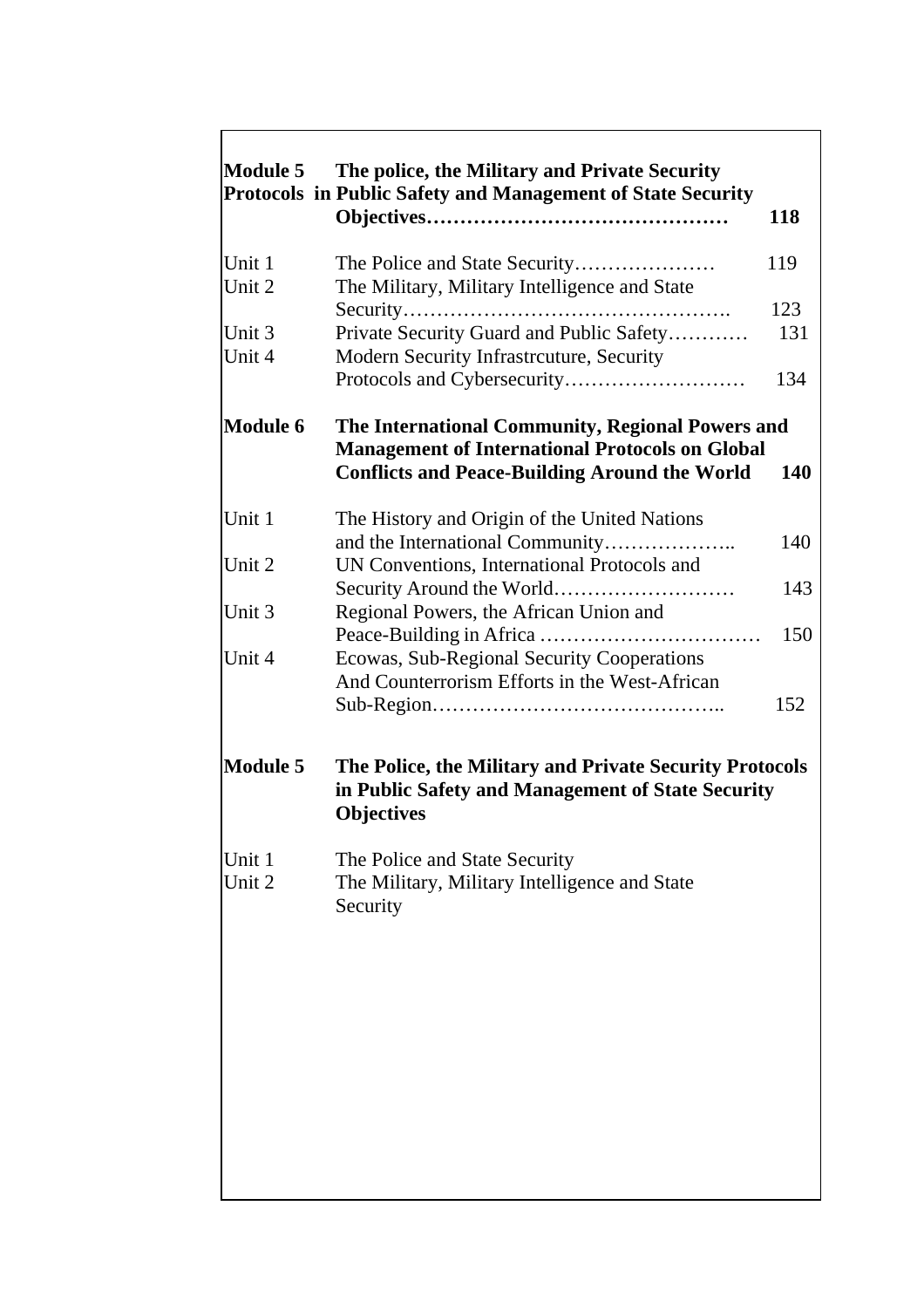## **MODULE 1 STATE SECURITY AND INTERNATIONAL SECURITY PROTOCOLS - CONCEPTUAL CLARIFICATION**

#### **INTRODUCTION**

This module examines the concepts of the State, State Security and International Security Protocols and also discusses the key components of *State Security and international Security Protocols* within the field of international relations.

#### **UNIT 1 THE MEANINGS OF THE CONCEPTS OF STATE, STATE SECURITY**

The notion of the state remains very central to the study of international politics and security studies. This, accounts, for the reasons why majority of the research and theories on the role of the state in national and international security, since the end of the Second World War in 1945 has centered on the state. This feeling is not limited to the realm of either theory or research, agenda for peace building is hinged on an appropriate conceptual understanding of the role of state in security management.

Defining the State, right from the onset of the course naturally connects you to the rudimentary and constitutional roles of the state in the maintenance of law and order in modern state. The state, whether, in developed capitalist societies or less-developed poverty stricken African societies, is very central to the making of peace and prosperous nation.

Perhaps, one of the oldest definitions of the state is Hegelian and Weberian conceptual approach which sees it as a political entity that is designed to protect the lives and property of the citizenry (Mbaku, 2003). The state in this sense, is seen as a public force, empowered through the constitution to cater for the welfare of the citizenry and use its coercive authority to maintain law and order. Part of the responsibilities of the state, is establish formidable military and armed forces that will protect the state from external aggression. From this conceptual viewpoint, the State is a benevolent entity, and has the capacity to create the appropriate environment for the creation of the wealth of nations. Additionally, from the libertarian viewpoint, the State has capacity to guarantee individual property rights and unhindered environment for trade to grow (Mbaku, 2019).

The libertarian conception of the State tends to see the state as an objective and impartial entity that will use its monopoly of coercion to police and guide society. This feeling naturally places the State in the public domain, while a private public exists where individuals cater for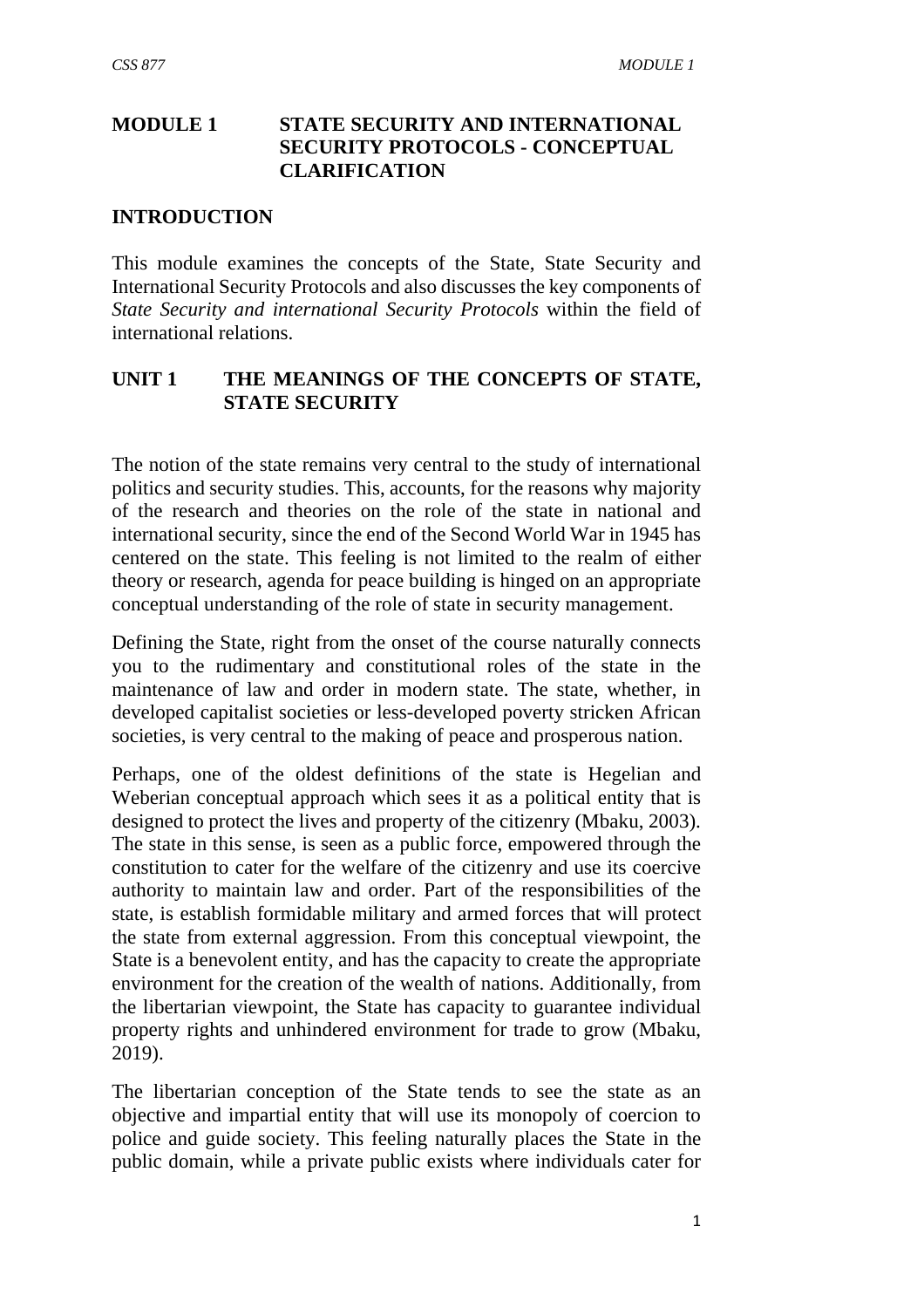their personal life (Ekeh, 1975). In this realm, the State may be defined as a political organization created by law for public interest and with the mandate to maintain law and order, guarantee property rights, cater for the welfare of the citizenry and protect citizenry from external aggression. As good as this approach is, to the definition of the state, it tends to neglect the fact that the state, right from the onset, is riddled with class and political interests. Consequently, we tend to dissociate the state from class and politics regarding it as a set of public institutions ''which only relates to politics only in so far as the political process selects those who manage these institutions'' (Ake, 2013).

The State, anywhere in the world, is a specific form of domination by a particular class, and it maintains this through the process of autonomization. Every state must have political autonomy that it uses to balance powers within the society, and among the economic classes. State autonomy, is maintained through its use of force and control of the dominant classes in the society. Ake aptly noted that even though, the State is constituted as, though institutionally independent of social classes, it is by no means independent of the mode of production. He noted that the nature and character of the State is determined by the prevailing mode of production. While in developed and advanced capitalist economies, the State, is able to maintain some semblance of autonomy, in postcolonial African society, the State is bereaved of autonomy, and cannot effectively check the powers and activities of dominant interests.

Ake aptly made this remark while he was writing about the nature and character of the African State. According to him: ''In order to understand the origins of the crisis rocking Africa's economy, let us begin by noting the distinguishing characteristics of the African state. The states of postcolonial Africa have very limited autonomy, particularly from the hegemonic social classes and are immersed in class struggle. This limited autonomization reflects the limited development of the productive forces especially in so far as they hampered the generalization of commodity, production, and exchange. We may interpret the limited autonomization as meaning that the state in Africa is still rudimentary since autonomization is the unique quality of the mode of domination in question'' (Ake, 2013:22).

From the context of the radical Marxist political economy, it is easy to know why conflicts and wars are rampant in countries where the state enjoys limited autonomy. Because the state is unable to mediate crises between the dominant class and the dominated class, it is immersed in conflicts, and enduring political and ethnic animosity. The description made above epitomizes the nature and character of the state in postcolonial Africa, and the reason why almost after 60 years of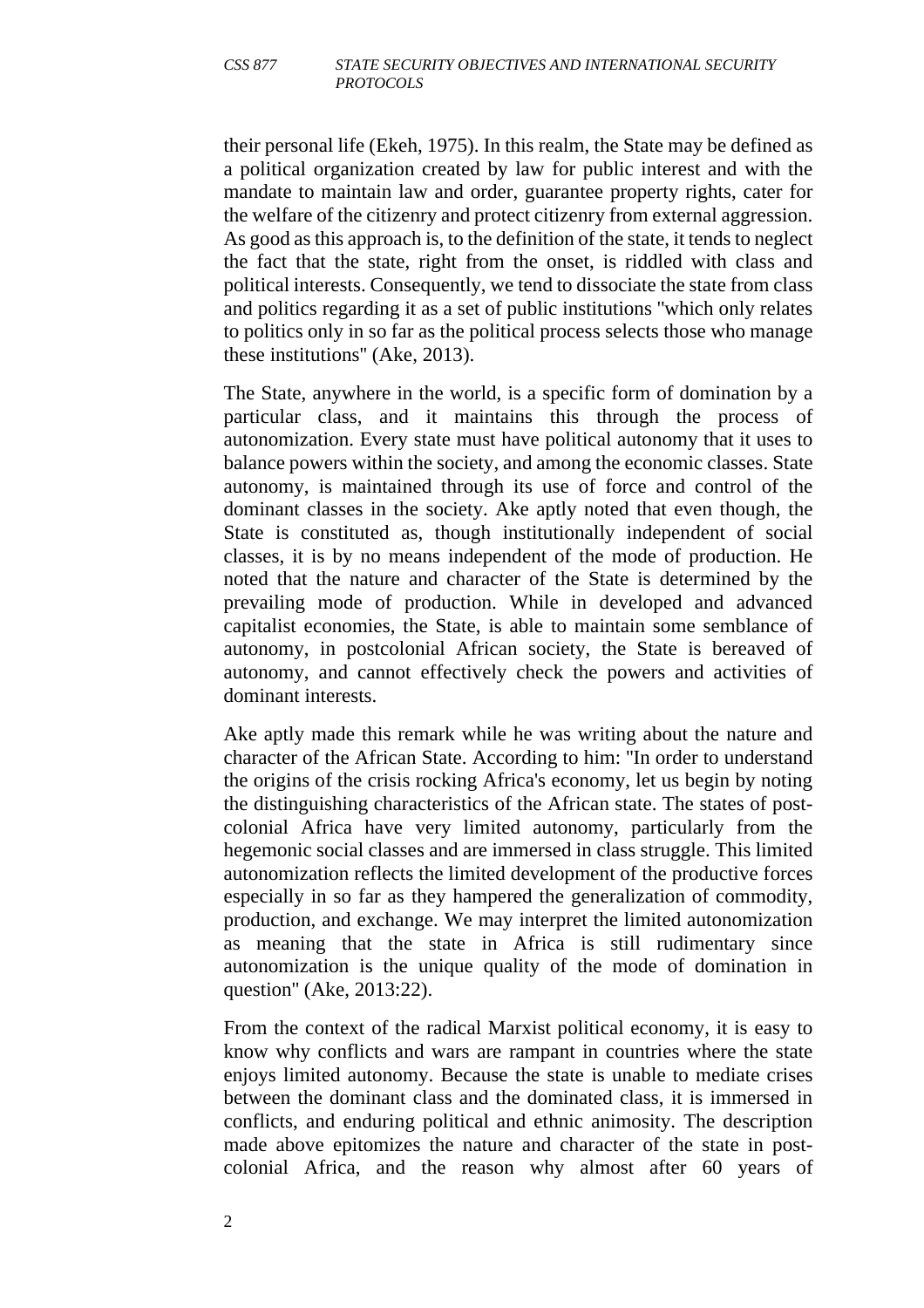independence, majority of African countries are still confronted myriad of security threats (Acemoglu & Robinson, 2013; Meredith, 2005).

## **STATE SECURITY**

The concept of State security denotes a set of security obligations of the State, as contained in the Constitution, regional security documents and international conventions signed to by the State. State security has also been defined to mean a set of security arrangements put in place by the government to address internal and external security threats confronted by the State or its citizens, and which if not seriously addressed will affect the territorial integrity of the State.

State security also borders on security arrangements put in place to address the process of overcoming the security threats facing the economy of a state, which if not addressed adequately will affect the development of the nation's economy, and expose citizens to staff security. As an operational word, the concept has been used to mean the formation and deployment of military powers to territories perceived by the government to be a threat to national security, which may include but not limited to; human security, environmental security, maritime security, military security, internal security, international security, regional security and aviation security. The concept has been used lately to refer to security of a nation's internet services and governmental information system (Paris, 2001).

## **KEY COMPONENTS OF STATE SECURITY**

State security in the field of international relations connotes many things that bother on the security of the State. In this section, you learn some of the key components of state security.

## **1. NATIONAL SECURITY**

National security is the overall security arrangements put in place by the government to maintain the territorial integrity of the State. It also borders on the establishment of the military and other security institutions which the State deems it fit as potent agents of State security. This may also include the policies guiding the maintenance of internal security by the police and paramilitary forces, and the creation of other security bodies which are designed to either collaborate with the police or strengthen existing military and intelligence units in the country. For example, in 2019, the President of Nigeria, President Muhammadu Buhari launched the *Nigeria Security Strategy Document* (Premium Times, 2019).

National Security strategy is the policy guidelines that are designed to help manage the security of the nation broadly, define the scope of military involvement in internal and external security, and at the same times efforts of government at reducing security threats and maximizing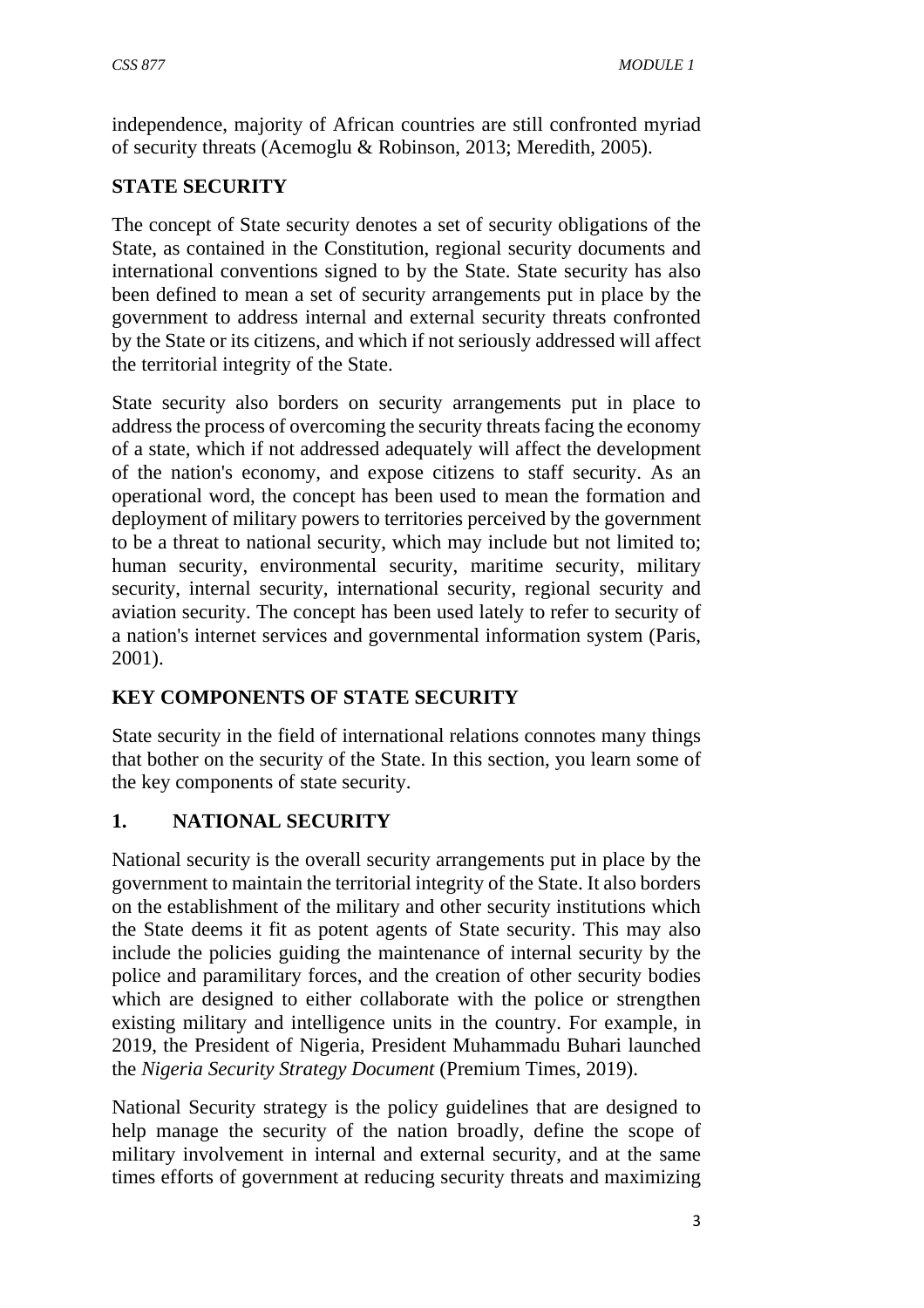gains. In this age of global terrorism, most countries in Africa, and even across the globe, have included in their plans, anti-terrorism and counterterrorist efforts targeting at decimating terrorist organizations particularly the Islamist terrorist groups in the Islamic Magreb, and Lake Chad subregion. For more than ten years now, Nigeria has confronted by the challenge of Boko Haram insurgency in the northeastern region with its attendant deaths, loss of property and the displacement of thousands of people from their ancestral homes (Adisa, 2019; Mazzitelli, 2007; Pantucci & Jesperson, 2015). While national security remains very important, its success is often measured by the extent it is able to guarantee human security.

#### **2. HUMAN SECURITY**

Human security is relatively new concept in terms of its use and policy agenda in the field of international relations and international security studies. It connotes in the word of the United Nations ''safety from such chronic threats as hunger, disease and repression. And second, it means protection from sudden and hurtful disruptions in the patterns of daily life, whether in homes, in jobs or communities'' (UNDP, 1994 p. 23). In recent times, the term has been used to connote a set of social, economic, political needs of humankind. Paris (2001) stated that these needs include: 1. economic security (freedom from poverty) 2. food security (access to food) 3. Health security (access to health care and protection from diseases) 4. Environmental security (protection from such dangers as environmental pollution and depletion 5. personal security (physical security from torture, wars, criminal attacks domestic violence, drug abuse and suicide), 6. 7. Community security (survival of cultural and ethnic persecution (such as the Rwanda genocide) 8. political security (enjoyment of civil and political rights such as the right to vote and be voted for in an electoral contest). Jorge Nef has developed five classification schemes to describe and measure what is meant by human security in modern times. By human security, Nef opined that, we mean 1. The guarantee of environmental and physical security 2. Economic security 3. Social security (freedom from oppression and discrimination) 4. Political security and 5. Cultural security (Paris, 2001 p. 91).

The concept of human security has also been extended to the creation of a peaceful society where individuals irrespective of age, gender, creed or religion, lives in peace and is respected of their personal dignity as human persons. Considering its scope in State Security, human security is believed to be the catalyst for change in contemporary conflict-ridden societies because it reduces tensions among conflicting groups and also guarantee justice will be done by government. This component of state security, is a new strategy to ending violence around the world.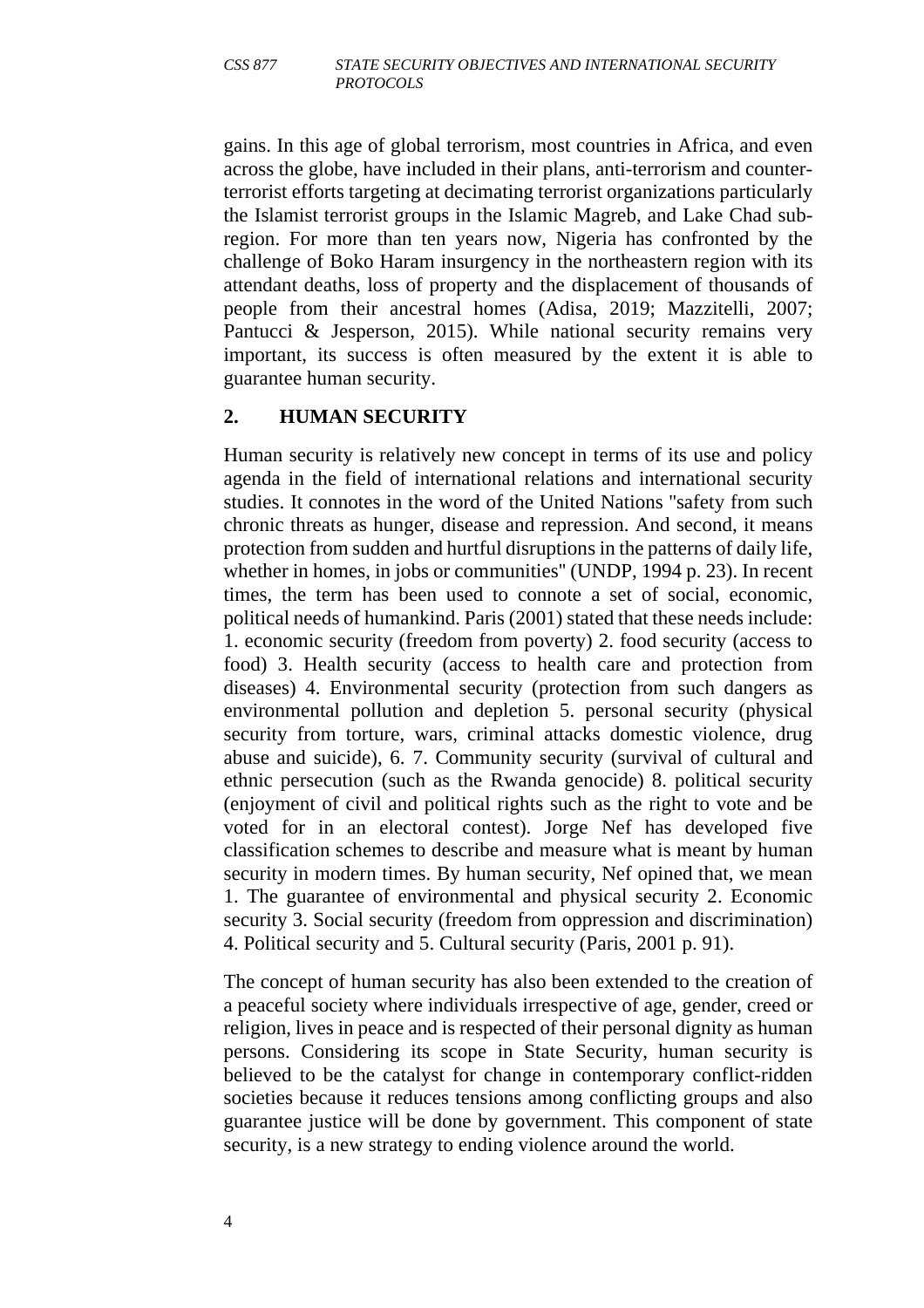## **3. ECONOMIC SECURITY**

Economic security refers to a set of security strategies designed to ensure that a nation's economy is secured from internal and external vulnerabilities. Since we are now in global community, the continued participation and integration of the economies of the developing world into those of the developed countries, can have both positive and negative consequences. Positive consequences are those consequences that affect the lives and property of the citizenry positively and result in economic growth and development. On the contrary, in a situation where a country's participation in the global political system results in financial deficits or import dependency results in loss of financial resources, the state is regarded as experiencing negative consequences of globalization (O'Brien & Williams,2004).

Lawrence (2010) opined that since the end of the Cold war, most African countries have been struggling to improve their economic system. Given the fact that they exist in a peripheral social formation, African countries are particularly vulnerable to exploitation as different foreign investors use tricks to defraud the nations and amass millions of dollars from the continent. Mbaku (2019) noted that the situation is worst because the state in postcolonial Africa is faced with massive corruption in government and is unable to curb the problem of impunity among government's officials. One of the major problems that Nigeria currently battle with is, the challenge of money laundering.

Money laundering is the illegal or illicit transfer of government's into foreign accounts in order to hide the origin of the money and convert to personal money. It has also been defined as the use of formal and informal financial systems to defraud government of millions of naira, and save the money in an obnoxious account, which is contrary to the laws and constitution of the country guiding the movement of cash.

The World Bank and the international community, has since the end of the Cold war, helped many nations of the world to combat money laundering. One of the steps taken by the international community is suggestion to countries wracked by money laundering to review their anticorruption laws. This step has been complemented with the establishment of anti-corruption agencies. Additionally, the World Bank has encouraged African nations to strengthen the independence of their judiciary in order to guarantee speedy conclusion of corrupt cases and ensure that corrupt public officials are brought to book. The Bank has also advised that African countries join the Financial Action Task Force to strengthen fight against money laundering and terrorist financing.

Though, the war against corruption in Africa, has been going on steadily, Nigeria has been exceptionally good in its efforts to stamp out corruption in Nigeria's political system. In 2004, President Olusegun Obasanjo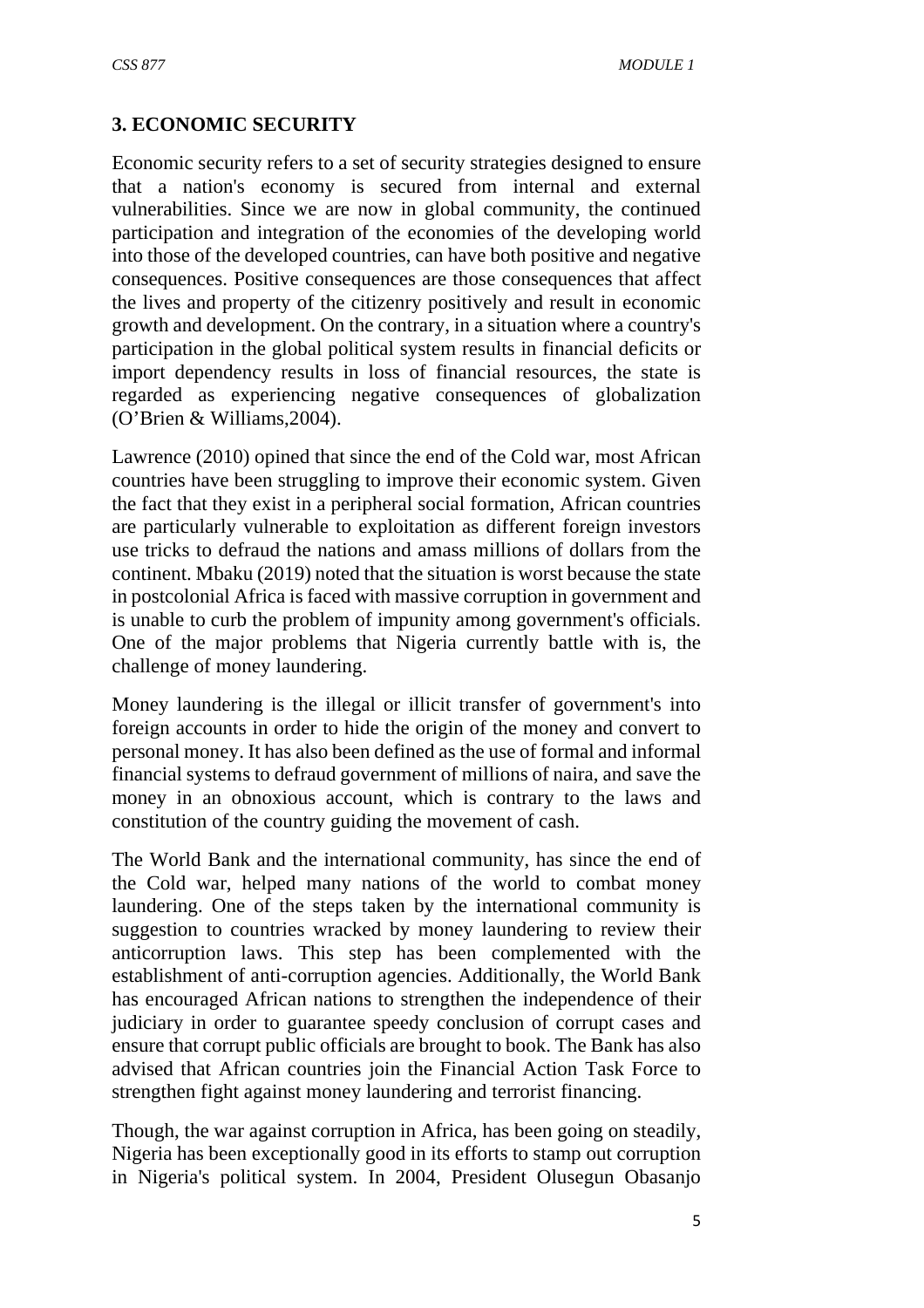#### *CSS 877 STATE SECURITY OBJECTIVES AND INTERNATIONAL SECURITY PROTOCOLS*

formally launched the Economic and Financial Crimes Commission (the EFCC) after he had inaugurated the independent Corrupt Practices and other related Commission (ICPC) a few years earlier. These anticorruption agencies have also been working closely with the INTERPOL, and European countries to track and repatriate money stolen from Nigeria and kept in foreign accounts (FATF, 2016).

With the help of the Central Bank of Nigeria, the Nigeria's Financial Intelligence Unit and America's government, billions of naira of Abacha loots has recently been recovered from Europe. This is just in addition to the looted assets that previous governments from President Olusegun Obasanjo to Goodluck Jonathan, have been able to recover from foreign governments (Intergovernmental Action against Money Laundering in West Africa, 2014).

#### **4. ENVIRONMENTAL SECURITY**

Environmental security is another component of national security. This is the aspect of State security that deals with prevention of the country from environmental disasters, assessment of environmental risks and threats and development of environmental strategies and policies to mitigate environmentally induced problems. Besides these, environmental security is the component of state security that addresses the challenges of refugees, migration and people displaced by natural disasters. Because we now live in an increasingly chemical and nuclear society, states either in the developed capitalist society or in the West African have in recent times, signed regional and sub-regional commitments to address the danger of hazardous chemicals.

At the micro-level of environmental security in modern times, is the issue of workers' health and safety. Occupational safety pertains to the safety of workers from hazardous chemicals and harsh working environment which, if left unprotected can endanger workers' health and at the same time, infringe on their fundamental right to a decent living. Nigeria boosts of very good policy framework to addressing environmental disasters, even though, its policy on the treatment and welfare of refugees are still evolving. For instance, 2009, the Federal Ministry of Environment, on behalf of the Federal Republic of Nigeria developed a National Implementation Plan for the Stockholm Convention on Persistent Organic Pollutants (POPs) for Nigeria. The policy framework is designed to help Nigeria fight the challenge of organic pollutants in the country, and protect the citizens from hazardous impacts that are associated with the chemical (Alo, 2018).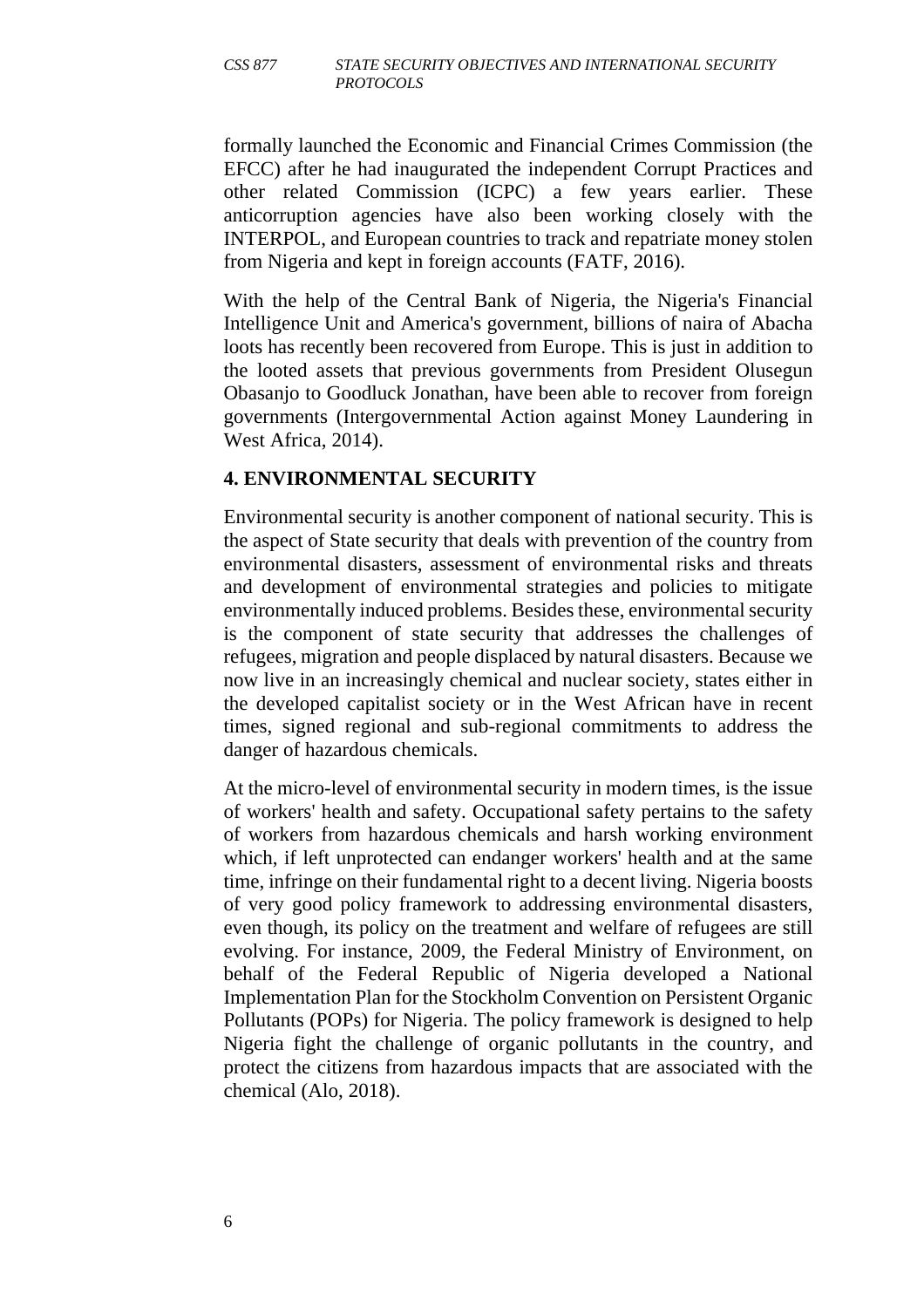## **5. MILITARY SECURITY**

This aspect of national security deals with wide range of security issues, policies and agenda pertaining to the establishment of the armed forces; the army, air force, the navy etc. The component also defines the size of the military that a nation will keep at a time, and the nature of military training which every officer in the state's military formation is expected to attain. Military training is particularly important for the military because it keeps officers updated about the developments in security and defence at national, regional, sub-regional and international levels. In advanced countries, where the military have been involved in large scale wars, most military officers are expected to be acquainted with modern military tactics and strategies. For instance, the US ARMY is continually undergoing training in acts of wars in order to be familiar with the security strategies of their adversaries, and to know how threats coming from their adversaries can be dealt with.

Security and defence are two key areas that also define the complexity and the level of sophistication of a nation's military. Depending on the annual budget and governments to complex military trainings, military spending on criminal intelligence, strategic planning and counterinsurgency strategies are expected to consume millions of dollars. This is the case of a few African countries, but in the West African subregion, spending on military training and equipment have been informed largely by a combination of internal and external security threats. While it cannot be denied that Nigeria has been investing in the military, the ongoing counterinsurgency in the northeastern Nigeria since 2009 could be said to have defined Nigeria's military security policy and agenda.

#### **6. BORDER SECURITY**

Since the defence of a nation can solely be guaranteed by possession of hundreds of soldiers, governments around the world have been investing in border security to ensure that they protect both their citizens and the State from external aggression. Border security involves the deployment of security infrastructure and surveillance cameras to the border posts of a country with a view of interdicting illegal acts within the borders and also protecting the citizens from external aggressors.

Although, border control plays a significant role in the management of a country's national security, the way security forces utilize information on arms smuggling, wars and terrorist organizations often go a long way in determining the vulnerability of nations to insecurity. It is therefore important to note, effective border control, is as important as criminal intelligence management. In countries where the armed forces are unable to protect the borders, both the citizens and the state are exposed to wide range of security threats such as illicit arms sale and arms proliferation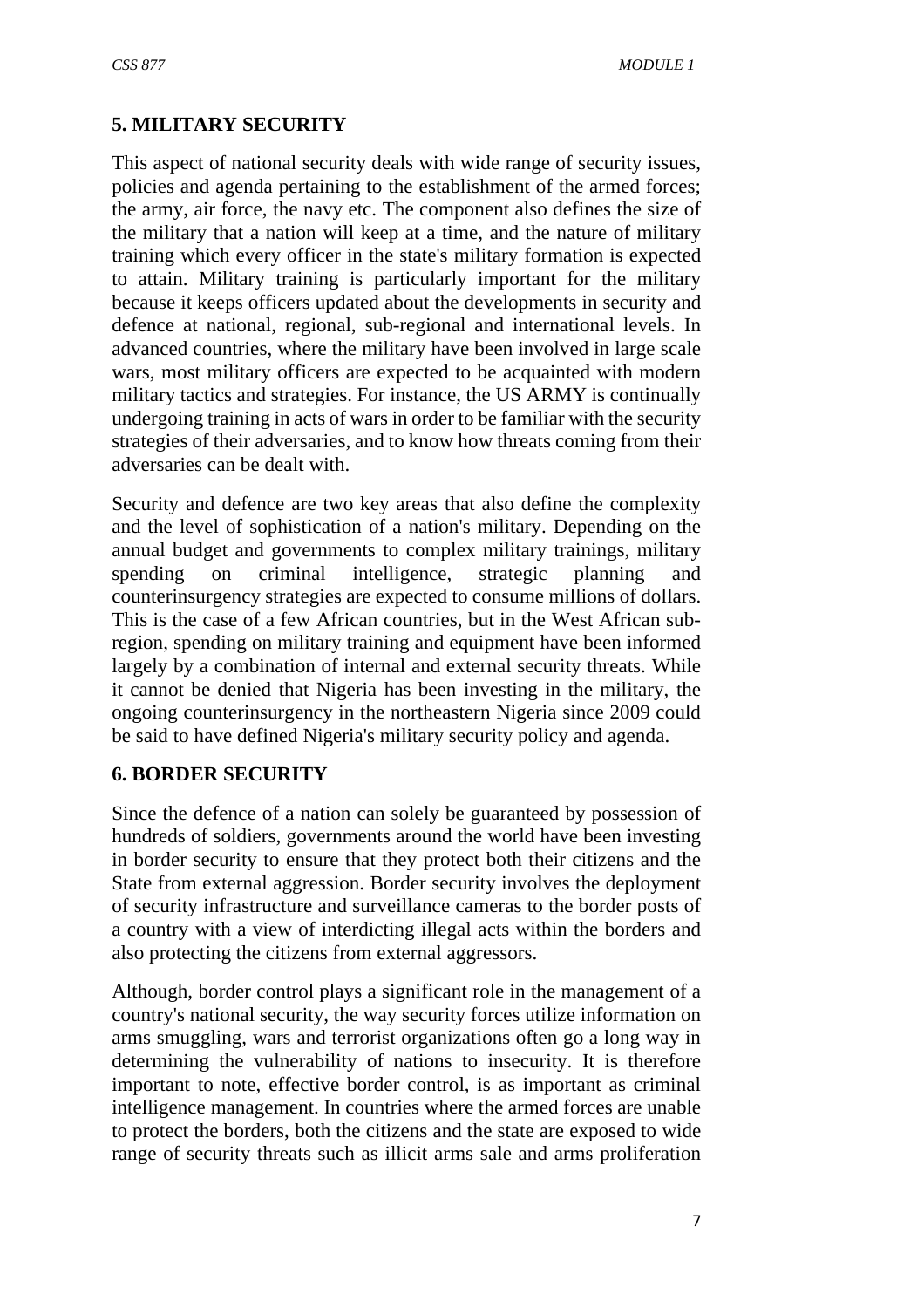that have continued to pose as a threat to regional security in the West African sub-region (Adisa, 2019; Mazzitelli, 2007).

## **7. MARITIME SECURITY**

This deals with the security of the maritime sector, the waterways and the security of ships conveying goods to other countries within the territorial integrity of the state. Like border security, the Nigerian maritime sector, has been vulnerable to abuse and illegal smuggling of goods for decades. One of the implications of this, is the use of the sector for the importation of illegal arms into the country thereby endangering the security of the Nigerian federation.

### **8. INDUSTRIAL SECURITY**

This aspect of State security deals with wide range of occupational safety and health of workers. It is the security strategy that defines a nation's plans for its workers in line with the International Labour Organization, the United Nations and other regional bodies. For instance, in 2006, the Nigerian government through Ministry of Labour and Productivity institutionalize the National Policy on Occupational Safety and Health.

## **9. POLITICAL SECURITY**

In recent times, nations are now formulating security strategy to safe their political environments from infiltration and to guarantee political freedoms to every citizen. This is necessary in view of decades of political violence, political instability and dictatorship in different African countries. Unlike other security strategies, most aspects of this strategy is concentrated on internal security because majority of the political actors are within the body polity but external influence cannot be ruled, with the rising influence of globalization.

#### **SELF-ASSESSMENT EXERCISE (SAE)**

- i. What is the difference between State Security and Military Security?
- ii. Of what significance is border security to the security of African nation in the 21st century?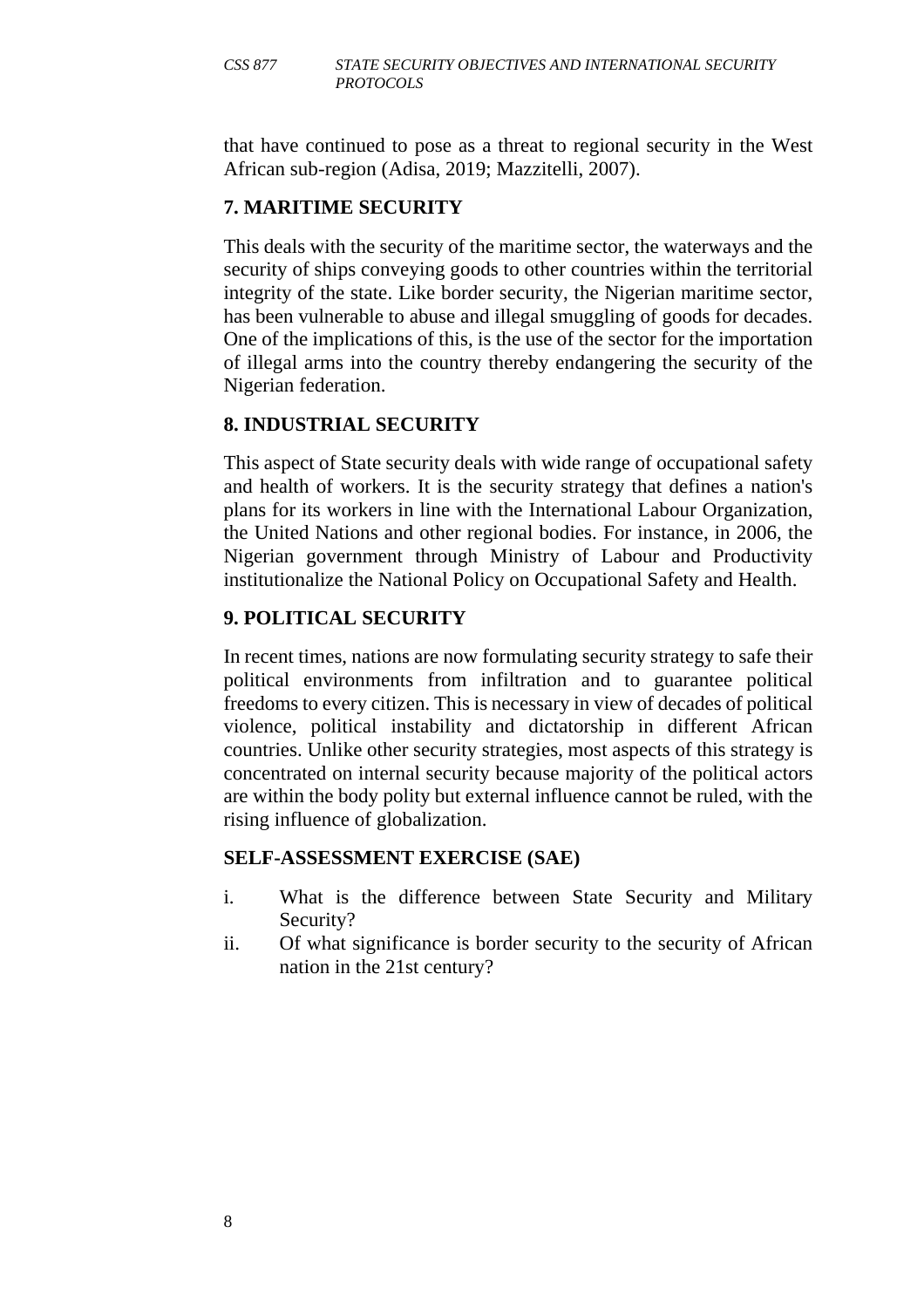## **UNIT 2 THE MEANINGS AND CONCEPTS OF INTERNATIONAL SECURITY PROTOCOLS AND PRIVATE SECURITY PROTICOLS**

#### **1. INTERNATIONAL SECURITY PROTOCOLS**

These are a set of international laws, conventions and strategies developed by the international community, regional organizations or countries to strengthen international cooperation against collective security threats. The protocols may address varieties of security issues; military security, human security, human rights, political freedom, economic security, nuclear programmes, health and safety of young people. Given the vulnerability of most developing countries to wars and conflicts, the United Nations Security Council in collaboration with regional bodies has frown at illicit movement of small arms and light weapons across African countries. This crime, is said to be responsible for the deaths of millions of people in the continent in the last fifty years, and has posed a great danger to the stability of the African region.

### **2. PRIVATE SECURITY PROTOCOLS**

Private security protocols are a group of security standards developed to provide private security for individuals, corporations, and the public. These may include internet IP addresses, codes and software designed to protect individual or organizations computers from virus.

#### **SELF-ASSESSMENT EXERCISE (SAE)**

- i. What is international security protocol?
- ii. Does the UN Charter represent a good example of an international security protocol?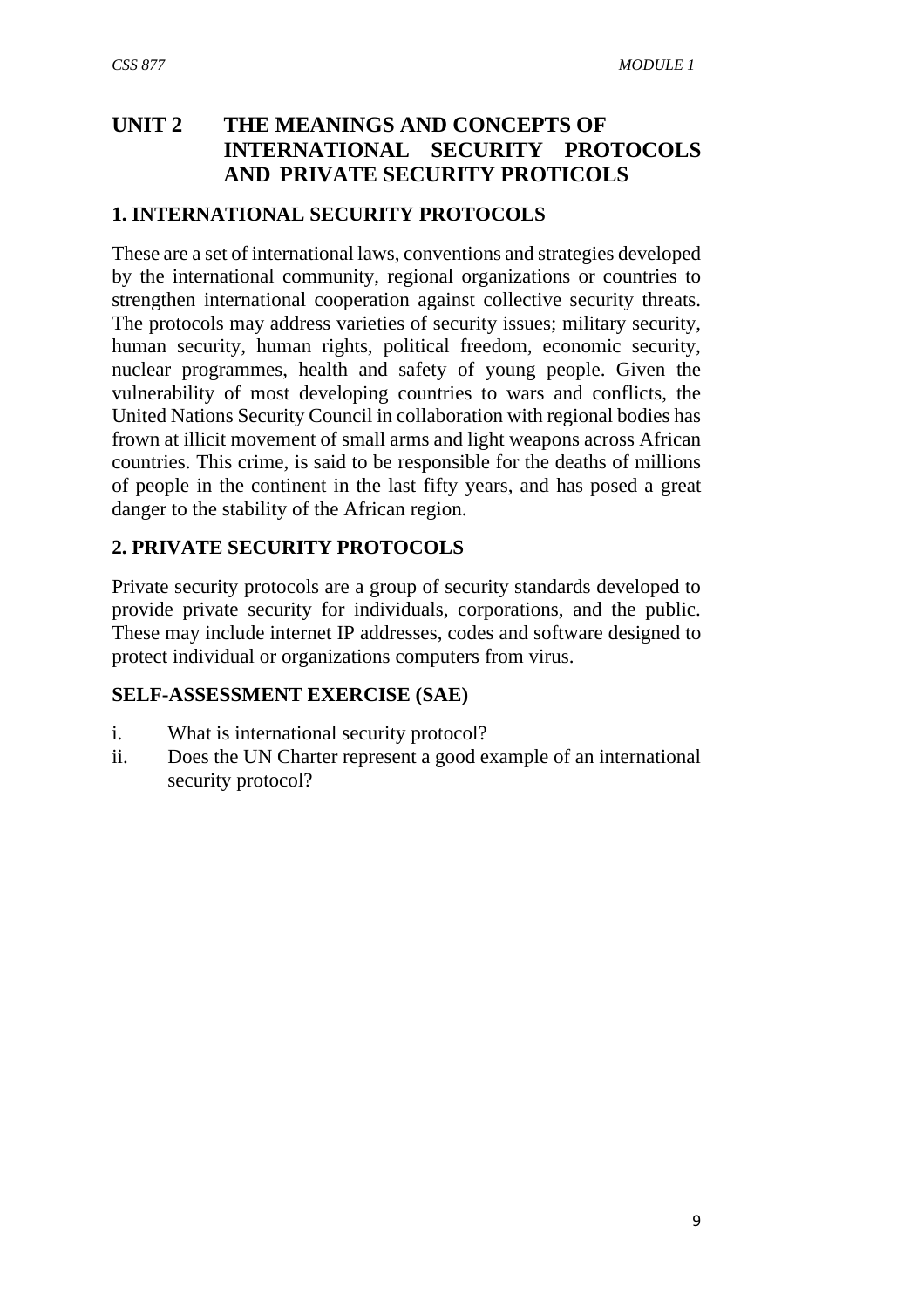## **UNIT 3 THE ORIGIN OF THE STATE**

The origin of the modern State is as old as the human race. Researchers working on how man's first political formation emerged have argued that the history of the State can be traced back to thousands of years when human beings attempted to congregate and live together as one. Though circumstances for the emergence of the State did vary, the history of human civilizations from Greek, European, Russian, Japanese, Chinese, Arab, to African civilizations has shown that, man has lived together in villages, bands, hunters and gathers.

Nomadic people have walked thousands of kilometers and sedentary people have established agricultural communities in different parts of the world (Carneiro, 1970; Huntington, 1993). Different civilizations have struggled to survive and in the process, kingdoms and political States have emerged in human history.

State formation, in the sense of political organization, has always depended largely on *Darwinian theory* of *evolution* and Herbert Spencer's notion's of *survival of the fittest.* People would get migrate to a particular environment, acclimatize and adapt to the conditions of the environment. Depending on their mode of living and their ability to survive the climatic conditions presented to them by nature, people's desires to form larger political units would be congealed on power, possession and survival.

Carneiro (1970), in his work *''The Origin of the State''* stated that, for over 2 million years of his existence, man had lived together in bands of villages and were completely autonomous. It was not until around 5,000 B.C. that villages began to aggregate into larger political units and once this process was completed, the process of aggregation into State formation continued until around 4,000 B.C. when the first State in history was formed (Carneiro, 1970). State in this context would mean *''an autonomous political unit, encompassing many communities within its territory and having a centralized government with the power to collect taxes, draft men for work or war, and decree and enforce laws''* (Caneiro, 1970:733). While there have been several theories on why human beings established the State, Caneiro noted that there are two distinct theories of the origin of the State. The two theories are; *Voluntaristic Theories and Coercive Theories.* 

#### **1. VOLUNTARISTIC THEORIES OF THE STATE**

The voluntaristic theories hold that ''at some point in their history, certain people spontaneously, rationally and voluntarily gave up their individual sovereignties and united with other communities to form larger political unit deserving to be called, a State. Of such theories are the Old Social Contract Theory, which was associated with [sic] especially with the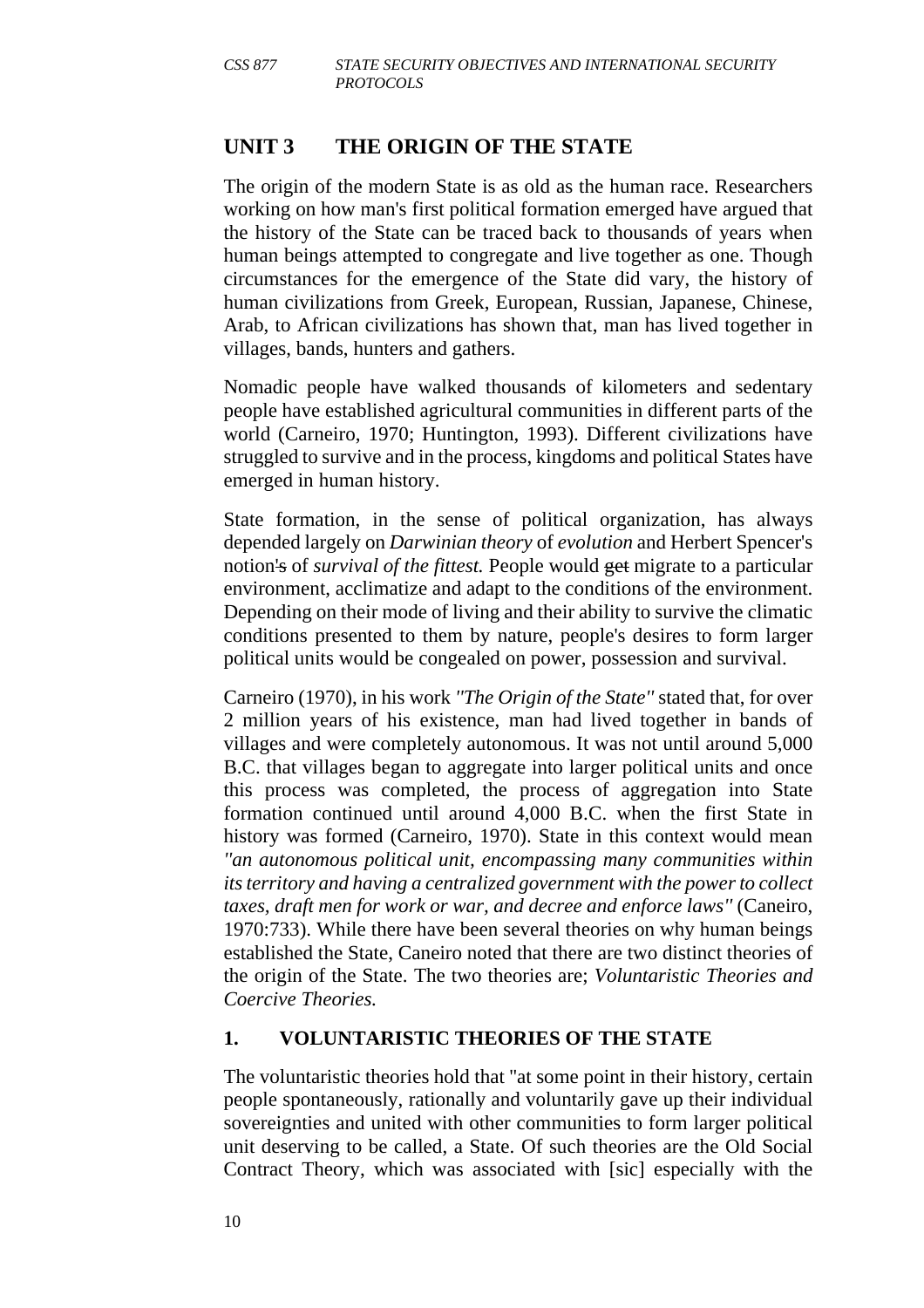name of Rousseau'' (Carnerio, 1970:733). The old social contract theory simply states that, before the advent of modern civilization, men lived in a state of nature, and in the state, there was no law, no society, no industry and no government except fear, and lawlessness. Unlike Hobbes who saw the state of nature as a state of absolute anarchy, J.J. Rousseau believed that, man is naturally good but was corrupted in society because of inequality.

Rousseau believed that people volunteered to surrender their rights and sovereignties to the government because individuals thought that they would be free to exercise their freedoms in modern society. By freedom, Rousseau meant that, the arbitrary will of an individual will be eliminated and the rule of law would prevail. Individual civil liberty will be preserved and they will be able to enjoy their right to private property. Rousseau saw *''the government as an agent of the General Will, the sovereign entity in the body politic. Like Montesquieu, he believed all forms of government were not suited to all countries. A government had to reflect the character of a country and its people''* (Mukherejee and Ramaswamy, 2011: 251).To sum up the theoretical debate of the social contract theory, men entered into mutual agreement with the State and the Government in anticipation of personal and collective security. Carneiro averred that most of the old social contract theories have been reworked because critical studies of some of these studies have shown that they are ''nothing more than historical curiosity'' (Carneiro, 1970:733).

Automatic theory is another form of *Voluntaristic Theory* of the origin of the State. The theory states that, the emergence of the State could be linked to the invention of agriculture which led to the surplus production of foods thereby enabling some people to divorce themselves from food production into other agricultural activities. As time went by, many types of agricultural activities were invented such as weaving creating an extensive division of labour. Gordon Childen, the British archaeologist, who is often reputed with the theory opined that occupational specialization developed into political integration of which later united smaller communities into a State. Although, the automatic theory has some exceptions in the history of civilizations, the theory is plausible in explaining in the movement of Britain from agricultural mode of production to factory system in the eighteenth century leading to the Industrial Revolution of 1760 (Carneiro, 1970).

There is also Karl Wittfogel's ''hydraulistic hypothesis" of theory of the State, which states that people in agriculturally dominated societies merge to form a State because there is advantage in large scale irrigation projects of a State than a village. Though, Wittfogel's theory is good in explaining the development of States in countries where irrigation caused the merger of villages into States, it has not been able to explain the rise of States in Mesopotamia, China, and Mexico. This is because these States had been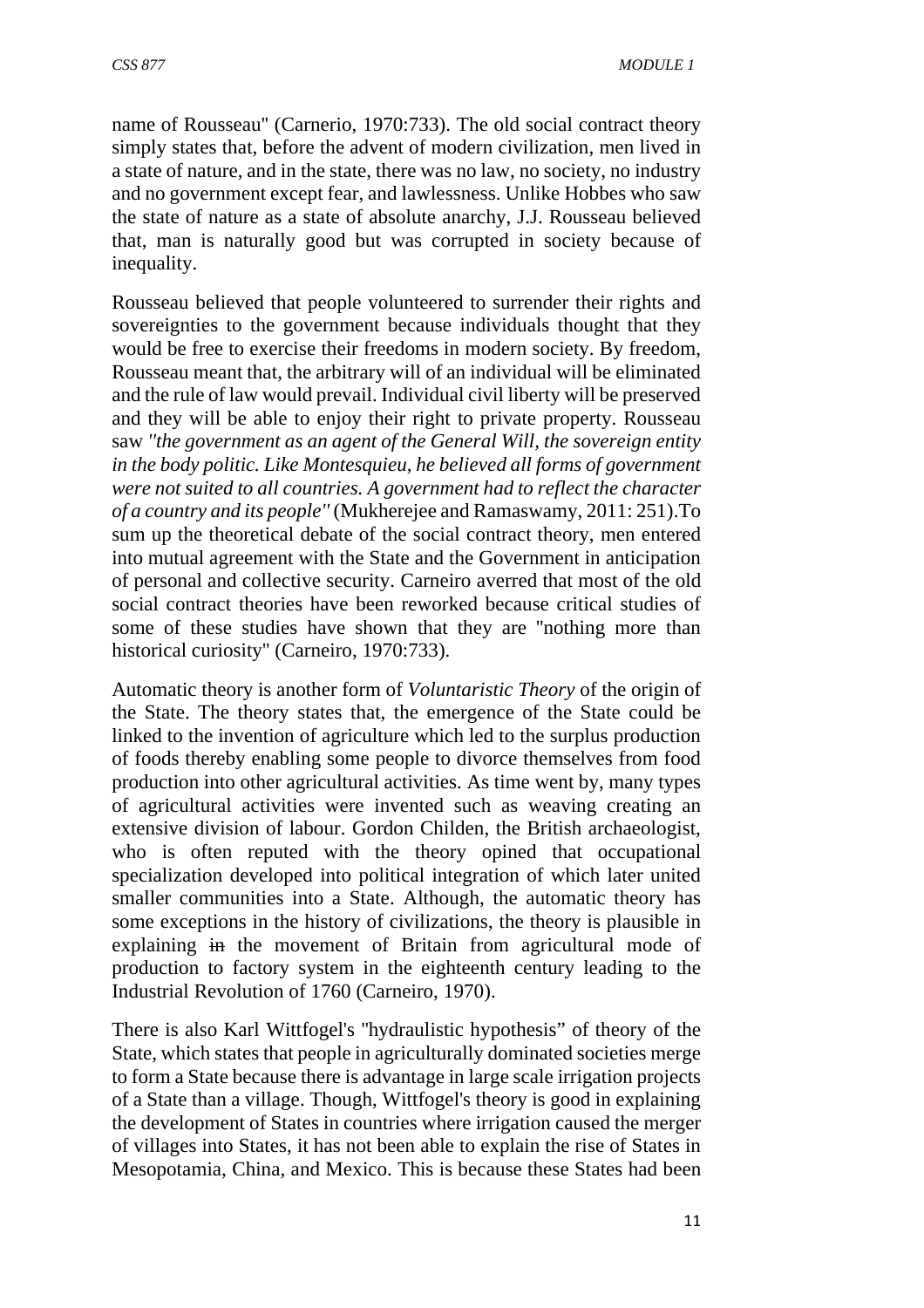in existence far before human beings began the process of irrigation as a mode of farming (Carneiro, 1970). Given the inability of the voluntaristic theories to explain the rise of a State which was caused outside man's selfinterests, they have become subjects of controversies and contestations in modern times where wars, conflicts and political competition dominate the international political system. It is on the basis of this, we turn to the analysis of coercive theories.

### **2. COERCIVE THEORIES OF THE STATE**

Unlike the Voluntaristic theories, the *Coercive theories* of the State hinged the rise and the development of the State to *force* rather than the *enlightened self-interest* of man. According to the Coercive theories, man may be socially beneficial but in the final analysis, he is politically selfish, egoistic and self-centered. It is the self-interest of the human race that constantly pushes them into the acquisition of power, wealth and natural resources. Because power corrupts and absolute power corrupts absolutely, human beings will always want to seek for more power, and gather more resources. This will in the long run result in war (Carneiro, 1970).

Contrary to the projected views of the Voluntaristic theorists, the Coercive theorists believe that humans are naturally selfish and do not easily relinquish power because ''power is sweet and is a source of wealth''. This is reflected in David Easton's statement when he stated that *''power corrupts, absolute power corrupts absolutely*." Far before Easton, several European philosophers, thinkers and scholars had written about the role of power and the use of force in the political evolution of the human race. For instance, Heraclitus had once stated that *''war is the father of all things''.* Heraclitus' position is not different from the nineteenth century remark of Karl Max about the origin \*of the State and the emergence of class in modern State. According Marx, ''The history of hitherto existing societies is the history of class struggles (except for primitive societies). Freeman and slave, patrician and plebian, lord and serf, guild-master and journeyman, in a word, oppressor and oppressed, stood in constant opposition to one another, carried on an uninterrupted, now hidden, now open fight, a fight that each time ended, either in a revolutionary reconstitution of society at large, or in the common ruin of the contending classes---The modern bourgeois society that has sprouted from the ruins of feudal society has not done away with class antagonisms. It has but established new classes, new conditions of oppression, new forms of struggle in place of the old ones'' (Lenin, 1959:23).

While Marx's historical analysis of the State remains one of the most robust analyses in the history of the social sciences, some scholars have argued that it is difficult to define the source of conflict using solely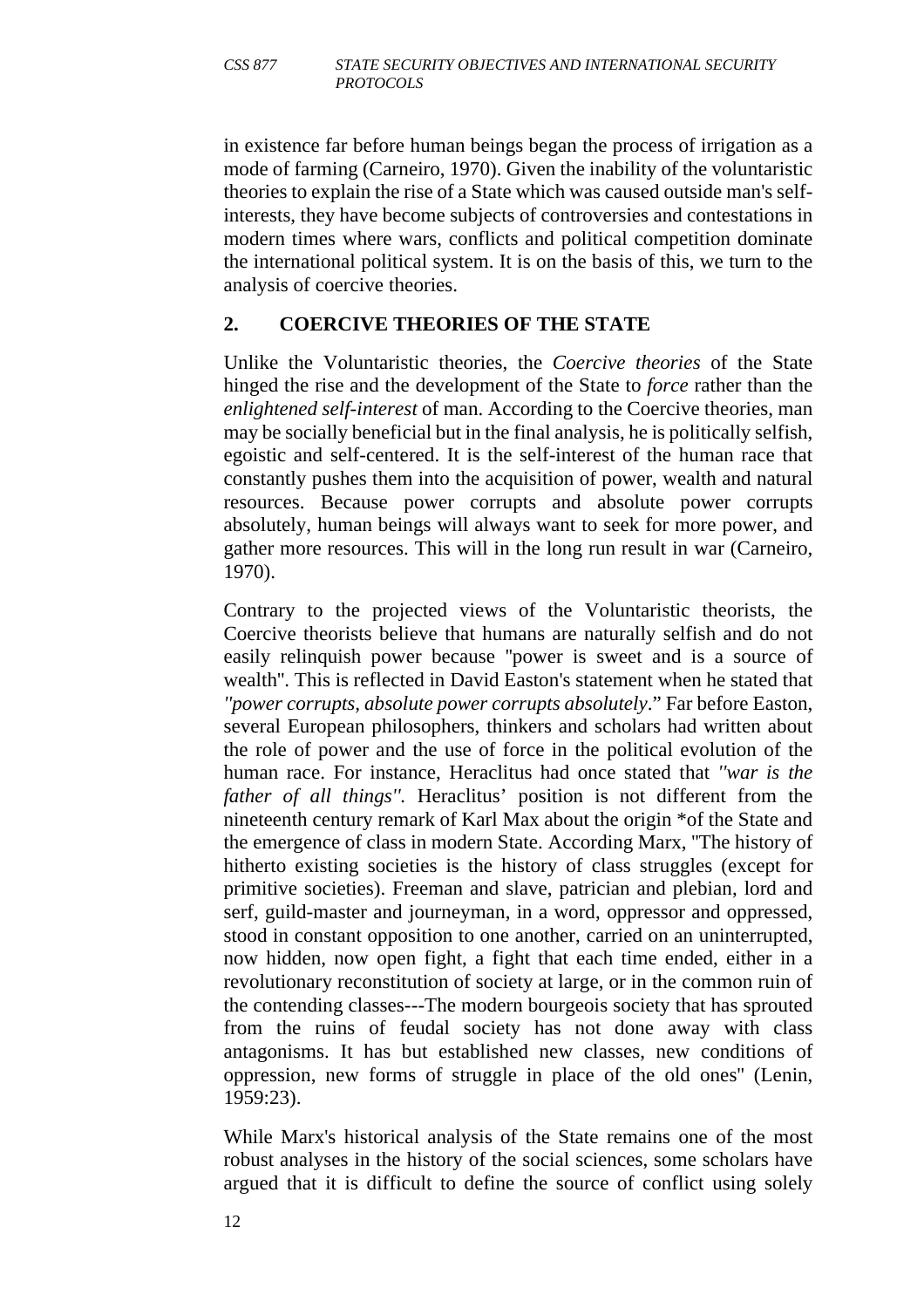Marx's historical materialism. Power, which is central to the organization of society and the State, is believed to be playing a key role in the emergence of the modern society and the retention of political power in the global political system. Notwithstanding the raging debates on true source of political evolution of society, what is clear is the inevitability of war and revolution in modern society.

It is from this point, that discourses and agenda of State Studies are hinged and attempts are made to create a peaceful society where every citizen will be able to exert their rights.

#### **3. THE ORIGINS OF THE NIGERIAN STATE: COLONIALISM, FEDERALIST STRUCTURE AND THE AGITATION FOR POLITICAL RESTRUCTURING**

The Nigerian State is a byproduct of colonialism and colonial occupation of the vast territories called Nigeria by the British. Though, the origin of colonial rule in Nigeria is often traced back to 1861 when the then Oba Dosunmu, signed a treaty with the Queen of England declaring that Lagos as a colonial territory of the Queen of England (Cole, 1975), its antecedents dates back to the seventeenth century when Europeans began a systematic invasion of Nigerian territories in search of slaves. With slavery, the Europeans gained ENOURMOUS WEALTH FROM AFRICA AND were able to penetrate the hinterlands and disseminate the populations of the various ethnic nationalities in pre-colonial Nigeria (Nnoli, 1985).

Before the advent of colonialism, Nigerian lived in different territories with little or no historical linkages except those with the same ancestral origins. In the North, the Hausas and the Kanuris had some of the most centralized Kingdoms in West Africa. The Yoruba too was also under a centralized political system for centuries giving the Alafin of Oyo vast territories to control. Although, the Ibos did not have centralized system like the Northerners and the Yorubas, they maintained relatively peaceful village system where matters concerning the peace of the community were settled. Apart from the Yoruba, there were other ethnic nationalities such as the Efik, Ijo, Edo, Ibira, Tapa and Ibibio which constituted minority ethnic groups within the Nigerian territory.

With the coming of colonialism, the British created the Colony of Lagos established the Northern Protectorate and Southern Protectorates. In 1906, the British amalgamated both the Lagos colony with the Southern protectorates in 1906 and in 1914, the Northern protectorate was amalgamated with the Southern protectorate thereby created a nation known as Nigeria without giving consideration to differences of culture, language, religion and values. Of course, it is understandable why the colonial state was arbitrary.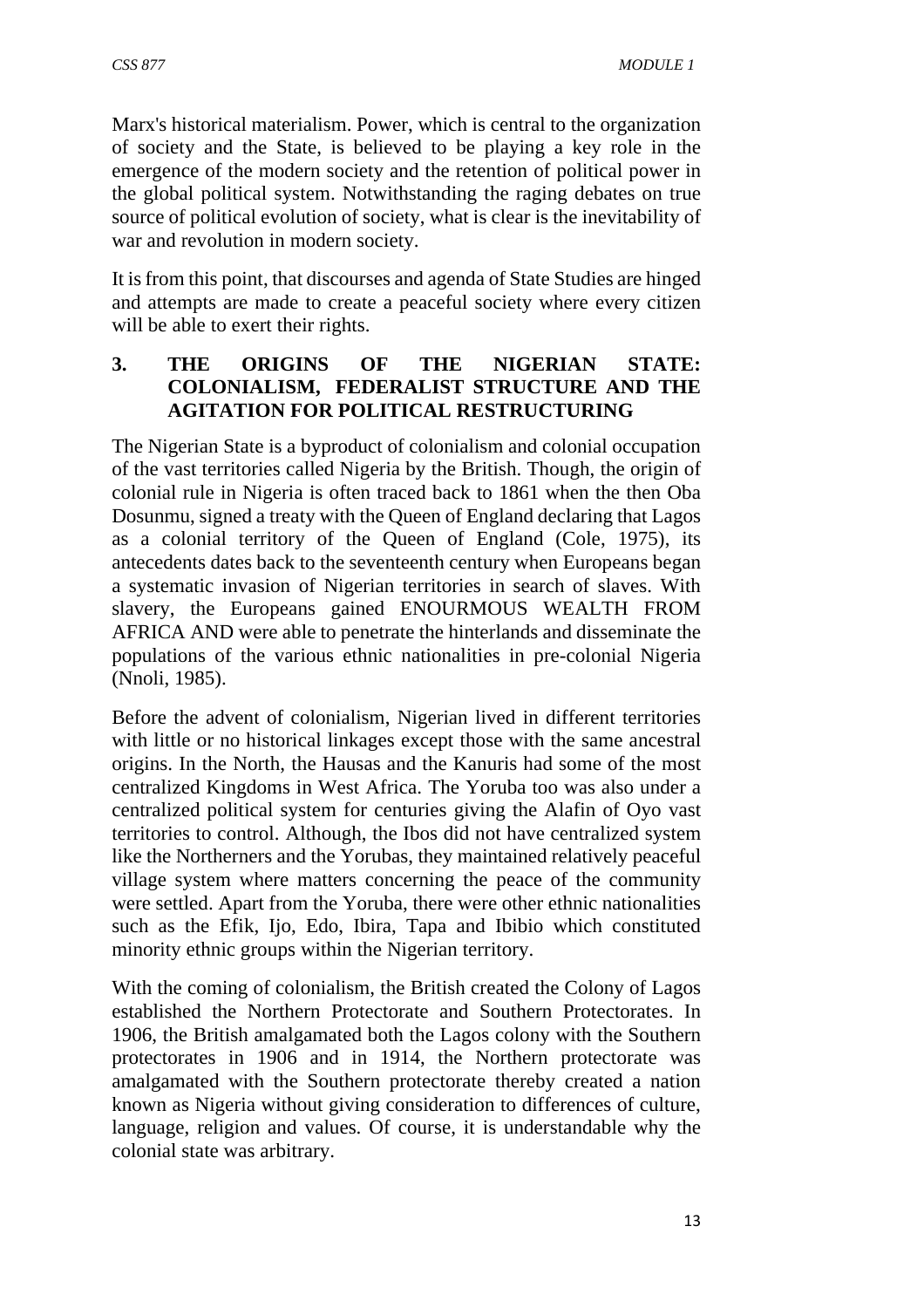Colonialism as a political system is never a benevolent exercise. It was designed both for political and economic purposes akin to the spread of European imperial capitalism. Mbaku (2010) noted that at the time the British, the Germans, French and Belgians sat at Berlin to share Africa's vast territories into colonial empires, it was never the goal of the Europeans to bring European civilizations to Africa for the purpose of developing Africa. Colonialism, in the real sense of its ideological drive, was meant to exploit African resources for the benefits of the metropolis. Since its primary reason is economic exploitation, there was no way the colonial administrators could design Nigeria in a way that would be beneficial to the citizenry.

It was this reason that led to the Scramble for Africa in 1884-1885 where Britain, Germany, France, Belgium and others took their own portion of colonial territories and proceeded to adopt different policies, which they thought, was suitable to the interest of the colonial state. In Nigeria, the British adopted the indirect rule system. The indirect rule system, is a colonial system that allows the foreign power control its colonized territories using the existing political structures and chains of commands. Whereas the British forcefully overhauled traditional political cultures and values in the South by introducing colonial institution, it was reluctant in bringing down the institutions in the North. This unequal treatment between the North and South created the first division between the two regions in Nigeria's history.

Nnoli (1985) argued that there are many ways by which the colonial state bastardized African traditional societies and infused ethnic divisions among the various ethnic nationalities in the continent. One of the processes of colonial domination of the people of Nigeria was the bringing of members of similar ethnic groups into the same fold and creating a name for it. Until the coming of the British, Nnoli noted there was no uniform name for the Yoruba race but powerful towns like Oyo Empire and Ife had been recorded by history. The Ibos too were not recognized under the same name but they existed under different names such as Nri and Aro Ibos. Except for the Uthman Dan Fodio Jihad of the nineteenth century which brought the Hausa-Fulani together, most of the people in the North existed under different political KINGDOMS.

The coming of colonialism in the nineteenth century however changed the status quo. It established colonial towns linking these towns to colonial administrative headquarters. Systematically, the emergence of colonial towns relegated the importance of traditional towns in pre-colonial North and South. By creating colonial towns, the British created ''colonial situation'' which defined those in the North and those in the villages. Consequently, the emergence of colonial towns and colonial situation gave rise to competition for power, recognition and leadership in the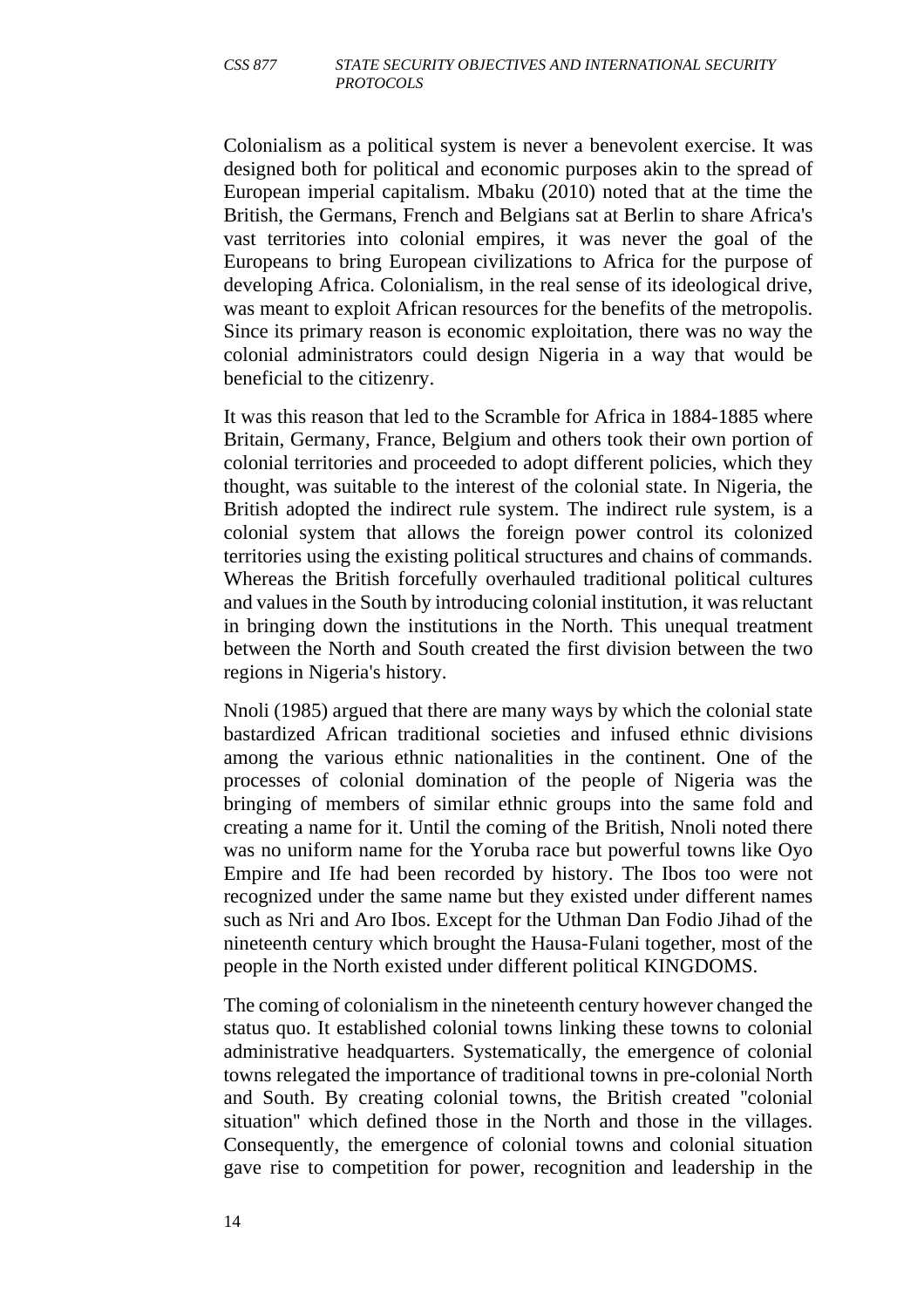colonial system. This competition later gave rise to the emergence of colonial ideologies, African ideologies and rivalry among different ethnic nationalities.

Ordinarily, it is expected that when social change occurs, it will affect both the people and the society. One could not have expected that the coming of colonialism to Africa would not benefit some and leave others. Some would of course benefit positively from the occupation as when we saw the rise of modern bureaucracies, market economy and public service, but the fact remains that, the colonial rule was never designed to unify the various ethnic nationalities. It was deliberately designed to create divisions among the ethnic nationalities such that, after the amalgamation of the Northern and Southern Protectorates in 1914, each ethnic group in the country began to fight for space in the Nigerian project. It is however important to note that the competition did not become glaring until after the Second World War, when the Richard Constitution was promulgated in 1946 and Nigerians sought for a review of the Constitution in 1951.

Beginning from 1947 to 1954 when the Federalist CONSTITUTION was construed for the whole country, Nigerian leaders' insistence on ethnic identity had become so glaring in their negotiation with the colonial masters for political independence. For instance, in 1953, when the Action Group demanded for self-independence for Nigeria in 1957, following the promised by the British that Ghana would be granted political independence in the year 1947, the North vehemently opposed the motion sighting the fact that the North was not prepared for independence at time, and it would inform the other regions when it was ready.

Colonial politics, which Africans began to enjoy significantly after the Second World War also used by the British colonial state to deepen competition for space in the colonial formation (Ekeh, 1975; Nnoli, 1985). Competition for space was first elicited in the Nigerian colonial society with the formation of Ibibio Progressive Union later, Ibo Federation Union in 1943, and Egbe Omo Oduduwa in 1945 in Lagos. While Dr. Nnamdi Azikwe led the Ibo Federation Union after his return to the country, both the formation and establishment of *Egbe Omo Oduduwa* had the ideological and philosophical insights of late Chief Obafemi Awolowo.

Awo stated that his intention and those of the inaugural members of of Egbe Omo Odudua was to defend the interests of the Yoruba race in the face of unstable political arrangement allegedly foisted on the nation by the colonial masters.

As a follow up to the London inauguration of Egbe Omo Oduduwa, in 1948, a group of like-minds Yoruba indigenes such as Sir Adeyemo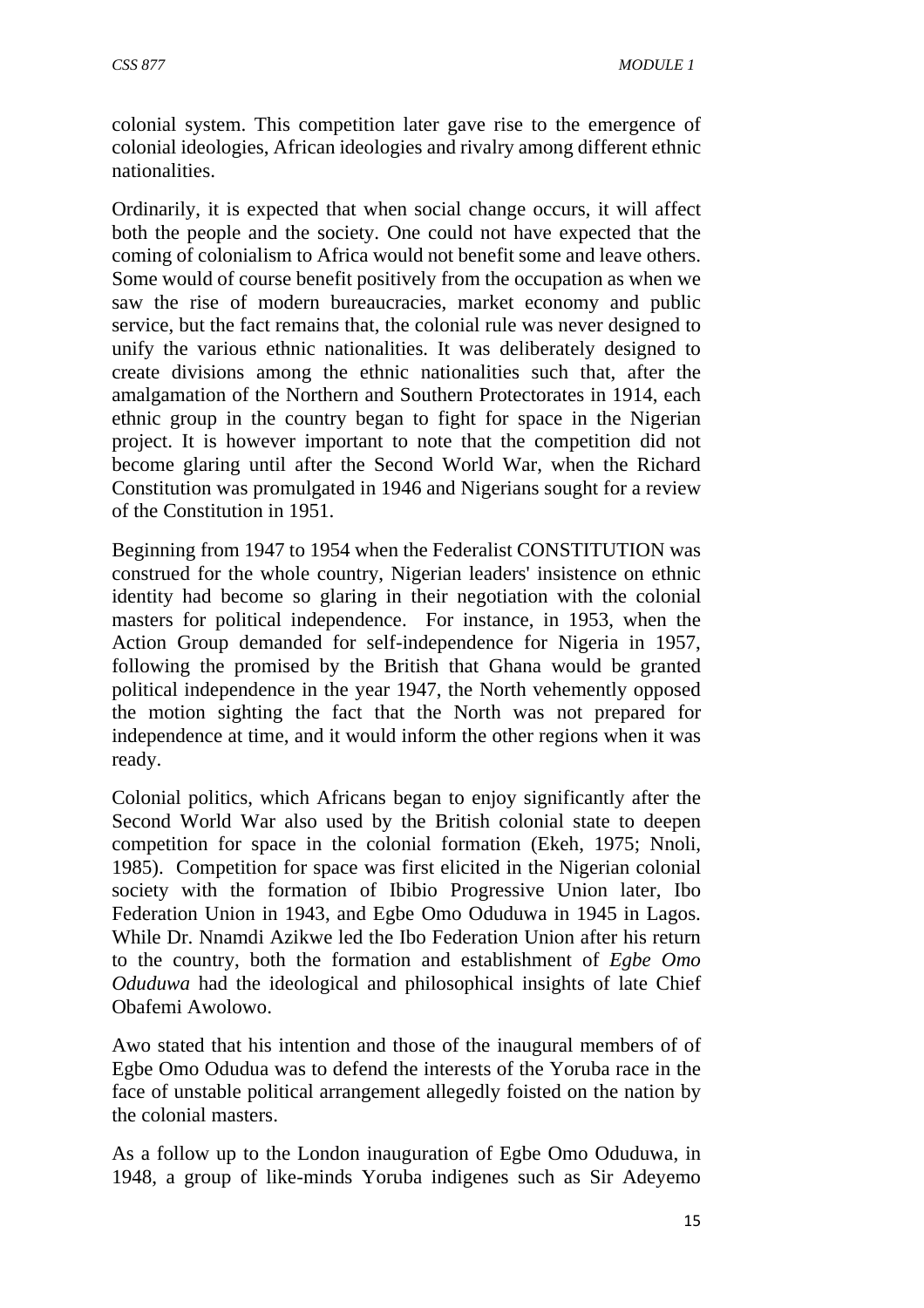#### *CSS 877 STATE SECURITY OBJECTIVES AND INTERNATIONAL SECURITY PROTOCOLS*

Alakija, Dr. Akinola Maja, Sir Kofo Abayomi, Chief Bode Thomas, Chief H.O. Davies and Dr. Akanni Doherty formed Egbe Omo Oduduwa in Lagos distinct from that of London but with similar ideological leaning (to protect the interest of the Yoruba race). Awo (1960) made this remark about the formation of the Yoruba association in Lagos ''When the Egbe was founded in London , copies its constitution were sent to Obas, Chiefs and outstanding Yorubas, with an accompanying letter in which an appeal was made to them to found a similar organisation at home. Apart from His Highness Sir Adesoji Aderemi, the Oni of Ife, and President of the Western House of Chiefs, and three other persons, there were no response from the scores of people to whom we had written, nothing at all was done at home to start the Egbe or something similar to it. On my return home, I began to preach the formation of the Egbe People listened to me either with concealed indifference or undisguised boredom. Then one day in 1948, I read in the papers that the Egbe Omo Oduduwa had been formed in Lagos'' (Awo, 1960: 172).

Awo narratives would teach two lessons here. The first is the willingness among the Yorubas to respond quickly to the issue of federalism thrown up by the colonial masters especially after the Second World War when the struggle for independence had begun in earnest. The second lesson is the reluctance to accept the idea of fighting for political freedom as an ethnic group. Several scholars have written and argued that divisions existed in *colonial societies* in order to ensure that the people did not unite against colonial domination of Africa (Mamdani, 2004).

Informed by this interest, the colonial state used in Western education, Western imperialist ideologies and religion to sow the seeds of discords among people of different ethnic groups and even among those of the same ethnic groups. The British needed to do this division in order to be able to rule successfully, and cart away the resources of the Nigerian people. It was therefore not uncommon to find Africans who wanted to behave and speak like the ''White Man'' in order to demonstrate to his boss that, he was more qualified than the native black man or woman who have not acquired Western education.

Ekeh (1975) noted that one of the strategies used by the colonial government to emphasize ''colonial education''. Access to colonial education was therefore seen as a *sine quo non* of having working in colonial institutions. By acquiring colonial education, the Europeans thought that Africans would imbibe Western values and discard traditional values of favouritism and tribalism. Though, Western education discouraged tribalism with its idea of a secular state and a secular society, the colonial society was never ''a secular society'' because its residential arrangement which is rooted in racism (Mamdani, 2004) at the expense of the black man's interests. In South Africa, it was an official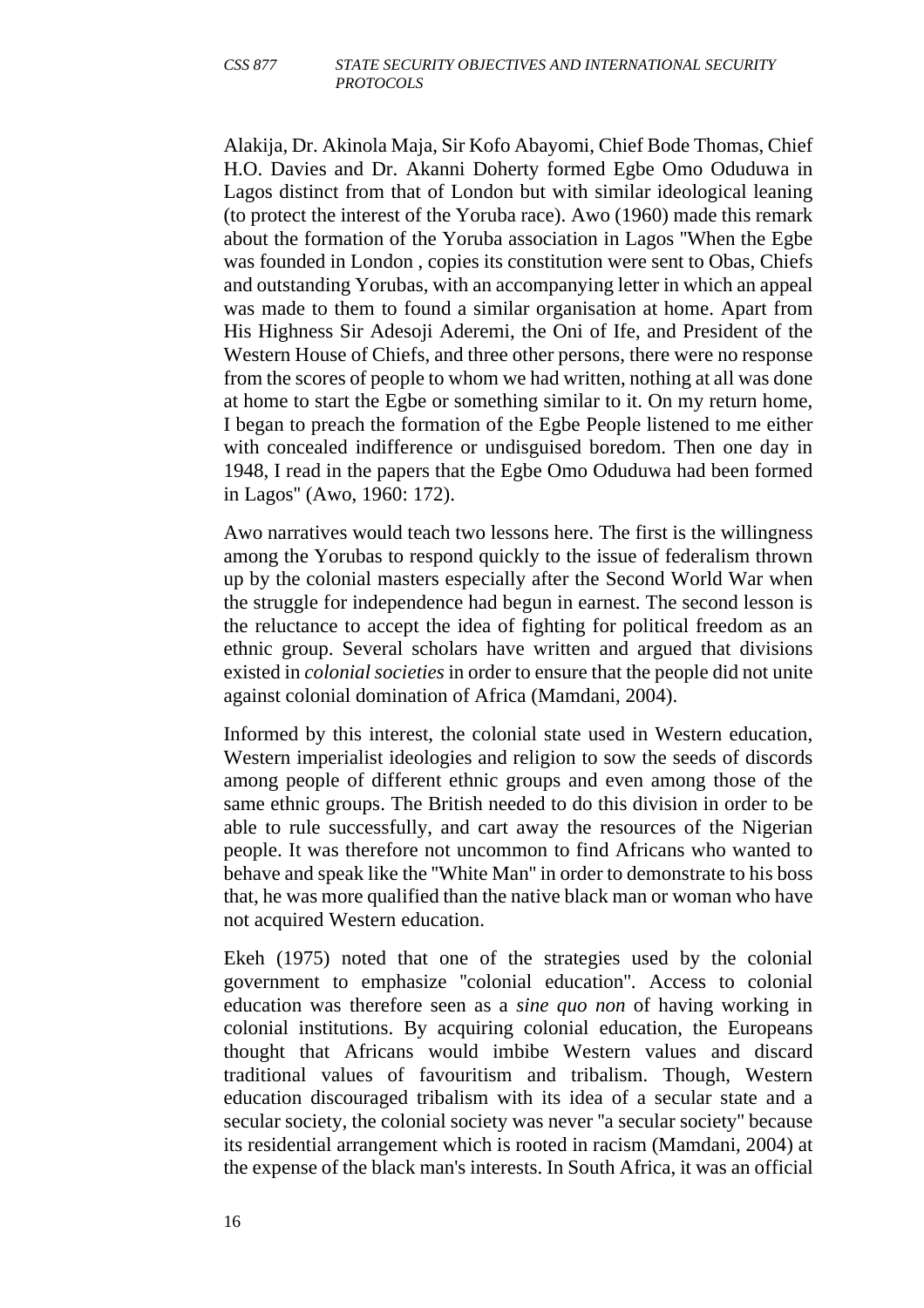policy which repressed black man's interests and subjected to different forms of political humiliation.

Beyond the issues of education and secularism of the state, *European economy* was also developed to marginalize Africans, create divisions and favour political elites who agreed with colonial policies. Whether in Nigeria, Ghana, Gambia, South Africa or Kenya, the British systematically destroyed traditional economic system in African societies and encouraged the people to concentrate on the production of goods and services that were economically viable for the colonial society. Through, vicious land policies which retained control of landed property in the colonial government, the British was able to tightly control Nigerian economy and maximize the best out of them (Mamdani, 2004).

Across Nigeria, the British used the Royal Niger Company to amass wealth from the interior and moved it to the metropolis. When the Marketing Boards came on board, it was a mere conduit pipe to drain the colonies of *''its hard earned resources'' for* the benefits of Great Britain. No wonder, Britain led the Industrial Revolution and ruled the World until America displaced it in the wake of the Second World War.

The colonial society, after the Second World war was therefore ripe for all sorts of competition, conflict and ethnic rivalry building a future for greater crises in postcolonial Nigeria. For instance, in terms of the penetration of Western political system, Nnoli (1985) observed that it was a deliberate policy of the British to maintain the existing political structures in the North. Burdened by the enormous resources it would cause Great Britain to rule Nigeria through ''direct system, the colonial government decided to adopt indirect rule system. While it forcefully and radically imposed it on the people of the South, the British adopted *gradualist approach of the indirect rule system,* making the Emirs to oversee a lot of aspects of colonial administration and indirectly giving them undue influence that the monarchs in the South did not enjoy (See also Osuntokun, 1987).

Except for the fact that the Obas and Obis in the South were nominated by regional governments to represent their people in the House of Chiefs in the Eastern and Western regions, the power they had hitherto controlled in pre-colonial society was whittled down, and where an Oba showed any resistance to colonial administration, he would be deposed to a foreign land or deposed completely. Such was the Eleko Esubayi's case whose resistance to colonial domination and dictatorship was hotly rebuffed by the colonial government of Lagos (Cole, 1975). Eleko Esugbayi had challenged colonial authority over the actions of colonial government in Lagos. Because of this, he was deposed to Oyo but his deposition was later reversed by the Privy Council. Eshubayi's case was similar to that of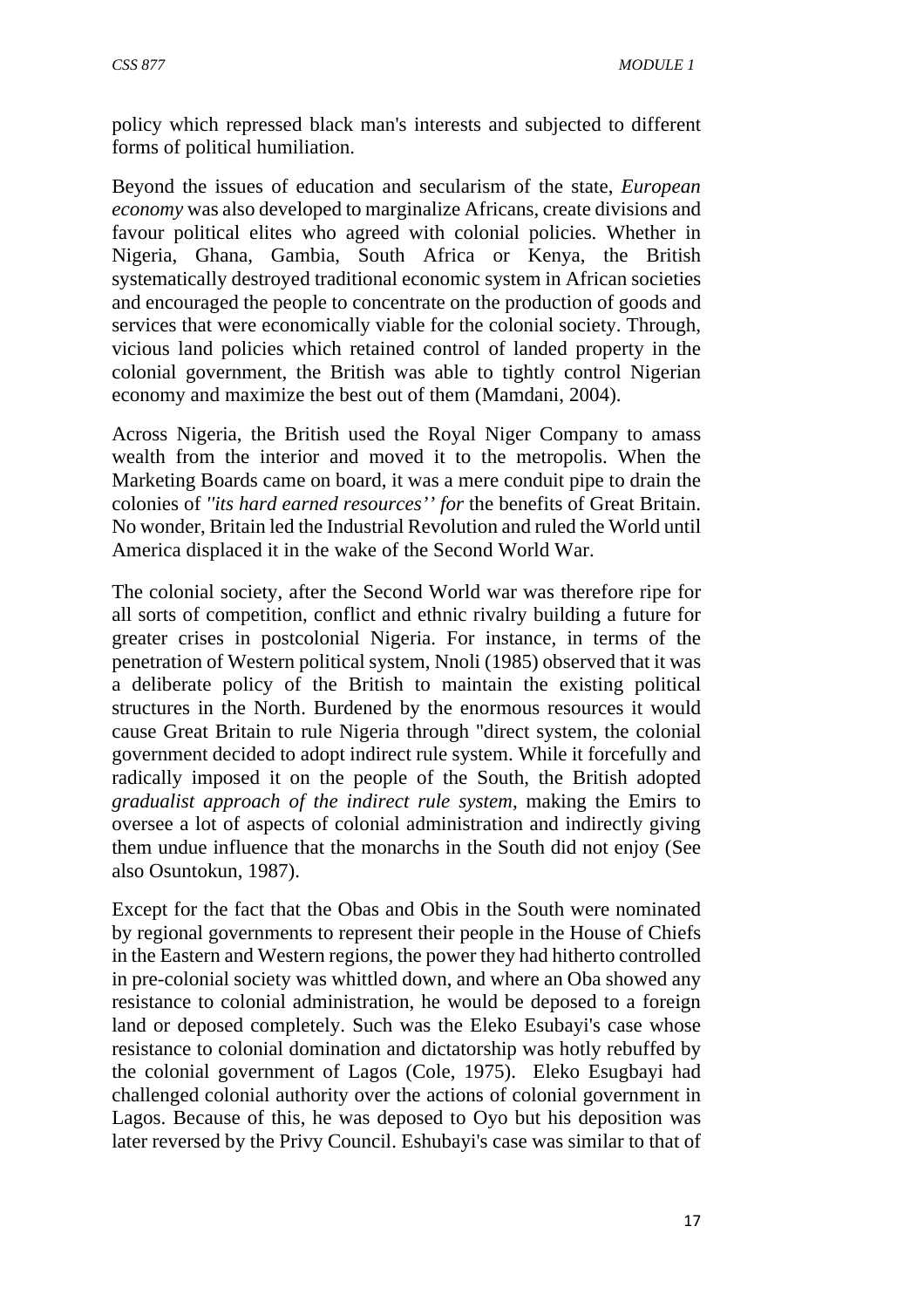King Jaja of Opobo in the Niger Delta area, who was also deposed from his oil-rich region, because of his resistance to colonial rule.

By all standards, colonialism was therefore arbitrary, capricious and dictatorial in nature. This must have informed revered African political economist, Claude Ake, when he said that: ''The conditions in question go back to the colonial legacy. The colonial state in Africa was all powerful and arbitrary. It had to be because it was an occupying force. It gave itself rights over everything in the territory and the privilege of doing whatever it could to advance its purposes. For instance, it imposed taxes, redistributed land, instituted forced labour, decided where everyone could live, who should produce what and how. As if to underscore its absolutism and arbitrariness of the power of the colonial state, its officials showed little interest in transforming domination into hegemony beyond the notion that their domination was also a civilizing mission. There may have been circumstances in which the use of state power was not arbitrary in practice but it was always arbitrary in principle'' (Ake, 2000: 37).

## **NIGERIA'S NATIONALIST STRUGGLES AND THE ATTAINMENT OF POLITICAL INDEPENDENCE**

Nigeria Nationalist struggles began in Lagos with the Nigerian Youth Movement. NYM, as it was popularly called was the first nationalist organization founded in 1934 by enlightened Nigerians who had studied in Europe but wanted the colonial government to respect the rights of Nigerians to politics, education. The organization was founded by Professor Eyo Ita, Samuel Akinsanya and Earnest Ikoli. Dr. Kofo Abayomi was the first President of the organization while H.O. Davies was the secretary.

Political analysts have argued that the Nigerian Youth Movement was a transmutation of the Lagos Youth Movement that had been started by Herbert Macaulay. Macaulay was the first Nigerian to stage a confrontation against colonial imperialism in Lagos, Nigeria, cooperating with the White Cap Chiefs to fight the secession of Lagos to the British and the water rate in the fast growing colonial economy (Cole, 1975). It was on this platform that he launched the first political party in Nigeria, *Nigerian National Democratic Party* (NNDP)*;* the platform upon which Nigerians were elected into the Lagos Town Council.

The NNDP and the Lagos Youth Movement were indeed successful in their attempts to decolonize the Lagos colonial politics, it was however criticized for being restricted to Lagos and also dominated by the Yorubas. In 1934, Chief Earnest Ikoli, Samuel Akinsanya and a few others started the Nigerian Youth Movement to fight for the interests of Nigerians. Political historians have argued that three reasons were responsible for the establishment of the NYM. The first reason was a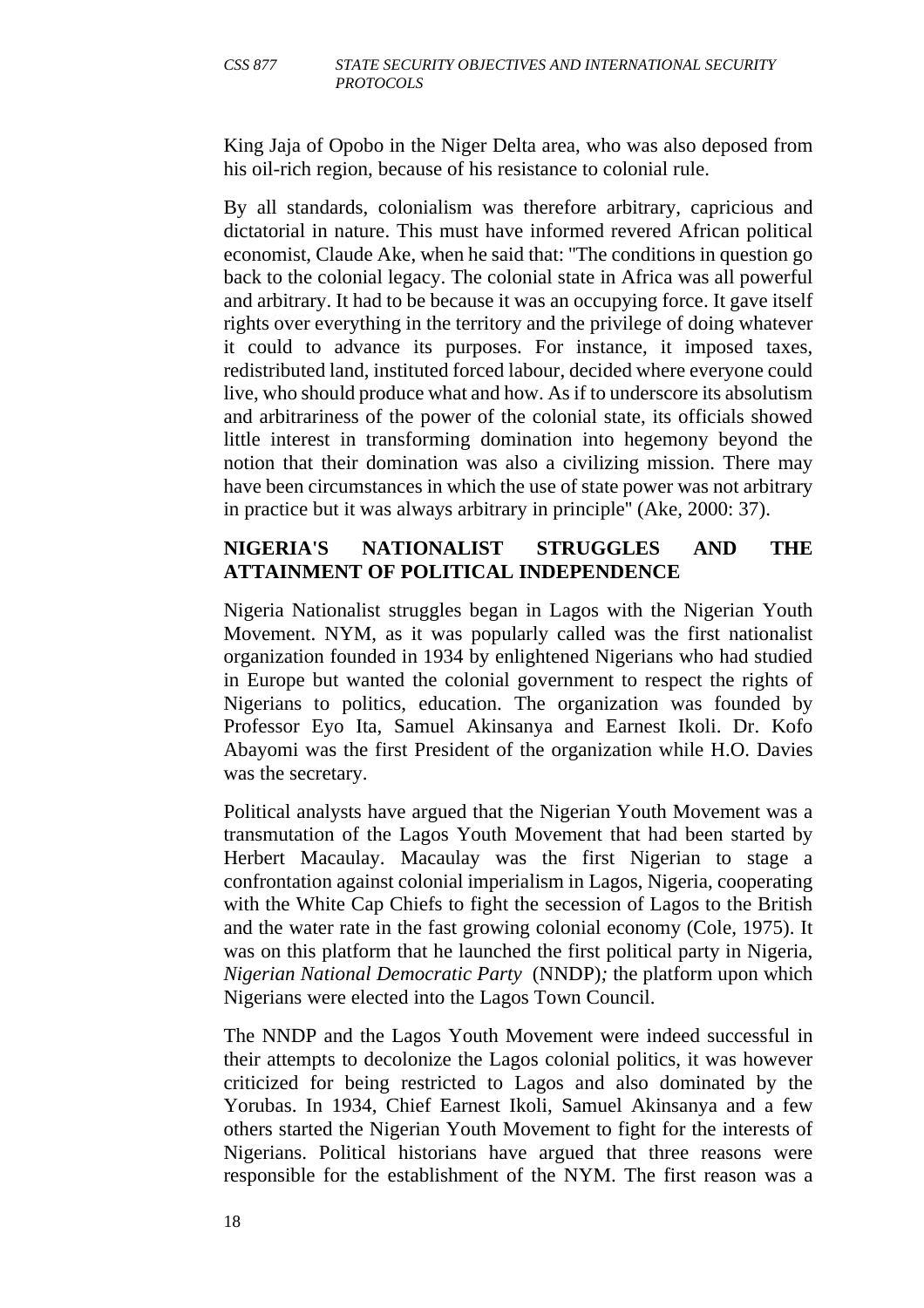reaction to the establishment of Yaba Higher College in 1934 by the British, and the inability of the colonial government to affiliate the College to a foreign University in the UK. Nigerians particularly members of the Nigerian Youth Movement had expected the British to create a platform for those who graduate from Yaba College to have opportunity to travel abroad for higher degrees. However, when they discovered that the colonial government did not affiliate Yaba College to a foreign University, they perceived this as an attempt to keep Nigerians as second class citizens in their country. The second reason that contributed to the immediate founding of the NYM was the perceived discrimination by the colonial government in the appointment of Nigerians into senior civil service position. This, the leaders of the NYM, felt would not prevent Nigerians from participating effectively in the governance of the affairs of their thereby giving the Europeans undue advantage. The Nigerian Youth Movement was also said to have protested the ill-treatment of African truck drivers in the country by the colonial government and consequently called for an urgent reversal of the action.

With the entry of more vibrant educated Nigerians into the Nigerian Youth Movement (NYM) particularly the likes of Dr. Nnamdi Azikiwe and Chief and Obafemi Awolowo, the NYM was said to have changed dramatically from when it was founded by E. Ikoli, H.O. Davis, Samuel Akintola and Raji Abadalla but it was not long when the embers of ethnic politics festered on the revered organization and destroyed its onerous objective of ''uniting Nigerians'' (Awo, 1960; Ogunsanwo, 2009). This is evident, in the way the organization formulated its Charter in 1938 and mobilized Nigerians from all works of life to fight British imperialism in all fronts.

As Nigeria was moving closer to political independence, the tendency to establish regional political party was more common among the Nigeria's Nationalist leaders than the tendency to create a nationalist party with which they could collectively colonialism and demand for self-rule in 1960. This is understandable in view of the fact that, the colonial society itself had emphasized racial and ethnic differences Nigerians. Indeed, most of the political structures foisted on the Nigerian society emphasized ethnic divisions among the various ethnic nationalities in the country thereby creating unnecessary political agitations among Africans.

Although, Nigerian Nationalist leaders supported the agitation for selfrule as the decolonization struggles going on across the African continent, at home, they were not unconscious of the implications of regional autonomy for the development of their individual group. It was this ideological bent that informed most of the parties that came at the verge of Nigeria's independence. Except for the National Council of Nigeria and Cameroon (NCNC) led by Dr. Nnamdi Azikiwe which still had a national outlook in theory after the demise of the Nigerian Youth Movement, the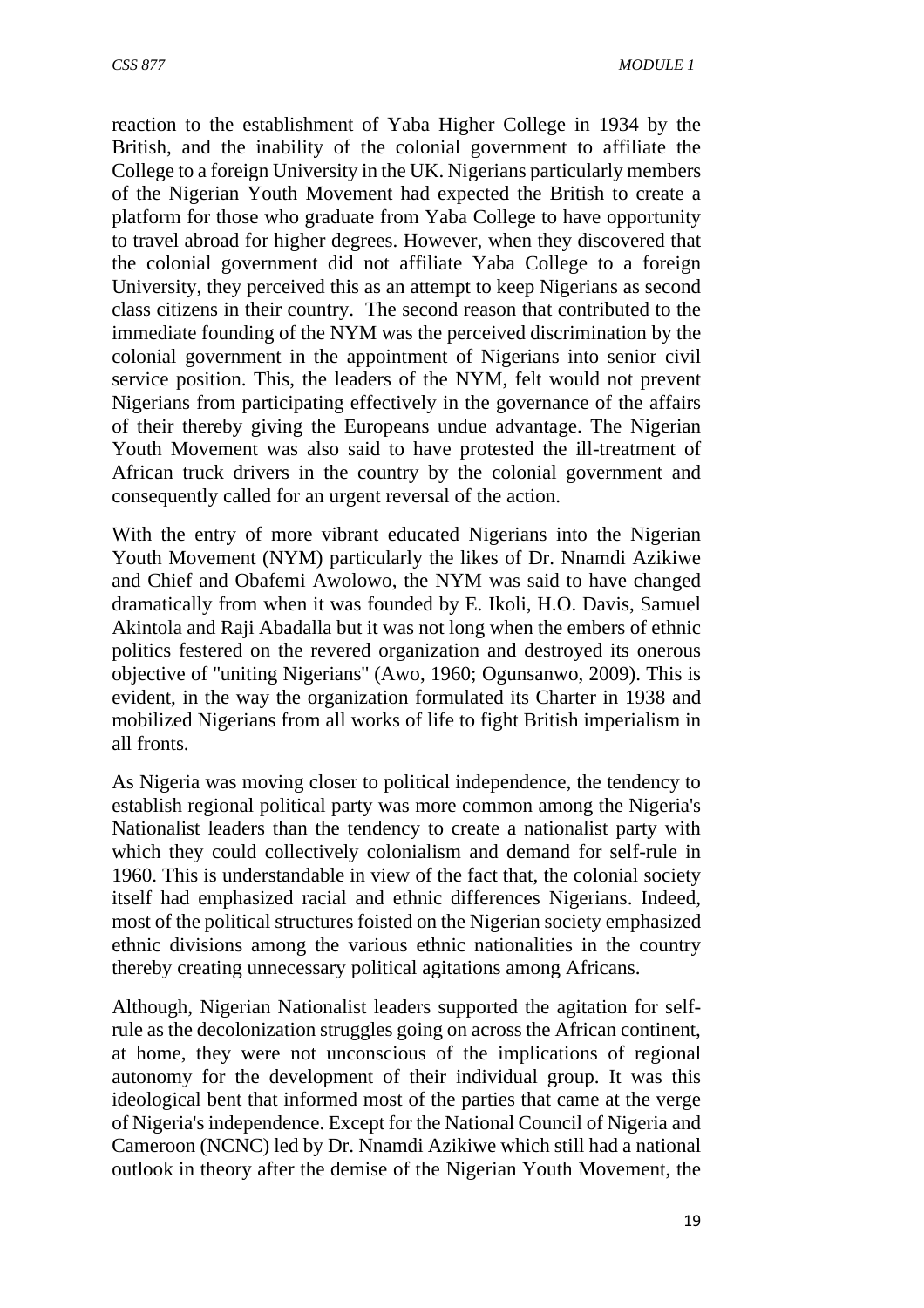#### *CSS 877 STATE SECURITY OBJECTIVES AND INTERNATIONAL SECURITY PROTOCOLS*

Action Group (AG) and the Northern Peoples' Congress (NPC) were purely regional political parties. They did not hide this in their various party manisfestos and was demonstrated on the field of politics (Lawal, 2010; Nolte, 2010).

The coming of regional political party was understandable in view of the fact that, each dominated ethnic nationality (Yoruba, Ibo and Hausa) wanted to control its region. With the inauguration of the Macpherson Constitution in 1951, the cloud was clear for people to form a strong political party that would protect their interest. For instance, Ogunsanwo (2009) noted that the Action Group was founded in 1951 by Chief Obafemi Awolowo main political interest was to establish a political party that would protect the interest of the Yoruba race and to counter the dominance of the NCNC in the South-Western region.

Before the coming of the Action Group the only major political party was the NCNC, a legacy that Herbert Macaulay had bequeathed to Dr. Nnamdi Azikiwe, who was then the Secretary of the NCNC. It was therefore not difficult, for Azikiwe to take over the leadership of the party in the South-Western region. Though, some Yorubas supported the NCNC in the region, there were grievances that the NCNC was an Ibo-controlled political party meant to protect the interest of the Ibos. This ethnic sentiment was to shape politics of the Nigeria after independence.

Ogunsanwo (2009) summed up the mood of Westerners when the Action Group was launched in Owo in 1951. According to him: ''The Action Group arrived with a bang on 28th April, 1951 in Owo to challenge the supremacy of the NCNC and energize the clamor for self-rule for the regions. It was well received by the indigenous people of the Western region and the intelligentsia as a counterweight to the Lagos-based NCNC. Dr. Azikiwe and his party did not take the new party too seriously at first. Similar competitive attempts had been made by others in the past and had been squashed at birth with the powerful propaganda machine at the disposal of the NCNC. Besides, Lagos was the centre of gravity of the country's politics and so it reckoned that the new regional political outfit based in Ibadan was destined to live a short life. The party also had an informal pact with the Ibadan People's Party led by Adegoke Adelabu which it relied on to counter any indigenous challenger" (Ogunsanwo, 2009:18-19).

The tensed atmosphere between the Action Group and the NCNC in Lagos was understandable. Lagos was a metropolitan colonial city accommodating different ethnic nationalities in Nigeria. In fact, by the end of the Second World War when colonial reforms were taking new shapes, more people from different parts of the country were moving into Lagos leading to the argument of whether the Yorubas can rightfully claim the owner of Lagos. The argument became intense, such that the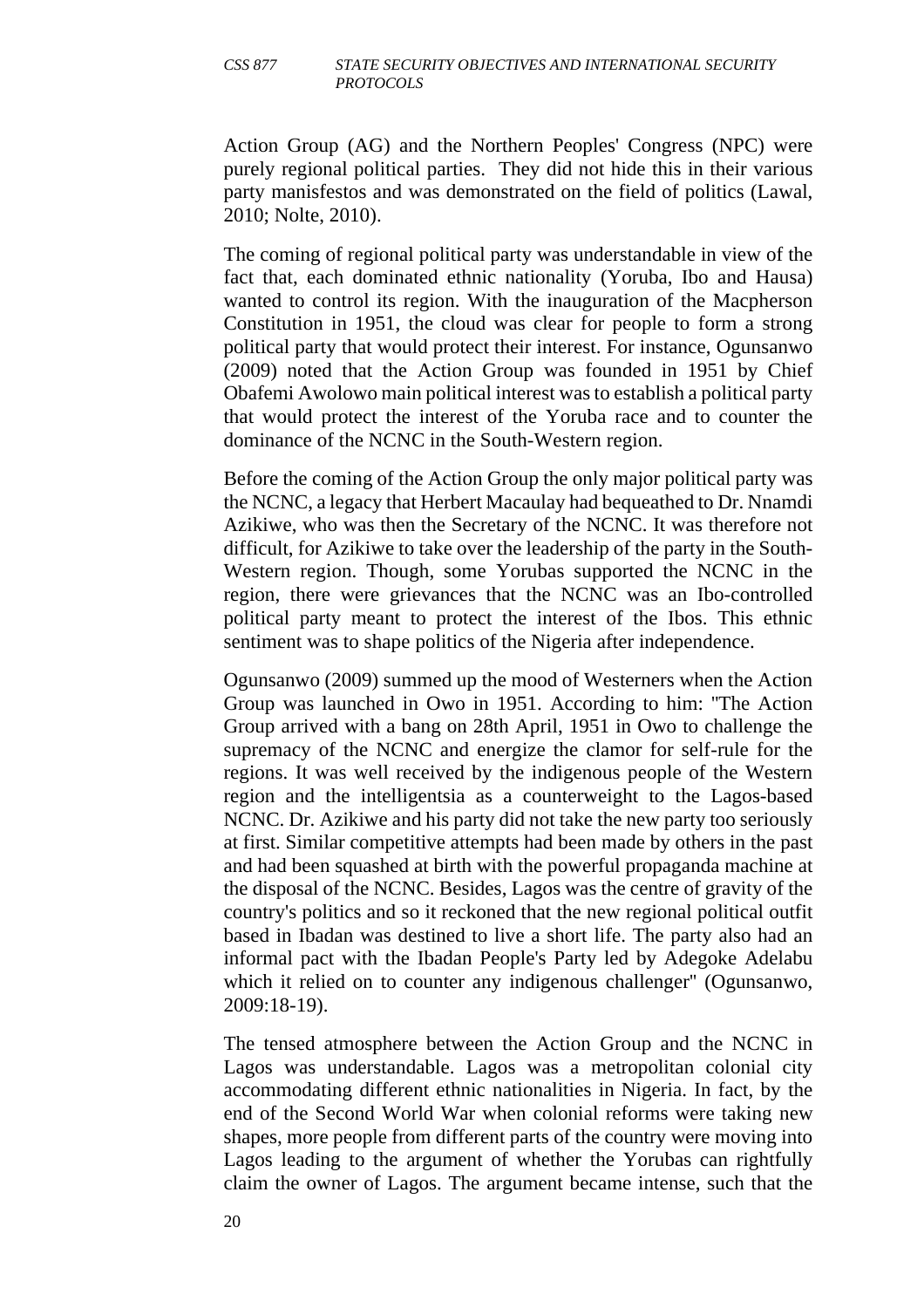Western delegates led by its leader, Chief Obafemi Awolowo threatened to secede from Nigeria if Lagos was not made part of the South-West.

In the North, awareness about the formation of political party was also intense but the North was divided between more united Jamiyya Mutanen Arewa (Northern Peoples Congress) (NPC) and Northern Elements Progressive Union (NEPU) by Raji Abdallah. Osuntokun (1987) noted that while political awareness in the South dated back to the First World War, in the North, it started after the Second World War due to three major reasons. The first was the absence of a relatively large number of Western educated elites in the North who could drive the politics of the time. The second reason was that the Emirs in connivance with British administration had stronghold on the people than in the South where the powers of the Obas had gradually been reduced by colonial administration. The third and most important issue was the slow and sluggish nature Western penetration of the North due to religious conversativism.

This is understandable in that most of the Northern states had been brought under one united and centralized system as a result of the Uthman Dan Fodio Jihad. The Jihad, which had established Emirate system across the North did not only support Islam as a State religion, it greatly discouraged the entry of other foreign religions into the North. It was on the basis of this that Islamic education dominated early colonial education in the North at the detriment of Western education. Additionally, it was also the basis upon which the Missionaries (e.g. Christian Missionary Society) penetration of the Northern region was slow and sluggish. Whereas the CMS had established first Grammar School in Lagos 1859, it was after the amalgamation of the Northern and Southern Protectorates that colonial schools began to rapidly grow in the region. By the end of the Second World War, the North had braced up to the challenge of defending the national interest of the region. This political struggle was largely championed by educated Northern elites such as Sir Kashim Ibrahim particularly members of Kastina College Old Boys Association (Osuntokun, 1987).

Osuntokun added that ''Later on in 1949, a meeting between the Jamiyyar Mutanen Arewa and the Northern Nigeria's Teachers Association formed by Aminu Kano in 1947 ld to a resolution to the effect that the teachers' association would function as an organising arm of the JMA. In December, 1949 a meeting of the JMA was held in Kano and most of the other town and district organisations as well as the youth movements were brought into the JMA'' (Osuntokun, 1987: 33-34).

Despite the pressure to declare NPC a political party, some internal power dynamics insisted it was a cultural organization but event soon changed with the Macpherson Constitution which contained elements of a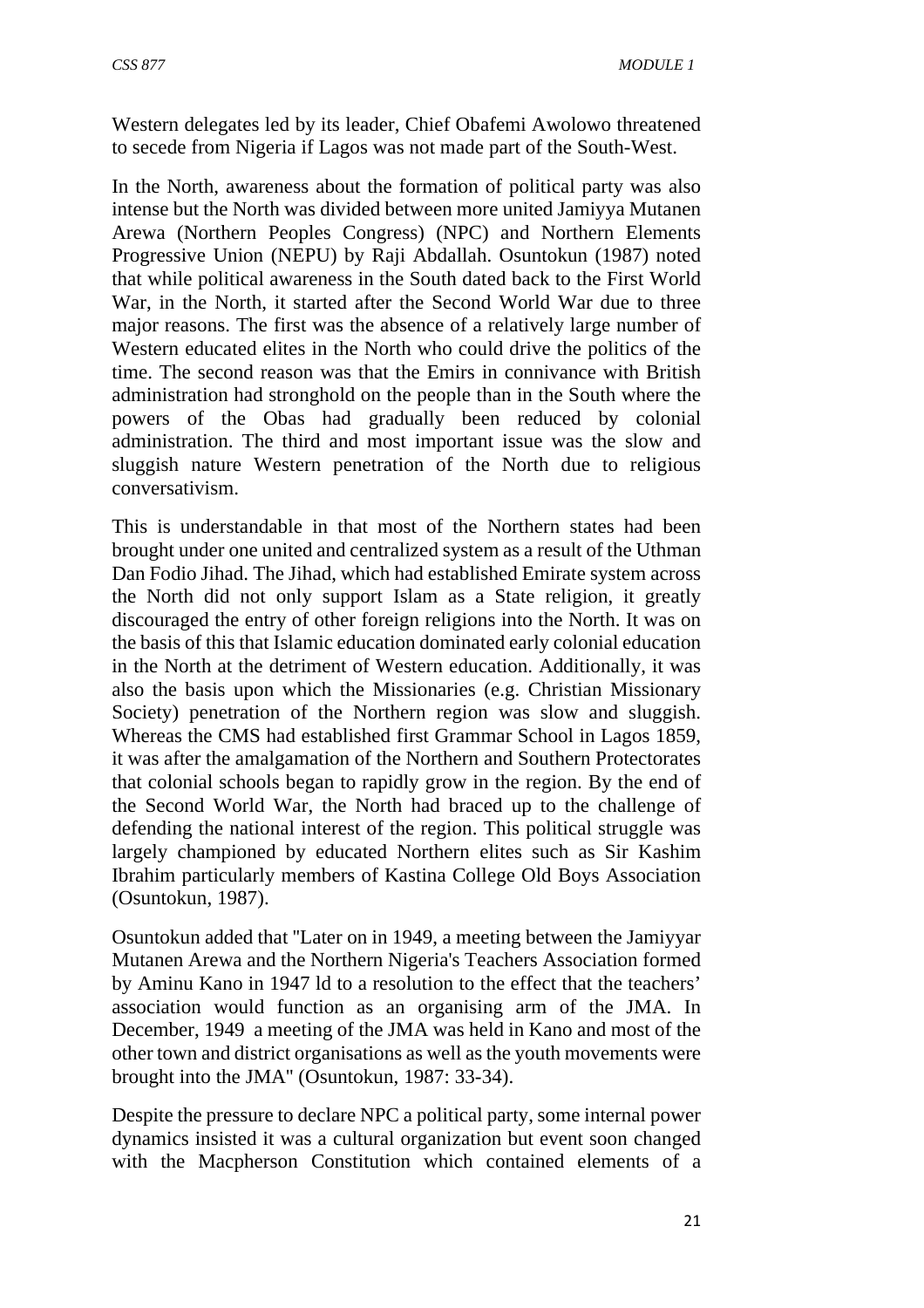#### *CSS 877 STATE SECURITY OBJECTIVES AND INTERNATIONAL SECURITY PROTOCOLS*

responsible government by giving Nigerians the opportunity to be represented at the Centre and at the regional level. Moved by this development, and the subsequent Constitutional Conference in Ibadan in held 1950 where top Northern leaders represented the region, it was glaring that NPC could no longer remain a cultural organization in the face of the growing politics of decolonization. Osuntokun noted that it even became an official British policy to support NPC against what it called a group of agitators in the South. Again, this colonial politics of the British reinforced the bifurcation of the Nigerian state and the fragmentation of the colonial society. All of these developments were to shape the nature and character of the postcolonial state.

As it turned out, political awareness grew in bounds such that North was intolerant of other political parties outside its region. Osuntokun made this succinct description of the growing influence of NPC, this way; ''From 1951 onwards when the NPC formed its representative government in the North, the party monopolised all power and was very intolerant of opposition. The NPC and the N.A's were hardly distinguishable. In fact, most of those who became NPC members of the House of Assembly in 1951 were N.A. Councilors who had been elected not as party men but as representatives of their N.A's. Thus, Ahmadu Bello, who was then Deputy President of the NPC had been elected to the House as a district head. In short the NPC's position as the dominant party was assured through a coalition of forces comprising the British local administration, the Native authorities, the Adult Education Department and the various Malamai who saw in the NPC cause, a Jihad against all unbelievers and particularly against Southerners and what they considered their northern radical fifth columnists NEPU'' (Osuntokun, 2009: 36).

It was therefore not surprising the Action Group was bitterly rebuffed by the NPC, in 1953 when Chief Anthony Enahoro moved a motion for Nigeria's independence in 1957. This is similar to the hatred that the NCNC had nursed for the Action Group because it was demanding for the creation of Calabar-Ogoja-Rivers State out of the Eastern region whereas the Ibos saw this as an affront against the unity that the NCNC had maintained. It was not surprising that Nigeria came to independence with brinkmanship, hatred, corruption and ethnic politics but was united to see the end of colonial rule (Ake, 2000; Meredith, 2005; Nnoli, 1985; Okorokwo, 2002; Olasupo, Oladeji & ijeoma, 2017; Osuntokun, 1987).

Nigeria's independence came in 1960 amidst pageantry and expectations that the attainment of political independence would bring about rapid economic growth and economic development, and would eventually lead to the reorganization of the postcolonial Nigerian society. A coalition between Northern Peoples' Congress (NPC) and the NCNC had produced for Nigeria, a Parliamentary Government which led to the election of Dr.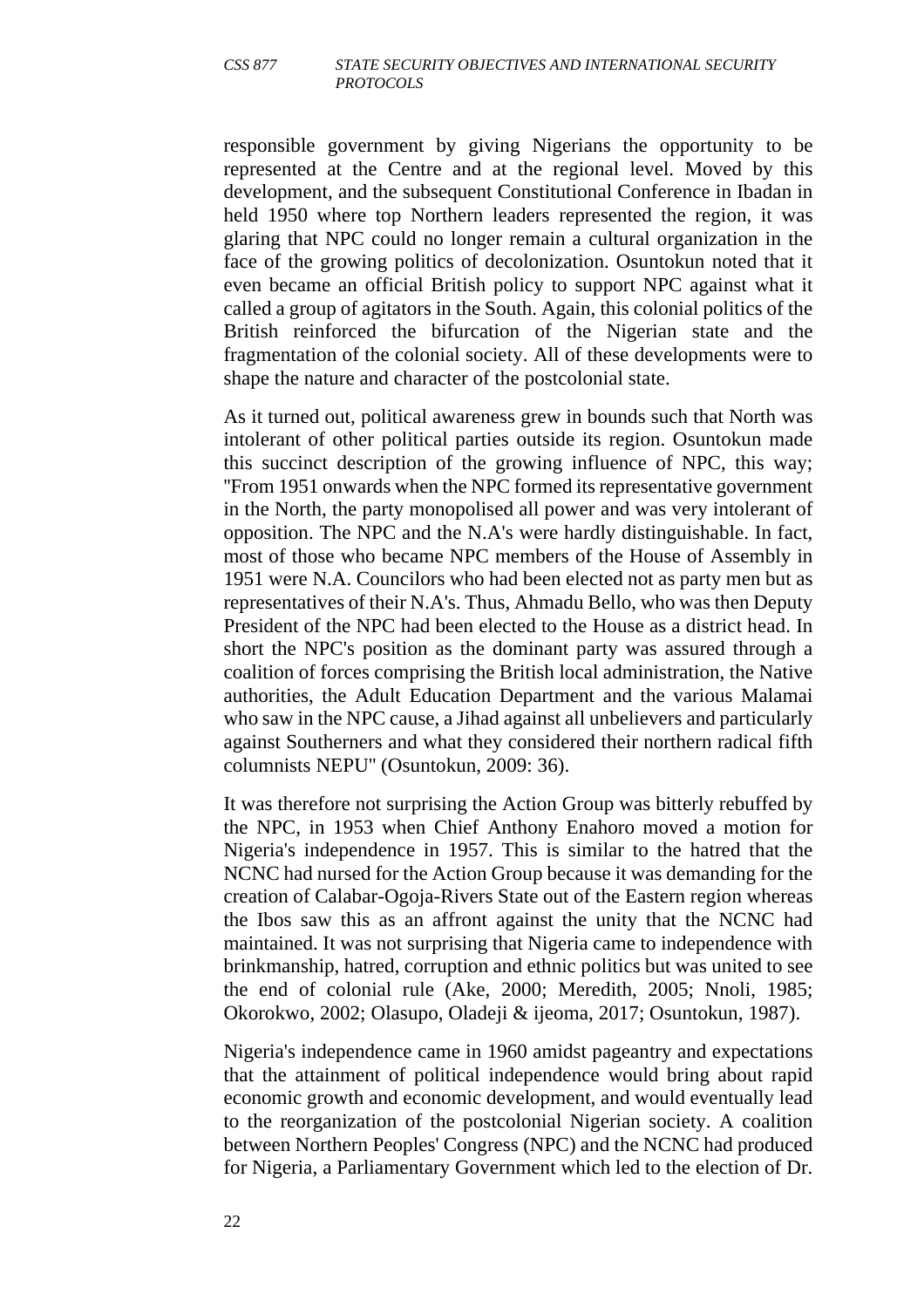Nnamdi Azikwe as the first Nigerian President and Sir Tafawa Balewa, as the Prime Minister of the Federal Republic of Nigeria. The initial years of Nigeria's independence were generally peaceful across the country until 1964/1965 election crises again exposed the fragility of the Nigerian state.

Nolte (2004) opined that, the immediate causes of the 1964/1965 Western crisis were the intolerant of opposition party and the determination of the Action Group to win all the seats in the South-West. For instance, in Remoland Nolte held that while Remo local politics had been dominated by Chief Obafemi Awolowo, there had been a few indigenes of the area who had been opposed to anti-federal policy of the AG. The 1964/1965 crisis, threw open, what had been hidden for years and pitched two groups within the Yoruba race against each other. The crisis, which began as a mere protest degenerated into large scale violence which saw the burning of houses of opposition and the use of *Oro Cult* by supporters of the AG to attack members of the opposition.

Though, the declaration of state of emergency in the South-West by the Federal Government, has been appraised as the right step in the right direction, it has been argued that some political analysts that it was designed to deal a good blow on the Action Group by the NPC and NCNC-led Federal Government, a development, that reminded us of the ethnic politics that predated the period of Nigeria's independence, and the one that defined the coalition between the NPC and the NCNC at independence (Nolte, 2004). The development would also soon shape religious and ethnic conflicts in postcolonial Nigeria.

#### **NIGERIA'S FEDERALISM AND THE AGITATIONS FOR POLITICAL RESTRUCTURING IN POSTCOLONIAL NIGERIA**

The Nigeria's federalism is the oldest in the African continent founded in 1954 by the colonial government few years before the short-lived Malian federation comprising ''Mali and Senegal (1958-1960) (Adamolekun, 2005). The system was given its first constitutional backing by the Macpherson Constitution but was again strengthened by the 1954 Constitution. The Macpherson Constitution was put in place in 1951 after the review of the Richard Constitution of 1946 which collapsed as a result of the increased agitations of Nigerians for self-rule.

Self-rule had been the desire of every African following the decolonization struggles that started in the United States, the Caribbean and then spread to other parts of the world (Olasupo; Oladeji & Ijeoma, 2007). Due to consultation with Nigeria's Nationalist leaders, the then Governor General of Nigeria, Sir John Macpherson supported a constitutional change which led to the division of the country into three regions with a weak central government.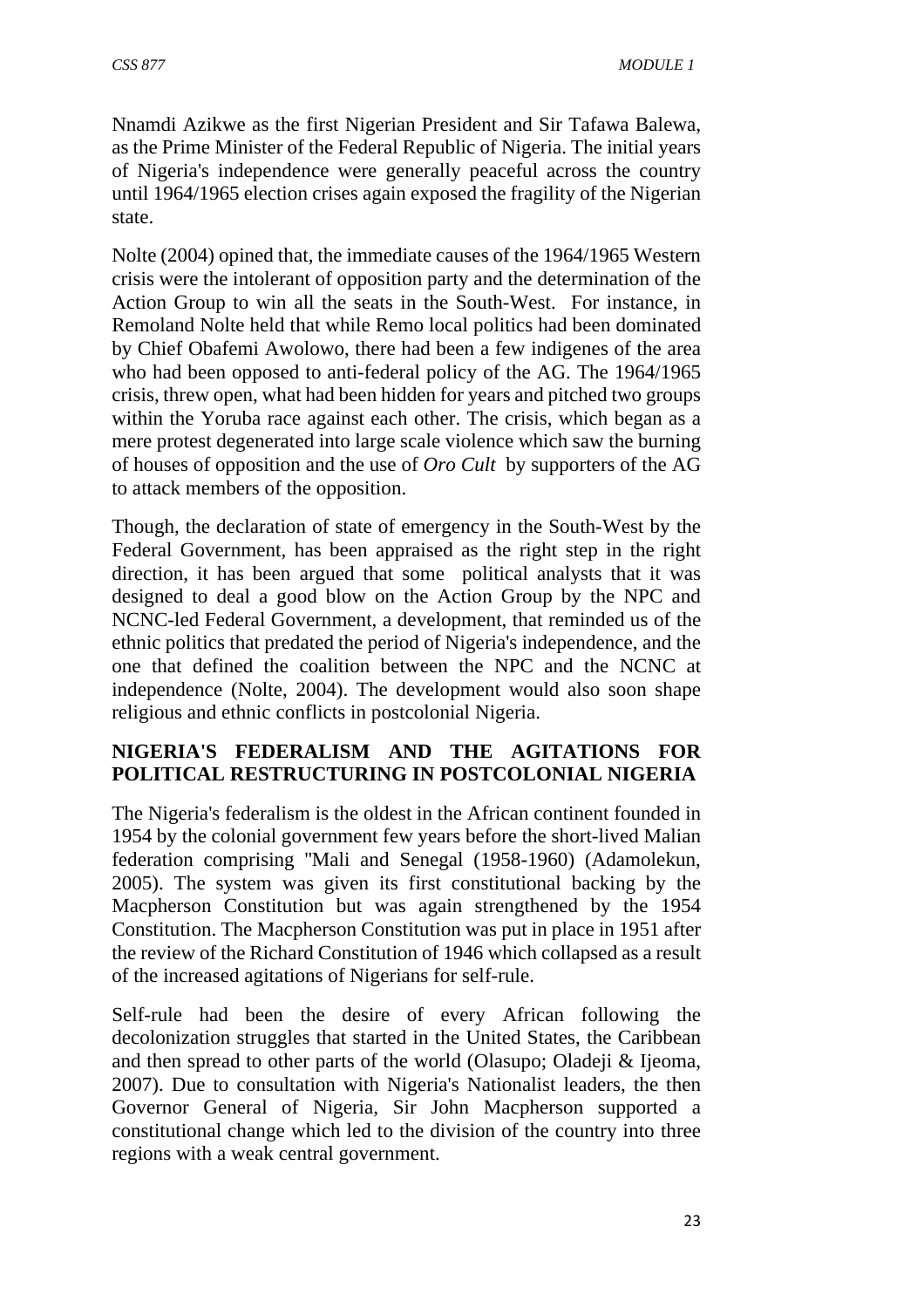Adamolekun (2005) noted that a critical assessment of the history of Nigeria's federalism indicates that *we have gone through three stages of federalist development*. The first stage was the apprenticeship phase to ''true federalism (1954-1965). The second phase was the stage of the federal dominance phase of military rule (1966-1979) and (1984-1999). The third phase was the ''muddling through phase'' (1979-1984) and 1999 till date. Each phase of Nigeria's federalist system, is characterized by different political and economic struggles engaged in by first by the political class and then the ethnic nationalities. They are said to have defined Nigeria's democratic experiment after independence and post-Cold war era. We shall examine each stage of the evolution of Nigeria's federalism and try to contrast with the idea of true federalism.

#### **1. APPREHENTICESHIP TO GOLDEN AGE OF NIGERIA'S FEDERALISM**

The apprenticeship to true federalism phase is the phase that saw the establishment of self-government for the three regions in the country. Unlike unitary government where the state dictates the choice of government for other constituent units, in true federalism, power is decentralized to the regions, and the regions are allowed to make their choices of self-government. As reported by Adamolekun, the golden-age of Nigeria's federalism (1954-1954-1966) saw the emergence strong regional governments in the Eastern, Western and Northern regions. The Western region was the first to establish its self-government in 1957 with powers to decide how to manage its education, health, road construction etc. The Eastern region followed suit in the same year while selfgovernment was not established in the North until 1959.

The Golden Age of Nigeria's federalism also allowed the three regions to negotiate and agree on a date for political independence for Nigeria. Because regional governments were allocated much power to control the affairs of their region, it created healthy competition as each region struggled to generate its own revenues for the development of its people. While the Eastern region explored the opportunities brought by palm oil production in the fast growing agricultural economy in the developing world, the Western region, through the leadership of Chief Obafemi Awolowo effectively utilized the gains of cocoa production to provide free education. The Western region was the first region to introduce free education for its people (Ogunsanwo, 2009). Generally, development was rapid in the South than in the North.

Adamolekun (2005) noted that because significant powers were devolved to the regional government, the leaders of each region struggled to dominate their region. They also raised political consciousness among their people by touching every nook and cranny of the region canvassing for votes. Competition, choice and incentive to brought about massive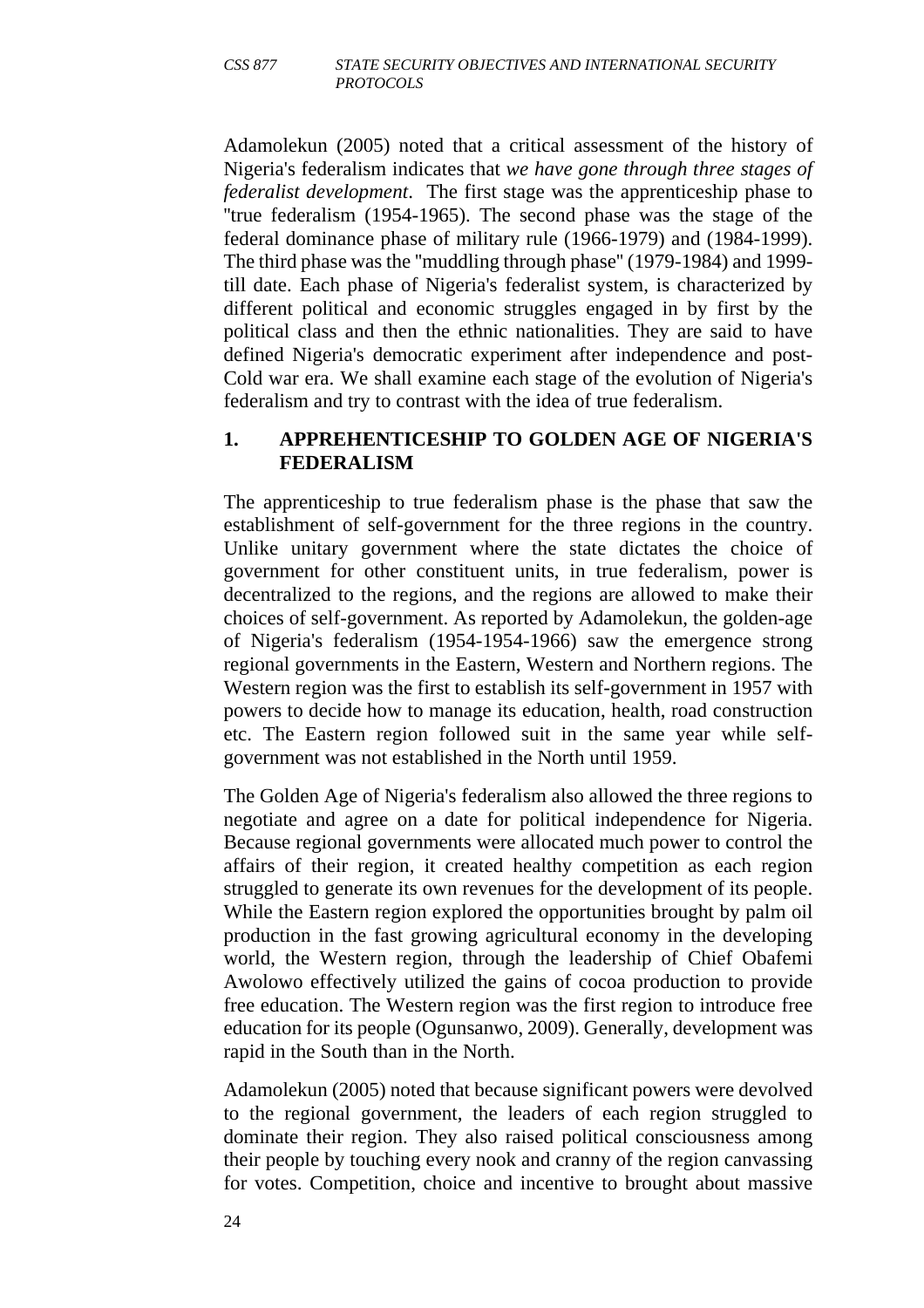economic and political changes to Nigeria. At the local government level, the 1954 constitution allows regional government to manage the local governance. This, constitutional provision boosted the morale of regional government and allowed to form political party that could guarantee them regional autonomy. This is understandable in view of the fact that a regional government needed to have control over its political system before it could control its economy for the benefits of the citizenry (Adamolekun, 2005; Jackson, 1972).

Unlike the colonial era when the Obis, and Obas played significant role in Native Authority Administration, the new system whittled down their powers and influences in the new government and restricted them to House of Chiefs. The Northern region, however adopted a gradualist approach in the reduction of the powers that the Emirs exercised (Adamolekun, 2005). Whether in the Northern region or Western region, the federal government had no say in local government administration. It was purely a prerogative of the regional government. Adamolekun noted that although there was similarity in the movement toward local administration, the pace differed across the regions. For instance, Eastern and Western regions moved faster than the Northern region in the process of electing local government officials.

One of the major benefits of the Golden Age of Nigeria's federalism was that it created a *weak centre* and *strong regional governments*. This feature is clearly noticeable in the revenue allocation formulae and sharing. Revenue allocation between the federal government of Nigeria and the regional governments was based on the principle of derivation as contained in the 1954 Constitution of Nigeria. The principle of derivation simply implies that *''revenues generated by Nigeria would be shared according to your contributions to the economy of Nigeria''*. Because the regional government knew that revenues accruing to them would be based on their level of productivity, they were encouraged to build industries, invest in agriculture and formulate policies that enhanced development (Ogunsanwo, 2009). This legacy has since dwindled among states of the federation resorting to the inability of some state governments to effectively carry out their constitutional obligations including defending their citizens from terrorists and armed bandits.

### **2. MILITARY FEDERALISM AND BASTARDIZATION OF NIGERIA'S FEDERALISM**

The Second phase of Nigeria's federalism is the age of *federal dominance and centralized government*. The era was introduced in 1966 following the January 15th, 1966 and existed throughout the military era. It is a form of federalism *where the federal government would have lion share of the federation account, control enormous political powers, and usurp the rights that had hitherto been allocated to the regional government*. This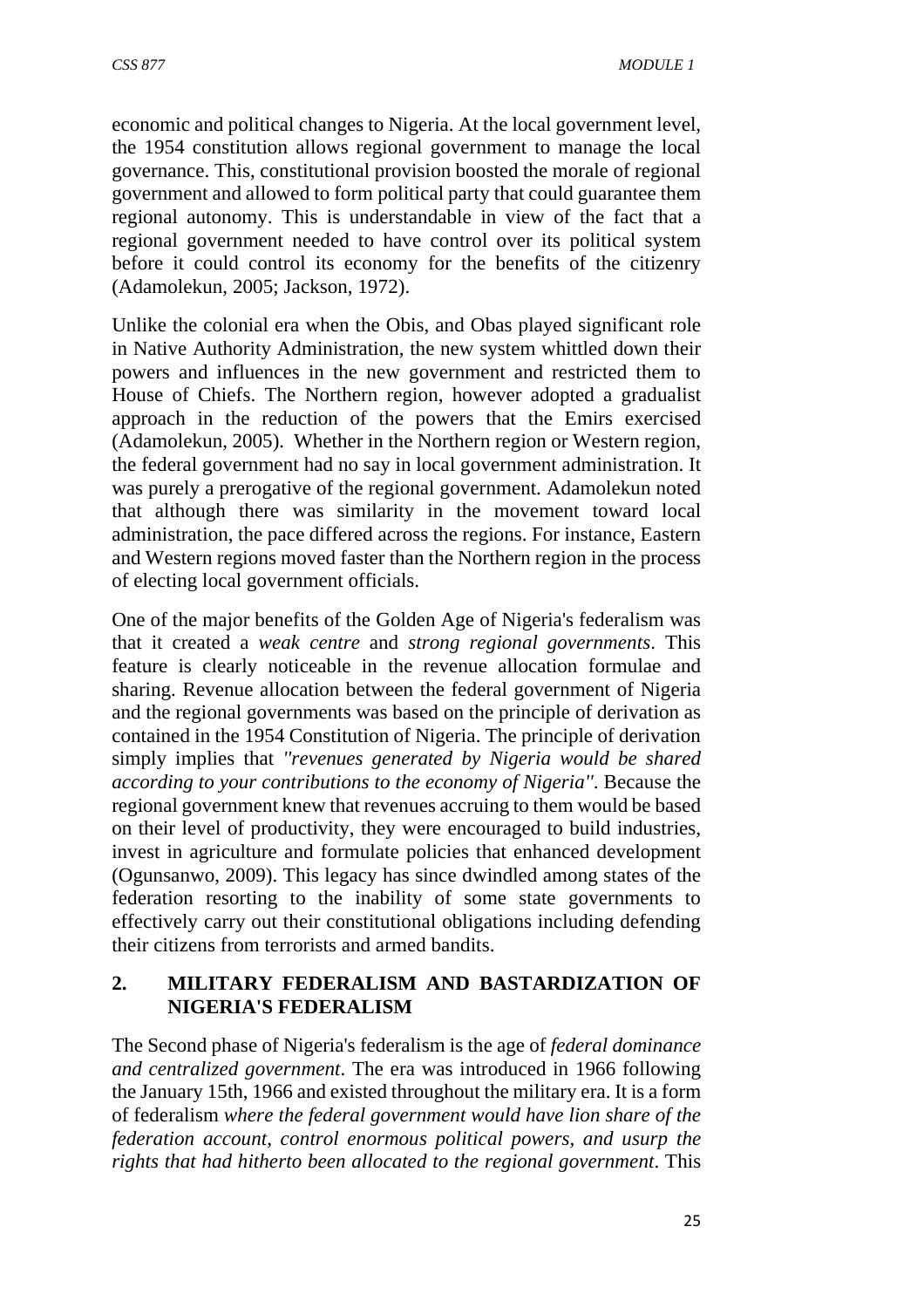is understandable given the structure and command of the military (Adamolekun, 2005; Bienen, 1978; Suberu, 2005).

By its nature, military operates strictly based Weber's bureaucracy and follow its ideal typical characteristics to the letter. When they came into power, it was not surprising that the military hierarchy was not too comfortable with the devolution of power in the Golden-Age of Nigeria's federalism. The first thing Aguiyi Ironsi, the Head of State did was to introduce unitary government altering the existing federal structure. Although, the subsequent regime of Gen. Yakubu Gowon reintroduced the federalist structure, it was a bastardized, centralized and capricious type, which empowered the federal government of Nigeria to control the police, the army, the local government and create more states which were designed to be subservient to the centralized government. Military federalism can therefore be regarded as the beginning of Nigeria's federal problems and the genesis of agitation of secession that characterizes contemporary Nigeria (Adamolekun, 2005; Jinadu, 2002; Olowu, 1991). Three examples of military constitutional and political actions will be cited to illustrate military federalism is a bastardized system. The first is creation of states. At the inception of Gen. Yakubu Gowon's administration in 1967, the government abolished the existing regions and established twelve new states; 6 states from the North and 6 states from the South. The argument of the government as at that time was that the states were created to heal the wounds of the civil war, expand political powers to the people and improve national reconciliation. Ostensibly, the intention of the military was different from what it stated in its national broadcast.

Obviously, by creating new states, the federal government had systematically weakened regional influence of ethnic nationalities particularly those who from the South. This would become glaring as move on. Though, the creation of the twelve states in 1967 was conscious of equity, subsequent creation of states by the military regime in 1976 (nineteenth states), 1987 (twenty-one states) and 1996 (thirty-one states) were arbitrary. The Northern region, had by the end of the military era in May 1999 acquired more states from the military than the South thereby restricting the ability of the Southern ethnic groups to compete with their counterparts in their Northern counterpart in terms of population (Adamolekun, 2005).

Apart from the issue of state, the military, is also said to have dealt a big blow on Nigeria's federalism by usurping the hitherto powers of the regional governments by establishing the local government areas as autonomous arm of government. This is done to whittle down the powers of the state, and further weakened their ability to fight the federal government. Notwithstanding the fact the 1976 Local Government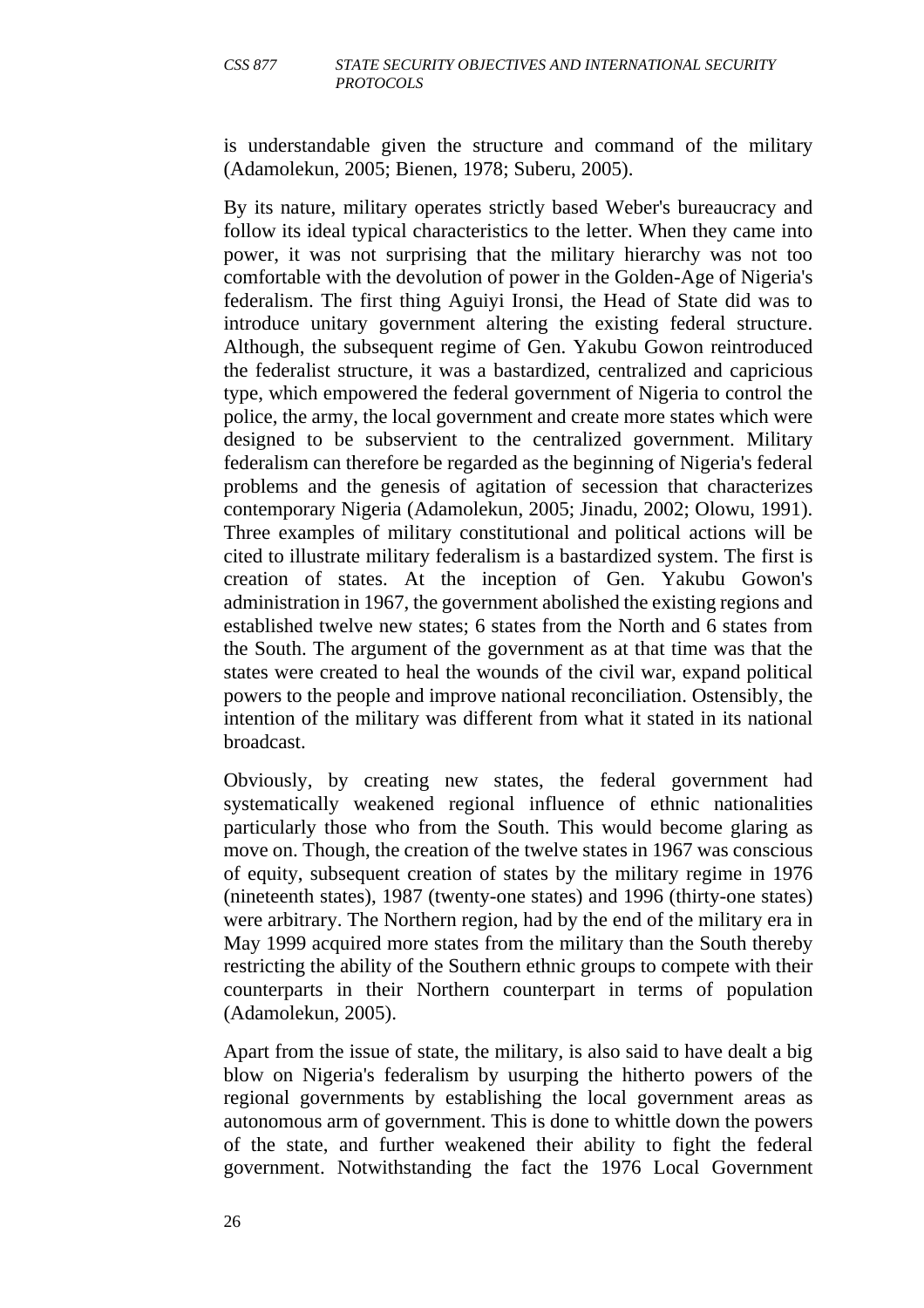Administration decentralized powers to the local governments, the rights of these local government areas were still arbitrarily abused by both federal and state governments. For instance, in the creation of the number of local government areas in Nigeria the military carried out this responsibility arbitrarily. Whereas Lagos has 20 local governments, Kano, a state, with which Lagos shares similar population size or even higher, has 44 local government areas. Though, the higher number of local government areas in the Northern states has been attributed to the geographical coverage of these states, supporters of the argument of true federalism have argued that it was done to favour the North at the expense of the South (Adamolekun, 2005).

The greatest effect of military federalism is the abuse of the principle of derivation and allocation of more revenues to the federal government. Egwaikhide, Isumonah & Ayodele (2009) and Adamolekun (2005) noted that the cause of federal dominance of revenue allocation which gives the federal government about 50% of revenue generated from the federation, is the cause of agitation for resource control. Although, in 2004 a political solution was found to the case between the federal government and the oil producing states on onshore and offshore, the persistent conflict in the Niger Delta is a reminder that Nigerians are not yet satisfied with revenue sharing.

### **3. MUDDLING-THROUGH STAGE OF NIGERIA'S FEDERALISM**

The muddling through stage of Nigeria's federalism covers the periods of civilian administration in Nigeria (1979-1984) and (1999-till date). It is called muddling-through because the successive civilian governments have not made significant efforts to remedy the damages that the military federalism has done to the nation's political system. For instance, the center is very strong with a federal government that is controlling the police, the military, education and health and infrastructural developments such as ICT. Because the federal government has usurped most of the powers that were hitherto performed by the regional governments, most of the states were unable to carry out significant obligations to their citizenry without national allocation from the federation account. This is evidenced in the way the states rely on the federal allocations for bail out during crises. It is indeed, a reflection of the extent to which the military has bastardized Nigeria's federalism. It is also telling us why the country's system is threatened my multiple security issues from armed banditry to herdsmen-farmers conflicts.

### **BASTADIZED FEDERALISM AND AGITATIONS FOR RESTRUCTURING**

Since the end of the military, and the return to civilian administration, Nigerians from different quarters have intensified their agitations for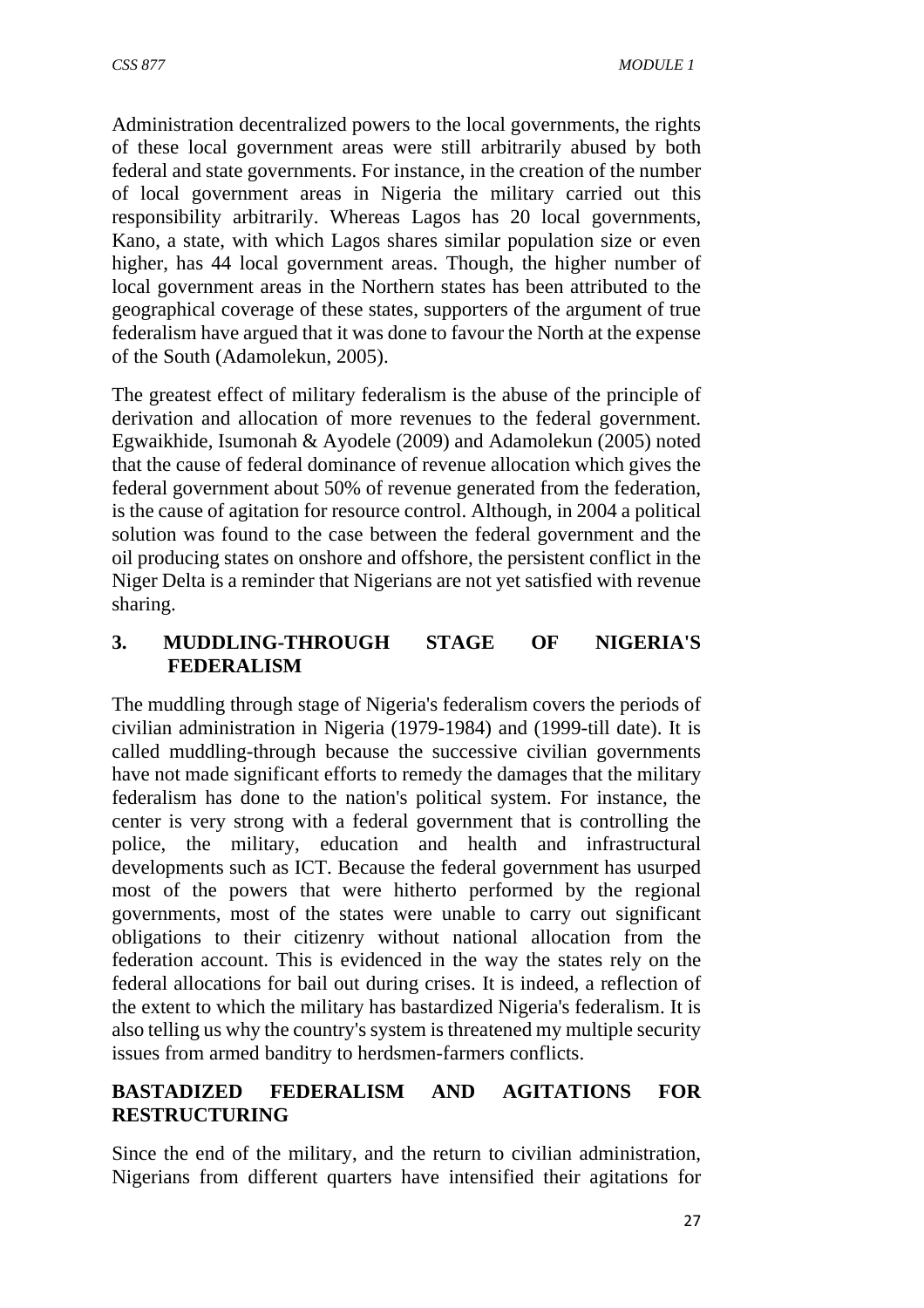political restructuring. The argument put forward by most of these people is that, the current structure that Nigeria practices, is defective and cannot guarantee the needed security. There is also the agitation that the interests of the minority groups have not been captured in the Nigeria's political project. Such is the agitation by the Niger Delta people for the control of their oil wealth.

Although, the constitution recognizes federal character principle in the allocation of federal appointments, Jinadu (2002) noted that, there is the perception that the one section of the country is holding the majority of political appointments. In order to survive as a nation, scholars have suggested there is need for a reassessment of Nigeria's federalist structure and constitutional review that will accommodate the political and economic interests of the marginalized ethnic nationalities (Adesopo & Asaju, 2017; Dibua, 2005).

#### **SELF-ASSESSMENT EXERCISE (SAE)**

- i. Discuss what is meant by Voluntarist theory of the state?
- ii. How does Karl Wittfogett's Hydraulistic theory of the state explain the nature of the African state in the 21st century?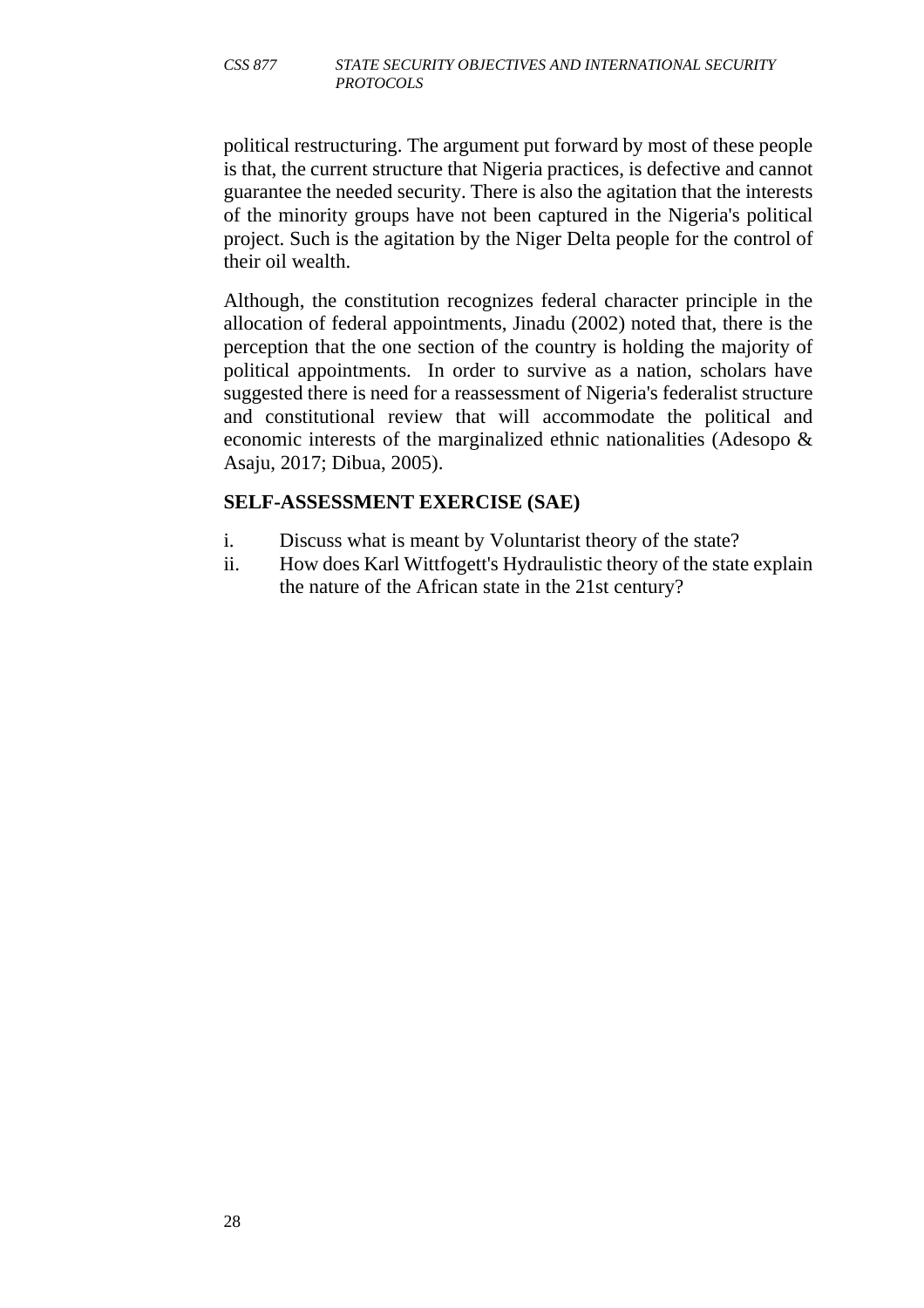# **UNIT 4 CHARACTERISTICS OF THE STATE IN NATIONAL AND INTERNATIONAL POLITICAL SYSTEMS**

The State is said to possess certain identities that are distinct from other social groups in the society. These identities are indeed important in our study and analysis of the dynamics of power and agenda of security in the 21st century global society. The State is first and foremost, a political organization. It is organized around power– power accumulation, distribution and redistribution. As a political system, it takes politics as a significant process of power accumulation and distribution. No wonder, David Easton defined politics ''as the authoritative allocation of values''. Although politics preceded the emergence of the political State, the political life of both the ruled and the ruler is always filled with attempts at using the tactics and strategies to dominate the management of State power. This is the crux of revolution, war and conflicts.

The political State is also expected to be autonomous over other interests within its polity. The autonomy of the State is defined in its ability to assert influence in how political life is organized and order is maintained. As earlier maintained in the social contract theory, the primary reason why people submitted part of their civil liberties to the State, was because they anticipated that the political state would be able to guarantee the maintenance of social order, and secure both the society and the people from internal and external aggression.

Because the State must maintain peace, it needs laws to regulate the affairs of man and society and government, to determine how powers are shared, distributed and redistributed among people. Law therefore serves as the appropriate instrumentality for protection of the citizenry from oppression and maintenance of law. It is however important to note that law is just a set of codified statements or rules designed for the maintenance of social order and the regulation of the affairs of State. The State cannot function effectively without the full force of functional government comprising the executive, the legislature, and the judiciary. In modern language of democracy, the civility of a government is measured in how the various arms of government are able to abide by the rule of law and obey lawful order of the courts (Ijalaye, 2018).

It is on the basis of this, that the rule of law is taken as a central component of the modern State. The rule of law is simply the belief that no one is above the law. It is the belief that the law rules at all times. Where the rule of law prevails, the rule of might is jettisoned. It is important to note that the extent to which a State complies with the prism of the rule of law is a function of its constitutionalism.

Besides the possession of a functioning legal system and an enforceable law, the modern State has been distinguished from previous societies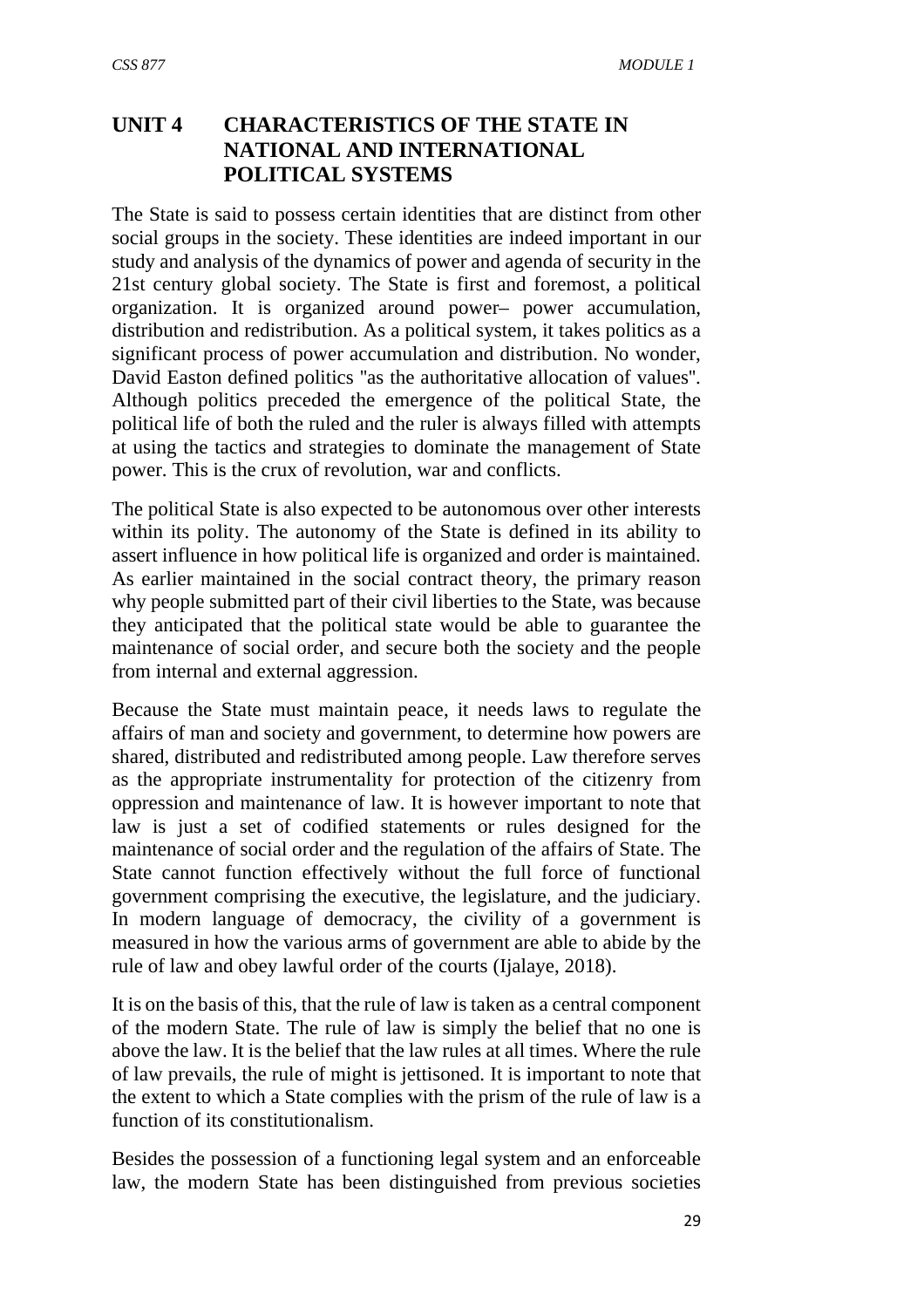(Empires) with the possession of *sovereign power*. Sovereignty of State Sovereignty of State, is the ability of a State to control its territorial integrity and exert such powers if an external force is challenging its authority. In political terms, the word looks simple but in global political system, it is a contentious and controversial word. Some who held that it is difficult for States to enjoy their sovereignty in the face of globalization opined that the increasing rise of globalization has continued to erode State's power, and sanctity of its authority within its borders.

Apart from sovereignty of State, the political State in modern times, is also distinguishable by marked geographical territory. Again, globalization and the increasing influence of the liberal political economy, have continued to reduce the geographical territories of nations as more nations under oppressive powers have continued to canvass for political freedoms. This is what happened in the case of the Soviet Union in the 1980s. Miller (2001) held that America's rise to global power, is its ability to reduce the military and geographical powers of the Soviet Union by canvassing for the collapse of the communist state. As recently as 2011, Sudan lost South Sudan to protracted civil war that killed millions of people and altered traditional tiles of social relationships among the Sudanese people.

Natural resources are also a major characteristic of the State in modern society. Although, there is no nation that does not have natural resources, some nations possess more profitable natural resources than others. This unequal possession of natural resources and ability to control them, in large measure, are key determinants of contours of political power and global political hegemony in the world system. For instance, Africa's unequal power in the global political system is defined by first, its importdependency, which places Europe, on a higher pedestal and African countries, at the periphery of the global political system. This is because majority of African countries are unable to significantly transform their natural resources into finished products, and even where they process crude oil, it is poorly refined and characterized by lackluster attitudes (Meredith, 2005).

Nigeria is a good example of an African country with abundant oil resources; gold, diamond, cocoa, oil and gas. While the country has been to tap the benefits of the oil and gas sector, since its discovery in 1958, it has significantly left the other resources untapped or best still underutilized thereby giving room for illegal mining by local and foreign criminal elements, to illegally mine these resources. This challenge has become more common in Zamfara and Kaduna states of Nigeria where bandits have taken advantage of the situation to escalate inter-communal violence, and create tensions (Chiedozie, 2020).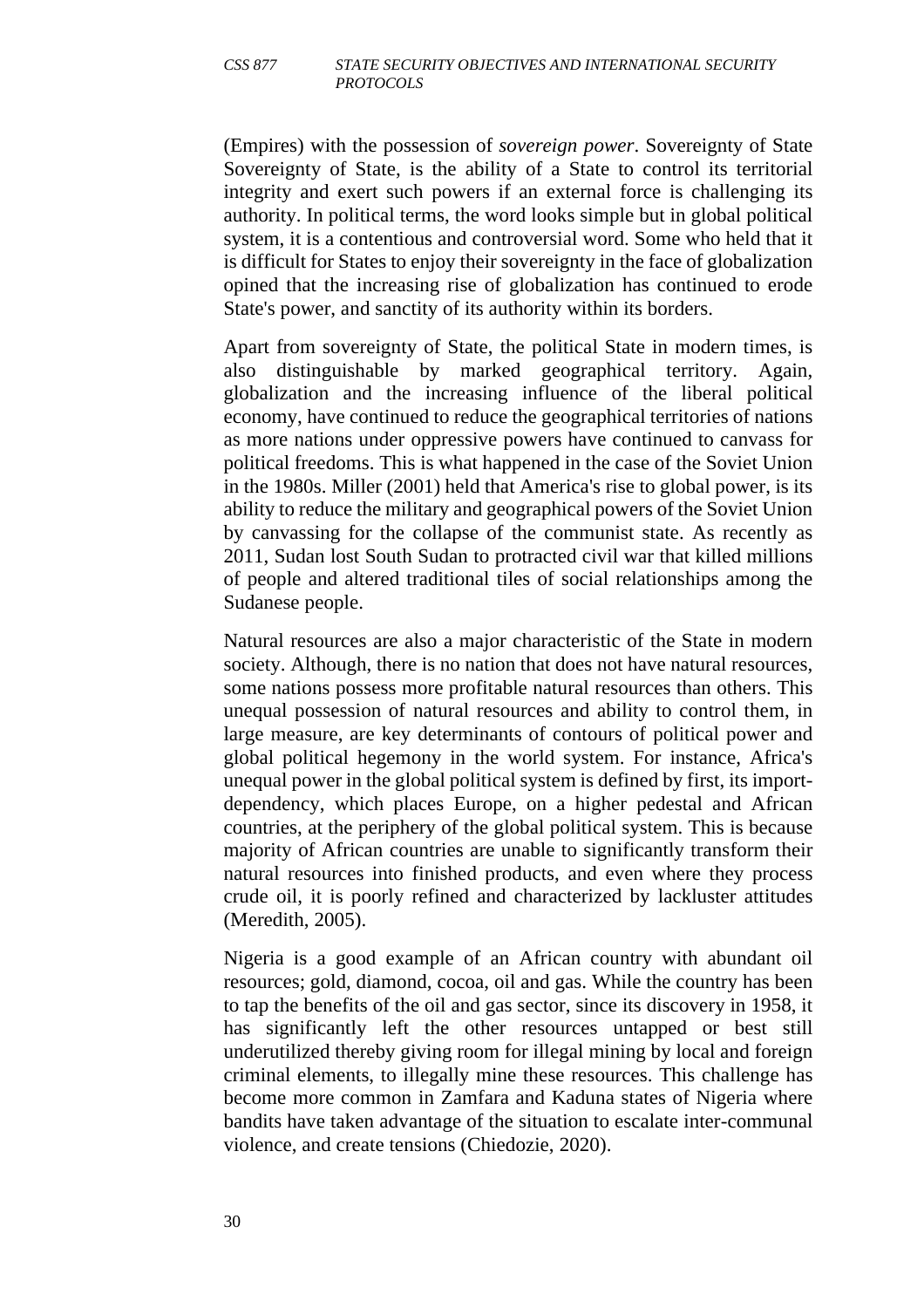The Modern State is also distinguishable by their currency and population size. Currency use, though has a long history, the creation of modern financial system, has altered traditional modes of payment, unprecedented, that most peripheral nations, are now encapsulated in a global political system dictated by dollar. This again, is one of the factors that distinguish modern State from States in nineteenth century, where governments were able to determine what they wanted and how they wanted them.

The petro-dollar economy is continually reducing the powers of States in most parts of the world especially in Nigeria and majority of African countries, where the economy is import-dependent. For instance, Nigeria, though, possesses abundant oil and mineral resources, it cannot still transform most of these resources into finished goods. The consequence of this is that it depends on the importation of goods, and loses billions of naira to oil theft and money laundering (Meredith, 2005).

The possession of military and police forces, is also another major distinguished characteristic of the political state. Military possession is as important as having a viable police authority that can fight crime and guarantee the security of lives and property within the nation. Because nations face more external challenges that the ones they face at home, the modern political State places premium on the military, its use of force and nuclear capability than police system. This is one of the reasons why the strategic use of military powers, has become very central to the study of national and international security in modern times (Krause & Williams, 1996).

The last of the characteristics of the State, is a State foreign policy defined by its regional integration. A state foreign policy is the policy guideline or framework that defines the state relation with other nations. It defines State's relationship with other nations within the same continent, and the international community. Foreign policy also helps nations smoothen their foreign investments with other nations of the world, can go a long way in making or miring the nation's foreign investments. Besides, trade relations and issues of political integration, the foreign policy defines a nation's military cooperation with other nations, and protection of allies from adversaries (Sun, 2014).

Unlike empires of the sixteenth century that operated largely on *protectionism* as their foreign policy, the state in modern society cannot live and survive on its own alone without cooperation with other nations. Regional integration is therefore, not only necessary to enhance a nation's military and defence capability, it helps to guarantee its mutual benefits in the global political system (Amin, 2010; Haas, 1970; Mitrany, 1975).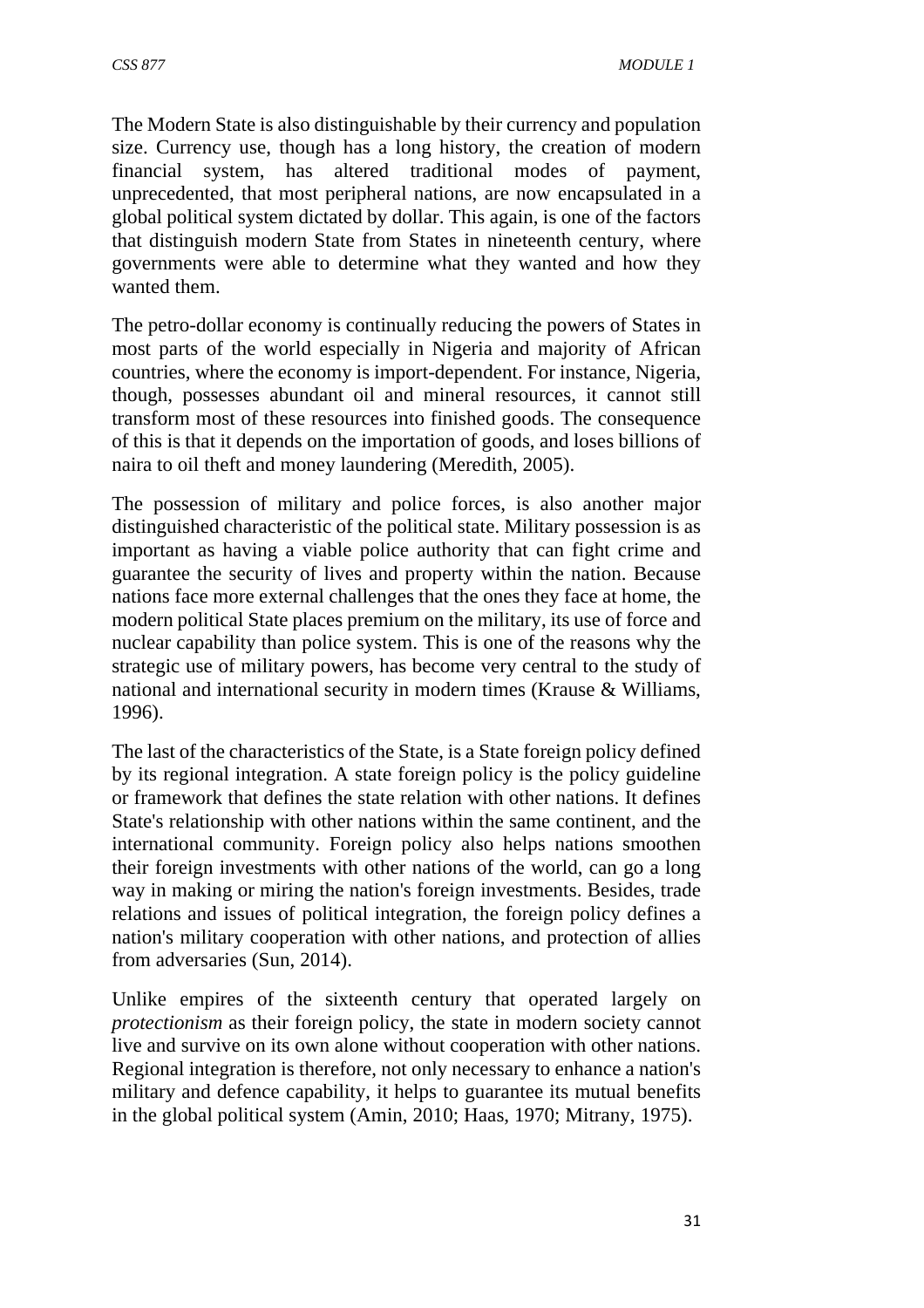#### **THE NATURE OF THE STATE IN MODERN SOCIETY, POST-COLD WAR AND POSTCOLONIAL AFRICA**

The nature of the State in modern society has been well articulated and discussed by scholars particularly in the social sciences and in the field of security studies. In this section, we shall concentrate on the emergence of the modern State since the end of the Second World War. Although, other epochs in human history contributed to the development of the State, the end of the Second World war, has defined both the nature of the State, in the developing world and the character of the global political economy that is dominated by the United States of America. It is important to note that reference is often made to the Second World it marked the period of solid unification of the World and the end of modernization process had started in eighteen century with the Industrial Revolution and the French Revolution of 1789. The modernization process, which swept through the entire Europe to Latin-America, Asia, the Caribbean and Africa, was instrumental to the fall of feudalism, the rise of industrialization and the emergence of cities. During the first wave of industrialization, nations strived to transform their mode of production from agricultural mode of production to the factory. This legacy was first laid by Britain followed by America, France, Germany and European countries (Acemoglu & Robinson, 2013).

By spreading imperial capitalism and neo-liberalist agenda, the idea of State unification spread to Europe and the rest of the world like wild fire. Although, state unification had started since the end of the First World War (1914-1919) with the founding of the League of Nations, it was the Second World War that provided the platform for a solid unification of the world because it relinquished global political hegemony from Britain, Germany and Japan and moved it to Washington. Washington emergence as a global power has since then defined both State Security and the foreign that nations pursue even in postcolonial societies.

Before the Second World War, and indeed the Cold war between the United States of America, the world was polarized along two economic circles; 1. The Western bloc dominated by the capitalism, free-market economy and democracy 2. The Eastern bloc dominated by the Soviet Union. In fact, the causes of global conflicts have been defined by these ideological leanings in the West and non-Western societies.

During and after the Second world, the US was unrelenting in projecting the benefits of liberal capitalism for the world arguing that a free market economy would create enormous opportunities for individuals and would guarantee global stability. The Soviet Union, as it was then called, supported a State-dominated economy, and centralized political system where the State was allowed to play a major role in the regulation of the forces of demand and supply, and the redistribution of powers in the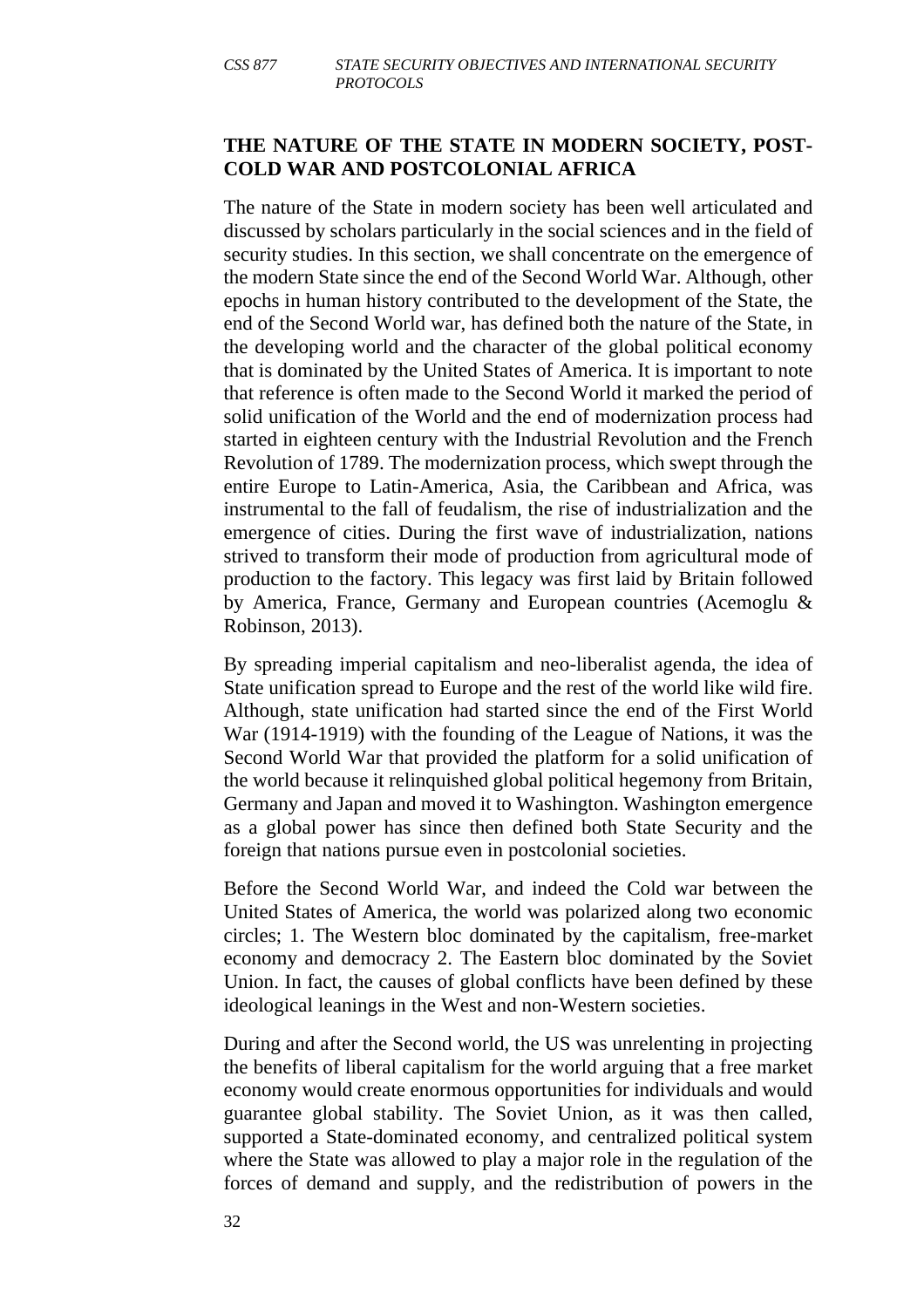society (Mbaku, 2000). With the defeat of Japan in the Second World war, US global hegemony became more pronounced as hundreds of people died from the bombing of Hiroshima and Nagasaki, the US proved to the world that it has the capacity to rule the world with its military superiority (Sherwin, 1995; Yavenditti, 1974). The defeat of Japan in the Second World War sent grave messages to America's adversaries, and like wild fire, created new waves of decolonization in the African continent (Mbaku, 2000; Meredith, 2005). Not only this, it led to loss of some colonial territories by Germany and reinforced British capitalism in the colonies.

Britain and France including many other European super powers in Africa, within few years had realized that they could no longer stay in Africa using colonial rule. In quick succession starting with Egypt (1953), Ghana, Nigeria (1957) and Nigeria (1960), colonized African countries were granted their political independence thereby setting the agenda for a new world order (Mbaku, 2000; Meredith, 2005).

With the attainment of political independence, many African leaders canvassed for the reconstruction of the colonial State, and repositioning of the postcolonial state in a way that indigenous people would be part of the economic and political process of development. In Nigeria, the country's leaders, Dr. Nnamdi Azikiwe, Chief Obafemi Awolowo and Sir Tafawa Balewa agreed to adopt Federalist structure. Federalist structure was the only political system that would guarantee the peace and unity of the country since it had provided a platform for regional development in late colonial era 1954-1960 (Awo, 1960; Osedolor, 1998).

The federalist structure led to the creation of the Western region dominated by the Action Group (a Yoruba party that Awo had launched in March 21st, 1951), the Eastern Region dominated by NCNC and Northern region dominated by the Northern Peoples' Congress (NPC). With federalism, the three regions were able to develop on their own. This system created a healthy competition among the various regions leading to the development of their regional economy, education, health, transportation, infrastructure. The Western region was the first to introduce free education policy followed by the Eastern region and then the Northern region, and within few years of political independence, there was evidence that Nigeria could move to greater height after independence (Meredith, 2005), but this was not without ethnic and religious conflicts.

Unable to control their internal crises especially the 1964/1965 Operation Wetie crisis in the Western region, the military on the 15th of January 1966 successfully toppled the civilian government committing in the process ethnic cleansing. Because the North suffered most of the impact military ethnic cleansing, a counter-coup was planned and executed,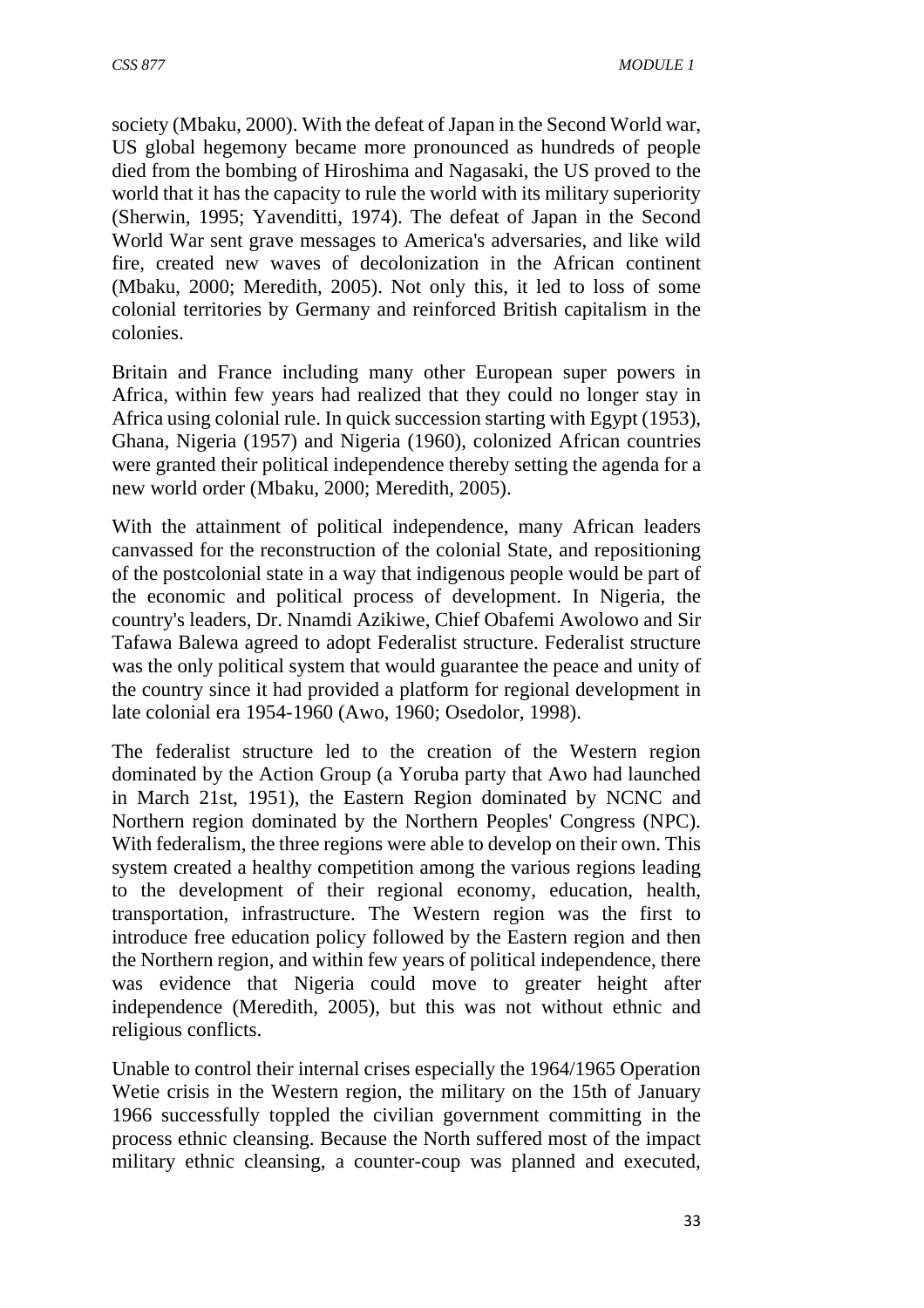which saw Gen. Yakubu Gowon emerging as the Head of the State. Soon than later, this younger officer was left to battle the Nigeria's civil war of 1967-1970. The civil war, left hundreds of people dead in the Eastern region and Federal government also lost the lives of some of his troops until 1970 that the war was brought to an end (Ogunbadejo, 1976).

The civil war (like the Second World war) redefined Nigeria's foreign policy. Although, Nigeria had in theory maintained non-alignment, the politics of the Civil war had shown that Nigeria Federal Military Government leaned towards Russia while Biafra was supported by China and France. Britain and the United States, on the other hand, tried to play down their supports for either the Federal Government or Biafra during the war but this approach soon changed after the Civil war, when changes in Oil prices, introduced petro-dollar economy to Nigeria, placed Nigeria at the mercy of the global political economy, and institutionalized Breeton Woods reforms in Africa.

With the introduction of the Structural Adjustment Programme and series of reforms of the public service, US imperialism gradually penetrated many African countries and became pronounced in the West African subregion as there was pressure from Washington, to introduce liberal capitalism in Africa, and reduce state-centred approach to economic management and reduce the spread of communism/ socialism in Africa. This phase marked a new phase in the development of the State in postcolonial Africa (Ake, 2000). Nigeria was one of the first West-African countries to feel the adverse effects of SAP on Nigerian society. For instance, within few years of its establishment, Ake (2000) noted that, many Nigerian workers had lost their jobs, unemployment rate increased astronomically so also was crime rate. The reduction in the cost of public expenditure on social services also catapulted into labour crises. Apparently moved by the collective resistance against the military and its foreign policy in Africa (Western imperialist agenda), the military government did not hesitate before it used its *coercive security powers* to suppress, kill and imprison political activists.

Additionally, indiscriminate arrest of labour union leaders and proscription of perceived labour organizations were supervised by the military administration under Gen. Ibrahim Babangida (Ake, 2000; Meredith, 2005; Nnoli, 1993).The SAP crisis was not restricted to Nigeria; quite a large number of African countries including Ghana faced a thunderous crowd of protesters who wanted a change of government. Gradually, the surge of democratization led to the collapse of military rule in many African countries.

At the global level, the United States and Russia were engaged in global war which had started in 1979 with the Soviet Union invasion of Afghanistan and US opposition to this decision. For the two global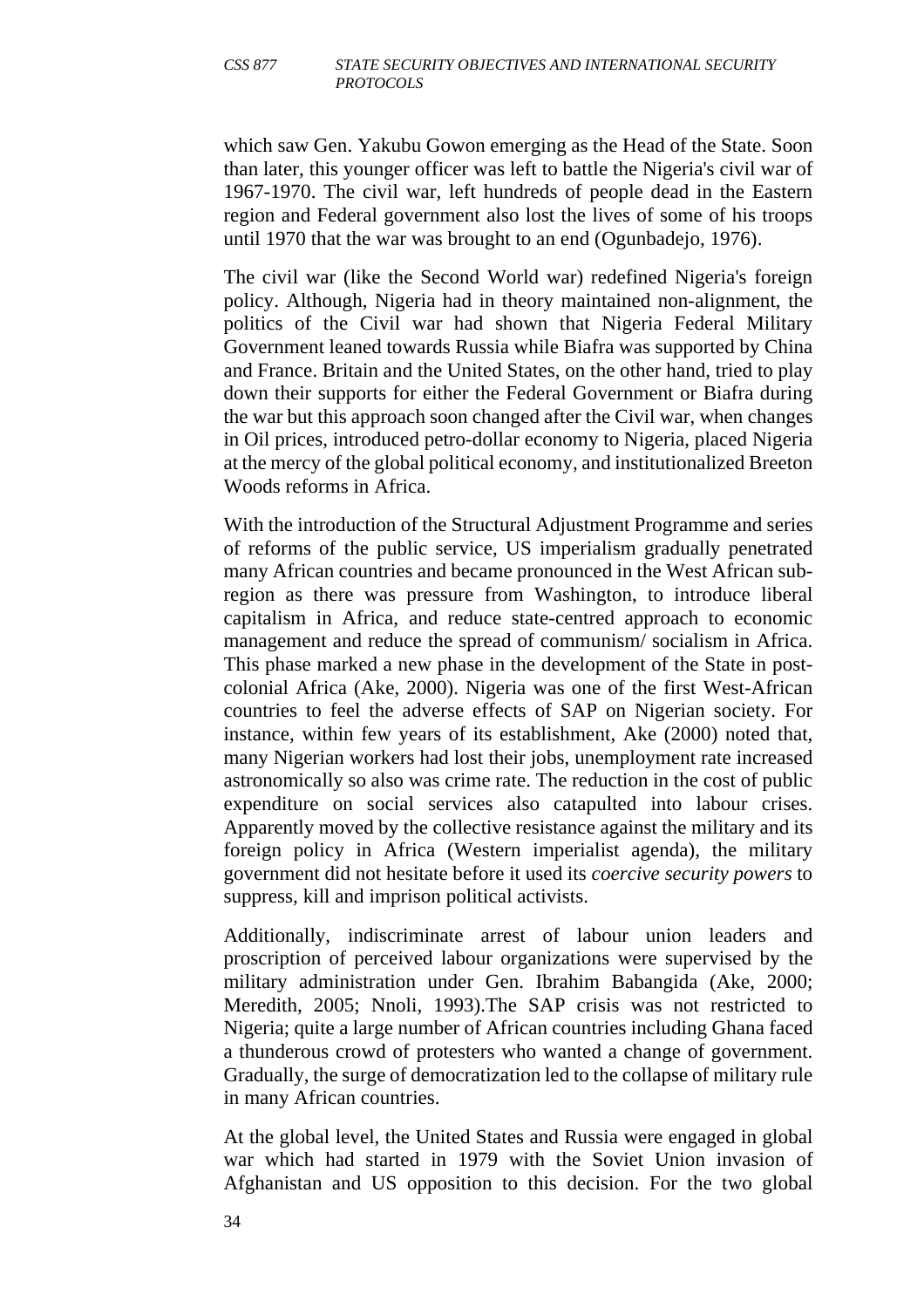powers, they thought that to win this Cold war and maintain their future domination of the world, they would need supports of governments of developing countries. Africa, was one of the places in the developing world where this international alignment and cooperation with the Capitalist and Socialist Worlds could first be received. The reasons for these are not far-fetched. First, Africa was one of the poorest continents in the world and the most chaotic in terms of political stability. Secondly, the Western powers knew that the continent's leaders would only support developed nations that would allow them remain in position of authority. This theory informed the illicit arms trade and arms shipment to Africa (Adisa, 2019) and the attendant proliferation of wars and conflicts on the continent.

As US neared victory, Washington began its expansionist programmes in Africa emphasizing the demilitarization and democratization of one-party regimes and military dominated African countries. By 1988, it had become clear that Russia was not going to the war thereby creating the United States as the new world order. Notwithstanding, the emergence of the United States as the new world order, the chaotic civil wars in Liberia, Congo, Burkina Faso have created enormous challenge for peace-building in post-Cold war Africa.

Part of Washington's expansionism in Africa in the 1990s was the protection of US allies in Africa from external aggression and protect US interests in Nigeria. This was what informed the establishment of US-Africa Military relations and bases in North Africa. By early 2000s, a large number of African countries had either been returned to democratic rule or were in the process of constitutional engineering to usher in liberal democratic system. The return of democracy and majority of Africa, is not without its consequences for security and development.

Harshe (2008) opined that there is a convergence between US imperialism and the emergence of terrorist organizations in Africa. This, he said can be traced to the politics of the Cold War, US treatment of Jihadists and African dictators during the Cold War, and illicit arms supply to one-party regimes in developing countries. Harshe (2008) argued that during the Cold War, Osama Bin Ladin and some of the members of the Al Qaedar enjoyed US arms supply and training thereby giving these sub-state actors some influence in the world. While the illicit arms supply were particularly coming from the sides of Russia and the US, the post-Cold War policy of Washington perceived as anti-Islam was one of the factors that pitched the Osama Bin Laden led Al Qaedar against the US and caused rapid spread of Islamist movement in Africa (Harshe, 2008).This feeling is noticeable in the Jihadist supports for war against America's expansionism in Africa, and the rise of Boko Haram, Al Shabaab, An Saru, and the Islamic State in Levant and the West African Province.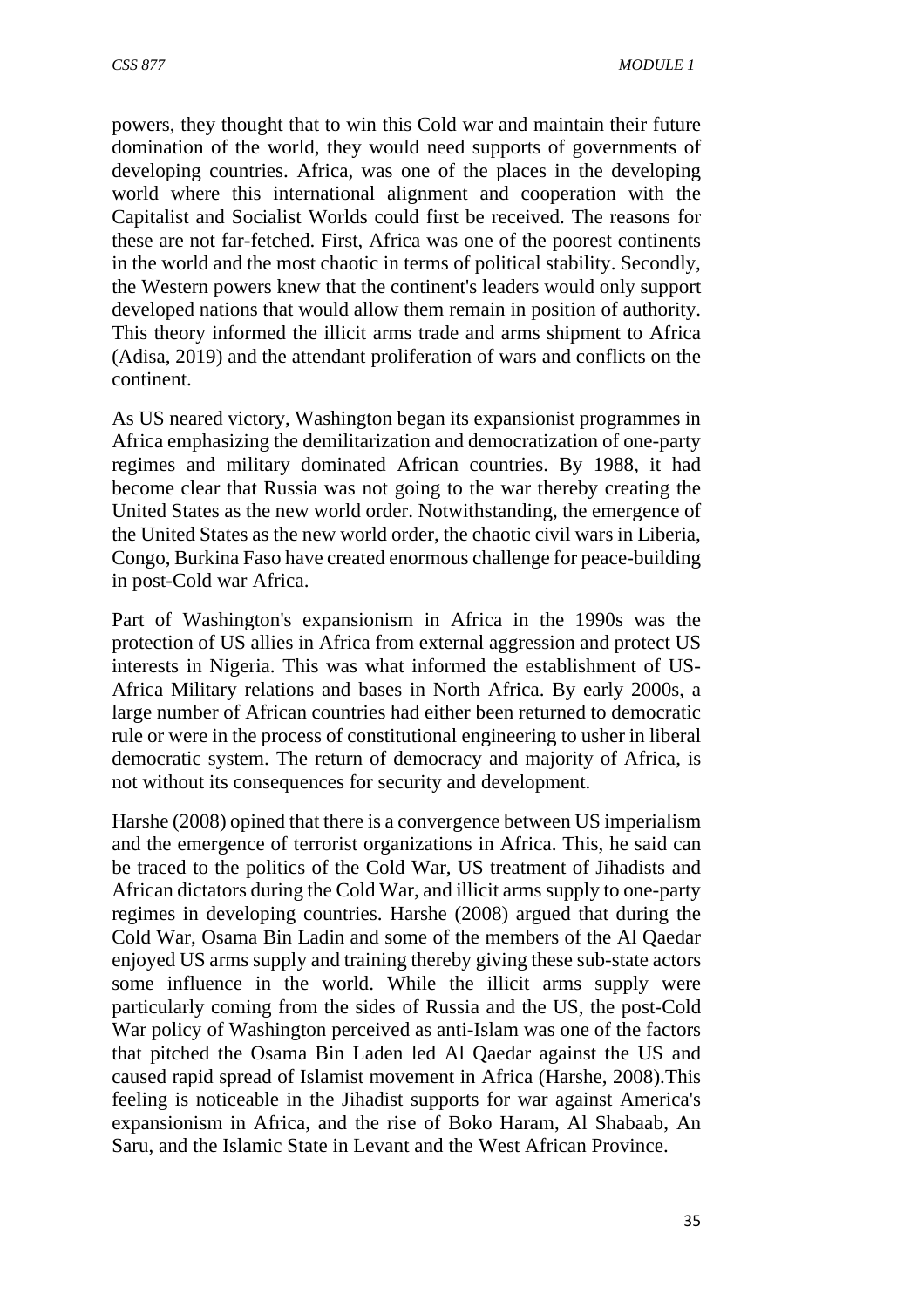The State in post-Cold war and post-colonial Africa is faced with multiple factors ranging from Cold War global politics and unresolved prolonged ethnic and religious conflicts riddled with corruption in government. The history and the emergence of Boko Haram insurgency in Nigeria, and militancy in the Niger Delta are not unconnected with local crises escalated by multiple security problems (Adejoh & Adisa, 2018; Meredith, 2005).

#### **2. BOKO HARAM: THE RISE OF NIGERIA'S GLOBAL TERRORIST CHALLENGE**

Nigeria, a country of over 180 million people with the most populous Black people in the world, has since its independence in 1960 been confronted with myriad of problems of development. Like majority of African countries, Nigeria's postcolonial history is dotted with different kinds of political and ethnic conflicts ranging from Boko Haram in the Northeast to armed banditry in the South-West and South East and herdsmen-farmers' conflicts in the Middle-Belt of Nigeria.

While a good number of African countries have overcome the protracted civil wars and ethnic cleaning that dotted the early periods of their political independence in the 1970s, they have matched steadily into another era of radical Islamist movements and recurring terrorist crises.

Terrorism, though not alien to Africa, has, since the end of the Cold War and the return of many African countries to democratically elected governments, become more pronounced and lethal in Africa's political history. Terrorist groups have killed thousands of people, displaced many from their ancestral homes. In the midst of this chaos, the State is enmeshed in different types of crises of development such as the rising incidence of corruption in government, armed banditry, kidnapping for ransom, herdsmen-farmers' conflicts and cyber-criminality that has attained a global scale.

The Boko Haram crisis in Nigeria is a reflection of the deep-seated sociopolitical and economic problems that have been confronting most African countries particularly the West-African sub-region where governance structures have collapsed as a result of massive corruption in government and impunity of the political leadership (Mbaku, 2019; Thurston, 2016). Except for a few West-African countries (such as Ghana) that have shown promising features of good governance, the West African sub-region has remained the epicenter of transnational organized crimes. Terrorist groups, wanting to operate within the African region have seen the region as a typical representation of a Shell State that can be exploited for their purpose and advance their local cause. Such is the history of Boko Haram insurgency in Nigeria (Thurston, 2016).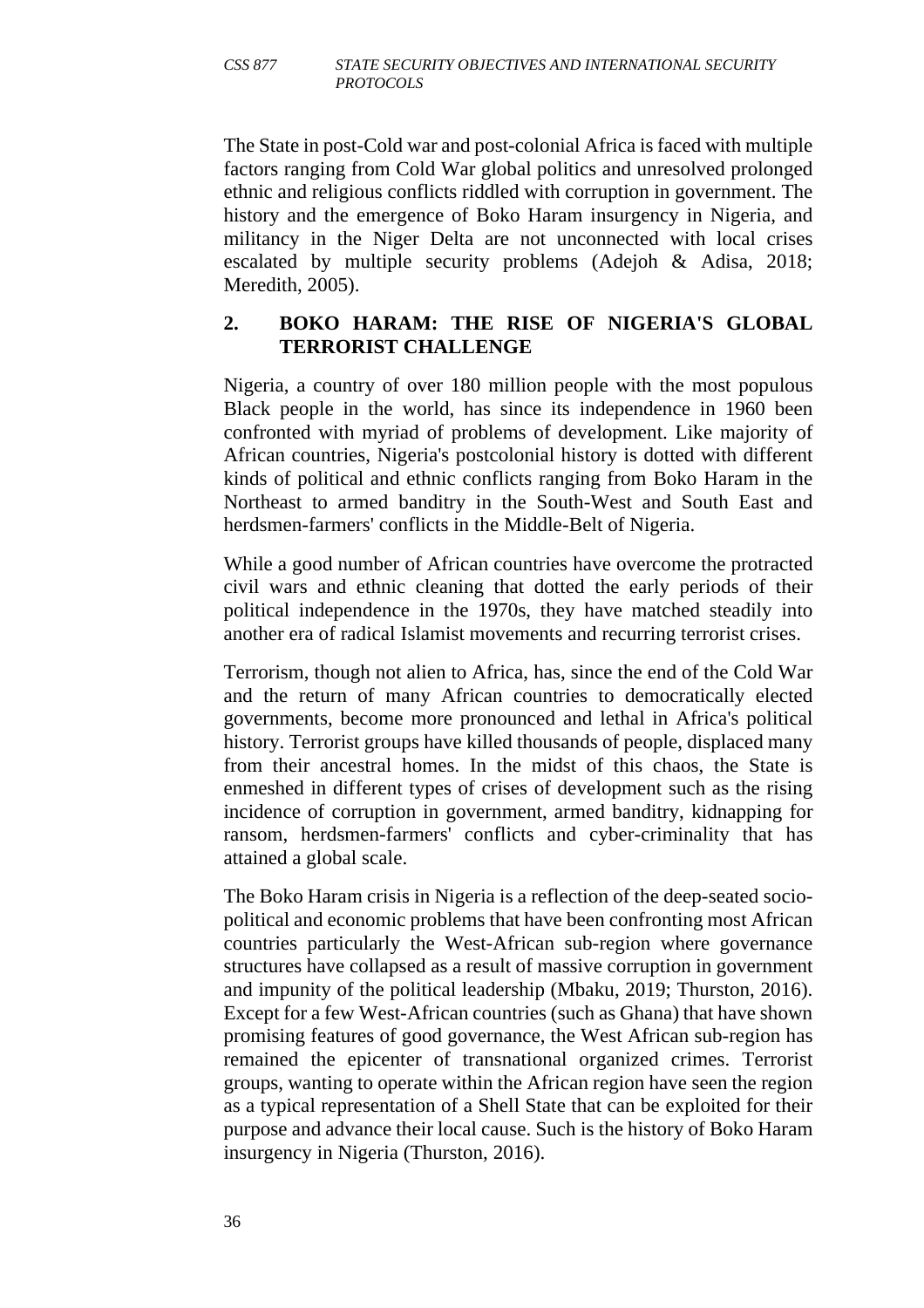Boko Haram, otherwise called *Ahl al Sunna li-l-Da'wa wa-l-Jihad* (People of the Prophet is a model), is a Salafi Islamic movement that originally was founded in the city of Maiduguri in 2002. The group was initially founded by Ja'afar Adam, Muhammed Yusuf's estranged mentor, who along with others had wanted the reform of Islam in the North. The group wanted an Islamic society is patterned after the visions and practices of *Izalalat al-Bid'a wa-Iqamat al-Sunna (The Society for the Hierarchical Innovation and the Establishment of the Prophet's Model),* a religious movement founded by an Islamist reformist, Abubakar Gumi (1924-1992) in 1978 (Thurston, 2016).

Gumi, himself was a Salafi, who had been having running battles with the Sufis in the North over the issue of whether Islam has not been corrupted with the acceptance of Western civilization and the modernization of Northern political institutions following colonization. Like other Salafis, Boko Haram believed that it embodies an authentic Islam and has the right to declare ''Muslim leaders apostates, rebel against infidel states, and use force to impose the Salafi creed and a strict interpretation of Islamic society. It views the United States, European countries, and Israel as evil powers that seek to destroy Islam. Its leaders have borrowed ideas and postures from other Salafi-jihadis in order to give intellectual weight to their stances and paint their movement as part of a wider tradition, rather than a deviation from mainstream Salafism'' (Thurston, 2016). It was on this *ideological bent* that the militant Islamic organization was founded in 2002. Boko Haram was initially not a radical Islamist in its approach to the preaching of Islam until it started having problems with local communities and the police in Yobe and Maiduguri around 2003.

In 2003, a breakaway group of the sect led by Muhammed Yusuf, an oratory preacher decided to isolate themselves in an area near Kanama, Yobe State. Yusuf and his group's decision was informed by the inability to exert influence in Governor Alimodu Sherif's government and the refusal of the government to implement Sharia law in the State despite the fact that 12 of Nigerian northern states had adopted Sharia law as a state law since the return to civil rule.

The following year, 2004, Sheriff invited Yusuf back to Maiduguri, indicating the level of Yusuf's influence in the government of Borno State at the time but the Kanama group, which the media tagged as ''The Nigerian Taliban had become more radicalized by 2004. Yusuf's invitation back to Maiduguri boosted his status, and emboldened him as an Islamic preacher. Within a short time, he started having large followers across the Northern Nigeria, thereby deepening their religious sectionalism.

Worried about the increasing acts of violence the sect was committing during its clash with the communities and the police, the Borno State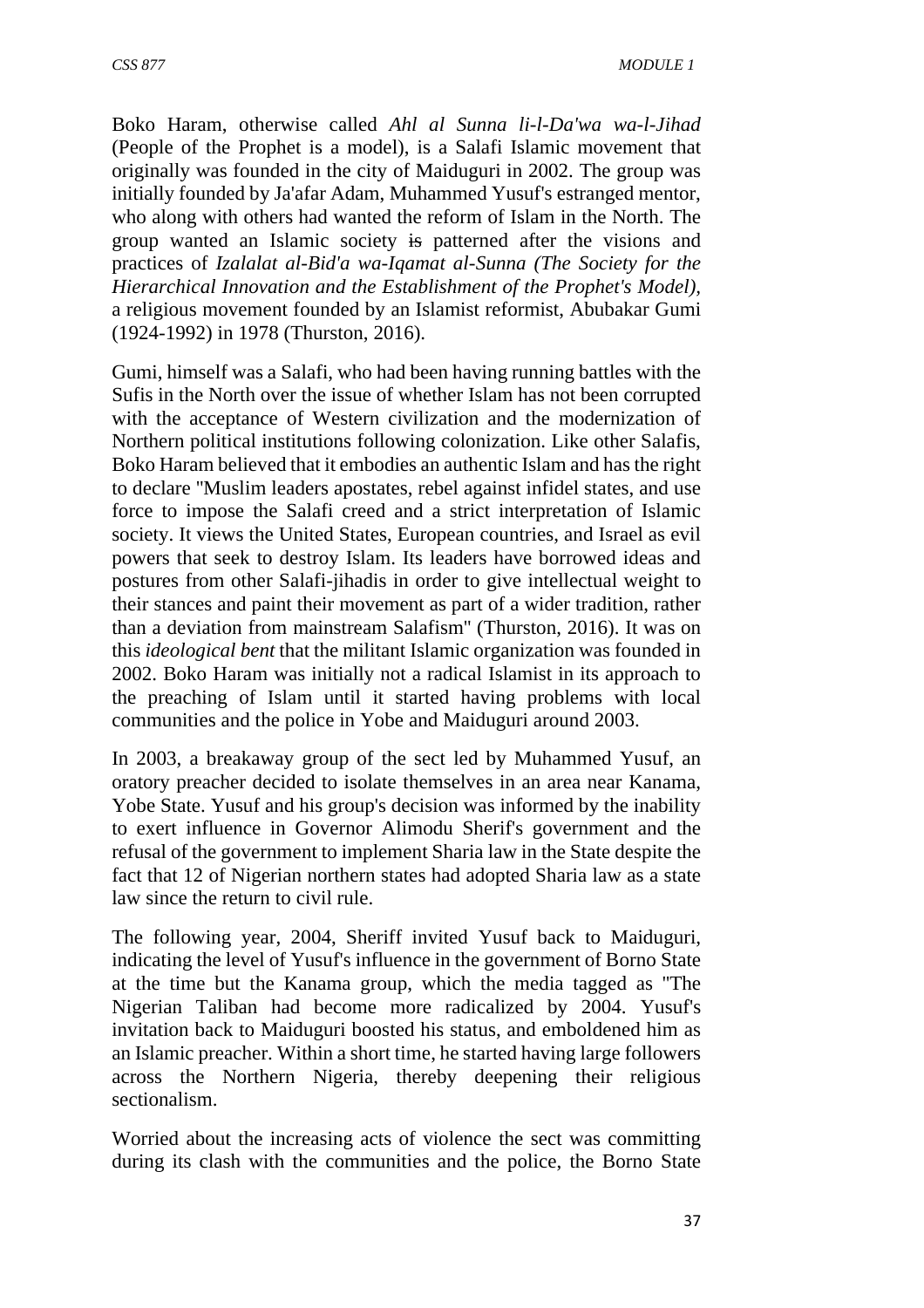Government ordered a clamp down on the sect's members. The clampdown ordered by the government increased the tensions between Yusuf and Borno State government, and by 2009, it had led to large scale violent clashes between the militant Islamic organization and the police in five of the Northern states of Nigeria. Thurston noted that ''Over 1,100 people died, including Yusuf, who was killed while in police custody'' (Thurston, 2016: 11).

For sometimes, the sect went underground making some people to believe that the sect has been defeated by the Nigerian State but intelligence reports indicated that some of the members of Boko Haram had retired to the Islamic Magreb and Somalia where they were receiving training in the hands of leaders of Al Qaeda on the acts of war and terrorism. In 2010, Boko Haram resumed its onslaught on Nigeria attacking politicians and individuals perceived to be opposed to its creed. Between 2010 and 2011, Boko Haram under *Muhammed Yusuf's deputy, Abubakar Shekaru* intensified its attacks in the Northern part of Nigeria; the most notorious of these attacks was its attack on Loius Edet's House, Police Headquarters, Abuja in June of 2011 (The Guardian, 2011).

Report has it that a man wearing a suicide vest was in a vehicle that was trailing the convoy of Inspector General of Police, and when his vehicle was diverted to another area within the premises of the headquarter, he denoted a bomb killing several people and injuring others. As if this was not enough, the al-Qaeda-linked Islamist organization coordinated another attack on the United Nations office in Abuja in August of the same year thereby sending signals both the Nigerian government, and the international community, that, it was still alive despite the 2009 police onslaught (The Guardian, 2011) on its members.

In 2012, a splinter group announced the formation of *''Jama'at Ansaru al Muslimina fi Bilad al Sudan''* (The Society of the Defenders of Muslims in the lands of the Blacks) led by Abu Musab Yusuf Al Banawi. Unlike Shekaru's version of Boko Haram, Al Banawi's Ansaru was more interested in Western interests and their allies in the African continent. The sect was therefore more interested in the kidnapping of foreign nationals and defending of the interests of the Muslims in Nigeria and West Africa against Western imperialism. In terms of scope, one could observe that Ansaru has a wider agenda of Islamist terrorism different from that of Shekaru's group but it was a smaller group. Notwithstanding this, Shekaru's version of Boko Haram conducted more lethal attacks on the Nigerian State than Ansaru.

In 2014, Boko Haram introduced another dimension to the rhetoric of terrorism in Nigeria by kidnapping 276 Chibok schoolgirls from their school ostensibly to show to the Nigerian government that it has the capacity to attack the State and attack communities even in the face of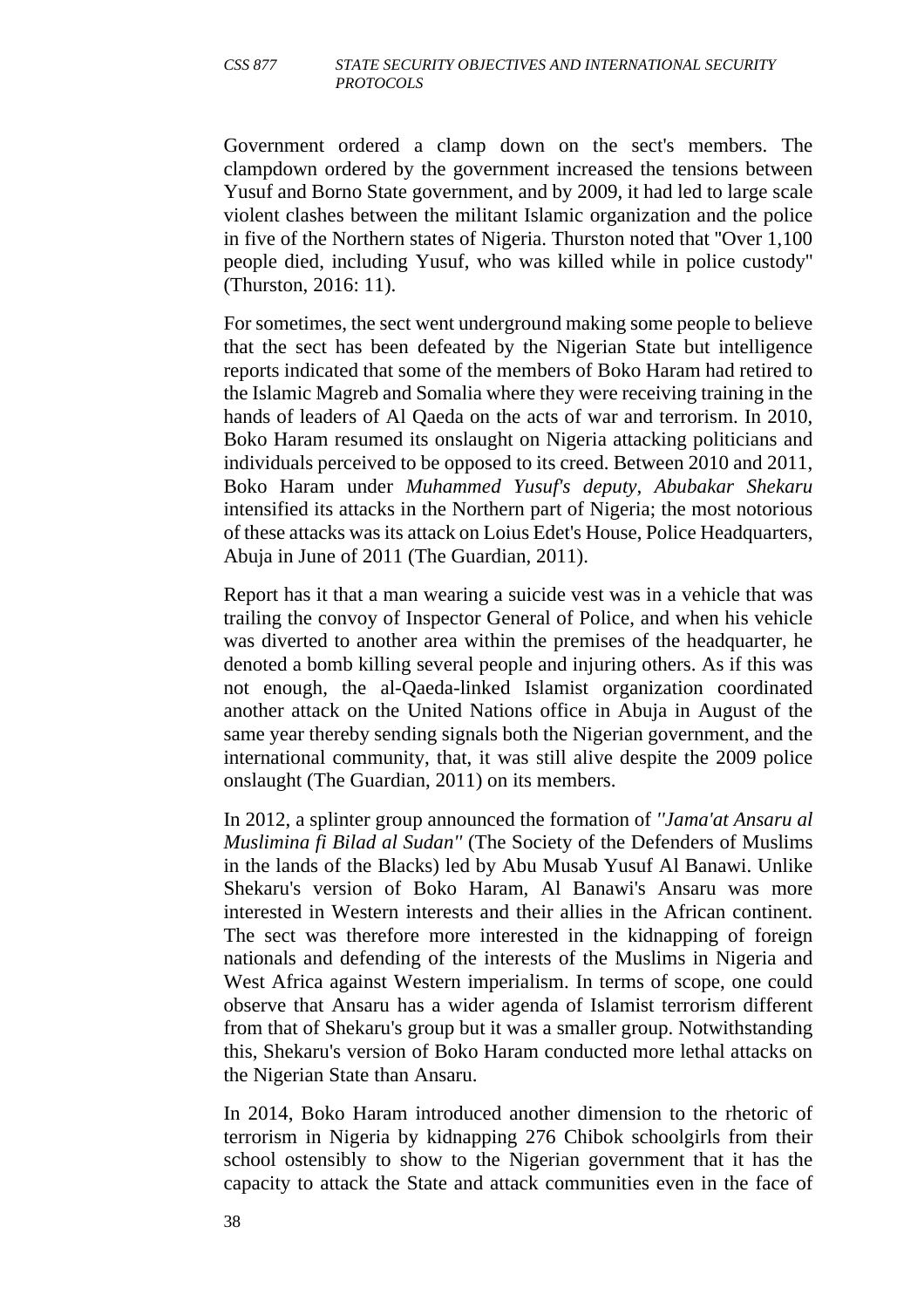military onslaught. In 2013, President Goodluck had imposed a State of emergency on some 15 local government areas affected by the insurgency attacks but the state emergency did not deter the group from furthering its attacks on neighbouring communities that spread across Borno, Yobe, Adamawa, Abuja, Kano (The Telegraph, 2013).

The 2014 kidnapping of the Chibok girls, apart from placing the sect in the eyes of the global community, it indirectly affected the reelection bid of President Goodluck Jonathan because many people in the northeast, perceived that the Federal Government under President Goodluck Jonathan had not done enough to bring an end to the problem of terrorism to the northeast and improve national security in Nigeria.

With time, Boko Haram spread its religious campaigns to the countries in the Lake Chad region exploiting the socio-economic and political problems of the region and penetrating the locals who had been marginalized by the State. Undeterred, Boko Haram attacked communities in Niger Republic, North of Cameroon and Chad. It was the regional spread of the Islamist sect that prompted the formation of the Joint Multinational Task Force comprising of Nigerian soldiers and Chadian and Niger military. Despite the joint military onslaught on the Islamist sect, the group was still able to carry out suicide bombing in market and religious places in Nigeria, Cameroon and the Lake Chad region throughout the year, 2014 (International Crisis Group, 2016).

In 2015, President Muhammadu Buhari, a military man who had once been at the helms of affairs of Nigeria won the general election and was sworn in the midst of hope of a return of peace to Nigeria particularly the Northeast. As anticipated, within few years of the President Muhammadu Buhari's election into office, Boko Haram was pushed back and the government was able to capture back some of the territories that were previously under the control of Boko Haram. With this gain, the Federal Government of Nigeria and the people breathe a sigh of relief in the hands of the dreaded sect. While Federal Government's efforts were ongoing, a splinter group, sworn an oath of allegiance to the leader of the Islamic State Abubakar Al Baghdadi in March, 2015 thereby leading to the establishment of the Islamic State for the West African Province (Thurston, 2016) and continued audacious attacks of the Islamist sect (International Crisis Group, 2016).

The rise of the Islamic State in the West African province has introduced a new twist to the war against terrorism in Nigeria. While it is clear that Abubakar Shekaru version of the Boko Haram has been degraded by the Nigerian military, the sect's capability to attack from Sambisa Forest and the Lake Chad region remains a big challenge that the Nigerian government has to cope with. A good example of this, was the killing of 92 Chadian soldiers by Boko Haram in the Lake Chad region in March of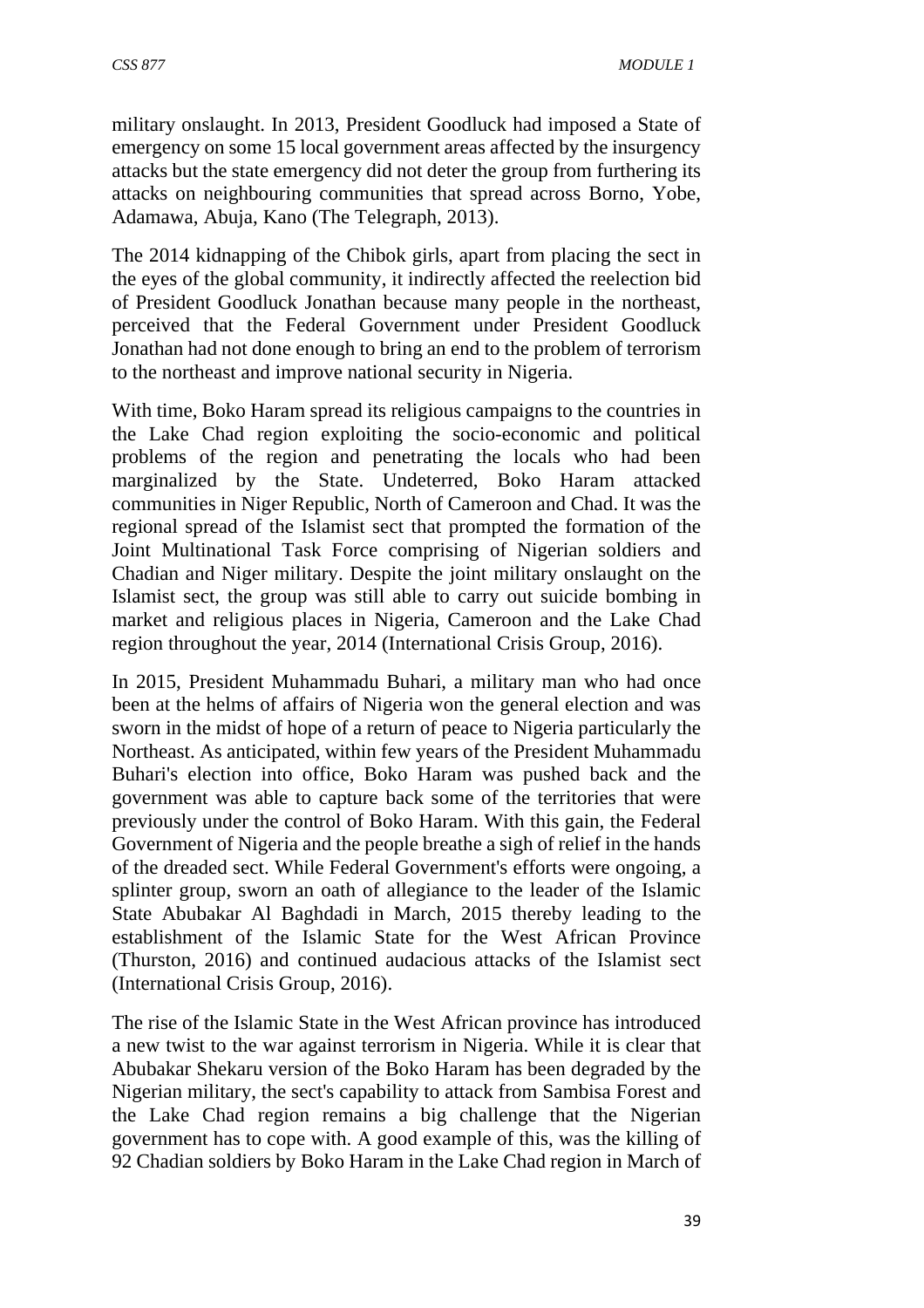2020. While this attack was just one out of the several attacks that the radical Islamist group has committed lately, it has drawn a new voice from the international community about Nigeria's capability to effectively degrade the sect, and end the over 10 years insurgency in the Northeast. While this global condemnation continued, Nigeria and the Republic of Chad rejigged their military onslaught on Boko Haram with a view to finally degrading the militant Islamist sect (The Guardian, 2020).

Idris Derby, the President of Chad, in response to the dastardly act of this Islamic militant led Chadian soldiers in an Operation Bohoma Anger and killed 1,000 Boko Haram members to avenge the killing of his men. This was the first time, a seating head of State would directly be involved in combatants against terrorism in the Lake Chad region. Of course, as expected, this development elicited criticisms of the Nigerian military. The Nigerian President Muhammadu Buhari immediately ordered a meeting of service Chiefs, and tasked them to ensure that no ensure that no single Boko Haram element is left in the Lake Chad region or in the Nigeria (Al Jazeerah, 2020).

Boko Haram has remained an intractable monster in Nigeria's political history despite past efforts to degrade and decimate it. Its history of staging a come-back after defeating it raises a lot of questions about the nature and character of the Nigerian State, as well as the underlying local and international causes of terrorism in Africa. We shall take a few moments to reflect on a few of these questions about the nature and character of the Nigerian State and terrorism in Nigeria.

#### **1. THE COLONIAL LEGACY AND THE NATURE AND CHARACTER OF THE NIGERIAN STATE: GIVING INSIGHTS INTO THE CAUSES OF TERRORISM AND BOKO HARAM IN NIGERIA**

Nigeria is a creation of the British in 1914 following the amalgamation of the Southern and the Northern Protectorates in 1906 and Lagos colony in 1914. With the birth of Nigeria, the colonialists set the stage for a merger of over 250 ethnic distinct groups that are ethnically and religiously different. Not unmindful of these differences, the colonialists created Nigeria, and then proceeded to impose its Western colonial structures using the Missionaries and colonial institutions (Adisa, 2018; Ekeh, 1975; Osuntokun, 1987; Mbaku, 2010).

Like it did in other African countries, the British introduced schools, imposed new laws in replacement of the existing customary laws and built new institutions to replace the traditional institutions of governance. One of the major reforms of the Colonial State was to introduce new land reforms that would give the Queen the authority over lands in colonial territories. This was done first in the case of Lagos colony in 1861 with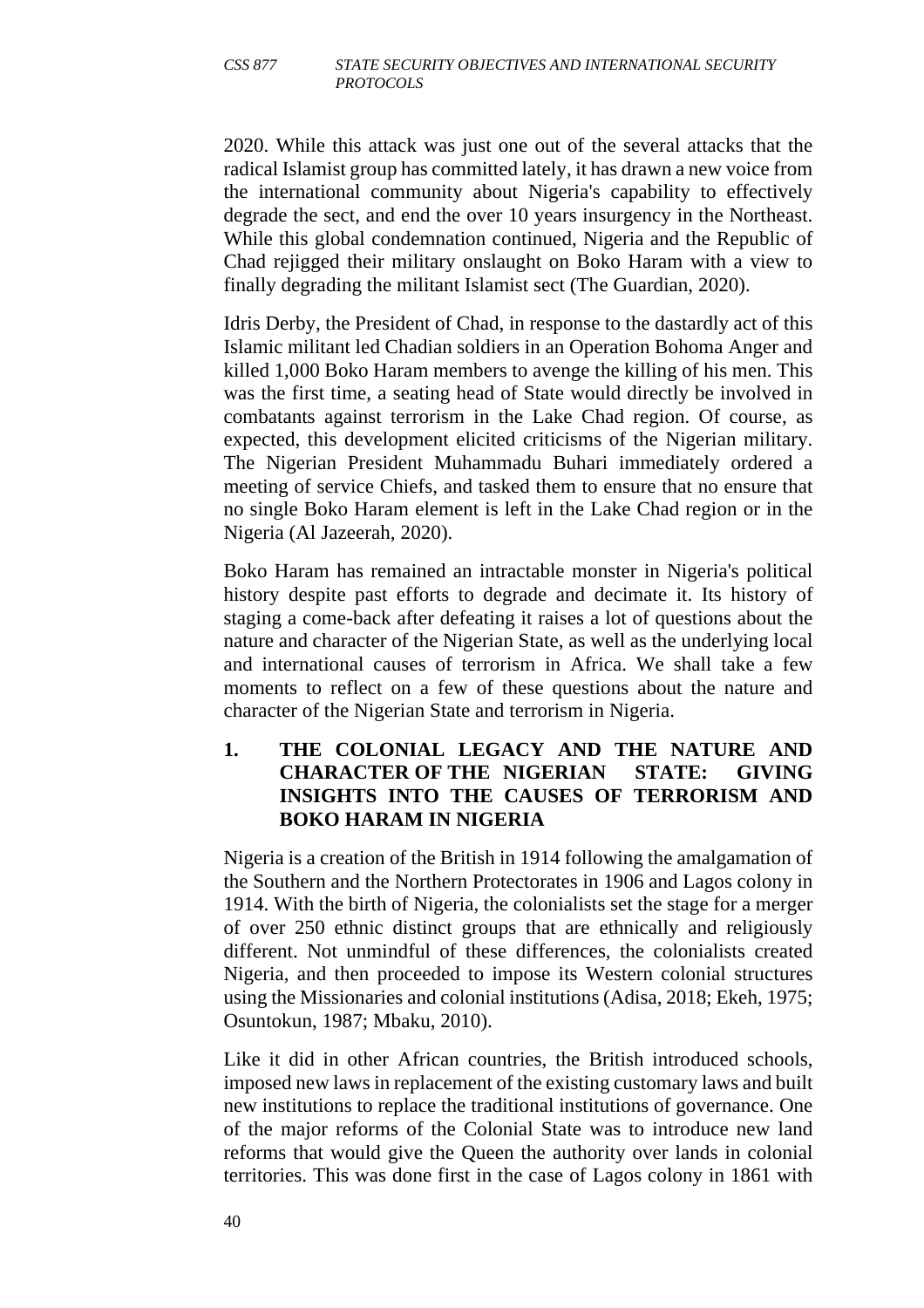*CSS 877 MODULE 1*

the cession of Lagos to the British Empire, and after the 1914 amalgamation, the forceful seizure of lands from the natives continued across the African continents (Mamdani, 2004).

Of course, British rule or European colonization of Africa had its positive role. It led to the modernization of African traditional societies; roads, water systems, schools, railway transportation systems were constructed and made to facilitate easy transportation of local produce to the hinterlands (Mbaku, 2010). The State also saw gradual reform of the justice system; modern police, courts and prisons were established to replace the traditional system and the notion of the rule of law in Western jurisprudence was imported into African traditional societies. The colonial State also introduced Banking system and new currency was introduced to replace old currency leading to the integration of the economies of the traditional societies into those of the European societies but all of these were not without consequences on the development and future of African countries (Mbaku, 2010; Mamdani, 2004).

Using the indirect rule system, the British penetrated the hinterland and replaced the local hegemony of the traditional institution with that of the colonial government. Though, the degree of subjugation varied, in majority of colonial territories in Nigeria, Ghana and the Gambia, the British placed the Kings and Emires under the control of the colonial government. This was not without some resistance from local Chiefs but the colonial government succeeded in bringing all the colonial territories in Nigeria under its control. One of the legacies of the colonial State in Nigeria, is that it left a fractured, fractionalized and bifurcated state (Mamdani, 2004). The State was administrated without due regard to the socio-cultural and historical differences of the people of Nigeria because of the imperialist interest of the British colonial state (Mbaku, 2010). This behaviour was expected because the primary interest of colonialism in Africa was to amass wealth for the development of the metropolis.

Informed by this narrow economic interest, the colonial British government made some concessions where it believed it was necessary to recognize the powers of the traditional elites (Osuntokun, 1987). In the North, the British followed the existing structures of governance that had been laid by late Uthman Dan Fodio in the nineteenth century but did a little modification.

It would be recalled that through ''Holy Jihad'' (war), Uthman Dan Fodio, a Fulani- Jihadist leader, displaced many traditional Hausa Kings from the north and replaced them with Emirate system, thereby creating an Emirate political System in the north. Part of the groups displaced in the process or subdued was the Kanuri Empire that had ruled in the region for almost a thousand year but Islam remained a unifying factor between the Fulani-dominated Emirates and Shehu of Borno, whose territories and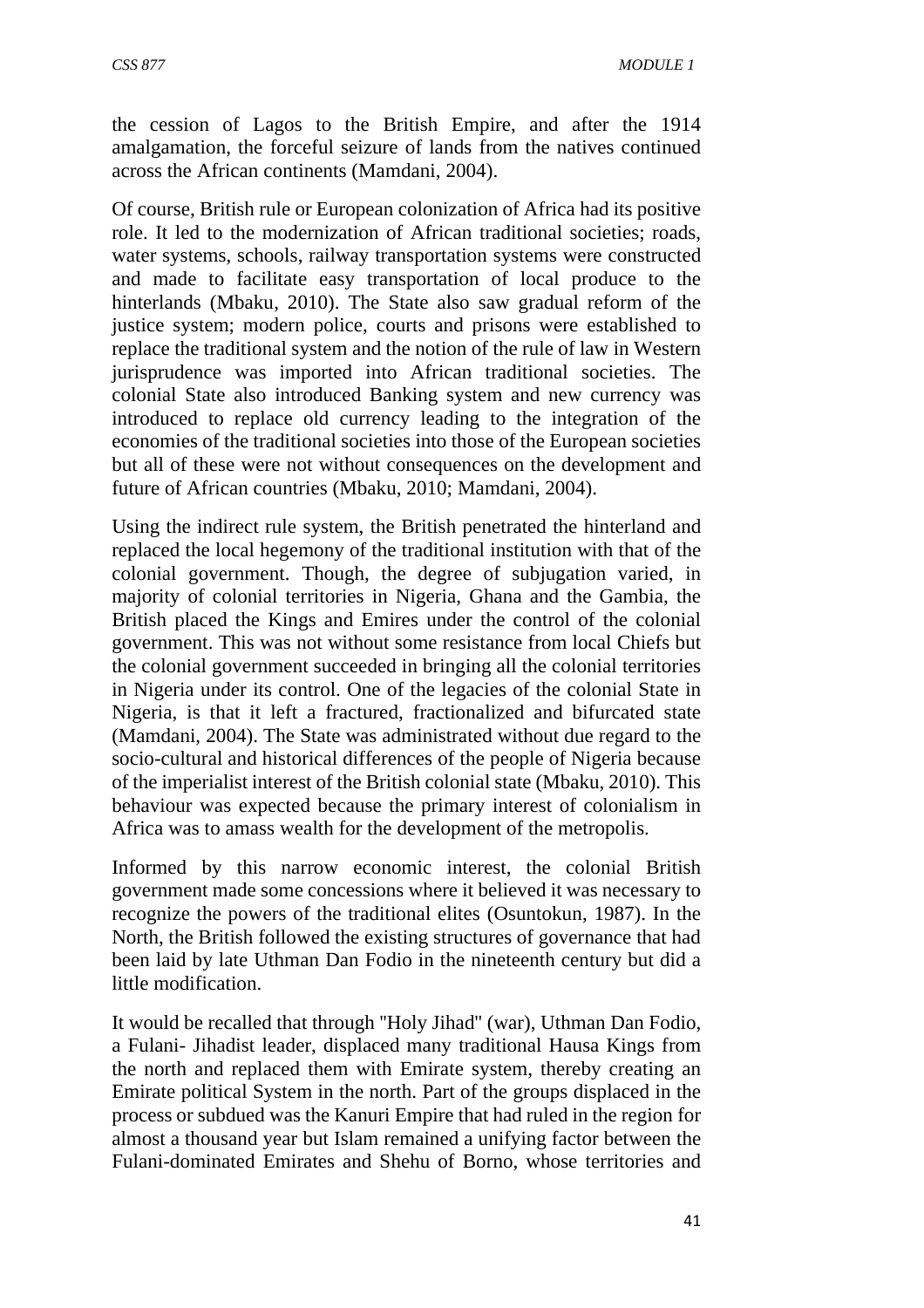powers have been reduced by the British colonial government (Adisa, 2018; Thurston, 2016). This age-long rivalry between the two dominant groups in the North, is not unconnected with the emergence of Boko Haram insurgency in Nigeria.

Besides this, there has been argument that the colonial state has not been fair in the administration of Nigeria. It created a well-educated South and was reluctant in introducing Western education to the North. This gap in the history of education in Nigeria and the feeling about Western education and Islamic education are not unconnected with the attitudes of radical elements in the North to Western education in Nigeria. Western education is said to be a portrayal of Western civilization and for some radical elements- it is an anti-Islam both in its religious values and practices (Elkaim, 2012). This feeling is not unconnected with the Boko Haram insurgency in the North, which is seen as an attempt to reform the corrupt and capricious State left behind by the colonial masters.

There is also the angle of politics to the colonial legacy and terrorism in Nigeria. It is argued that the lopsidedness of the federalist structure and the fear by the South, that the North wants to remain in power, is not unconnected to the rise and success of Boko Haram and other radical religious groups in the North. Though, some of these arguments have been debunked as speculative, the rise of Niger Delta militants in the South-South and their attendant military assaults on oil installations in the region, are not unconnected to the power tussles between the North and South (Aghedo & Osumah, 2012; Elkaim, 2012). The North-South dichotomy and emphasis on ethnicity and religion as the basis of attaining political power and national resources in Nigeria are also some of the colonial legacies that continue to underline the fault lines of Nigeria's security problems (Elkaim, 2012).

### **2. POVERTY, COLLAPSE OF GOVERNANCE STRUCTURES AND INSECURITY IN POSTCOLONIAL NIGERIA**

Though, the colonial legacy theorization of Africa's political problems has been well articulated by the dependency scholars, in some African circles, it has been argued that the problems of Nigeria and other poor African societies lie in an irresponsive and corrupt postcolonial state. For decades, Mbaku noted, the ruling elites have not been able to reconstruct the postcolonial State and reposition it for greater development. Instead of being an instrument of political change and inclusive governance, the postcolonial state, in many African countries has, in large measure, been turned into an instrument of primitive capital accumulation and racial and ethnic politics. Like its Nigerian counter-part, the South-African State, had before 1994, lingered and wracked by Apartheid regime. The regime, which left millions of South-Africans marginalized also deepened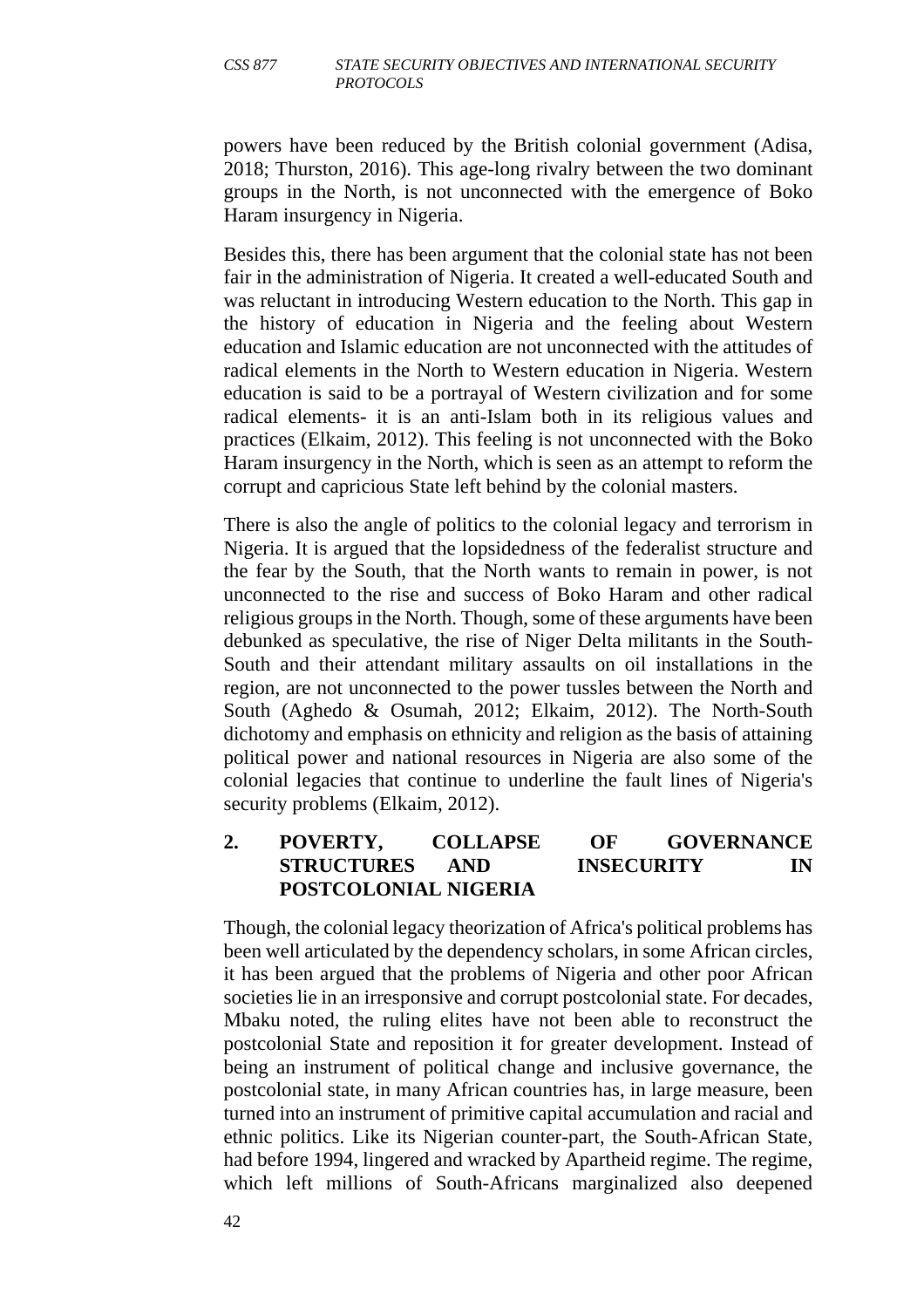poverty, hunger and unemployment among the Black majority. Although, Nigeria, is not wracked by racial discrimination, the emphasis on power, ethnicity and religion over access to national resources have left millions of people out of the power calculation-the response is the emergence of different kinds of transnational organized crimes, at the periphery of the society (Aghedo & Osumah, 2012; Meredith, 2005). This is evidenced in a recent report of the World Bank that 87% of the poor people in Nigeria are the Northern part of Nigeria (Dakei, Akhaine, Akpeji & Musa, 2020; The Cable, 2020).

### **3. GLOBAL DIMENSION TO BOKO HARAM'S LETHAL ATTACKS AND THE WAR ON TERRORISM IN NIGERIA**

The persistent Boko Haram phenomenon in Nigeria cannot be delinked from global politics; *the politics of the post-Cold War between Russia, US expansionism in Africa and the rivalry between the Western world and the Arab World.* While local problems have helped to create mass of aggrieved young people, the persistent confrontation between the United States of America and some Arab countries have increased the involvement of Islamist groups from Africa particularly in the West African sub-region where Boko Haram has killed over 20, 000 people and displaced thousands from their ancestral homes.

In the wake of the collapse of the Soviet Union, invasion of Afghanistan the outbreak of war in Libya and increased activities of Al Qaeda in the West African province, Boko Haram, is reported to have received training and monetary supports from the outside world (Financial Action Task Force, 2016; Thurston, 2016). These are just in addition to illicit arms shipment to the West- African sub-region and the free flow of arms stolen from late Maman Ghadafi's armoury in Libya.

It is therefore important to note that Nigeria's security problems are a complex problem which has its roots in the local politics of the postcolonial society and the struggles for political hegemony between the West, Eastern bloc (Russia) and the Arab World. Samuel Huntington (1993) has this in mind when he stated that the fault lines of today's global politics are no longer determined by narrow struggles over economic domination but are indeed, in cultural civilizations. Nations, whether in the West or non-Western societies are now resorting to their cultural and religious civilizations to clinch or ascend political power. This, Huntington, noted will determine the future of global conflicts and the politics of security architecture in the years ahead (Huntington, 1993).

# **4. STATE SECURITY OBJECTIVES**

State security objectives are a set of Security goals a nation has set for itself, first as a constitutional obligation to its citizenry, and second as an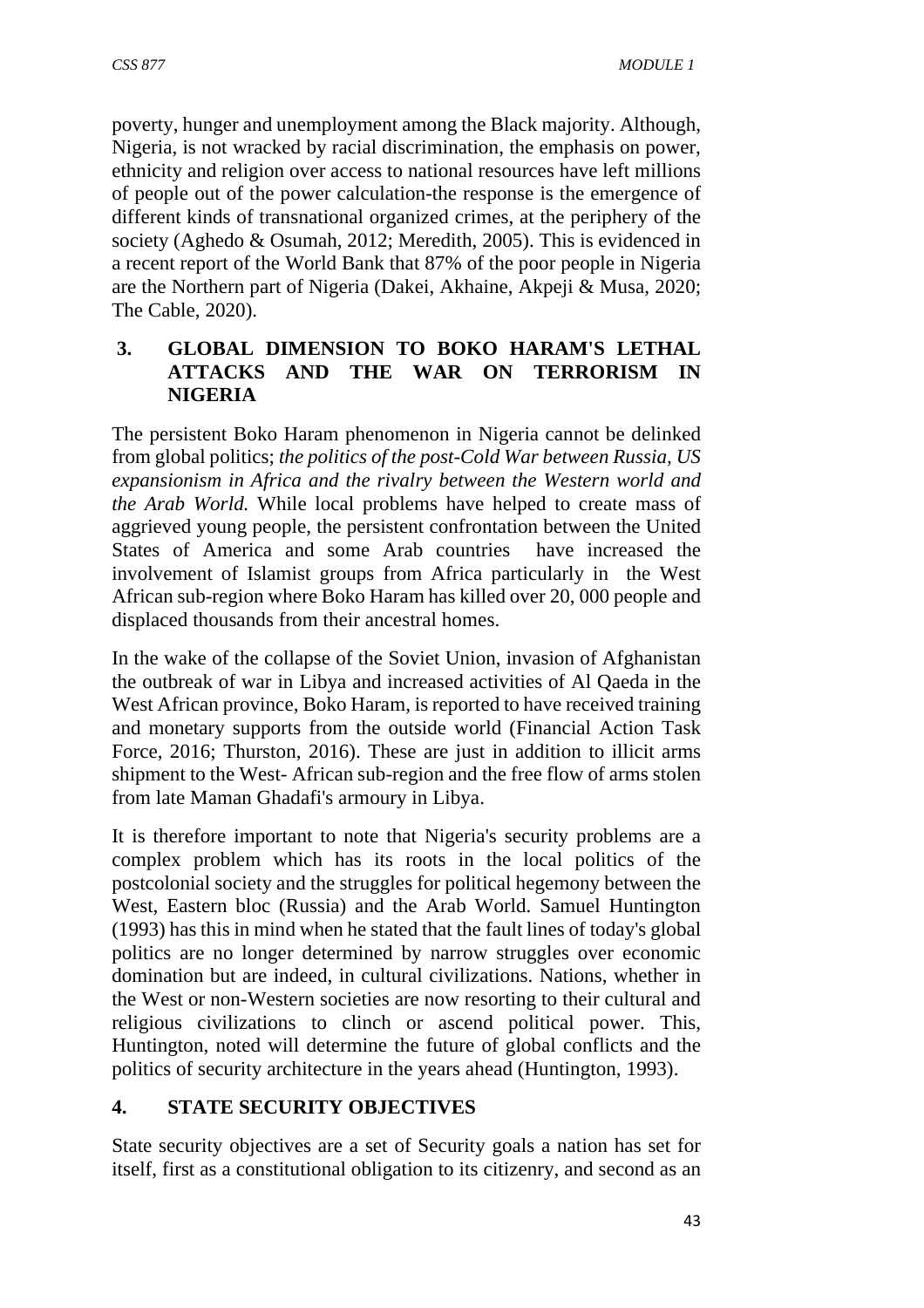attempt to protect itself from internal and external aggression. Whether in the developed or developing societies, security of the State and its territorial integrity has always been central to the organization of government. This is what is contained in Chapter II of the 1979 Constitution and Chapter II of the 1999 Constitution.

It is known as the *Fundamental Objectives and Directive Principles of State Policy*. Sections 13 and 14 of the 1999 Constitution explicitly state that:

*13. It shall be the duty and responsibility of all organs of government, and of all authorities and persons, exercising legislative, executive or judicial powers, to conform to, observe and apply the provisions of this Chapter of this Constitution.* 

*14. (1) The Federal Republic of Nigeria shall be a State based on the principles of democracy and social justice. (2) It is hereby, accordingly, declared that:*

*(a) sovereignty belongs to the people of Nigeria from whom government through this constitution derives all its powers and authority* 

*(b) the security and welfare of the people shall be the primary purpose of government and* 

*(c) the participation by the people in their government shall be ensure in accordance with the provisions of the Constitution* 

It is obvious from the above provisions that the Fundamental Objectives and Directive Principles of State Policy of Nigeria are built on five key values;

a. Sovereignty of the Nigerian nation

- b. Security and Welfare of the people
- c. Participation of the people in Government
- d. Principles of democracy
- e. Social justice

Admittedly, all of them cover the essence of the political state in modern society but what is missing in the security objectives of the Nigeria's federation as contained in the Constitution is Nigeria's bilateral or global interest in the security of other nations. One may not be surprised given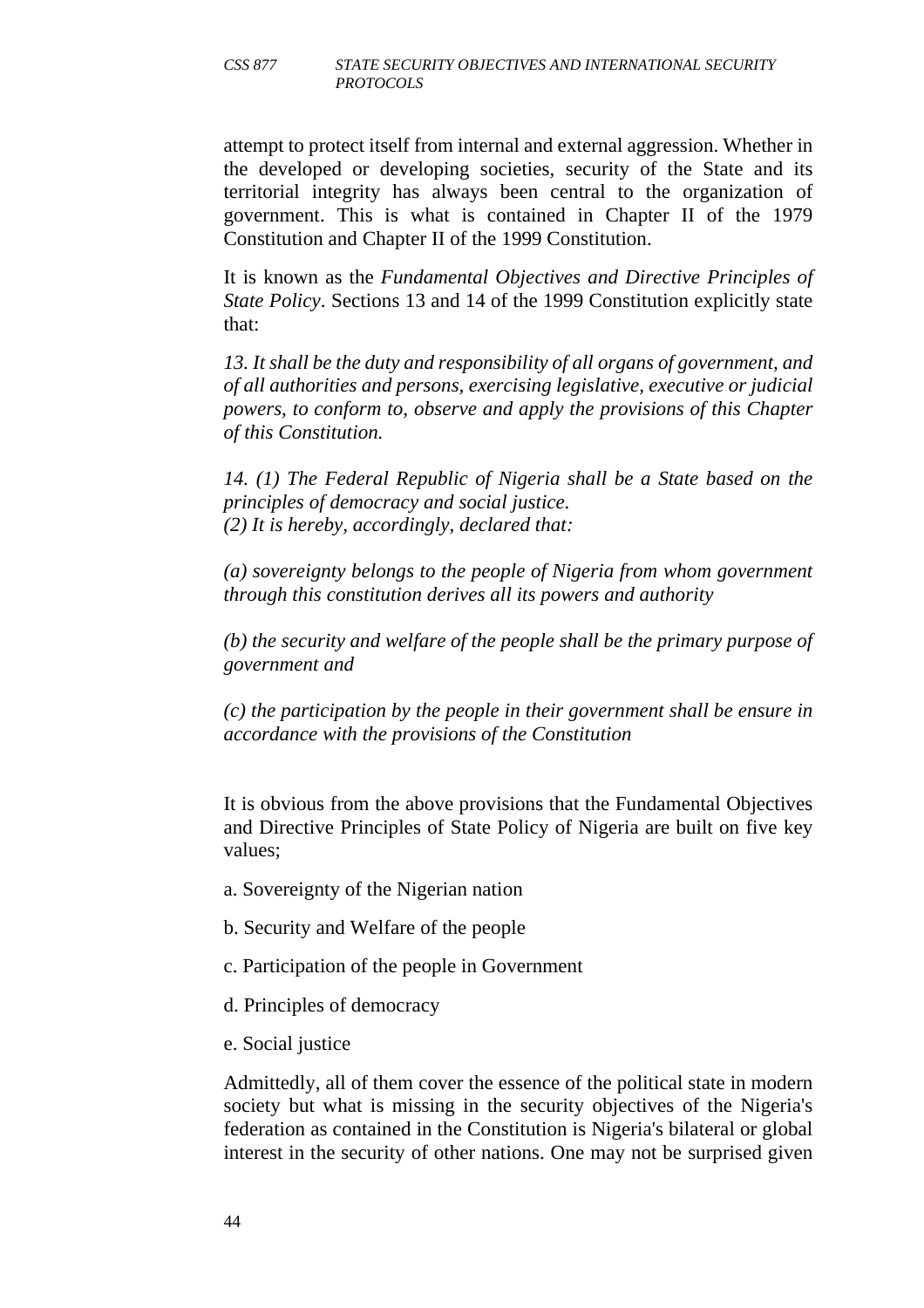the nature and character of the Nigerian State, whose primary interest is to secure its citizens from internal and external aggression.

It is however important to note that, the scope and components of a State Security objective is a function of the State's socio-economic and political history and its role in the international political system (Okere, 1983). Unlike most African countries that are still struggling to survive from the shackles of ethnicism and religious bigotry, the interests of the advanced capitalist nations are usually wider in scope determined usually by the power it is able weigh in the global political system and narrowed economic interest it has in the countries at the periphery of the global political system. For instance, the United States Security objectives are designed to protect both the territorial integrity of US constitution and the integrity of its allies. What this means, is that the United States, will not wait and allow its allies to be attacked by adversaries, it must respond both militarily and economically. Militarily in this regard means deploying soldiers to the affected territories, setting up peace-keeping operations in adjoining countries to protect its interests or going into full scale war with the adversaries (Ikenberry, 2018; Sakellaroponlos & Sotiris, 2008).

### **5. NATIONAL SECURITY POLICY**

The National Security Policy is the policy framework or implementation plans of a country's Security objectives. It can be described as the ladder or conveyor upon which policy makers will implement the various objectives of government. Depending on the size, history, politics and nature of the state, a State Security Policy is expected to cover a wide range of issues; establishment and duties of the armed forces, sovereignty of the nation, protection of citizens from internal and external aggression, war against terrorism and transnational organized crimes, bilateral relations and cyber-security strategies.

While realism is at the center of the formulation of most National Security Strategy, recent developments around the world have increasingly shown that nations are beginning to shift towards neo-realist, constructivist and critical approaches to State Security. It is our contention here that comparatively only a few of the countries in the developed world have shifted towards human-centered National Security Strategy. This is in spite of the global campaigns for peace and security of the human race around. We shall use the examples of powerful sovereign nations like America, Russia, China and Canada to illustrate our position.

#### **6. AMERICA'S NATIONAL SECURITY STRATEGY**

America remains the most powerful nation in the world. It also has the largest economy and military power. This is possibly followed by the formal Soviet Union (Russia) and China which continuously trail the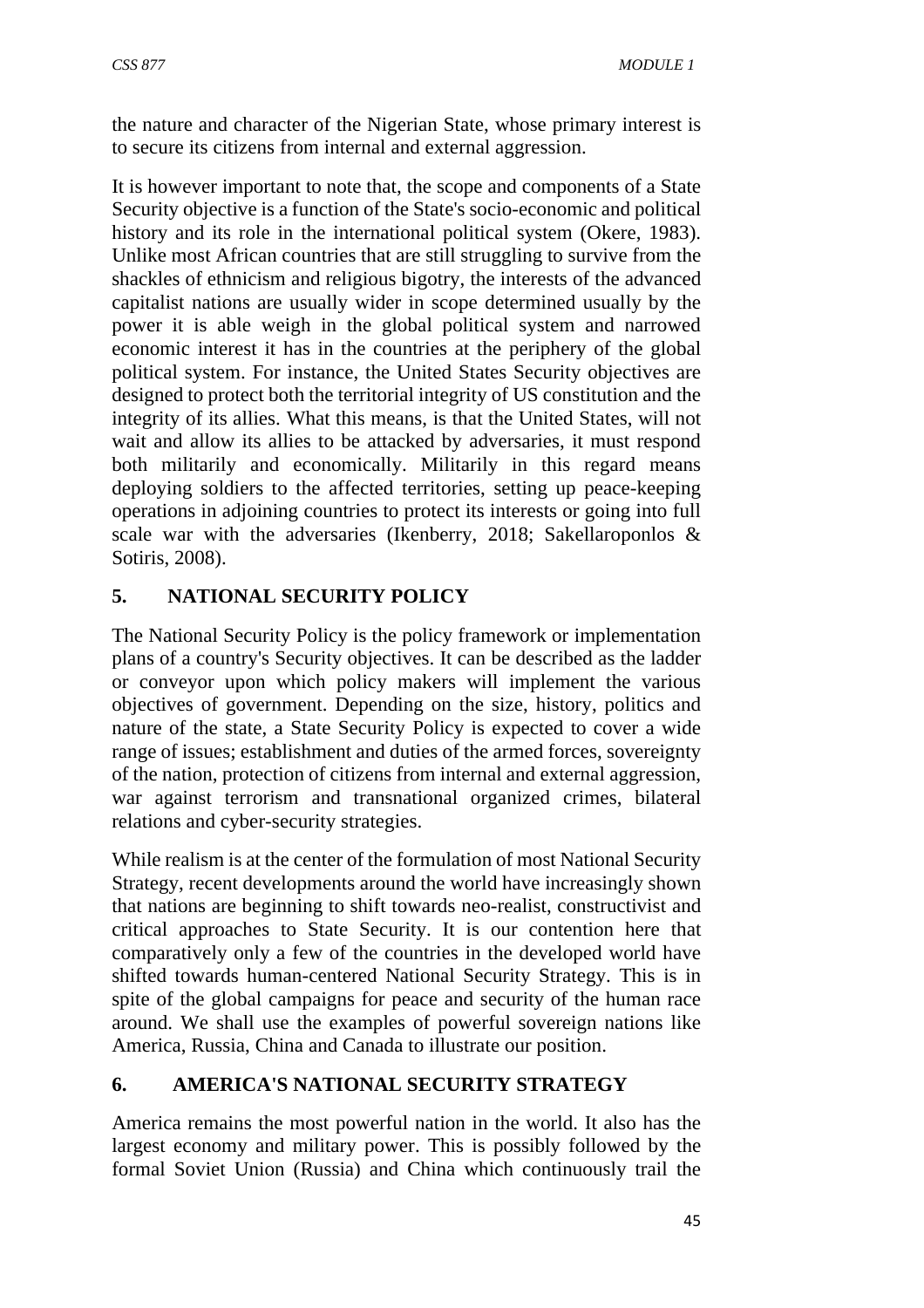United States of America in the competition for energy and resources outside their territories.

The United States is of interests here because of its role in the promotion of the rule of law, liberal democracy and capitalist markets around the world, since the end of the Second World War. Following the defeat of Japan with the bombing of Hiroshima and Nagasaki in 1945, United States image as the world super has blossomed, and its respect in the management of global economy is incontrovertible. Because this increased popularity of the United States and its dominance of the world markets, it has garnered more enemies and adversaries than any other nations in the world.

The United States of America, has also waxed stronger militarily with the defeat of the Soviet Union in the Cold War of 1979-1991. The Cold war put an end permanently to the rivalry between communism and capitalist economy, and in the end brought out America's image to the developed and developing worlds. Since the end of the Cold war, America has been pursuing its expansionist programmes of ''selling liberal capitalist economy'' to the world, and ensuring the nations in the global political economy to adopt Western cultures and values. This campaign has been vigorous, and is taking different dimensions; war in Iraq, invasion of Afghanistan, involvement in Syria-Al Asad war, and aggressive campaigns against terrorism in Africa. America too has been very liberal and generous with huge amount of money being donated to Africa for the fight against terrorism, and COVID-19. In war-torn Central Africa and crisis ridden West and East African regions, the presence of America, in military and training and foreign aids are unquantifiable but something remains fundamental in America's foreign policy- *the sovereignty of America's State and America's constitution*.

America's foreign policy begins with America's State. Ostensibly, any threat to America's Constitution is a threat to America's State. This is contained in country's National Security Strategy declaration of 2017.

*''An America First National Security Strategy is based on American principles, a clear-eyed assessment of U.S. interests, and a determination to tackle the challenges that we face. It is a strategy of principled realism that is guided by outcomes, not ideology. It is based upon the view that peace, security, and prosperity depend on strong, sovereign nations that respect their citizens at home and cooperate to advance peace abroad. And it is grounded in the realization that American principles are a lasting force for good in the world'' (US National Security Strategy, 2017: 1)*.

While it worthy of note to appreciate America's interests in the promotion of global peace, it is important for you to acknowledge America will never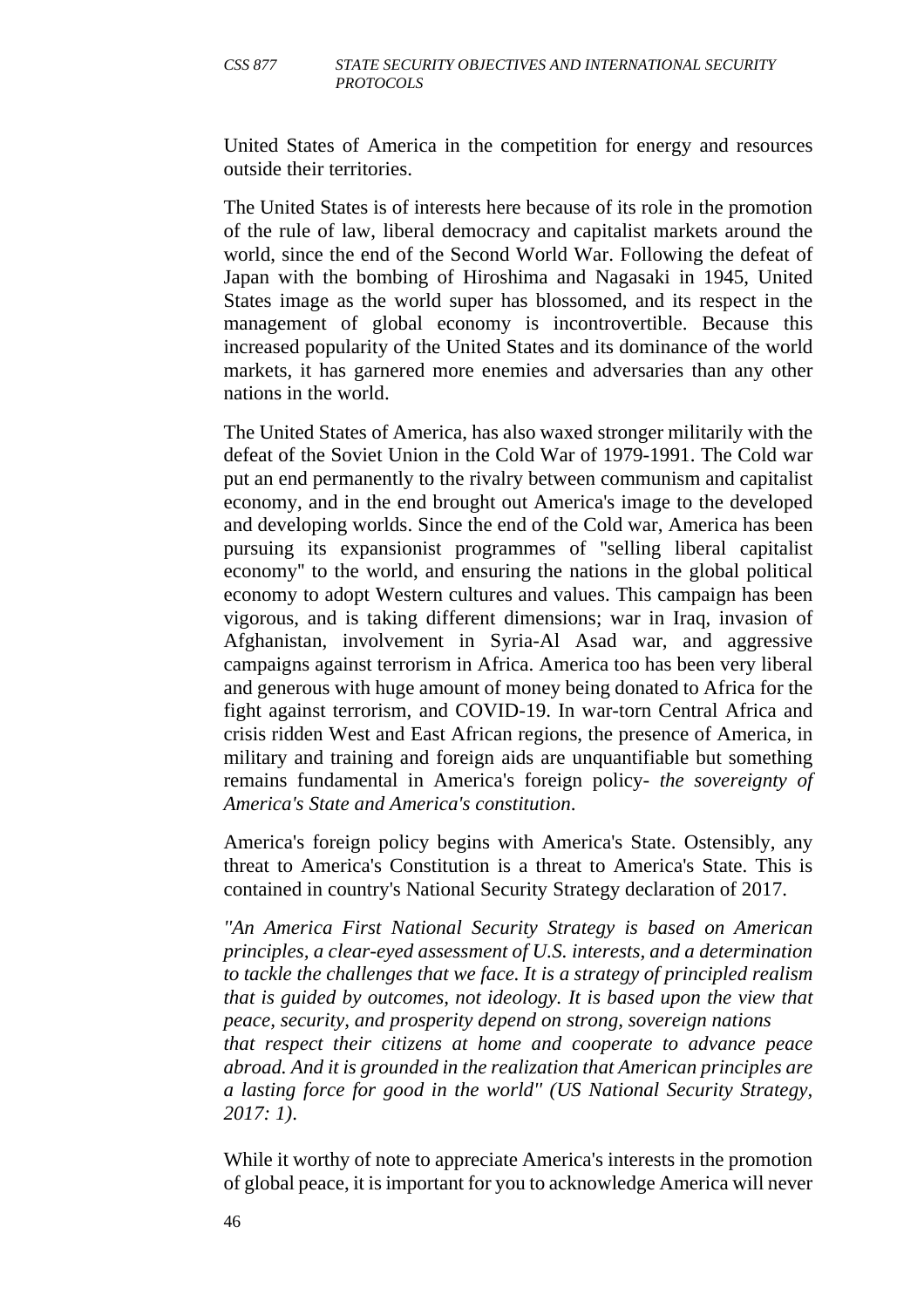tolerate any attempts to compete with America's State acquisitive powers in the global system. Again, we shall replicate some sections of the US National Security Strategy to show that the United States still operate largely on the principles of realism;

*''China and Russia challenge American power, influence, and interests, attempting to erode American security and prosperity. They are determined to make economies less free and less fair, to grow their militaries, and to control information and data to repress their societies and expand their influence. At the same time, the dictatorships of the Democratic People's Republic of Korea and the Islamic Republic of Iran are determined to destabilize regions, threaten Americans and our allies, and brutalize their own people. Transnational threat groups, from jihadist terrorists to transnational criminal organizations, are actively trying to harm Americans. While these challenges differ in nature and magnitude, they are fundamentally contests between those who value human dignity and freedom and those who oppress individuals and enforce uniformity. These competitions require the United States to rethink the policies of the past two decades—policies based on the assumption that engagement with rivals and their inclusion in international institutions and global commerce would turn them into benign actors and trustworthy partners. For the most part, this premise turned out to be false'' (US National Security Strategy, 2017).* 

Additionally, you should note that America's foreign policy in post-Cold War African society, is driven by the ability of the American nation to maintain its political hegemony and dominate the energy resources of the continent. It includes the supply of military equipment and deployment of American soldiers to countries troubled by terrorism or those faced with adversaries, which may eventually threaten America's interests, if not quickly addressed.

Ohaegbulam (1992) opined that America's foreign policy after the Cold war, has been to see an end to communism in the continent and a revitalization of Africa's economies through liberal capitalist agendas. While he supports the presence of America in the region, he advises that African leaders must take deliberate steps to reform their economies and make them highly competitive in the global economy. It is however not uncommon to find scholars who would contend that, America's foreign policy is driven narrowly by America's imperialist missions in the developing world including the Sub-Saharan Africa region where the world's poorest populations live (Harshe, 2008).

#### 6. Russia National Security Strategy

Russia's foreign policy is not also different from that of America, even if Russia also pursue humanitarian missions around the world, and involve its military in wars, and peace-keeping operations in countries of political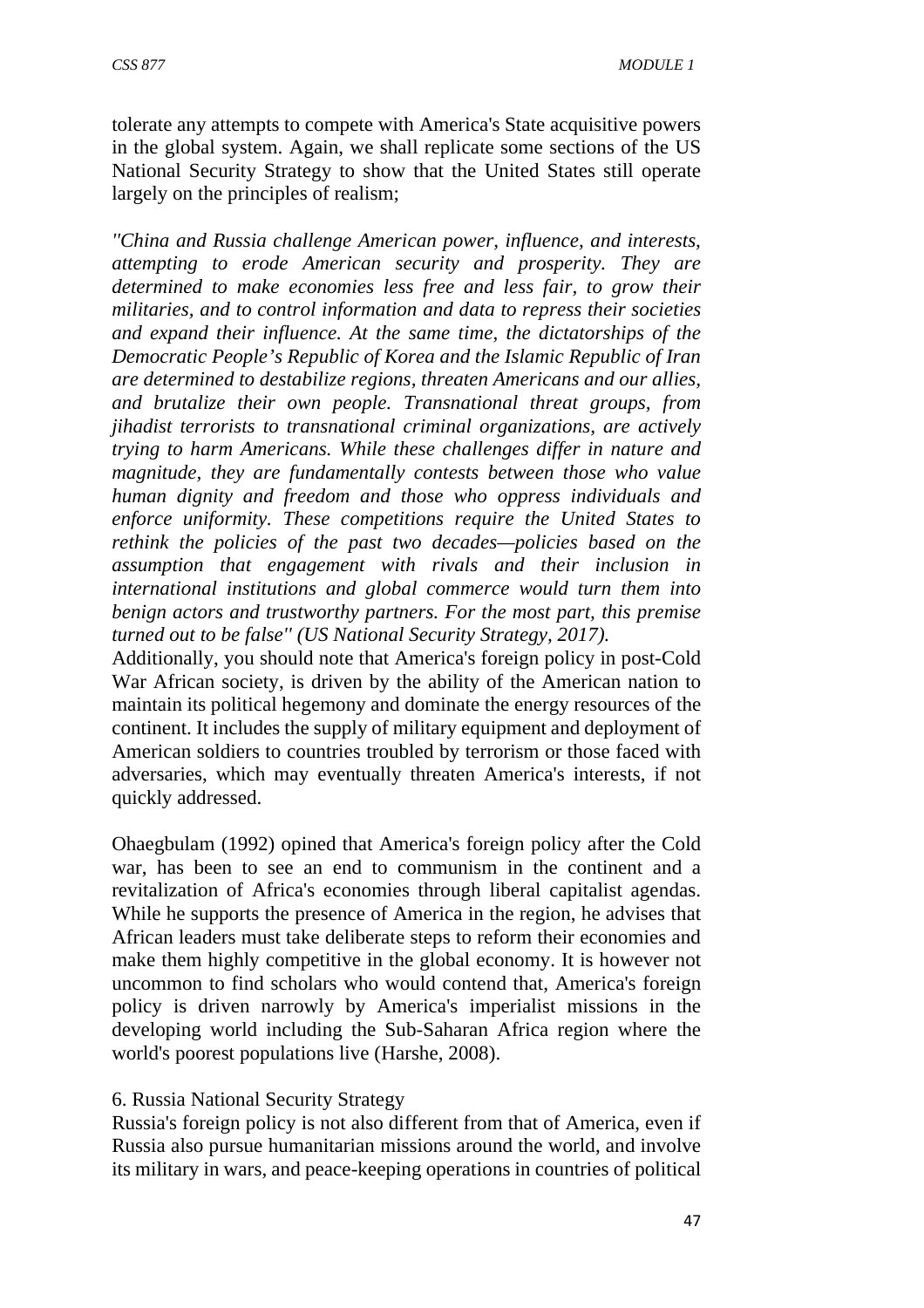interests. Russia foreign policy is however slightly different from that of America in that, it is built around the ''reincarnation of lost Russia identity''. This ideological thinking is borne out of Russia lost in the Cold war, and the need to bring lost Russian territories into the political hegemony of the Russian Federation.

Besides its fierce rivalry with the United States, Russia also believes that its different socio-political history with Europe, rediscover its collective identity and use this as a platform to form coalition and control the global economy. Not unmindful of cultural differences, the Russia federation will prefer to align with other countries of the world to fight the US and Europe, and in the process regain its political hegemony but this will remain a long battle as the United States has through the process of globalization penetrated many Russian territories and also established military presence.

Piotrowski (2002) in his work ''Russia Security Policy'' noted that Russia Security is built around three schools of thought in Moscow's foreign policy. We shall look at the ideology of these schools and link them to Russia's foreign policy.

### **i.** *Zapadniki* **(Westernizers)**

This school believes in the nineteenth century Russia's federation friendly relationship with Europe, and believes strongly in Russia's modernization and its cordial relationship with European nations. As posited by Piotrowski (2002), proponents of the school however, maintained that if Russia is unable to make friendly relationship with Europe, it should team up with other countries of the world that respect Russia's political powers. This advice must have informed Moscow's backing for Asian countries that are ready to recognize its hegemony.

#### **ii.** *Vielikrossy* **(Great Russia)**

This school of thought based their philosophy on the nineteenth century's arguments of Russophiles and the Pan-Slavic which believed that the primary goal of the Russian State is to pursue the path of Russian greatness. They believed in the rediscovery of Russia's past imperialist powers, Orthodox Church and its friendly relations with the Baltic nations. Some of the proponents of this school, Piotrowski held that Moscow should work in renewing its alliance, areas of influence and balance of powers with Belarus, Germany, Greece and Ukraine. The recent attempt by Russia forces to take over some territories in Ukraine is a recourse to the ideas of *Vielikrossy school*. Although, Russia is in pursuit of the greatness of the Russian Identity, Moscow believed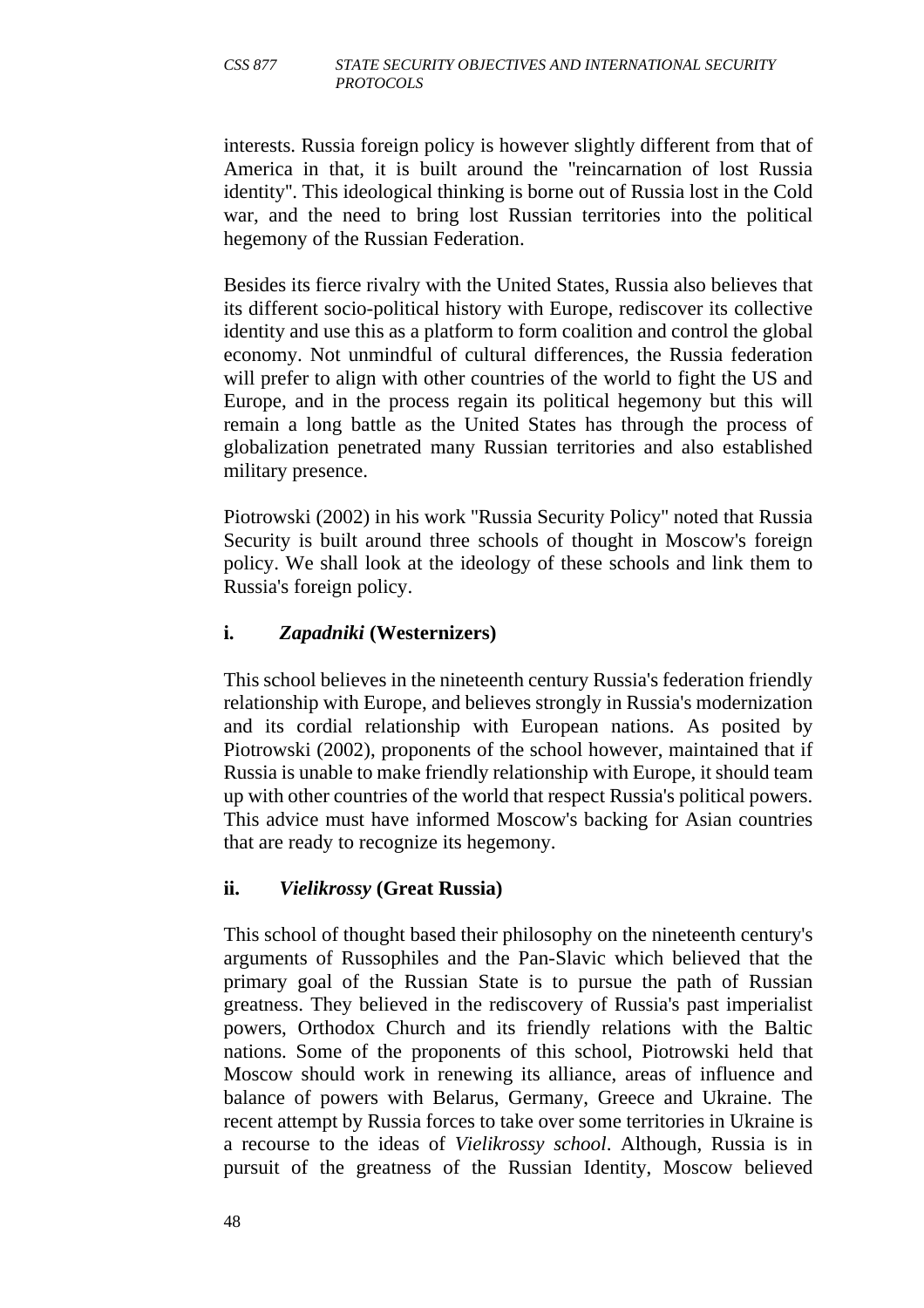strongly, one of the major ways of achieving is by rediscovering the collective identity by the Russian people (Piotrowski, 2002).

## **iii.** *Yevraziytsy* **(Euroasianists)**

The Yevraziytsy ideologues believed that, there is no real conflict of interests between Russia and countries in the Euroasia that are dissatisfied with America's dominance and globalization. Russia should therefore keyed into this by extending diplomatic relations and strengthening its military ties in strengthening with countries in the region. Since Russia cannot currently follow the path of direct military confrontation with the US because of the United States of America nuclear weapons and military strength, a coalition of nations can sink military ship and bring out Russia as the world super powers. All these calculations are the center of Vladimir Putin's foreign policy in the Arab World, China and the Euroasia (Piotroswski, 2002).

Accepted that Russia followed this path, Moscow will still find it difficult to have a control of the political economy of the Euroasia because the economies of most of the countries in this region are still being determined by a petrol-dollar and ICT-driven economy as dictated by the United States of America. Individually or collectively, a few of the Euroasian countries also have their military, diplomatic and economic agenda in the world system (Polyakov, 2002). This is why we shall look at Chinese foreign policy and the world system.

## **7. CHINESE NATIONAL SECURITY STRATEGY AND THE WORLD SYSTEM**

China is one of the world fastest growing economies in the world, and the second most powerful nation in the world in the 21st century. China's greatness has come through series of reforms that started in 1978 ''Chinese Reforms of 1978), and within a space of 40 years, Chinese economy has moved from agricultural based economy to oil, technology and telecommunication. Like Russia, Chinese foreign policy is also premised on the greatness of the Chinese civilization and the collective identity of the people of China.

China's economy policy right from the onset is based on the modernization of Chinese economy using Chinese cultures, values and traditions. Unlike most African countries that hinged their foreign policy on Western ideologies, Chinese foreign policy is premised on the fact that China can be great if the country's leaders are able to rediscover Chinese civilization, sold it to the world and spread its imperial powers.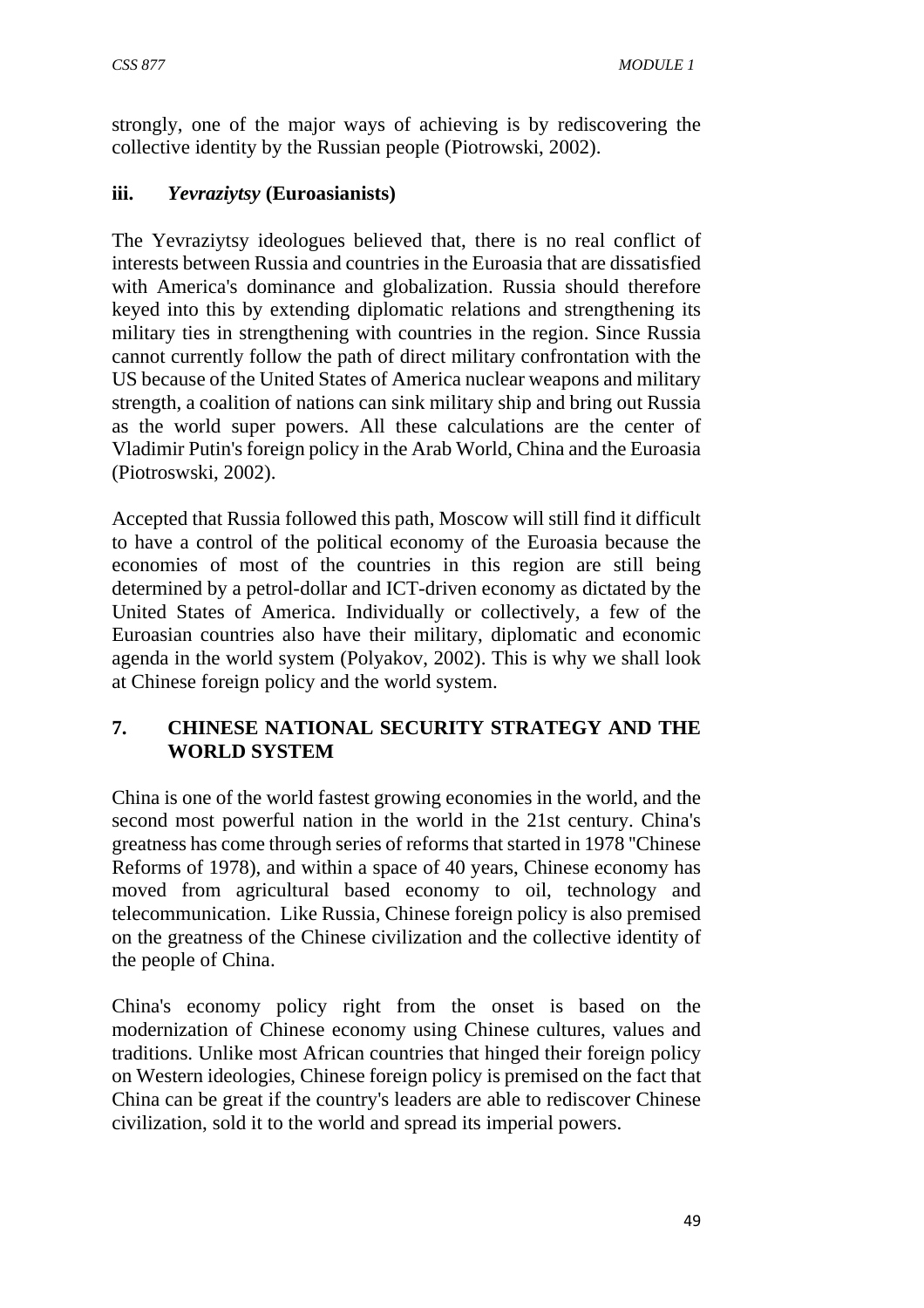One of the reasons why China is America's greatest enemy in the modern world is because Chinese foreign policy is also based on acquisitive powers of the State. The State, is interested in acquiring powers both at home and outside its territories using money, influence and diplomatic relations but China's setbacks also come from the fact that the global political economy is still largely controlled by the United States of America. In order to break this monopoly, China too has been deliberately entering the regions of the world where America's is boosting its military and economic strength. The West-African sub-region is one of these regions, where America's oil interests, remain very strong (Campbell, 2008; Mohan & Power, 2008).

## **8. SOUTH AFRICAN NATIONAL SECURITY STRATEGY**

South Africa is another power-hub in Africa with regional influence within the South-African sub-region and outside the South-African states. The reason why we shall be examining South African National Security Policy is to provide us the opportunity to compare Nigerian National Security Strategy with those of other nations.

Battered by over fifty years of Apartheid regime, South Africa has come out as one of the strongest nations in Africa with one of the fastest growing economies in the world. Except for its recent Xenophobic attacks and sex-related crimes and drug trade, South Africa has not been faced with any serious security threats since the return of democracy to the continent in 1994. Notwithstanding this security atmosphere, South Africa has deliberately been investing in its defence and military capability since then. Unlike Nigeria, South Africa has also maintained regional control of the Southern African sub-region while Nigeria struggles to exert its influence on other nations because it is battling with multitude of socio-economic and political crises at home.

Like Nigeria, the South African National Security Policy is centered on the protection of the lives and property of the citizens of the South African nation but in the 1996 White paper and, it is clearly stated that South Africa will pursue regional security cooperation where it is necessary (Daniels, 2019). Although, Nigeria had, in the past, premised its foreign policy on security of other African nations, it has in recent times, redirected its energy its energy to the war against terrorism in the West-African sub-region rather than maintaining political hegemony within the African region.

## **9. NIGERIA'S NATIONAL SECURITY STRATEGY**

Nigeria National Security Strategy has a long history that dates back to the era of political independence. At independence, the primary motivation for Nigeria's security policy was to maintain a strong state that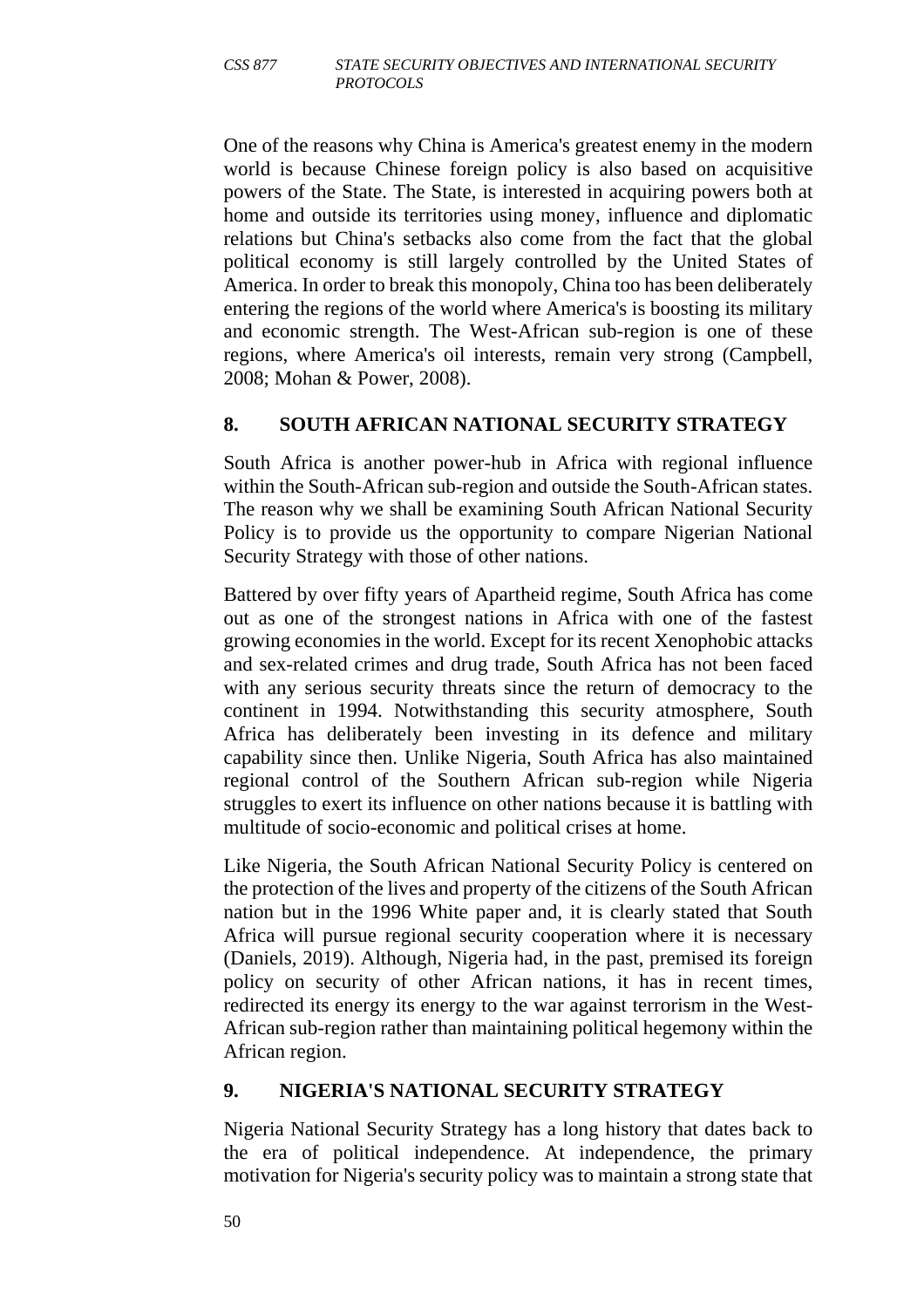is capable of *securing its people, sovereignty and maintaining strong regional powers*. In fact, between 1960 and 1990, Nigeria was visible in the African continent as a regional power, is perhaps, recognized today as one of the country that has kept Africa's unity in the midst of protracted ethnic and religious conflicts. With huge budgetary allocations, Nigeria participated actively in putting an end to civil war in Liberia, Democratic Republic of Congo, Ivory Coast and Benin Republic, and it was indeed recognized for its unflinching role in peace-keeping operations in the West African sub-region.

By so doing, Nigeria has earned itself, regional and global respects among comity of nations. For many years, Nigeria pursued this realist approach to foreign policy by building a strong state with regional powers but the country has been very weak in tackling its internal security issues. It is from this direction that the 2019 National Security Strategy of Nigeria was launched by President Muhammadu Buhari.

The NNSS has as its mandate the need to focus on the country's security threats; terrorism, cyber-criminality, insurgency, armed banditry, herdsmen farmers conflicts, climate change. The policy framework shifted from ''State Centric Approach'' to ''Security Management'' to ''Multi-sectoral approach'' where the interests of the people of Nigeria are of paramount interests to the Nigerian federation. The policy is built around core values;

- a. Protect Nigerian People and Territory
- b. Promote Nigeria's Prosperity and Sustainable Development
- c. Promote National Unity and Peaceful Coexistence
- d. Promote our Regional and International Interests

A critical look at the NNSS will reveal that it is a departure from the Fundamental Objectives and Directive of State Policy stated in the chapter II of the 1999 constitution. The difference may be minor but it has a lot of implications for Nigeria's regional and global interests. Apparently informed by an increasingly complex global society, Nigeria has also included the need to protect the interests of regional allies while at the same time, maintaining its territorial integrity and the security of its people.

This is important in view of the fact that it will need the cooperation of other nations of the world to fight an effective war against its national and regional security threats such as terrorism and violent extremism, armed banditry, kidnapping, militancy and separatist agitations, pastoralist and farmers' conflicts, transnational organized crimes such as illicit arms trade, drug trafficking and smuggling of contraband goods because of porous borders. As explicitly stated in the document, Nigeria will not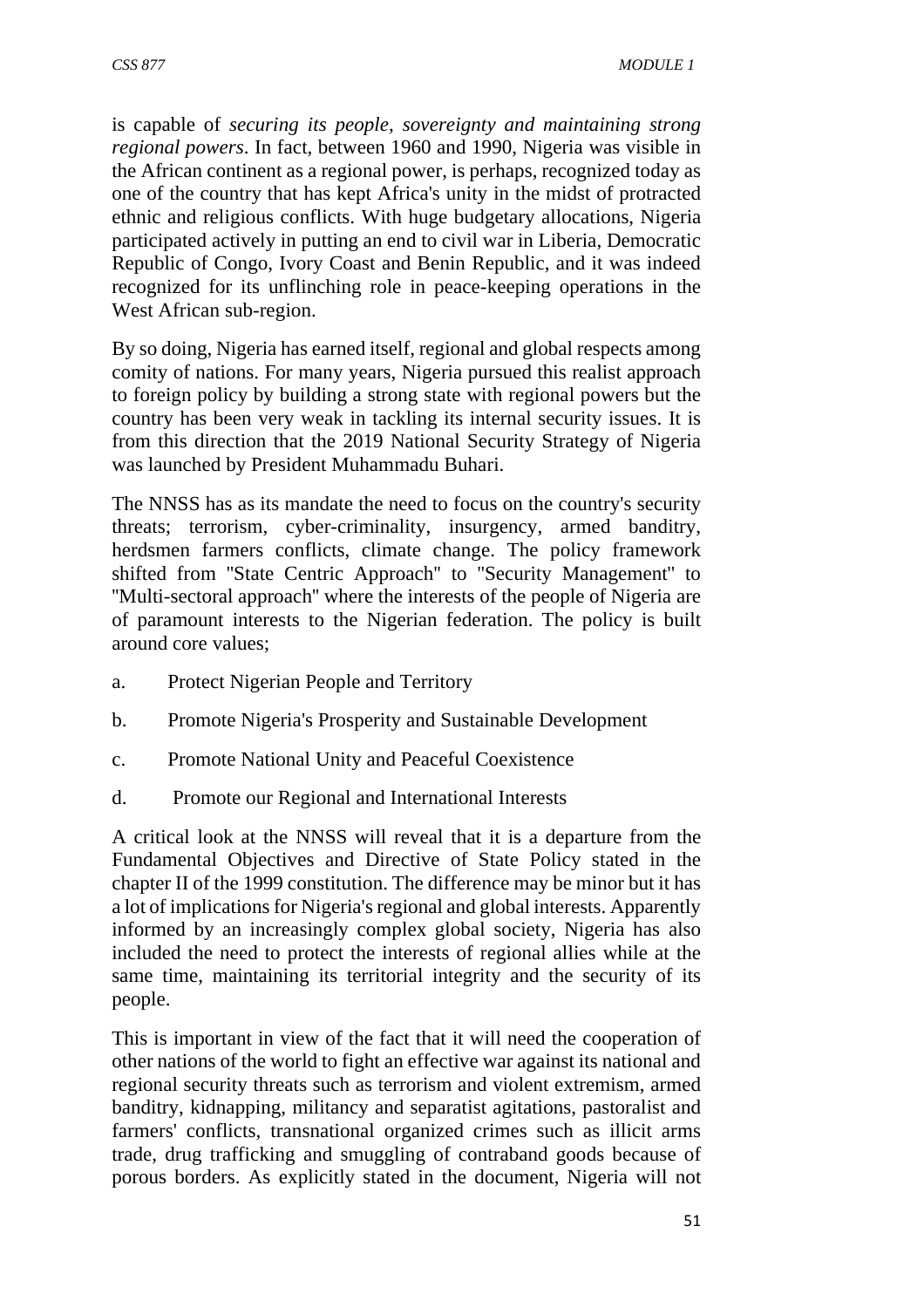hesitate in cooperating with the African Union and other global powers such as the United States of America in pursuing the path of global peace and finding an end to terrorism (NSS, 2019).

## **CORE DEFENCE MECHANISMS AND POLICY FOCUS**

# **1. NATIONAL DEFENCE**

The National Security Strategy explicitly states that it is the duty of the armed forced of the Federal Republic of Nigeria to protect both the people and territorial integrity of the Nigerian federation. The Federal Government of Nigeria also states that the military will not hesitate in deploying military officers to areas and regions where it perceived that the internal security of Nigeria is still be threatened but this will be done in accordance with the provisions of the constitution (NSS, 2019).

# **2. INTERNAL SECURITY**

The NSS also note that the Federal Government shall ensure that the country maintain a peaceful and prosperous internal environment that is hinged on the principles of the rule of law, justice and human rights. Because the issue of internal security is a complex issue, the FG shall take an open, just and lawful approach to the resolution of internal conflicts by strengthening the capacity of the criminal justice system in maintaining law and order, and where necessary, take multisectoral and multidimensional approach to resolving the issues in the interests of national unity and progress (NSS, 2019).

## **3. COMBATING TERRORISM AND COUNTRTING VIOLENT EXTREMISM**

The NSS states that Nigeria shall continue to make concerted efforts to combat terrorism and countering violent extremism using existing legal and policy frameworks. One of Nigeria's legal efforts at countering violent extremism was the enactment in 2013 of the Terrorism Act. This was followed by the National Counter Terrorism Strategy 2016 (NACTEST) and the establishment of Counter Terrorism Center to coordinate all activities geared at ending violent extremism and countering terrorism in Nigeria.

## **4. PREVENTING AND COMBATING KIDNAPPING, ARMED BANDITRY AND MILITANT ACTIVITIES**

Wracked by over 10 years of transnational organized crimes, Nigeria also states in the NSS, 2019, it is poised at fighting all kinds of organized crimes. Specifically, it states that the government will not relent in ensuring that an end is found to the activities of the kidnappers, armed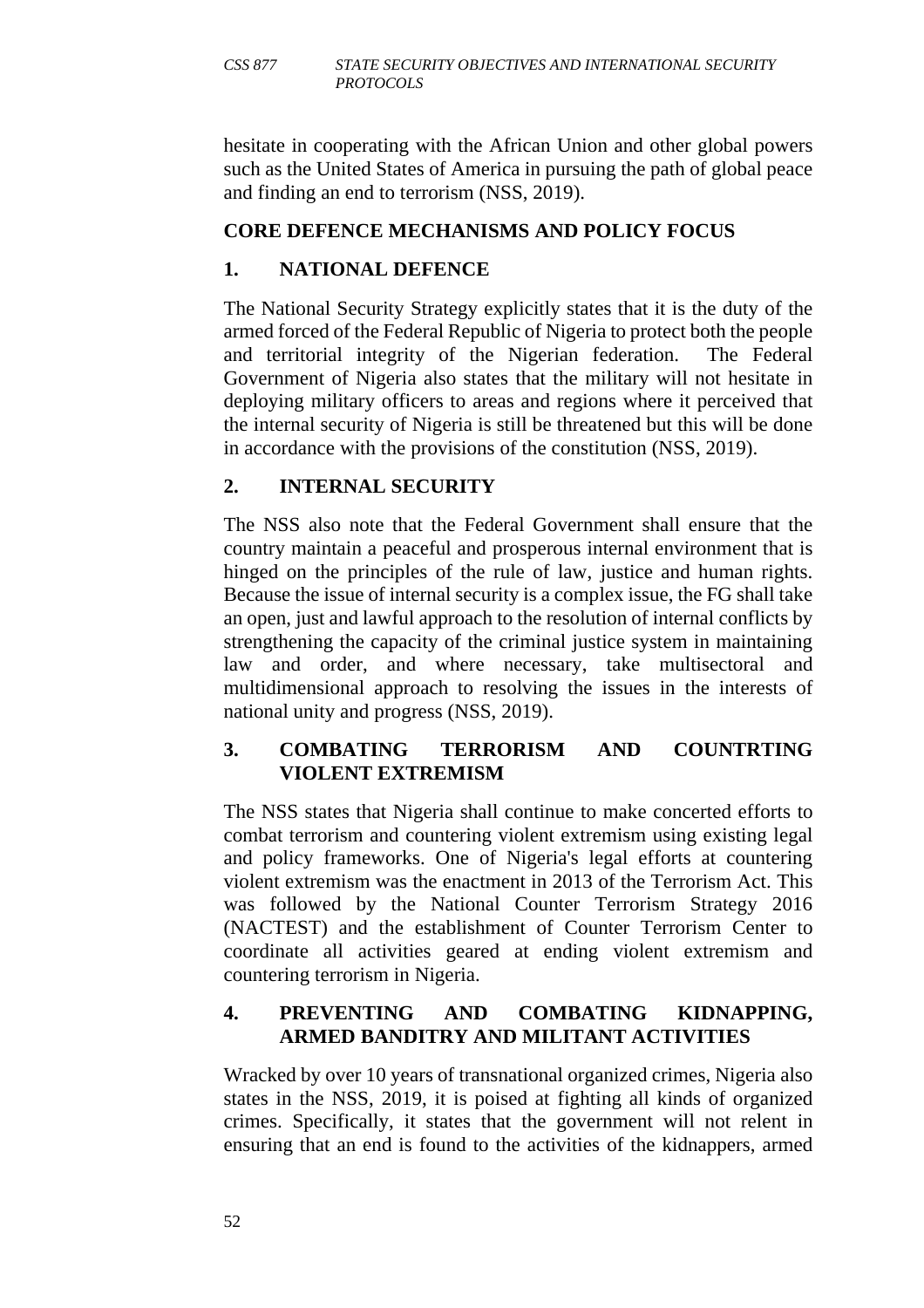bandits and militants that have made lives unbearable for many Nigerians in the last few years.

#### **5. PROMOTE CYBERSECURITY DEVELOPMENT**

Nigeria is not unmindful of the inglorious image that the problem of cyber-criminality has earned the country in the last 10 years. To combat it, the NSS states that government is committed to the implementation of the National Cyber-security Policy and Strategy, 2015 and the Cybercrimes Prohibition and Prevention Act. In addition to this, the FG noted that henceforth, the war against cyber-terrorism shall be collectively fought with the various stakeholders in the industry (NSS, 2019: 25).

### **6. PROMOTE RESEARCH AND DEVELOPMENT IN SPACE TECHNOLOGY**

Space technology development, according to the FG, is also going to be pursued by the Federal Government in order to promote Nigeria's military and defence capability. This core mandate is to be pursued by National Space and Development Agency with the support of Defence Space Administration of the Nigerian Armed Forces (NSS, 2019). With this initiative, one can see that Nigeria, is gradually being driven by neorealist ideologies of redefining State's powers beyond the establishment of a strong state but the Nigeria's case has a lot of limitations. Presently, Nigeria's space technology is still one of the weakest in the world compared with those of the Asian tigers and the European nations.

#### **7. CRITICAL NATIONAL ASSETS AND INFRASTRUCTURE SECURITY**

The protection of critical national assets and infrastructure has also been brought into the National Security Strategy. Though, this has been part of Nigeria's interests, Nigeria's loss of huge revenues to pipeline vandalization and militancy in the Niger Delta, has meant that a more constructive approach be undertaken. As contained in the NSS, 2019, the Federal government will now strengthen the capacity of the Nigerian Security and Civil Defence Corps (NSCDC) to be able to respond to effectively to threats in this sector. Besides all of these security strategies, Nigeria has drawn up a lot of programmes for the maritime and aviation industry. This, as anticipated will ensure that the country's territorial integrity is maintained at all times.

Analysts have however held that 2019 Nigeria National Security Strategy is a major departure from its previous NSS because it changes the focus of the State from ''State'' to the people and emphasize constructive engagement of the people to find an end to Nigeria's numerous security problems. This shows that Nigeria is gradually moving from a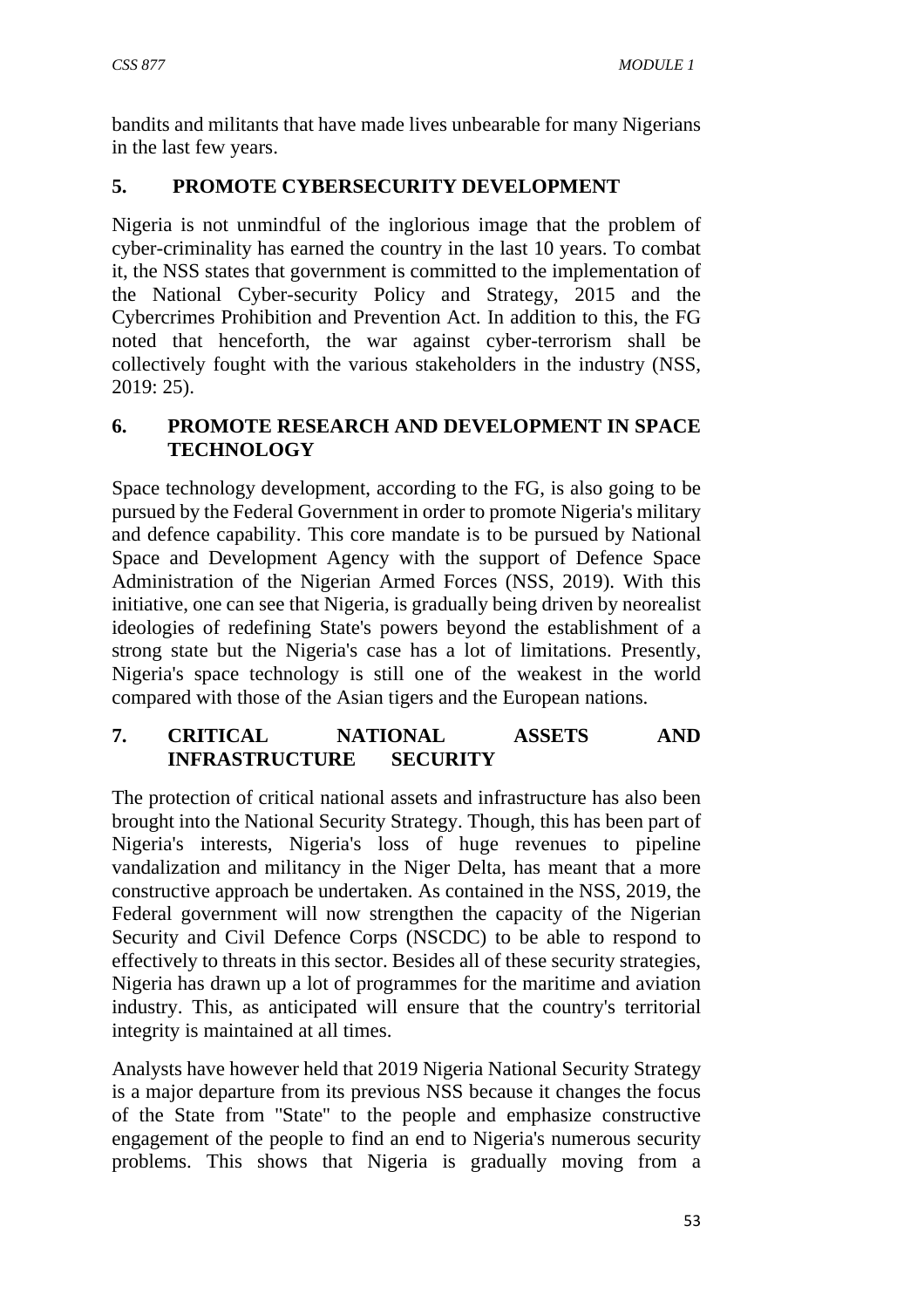combination of realist and neorealist approaches to international relations to ''constructivist'' and ''critical approach'' but whether this would practically change security situation will be determined by time (Premium Times, 2019).

### **SELF-ASSESSMENT QUESTIONS (SAE)**

- i. What is the role of imperialism and expansionism in America's foreign policy?
- ii. Critically define what is usually referred to as critical security infrastructure in a nation's State Strategy.

## **4.0 CONCLUSION**

State remains a significant factor in the regulation of international security because it defines all aspects of engagement of with its citizens with other international actors

# **5.0 SUMMARY**

This module has examined the meanings of the State and State Security. It has also examined measurement of State Security within the expanding scope thrown up by the end of the Cold War. Though, the traditional idea of State security is often restricted to the territorial integrity of the State, it has now encompassed human and environment security given the changing nature of our world. The module also traces the origin of the State to ancient times. It argues that the Modern State emerged out of the collapse of feudalism and human consensus to form more centralized form of government in order to protect themselves.

The module also examines the origin of the Nigerian State tracing it the 1914 amalgamation of the Northern and Southern Protectorates by the British. It argued that one of the reasons why Nigeria is confronted by many security problems is because of the defective and centralized federalism inherited from the military which squeezes the minority group and build ethnic and religious disunity within the Nigerian federation. The module therefore held that the success and effectiveness of the Nigeria Security Objectives will depend on the Federal Government is able to address the grievances of the separatist movements within the boundaries of national and international laws, one of which is to reexamine the structure of the Nigerian federation again.

## **6.0 TUTOR-MARKED ASSIGNMENT**

Differentiate between State Security and International Security. What significance does the idea of human security have in international politics.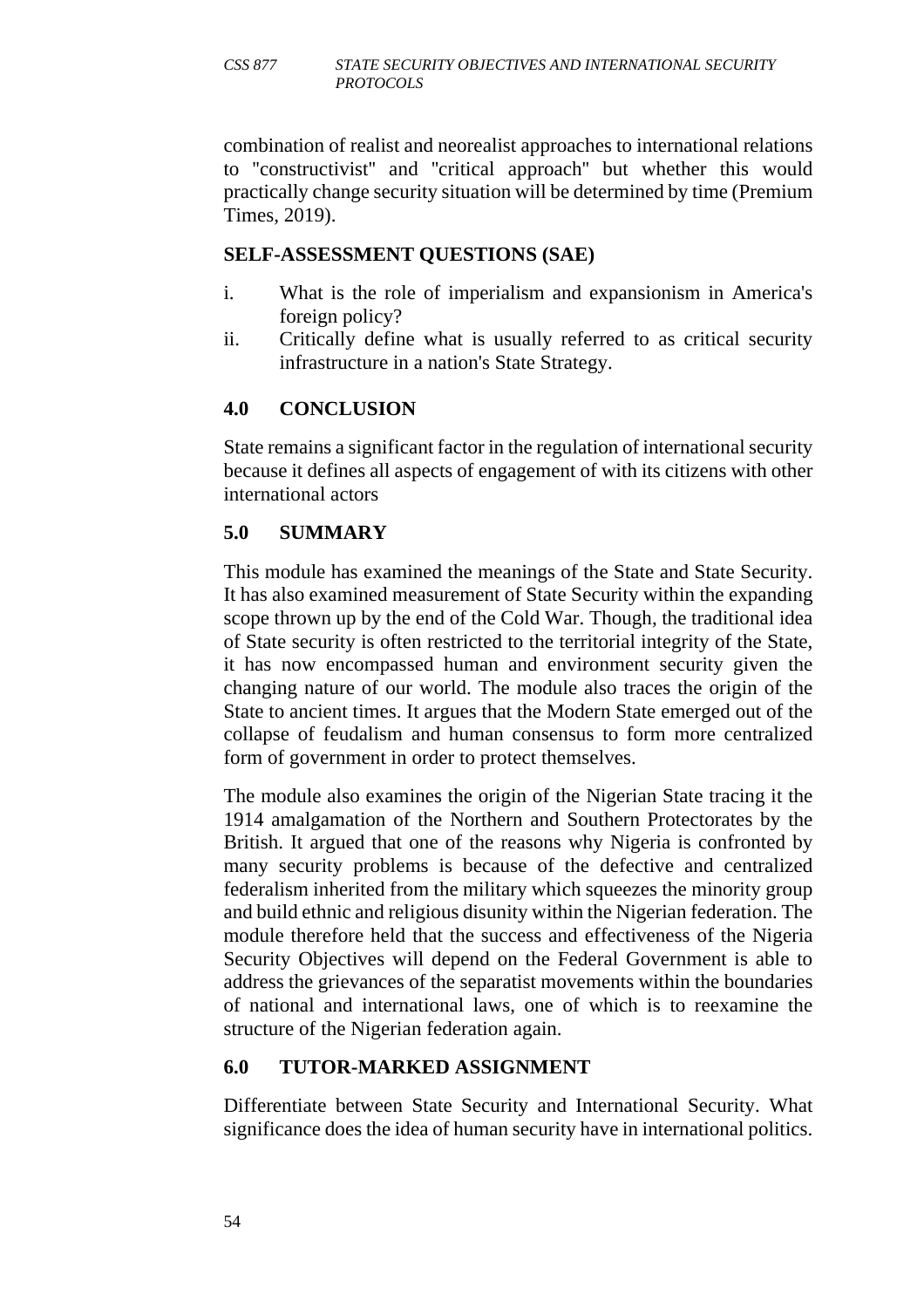#### **7.0 REFERENCES/FURTHER READING**

- Acemoglu, D. & Robinson, J. A. (2013). *Why Nations Fail: The Origin of Power, Prosperity and Poverty*, London: Profile Books.
- Adamolekun, L. (2005). The Nigerian Federation at the Crossroads: The Way Forward, *Publius*, 35 (3): 383-405.
- Adejoh, P. & Adisa, W. (2018). *Terrorism & Terrorism War in Nigeria: Essays in Honour of Lieutenant General Tukur Buratai*, Lagos: University of Lagos Press.
- Adesopo, A. A. & Asaju, A.S. (2017). Natural Resource Distribution, Agitation for Resource Control Right and the Practice of Federalism in Nigeria, *Journal of Human Ecology*, 15 (4): 277-289
- Aghedo, I. and Osumah, O. (2012). The Boko Haram Uprising; how should Nigeria respond? *Third World Quarterly*, 33(5): 853-869
- Ake, C. (2000). *The Feasibility of Democracy in Africa, Dakar*, Senegal: CODESRIA.
- Ake, C. (2000). *The Feasibility of Democracy in Africa*, Dakar: CODESRIA.
- Ake, C. (2013). The Present Crisis in Africa: Is it Economic Crisis or Crisis of the State? in Ihonvbere, J. O. *The Political Economy of Crisis and Underdevelopment in Africa*, Lagos: Third World Publishers.
- Akinsanya, A. (1993). Fundamental Objectives and Directive Principles of State Policy in the Nigerian Constitution, *Pakistan Horizon*, 46 (2): 23-41.
- Al Jazeerah (2020). *Chadian Troops 'Kill 1,000 Boko Haram fighters in Lake Chad*, https://www.aljazeera.com/news/2020/04/chadiantroops-kill-1000-boko-haram-fighters-lake-chad-200409183528130.html
- Alo, B. (2018). Nigeria and Global Environmental Treaties and Conventions for the Strategic Management of Chemicals in Atsenuwa, A.V. ; Sanni, A,; Oni, B. A. & Ilobinso, I.K. *Criss Crossing Law and Jurisprudence, Festchrift for Prof. Akindele Babatunde Oyebode*, Lagos: Faculty of Law, University of Lagos.
- Amin, J. (2010). Perceptive Mode of Regional Integration: An Approach of the theoretical models, *The Indian Journal of Political Science*, 71(4): 1069-1088.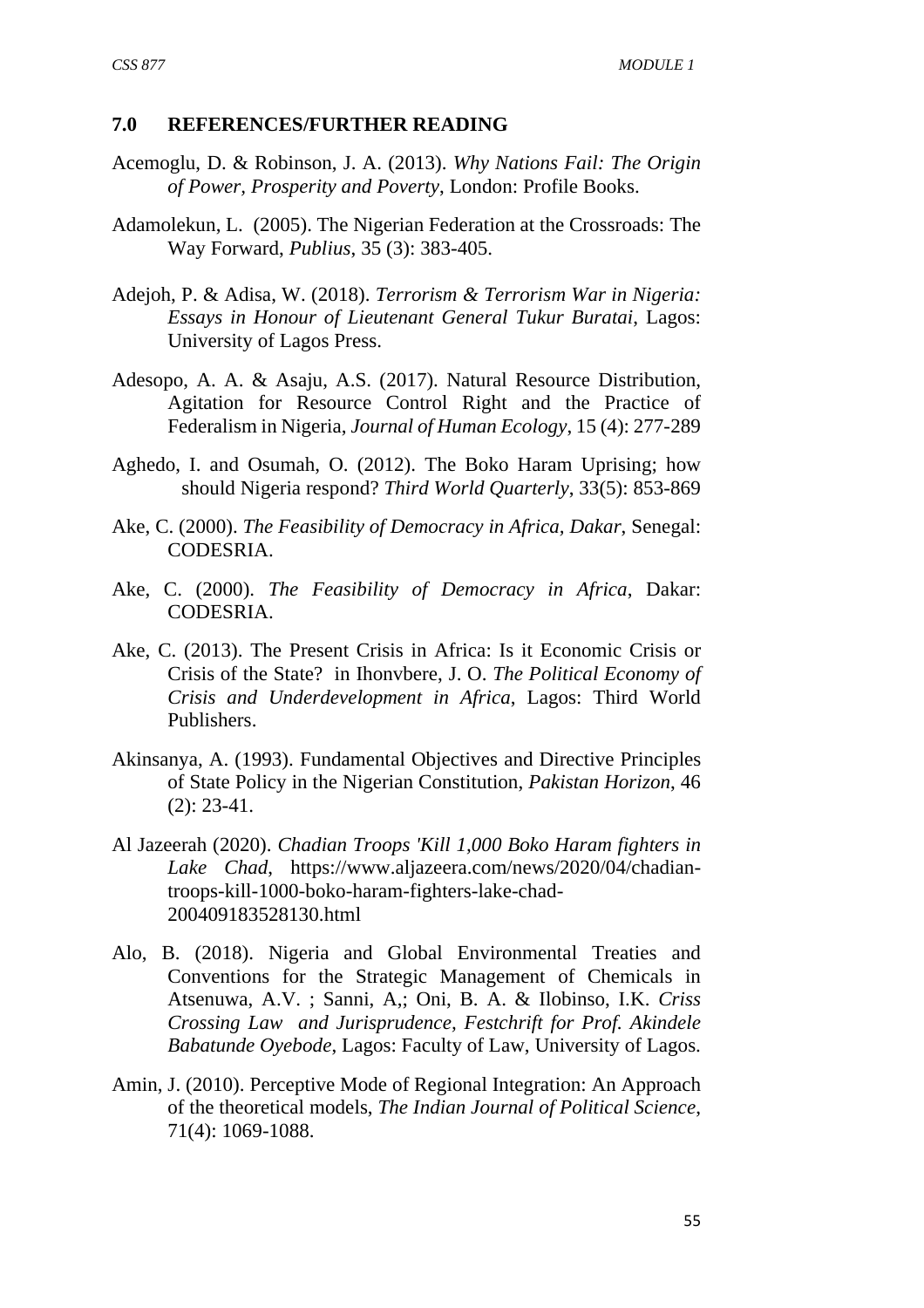- Awo, O. (1960). *Awo: The Autobiography of Chief Obafemi Awolowo,* London, Cambridge University Press.
- Awo, O. (1960). Awo: *The Autobiography of Chief Obafemi Awolowo*, London: Cambridge University Press.
- Bienen, H. (1978). Military Rule and Political Process: Nigerian Examples, *Comparative Politics*, 10 (2): 205-225.
- Buzan, B. & Hansen, L. (2009). *The Evolution of International Security Studies*, Cambridge: Cambridge University Press.
- Campbell, H. (2008). China and Africa: Challenging US global Hegemony, *Third World Quarterly*, 29 (1): 89-105.
- Carneiro, R. L. (1970). A Theory of the Origin of the State, *Science, New Series*, 169 (3947): 733-738.
- Chiedozie, I. (2020). *How Chinese prospectors exploit local miners to cash in on Nigeria's gold*,https://punchng.com/how-chineseprospectors-exploit-local-miners-to-cash-in-on-nigerias-gold/
- Cole, P. (1975). Modern and Traditional Elites in the Politics of Lagos, London, Cambridge University Press.
- Dakei, T.; Akhaine, S. ; Akpeji, C. & Musa, N. (2020) *Buhari meets service chiefs, vows decisive action against insecurity*, https://guardian.ng/news/buhari-meets-service-chiefs-vowsdecisive-action-against-insecurity/
- Daniels, P. (2019). *National Security Strategy Development: Case Study of South Africa*,South Africa: African Center for Strategic Studies
- Dibua, J.I. (2005). Citizenship and Resouce Control in Nigeria: The Case of Minority Communities in the Niger Delta, Africa Spectrum, 40  $(1): 5-28.$
- Dutton, W. H. ; Creese, S. ; Shiller, R. & Bada, M. (2019). Cybersecurity Capacity: Does it Matter? *Journal of Information Policy*, 9: 280- 306.
- Egwaikhide, F. O. & Isumonah, V. A. & Ayodele, O. S. (2009). Federal Presence ''Sung'' and ''Unsung'' Basis for Ethnic Grievance, Dakar, Senegal : CODESRIA.
- Ekeh, P. (1975) Colonialism and the Two Publics: A Theoretical Statement, Comparative Studies in Society and History, 17 (1): 91-112.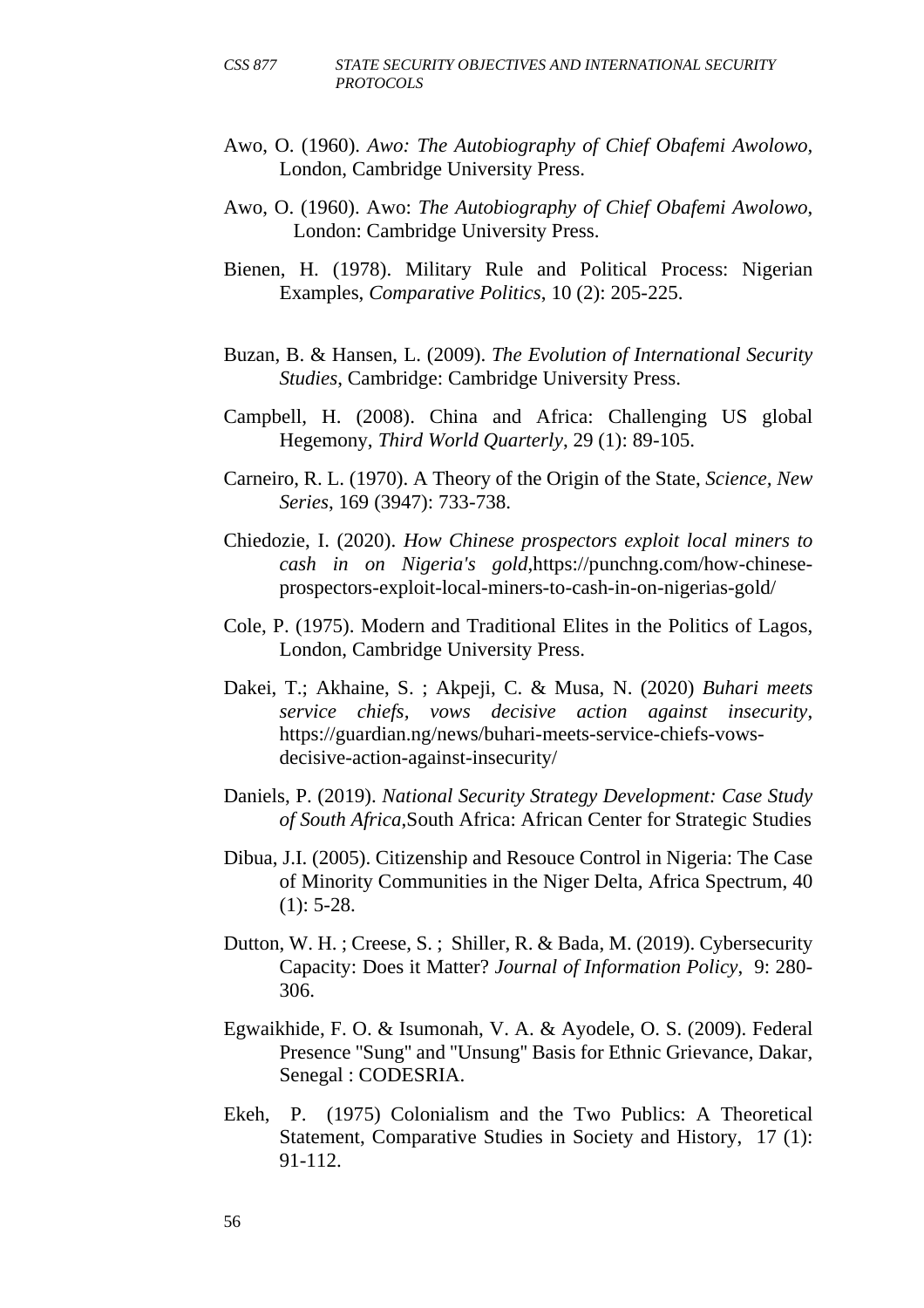- Elkaim, Z. (2012). *Boko Haram: The Rise, Success, and Continued Efficacy of the Insurgency in Nigeria,* International Institute for Counter Terrorism.
- Federal Republic of Nigeria (2019). *National Security Strategy*, Abuja: **FGN**
- Financial Action Task Force (2016). *Terrorist Financing in West and Central Africa*, Paris: FATF.
- Harneit, Sievers, A. (1995). African Business, ''Economic Nationalism'', and British Colonial Policy: Southern Nigeria, 1935-1954, African Economic History, 23: 79-128.
- Ikeberry, G.O. (2018). The End of Liberal Political Order? *International Affairs,* 94 (1): 7-23.
- Intergovernmental Action Against Money Laundering in West Africa (2014) *Money Laundering related to Fraud in Public Procurement in West Africa: A Case Study of Nigeria*, Dakar: GIABA.
- International Crisis Group (2016). Boko Haram on the Back Foot, https://www.crisisgroup.org/africa/west-africa/nigeria/bokoharam-back-foot.
- Jackson, L. R. (1972) The Politics of the First Republic, Journal of Black Studies, 2 (3): 277-302.
- Jinadu, A. L. (2002). Ethnic Conflict & Federalism in Nigeria, ZEF-Discussion Papers On Development Policy, 49, Centre for Development Research, Bonn, September 2002, 1-45.
- Lawrence, P. (2010). The African Tragedy: International and national roots in Padayachee, V. *The Political Economy of Africa*, London, Routledge Taylor & Francis.
- Lee, S. (2001). Emerging Threats to International Security: Environment, Refugees, and Conflict, *Journal of International and Area Studies*, 8 (1): 73-90.
- Lennox-Boyed, A. (1958). A Memorandum on Nigeria's Constitutional Conference (1957-1958) and Background to the Willink Commission, Colonial Office, South West.
- Mamdani, M. (2004). Citizen and Subject: Contemporary Africa and Late Colonialism, Kampala: Fountain Publishers.
- Mamdani, M. (2007) When Victims Become Killers : Colonialism, Nativism and the Genocide in Rwanda, Kampala, Fountain Publishers.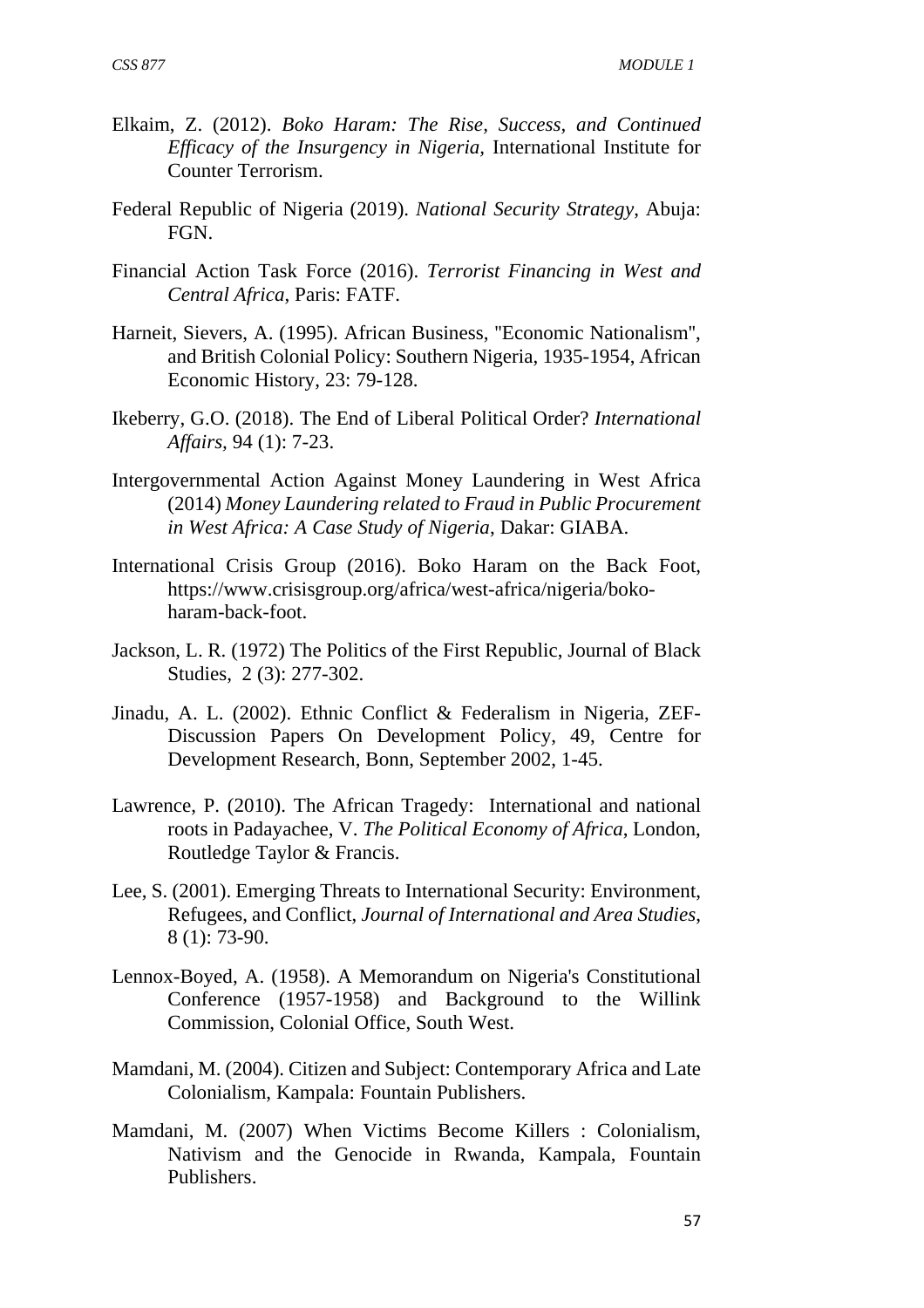- Mazzitelli, A. L. (2007). Transnational Organized Crime in West Africa: The Additional Challenge, *International Affairs*, 83 (6):1071- 1090.
- Mbaku, J. M. (2019). International Law and the Struggle Against Government Impunity in Africa, *Hasten International and Comparative Law Review,* 42 (1): 73-202.
- Meredith, Martin (2005). *The State of Africa: A History of the Continent Since Independence*, UK, ACBS Company.
- Miller, S.E. (2001). International Security at Twenty-Five: From One World to Another, *International Security*, 26 (1): 5-39.
- Mitrany, D. (1975). The prospect of Integration", in AJR Groom and Paul Taylor, eds. *Functionalism; Theory and Practice in International Relations,* London: University of London Press, 1975) pp.53-78.
- Mohan, G. & Power, M. (2008). New African Choices? The Political Economy of Chinese Engagement, *Review of African Political Economy,* 115 : 23-42.
- Nnoli, O. (1985). Ethnic Politics in Nigeria, Enugu: Fourth Dimension Publishers.
- Nolte, I. (2004) Identity and Violence: The Politics of Youth in Ijebu-Remo, Nigeria, The Journal of Modern African Studies, 42 (1): 61- 89.
- Nolte, I. (2010). Action Group Obafemi Awolowo and the Making of Remo, Eriteria, African World Press.
- O'Brien, R. and Williams, M. (2007). *Global Political Economy: Evolution and Dynamics,* 2nd Edition, New York: Palgrave Macmillan.
- Ogunbadejo, O. (1976). Nigeria and Great Powers: The Impact of the Civil War On Nigerian Foreign Relations, *African Affairs*, 75 (298):14-32.
- Ogunsanwo, O. (2009). Awo: Unfinished Greatness: The Life and Times of Chief Obafemi Awolowo, Ikeja, Pace Books and Periodicals.
- Ohagbulam, U.F. (1992). The United States and Africa after the Cold War, *Africa Today,* 39 (4): 19-34.
- Okere, B. O. (1983). Fundamental Objectives and Directive Principles of State Policy under the Nigerian Constitution, *The International and Comparative Law Quarterly*, 32 (1): 214-228.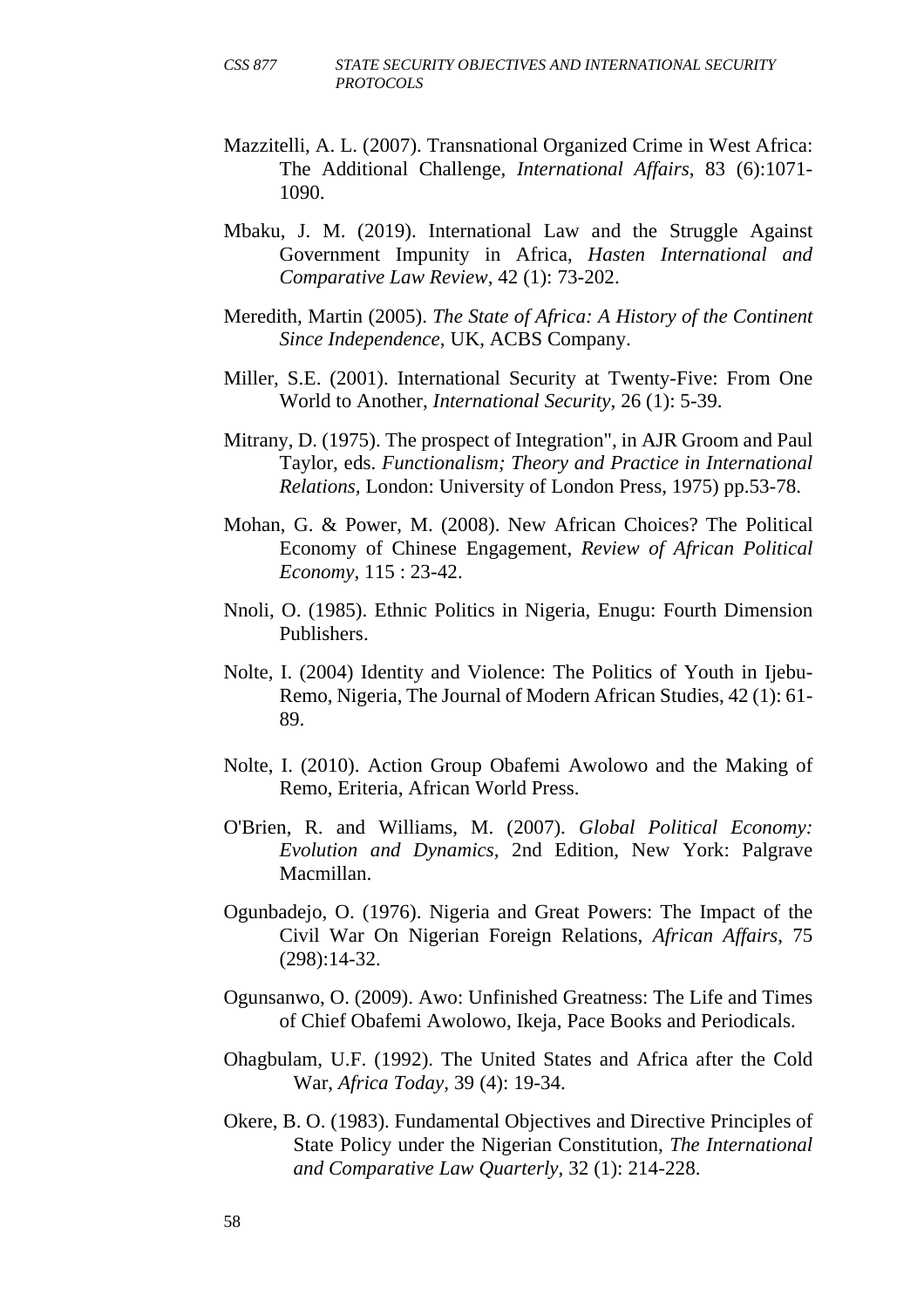- Olasupo, O; Oladeji, I. S. & Ijeoma, E. O. C. (2017). Nationalism and Nationalist Agitation in Africa, Review of Black Polit. Econ 44: 261-283.
- Olowu, D. (1991). The Literature on Nigerian Federalism: A Critical Appraisal, Publius, Autumn, 21 (4): 155-171.
- Osadolor, O.B. (1998). The Development of the Federal Idea and the Federal Framework, 1914-1960 in Amuwo, K.; Agbaje, A.; Suberu, R. & Herault, G. *Federalism and Political Restructuring in Nigeria*, Ibadan: Spectrum Books Ltd.
- Osuntokun, A. (1987). Power Broker: A Biography of Sir Kashim Ibrahim, Ibadan, Spectrum Books Ltd.
- Pantucci, R. & Jesperson, S. (2015) *From Boko Haram to Ansaru: The Evolution of Nigerian Jihad*, UK: Royal United Services Institute.
- Paris, R. (2001). Human Security: Paradigm Shift or Hot Air? *International Security*, 26 (2): 87-102.
- Piotrowski, M.A. (2002). Russia's Security Policy in Bugajski, J. *Toward an Understanding of Russia New European Perspectives,* New York, A Council on Foreign Relations.
- Polyakov, L. (2002). Military Reforms in Russia in Bugajski, J. *Toward an Understanding of Russia New European Perspectives*, New York: A Council on Foreign Relations.
- Premium Times (2019). *Nigeria inaugurates 2019 National Security Strategy,* vows to enhance Social Security, https://www.premiumtimesng.com/news/top-news/366560 buhari-inaugurates-2019-national-security-strategy-vows-toenhance-social-security.html
- Premium Times (2020). *Boko Haram: Zulum briefs Buhari On Chadian military Operation along Lake Chad*, https://www.premiumtimesng.com/news/top-news/386986 boko-haram-zulum-briefs-buhari-on-chadian-militaryoperation-along-lake-chad.html
- Sakellaropoulos, S. and Sotiris, P. (2008). American Foreign Policy as Modern Imperialism: From Armed Humanitarianism to Premptive War, *Science and Society*, 72 (2): 208-235.
- Sherwin, M.J. (1995). Hiroshima as Politics and History, *The Journal of American History*, 82 (3): 1085-1093.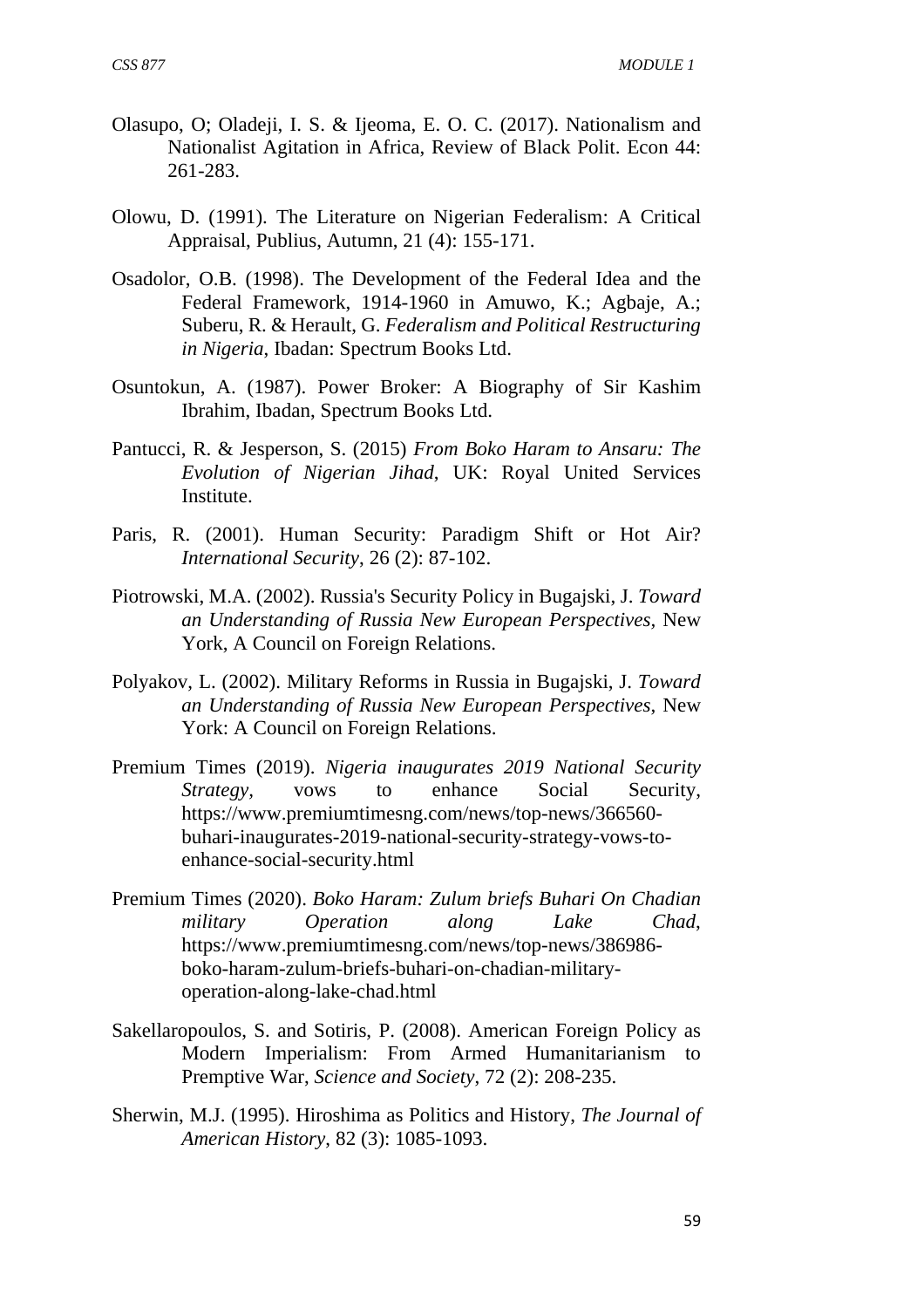- Suberu, R. T. (2005). Reinventing the Architecture of Nigerian Federalism, *The Brown Journal of World Affairs*, 12 (1): 139-154.
- Sun, F. (2014). The Dual Political Effects of Foreign Direct Investment in Developing Countries, *The Journal of Developing Areas*, 48 (1): 107-125.
- The Cable (2020). *World Bank: 87% of Poor Nigerians are in the north,* https://www.thecable.ng/world-bank-north-accounts-87-poorpeople-nigeria.
- The Guardian (2011). *Nigeria attack: Islamist Militant claim responsibility for UN building* blast,https://www.theguardian.com/world/2011/aug/26/nigeriaattack-islamists-claim-responsibility
- The Guardian (2014). *Nigeria's Boko Haram seizes hometown of kidnapped girls*, https://www.theguardian.com/world/2014/nov/14/nigeria-bokoharam-kidnapped-girls-chibok
- The Guardian (2020). Boko Haram kills 92 Chadian Soldiers in seven hour attack, https://www.theguardian.com/world/2020/mar/24/boko-haramkills-92-chadian-soldiers-in-seven-hour-attack
- The Telegraph (2013) Nigeria declares state of emergency in three states, https://www.telegraph.co.uk/news/worldnews/africaandindianoce an/nigeria/10057720/Nigeria-declares-state-of-emergency-inthree-states.html
- Thurston, A. (2016). 'The disease is unbelief': Boko Haram's religious and political worldview, Analyst Paper 22, Center for Middle East Politics.
- Yavenditti, M.J. (1994). The American People and the Use of Atomic Bombs On Japan: The 1940s, The Historian, 36 (2): 224-247.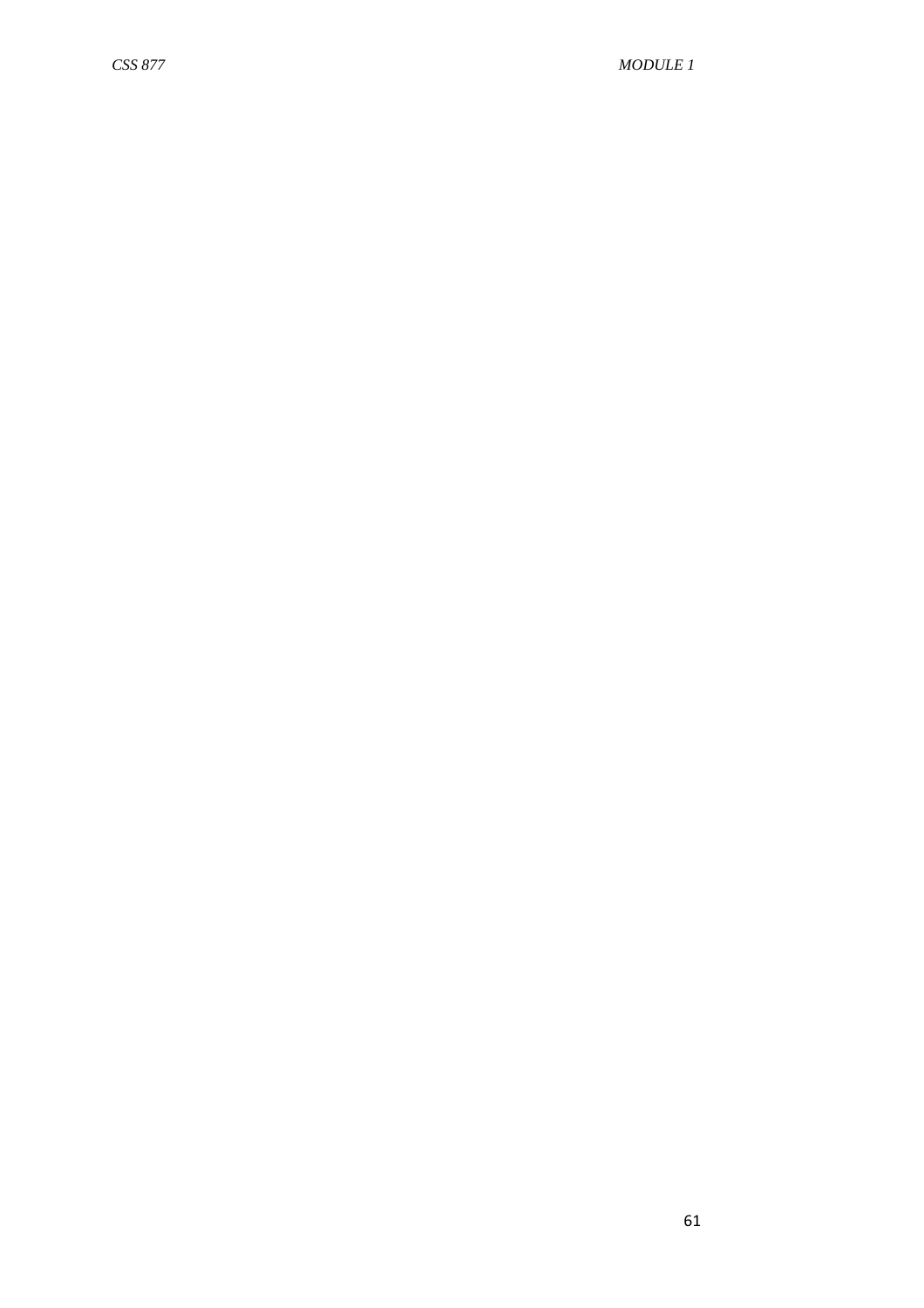# **MODULE 2 STRATEGIC THINKING AND SECURITY STUDIES: EVOLUTION, CONTEXTS AND CHANGING BOUNDARIES OF SECURITY STUDIES**

### **INTRODUCTION**

Strategic thinking as a field of study, is not more than seventy years old. It began after the Second World War, when the study of international relations took a dramatic turn following the US defeat of Japan and bombing of Hiroshima and Nagasaki. Like never before, the politics of atomic bombing came to dominate international politics and changed the pattern of war strategy of both developed and developing nations. Since then, the word "strategy" has become part and parcel of security studies and strategic security management, even if in the literature of war, it dates back to centuries.

In this module, you will learn about the origin, history and changing boundaries of strategic thinking and security studies. You will be familiar with the raging theoretical, philosophical and scientific debates that have changed how nations view the world and react to threats coming from their adversaries.

# **UNIT 1 WHAT IS STRATEGIC THINKING?**

Strategic thinking is a field of security studies that deals with strategic management of a nation's military powers and the process by which it maximizes its human and material capital to prevent, defend and deter enemies or adversaries. It connotes the use of scientifically predetermined strategies and procedures in the development of military and war weapons and in monitoring, managing and deploying a nation's army and military forces with a view to winning a war or deterring one's adversaries.

The use of the concept of strategy is however as old as the Old Testament. It was first mentioned in the Bible, and later adapted and used in the various works of European political philosophers and writers such as Charles Montesquieu, Immanuel Kant, Frederick Hegel, C.W. Mills and William Shakespeare. In military parlance, the word comes from Greek word *stratego* meaning to ''plan the destruction of one's enemies through effective use of resources''. However, since the end of the Second World War, the concept of strategy has been adapted and applied to business management and the rapidly changing and competitive business environment (Bracker, 1980).

In the field of security studies, advancement of the security environment has meant that nations must continually calculate their security risks, assess the risks, and prevent the risks using military, diplomatic and other modern scientific strategies. This is why militarist strategists have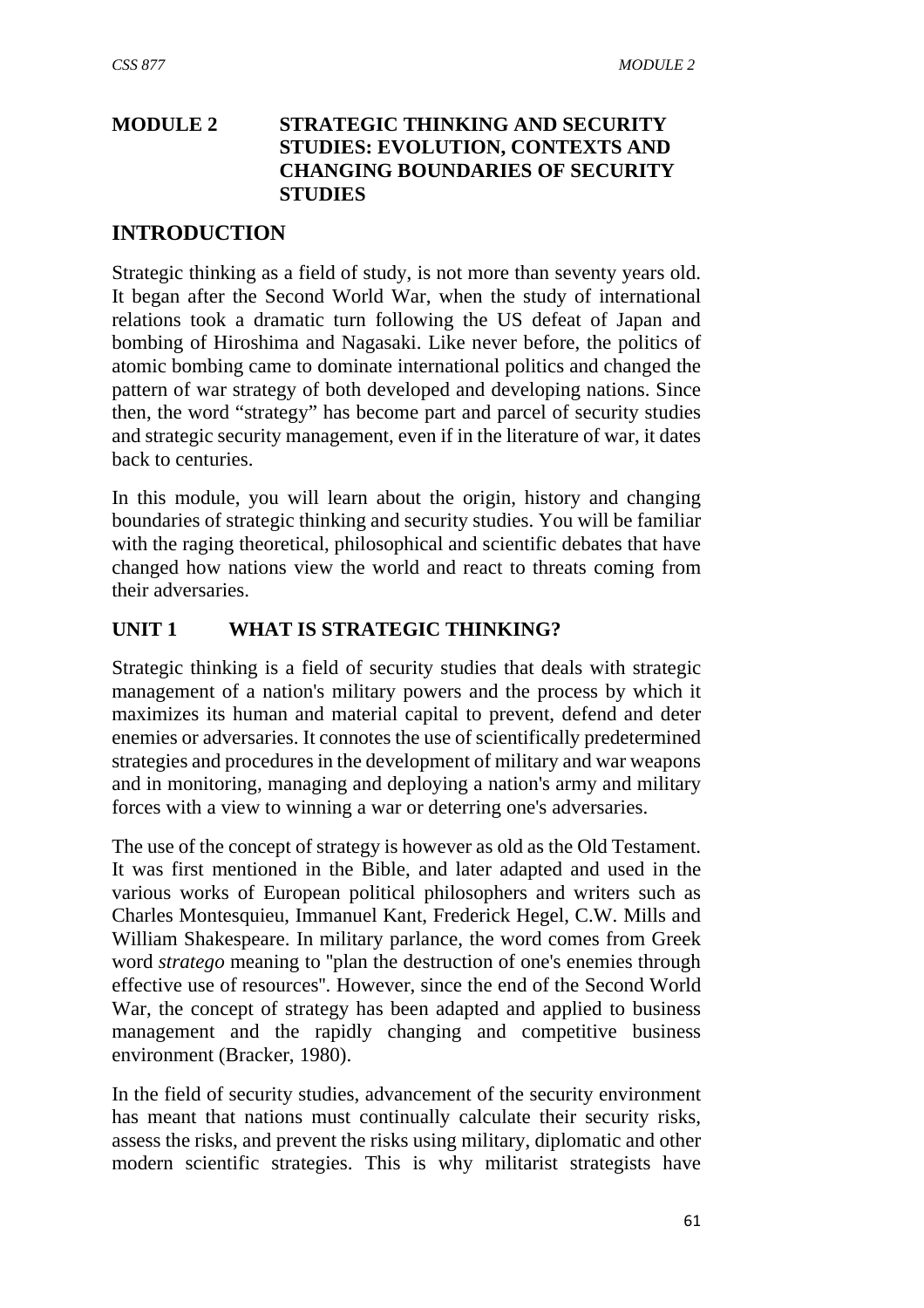#### *CSS 877 STATE SECURITY OBJECTIVES AND INTERNATIONAL SECURITY PROTOCOLS*

developed the game theory of strategic management to the intricate relationship between strategic studies and modern international politics and security of nations.

### **SELF-ASSESSMENT QUESTIONS (SAE)**

- i. What is strategic thinking?
- ii. What changes has the end of the Cold War brought to the discussion of strategic thinking in the field of security studies?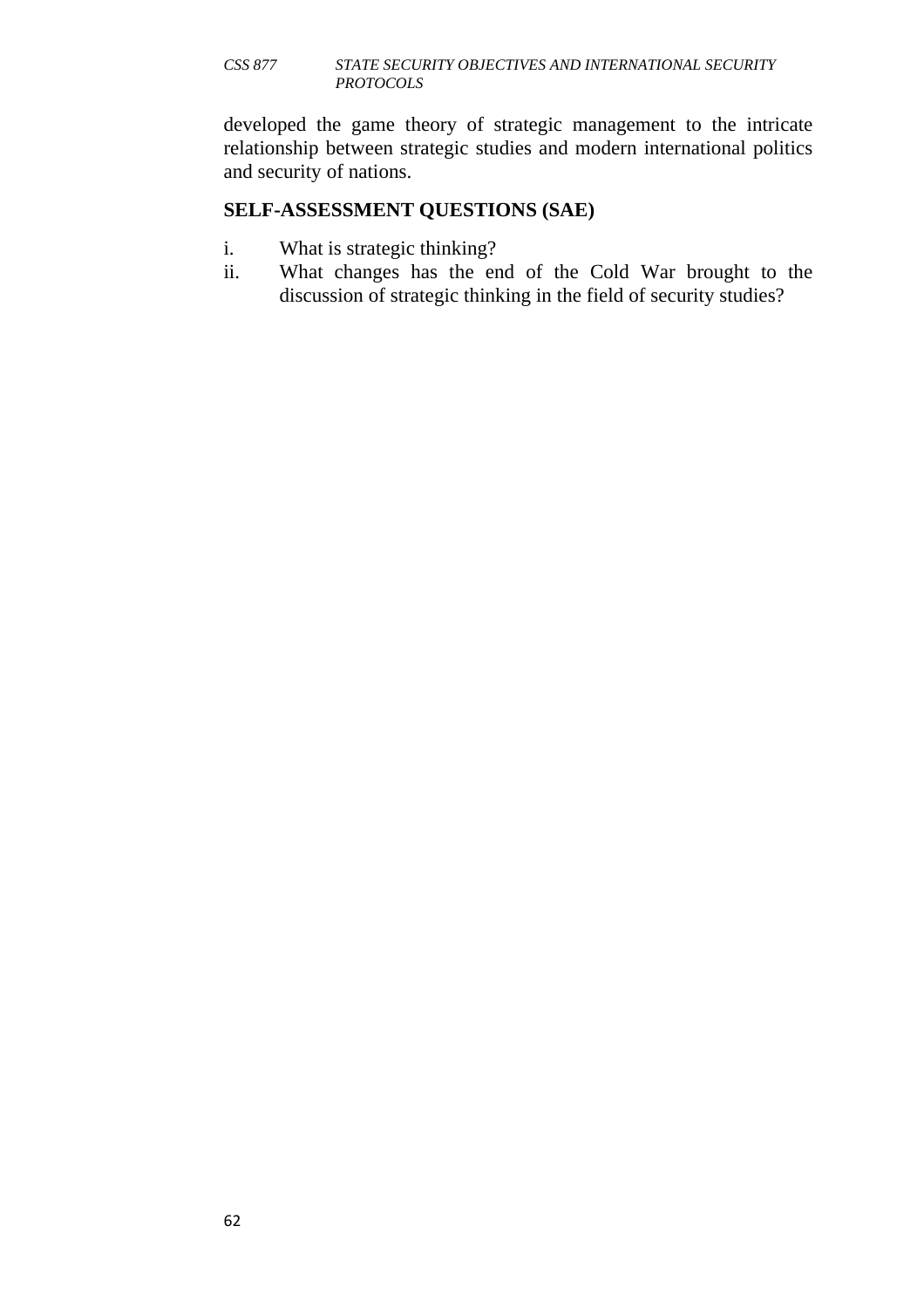# **UNIT 2 THE ORIGIN AND EVOLUTION OF STRATEGIC THINKING AND SECURITY STUDIES**

Security studies, as a field of study, is increasingly gaining more attention among researchers and the academia. Though, the origin of the field dates back to the First World War (Miller, 2001), the increased changes in the boundaries of international politics and the attendant security challenges confronted by nations, after the Second World War, have again reiterated the need for scholars to reevaluate the subject matter of security studies and strategic thinking.

Since the end of the Second World War in 1945, the international community has witnessed considerable changes in policy discourses on the role of the state and military forces in the prevention of wars and management of State and individual security. Unlike before, the establishment of the United Nations has opened doors for more elaborate discussions of state security beyond military competition and accumulation of powers by the state and spending on defence among nations that had characterized the period of the First World War and the larger part of the eighteenth and nineteenth centuries.

Traditional view of State security opines that every State has the responsibility to prevent its citizens from external aggression using military force or deterrence, where it deemed necessary. The traditional boundary of security studies focuses almost exclusively on the State as the main instrumental of defence.

After the Cold war between the United States of America and the Soviet Union (now Russia), experts and researchers began to evaluate the extent to which the State can take the exclusive responsibility of the defence of its citizens. Considering the expansive nature of the global system, it has become increasingly clear that the international community has a role to play in order to prevent the world from decent into anarchy. Although, the United Nations, has been playing a critical role in the regulation of global conflicts, it has become increasingly clear, that more regional collaborations among peoples and nations are needed to safeguard the world from nuclear war, political conflicts and terrorism. It is within this context, that the traditional boundaries of Security Studies are being altered. What then is Security Studies?

Security Studies is a field of the social sciences, that blends the study of international politics with political economy to understand how nations deploy their military resources to defend their sovereignty, and how the actions of State and Non-State Actors shape the occurrence of conflicts, wars and terrorism in the international system (Checkel, 1998; Krause and Williams, 1996). The field has also been defined as the study of state security capability-be it military, economic, political and cultural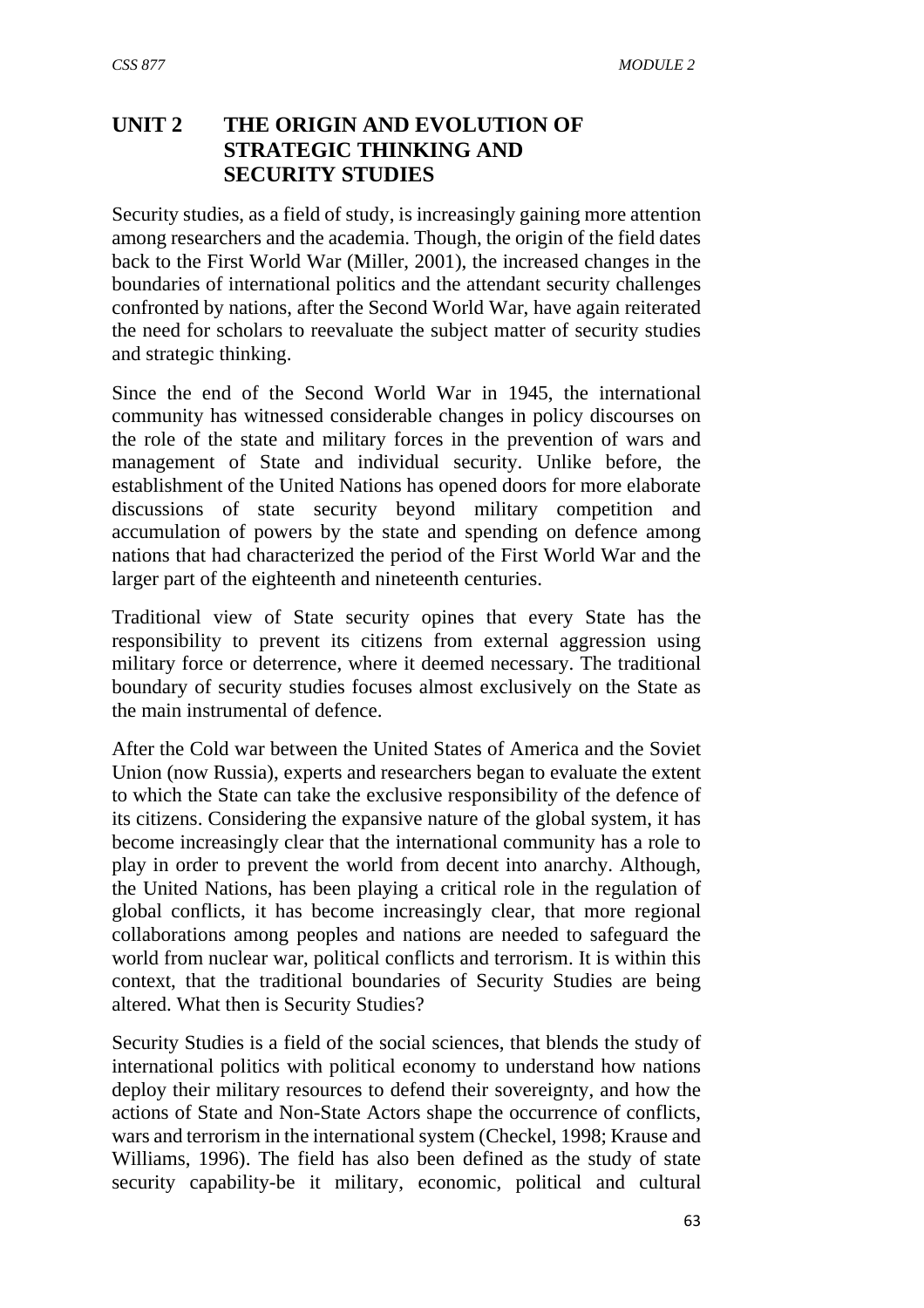#### *CSS 877 STATE SECURITY OBJECTIVES AND INTERNATIONAL SECURITY PROTOCOLS*

endowment, to exert influence in the international political system and also protect its citizenry from international and external aggression.

Krause and Williams (1996) averred that the field of Security Studies is the study of security of a State or the International Community with the intention of guaranteeing human security from the consequences of war and political conflicts and with the purpose of creating an enduring global peace. For Krause and Williams (1996), the field of Security Studies has entered the ''Renaissance Age'' using Stephen Walt's concept. In his critique of Realism, Stephen Walt opined that Security Studies have entered a critical stage where ''laws governing the realm of security are discovered or, the correct method for their discovery has been identified'' (Krause & Williams, 1996: 231). Walt (1991) noted that the increasing sophistication of security studies field is due, in large part to its ability to endorse scientific principles guiding the occurrence of conflicts, wars, and predict the role of military forces in war prevention and combat or the resolutions of those conflicts. Walt is of course writing in the tone of the neo-realists. Critiques of the neorealist school have however taken him and other members of the school up in post-Cold war era.

### **BROADENING THE AGENDA OF** *SECURITY STUDIES:* **THE POLITICS, THE METHODS AND PARADIGM SHIFTS IN POST-COLD WAR ERA**

Since the end of the Cold war, the world has seen tremendous changes in the field of security studies and international politics. Like never before, the alteration of bipolar system of the global political system that was previously dominated by the US and the Soviet Union (Eastern blocks) has now seen the emergence of the United States of America and the infusion of new thinking about war, politics, security, power, economic system and international politics. In fact, the emergence of the United States of America as the world power, has changed both the perception of the State and its military capability (Buzan & Hansen, 2009; O'Brien & Williams, 2007). Although to Huntington (1993), the end of the Cold War, has changed the fault lines of global conflicts, Krause and Williams (1996) believed that it has changed both the conception of security and assessment of neorealist assumptions about security of nations and military use of force.

Unlike before when traditional theory of international politics and neorealist dominated the field of security studies, the emergence of global terrorism, the increasing identification of people around the world with their cultures and civilizations, and use of cultural and religious identity as the basis of fighting global conflicts in post-Cold war era, have brought considerable changes to the field of security studies. Part of the changes, is the thinking that the neorealist approach is no longer adequate to account for the causes of global conflicts and insecurity of nations and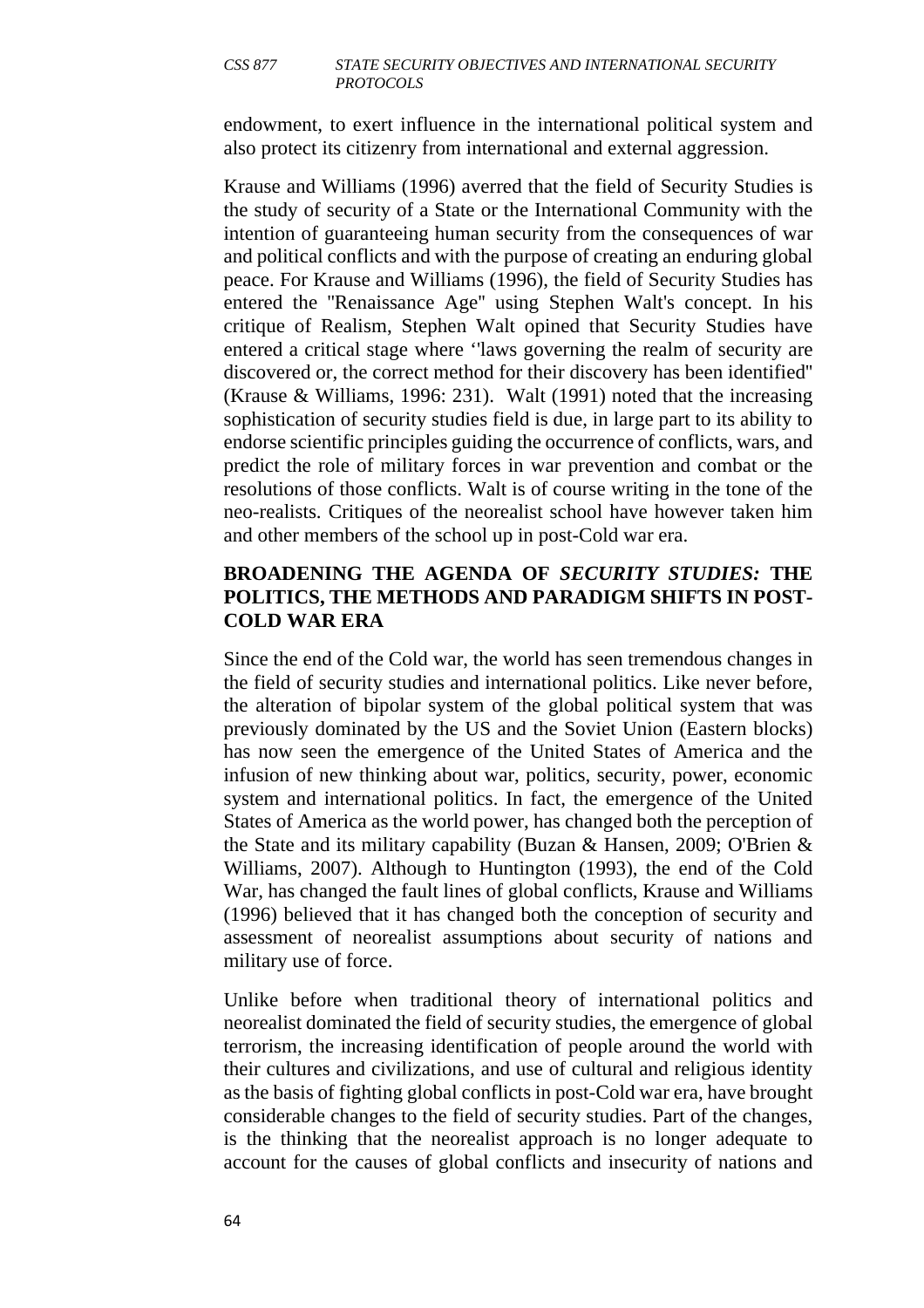individuals. What then is neo-realism and how do they define security studies?

# **NEOREALISM AND INTERNATIONAL SECURITY STUDIES**

Neo-realism is the field of security studies which believes that State Security lies in both the capacity of the State as a Sovereign entity to acquire power and influence through its military strengths. The theory holds that the causes of conflicts, the use of force and the ability of a State to deter others in global conflicts, are a function of the nature and character of the State. By historicizing the origin of the State and examining the structure of the state, the neorealists account for some basic scientific principles that help the political state to prevent itself from war and those that expose it to war in the international system. The theory also holds that most decisions about military involvement in wars are premised on scientifically verifiable principles-one of which is the rational choice approach in neoliberal theory.

It is within this context, that Stephen Walt, one of the major voices, in the field defined security studies as ''the study of the threat, use, and control of military force --that is the conditions that make the use of force more likely, the ways that the use of force affects individuals, States and societies, and the specific policies that States adopt in order to prepare for, or engage in war'' (Walt, 1991: 212).

Unlike the realist school of international relations, the neo-realists emphasized objective ad scientific study of ''facts'' about state security. They also emphasized that a first port of call for the study of State or international conflicts and wars, is to understand the way the State acquires power, dominate other nations and mobilizes resources to protect itself. A further analysis of the school, states that, defensive neo-realism holds that the anarchical nature of the State in the international system necessitates that it maintains moderate and reserved policies. It is from reserved policies that it diplomatically ensures its territorial integrity and safeguards its citizens from external aggression. While the defensive neorealism emphasizes protective policies that are capable of helping the nation-State maintain its hegemony in the political system, the offensive neorealism wants the Nation-State to seek to dominate others and extend its political hegemony, it is from this behavior, that, it can maintain its structural domination of the world.

With more than five centuries of evolution, the neorealists believed the political State has evolved stable patterns of behaviours that can be scientifically studied and predicted (Krause & Williams, 1996; Taylor, 2004).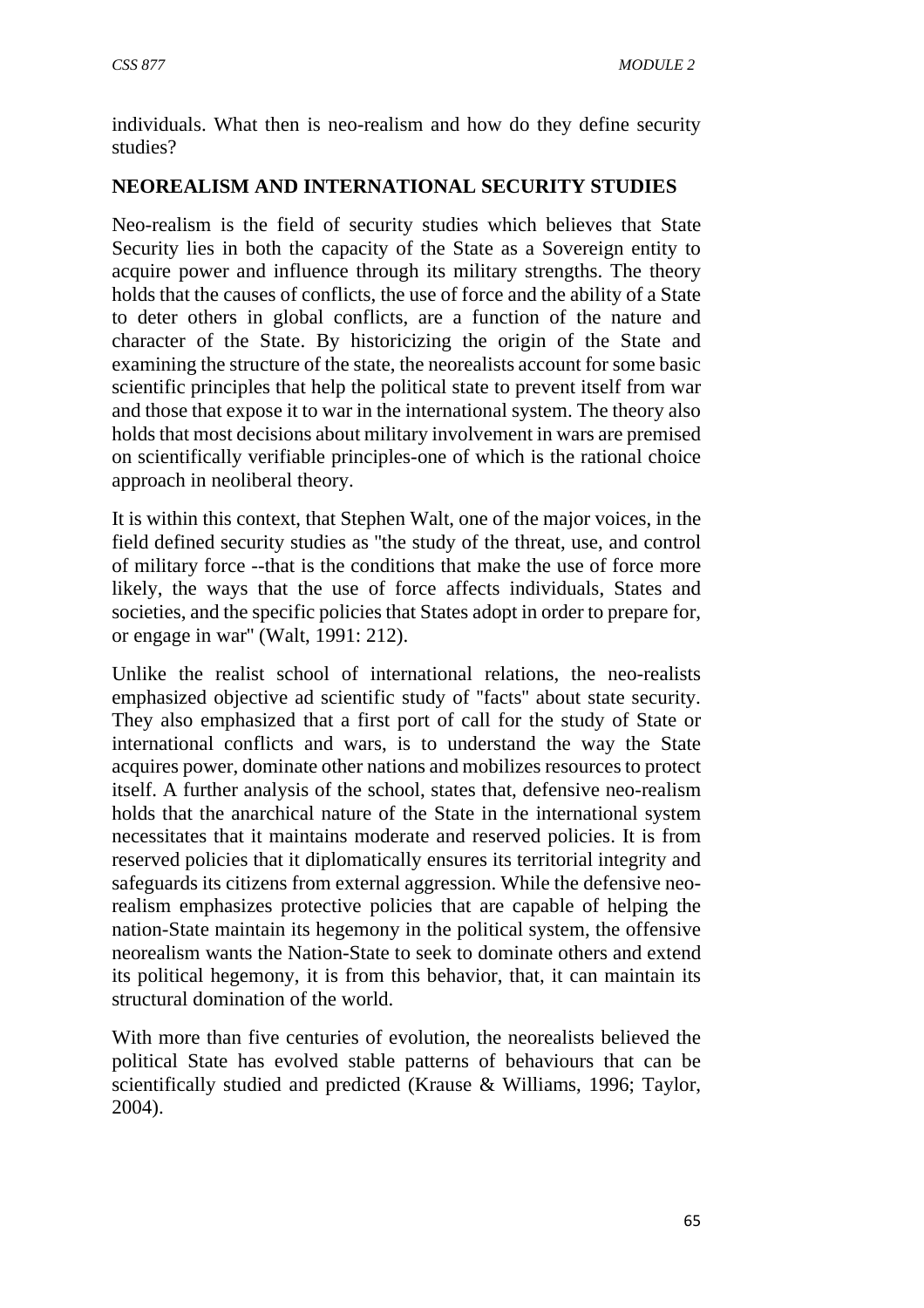### **CRITIQUES OF NEO-REALISM AND INTERNATIONAL POLITICS**

Critics of the neo-realists opined that the field of security studies must move from the narrow conception of State Security as being the sole determinant of State power, to the more expansive approach that gives experts the opportunity to include human security, in national and international security matters.

Krause & Williams noted that the diverse contributions of these scholars can be classified along different axes. One of them is associated with the works of Richard Ulman (1983), Jessica Tuchman Mathews (1989), Theodore Moran (1990) and Beverly Crawford (1994) which believe that the conception of security should be broaden to include wider range of potential threats to human security. These threats which are multifarious in nature include environmental and social threats such as migration that were rarely discussed in the past.

With regards to policymaking, the critiques of neo-realism opined that the agenda of security studies should be moved down to the level of the individual, extended to human security, made to incorporate events in the global political system with interests in the analysis of the influence of social actors, in the determination of global politics. They argued that the narrow view of war, security and military force as products of the capability of the State can no longer help in predicting why nations go to war, and why they will not go war.

Krause and Williams noted that others have remained within the State Centric analysis of global conflicts but have developed more concepts and ideas to describe the new roles of the political State in a post-Cold War society. Some of the concepts and modifiers developed to give the state broader responsibilities within the international political system are; *common, cooperative, collective and comprehensive*. It is anticipated that these concepts, when fully implemented will assist nations ''advocate different forms of interstate security cooperation, that could ameliorate, if not transcend the security dilemma''. While the critiques of neorealism, have approached the study of security and international politics in different ways, there is a uniformed conviction that the neorealists ''focus on safeguarding the core values of a state from military threats emanating from outside its borders is no longer adequate to in understanding what or who is to be secured----'' (Krause & Williams, 1996: 230).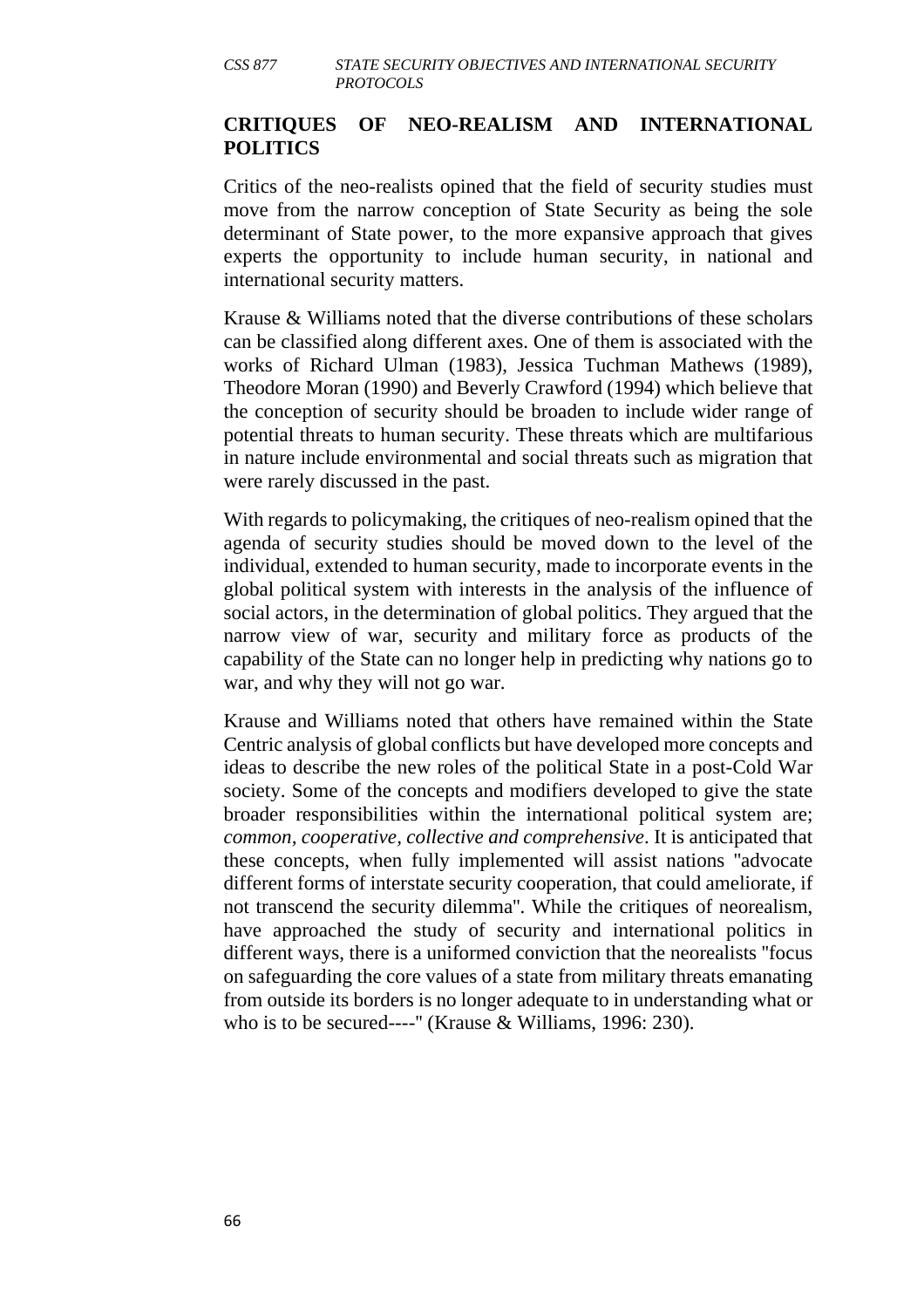# **UNIT 2 THE ORIGIN OF THE STATE**

The state remains very central to the study of international politics and security of nations in modern times. This is because both its formation and its development in the international political system helps conjecture the nature and character of the state of our time. More importantly, the study of the state provides us with the appropriate contexts with which we view international politics and the reason why nations go to wars (Acemoglu & Robinson, 2013; Goodrich, 1947).

The modern State emerged as a political entity created first for the maintenance of social order and provide appropriate governance the attainment of peace in the face of confrontations and wars. The state is not only meant to achieve political purposes, in the final analysis, it is a political organization for man and society to attain rapid economic progress and political development. Given its centrality to the security of nations, it would be almost extremely impossible to study the role of *State Security Objectives* in the management of *International Security Protocols* without first examining the origin of the state.

By understanding the contexts and contours of political contests and the dynamics of powers among political actors, students and members of the academia will be able to place the dynamics of social and political conflicts in their right perspectives. Additionally, students will be placed in the right of frame of minds on policy makers in government and in multinational organizations.

### **SELF- ASSESSMENT EXERCISE (SAE)**

- i. What is international security in security studies ?
- ii. Distinguish between realist and neorealist conception of international security.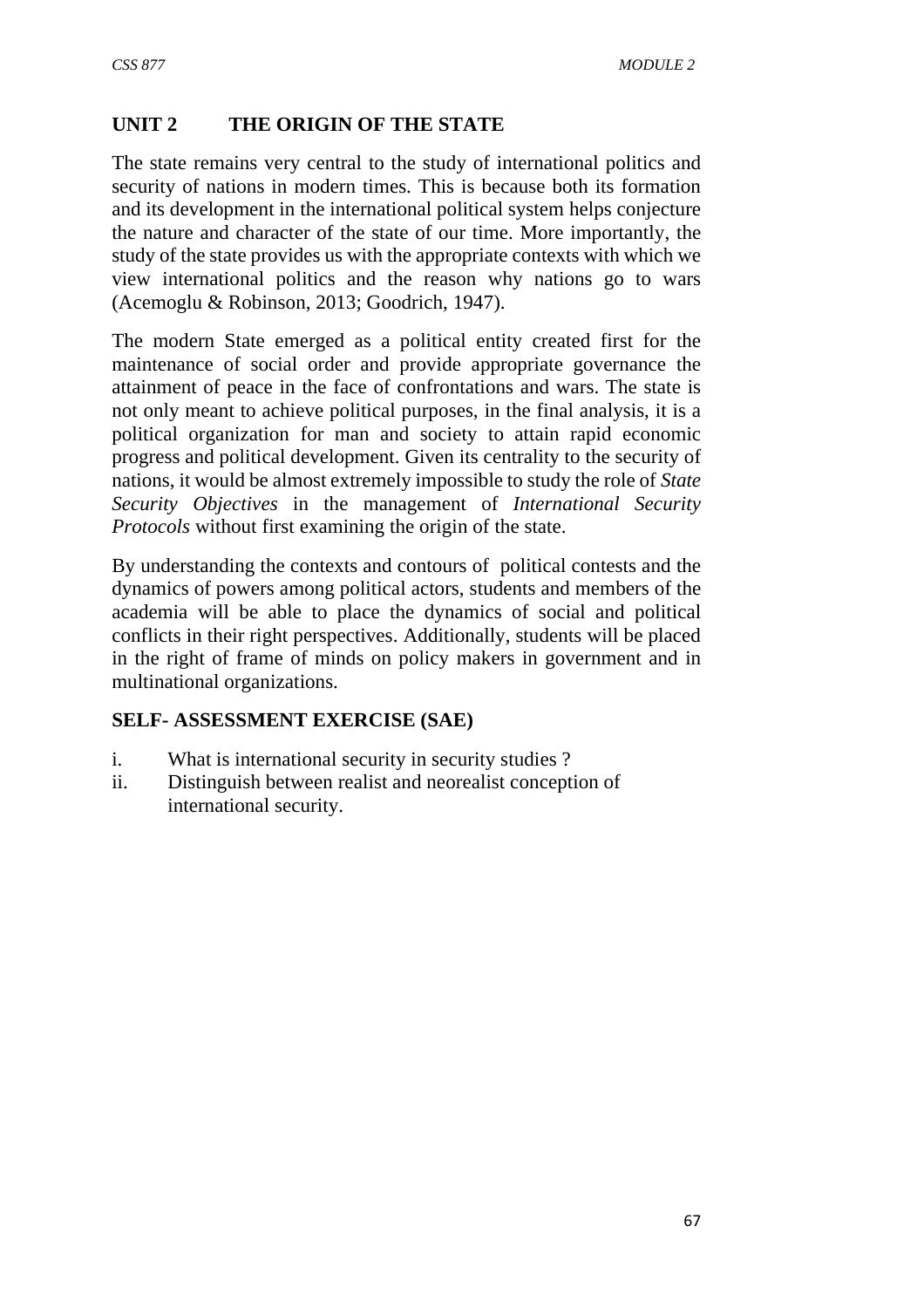## **UNIT 3 THE CONSTRUCTIVIST TURN IN INTERNATIONAL RELATIONS-DEBATING NUCLEAR POWERS AND MILITARY STRENGHTS**

Constructivism and a good number of the critical theories have come to dominate the field of international politics in recent times. Like Checkel (1998) stated, they are not, in actual fact, there to condemn the ideas of neorealism or those of the neoliberalists but to give the world, a better picture of war, politics and society in the 21st century.

## **WHAT IS CONSTRUCTIVISM?**

Constructivism is a theoretical paradigm in the social sciences, which believes that, actions, meanings, symbols, interests, conditions and interpretations that actors give to situations matter a lot in the objective understanding of our world. Unlike structural materialism which emphasizes the role of material facts in the understanding of international security and international politics, constructivists believe that there are more facts behind material objects, which scholars of the neorealists have not explained. These facts include; how human beings view the world away from how the State views, how the perception of conditions of society shape the decisions of the state, how interaction of multitude of interests within the political system shapes the use of military or the politics of Nation-State nuclear proliferation around the world.

In a more elaborate analysis of constructivist theory of international relations, Checkel stated that there are two basic assumptions. The first assumption ''reflects that material structures, beyond certain biological necessities are given meaning only by the social context through which they are interpreted''. For instance, US policy towards Iran and North-Korea, is defined more by the social context of US perception of denuclearization in non-European countries, and not about the nuclear weapons themselves, after all there are countries within NATO have more deadly nuclear weapons than some of the new nuclear states.

The second assumption mentioned by Checkel (1998) is ''addresses the basic nature of human agents and States, in particular, their relation to broader, structural environment. As a mark of departure from the realist and neorealist schools, constructivist believed that a more mutual and constructive relations exist between human agents and the State, such that it does not appear that the State is independent of the people. Constructivists now began to criticize the individualist methodology adopted by the neolibealists and neorealists which assume that State, and individuals can take decisions within the international system, using utility maximization. In other words, when policy makers or individuals are confronted with multiple options, the neorealists believed that they will be guided by rational choice.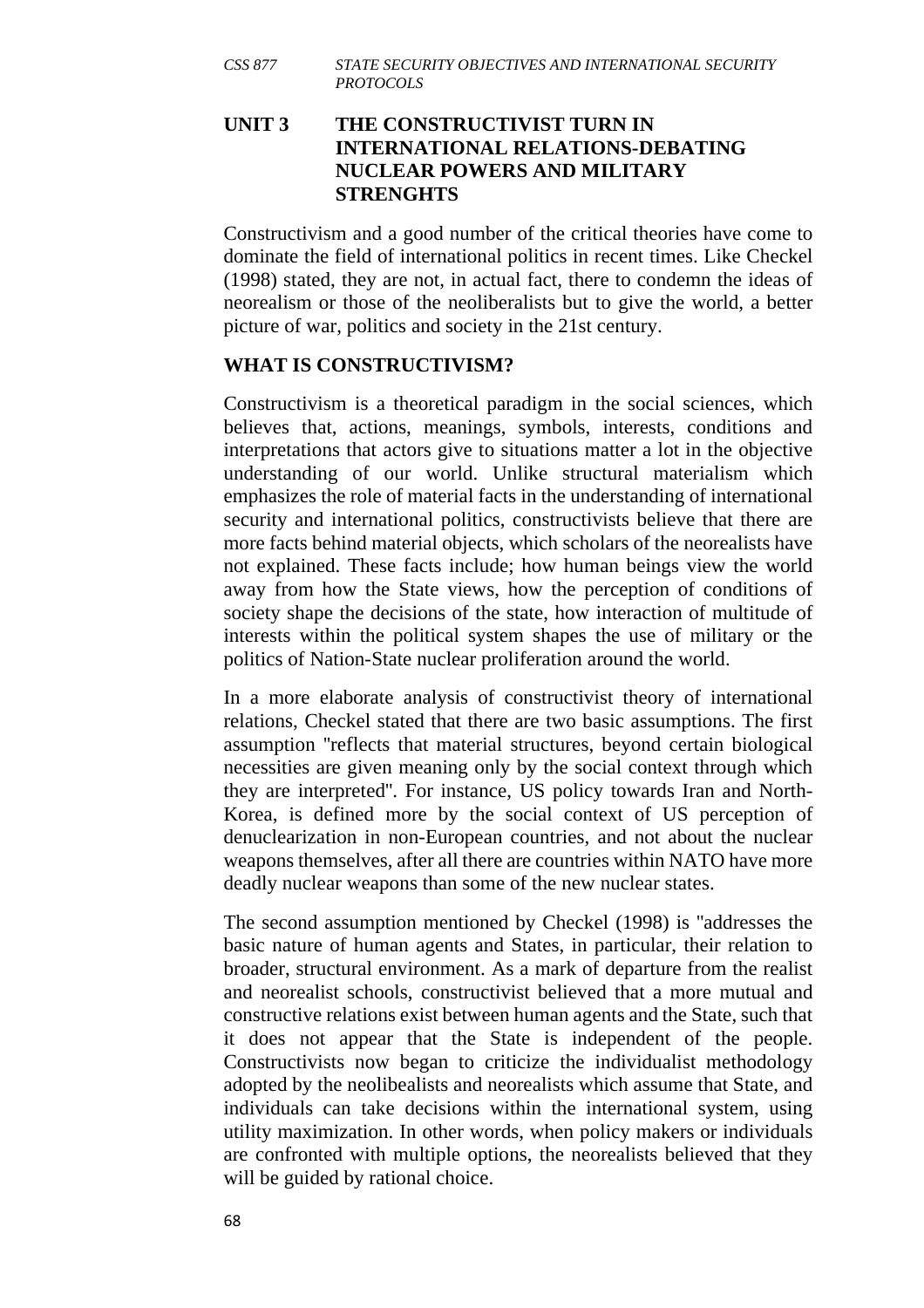Unlike the neoliberalists, constructivists stated that both the State and the agents therein are ''social facts'', that seek to interpret international politics, and it is the outcome of the two that culminate in a State decision, most of the time. For instance, in the US President Trump to withdraw from going into full-blown war with Iran in the wake of the assassination, was a decision, informed not only by US government decision, but a calculation of the mood at home and around the world, and the political interests at stake, if a war should break out between the US and Arab World. It is plausible to state that, the US energy interests and the bodylanguage of US allies in the Arab World were not in support of another World War, which has tendency to leave ''mutually assured destructive impacts'' on the two regions (Katzmann, Thomas & McInnis, 2020).

## **HOW DO THE CONSTRUCTIVIST IDEAS FIT INTO THE DEBATES OF NUCLEAR REVOLUTION** ?

The constructivists view about nuclear weapons is that the narrow perception of biological materials to be manipulated for international interests should discarded or modified. The reasons for these are not farfetched. First, events after the Second World war and the Cold War, have shown that biological weapons are socially constructed incorporating both the interests of the State and non-State actors. In fact, the reason why the global clamour for denuclearization has failed in many instances is that the international community has really explored the role of social conditions that produce nuclear weapons. Why should Nations produce nuclear weapons when they portend dangers for their security?

Unless scholars in the field of international relations are able to provide answers to this, they may be held down by the narrow view of neoliberalism and neorealism that the ''given the anarchical nature of the international system, the State still needs to acquire more power, and extend its economic domination of the world. While all of these factors are inevitable in our interpretation of our world, we must be very strategic in identifying the underlying socio-cultural factors pushing nations to the brink of war or armed conflicts.

The Constructivists have also held that, by paying greater attention to the role of institutions, norms, ideology, culture and values, scholars in the field of international politics, will know better the danger that global terrorism portends for our collective existence, and how a careful study of processes of transferring extremist cultures to younger generation can give a better picture of the dangers ahead in states with no nuclear weapons (Checkel, 1998; Krause & William, 1996).

Checkel noted that work done by experts on ''epistemic communities and more transnational policy networks has brought research on international regimes closer to the insights offered by the constructivists'' (Checkel, 1998: 329). For instance, more recent studies about terrorism in Africa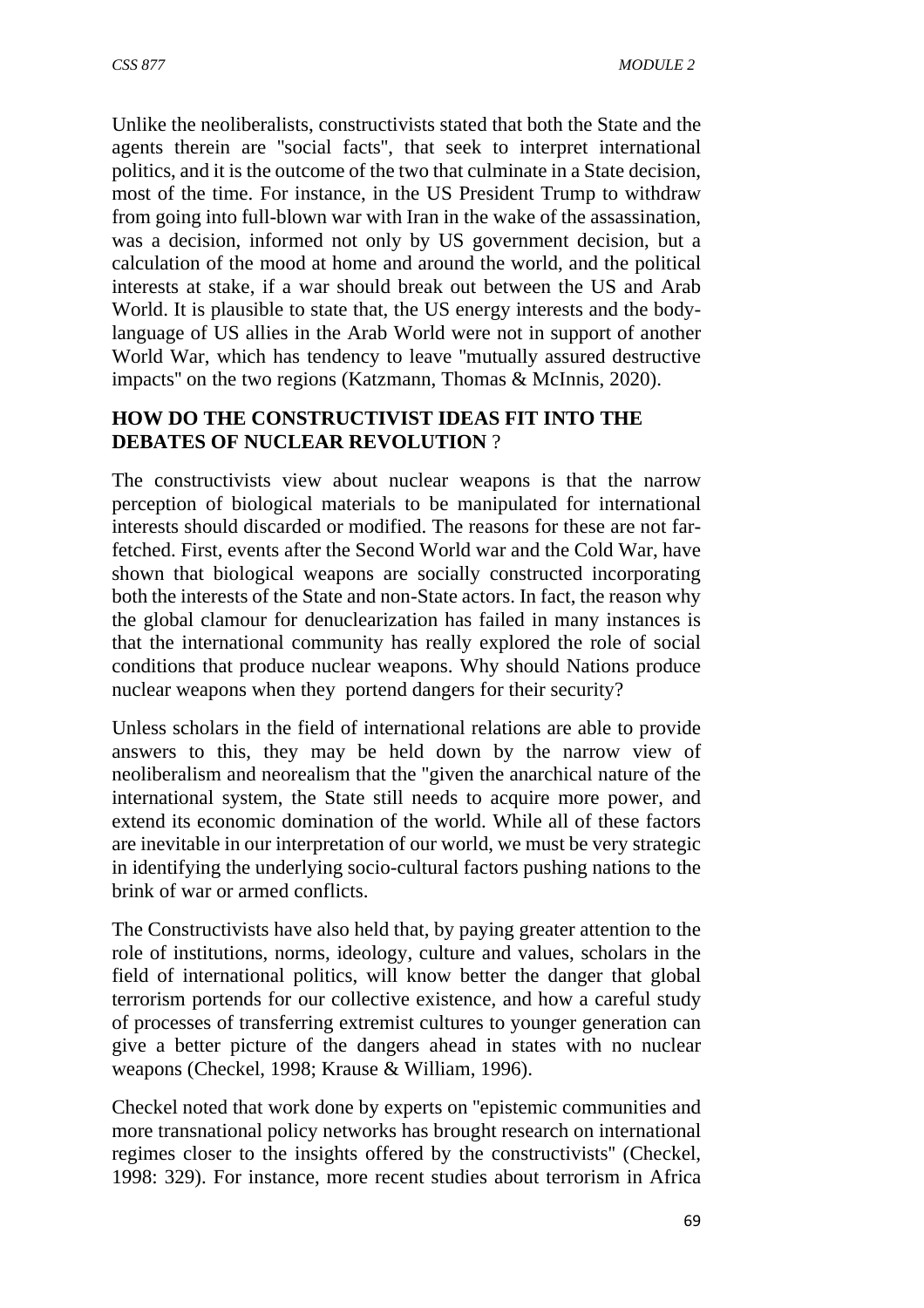#### *CSS 877 STATE SECURITY OBJECTIVES AND INTERNATIONAL SECURITY PROTOCOLS*

have shown that the Boko Haram insurgency in Nigeria, and Al Shabaab attacks in Somalia have underlying interpretations which conventional theories of international relations, have not explored. Such is the Al Majiri schooling system in Northern Nigeria, which imposed heavy burden of socialization on an Arab School in the midst of crushing poverty.

While the Boko Haram insurgency in Nigeria has been linked to the Sharia crisis, Al Majiri phenomenon, Uthman Dan Fodio Jihad, religious revivalism by some radical elements, it has been argued that the fractured nature of Somali society, after independence, is largely responsible for the rise and lethality of Al Shabaab in the East African sub-region (Hasan, 2012; Meredith, 2005; Wise, 2011).

### **SELF- ASSESSMENT EXERCISE**

- i. What is Constructivism ?
- ii. How does Constructivist ideas fit into the debates of nuclear brinkmanship?

### **4.0 CONCLUSION**

This module has critically examined the evolution of strategic studies as an aspect of international politics and security studies. The module held that the history of strategic thinking dates back to ancient times, when Great nations fought wars but modern strategic studies began to surface following the end of the Second World War as many nations began the race for nuclear weapon possession.

### **5.0 SUMMARY**

Strategic history is discussed in this module, and is traced to the evolution of human societies and the end of the Second World war. Essentially, it discussed the raging debate between the realists, neorealists and the critical school of strategic studies about the notions of state security, balance of power and human security. Given the complex nature of security as a result of the end of the Cold War, the outbreak of terrorist organizations in the Third World and the associated humanitarian challenge, security experts have argued that the field of international security studies can no longer be confined to the realist conception of the State, Power, Military and Balance of Power dominated international relations in the last fifty years.

The module suggested that there has been a dramatic change towards human security because it addresses the numerous challenges that humanity is confronted with in the 21st century.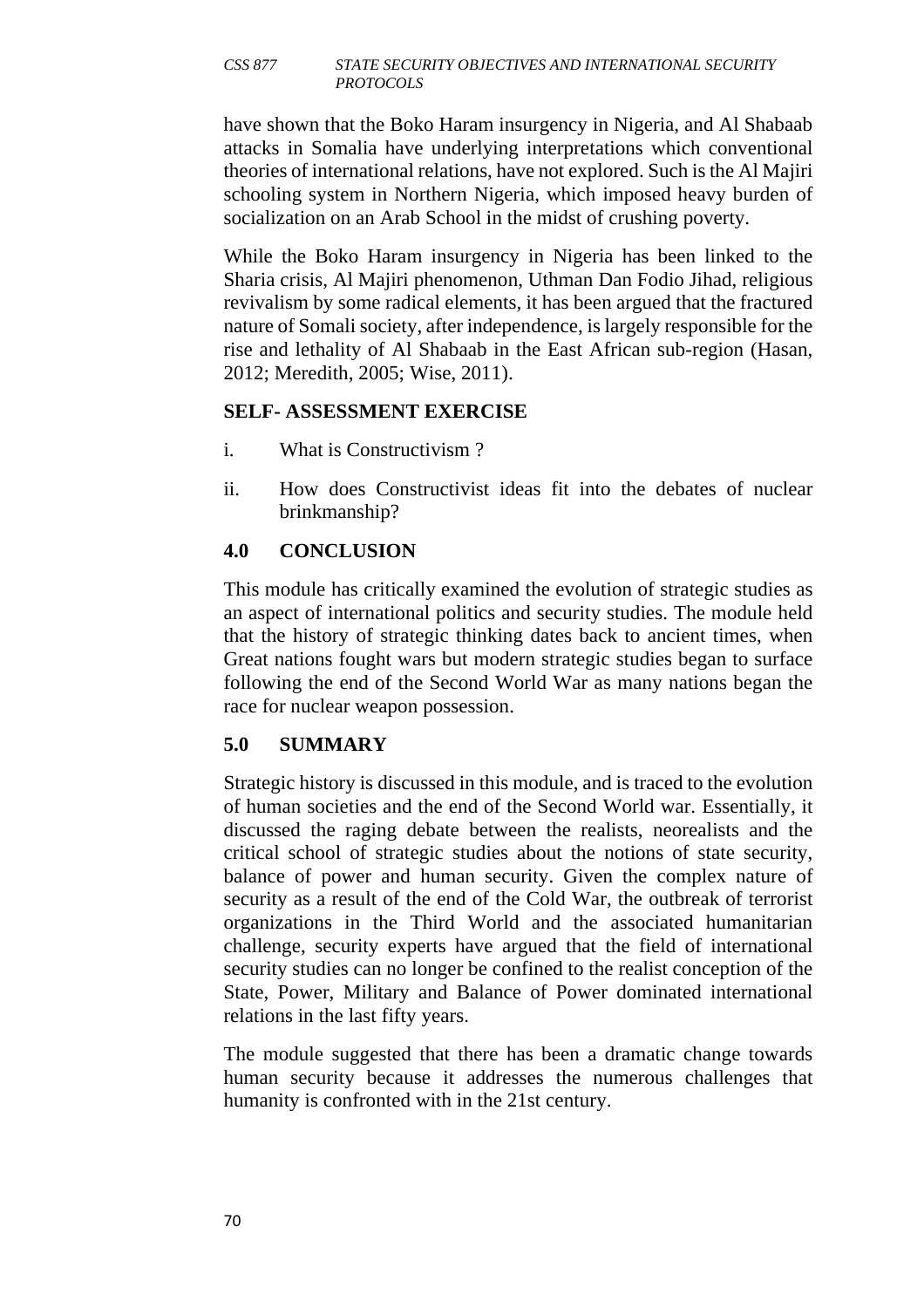### **6.0 TUTOR-MARKED ASSIGNMENT**

What are the thoughts of the Neo-Realists and the Constructivists about State, Power and Human Security?

### **7.0 REFERENCES/FURTHER READING**

- Acemoglu, D. & Robinson, J. A. (2013) *Why Nations Fail? The Origins of Power, Poverty and Prosperity*, London, Profile Books
- Bracker, J. (1980) The Historical Development of the Strategic Management Concept, The Academy of Management Review, 5 (2): 219-224
- Checkel, J. (1998) The Constructivist Turn in International Relations Theory, World Politics, 50 (2): 324-348
- Goodrich, L.M. (1947) From League of Nations to United Nations, *International Organization,* 1 (1): 3-21
- Hassan, M. (2012) Understanding Drivers of Extremism: The Case of al Shabaab and Somalii Youth, Combating Terrorism Center Sentinel, 5 (8): 1-24
- Katzman, K. ; Thomas, C. & McInnis, K. J. (2020) Iran Conflict and Implications for US Policy, US: Congressional Research Service
- Krause, K. & Williams, M. C. (1996) Broadening the Agenda of Security Studies and Methods, Mershon International Security Studies Review, 40 (2): 229-254
- Wise, R. (2011) Al Shabaab, US: Center for Strategic & International Studies,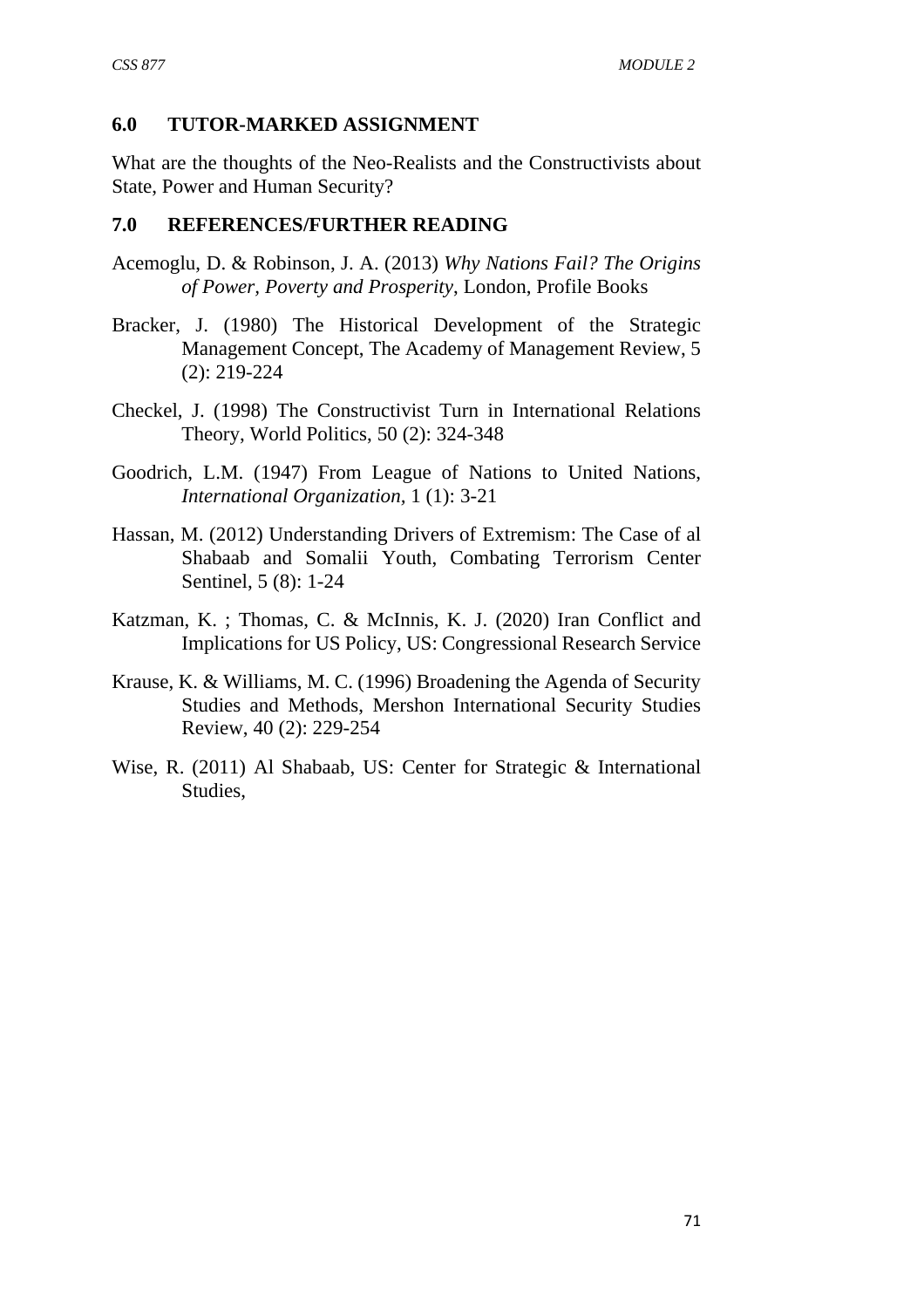### **MODULE 3 WAR, CONFLICTS, BRINKMANSHIP & DETERRENCE IN INTERNATIONAL POLITICS**

War, conflicts, brinkmanship and deterrence define the contours of powers and security in today's international politics. Notwithstanding their overbearing role in the development of our age, they are as old as the human race. It is however important to note that since the end of the Cold war, nuclear threats and nuclear debates have dominated the discourse on international politics and the security of nations.

Nation-States in the international system have since moved from ''no nuclear weapons'' to ''possession of nuclear threats''. The world now stands between survival and war, between violence and peace, between freedom and coercion. While the race for nuclear possession among big and small States continues, there is this argument that students of international politics and international security need to understand the theory, methodology and dynamics of war and political conflicts with a view to helping their nations build strong security architectures against adversaries and also with a view to contributing to the peace of peacebuilding in war-torn and conflict ridden parts of the developed and developing countries.

In this module, you will learn the role of war, conflicts, brinkmanship and deterrence in international politics. You will also learn the benefits of brinkmanship in the politics of a nuclear world between the developed capitalist nations like the United States of America, Russia, Germany, France and the developing countries like China, Iran, North Korea, India and Pakistan. In this intention of this module to explain the relevance of deterrence and brinkmanship to the management of internal conflicts in Nigeria.

### **UNIT 1 THE CONCEPTS OF WAR, CONFLICTS, DETERRENCE, AND BRINKMANSHIP**

The concept of war has been used variously to refer to any organized violence with prolonged conflicts and large scale military combat which results in the deaths of hundreds of people and is fought to achieve a political, economic or ideological purposes by two or more State or non-State actors. In this case, war is differentiated from political conflict, in that, the aim of the two States in a warfare, is to cause large scale military consequences on their adversaries and use the war to compel them to make concessions in the power game (Wassrstorm,1985).

War also has the characteristic of persistent and prolonged confrontationa show of military powers and weapon superiority. It is an expression of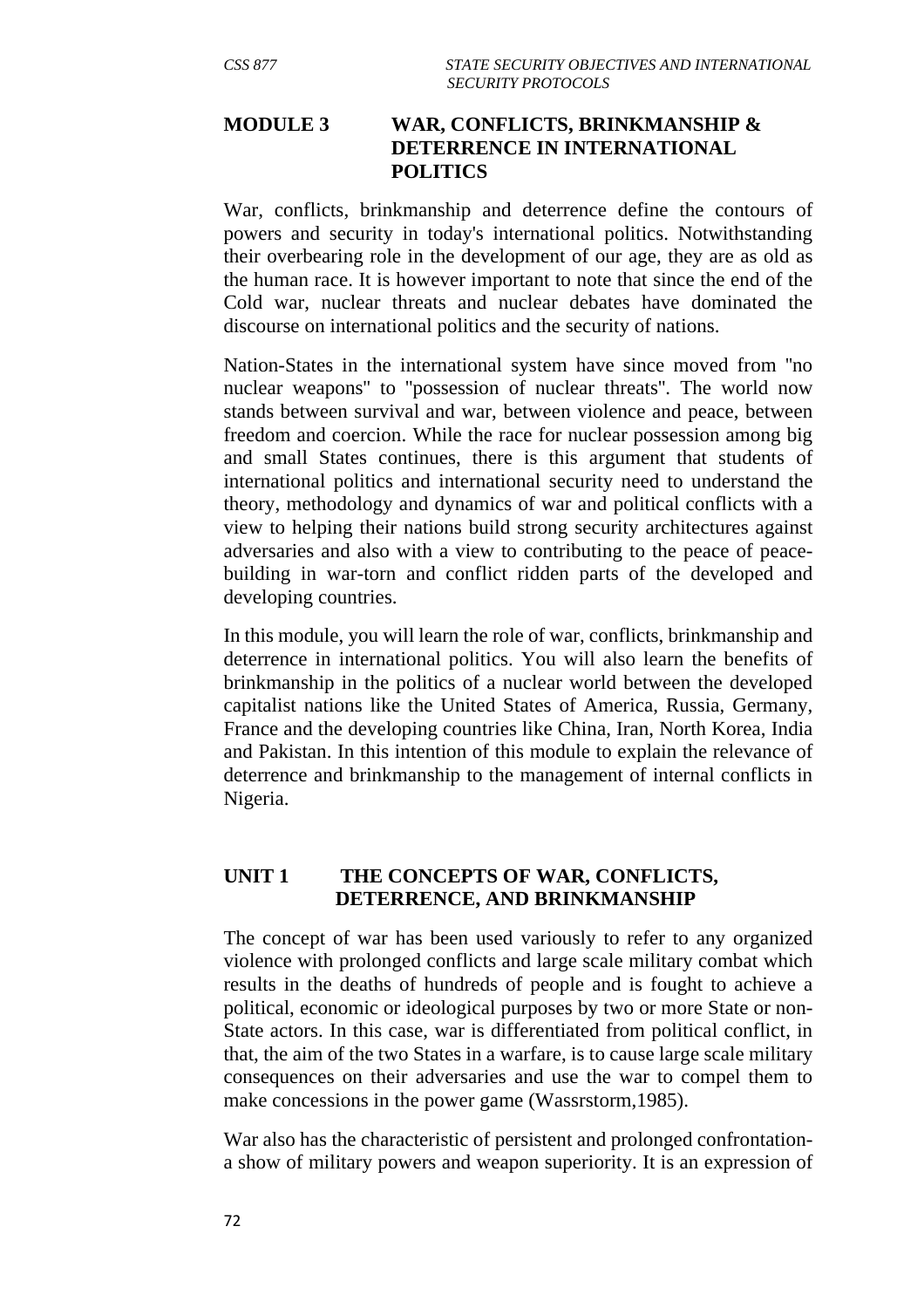hegemony over those that one perceives as inferior in the power game. One of the reasons why nations have gone to war is because they perceive their enemies as weak, and unable to exert much military confrontation but when it turned out that the adversary could make meaningful impact in the power game, the dominating State might resort to concessions or use economic sanctions to stifle the military strengths of its opponents. Unlike other forms of violence, war is also not fought without preparedness, even where it requires emergency, military strategists and policy makers would usually weigh several options before a nation goes to war and series of meetings would have been held before the State resorts to large scale military confrontation against its adversary.

War can also be destructive or even lead to total annihilation of a particular group especially when the opposing group is weak military and does not receive needed external support to counter continuous military combat of its adversary. The Rwanda genocide of 1994 and the Biafra Civil war in Nigeria in 1967-1970 can be cited as instances of mass killing in a war when the opposing power in the war game is politically weak and lacks the military wherewithal to cause maximum damage to its adversary. While political conflicts can also witness instances of mass killings, organized warfare can be so destructive, dehumanizing and targeted at annihilation of a particular race, even if the objective, was not initially genocide.

Besides the issue of mutual destruction of human and material resources, war must necessarily involve two or more States or a State and non-State actors, who are hell bent on seceding from the current political arrangement and is determined to use war as a bargaining power. This is the fault lines of ethno-political and religious conflicts in postcolonial Africa, which boil down to the nature and character of the State inherited from the colonial masters. As will be discussed further later on, the State in postcolonial Africa, is a fractured and fractitionalized political entity that lacks cohesion, consensus, and autonomy to fight the colonial legacy of ''forced political integration'' foisted on the people by the Europeans (Ake, 2000; Awo, 1960, Meredith, 2005).

War is increasingly being viewed as a legitimate use of force by two States or quasi-State actors to make a demand for a political or economic change using excessive force dominated by military men and recognized by some authorities as a path to peace. While war remains inevitable in the development of human society, scholars have argued that the causes of war keep changing from one generation to another.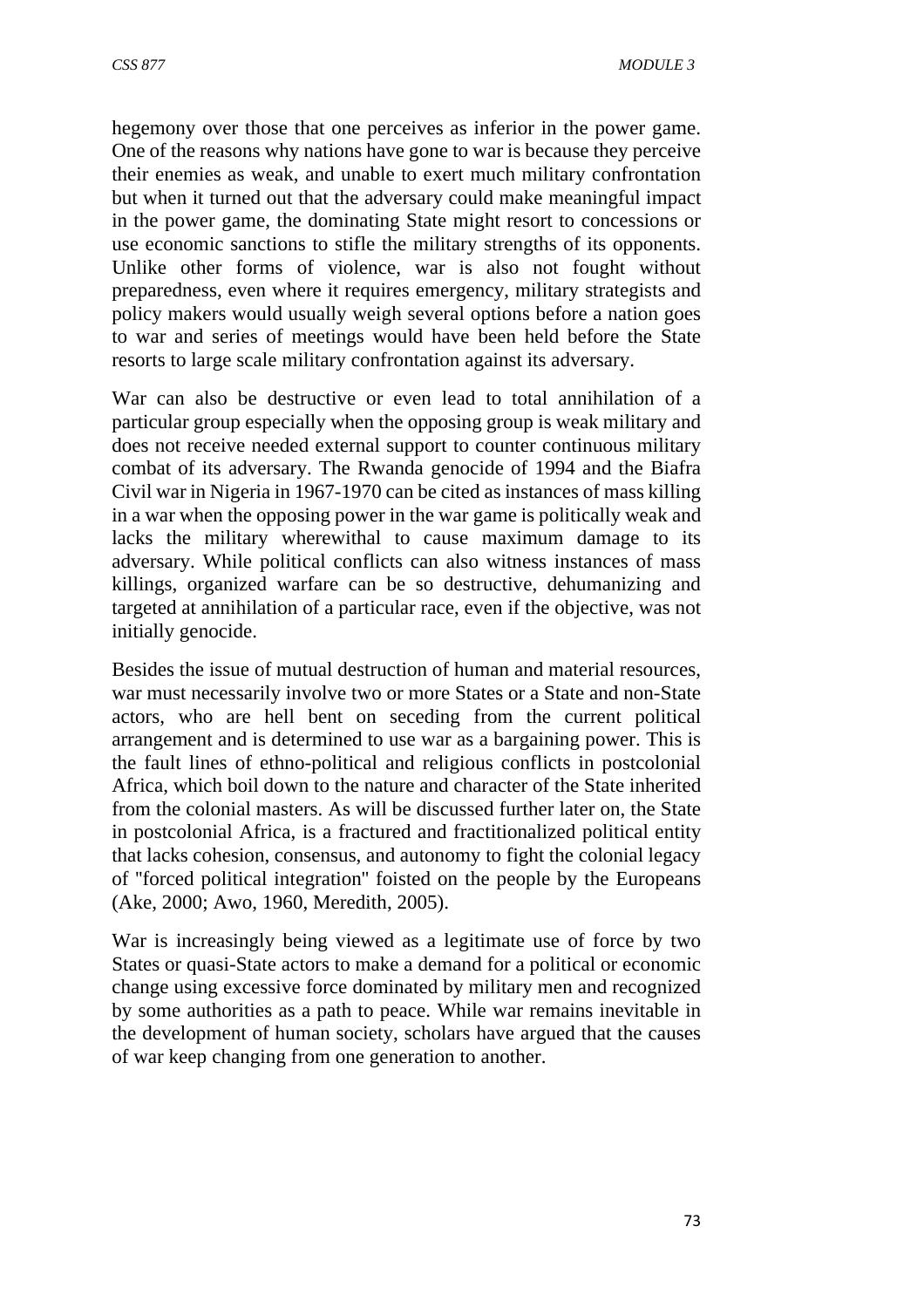#### **SELF-ASSESSMENT EXERCISE (SAES)**

- i. Define the concepts of war, conflict and brinkmanship
- ii. How does war differ from brinkmanship in the study and understanding of the dynamics of international politics?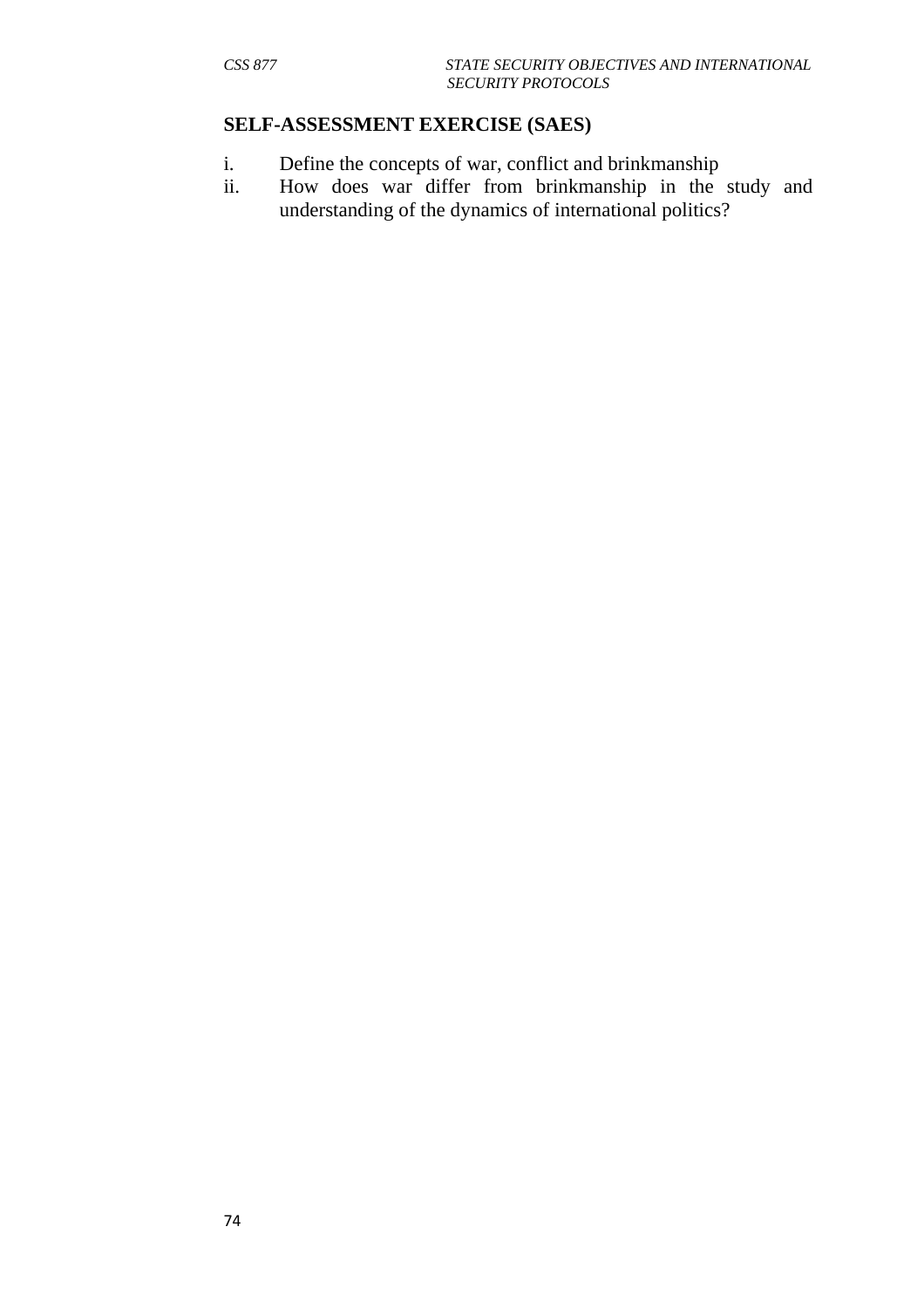### **UNIT 2 CHANGING FACES OF WAR IN HUMAN HISTORY**

The intent to go to war has always been part of human society from time immemorial. From wars in Greek city states to Wars in ancient Roman Empires, Europeans have fought different wars that have changed the course of their history. Of course Europeans, were not the only society and people that have fought wars in pre-enlightenment period, wars had been fought in Asia, the Caribbean and the Arab World over lands, powers, territory and religion. This simply indicates that war is one of the cultural values of human civilization, and is likely to be forgotten in as much as the nation-states still contest for powers and human taste for power is insatiable. The history of war in human history can be divided into three;

- 1. War in Pre-Enlightenment Era
- 2. War in Enlightenment
- 3. War in Post-Enlightenment Society

In all of these wars, we shall draw differences in the experiences of humanity and we shall draw similarities in order for us to know that wars carry with them some legacies that will never leave the world.

### 1. **WAR IN PRE-ENLIGHTENMENT SOCIETY**

The evolution of human society is said to have followed certain patterns of development. From hunters and gatherers' societies, human beings have transited to sedentary and agricultural societies. While these forms of cohabitation lasted for years, the emergence of agriculture societies was said to have set the stage for the new contests and contours of powerthe struggle for land and the establishment of feudalist societies (Paret, 1971).

Power over lands became a source of military and political contestations. This development lasted for thousands of years and was the major cause of war in ancient Greek, Egyptian, European, Arabian and African societies. Nations and empires fought over possession of lands. For several years, the Spanish Armada ruled the world so also were the Chinese and the Ottoman Empire but gradually the forces of liberalization that sprang up in Europe first in Britain subdued the ancient powers to the whims and caprices of the Imperial Britain (Acemoglu & Robinson, 2013; Jessen, 1988). Spanish rule, is particularly interesting because its imperial governance system was not only interested in landed property but also in the spoils of wars.

Writing about the history of Europe and the rise of Nations, Acemoglu & Robinson made this description of Spanish rule and war strategy: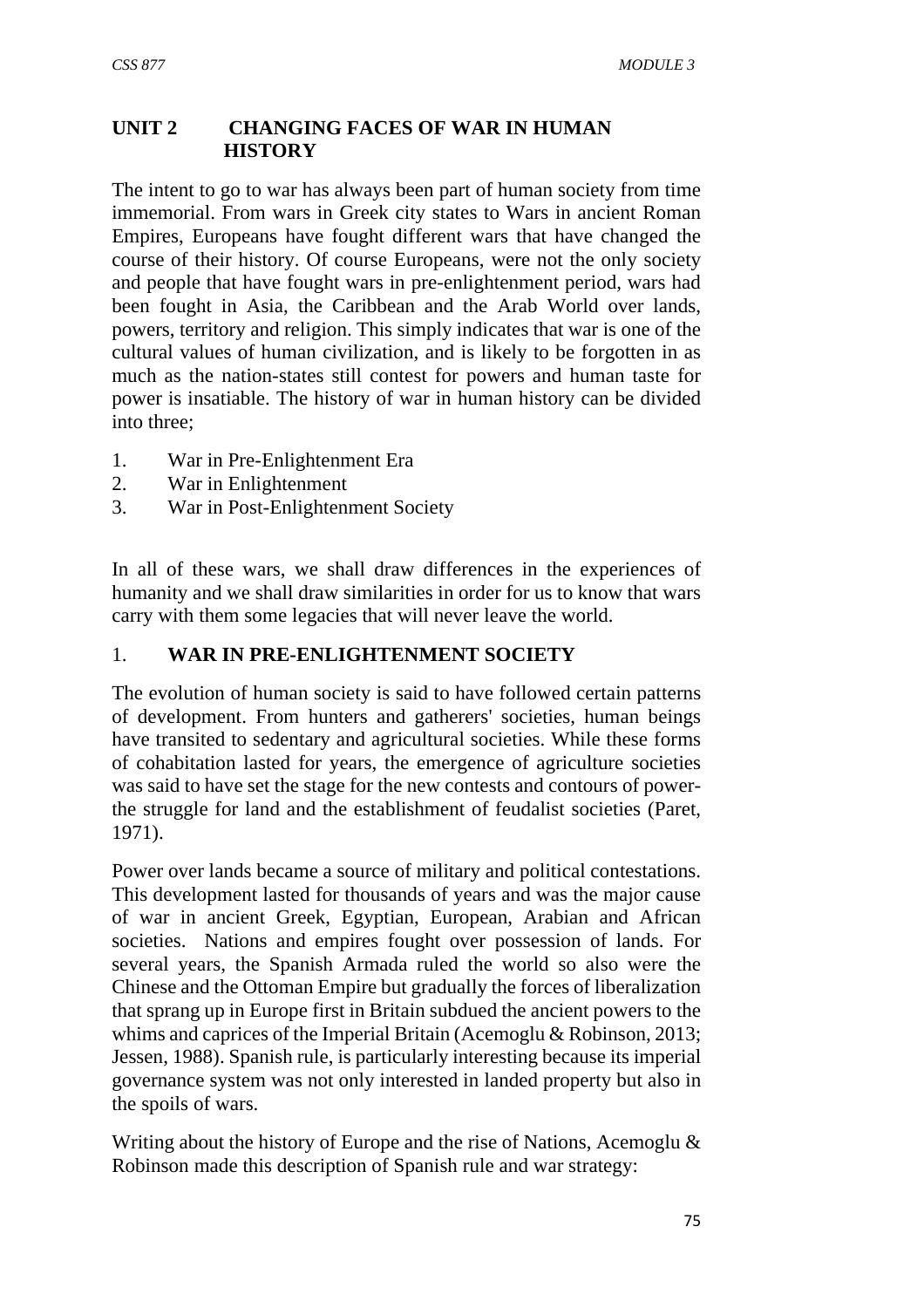''The Spanish strategy of colonization was highly effective. First perfected by Cortes in Mexico, it was based on the observation that the best way for the Spanish to subdue opposition was to capture the indigenous leader. This strategy enabled the Spanish to claim the accumulated wealth of the leader and coerce the indigenous peoples to give tribute and food. The next step was setting themselves up as the new elite of the indigenous society and taking control of existing methods of taxation, tribute, and particularly, forced labor'' (Acemoglu & Robinson, 2013: 11). Using this crude method, the Spanish was able to control quite a large number of territories in Europe, Latin-America (Peru, Colombia and Mexico) and was also able to threaten British political hegemony. It was all these crises that resulted in a thirty Years war in Europe which terminated Spanish rule in the early 17th century (1620s) and saw Germany emerging as a leader of the new international system. While a new treaty of peace was being signed, Britain, France and other world powers were not comfortable with the rise of Germany. Fortunately for Britain, its economy was blossoming at home, first with international trade, transatlantic slave trade, the rise of agricultural mode of production and the expansion of British empires in other parts of the world particularly in America (Acemoglu & Robinson, 2013).

Gutmann (1988) made this remark about the thirty years war:

''We might describe the Thirty Years' War as not one but three wars, with six or more principal parties. First there was the imperial civil war, a conflict about religion and imperial authority, which was ended by the Peace of Prague in I635. Then there was the western war, involving Spain against the Netherlands and France, which was the continuation of sixteenth-century conflicts. Finally, there was the Baltic war, fought mostly in Germany, between Denmark first, and then Sweden, on one side, and the emperor and his allies on the other. This war concerned the growing power of the Baltic states, especially Sweden. Because most of the fighting during these three wars took place in Ger- many, the main elements became thoroughly intertwined, and the armies constantly rushed across the continent to help out allies in one of the other theaters. Although these three wars are not easily distinguishable, they give us a starting point by telling us where to look for the conflicts which led to the Thirty Years' War (Gutmann, 1988: 753).

With the emergence of Britain as a world imperial economy in the 17th century, and political transformation it witnessed at home as a result of the Victorious Revolution, all was set for the modernization of British civilization and the colonization of Africa. The British empire began its adventurism to colonize other parts of the world in the 17th century and by the middle of the nineteenth century, it had set its political hegemony in Africa.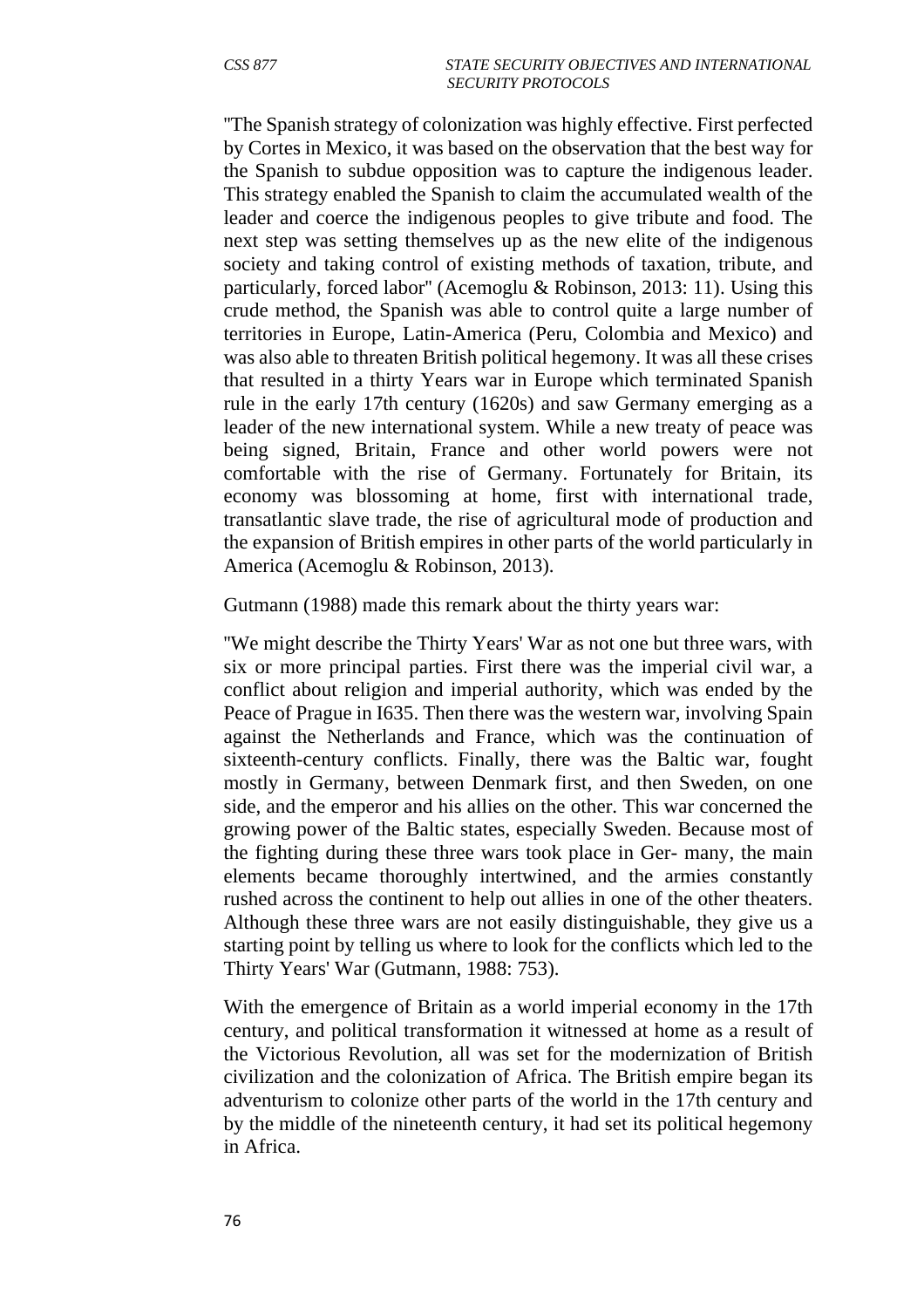There is however, a war that changed Britain's fortune and made it a global power in the eighteenth century-Seven Years War.

# **2. WAR IN THE ENLIGHTENMENT- THE SEVEN YEARS WAR**

The Enlightenment is often regarded as the age of reason or age of civilization. It was an age when European civilization moved away largely from religious-dominated State to a secular society. It was characterized by the enlightenment philosophy, which holds that man is a rational animal and as a rational animal, he can think, and if he can think, he can change his world. In fact, the enlightenment was a great time of change in Europe, first a transformation of agricultural mode of production in Britain to factory production and the development of cottage industry.

While the economic values of the period to political change in modern remain notable, the Seven Years War fought by European powers such as Kingdoms of Great Britain, France, Prussia and Russian Empire, established the contours of vast British empire and brought to end the French presence in North America and India. The war of 1756 -1763 changed the cultural status of minority French Canadians into refugees. The spoils of the war were instructive to the emergence of Great Britain as world super power until the First World War.

## **3. WAR IN POST-ENLIGHTENMENT SOCIETY – FIRST WORLD WAR, SECOND WORLD WAR AND THE COLD WAR**

The post-Enlightenment society may be described as the period when Europe began to consolidate on their gains of colonialism, and modernization of the world. The period can also be described as a period majority of European countries and a few Asian nations have been brought to the centre of modern civilization-*industrialization, urbanization, modern transportation system, advanced sea or shipping movementand the development of modern technology and bureaucracy*. It has also been argued that development was also rapid in North America and Latin-America around this period, and it also coincided with the rise of British empires in Africa.

## **1. AMERICA CIVIL WAR (1861-1865) AND THE REMAKING OF THE WORLD**

America Civil war was the war fought between 1861 and 1865 after the election of President Abraham Lincoln, the first Republican President of America. The war was ignited over the continuity of slavery as an international trade. It would be recalled that America and other European nations had been actively involved in the Transatlantic Slave Trade across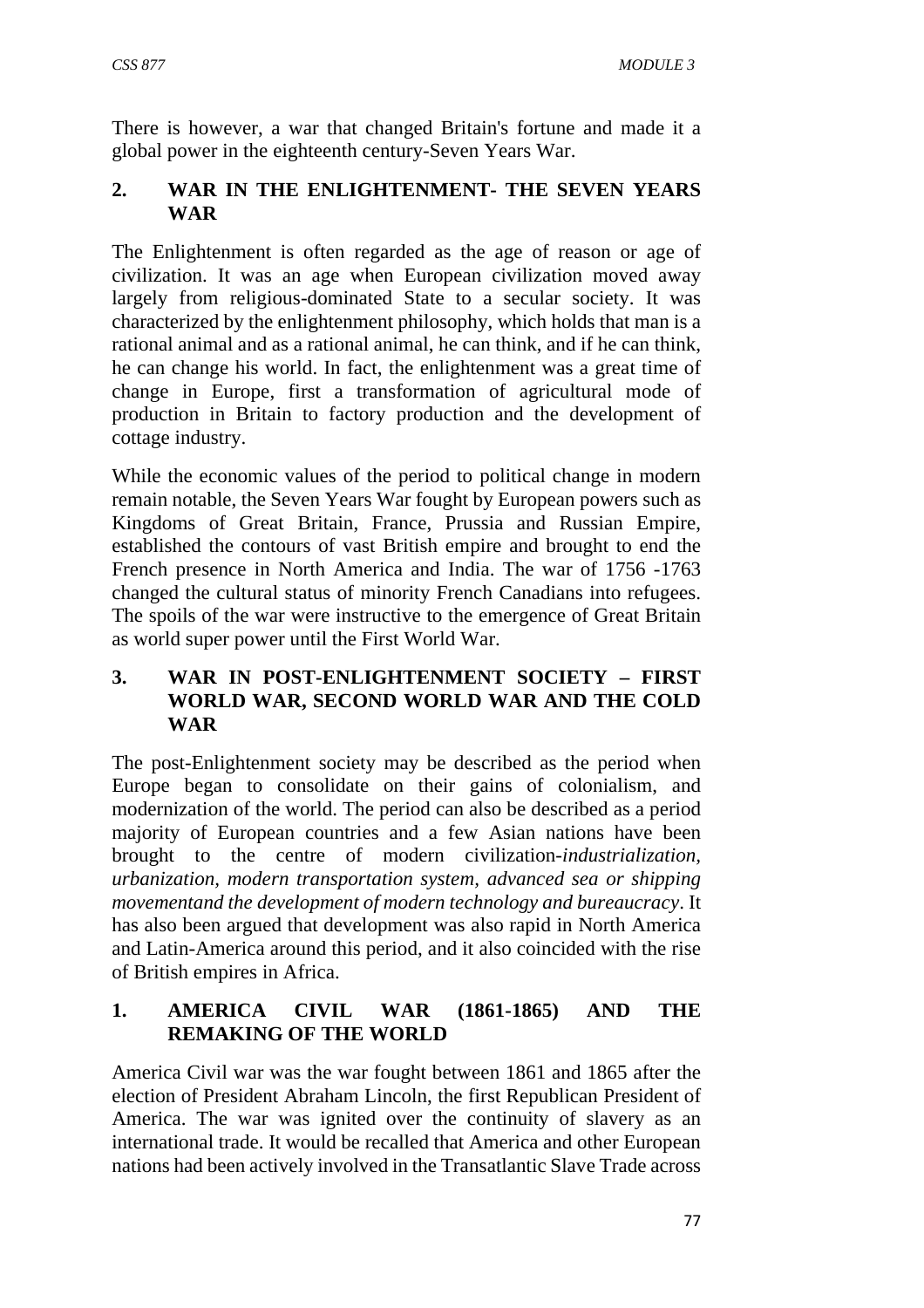the world particularly in Africa where the worst form of illegal human transportation took place (Acemoglu & Robinson, 2013). For over three centuries, Africa suffered tremendously from this forced transportation of the Blacks to Great Britain, France, North America and Europe. The trade, which benefitted Europeans, caused havoc in the African continent by reducing the population that would be available for development (Meredith, 2005).

In 1861, debates ensued between the loyalists of the American state and seven southern states that seceded from America to form ''Confederate States of America. While the loyalists of the American state were in support of the abolition of the slave trade, the seven confederate states wanted the enslavement of the blacks to continue. Basically, the war was ignited by long-standing frictions between the North and the South.

In North America, development was rapid especially between 1815 and 1861. Roads, rail system and industries were rapidly developing while the economy of the South was still largely depended on plantations. With America's victory in its War with Mexico in 1848 and rapid economic development, the North was well prepared to lead the agitations for the abolition of slave trade in America (Gunderson, 1974; Nichols, 1947). Weber noted that disparities heightened tensions because more than 100, 000 manufacturing plants in America are located in the North whereas the south could only boost of 18,000 Potomac river (Weber, 2020).

At the initial stages of the American Civil War, the South had upper hands, as they seized Northern military soldiers. This, analysts have attributed it to the secessionist leader's military experience, Jefferson Davis, was not only a trained military person who has had military background, and also fought during the America-Mexico war of 1848. He had enjoyed much military training which the south had used in the past to help America won wars (Weber, 2020). As events turned out, the UNION had to call for military reinforcement and campaign for maximum military pressure on the secessionist states to make them surrender to the American people

With time, the US President, Abraham Lincoln developed military prowess, and was able to command loyal military men. This was a contrast to Jerferson Davis who was accused of being too arrogant and lacked support at the grassroot to win the war (Weber, 2020). The benefits of this for Lincoln was that, he was able to command large followers in the Union (in the American State), and enjoyed military support to contain secessionism and bring back America's democracy. Determined the war, Lincoln embarked on series of military reforms with a view to appointing an appropriate and a dogged military general until he appointed George McClean to see the end of the War (Weber, 2020).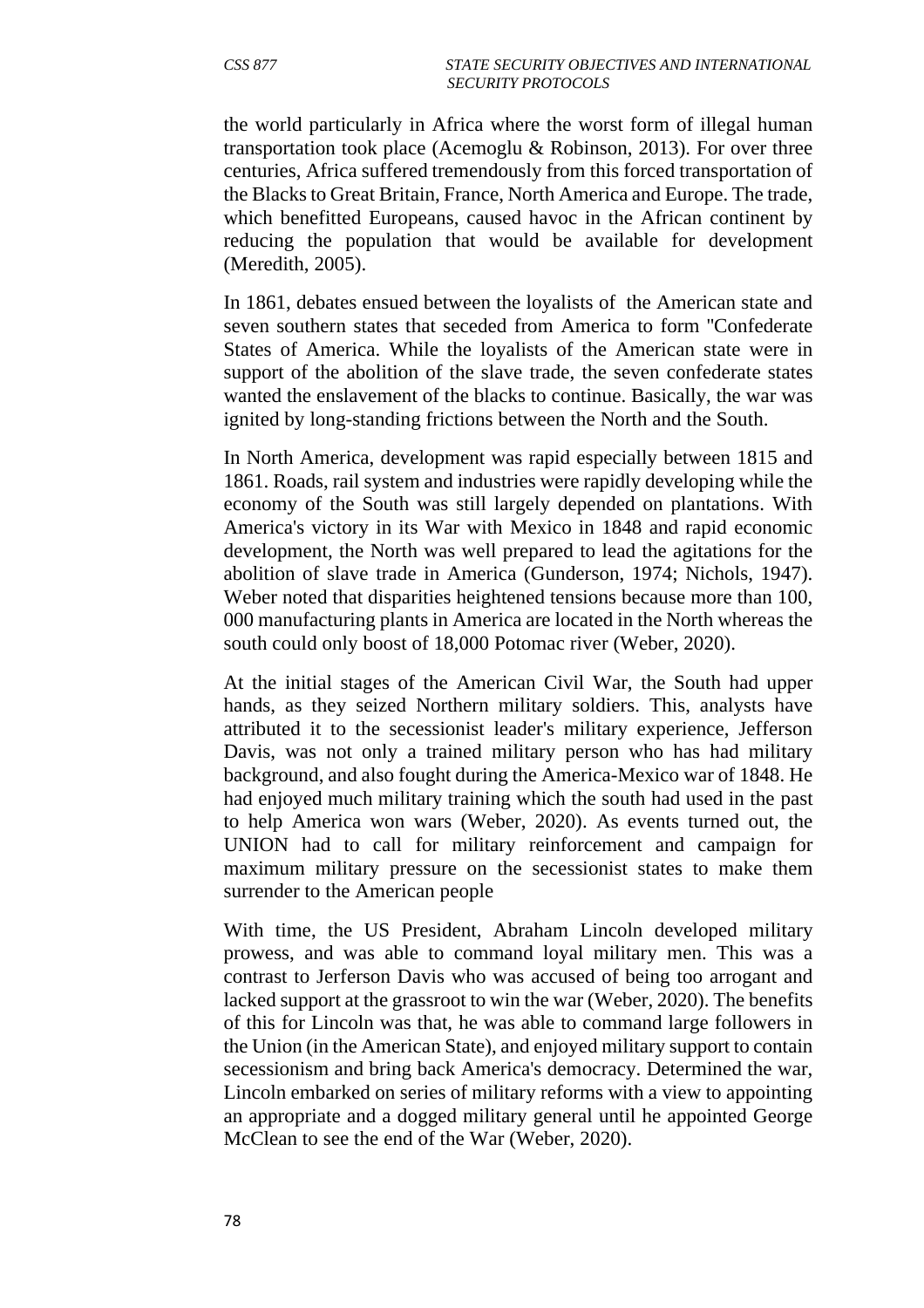On weapons used and military styles during the American Civil War, Philips (2011) remarked that: *''The nineteenth- century battlefield posed unique ethical challenges and demanded choices of those individuals wreathed in the acrid, thick, black smoke of gunpowder volleys. The moral and physical autonomy of the soldier, however, was frequently constrained by the tactical formation in which he was deployed (involving both the close proximity of his comrades and, crucially, his unit leaders) and by the technological characteristics of his weapons close ranks, armed with smoothbore muskets that were inaccurate beyond 150 meters. Hence, most fire on the battlefield was delivered in mass unaimed volleys from clumsy muzzle loaders leveled in the direction of enemy formations. Good troops were those who fired fast, three or four rounds a minute. Later in the century, veteran officers and military theorists would look back upon the soldiers of Frederick the Great and the Napoleonic Wars almost as machines, when "men were drilled not trained," under a system of frequently brutal physical discipline that taught them to repeat the actions of loading and firing as if by reflex, even when gripped by the acute anxiety of battle. Under the eyes of their comrades, fear of shame fixed them to their ground; if terror overcame honor, the close proximity of officers, sergeants, and corporals ensured that they could physically be forced back into their place, by half- pike or the flat of a sword"* (Philips, 2011: 565-566).

Phillips (2011) stated that the typical weapons with which both the North and South fought each during the America's civil war were knives, rifled muskets, beach loaders, and various artilleries found in most European nations of the nineteenth century. It was not also uncommon to find Lorenz rifle and Colt revolving rifle as weapon wars. The New York Times (2012) noted the time the American Civil War ended in 1865, about 618,222 men had from the civil war; 360, 000 from the North and 258,000 from the South

Although, the American Civil war was devastating as it claimed several lives, it has a way it reconstructed the world and proselytized liberal democracy. With the end of the American Civil war, one of the significant changes that the world saw was an increased campaign for the abolition of slave trade. The world also saw the spread of the idea of liberal capitalism leading to the collapse of despotic rule. However, the Europeans changed their tactics from slave trade to colonialism in order to sustain their hegemony over Africa. Notwithstanding, the American Civil War, thought world leaders every human being has a life to live. It also reiterated the idea of human rights enshrined in America's Declaration of Independence in 1776 and the French Declaration of the Rights of Man. As turned out the nemesis of this Civil War, would later impact on decolonization in African and the end of Apartheid Rule in South Africa (Acemoglu & Robinson, 2013; Philips, 1947; Mbaku, 1994; Meredith, 2005).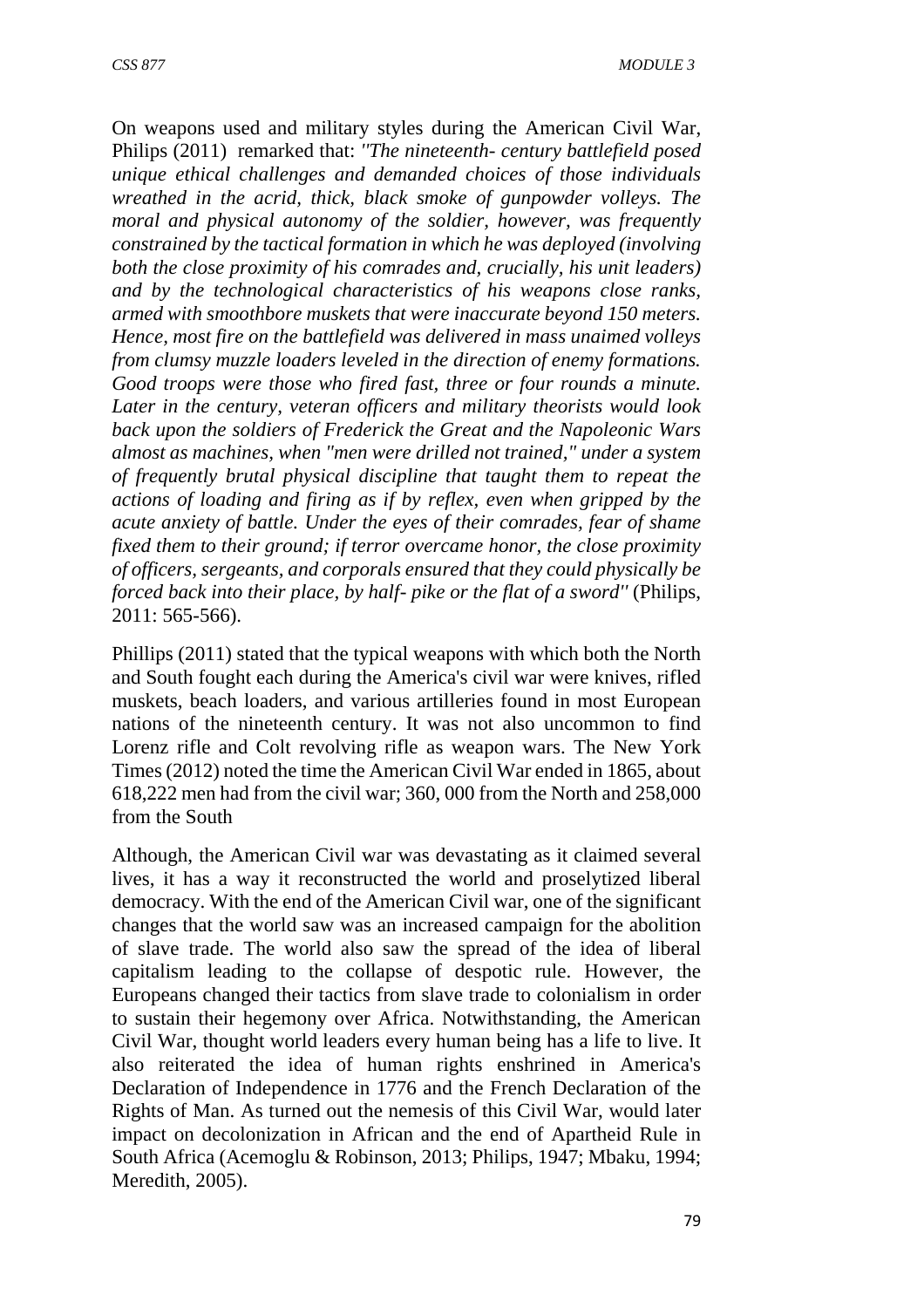### **2. COLONIAL RULE & FIRST WORLD WAR**

As the gains of colonial rule were being massively amassed by Britain and other European super powers, increased tensions over who ruled the world had also dominated international politics in the early stage of the 20th century. It was this contest over the global political hegemony between Britain and Germany that led to the First World War. Britain representing the new political order and Germany representing the adversary fought a war that lasted for 4 years- 1914-1918, and eventually reproduced Britain's global political order.

One of the differences between the First World War, and the pervious wars was the extent of military technology deployed to fighting the adversary. Unlike previous wars, advanced military technologies were deployed including German U boats which sunk several commercial and passengers' ships on the side of Britain and the United States of America. The second lesson was a coalition between Britain, France, Russia, Japan, which would soon change in the future. For several years, the contests for power between France and Britain were unprecedented but they saw the invasion of Europe by Germany., Austria-Hungary and Hungary and Ottoman Empire as a war that must be won collectively.

It is important to note that at the early stage of the First World War, America adopted a neutral policy trading with both sides in the war but with sporadic attacks on its commercial and passenger ships, President Windrow Wilson led America to the First World. Given the military powers of Britain, America, Russia and Japan combined, Germany had no choice but to submit to the military superiority of the British-led coalition. It was an end to the First World that culminated in the establishment of the League of Nations. Notwithstanding London's gains from the war, it led to loss of assets abroad, debts and economic dislocations to Britain (Marwick, 1968).

#### **TYPOLOGIES OF WAR**

War in human history has also been typified in different ways. Some of the criteria that are often used include the period of the war, military operations, modus operandi, weapons used, ideology, etc. We present below a table showing typologies of war.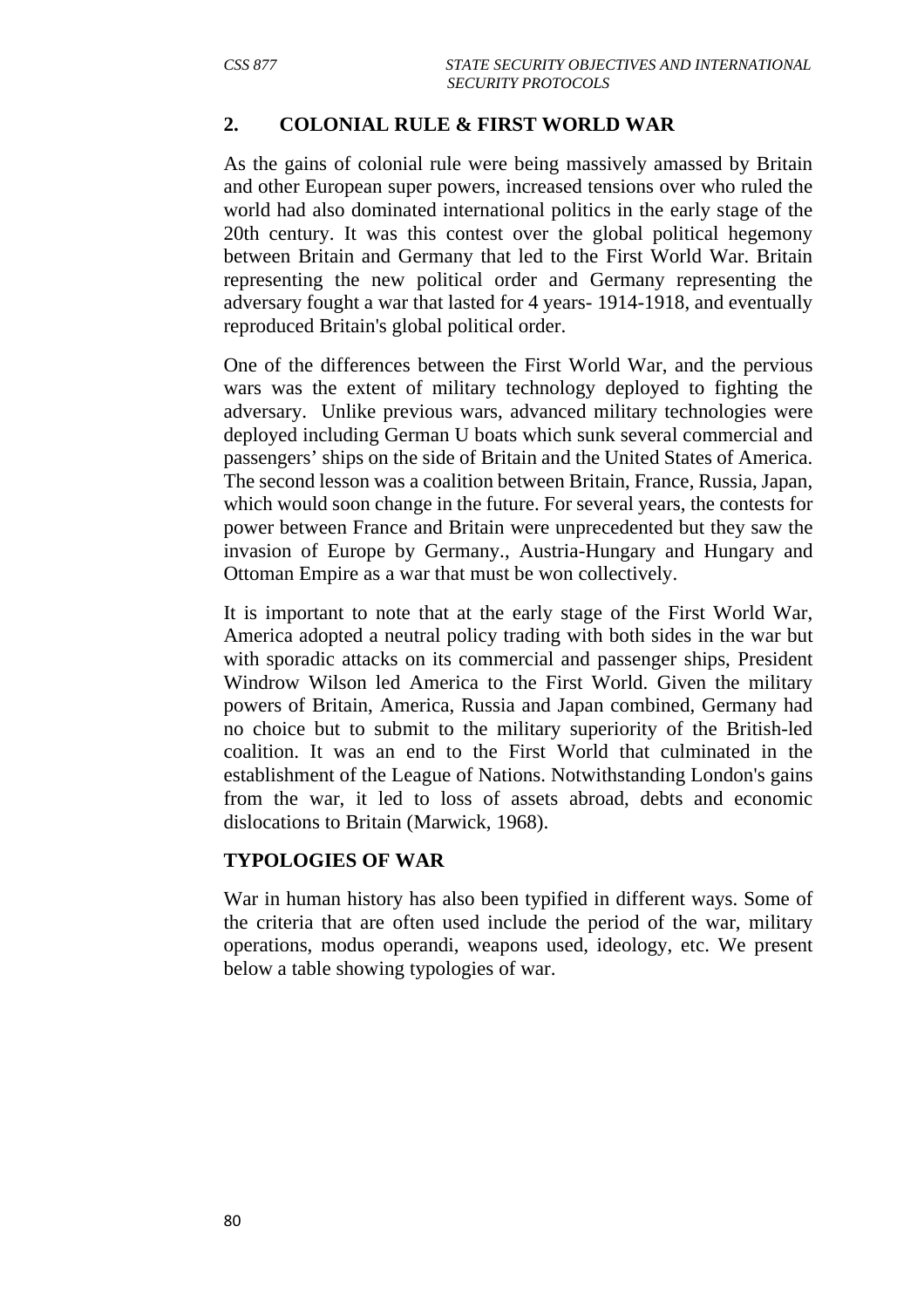# **TYPOLOGIES OF WAR**

| Type of war           | Period                                                      | Ideology                                                                                    | Military,<br>Weapons used $&$<br>Equipments                                                                                  |
|-----------------------|-------------------------------------------------------------|---------------------------------------------------------------------------------------------|------------------------------------------------------------------------------------------------------------------------------|
| <b>Imperial War</b>   | <b>Ancient Times</b><br>Middle Ages<br>The<br>Enlightenment | Feudalism                                                                                   | <b>Military Troops</b>                                                                                                       |
| Religious War         | The<br>Crusader<br>(12th century)<br><b>Ottoman Empire</b>  | Religious<br>Revivalism                                                                     | Military Troops<br>Traditional<br>$\&$<br>Fighting<br>Methods<br>(Horses)                                                    |
| First<br>World<br>War | 1914-1918                                                   | Colonial<br>Domination<br>$\&$<br>Global Political<br>Hegemony                              | <b>Military Troops</b><br><b>Gun Boats</b><br>Advanced<br>warfare<br>technologies<br>Deterrence                              |
| Second World<br>War   | 1939-1945                                                   | <b>Struggles</b><br><b>US</b><br>between<br>liberal capitalist<br>Ideology<br>$\&$<br>Japan | <b>Atomic Bomb</b><br>Advanced<br>Military<br>Technologies<br>Aircraft warfare<br>technologies<br>Brinkmanship<br>Deterrence |
| The Cold War          | 1979 - 1989                                                 | <b>Struggles</b><br>between<br><b>US</b><br>Liberal                                         | Military troops                                                                                                              |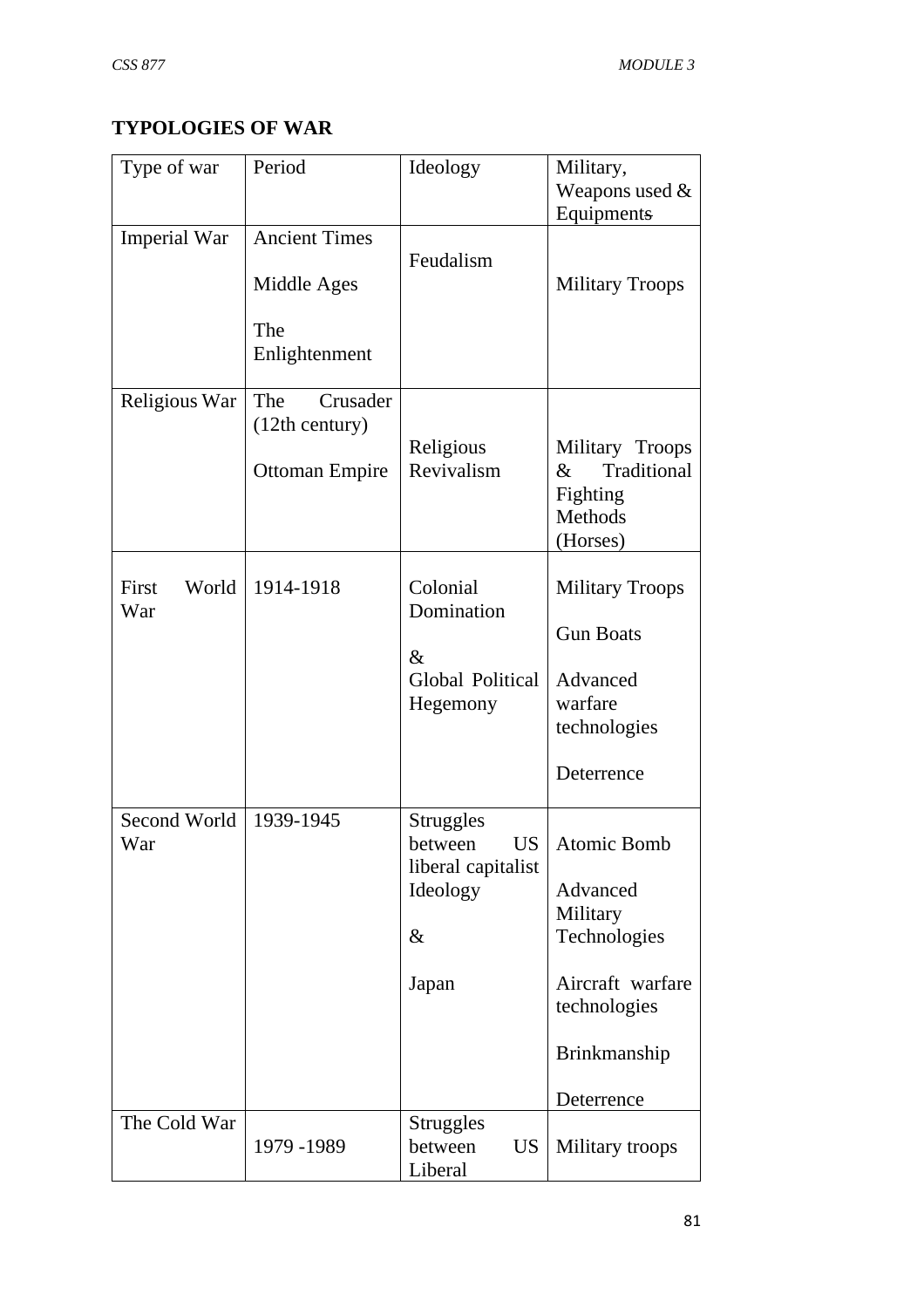|                  |                                                | capitalist<br>ideology<br>$\&$<br>Communism of<br>the<br>Soviet<br>Union<br>(RUSSIA) | Aircraft<br>bombers<br>Advanced<br>Brinkmanship |
|------------------|------------------------------------------------|--------------------------------------------------------------------------------------|-------------------------------------------------|
|                  |                                                |                                                                                      | Deterrence                                      |
| Civil war        | American<br>Civil<br>$(1861 -$<br>War<br>1865) | Ethnic<br>nationalism                                                                | <b>Military Troops</b>                          |
|                  | Nigeria<br>Democratic<br>Republic<br>of        | <b>Identity Crisis</b>                                                               | Locally<br>produced                             |
|                  | Congo<br>Uganda                                | Fragile<br>Postcolonial<br><b>State</b>                                              | weapons                                         |
|                  | Liberia                                        | Religious<br>Revivalism                                                              | Aircraft<br>bombers                             |
|                  | Syria                                          |                                                                                      | Explosives                                      |
|                  | Yemen                                          |                                                                                      |                                                 |
| Terrorism<br>War | Afghanistan<br>Iraq                            | Religious                                                                            | Military troops                                 |
|                  | Nigeria                                        | revivalism                                                                           | Locally<br>produced<br>weapons                  |
|                  | Somalia                                        | Political                                                                            | Aircraft                                        |
|                  | Libya                                          | Change                                                                               | bombers                                         |
|                  |                                                |                                                                                      | Explosives                                      |
|                  |                                                |                                                                                      | Brinkmanship                                    |
|                  |                                                |                                                                                      | Deterrence                                      |

Source: N. Nwabueze & W. Adisa 2020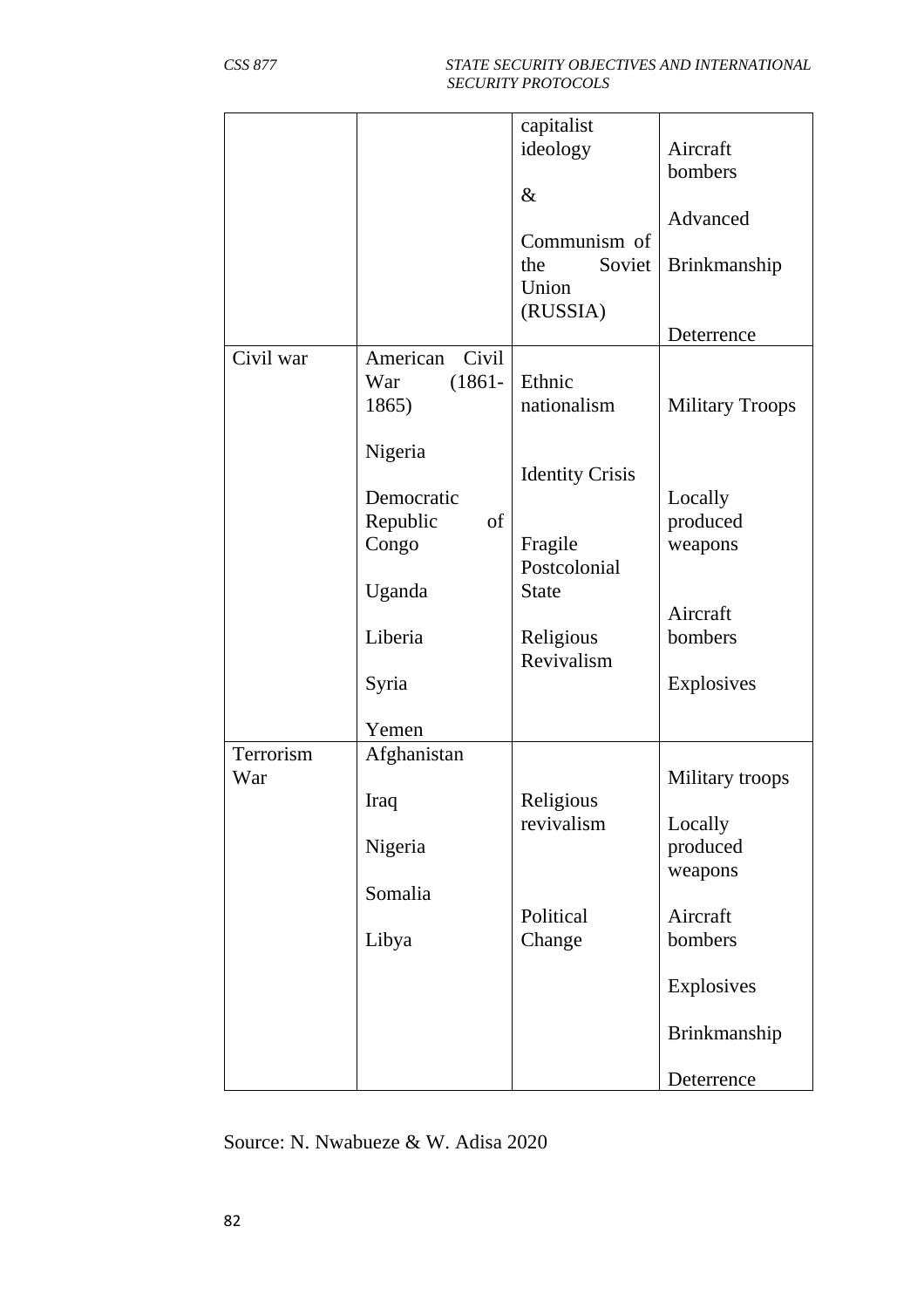### **SELF-ASSESSMENT EXERCISE (SAE)**

- i. What was the role of the Enlightenment in the collapse of feudalism in Europe?
- ii. How did America Civil War contribute to the remaking of our World?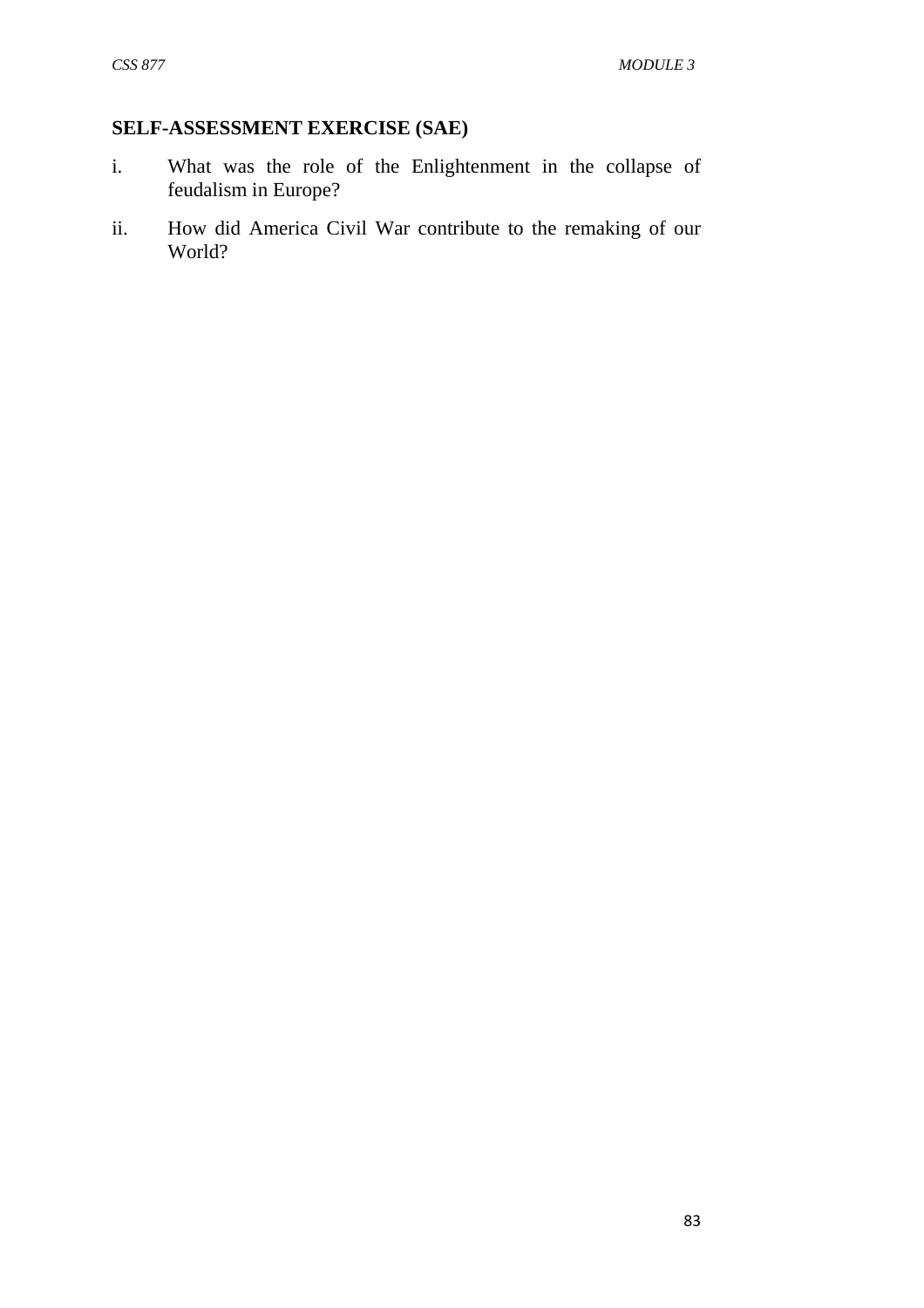### **UNIT 3 DETERRENCE AND BRINKMANSHIP IN NUCLEAR WARS**

Deterrence and brinkmanship have now become major components of discourses on war and defence in today's international politics. The reasons for this are not fetched. First, most countries of the world are no longer interested in going into frequent warfare with their adversaries. Secondly the human and material costs of war are increasingly are more contestable in national politics than before. Thirdly, weak nations that were hitherto not in possession of nuclear weapons during the Second World War are now in possession of those weapons thereby increasing the risks of going to war with those countries and the attendant casualties that may result from the war. Fourth, deterrence is now going through social construction and deeper interpretations among citizens and scholars because of the growing influence of the globalization and global political order. All of these have contributed to the reason why both deterrence and brinkmanship have come to the center stage of world politics in the 21st century (Lupovici, 2010).

Given the cost and the risks of war in post-Cold war society, the nationstates are now more interested in the use of deterrence and brinkmanship to dissuade their enemies from taking actions that may result to war, or discourage them completely from starting a conflict. In this section of the module, we shall be looking at the meanings of deterrence and brinkmanship in international politics. We shall also be discussing their relevance in modern politics of nuclear war especially between the United States, defence policy and the rest of the world.

#### **What is Deterrence?**

Deterrence is simply the act of discouraging an adversary or an enemy from taking an action which may result to war. It is the process of preventing or discouraging a potential aggressor from taking an action (usually military) that may result to war and cost both sides human and material resources. While deterrence helps to lower the chances that a potential aggressor will go to war, it is an assurance that war will not occur. This is the occurrence of war between a Nation State and an aggressor, is a function of several factors. (Mazzar, 2018). For instance, if a deterrent State feels that going to war inevitable to achieve its goals, deterrence as a military and defence strategy may not work. A crucial role, deterrence plays in international diplomacy, is that it gives the governments of both sides to make concrete decisions on whether to go to war or not (George & Smoke, 1979).

As a war strategy, the idea is premised on rational choice approach and realism. For the rational choice approach, both war and deterrent acts are rational decisions that States must take. Because wars are usually costly, the theory believe that most Nation-States and aggressors will take the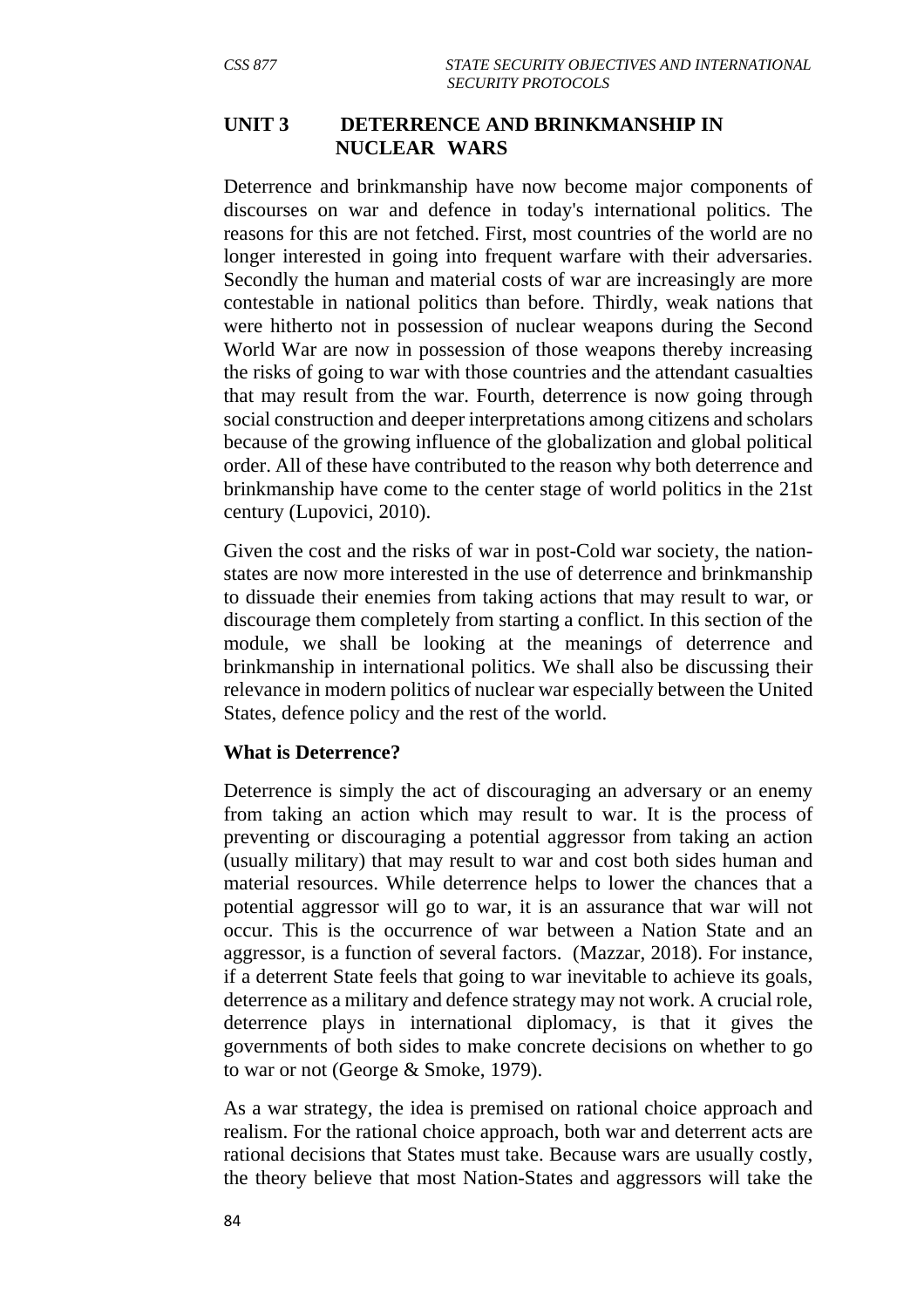path of peace and most profitable with minimum cost and maximum benefits. The theory assumes that government and policy makers are usually informed by the need to satisfy the needs of the State, and where the costs of satisfying the needs of a State outweigh the benefits, people in government may be constrained to take the path of peace.

However, several factors may influence the rational decision of a State. For instance, if a State feels that spending more into winning a war, may be costly but is necessary at that point in time to keep the nation united or exercise the political hegemony of the State, it may go into a full scale war. It was this idea that informed the decision of the Federal Military Government in 1967 when it declared a full-blown war against Ojukwu Biafra Republic. The war, which saw the Federal Government emerge victorious, was not without human and material costs on the part of Nigeria.

Similarly, the US invasion of Iraq in the wake of the September 11, terrorist attacks on the World Trade Center and the war against terrorism in the Arab World, since then, is seen as a matter of necessity to keep the terrorists at arm's length even if it cost the US millions of dollars to keep US army in foreign countries and support allies in their bid to end the siege in their countries.

These multitude of experiences that have been shaped by calculation of history, psychology of war, information biases are some of the shortcomings of the rational choice approach that scholars have since highlighted (Dougherty and Pfaltzgraft, 1990; George, 1980; Jervis, 1985; Mintz, 1993, Neustadt & May, 1980). In order to have a better picture of the role of deterrence in the balance of military power, scholars have categorized deterrence as follows:

# **a. Deterrence by Denial**

Deterrence by denial is the strategy of making it impossible and impracticable for an aggressor to attack. This may include fortification of one's military defence, increasing the visibility of troops, deployment of sub-marines and war ships, and issuing threats designed to ultimately make it impossible for the aggressor to attack (Mazarr, 2018). The US used this strategy against Iran in the wake of the assassination of Iranian top commander early in 2020-General Suleimani.

### **b. Deterrence by Punishment**

Deterrence by punishment is the type of deterrence whereby the Nation-State under attack, punish the potential aggressor, militarily, diplomatically or economically. By imposing economic sanctions on Iran, the US under Barack Obama, was able to reach some concessions on Iran Nuclear Programme. Though, Iran still looks adamant to US pressure to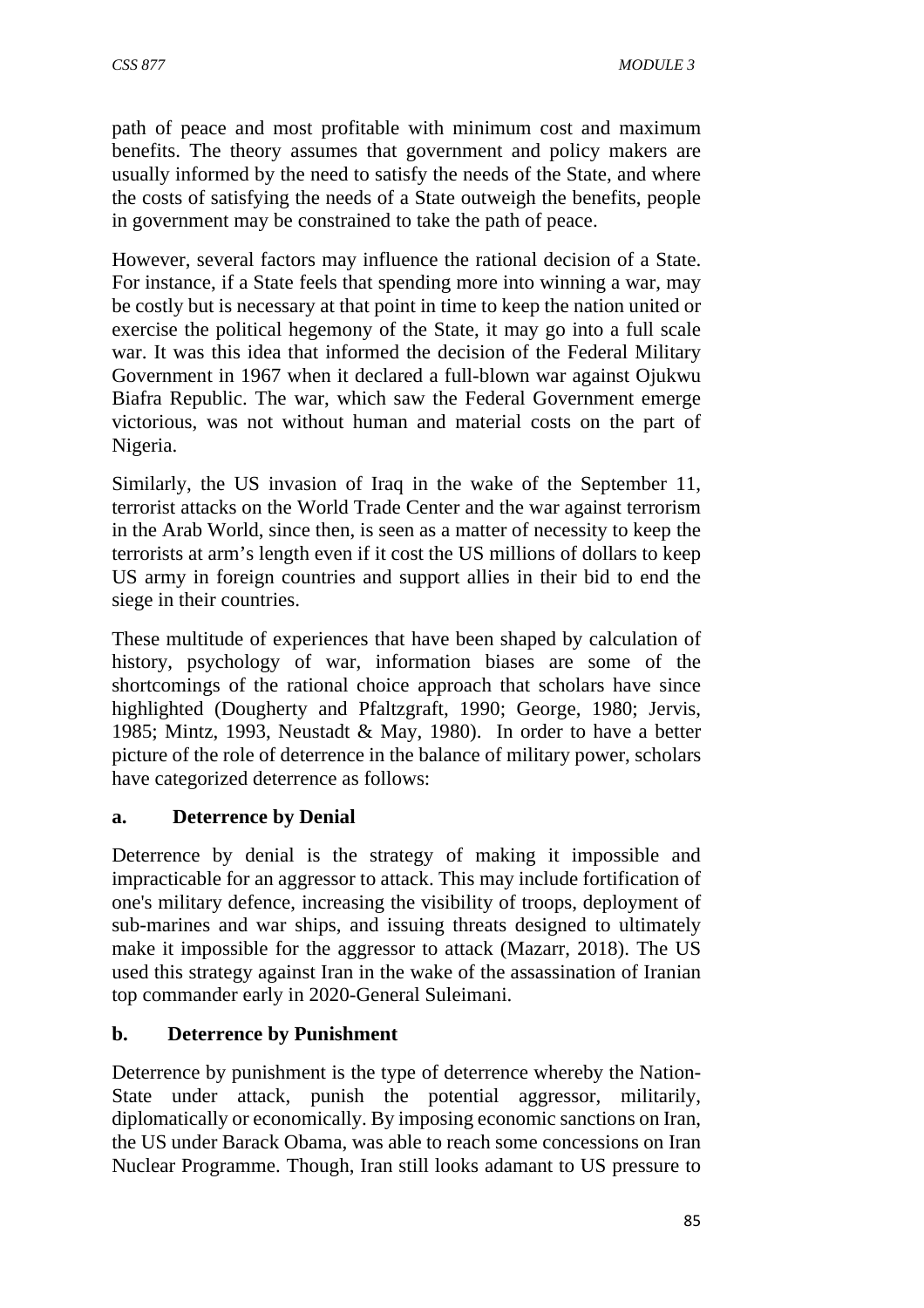back down on its Nuclear programme, many policy analysts have insisted that the US-imposed sanctions are biting hard on Iran economy and Iranian people (Tisdall, 2020).

#### **c. Direct Deterrence**

Deterrence is believed to direct when a Nation-State's efforts are targeted at ensuring that a potential aggressor does not attack its territory directly. In this case, the government and policy makers work assiduously on the country's defence system particularly bomb-trackers so that, bombs shot directly from the aggressor does not have an impact on the nation's territory and its people.

### **d. Extended Deterrence**

Extended deterrence occurs when the attention of a Nation-State under attack, is not only to secure its territory but to also ensure that it allies territories, assets and people are protected. For instance, in the wake of the assassination of the Iranian General Qassem Suleiman, the US increased its military presence in the Middle East, and also mobilize the members of North Atlantic Treaty Organization to brace for war. Since the attack on Iran, US foreign policy has been criticized for being unmindful of increasing opposition to US imperialism around the world especially in the Middle East, where US economic sanctions have strangulated Iranian economy and caused prolonged civil war in Syria (Rubenstein & Hill, 2020).

### **WHAT IS BRINKMAHSIP IN THE BALANCE OF POWER**?

Brinkmanship exists throughout human history but has begun to gain prominence following the 1956 interview of then US Secretary of State under President Eisenhower. At that time, the US Secretary of State, was examining a series of steps that would make USSR permanently forgo its Nuclear missile attacks on US and its allies. Though, the history of brinkmanship predated this period, it was this policy shift towards what one could call ''forceful persuasion'' in international politics, that has permanently saved the world from nuclear attacks since the end of the Second World war.

Conceptually, brinkmanship, therefore means, the act of pushing a dangerous engagement to the brink of war with a view to deterring a potential aggressor or creating an upper hand for a State under attack. The strategy, which has since the end of the Second World war gained prominence, is increasing being used by the United States of America to force opposition States to dance to the tone of US foreign policy.

The 1962 Cuban Missile Crisis between the US and USSR was the first global demonstration of brinkmanship by the US. At the edge of a possible missile attack on the US, US President John F. Kennedy was said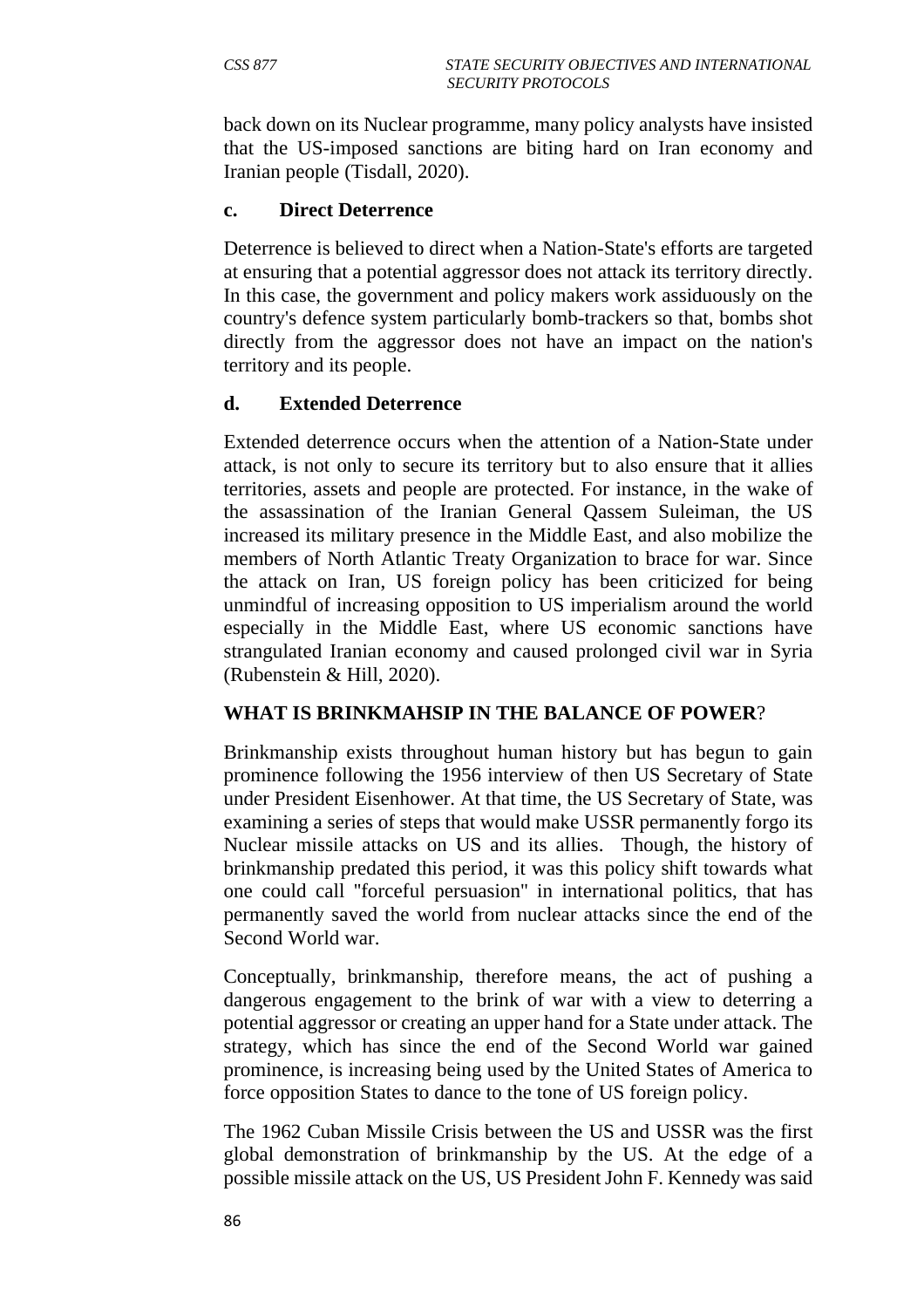to have threatened the USSR leader, Nikita Kruschev, reminding him of the implication of attacking the USA, and the consequence for the mutually assured destruction.

There are two major game theories that often inform the application of brinkmanship in international politics. The first is ''Chicken Theory'' while the second is Prisoners' Dilemma and Deterrence Theory.

## **a. The Chicken Game Theory**

The Chicken game theory assumes that in any game, everybody is desirous of winning and in the process of competing for gold, each party calculates its costs and benefits. While the two parties will take the risks of winning the game, the first party to ''Chicken out'' of the game, (lose), is the weakest party and is possibly going to be subdued by the dominant party.

b. The Prisoners Dilemma and Deterrence Theory (Mutually assured Destruction)

The theory assumes that every party in a game has the potentiality of losing but when care is not taken, both parties may suffer from mutually assured destruction. The second theory is often used in international politics where the aggressor state is hell bent in towing the path of nuclear bombing. When the Nation-State under attack, feels that the aggressor is not deterred, the government and its war strategists may sell the ''Prisoner's Dilemma and Deterrence'' to the aggressor State. This was what happened in 1956 Cuban Missile Crisis, which saw USSR back down of its Missile attacks on the United States (Kahan & Long, 1972; Snyder, 1971).

# **MILITARY POWER, THE NUCLEAR REVOLUTION AND BRINKMANSHIP**

Debates on whether a full-blown nuclear war is possible in the 21st century, is one of the major issues on the agenda of the international community since the end of the Cold. Like never before, the confrontation between the United States of America and the perceived states with Nuclear arsenals has increased in recent times leading to tensions between US Donald Trump and Iranian leader, Ayatollah Komalai.

Additionally, Iran-Israel relationships have been strained as a result of the fear of a possible attack on US allies by Iran if it could not successfully reach the US. In order to avoid the calamities associated with full scale war as witnessed in the Second World War attacks on Hiroshima and Nagashima, both the US and Iran have been engaged in nuclear brinkmanship-pushing dangerous situations to the brink of a possible nuclear war.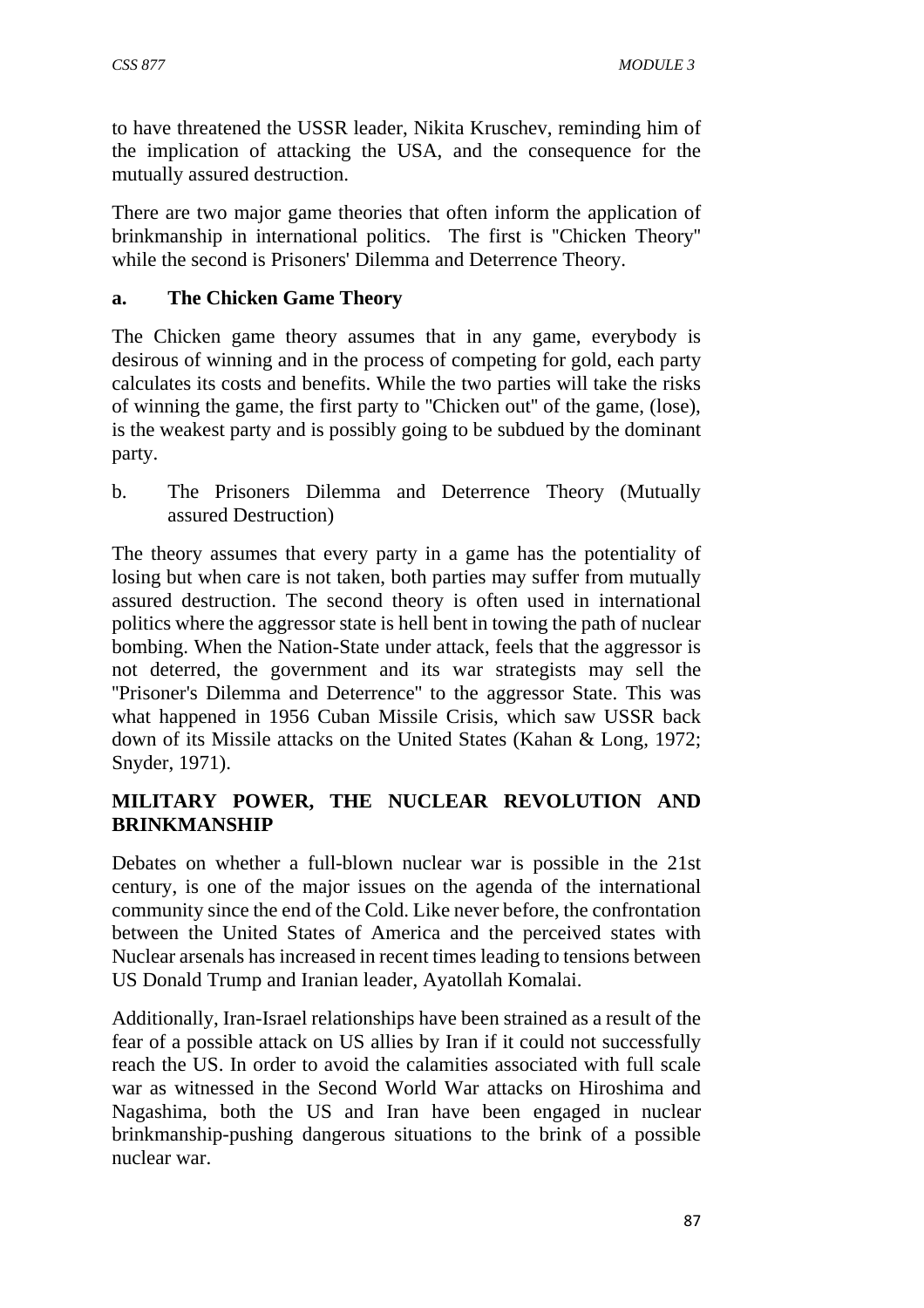Worried about Iran's continued attempts to dominate and control power in the Middle-East, Trump, in the early part of his election as US President began to criticize Iran and other nuclear states. The US, according to him, wanted to create a peaceful world where everybody will be able to participate in the government of their State, exercise their economic freedoms and participate in international trade. Though, his critics accepted that the rise of democracy in the developing world have uprooted the one party regimes, they are quick in noting that US foreign policy against Iran, North-Korea and China is an attempt to stifle these new nuclear states and bring the world war, to an edge of nuclear war.

Powell (2015) noted that the debates are not likely to disappear from the international system soon because more nations are challenging the conventional theory of brinkmanship which shows that military power is a key determinant of pushing an adversary to the brink of war. On the contrary, with the increasing realization of the idea of mutually assured destruction, the balance of power, is not dictated by the resolve of State, not to go to war, rather than possession of military power. Military power plays a role but it is shaped the resolve of nations to keep their countries away from full scale nuclear warfare. This, according Powell happened in the case of Indian-Pakistani war in 1971, when Indian leaders turned down the request to use air power against Pakistan because of fear of escalation of a full-blown nuclear war.

Analyzing US-USSR nuclear brinkmanship, Powell aptly held that: ''The balance of military power, much less the trade-off between power and risk, plays virtually no role in nuclear brinkmanship. Indeed, the essence of the nuclear revolution is often thought to be that it transformed contests of relative military strength into contests of resolve. Crises become a competition in risk taking in which resolve and a willingness to run risks are more important in determining the outcome than the balance of military power is. During the late 1950s and early 1960s, strategists and policy-makers anticipated the arrival of a technological condition of mutual assured destruction (MAD) in which both the United States and the Soviet Union could launch a devastating nuclear second strike even after absorbing a massive nuclear first strike.13 Secure, second-strike forces would render defense impossible because neither state could physically protect itself from an attack. It was the advent of MAD and not simply the development of nuclear weapons that marked the nuclear revolution'' (Powell, 2015:).

Obviously, in today's world, what will determine the next world war, is the ability of nations to go resolve on the path they want to follow in the face of an aggression. As new nuclear States emerge in the Third World, the prediction is that, the US is more likely to lose its grip of the world, and face more contests. The contests, which will be based more nuclear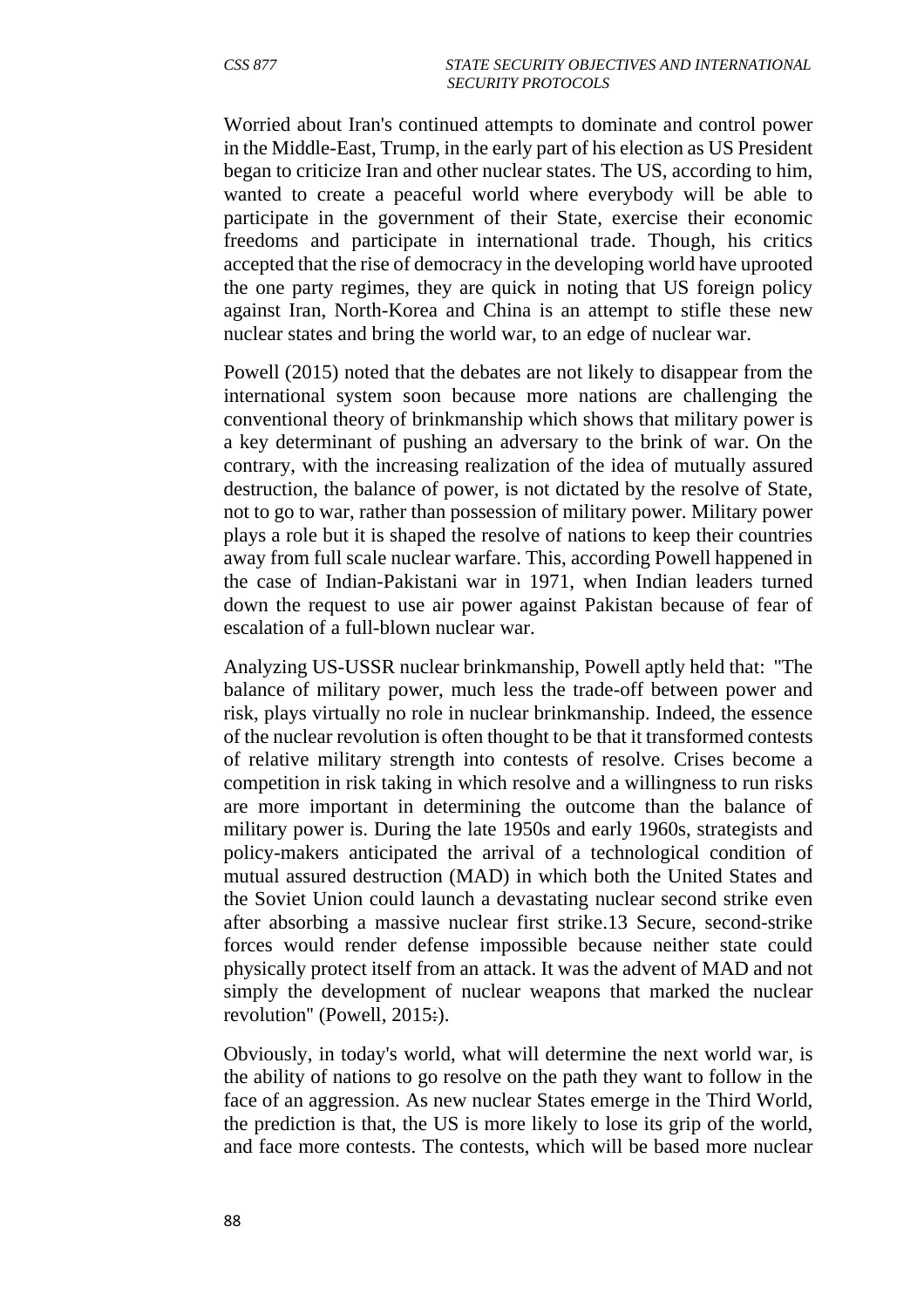brinkmanship, will overwhelm the traditional approach to foreign policy of looking at persuasion from the point of view of military strengths.

The future of peace, in a today's nuclear world lie in concessions especially in the Northeast Asia where powerful nuclear nations are not unmindful of US imperialism and are determined to challenge the status quo. In order to settle this conflict, Shifrinson (2019) advised that the US must be very tactical and encourage nations denuclearize with a view to creating a room for wider development in the region but this will take time because some of these nations are also on the path of exerting their political hegemony in the global system.

# **SELF- ASSESSMENT EXERCISE (SAES)**

- 1. What is Chicken Game Theory of Deterrence?
- 2. Distinguish between Deterrence by Denial and Deterrence by Punishment.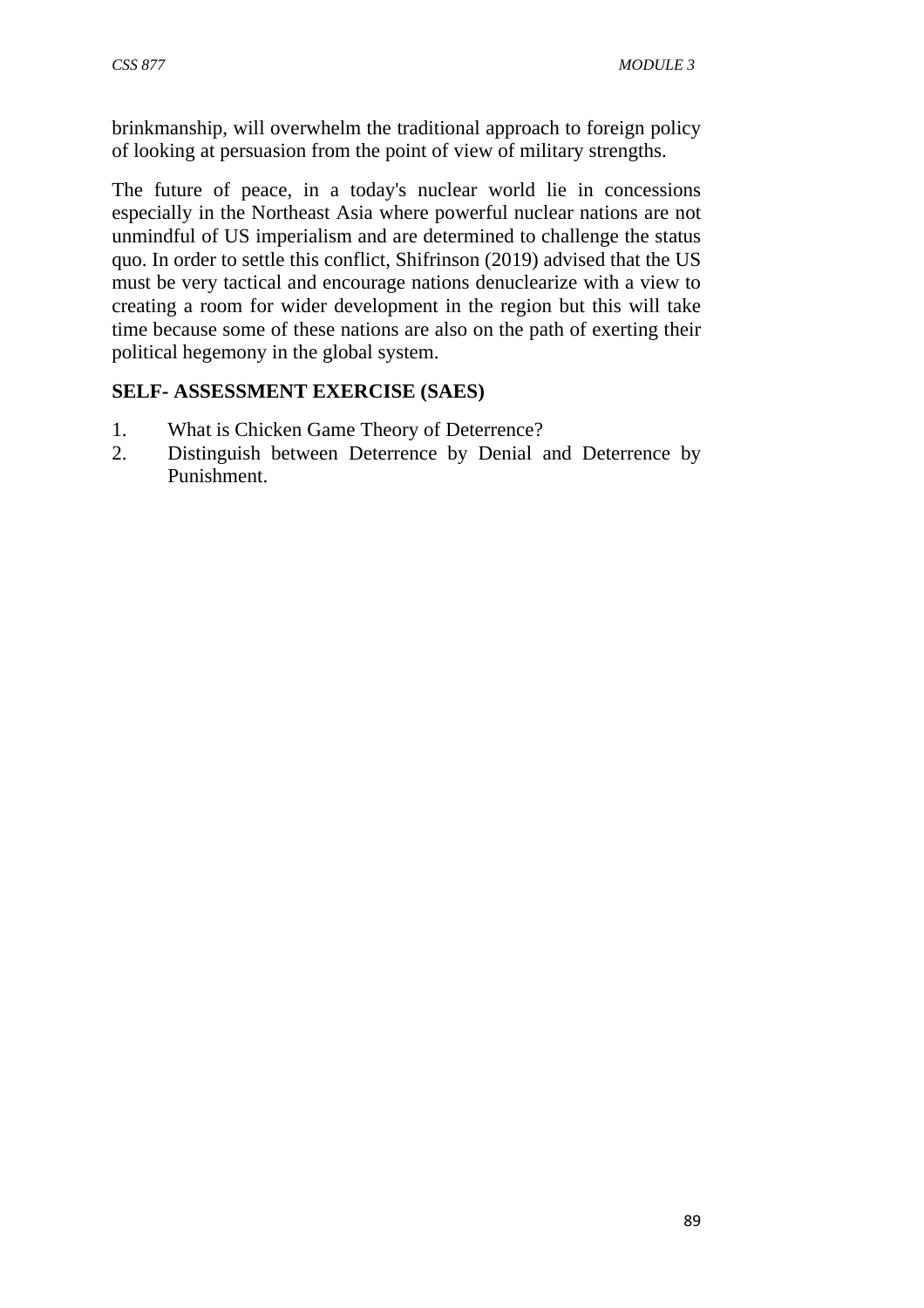### **UNIT 4 POLITICAL, ETHNONATIOANLIST CONFLICTS AND TERRORISM IN AFRICA**

Armed conflicts and asymmetric warfare have become some of the major indices of Africa's post-colonial history. From civil war in the Democratic Republic of Congo, protracted war in Libya to terrorist attacks in Somalia, Africa, has spent the larger part of its post-colonial history fighting one war or the other. In the course of these wars, millions of people have been sent to their early grave while hundreds of others have been displaced from their ancestral homes (Adeniyi, 2017; Collier & Hoefflier, 2002).

Like, most of the developing world, conflicts over power, resources and cultural identity have defined the cotours of military contests in Africa rather than imperial domination as found in the case of Great Britain, Japan, France, Belgium, Spain, America, Germany and Hungary. sent Although, armed conflicts. Many reasons have been attributed to the persistent nature of armed conflicts in post-colonial Africa.

#### **a. Colonial Bifurcation of the State**

The State left by the colonial masters, is said to have been fractured by the seeds and policies of colonialism. In Nigeria and Cameroon, as in many post-colonial African societies, unresolved land issue and demarcation by the colonial masters, have sowed the seeds of discord among the various ethnic nationalities. As earlier noted in the history of Nigeria, the colonial State amalgamated the various ethnic and religious nationalities in pre-colonial African societies without regard for their historical and cultural compatibility. For instance, in the creation of South-Western Nigeria, some Yoruba speaking people were cut off from the mainstream Yoruba-dominated South-Western region, and up till today, are made to live among the Hausa-Fulani in the Central Nigeria.

Where the Europeans did not succeed in imposing using a majority ethnic nationality for their imperial agenda, they empowered the minority over the majority, and in the process sowed the seeds of discords among the ethnic nationalities in the new State (Mbaku, 2010; Mamdani, 2004). Whether in Nigeria, or across the African continent, colonial rule, remains one of the major sources of conflicts in post-colonial society because national leaders have continued to appropriate the gains of the colonial state to maintain regime security and amass enormous wealth for themselves and members of their ethnic group (Adisa, 2013; Ekeh, 1975; Mbaku, 2019; Mamdani, 2001; Nnoli, 1978).

### **b. The phenomenon of ''Shell or Fragile State''**

Apart from the colonial legacy which African leaders often hang on, researchers have argued that Africa's multifarious problems lie in the inability of the State to develop the postcolonial African society. Like in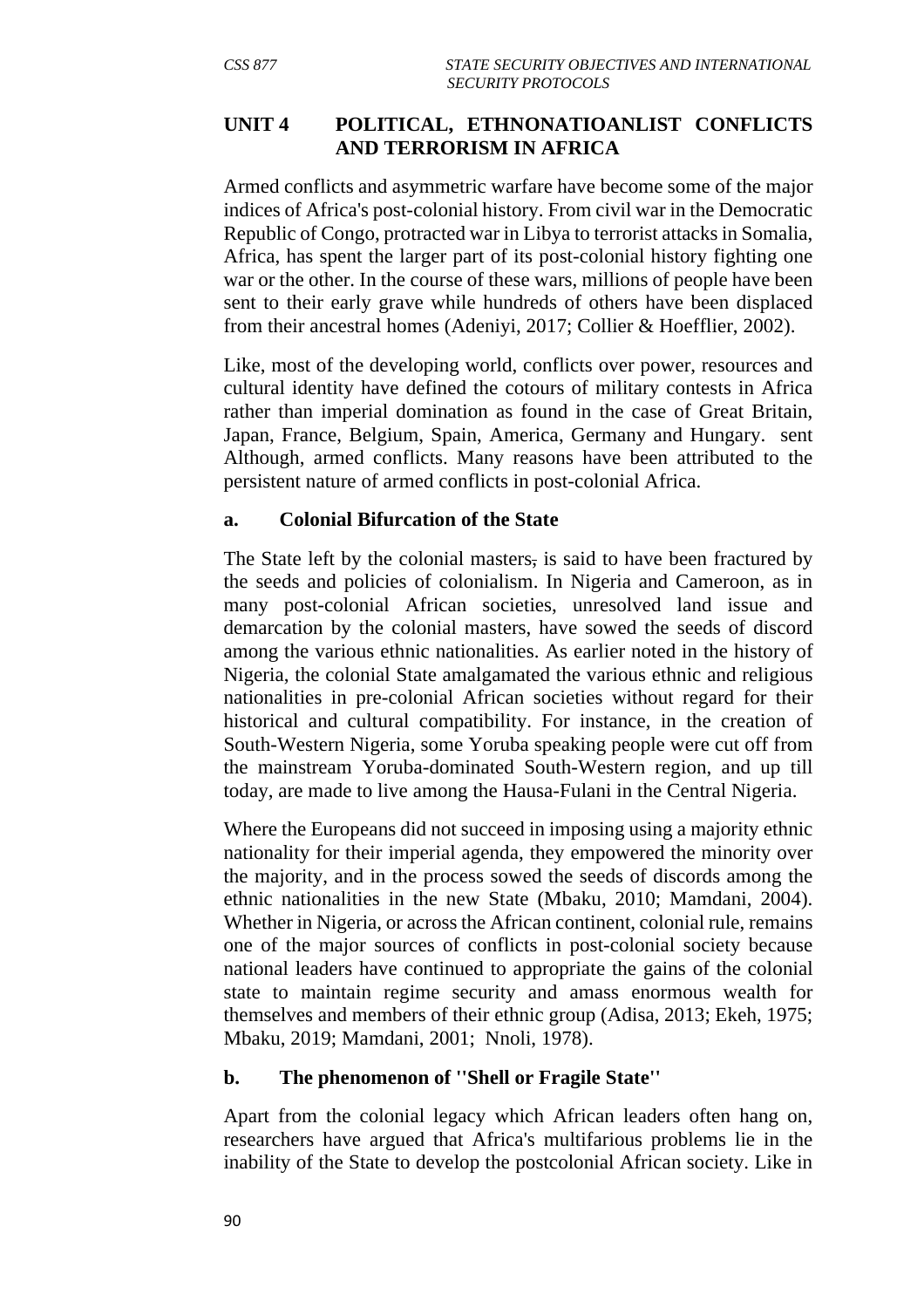majority of African countries, the State is simply an instrument of plunder designed to dupe the citizens, amass the wealth and scare resources of the nation, and convert State powers into personal powers.

While it is undisputed that widespread poverty, and economic deprivation are among the causes of war in Africa, the inability of the African State to significantly reconstruct the postcolonial society, put in place effective institutional arrangements and improve the standard of living of Africans have been described as the immediate causes of war in the continent. This is evidenced in the case of Sudan where State resources have been corruptly used to enrich a few people at the detriment of the majority of the citizens. In Nigeria, corruption scandals revealed, and prosecuted since President Obasanjo's regime to the current President, President Muhammadu Buhari, symbolized the venal nature of postcolonial society that the political elites have nurtured and ethno-nationalist struggles are inevitable in the post-military society.

### **c. Widespread Poverty, Youth Disenchantment and Economic Crises**

Poverty, like other socio-political problems, is one of the major causes of conflicts and wars in Africa. Of course, Africa is not the only poorest region in the world but the pandemic has been poorly managed by African leaders, such that most young people are either unemployed or are structurally and economically deprived of the basic necessities of life. This is the crux of the World Bank report when it stated that 87% of poor Nigerians live in the North where Boko Haram has wreaked havoc of millions of people and killed over 20, 000 Nigerians in its over 10 years insurgency (Adisa, 2019).

## **d. Political Contests for National Resources and Arms Proliferation**

At the core of Africa's age long conflict, is the phenomenon of ''resource curse''. Africa has enormous resources from gold to oil but most of these resources have been mismanaged by the ruling elites in the postcolonial society. Thus, the problem of development is not lack of resources but lack of the wherewithal to transform the resources into enormous wealth. While foreign collaborators also join in the seating of these resources, African leaders have gone to war to exert their influence over the natural resources of the continent. This is the case of the prolonged war in the Democratic Republic of Congo and violence in the Niger Delta.

Though Africa is yet to enter the list of countries that will be fighting nuclear revolution or exhibiting nuclear brinkmanship, the continent is currently seen by many analysts as the epicenter of different forms of transnational organized crimes. Some of these crimes include the dreaded Islamist terrorism ravaging the West, East and North-African regions.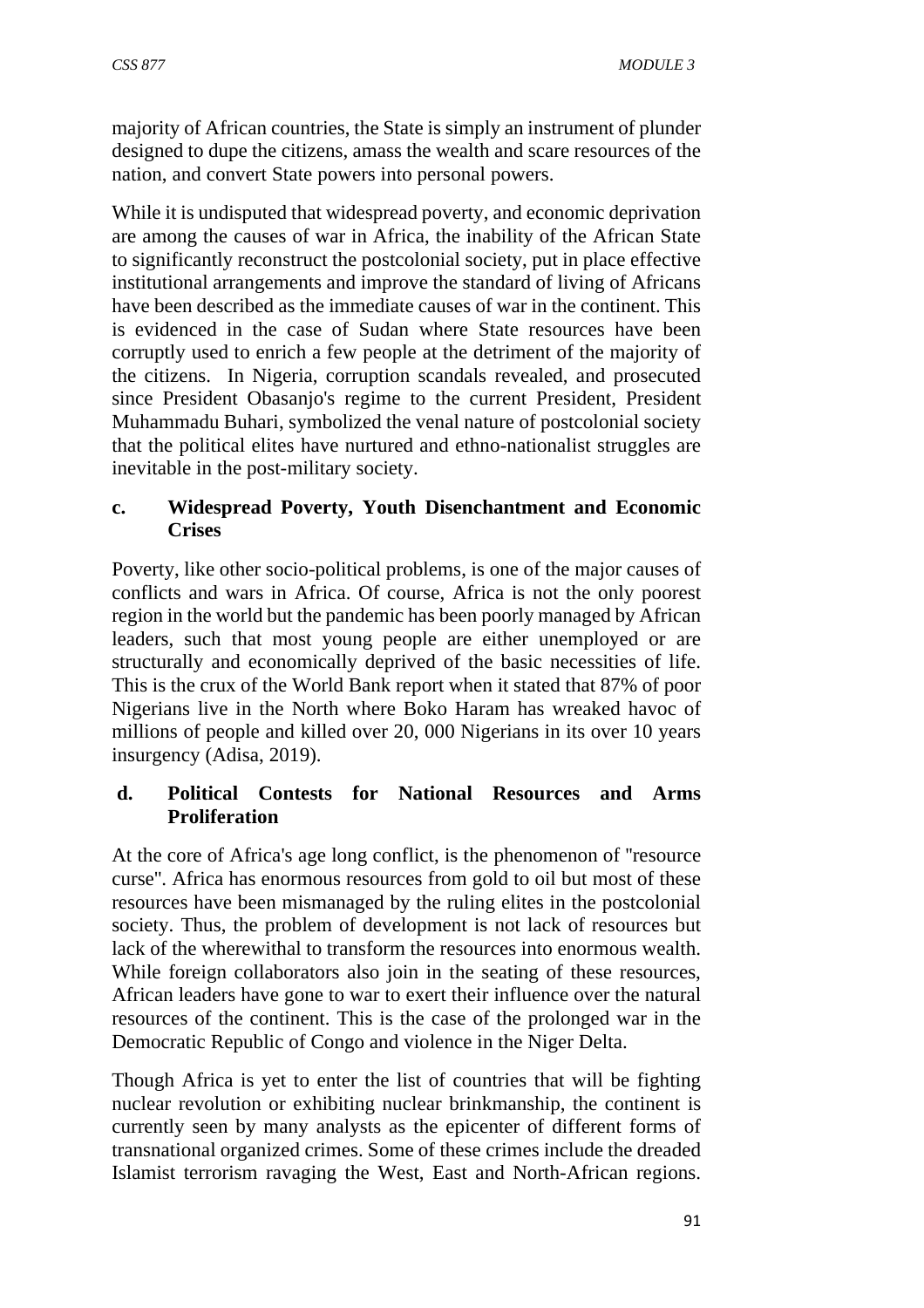They also include crimes such as oil theft, illicit arms trade, illicit drug trade and illegal smuggling of migrants to Europe by merchants of deaths. Although, most African countries are not currently fighting civil wars, multiple and daunting security challenges now come from non-State actors than State actors. This is the contour of armed conflict in post-Cold war Africa (Mazzitelli, 2007; Thurston, 2016).

### **SELF- ASSESSMENT EXERCISE (SAE)**

- i. What is the role of colonial legacy in Africa's security problems?
- ii. How has the politics of the Cold War between the US and Russian deepened conflicts in Nigeria?

### **4.0 CONCLUSION**

This module has examined the concepts of war, brinkmanship and conflicts within the contexts of international politics. It has now argued that war, conflict and brinkmanship have not changed dramatically following the emergence of the US as the new political order. It argued further that the increasing capacity of new states to produce nuclear weapons has continued to challenge the hegemony of the United States. It is this contest for global political leadership that is responsible for the causes of political instability around the world.

### **5.0 SUMMARY**

This module centered around war, brinkmanship and conflicts. It stated that both war and brinkmanship in post-Cold war society, is shaped more by who owes nuclear weapon than who dominates the global political system. The module also discussed the significance of war, conflict and brinkmanship in the study of international conflicts and understanding of the dynamics of global powers. It saw conflict as an inevitable characteristic of human society in its attempts to transit from traditional society to modern society, and even in modern society, conflict still defines ''who gets what and how''.

The module explained further the degree of conflict that a nation experiences is a function of the level of development of the nation. It argues that conflict diffuses over time as unresolved conflicts can escalate into war and brinkmanship. The module explained that the current nuclear brinkmanship between the United States, the Western world and the emerging nuclear nations, is a continuation of the Cold War between the US and the then USSR. While conflict has characterized most human civilizations, the module noted that war and brinkmanship have shaped international politics more than before. It has defined the end of communism and shaped the future of liberal capitalism and American foreign policy.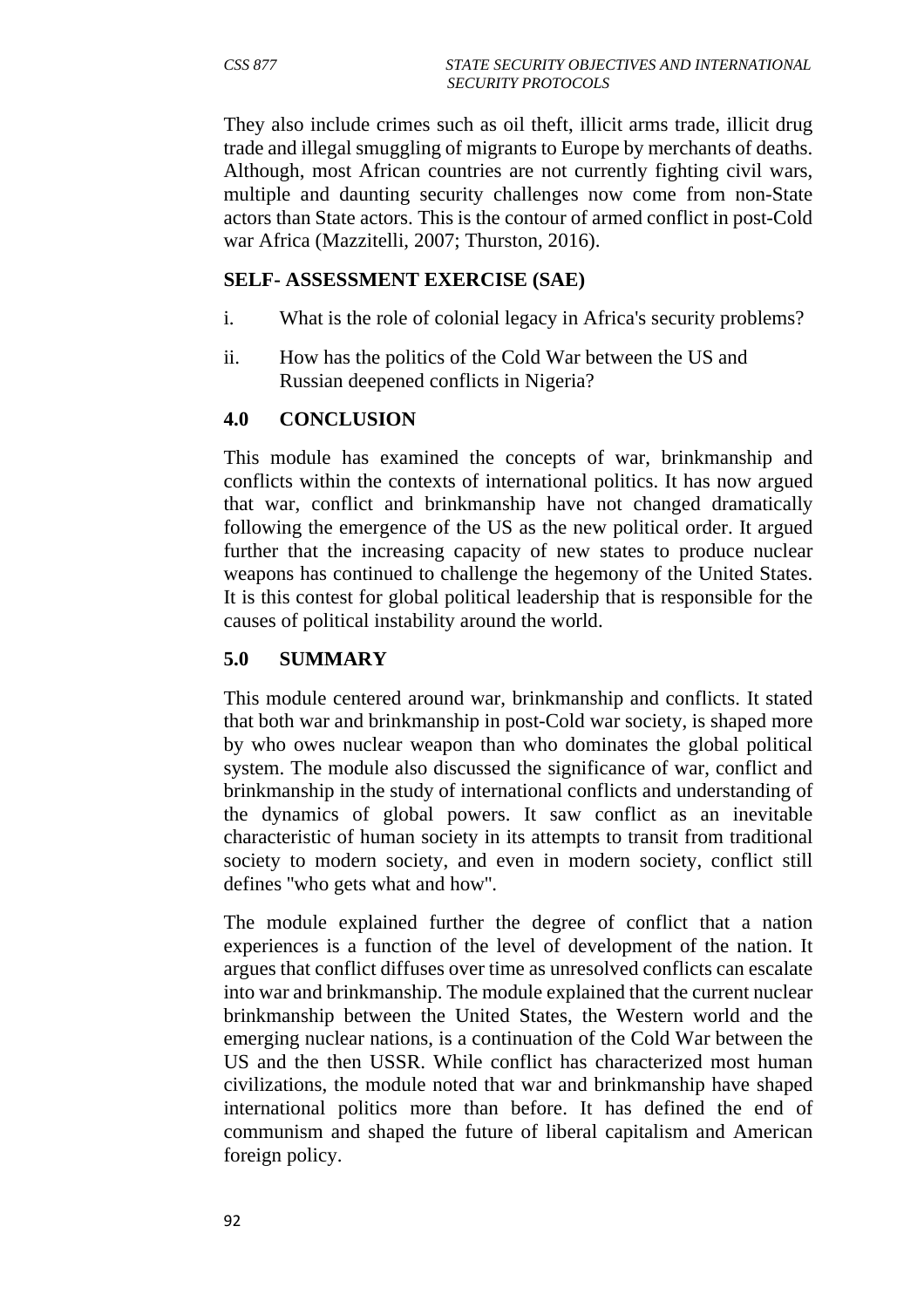### **6.0 TUTOR-MARKED ASSIGNMENT**

Discuss the effect of US-Iran proxy war on the stability of the African region.

### **7.0 REFERENCES/FURTHER READING**

- Acemoglu, A. & Robinson, J.A. (2013) *Why Nations Fail: The Origins of Power, Prosperity and Poverty*, London: Profile Books.
- Adeniyi, A. (2017). *The Human Cost of Uncontrolled Arms in Africa*, https://www-cdn.oxfam.org/s3fs-public/file\_attachments/rrhuman-cost-uncontrolled-arms-africa-080317-en.pdf.
- Agbiboa, D. E. (2012). Between Corruption and Development: The Political Economy of State Robbery in Nigeria, *Journal of Business Ethics*, 108 (3): 325-345.
- Awo, O. (1960). *The Autobiography of Chief Obafemi Awolowo,* New York, Cambridge University Press
- Collier, P. & Hoeffler, A. (2002). On the Incidence of Civil War in Africa, *The Journal of Conflict Resolution*, 46 (1): 13-28.
- Dougherty, J. E., and R. L. Pfaltzgraff, Jr. 1990. *Contending theories of international relations*. New York: Harper & R.
- George, A. L. (1980). *Presidential decision making in foreign policy: The effective use of information and advice*. Boulder, CO: Westview.
- Gunderson, G. (1974). The Origin of the American Civil War, *The Journal of Economic History*, 34 (4): 915-950.
- Gutmann, M. P. (1988). The Origins of the Thirty Years War, *The Journal of Interdisciplinary History*, 18 (4): 749-770.
- Jervis, R. (1976). *Perception and misperception in international politics*. Princeton, NJ: Princeton University Press.
- Jessen, D.L. (1988). The Spanish Armada: The Worst-Kept Secret in Europe, *The Sixteenth Century Journal*, 19(4): 621-641.
- Kahan, J. H. & Long, A. K. (1972) The Cuban Missile Crisis: A Study of its Strategic Context, *Political Science Quarterly*, 87(4): 64-590
- Mamdani, M. (2001). *When Victims Become Killers: Colonialism, Nativism and the Genocide in Rwanda*, Kampala, Fountain Publishers.
- Marwick, A. (1968). The Impact of the First World War on British Society, *Journal of Contemporary History*, 3 (1): 51-63.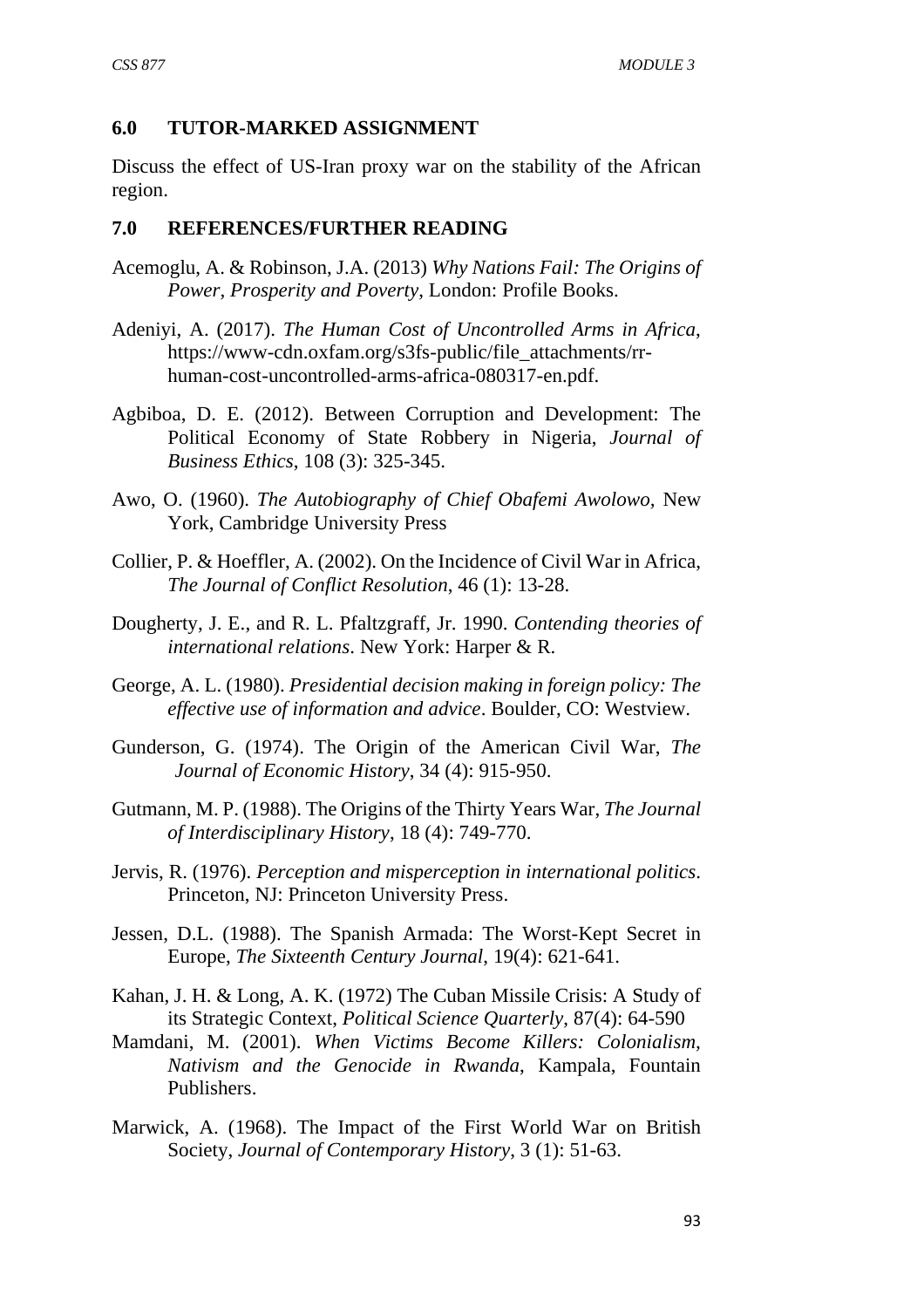- Mazarr, M. J. (2018). *Understanding Deterrence,* RAND Corporation, https://www.rand.org/pubs/perspectives/PE295.html
- Mbaku, John Mukum (1994). Bureaucratic Corruption and Policy Reform in Africa, *The Journal of Social, Political & Economic Studies*, 19 (2): 147-175.
- Mintz, A. (1993). The Decision to Attack Iraq: A Noncompensatory Theory of Decision Making, *The Journal of Conflict Resolution*, 37 (4): 595-618.
- Neustadt, Richard E., and Ernest R. May. 1986. Thinking in time: The use of history for decision making. New York: Free Press.
- New York (2012). New Estimate Raises Civil Death Toll, https://www.nytimes.com/2012/04/03/science/civil-war-toll-upby-20-percent-in-new-estimate.htm.
- Nicholas, R. F. (1947). American Democracy and the Civil War Proceedings of the American Philosophical Society, 91 (2): 143- 149.
- Nnoli, O. (1978). *Ethnic Politics in Nigeria,* Enugu: Fourth Dimensions Publishers.
- Paret, P. (1971). The History of War, *Daedalus: The Historian and the World of the Twentieth Century*, 100 (2): 376-396.
- Philips, G. (2011). Military Morality Transformed Weapons and Soldiers on the Nineteenth Century Battfield, The Journal of International History, 41 (4): 565-590.
- Powell, R. (2015). Nuclear Brinkmanship, Limited War and Military Power, *International Organization*, 69 (3): 589-626.
- Rubenstein, R. E. & Hill, Q. T. (2020). *The Trump-Iran Showdown: A Conflict Resolution Perspective*, https://studies.aljazeera.net/en/reports/trump-iran-showdownconflict-resolution-perspective.
- Schelling, T.C. *The Strategy of Conflict*. Harvard University Press: Cambridge, MA, USA, 1960.
- Shifrinson, J. (2019). Security in Northeast Asia: Structuring a Settlement, *Strategic Studies Quarterly*, 13 (2): 23-47.
- Snyder, G. H. (1971) Prisoner's Dilemma and Chicken Models in International Politics, *International Studies Quarterly* , 15 (1): 66-103.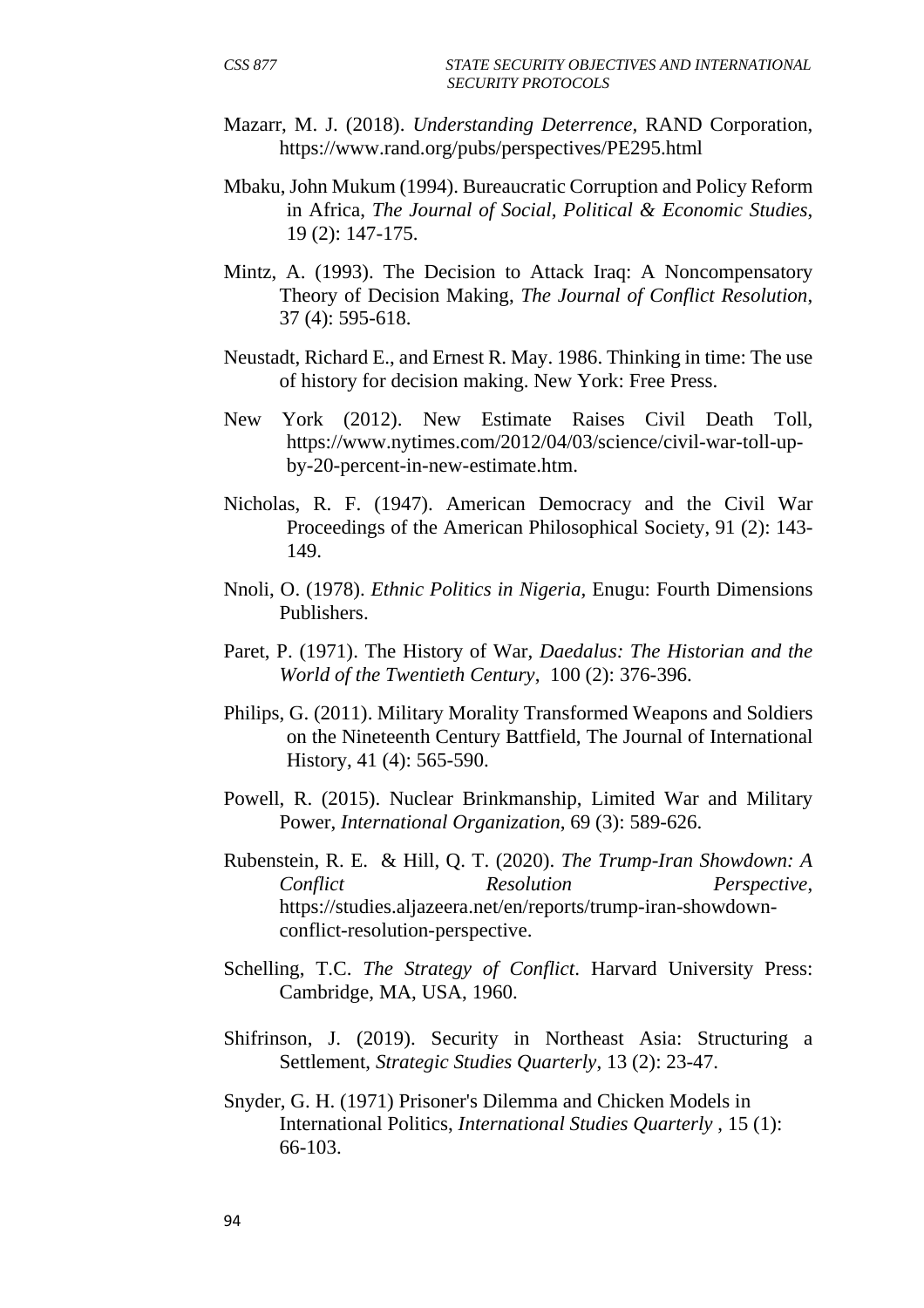- The Guardian (2020). *US kills Iran general Qassem Suleimani in strike ordered by Trump*, https://www.theguardian.com/world/2020/jan/03/baghdadairport-iraq-attack-deaths-iran-us-tensions.
- Thurston, A. (2016). *The 'disease is unbelief': Boko Haram's religious and political worldview*, US: Center for Middle East Policy.
- Tisdall, S. (2020). Trump's Callous Sanctions risk tipping Iran Over the nuclear precipice, The Guardian, https://www.theguardian.com/commentisfree/2020/mar/21/trump -pompeo-iran-callous-sanctions-nuclear-precipice.
- Weber, J. L. (2020). American Civil War: United States History, https://www.britannica.com/event/American-Civil-War.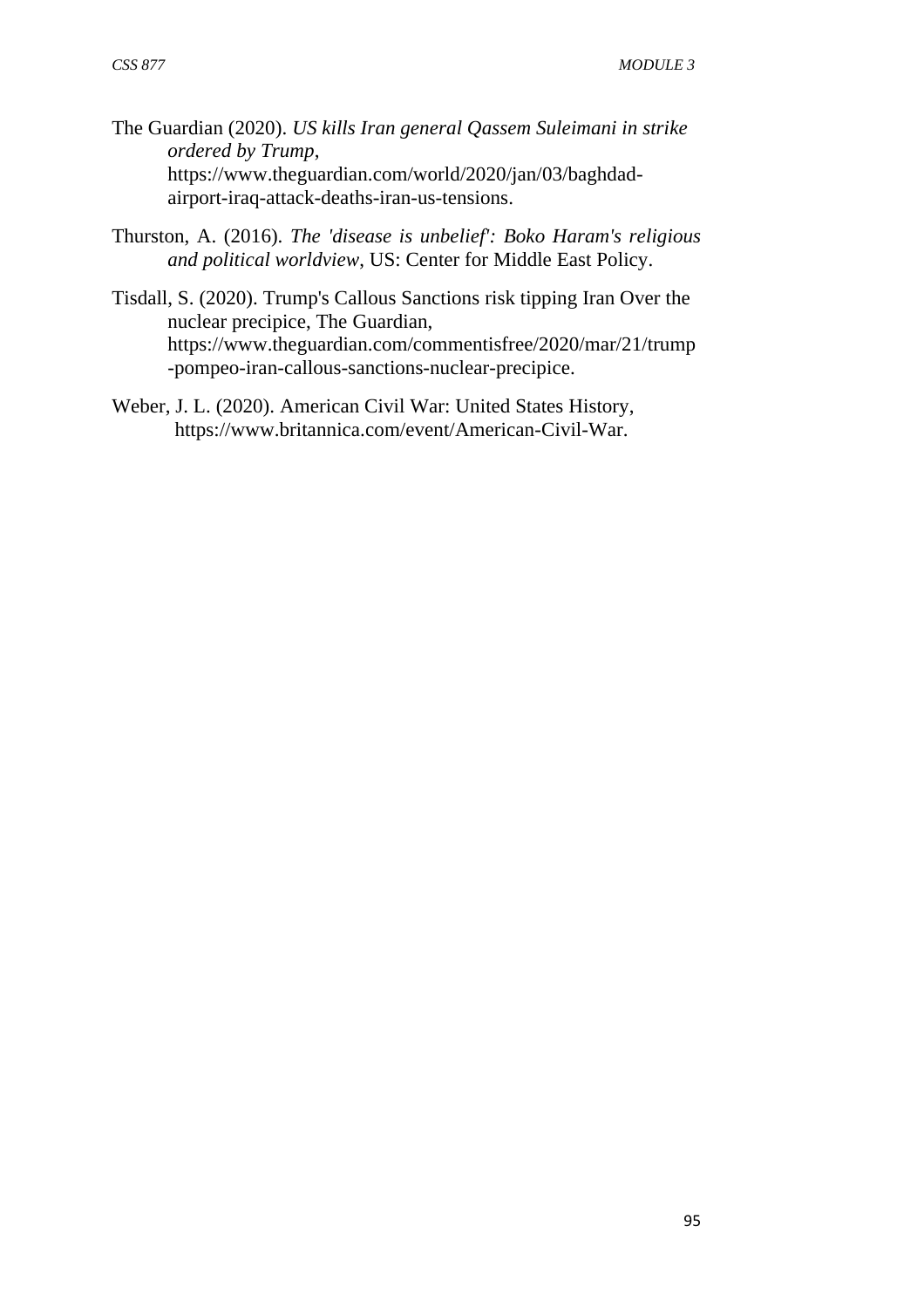### **MODULE 4 STRATEGIC CONFLICT MANAGEMENT AND STATE SECURITY**

#### **INTRODUCTION**

Strategic management is now one of the major distinctions and characteristics of modern society. It denotes aggressive but careful selection of scientifically predetermined procedures to achieve an organization's goal. The idea is derived from Eighteenth Century's scientism and positive philosophy, which believed that science has solutions to the problem of man and society, and can indeed help in the organization of our world.

The idea, which now dominates, management practice has since been extended to connote Frederick Taylor's scientific management. Taylor was an American engineer cum management expert, who decried the wastage that characterized the American society of his time. In the nineteenth century when factory production was just experiencing modernization in America, Taylor observed that most companies were unable to harness their resources and manage available manpower because of their inability to introduce scientifically predetermined principles such as ''standardization of work'' and ''systemization of the work process''.

Beginning in the 1970s with work of Schendel & Hofer (1979) which rechristened the field of business policy to strategic management, the idea of strategic management entered into management literature and practice with dynamics of Weberian bureaucracy (Franke, Edlund, Oster, 1990; Nag, Hambrick & Chen, 2007), and by the end of the 20th century, it had become entrenched in conflict management system.

The assumption behind this, is that if organizations could manage their organizations strategically and realize productive results in the process, then, society at large, can adopt this approach in solving many numerous problems of peace and conflict. This is why the term is now used in the field of security studies, to refer to management strategies that take into consideration, scientific procedures in the planning of a war, conflict or resolution of the conflict. It also connotes the process of building peace around objective criteria that allow inclusiveness in the resolution of a conflict and also give parties, objective criteria as to how their grievances have been addressed (Samantara, 2004).

In this module, you will learn about the meanings and types of conflicts. You will learn about the processes for resolving conflicts, and the role of strategic conflict management in global and local conflicts in the 21st century. Additionally, you will learn the significance and role of threats assessment in conflict management and the processes for achieving peace-building in a conflict-ridden society.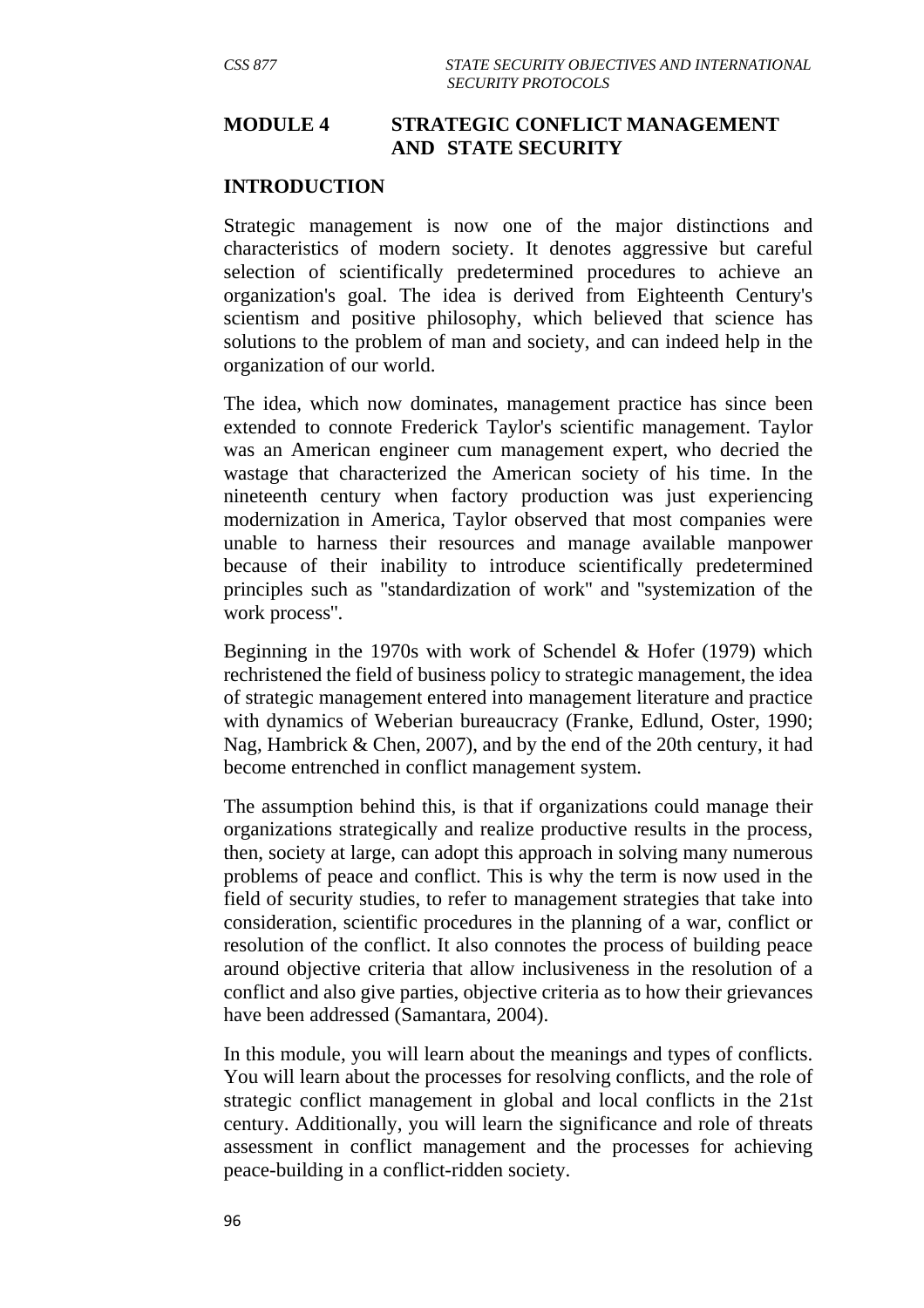## **UNIT I WHAT IS CONFLICT & STRATEGIC CONFLICT MANAGEMENT ?**

The way to begin a definition of strategic conflict management is to ask "what is conflict"? Conflict is a disagreement between two or more persons or parties which may result to violence or expression of anger or friction that may culminate in the outbreak of a war. While it is not every conflict that results to war, when a conflict persists, the tendency that it will result to war or violence is always very high.

Madalina (2016) stated that one of the signs of conflicts in a society, is the expression of opposition to a proposal by another group, which may generate friction or discord. Because of the nature of human society, conflict is almost inevitable in the course of evolution of human society and the process of social change. Such was the eighteenth century French Revolution, which changed the course of the evolution of human race, and set the stage for the emergence of a modern society, organized on the rule of law, as opposed to the rule of law.

In fact, many philosophers have since attested to the fact that, there cannot be any dramatic change in the course of the motion of human society without a war or revolution. War sets the stage for new thinking, and new ideas, will always bring new inventions on how to deal with collective threats facing humanity. For instance, if not for the outbreak of the Second World War which exposed US atomic power, many nations of the world would not have invested in space technology, atomic bombs, airpowers and military warfare. By bombing Hiroshima and Nagasaki, the United States of America sent a signal to the world that no one was safe, and the only defence was to get prepared for war. This must have informed the politics behind nuclear brinkmanship in international politics today (Powell, 2015).

Like other human behaviour (*except sex that is publicly prohibited in many societies*) conflict does not have a home. It can occur in school, family, hospital, workplace, recreational centres, religious houses, and at the global level. Although, conflicts within the workplace and the family system may be minimal, they can set the stage for wider societal conflicts and aggravate stereotypes that could lead to war in the future. Such is the nature of ethno-religious conflicts in postcolonial Africa where minor grievances between two or more members of ethnic nationalities will be aggravated to the level of political violence. Nigeria witnessed this type of conflict, more in the 1990s, following the annulment of the June 12 1993 election by the Federal Military Government, and the associated ethno-religious animosity that accompanied this struggle.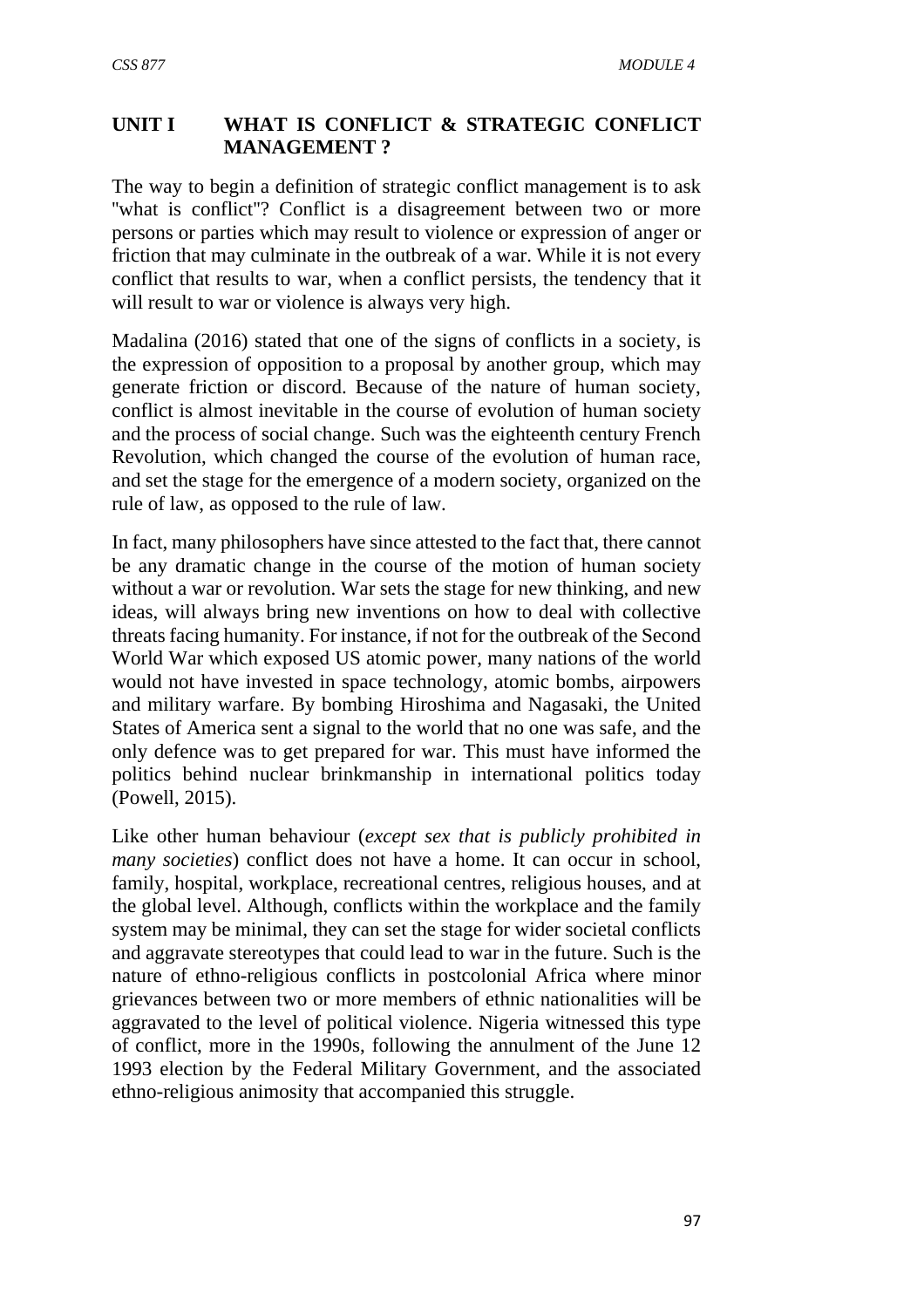### **STAGES OF CONFLICT IN SOCIETY**

Barbara Hill in his 1982 article ''Analysis of Conflict Resolution Techniques'' identified three phases in the evolution of a conflict;

#### **a. Pre-Conflict Phase**

The Pre-Conflict Phase is the stage at which sequence of events leading to conflicts will occur bringing both the oppressor and the oppressed together. At this stage, members of each group will show their expression of anger, friction and discord, and will also come up with defence supporting their anger.

**b.** Actual Conflict Phase: This is the stage at which the two parties in conflict situations will overtly or covertly express their anger using violence or hostility towards the aggressor. Unless, government is proactive at this stage or a mediator is very prompt in mediating the conflict, hostility that begins like a minor misunderstanding can escalate into a civil war and eventually leads to loss of many lives and property.

### **c. Post-Conflict Phase**

Hill noted that events begin at this stage with an overt attempt to halt hostility and build peace among conflicting parties (... cite the source...). Though peace-building can take the process brining parties together, persistent conflicts or sporadic attacks may warrant the deployment of the military to a crisis region. This is the approach that the UN Security Council has adopted in many instances to dampen the tensions of war in postcolonial Africa in the 1990s.

### **TYPES OF CONFLICTS**

Conflicts can also be categorized into different types based on the motivations of the actors.

# **1. POLITICAL CONFLICTS**

Political conflicts are those conflicts intended to win a political power or capture the State. Virtually all categories of State-led conflicts are forms of political conflict because the intention is usually to dominate other, capture territories or regime change. There may however be undercurrents of political conflicts such as ethnic and racial discrimination or resource control but ultimately, the politics of war is surrounded by political domination and regime security.

# **2. ETHNIC OR RACIAL CONFLICTS**

Conflicts may arise from clamour for ethnic or racial recognition. While political conflict is usually driven by the quest for power and involvement in politics, ethnic and racial conflicts, in most developed and developing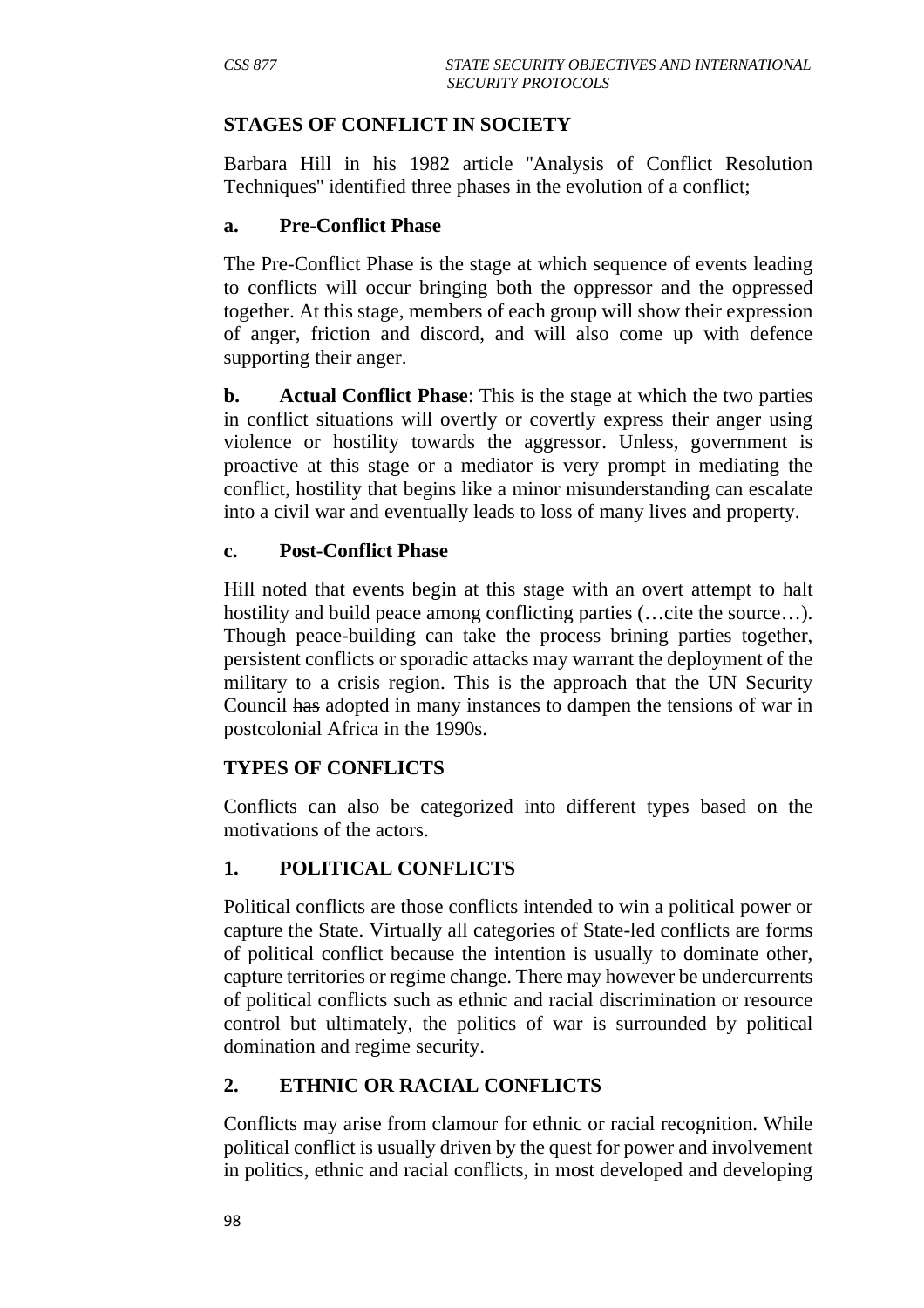societies, may be driven by long-term stereotypes about a generation (Mamdani, 2001). These stereotypes if not nationally checkmated may lead to ethnic genocide or racial killings, and can cause long-term political instability. This is the case in the ethnic cleaning in Rwanda in 1994, and the protracted conflicts that followed the killing of George Floyd in the US (Glasse, Norvell & Melimoponlous, 2020).

# **3. ECONOMIC CONFLICTS OR RESOURCE CONFLICTS**

Economic factors, such as the quest for materialism, class domination and struggle over scarce natural resources can also be causes of conflicts in modern society. This is position has been theoretically proven by Karl Marx in his Communist Manifesto (1848) where he stated that the history of hitherto existing societies, is the history of class struggle. Struggle, which had been driven by land ownership in the eighteenth century, has now in today's capitalist society taken the turn of contestation between the bourgeois class and the proletariat.

Wallenstein (1974) held that conflict in the world system in the next decades will be predicted more by struggles over imperial domination between the politically and militarily powerful West and the peripheral nations which depend on the West for survival in the world system. He added that the global capitalist system is skewed in favour of the Western countries at the detriment of the developing world, and in the long run, this will generate unending rivalry between the United States of America and the rest of the world.

# **4. RELIGIOUS OR IDEOLOGICAL CONFLICTS**

Religious conflict is different variant of social conflict because it is driven by socially constructed values and beliefs that are defined by religion. Like other forms of social conflict, religious conflicts can be aggravated by persistent arguments over certain values held by a particular group but opposed by others. While the possibility of a secular society is high with the continuous influence of modernization, research has indicated that, religion still plays a major role in the decision of individuals in most developing societies.

Unlike conflicts caused by lack of material possession, religious conflicts may be prolonged if certain section of the society holds on to certain values that radically differ to those of the larger society, and in their opinion, those values are the only path to salvation. This is why extremist culture sets and prepares the grounds for terrorism.

# **5. TERRORISM OR TERRORIST CONFLICTS**

Terrorist conflicts are those conflicts caused by terrorism or activities of a terrorist group, which are intended to destabilize a society or cause panic or deaths of majority of people. Unlike political or ethnic conflict, where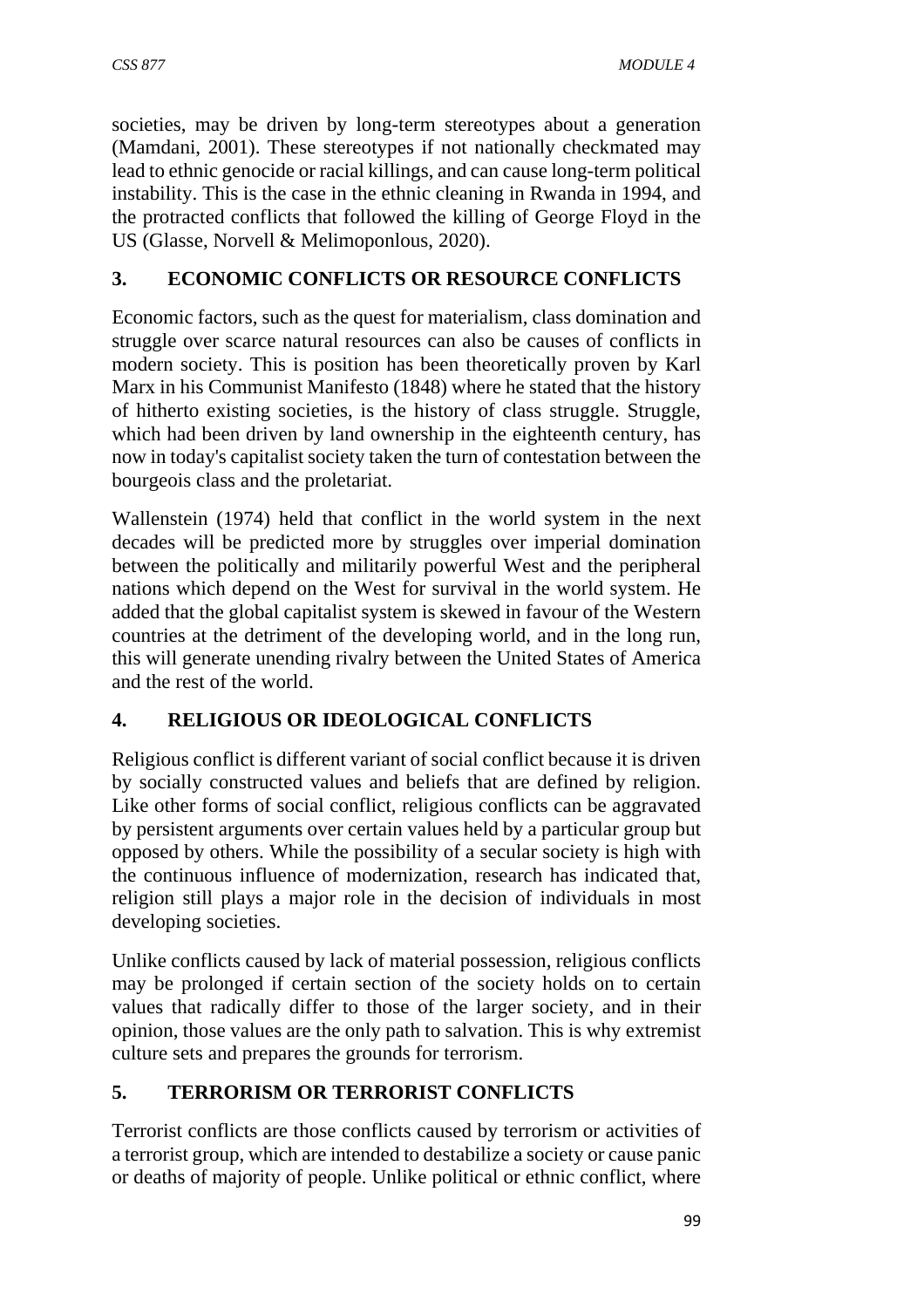one is likely to know his enemies, terrorists use proxy wars to express their anger and threaten government from agreeing with their terms and conditions.

While other conflicts can still be handled by providing what is lacking, terrorists can hold on to their struggle for a longer time, and the possibility of making the extremist ideas intergenerational is very high in weak societies where the State is fragile and the political class is unwilling to effectively end terrorist attacks (Thurston, 2016).

# **7. NATIONAL CONFLICTS OR CIVIL WAR**

There are a set of conflicts that have escalated into a national problem dragging the history, national unity and integration into question. Political violence or civil war is the commonest form of national conflicts, and the greatest source of deaths to war in postcolonial Africa.

### **8. REGIONAL CONFLICTS**

Regional conflicts are those conflicts that have involved two or more countries within the same region or sub-region. Though, this type of conflicts is not common, inefficient handling of conflicts within a country or sub-region, can in the long-run become a major concern of an entire region. The Boko Haram insurgency in Nigeria, and its persistent impact on the Lake Chad sub-region clearly explicate the scenario painted above. Boko Haram, a Nigerian radical Jihadist, that has killed thousands of people, have since extended its hostilities to Chad, Niger and Cameroon. Until recently when it suffered heavy casualties from both Nigeria and Chadian forces, Boko Haram was very active in the Lake Chad subregion. Despite this experience, the crisis has continued to threaten the stability of the sub-region (International Crisis Group, 2017).

#### **9. COLD WAR OR GLOBAL CONFLICTS**

The Cold War is a war involving several countries supporting two or more sides in a global conflict ostensibly to demonstrate the political hegemony of the domineering State in the conflict. A good example of this was the Cold War between the US-Soviet Union, which eventually led to the collapse of Soviet Union and the emergence of liberal democracy in many developing and transition societies (Meredith, 2005).

#### **10. WORLD WAR**

World War is one of the variants of global conflicts involving the world and several countries that are polarized along political and economic lines. The conflict, which is more destructive, has only occurred twice in human history-The First World War and the Second World War.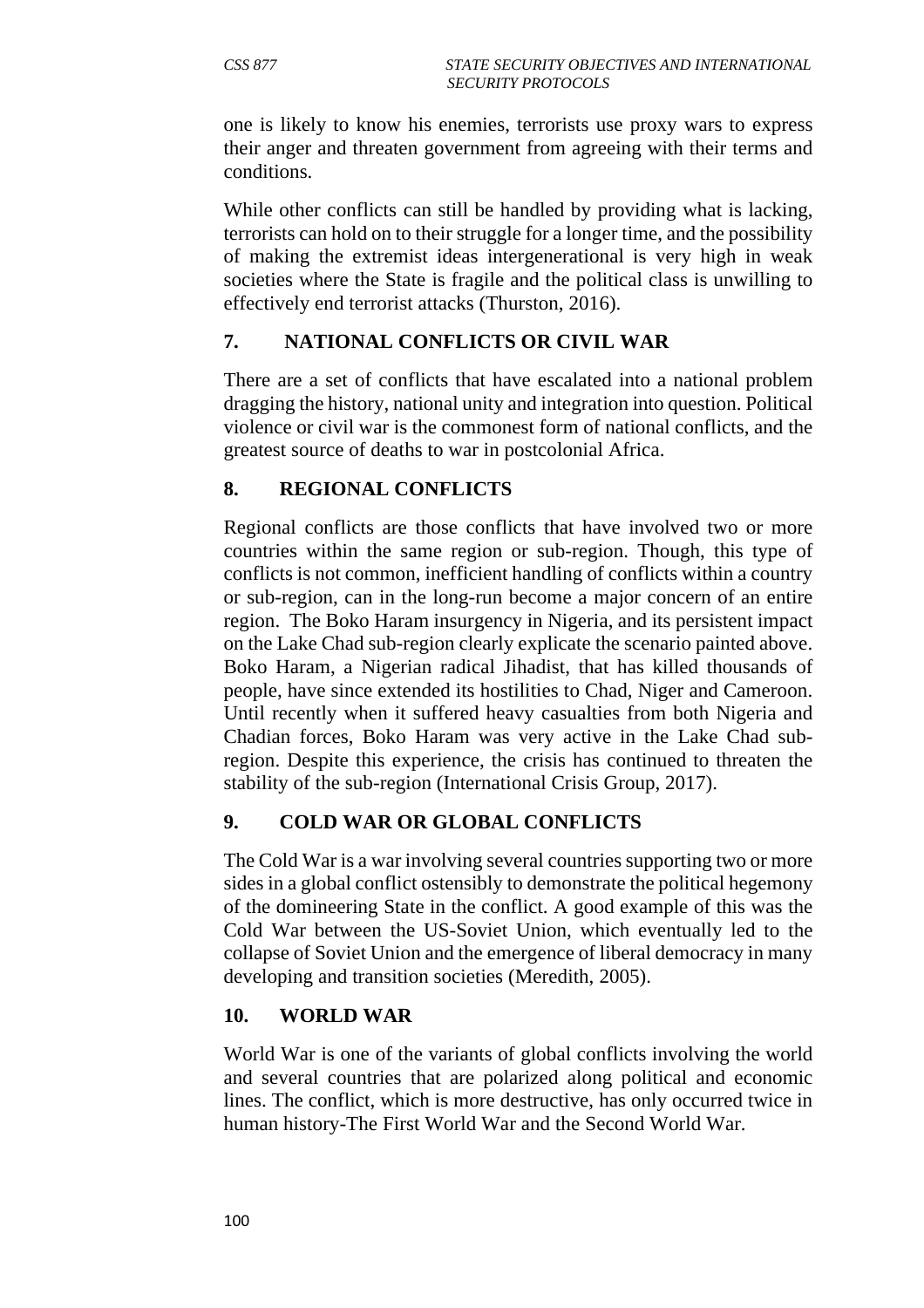Conflicts can also be described in terms of relationship between the oppressed and the oppressor. Where the oppressor or aggressor is more powerful than the oppressed, we simply that the conflict is asymmetric but where the two parties have equal powers, then the conflict is symmetric. Although, conflict is destructive, it can also be a source of communication and a path to peace between aggrieved parties. This is why Lewis Coser noted that social conflict, is functional because it helps society to maintain some levels of social equilibrium.

It is however important that, learning about conflicts alone may not suffice to equip today's military strategies and policy makers, we must learn about how society prevents conflicts or resolve conflicts to bring about social order.

In the next section, you will learn about meanings and contexts of strategic conflict management. Strategic conflict management is a wide range of scientifically and institutionalized procedures put in place by an organization or a State to end a conflict. It involves strategic use of security measures targeted at preventing the occurrence of a conflict or designed to prevent the damages and consequences that a country may experience in the hands of an aggressor (Samantara, 2004).

Strategic conflict management has also been defined as a set of legal, political, social and economic frameworks put in place by government to pacify aggrieved parties and make them reconsider their positions. The frameworks, usually within the global contexts, include provision of food security, military intelligence, threats assessments, legal defence for refugees, and provision of shelters for the displaced persons.

### **SELF-ASSESSMENT EXERCISE (SAE)**

- 1. What is Conflict?
- 2. What are the three stages of Conflict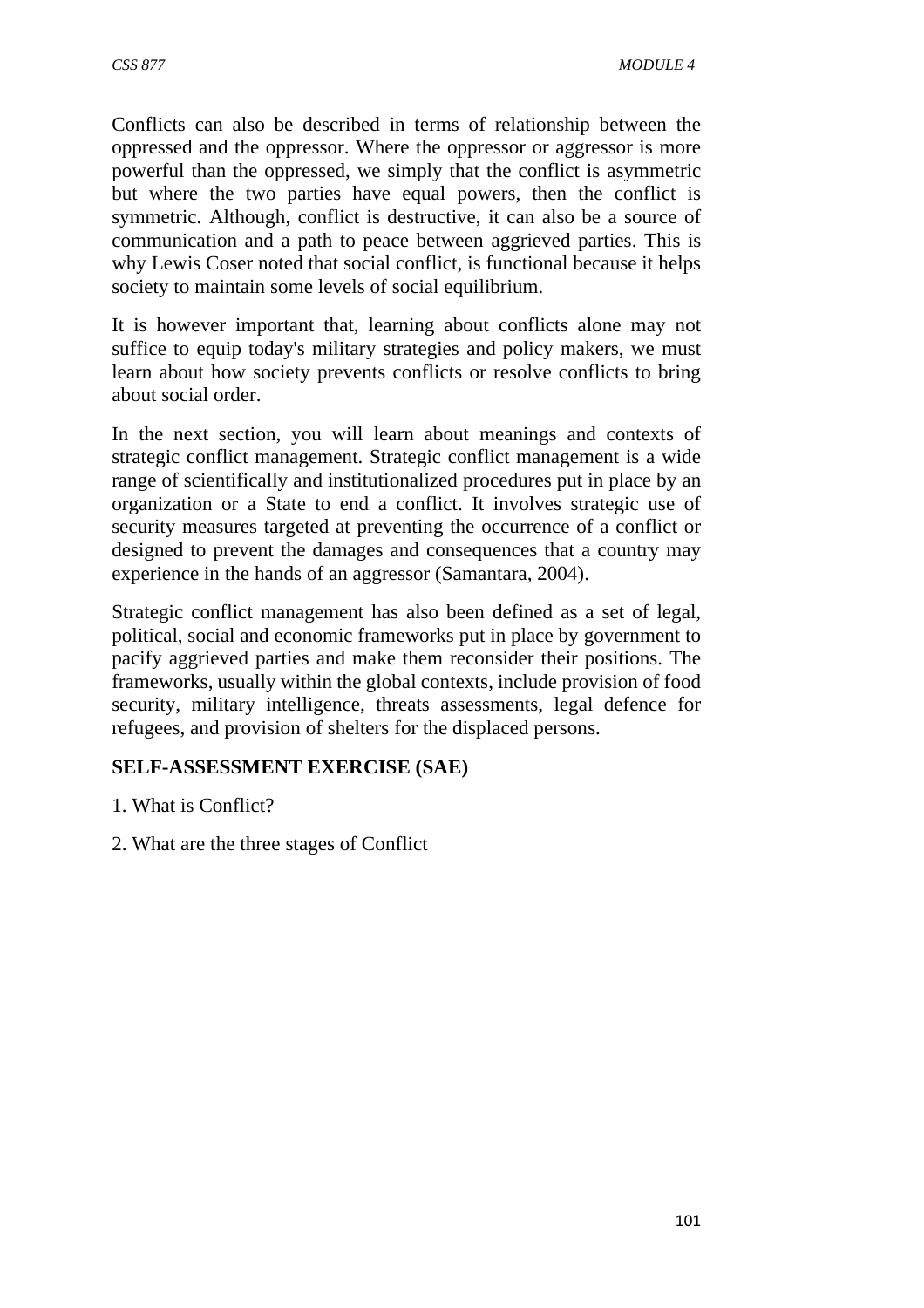### **UNIT 2 STRATEGIC SECURITY MANAGEMENT, THREATS, ASSESSMENT, AND INTERVENTION IN WAR AND ARMED CONFLICTS**

### **I. STRATEGIC SECURITY MANAGEMENT -A NEW FIELD IN SECURITY STUDIES**

Strategic security management is one of the new fields of security studies. It is found in the public and private security sectors. Following the September 11, terrorist attacks on the World Trade Center in New York, many scholars have increasingly paid attention to the importance of strategic security management in the art of war, terrorism and political conflict (Allen & Derr, 2016).

While it is good to think that conflict will not occur, if it occurs, what will you do to prevent it. This is what is studied in the field of strategic security management. Strategic security management is the field of security studies that concerns itself with actions, activities, programmes, analyses and predictions done about a phenomenon either to anticipate that a crisis will occur or determine if an organization is exposed to danger.

These include threat characterization and screening, risk assessment, vulnerability analysis, consequence analysis. Apart from analysis of a nation's security risks, strategic security management also entails the analysis of military capability to confront potential dangers, and analysis of the capability of potential enemies. This is essential in view of the fact that, in this age of globalization, hacking of government's information from its data base can expose government's military strategies.

Military and criminal intelligence analysis, both on the warfront and within the neighbourhood including police investigation of evidence of an attack, is very important to achieving viable victory (Frear, Kulesa & Kearns, 2014; Peters, 1987; USA, 2018).

# **2. WHAT IS RISK, THREAT AND VULNERABILITY**?

A risk is any foreseen danger or perceived threat by an organization or a Nation-State, which may be man-made or environmentally induced. A risk is man-made if the threat associated with the risk is being planned and is to be executed by a group of individuals, perceived to be the enemies of the State. Man-made risks include; planting explosives in public places in order to kill, impose panic in the minds of the public or deter government in taking a particular decision.

Because we live in a world where climate change is increasingly a problem, human society is now exposed to so many environmentally induced risks such as tsunami, drought, desertification, famine, COVID-19, Ebola, Spanish Flu, and ocean surge. Depending on the degree of impact, every environmentally induced risks have potentiality of claiming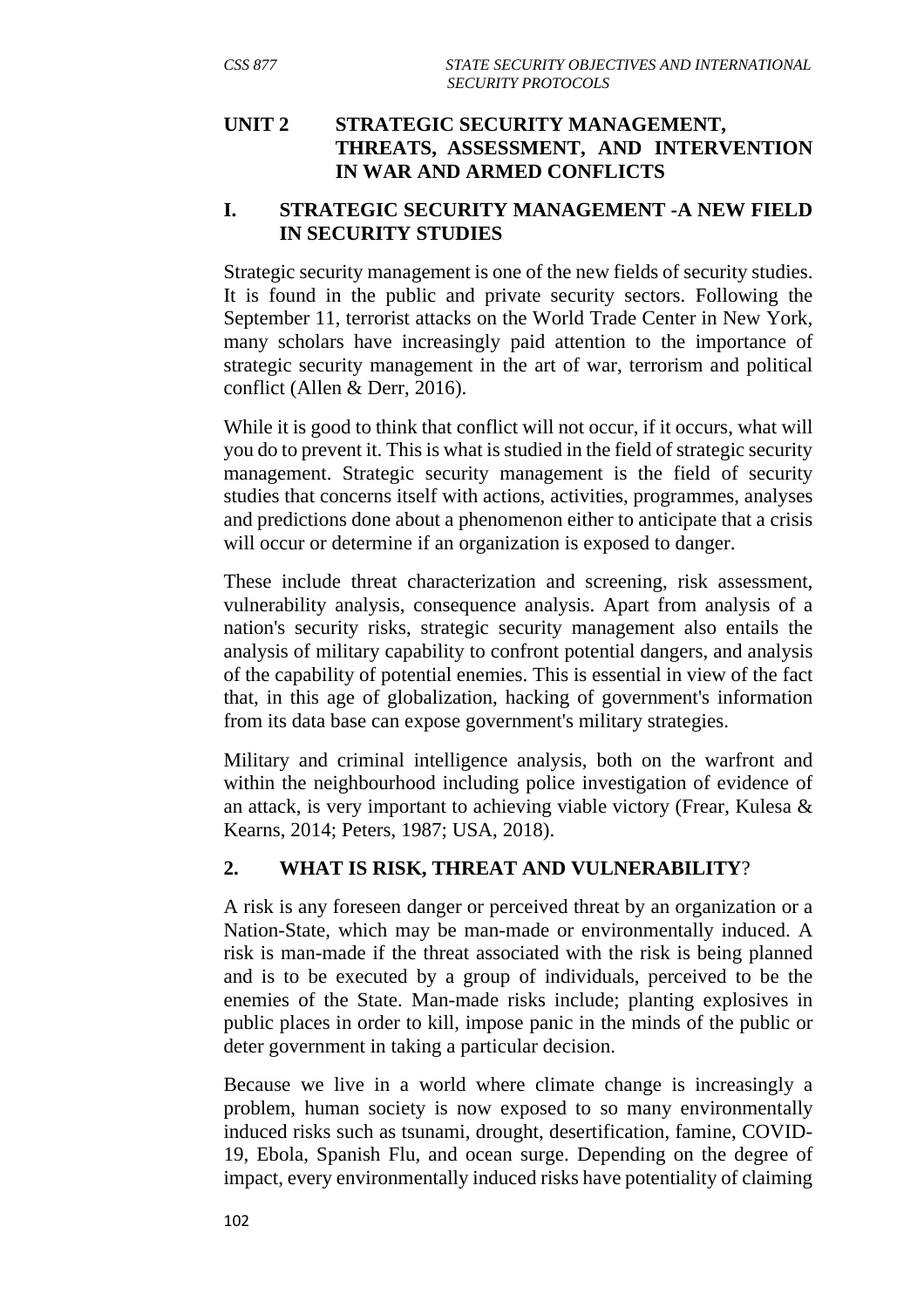a lot of lives and rendering people homeless. For instance, Nigeria, has in the last ten years been confronted by the problem of flood and desertification. While flood continues to displace people in Lagos, the problem of climate change and desertification have continued to cause the challenge of herdsmen and farmers conflicts. Though, some have argued that there are historical underlying causes of herdsmen farmers conflicts in Nigeria, recent outbursts, in the middle-belt and South-West regions are largely due to sudden migration of the pastoralists to the South (International Crisis Group, 2017; International Crisis Group, 2020).

# **3. RISK MANAGEMENT**

Risk management is the process of designing comprehensive programme of action to prevent, monitor, deter and control the possibility of a potential threat, risk or reduce the vulnerability of an organization or a State to a threat. Allen & Derr (2016) opined that risk management is '' the identification, assessment, and prioritization of risks (defined in International Organization for Standardization ISO 3100 as ''the effect of uncertainty on objectives) followed by coordinated and economic application of resources to minimize, monitor, and control the probability and impact of unfortunate events'' (Allen & Derr, 2016: 14).

It is imperative for security professionals to note that risks can be categorized as physical risk, reputational risk, occupational risk, information and communication risks and personnel risk. Physical risks are those risks that emanate within or outside the environment of an organization but indeed, are environmentally induced. Reputational risks are those risks that are associated with the reputation of a company among the comity of other organizations. It is usually difficult to quantify because many companies are bound to face a lot of competition in the field.

Operational risks, like reputational risks can also cause a company a lot of money. These are risks that are associated with the daily operations of an organization or maintaining the military formation of a Nation State. Operational risks which encompass, personnel risk, property risk, technology risk and cost of placing the organization on high pedigree, may be more costly where corruption and opportunism thrive (Allen & Derr, 2016).

# **3a STAGES IN RISK MANAGEMENT**

There are main stages to risk management in public or private organization.

### **a. Asset Assessment**

This is the process of determining the value of your assets, and quantifying staff, information (hardware & software) of an organization.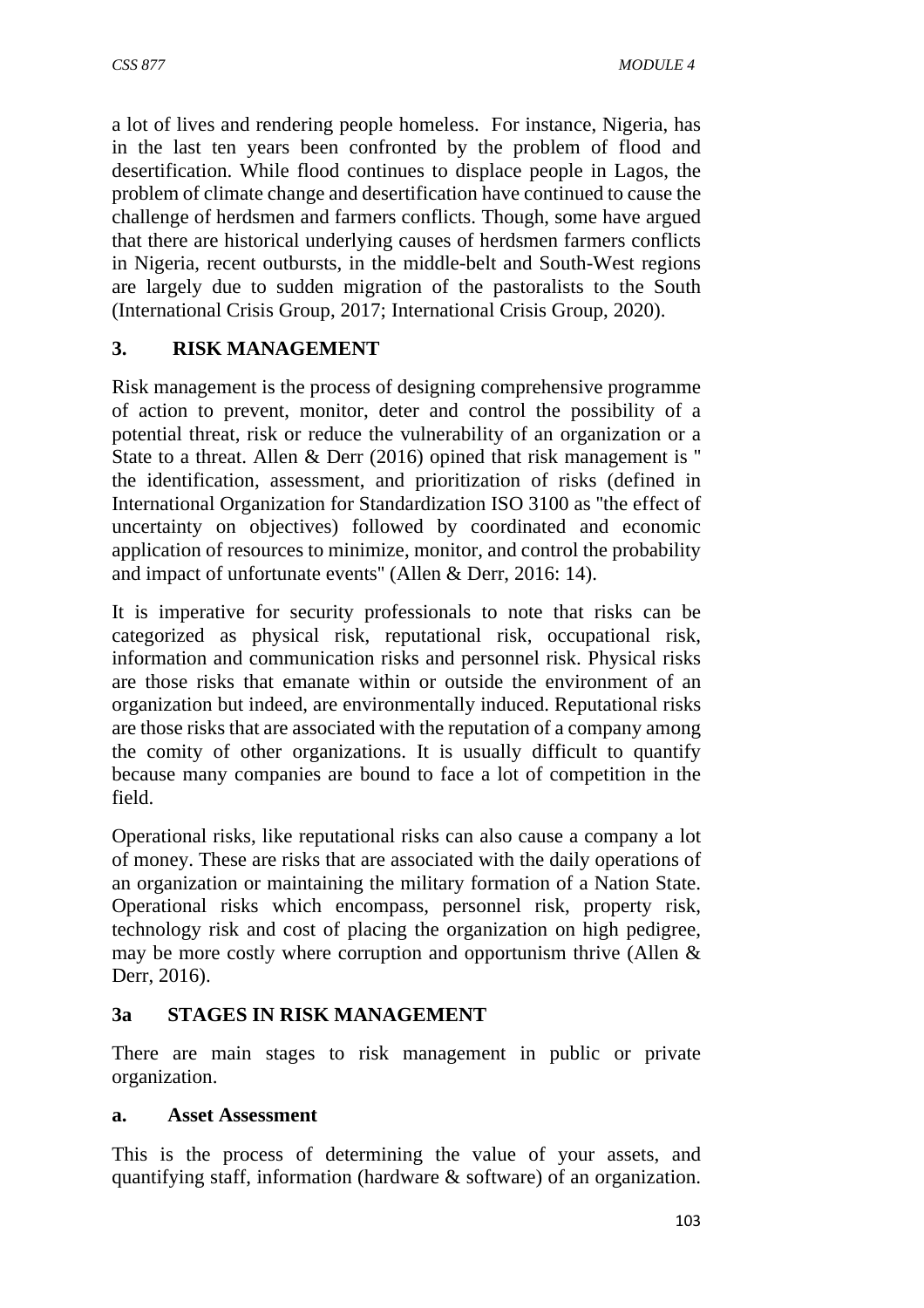In this process, is assets classification which connotes the careful identification, categorization and costing of the assets of an organization with a view to determining their values, the risks they are exposed to and their vulnerability to attacks.

#### **b. Assessment of Threats**

This is the process of identifying the threats that the assets of an organization are exposed. It includes differentiation of types of risks, degree of exposure and determination of the threats that will have the greatest impact.

#### **c. Assessment of Vulnerability**

This is the process of identifying risks and vulnerabilities relative to countermeasures that are available to mitigate the problem. For instance, if the Nigerian government foresees a terrorist attack, government may determine prior to the incidence the level of vulnerability of the citizens to the attacks and ascertain the extent of damage that may be done to the security infrastructure in the state.

#### **d. Risks Assessment**

Assessment of risks measure the value of an asset relative to the likelihood of exposure the assets may suffer in the hands of aggressors or terrorists. This is important to determine the risk and prioritize the risk based on the value of the state (Allen & Derr, 2016).

### **e. Determination of Countermeasure Options**

This is the determination of countermeasure options, military strategies, and information management that will be required to effectively prevent, monitor or control the vulnerability of a State or an organization to risk.

Allen and Derr (2016) stated that mathematically, the standard measure for risk management is;

Risk =Threat x Vulnerability x Consequence

 $(R=T X V X C)$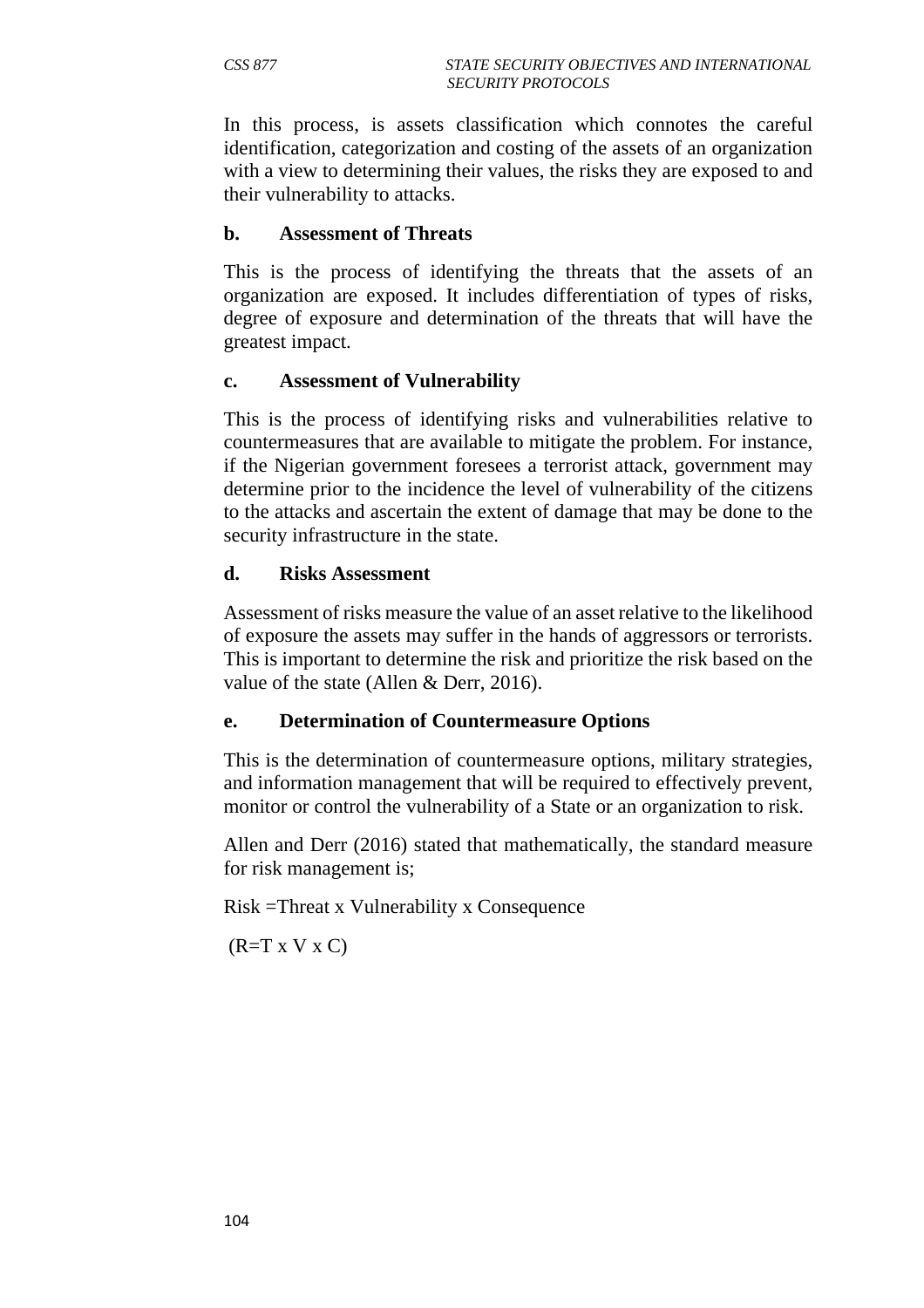Rachel Derr's Stages of Threat Identification and Rating (2016):

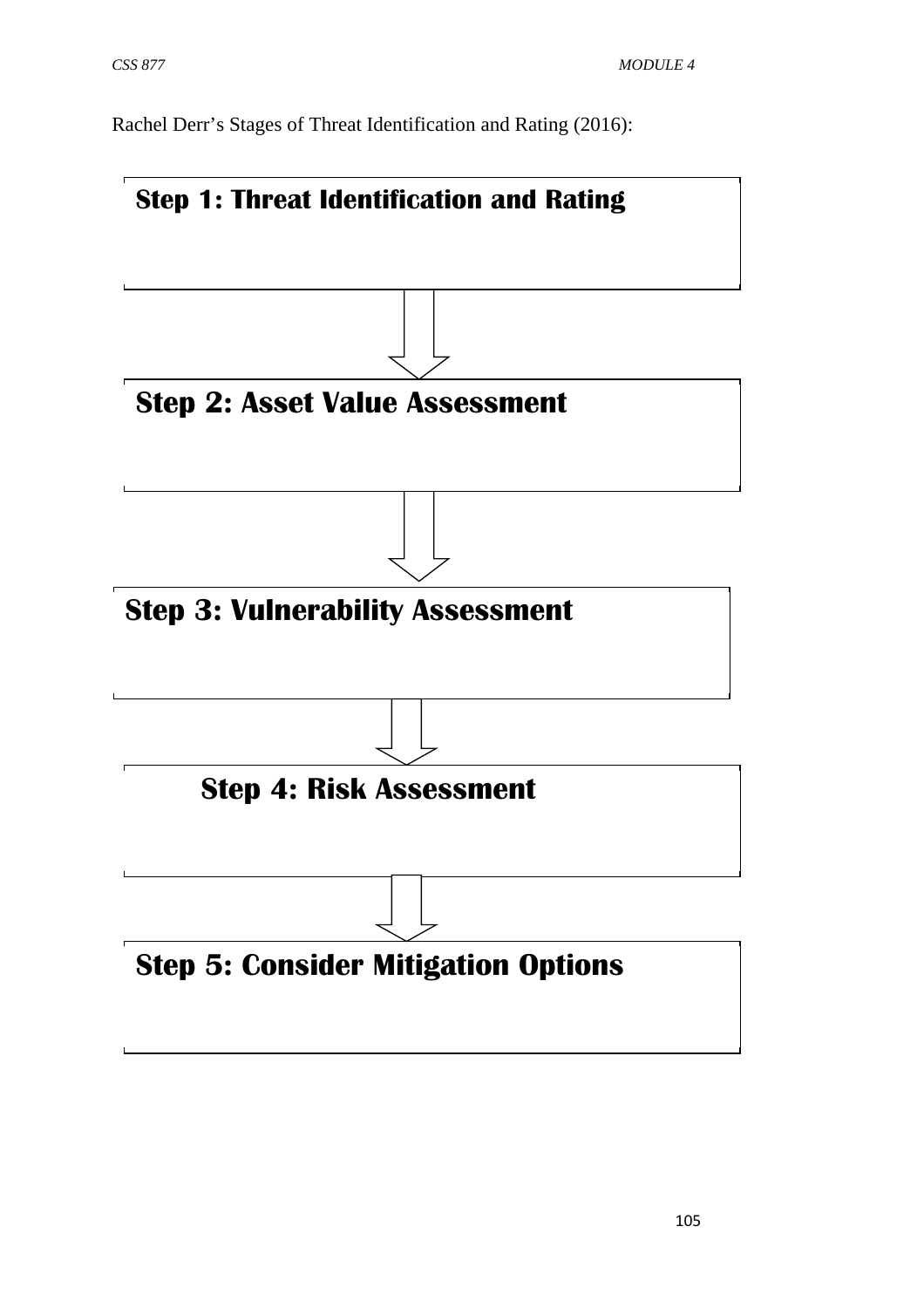#### **SELF-ASSESSMENT EXERCISE (SAE)**

- i. Differentiate between Risks, Threats and Vulnerabilities
- ii. Use Rachel Derr's Stages of Threat Identification and Rating to explain a security scenario in the country.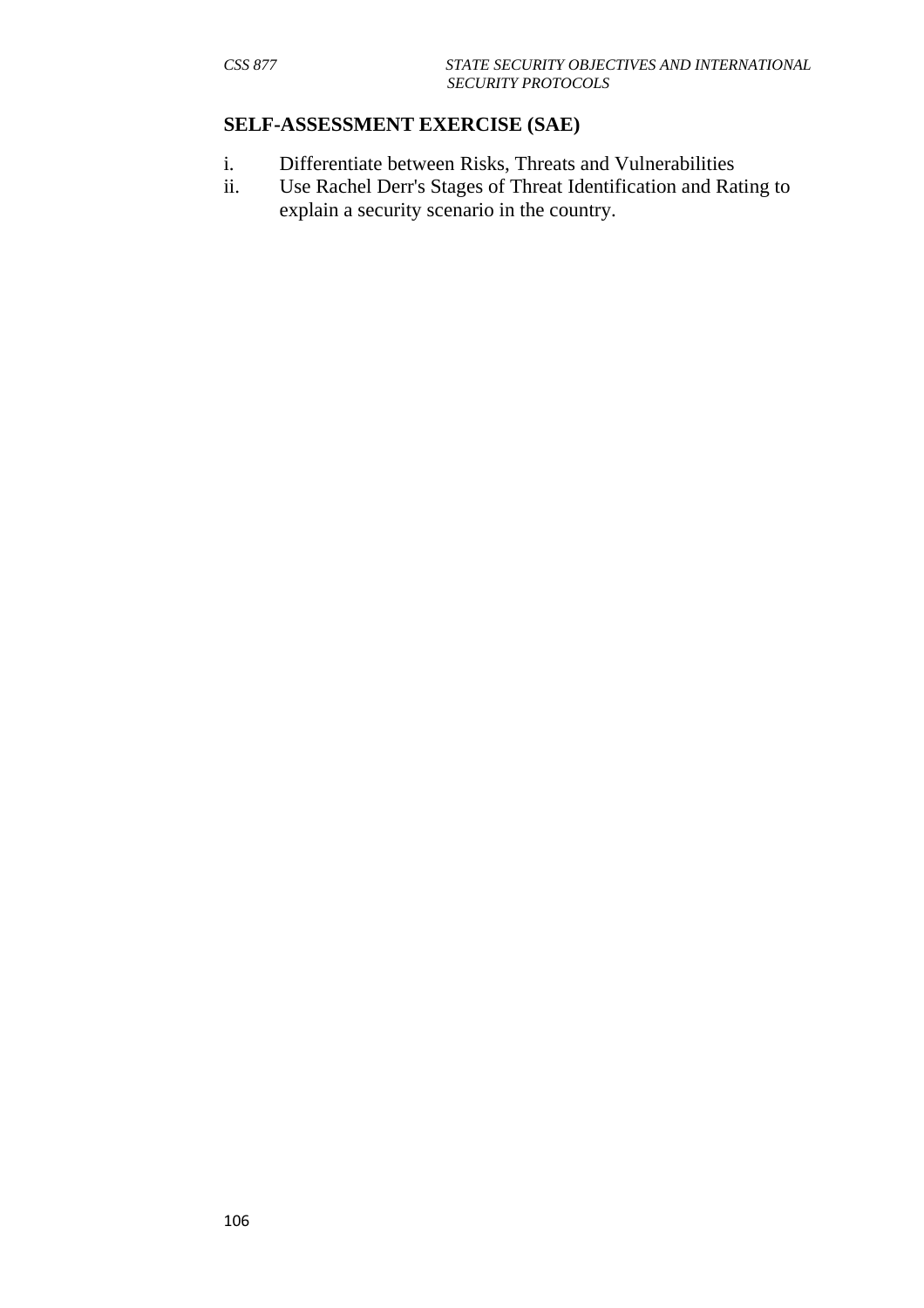### **UNIT 3 STRATEGIC CONFLICT MANAGEMENT & STAGES IN STRAGEGIC CONFLICT MANAGEMENT**

Strategic conflict management is an essential aspect of security and intelligence studies. It is essential because it deals with the process of resolving a conflict and building lasting peace among the comity of nations. Strategic conflict does not only help nations to build peace, it helps to effectively manage the resources that are available for the prosecution of peace, and supporting the vulnerable people in the society. As an ideology, it abhors corruption, nepotism and political opportunism in the management of scarce resources of the state.

From time immemorial, human beings have always found a way of resolving their conflicts. Despite the history of war, and revolution in ancient times and the middle-ages, human beings have never been completely annihilated by conflict. It then means that the art of resolving conflict has always been part of the humankind for thousands of years (Steele, 1976).

With the advent of modernization, conflict resolution was modernized from traditional and rudimentary approach to the one that is determined by law. Beginning with the British civilization, the modern court system formalized arrangements for the resolution of conflicts introducing in the process the notion of the rule of law, equity, fairness, fair hearing, precedent, obedience of court order and jurisdiction of courts. The eighteenth century inventions in Western criminal justice system pioneered by Cesare Beccaria, Jeremy Benthan and other members of the enlightenment heralded a new dawn in the history of the court system. Within a short period of its introduction, the effects of the formal court system were felt across the world particularly in Europe where modernization swept through, and led to the collapse of the aristocratic States (Dupre, 2004; Kirk, 2000; Rudolph, 2013).

The ascendancy of British and European rule in the mid-nineteenth century led to the transfer of the common law and Western legal system to Africa. In the process, the colonial state modified existing traditional modes of conflict resolution, and reorganized the colonial society to suit its interests (Ake, 1996; Acemoglu & Robinson, 2013; Lauge, Mahoney & Han, 2006; Mamdani, 2004). Between 1862 and 1960 when Nigeria was granted its political independence, the modern court system had been internalized into Nigeria's political system and even more than fifty years after Nigeria's political independence, 90% of government cases are resolved by the courts.

The modern court system, has progressively being accepted for many reasons in Nigeria and majority of countries colonized by Europeans. First, European civilization has systematically discredited the traditional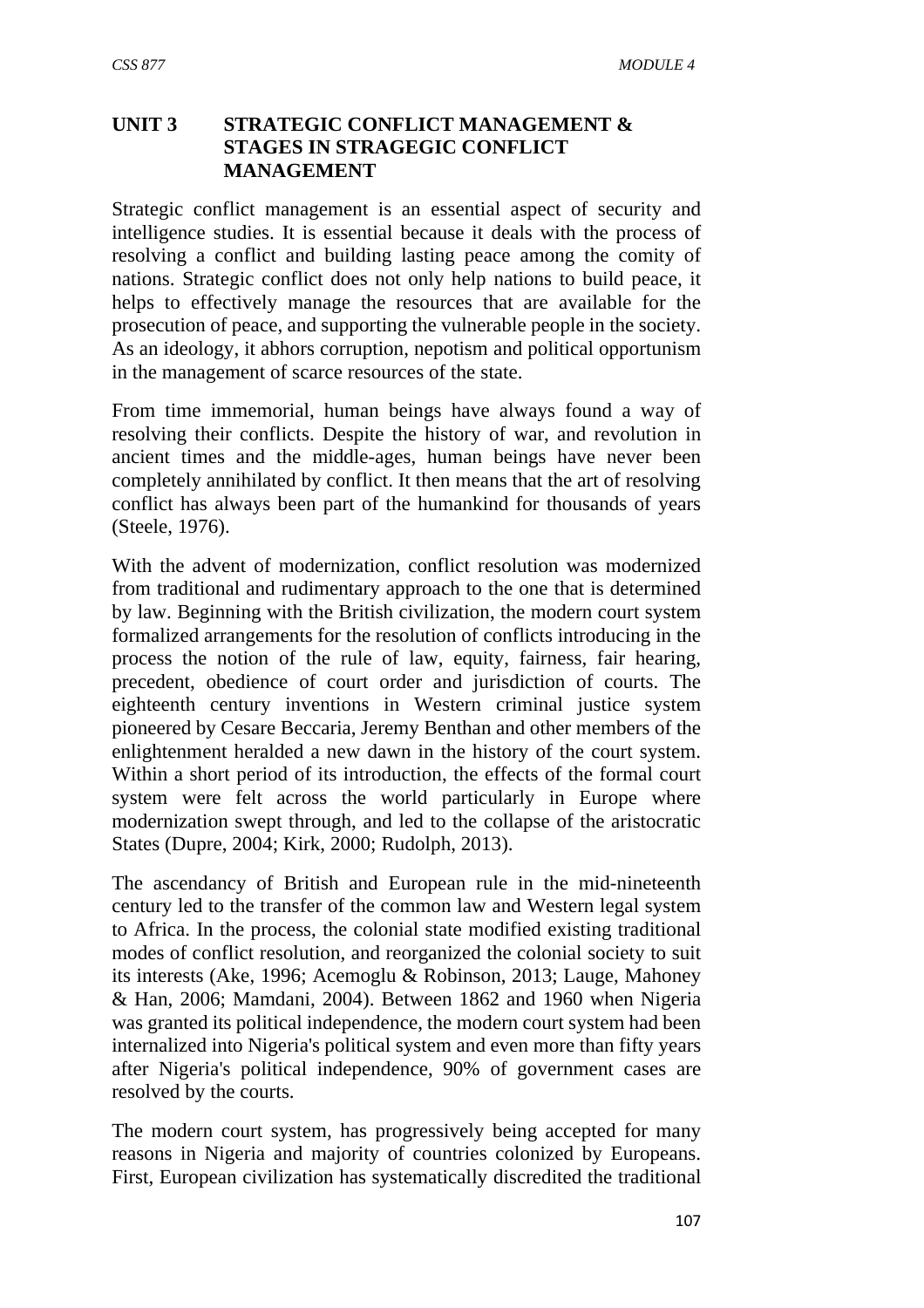criminal justice system and imposed the modern legal system has the most recognized legal system of the State. Secondly, it has also been argued by its proponents that, the traditional criminal justice lacks objective criteria to resolving conflicts, hence the resort to culture, convention, belief system and religions of the ancestors to get justice.

Increasingly, there have been arguments that despite decades of using the modern legal justice system, most persistent armed conflicts in postcolonial Africa have not been resolved. Instead, newer organized forms of violence such as kidnapping, violent abduction, and Boko Haram insurgency have shown that more aggressive measures need to be taken to solve the political and economic induced conflicts in postcolonial Nigeria. This is where the issue of strategic conflict management suffices.

Strategic conflict management implies using multiple strategies in bringing an end to a conflict with minimal cost and retention of mutual trust and social justice (Samantara, 2004). This conflict resolution approach has increasingly gained the attention of many people including the international community because it takes into consideration human dimension to security problems. Unlike the rational legal bureaucracy, which sees conflict as something that can be resolved by law, strategic conflict resolution requires in-depth analysis of issues, and comprehensive approach to the diagnoses of the factors that have led to social conflict. This is one of the reasons why the Alternative Dispute Resolution has become more popular in international community's response to global crises.

### **STAGES IN STRATEGIC CONFLICT MANAGEMENT**

Since the entry of the work of Blake and Monton (1964) to the field of strategic conflict studies, scholars have formulated and reformulated several processes of resolving a conflict. In this section, you will learn, the major stages of strategic conflict resolution that are commonly used in formal organizations, State entities and within the international community.

# **A. MEDIATION**

Mediation is the oldest form of conflict resolution, and is found in the literature of ancient societies and the middle-ages, to have played a significant role. The word mediation was first used in Latin word "mediare" to mean "halve", and in Chinese, it means to step between two parties and resolve a conflict (Wall & Lynn, 1993).

Mediation conceptually means the strategic intervention of a third party in management of crime situation or resolution of a conflict. Though, the resolution of a conflict is usually the prime objective of a mediator (Third Party), the mediator must a common ground before he or she steps in to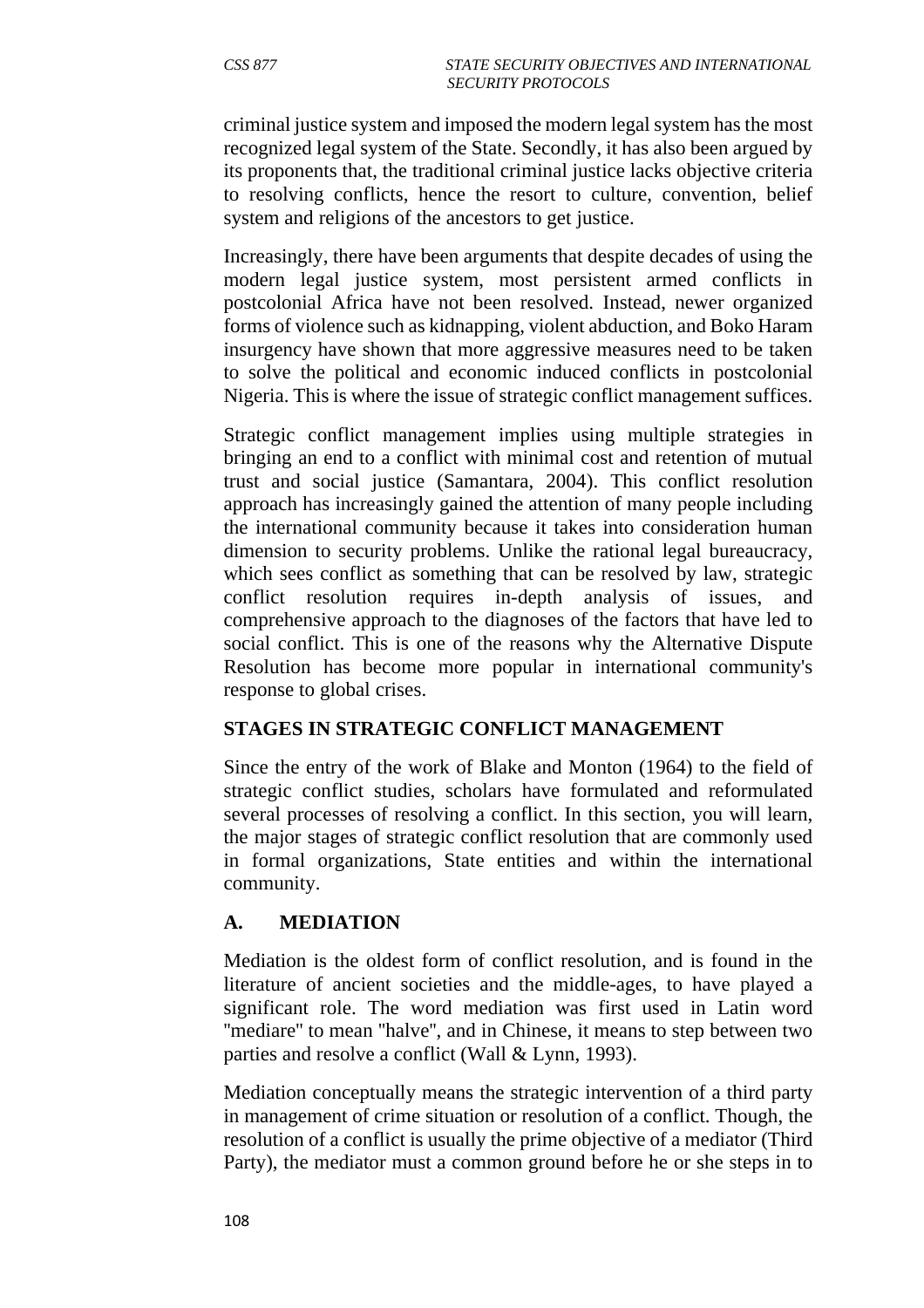mediate. This is why in international community, the UN usually calls for ''seize fire'' from both sides of a conflict in order to give room for amicable resolution of the conflict. Indeed, the International Criminal Court (ICC) is established to handle cases of human rights abuses that may come from international conflicts.

Although, mediation may sound simply, it is a complex issue because the mediator must understand all issues at stake, diagnose the issue and use his or her previous experiences to determine the process or techniques of mediating the conflict. While it is not uncommon to find mediation in modern court process, mediation has largely been informed by the culture and conventions of people. This is why you are more likely to find variations in the way people mediate or the way the State mediates.

Because of the influence of modernization, formal organizations' scholars have since the 1980s been working on the establishment of universal criteria to mediation, which will not only address the ''people side of conflict'' but also 'produce effective results'' (Hill, 1982; Kobb, 1983; Polley, 1988; Zartman and Touwal, 1983).

For instance, Wall (1981) has developed some techniques of mediation which are still applicable till today; these include-

- 1. Clarify situation
- 2. Establish protocol
- 3. Make parties aware of relevant situation
- 4. Delineate forthcoming agenda
- 5. Rehearse each party in appropriate behaviour
- 6. Separate parties
- 7. Strike a balance
- 8. Tender agreements points to parties
- 9. Reduce tension
- 10. Guarantee compliance to an agreement

Wall (1981) also listed the strategies of a mediator to include: reflexivity, education, assistance, face saving and third party reliance.

# **B. RECONCILIATION (CONCILIATION)**

Reconciliation is the second stage in problem-solving procedure after parties have agreed to speak. Though, mediation will open the way for communication, interaction and talks, the complex situations will unfold as mediator tries to bring parties to reach an agreement. Reaching a common ground will depend on a lot of factors; nature of the conflict, willingness of the parties involved and procedures followed by the mediators to resolve the conflicts.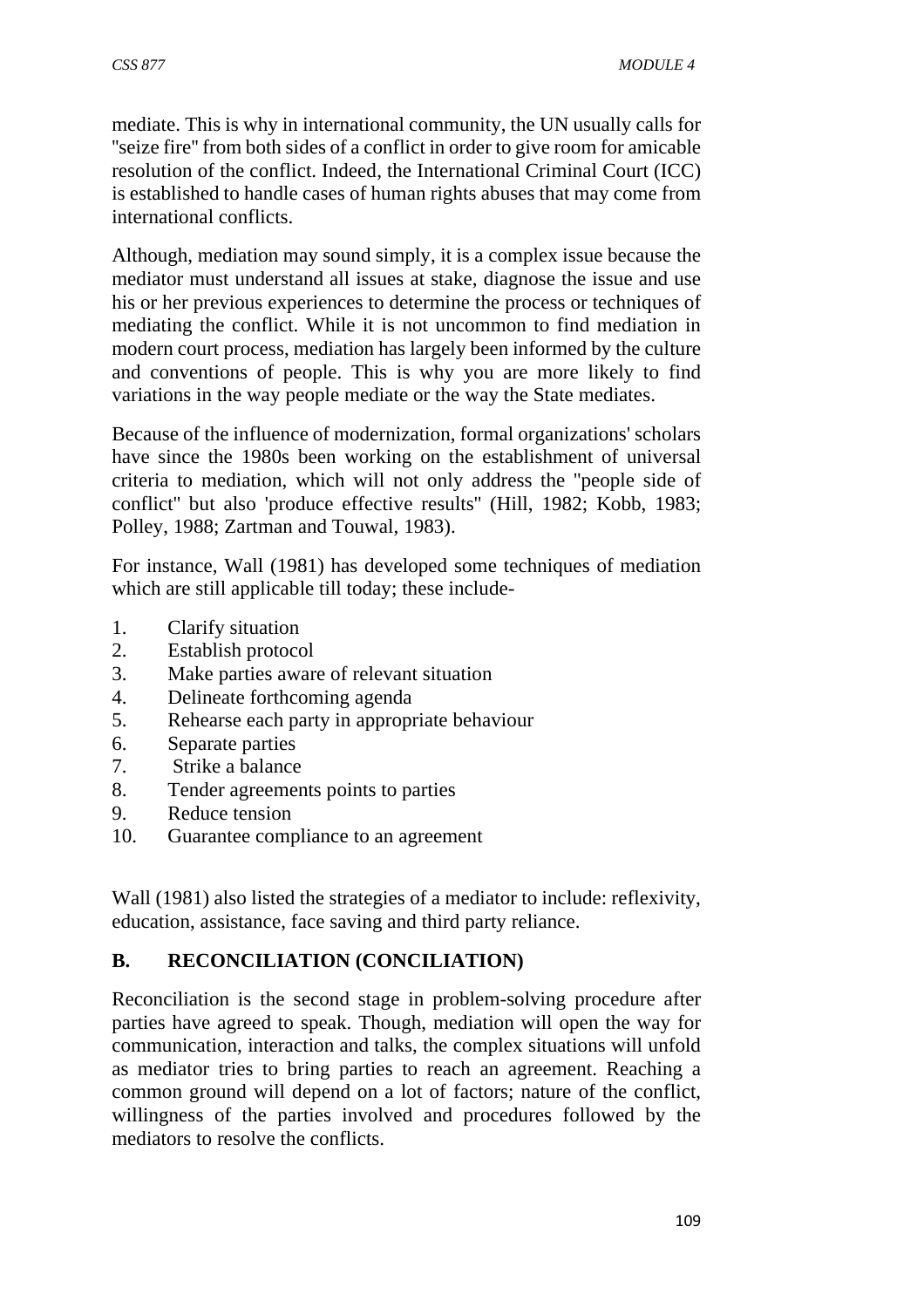In macro-conflict situations with deep-seated crises, it may take some time for the international community to bring a conflict to an end because historically marginalized groups who have suffered the domination of the hegemonic class may be bitter about the terms pushed to them. Whereas conflicts within an organization may be resolved within a short time, reaching a consensus may prove difficult in conflicts that have caused a lot of frictions and misunderstanding among members of the society. The underlying theories explain the inability of the international community to find solutions to the Syria conflict, and the political instability in Somalia.

With regards to typologies of conciliation, Orji (2012) examined critically four types of conciliation;

1. Voluntary Conciliation

This is the type of conciliation where disputants voluntarily invite a third party to help them conciliate.

2. Statutory Conciliation

This is a situation where the law mandates disputants to take their matter to conciliator before they take any legal action. This practice is common in the Nigeria's Alternative Dispute Resolution law and the Lagos MultiDoor Court House (Olanipekun, 2018; Orji, 2012).

3. Contractual Conciliation

Contractual conciliation is the type of conciliation where the decision to invite a party to conciliate is explicitly stated in the contract.

4. Court Ordered Conciliation

Orji (2012) described this as a situation where a court of law ordered disputants to explore conciliation before any other legal action.

#### **C. ARBITRATION**

Arbitration is the point at which the agreement that has been reached by parties, and is given legal effect. In most situations, once parties have entered into an arbitration, it may be difficult to abdicate from the case. Abdicating means that the parties are deviating from the terms they have mutually entered into before a competent court or a group of arbitrators.

#### **D. PEACEBUILDING**

Peace-building is a more recent approach to strategic conflict management. It goes beyond the agreement that has been entered to create a room for mutual understanding among disputing parties. The diagram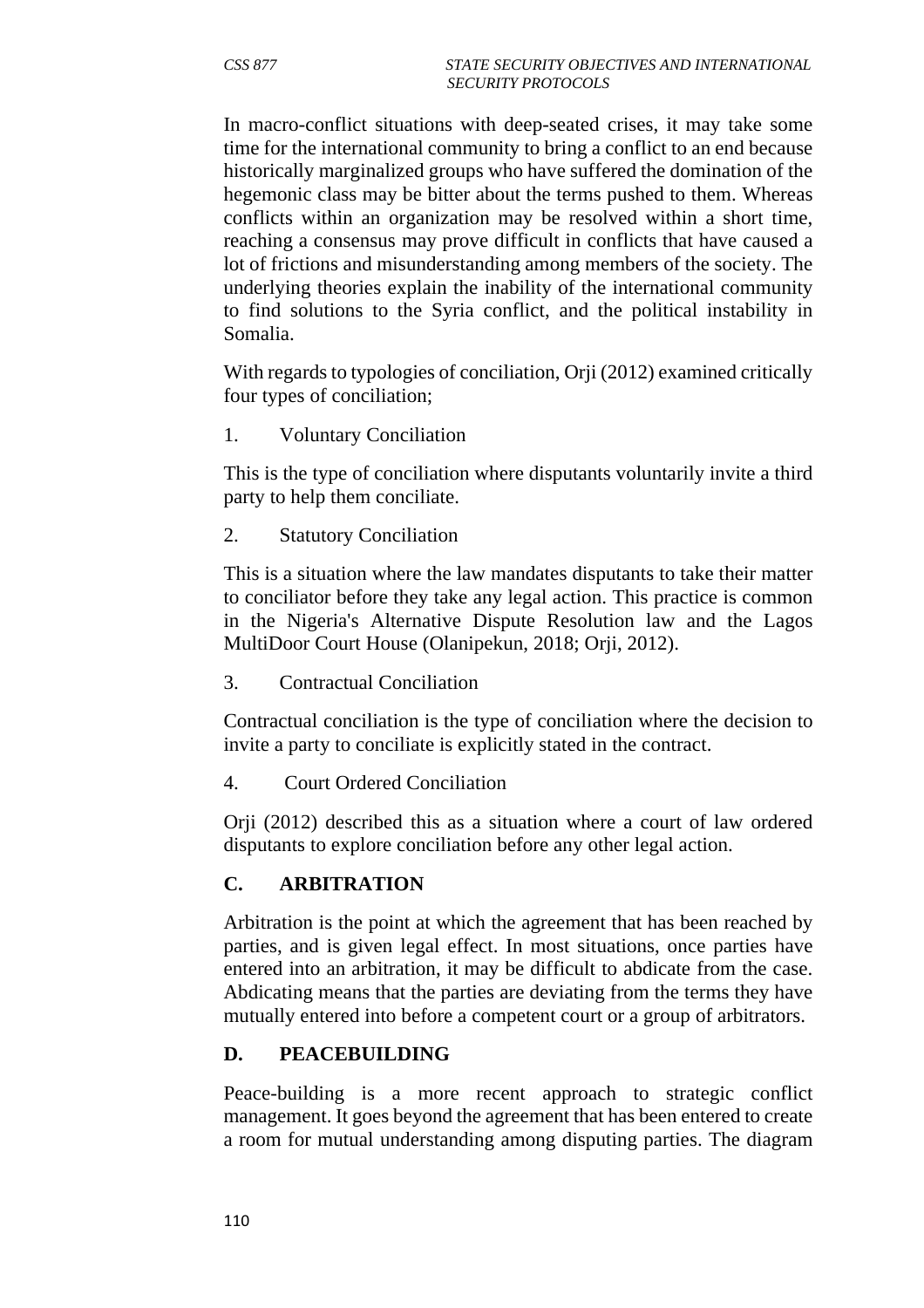below sheds more light on how the process works in modern society including developing societies where peace-building is still evolving.

Five Stages of Strategic Conflict Resolution applicable to Macro & Micro-Entities (Organizations & State)

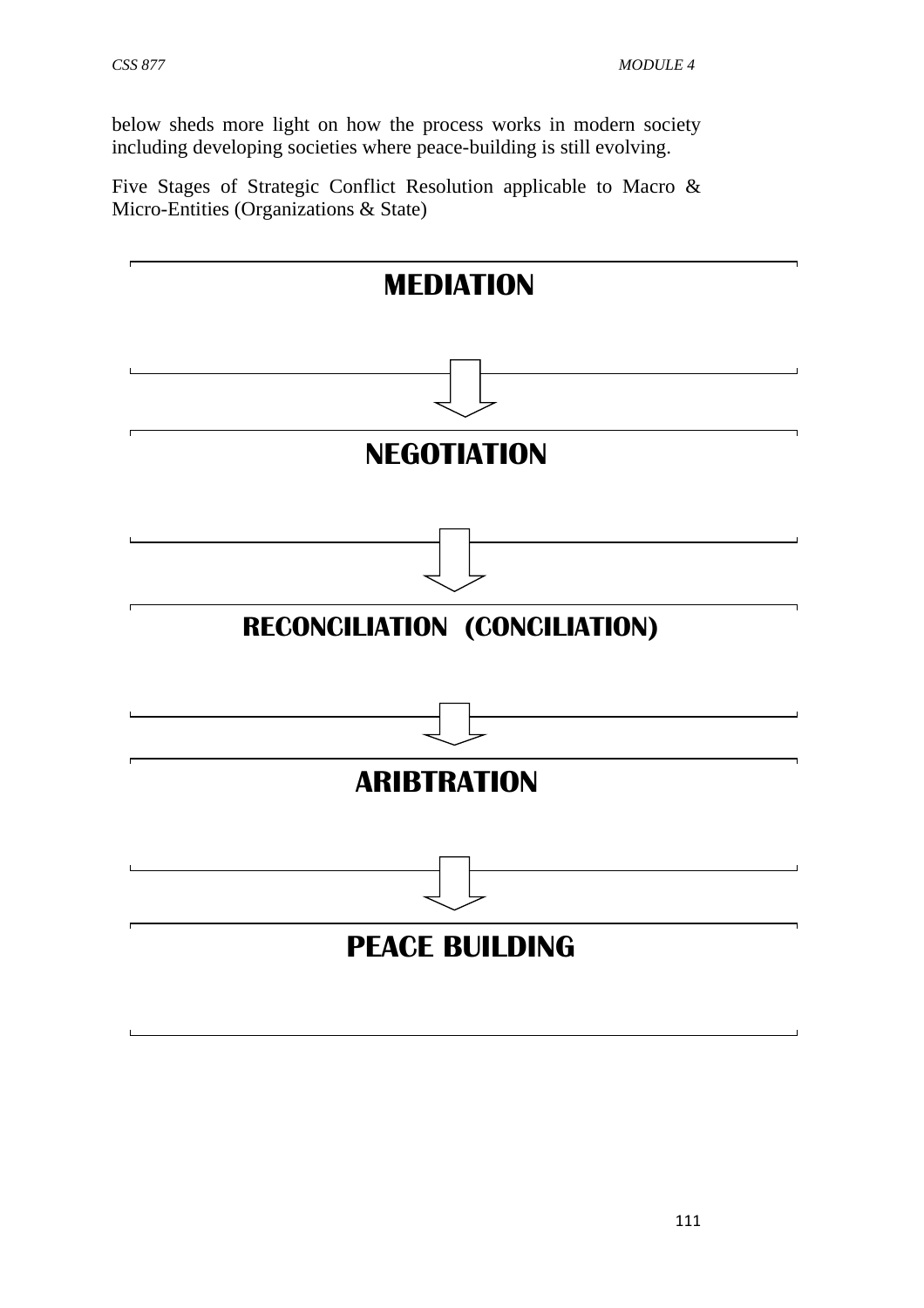#### **SELF-ASSESSMENT EXERCISE (SAE)**

- i. What is the difference between mediation and reconciliation?
- ii. What legal effect does arbitration have on strategic conflict management in modern society?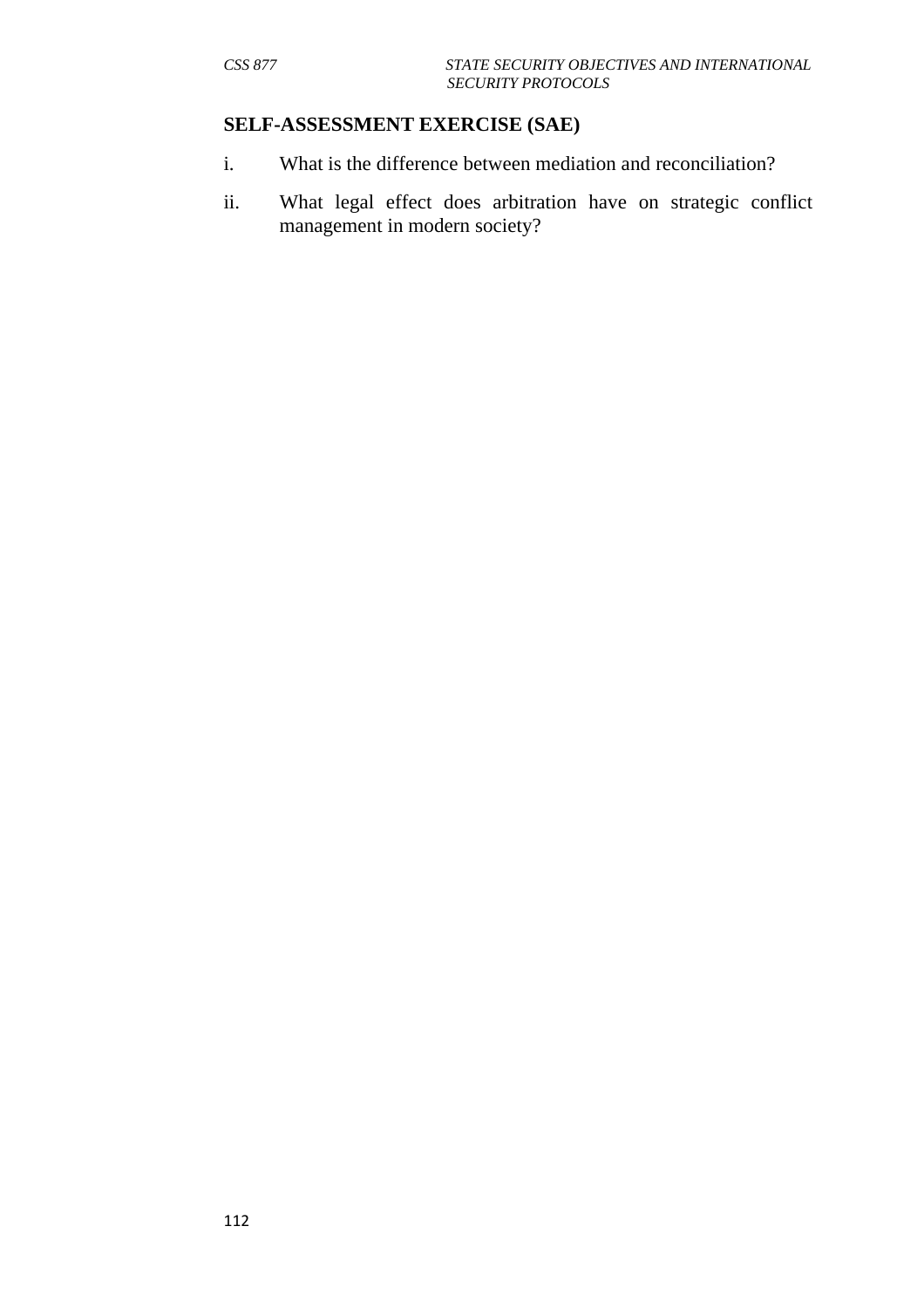## **UNIT 4 PEACE BUILDING AS A STRATEGIC CONFLICT MANAGEMENT**

Since 1992 when the UN Secretary General, Boutras Bouttros-Ghali defined peace-building as ''any action to identify and support structures which will tend to strengthen and solidify peace in order to avoid relapse into conflict." scholars, and practitioners in international relations have brought the idea to the center-stage of agenda for peace in the post-Cold war society.

Boutros Boutros-Ghali, might never have known that his idea would transform the world and provoke a new thinking about security in the world. Informed by the sorrow and suffering of many refugees around the world, in the wake of the Cold war, Boutros Butros-Ghali, coined the concept of peace-building to refer to shift the attention of the international community away from ''State security'' from ''human security'' because it is from this end that, the lives of millions of people battered by war and conflicts can be redeemed (Barnett, Kim, Hunjoon, O'Donnell & Sitea, 2007).

Unlike the past when emphasis on peace-building on the role of the State, the post-Cold war conception of the idea has meant that countries must make efforts to ensure that societies coming out of conflict do not return to conflict. In order to achieve this, several procedures have been created;

### **1. Peacemaking**

Peacemaking is searching for the returning of peace to a troubled community or State by exploring several options.

**2. Peacekeeping Operation** usually involve the deployment of peacekeeping soldiers and police officers to conflict-prone communities or countries in order to ensure the foundations of peace already laid are not thwarted.

# **3. Humanitarian Aids**

Humanitarian aids are arrangements made by government, nongovernment organizations or the international community to cushion the effects of war on persons by providing them shelter, food, security, and clean environment where they can enjoy their fundamental rights to a decent living as enshrined in the Universal Declaration of Human Rights 1948, and other UN Conventions.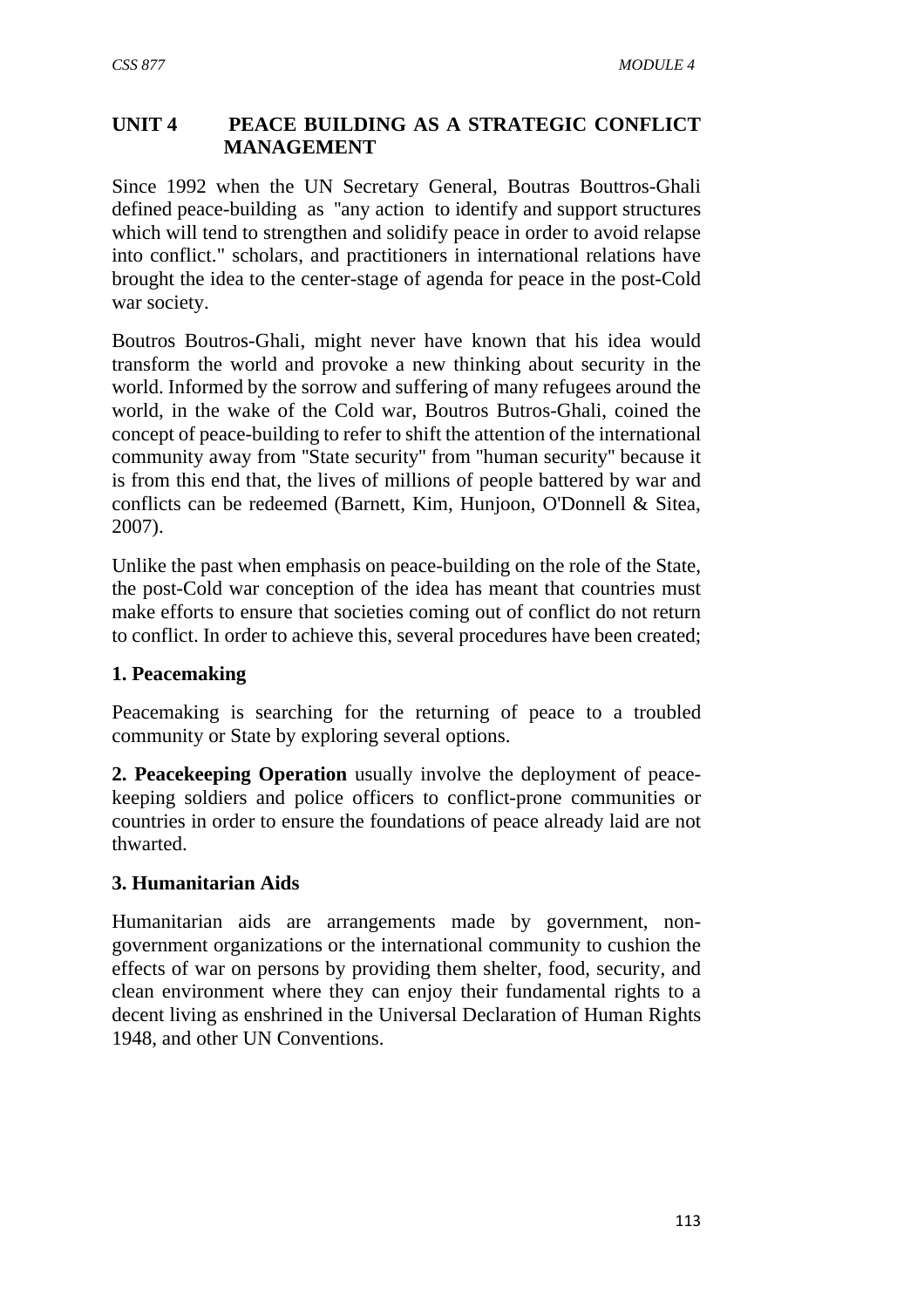Shinoda (2004) divided humanitarian aids into two;

#### **a. Emergency Aid**

Emergency aid is the immediate humanitarian support given after the break out of a war such as setting up of refugees' camp, and providing services that will make life more meaningful for people that have already suffered from the trauma of the war.

#### **b. Developmental Aid**

Developmental aid is the type of aid designed to help reconstruct the society, fix damaged state infrastructure, train military personnel, reform the public service, build industries and empower the vulnerable people in the society. While emergency aid is a short-term aid programme, humanitarian aid, is a long-term aid that seeks to solidify the foundations of peace and bring parties back to normal life (Shinoda, 2004).

#### **SELF-ASSESSMENT EXERCISE (SAE)**

- i. What is the role of the former Secretary General of the United Nations, Boutras Bouttros-Ghali in the conception of the idea of the Peace-Building?
- ii. Explain the Peace-Keeping Operations and the delivery of Humanitarian Aids to war torn-areas by the United Nations or a regional Organization like the African Union.

### **4.0 CONCLUSION**

This module has examined the concepts of conflict and strategic conflict management. It argued that though, conflict is inimical to the progress of society, it can be a source of communication for aggrieved people. It noted that modern conflict management has changed from the conventional one that seeks to use strategic management procedures to resolve a conflict and also build peace in society.

#### **5.0 SUMMARY**

The module examined the concepts of conflicts, conflict resolution and provided the significance of strategic conflict resolution in postcolonial Africa. The module also addressed the concept of strategic conflict management within the context of international security studies. It argued that strategic conflict management is now one of the major characteristics of modern society. It denotes aggressive but careful selection of scientifically predetermined procedures to achieve an organizational goal. The module went further to discuss the different stages of conflict management comprising mediation, reconciliation, negotiation and arbitration. It stated that the world has achieved remarkably by adopting using strategic conflict management because it limits the capacity of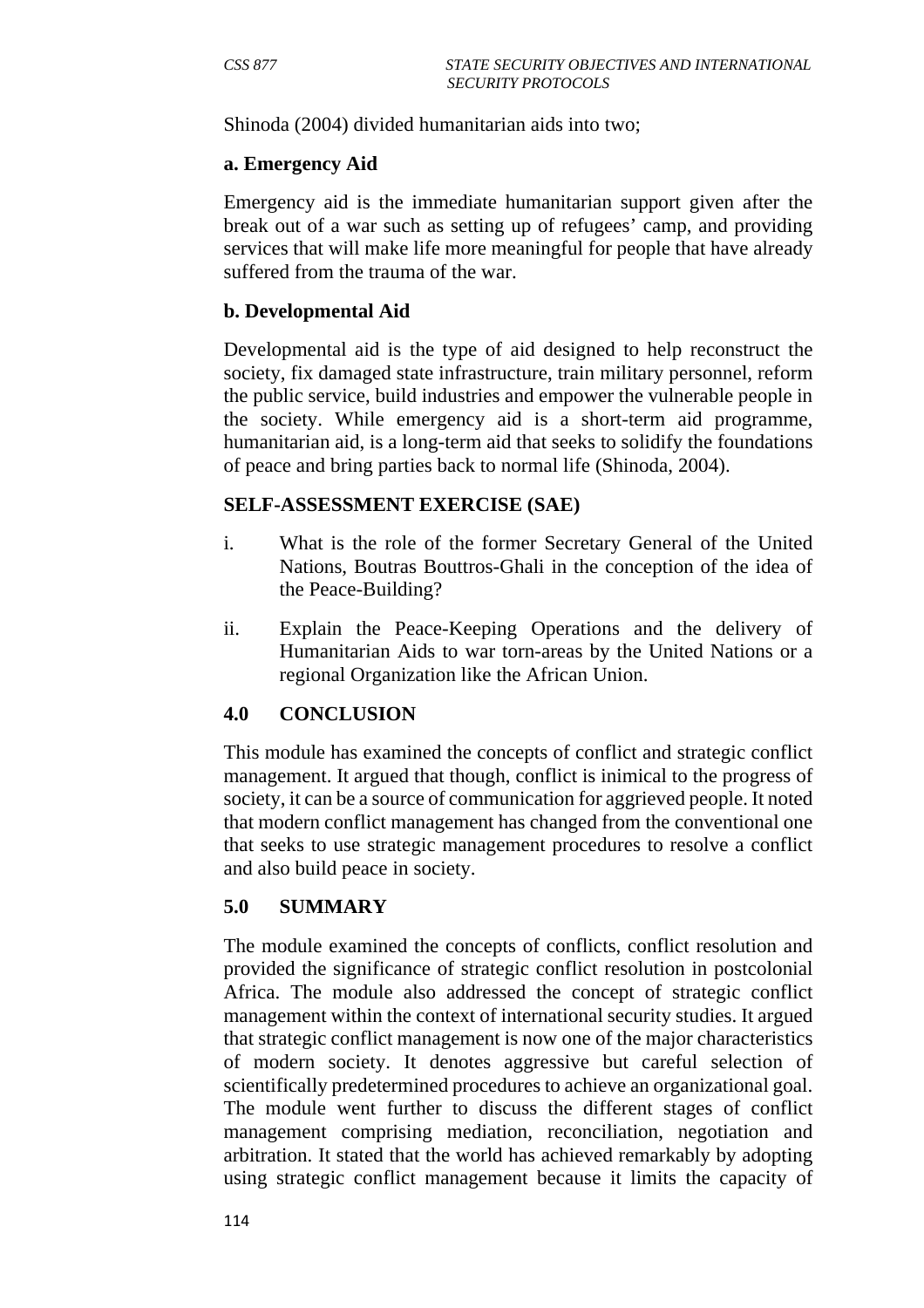nations to go to war and reduces the tendency towards conflicts among individuals because it traces and goes to the origin of social conflict with a view to resolving it. The module held that the emergence of the idea of peace building is one of the attempts by the United Nations to deepen the use of strategic conflict management among people with a view to reducing tensions.

## **6.0 TUTOR-MARKED ASSIGNMENT**

What are the differences between conciliation and arbitration?

### **7.0 REFERENCES/FURTHER READING**

- Acemoglu, D. & Robinson, J. A. (2013). *Why Nations Fail: The Origins of Power, Prosperity and Poverty*, London: Profile Books.
- Ake, C. (1996). *A Political Economy of Africa*, London; Longman Publishers
- Allen, G. & Derr, R. (2016). *Threat Assessment and Risk Analysis: An Applied Approach*, Amsterdam: Elsevier.
- Barnett, M. ; Kim, H. ; O'Donnell, M. & Sitea, L. (2007). Peace building: What is in a Name, *Global Governance*, 13 (1): 35-58.
- Dupre, L. (2004). *The Enlightenment and the Intellectual Foundations of Modern Culture*, US: Yale University Press.
- Franke, R. H. ; Edlund, T. W. & Oster, F. (1950). The Development of Strategic Management: Journal Quality and Impact, *Strategic Management Journal*, 11 (3): 243-253.
- Frear, T. ; Kulesa, L. and Kearns, I. (2014). Dangerous Brinkmanship: Close Military Encounters between Russia and the West in 2014, *European Leadership Network*, https://www.jstor.org/stable/pdf/resrep06726.pdf?refreqid=excels ior%3A7f82ef8e91b6e7c32122b8ff2a99c0c7.
- Glasse, J. ; Norvell, S. & Melimoponlous, E. (2020). *Statues fall as global anti-racism protests spread: Live Updates*, https://www.aljazeera.com/news/2020/06/george-floyd-buriedhouston-live-updates-200609131614305.html.
- Hill, B. (1982). An analysis of conflict resolution techniques: From problem-solving workshops to theory. *Journal of Conflict Resolution,* 26:109.
- Hill, B. J. (1982). An Analysis of Conflict Resolution Techniques: From Problem-Solving Workshops to Theory, *The Journal of Conflict Resolution*, 26 (1): 109-138.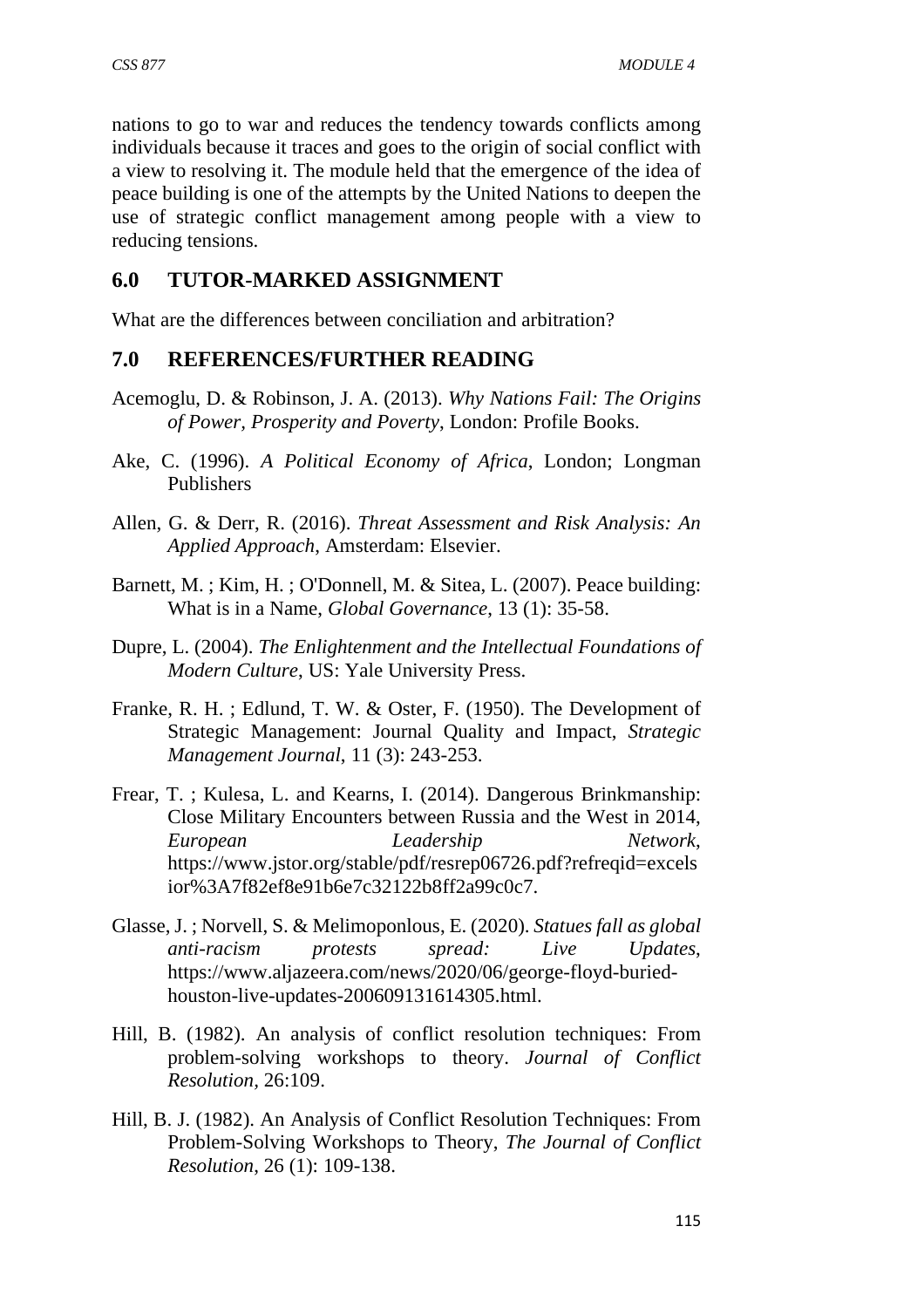- International Crisis Group (2017). *Herders against Farmers: Nigeria's Expanding Deadly Conflict*. Belgium: International Crisis Group.
- International Crisis Group (2017). *Niger and Boko Haram: Beyond Counter Insurgency*. Belgium: International Crisis Group.
- International Crisis Group (2018). *Violence in Nigeria's North West: Rolling Back the Mayhem*, Belgium: International Crisis Group
- Kirk, L. (2000). The Matter of Enlightenment, *The Historical Journal*, 43 (4): 1129-1143.
- Kolb, D. M., and Sheppard, B. (1985). Do managers mediate, or even arbitrate? *Negotiation Journal*,1:379-88.
- Lauge, M; Mahoney, J.; Han, M.V. (2006). Colonialism and Development: A Comparative Analysis of Spanish and British Colonies, *American Journal of Sociology*, 111(5): 1412-1462.
- Madalina, O. (2016). Conflict Management, a new Challenge, *Precedia Economics and Finance*, 39: 807-814.
- Nag, R. ; Hambrick, D.C. & Chen, M. (2007). What is Strategic Management, Really? Inductive Derivation of a Consensus Definition of the Field, *Strategic Management Journal* 28(9): 935- 955.
- Overton, A. R. & Lowry, A. C. (2013). Conflict Management: Difficult Conversations with Difficult People, *Conflict Management*, 26 (4): 259-264.
- Peters, J. (1987). Nigeria's Intelligence System: An Analysis, *Africa Spectrum,* 22 (2): 181-191.
- Polley, R. (1988) Intervention and cultural context: Mediation in the U.S. and Norway. *Journal of Management*, 14:617.
- Powell, R. (2015). Nuclear Brinkmanship, Limited War, and Military Power, *International Organization,* 69 (3): 589-626.
- Rudolph, J. (2013). Common Law and Enlightenment in England, 1689- 1750, *Studies in Early Modern Cultural, Political and Social History*, Boydell & Brewer.
- Samantara, R. (2004). Conflict Management Strategies and Organisation Effectiveness, *Indian Journal of Industrial Relations,* 39 (3): 298- 323.
- Shinoda, H. (2004). Operational Phases of Human Security Measures in and after Armed Conflict: How can We link Humanitarian Aid to Peace-Building in Shinoda, H. & Jeong, H. *Conflict and Human*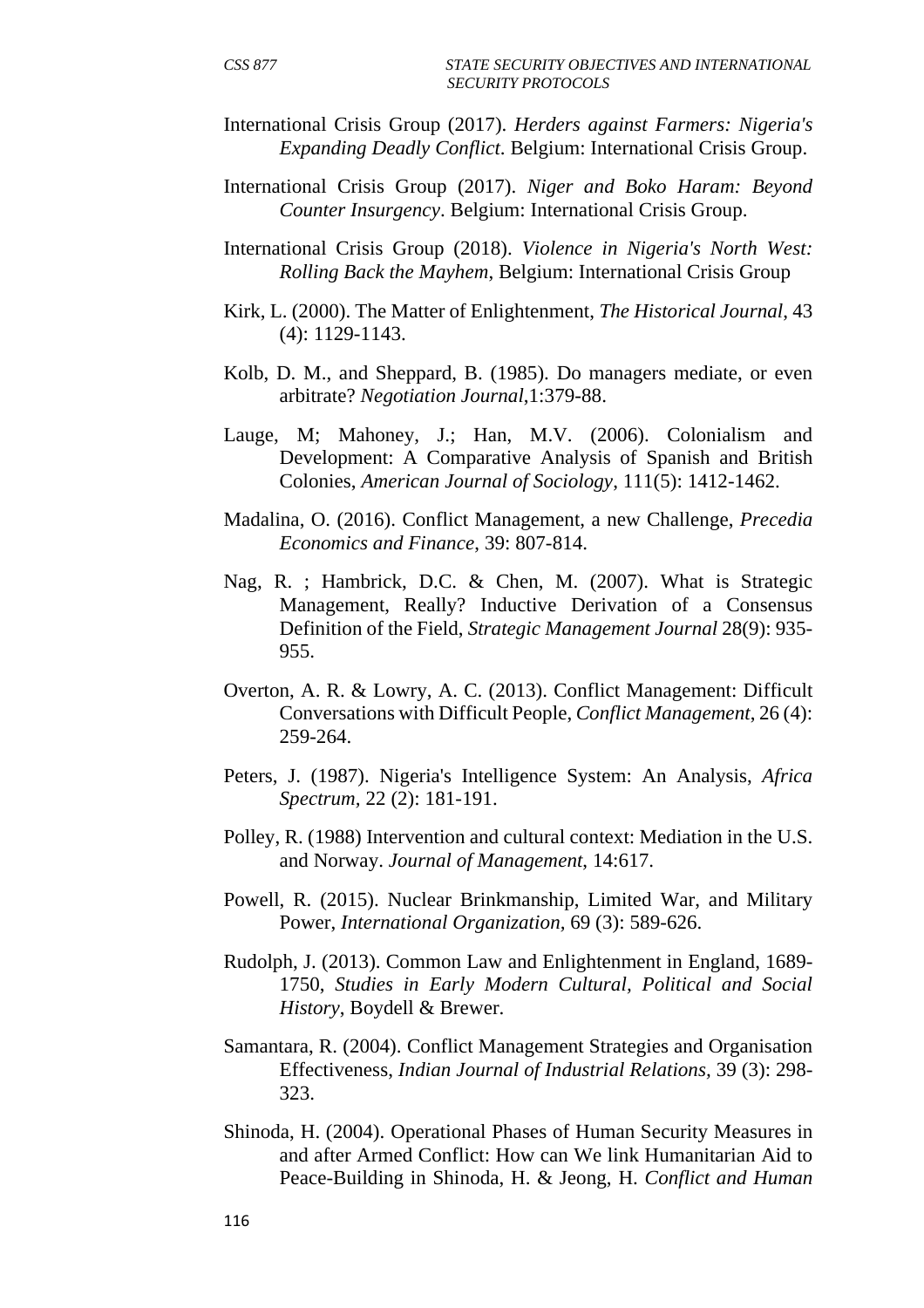*Security: A Search for New Approaches of Peace-building*, Japan, Institute or Peace.

- Steele, J. L. (1976). Conflict Resolution, *Operational Research Quarterly*, 27 (1): 22-230.
- United States of America (2018). *Summary of National Defence Strategy*, https://dod.defense.gov/Portals/1/Documents/pubs/2018- National-Defense-Strategy-Summary.pdf.
- Wall, J. A. & Lynny, A. (1993) Mediation: A Current Review, *the Journal of Conflict Resolution*, 37 (1): 160-194.
- Zartman, I., and Touval, S. (1985). International mediation: Conflict resolution and power politics. *Journal of Social Issues* 41:27.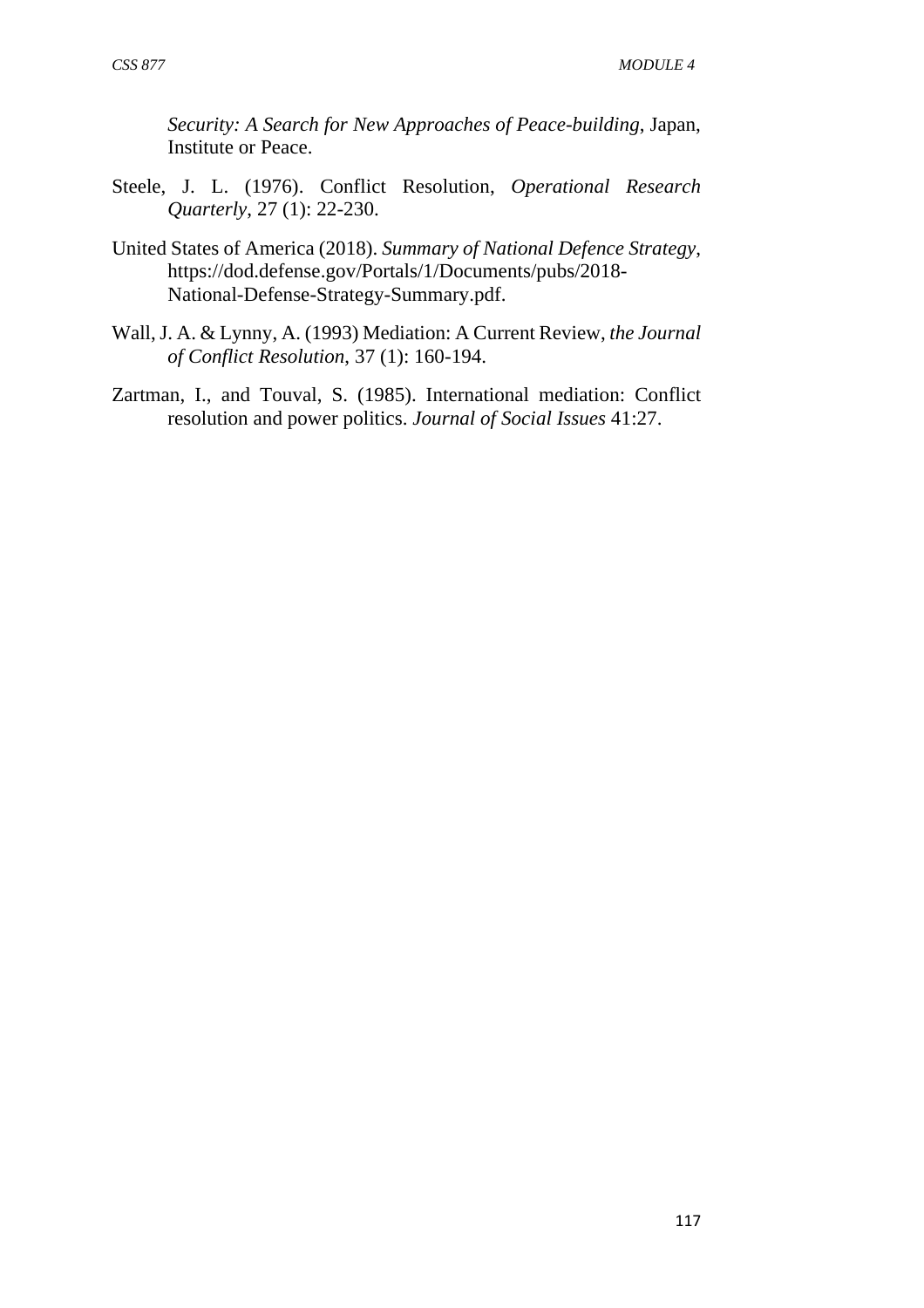### **MODULE 5 THE POLICE, THE MILITARY & PRIVATE SECURITY PROTOCOLS IN PUBLIC SAFETY AND MANAGEMENT OF STATE SECURITY**

#### **INTRODUCTION**

The strategies to combating crime and maintaining state security, have kept changing since the end of the Cold war. Indeed, there has been a paradigmatic shift in the debates on the role of the police, the military and private security guard in the maintenance of State Security. The debates revolve around two issues.

First, many people have asked if it is necessary to leave the police to perform their traditional functions of preventing crime, and arresting offenders of the law. The second debate, is whether, the military alone can guarantee public safety in a continually changing world. The reality is that, the world is never the way it was about seventy years ago when the United Nations was formed. Globalization and massive alteration of the contours of economic and political powers have changed the way the Nation-State plans and executes State security. This shift in approach, has changed both the philosophy and strategy of security moving it from the traditional realist approach of strong states with strong military with multisectoral approach to security management. Although, the Military has remained very central to the maintenance of law and order, events have since changed necessitating the involvement of the Police and Private Security Guard.

Private Security is an essential aspect of today's world. With the rise of the influence of globalization and the emergence of multiple security problems, it has become clearer that the State alone can no longer handle the issue of public safety solely without the involvement and support of private security agencies. By adopting integrated policing, many countries of the world have benefitted from both security services rendered by public and private sectors. While this practice of involving the private sector in the management of public security is well recognized in the world, it is a practice that that is evolving in most developing countries particularly in Africa where public safety is seen as the exclusive responsibility of the government while the private security system is restricted to corporate organizations and multinational organizations. Increasingly, the proliferation of security problems has necessitated a review of this practice, and an assessment of the long or short-term benefits of combining the two in the pursuit of State security objectives.

In this section, you will learn about the role of the police, military intelligence and private security guard in the management of public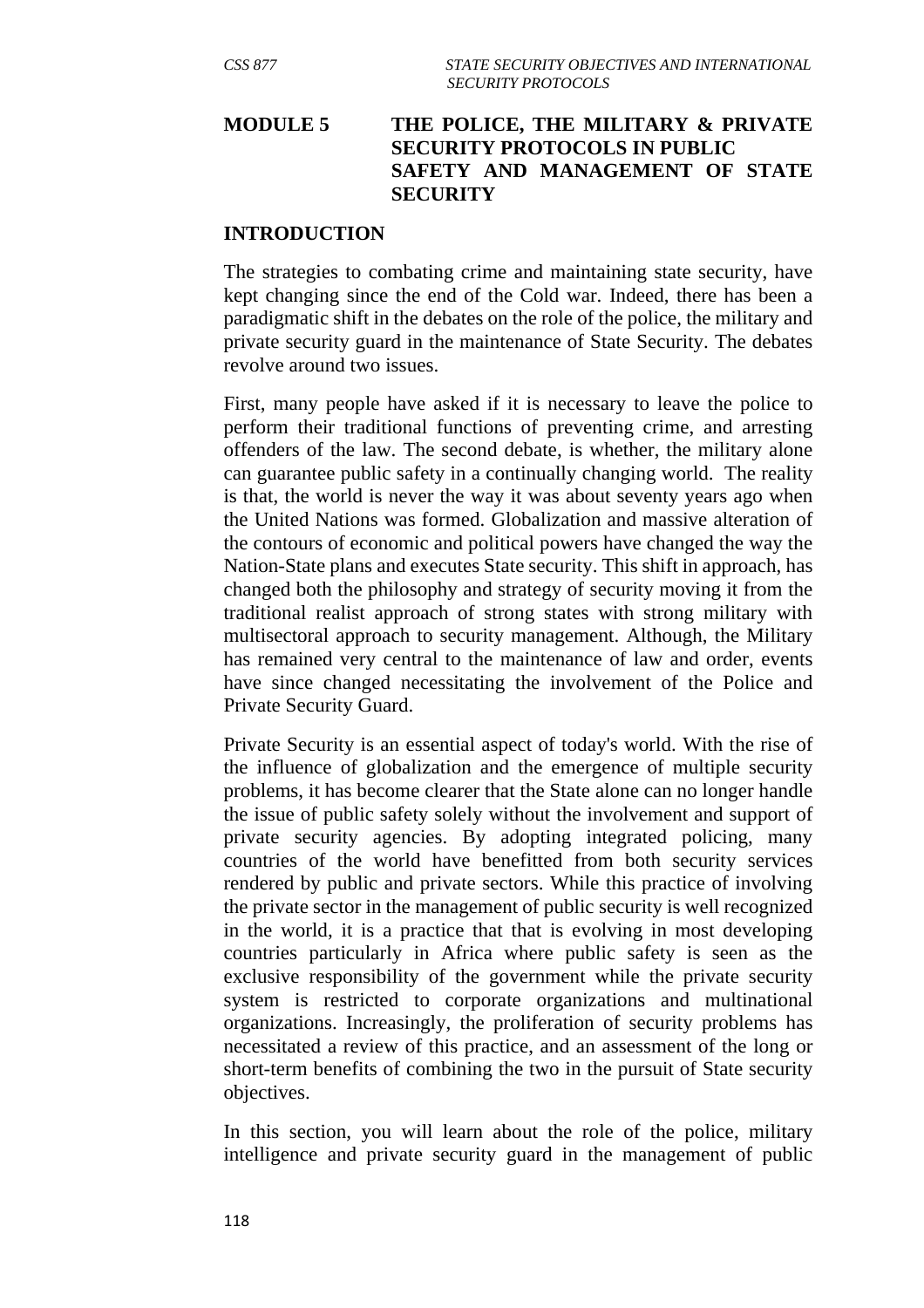safety. You will also learn the importance of private security laws, protocols and gadgets in the maintenance of security of nations.

# **UNIT 1 THE POLICE AND STATE SECURITY**

The Police are a paramilitary force established by law for the purpose of preventing crime and maintaining law and order. As the closest arm of the security system to the people, the police are also expected to help gather intelligence with which the government can fight crime and bring criminals to justice. This brings into focus, the issue of police legitimacy.

Police legitimacy is the perception that the police has the rights to rule. It connotes citizen's acceptance of the police and police actions and decision on whether to defer to law or not (Tyler, 1990). Because in most societies, police authorities are usually established by law to combat crime and maintain law and order, accepting the police to do their job is always given by law but deference to law, is depended on citizens' relationship with the police (Tyler, 1990). Deference to the law, is a citizens' voluntary obedience of legal authorities based on their perception of the performance of those authorities. While police effectiveness is a major determinant of citizens' obedience of the law, increasingly, research by Tyler (1990) has demonstrated that procedural justice plays more important role than police effectiveness.

What then is procedural justice? Procedural justice is the extent to which the police complies with the law and treat citizens with decency. When the police treat citizens with due respect, they respect the police and are more likely to defer to the law. Not only this, it helps citizens to make decisions to assist the police with intelligence to combat crimes or not (Bottoms & Tankebe, 2012).

## **POLICE BEHAVIOUR, CRIMINAL INTELLIGENCE AND CRIME CONTROL IN NIGERIA**

The Police are very central to the process of maintaining law and order because they are the primary agent in the criminal justice administration. In the last two decades, a floodgate of research has been conducted on policing in developing countries, for Nigeria, the last ten years have attracted much scholarly attention on police behaviour, police brutality and management of public safety. While some of the literature have examined the effect of police corruption and police misconduct in the maintenance of law and order (Akinlabi, 2016; Akinlabi, 2017; Human Rights Watch, 2010), a vast majority of the literature are interested in the linkages the history of the Nigerian postcolonial society, the establishment of the Nigeria Police and its role in the fight against Boko Haram in northeastern Nigeria.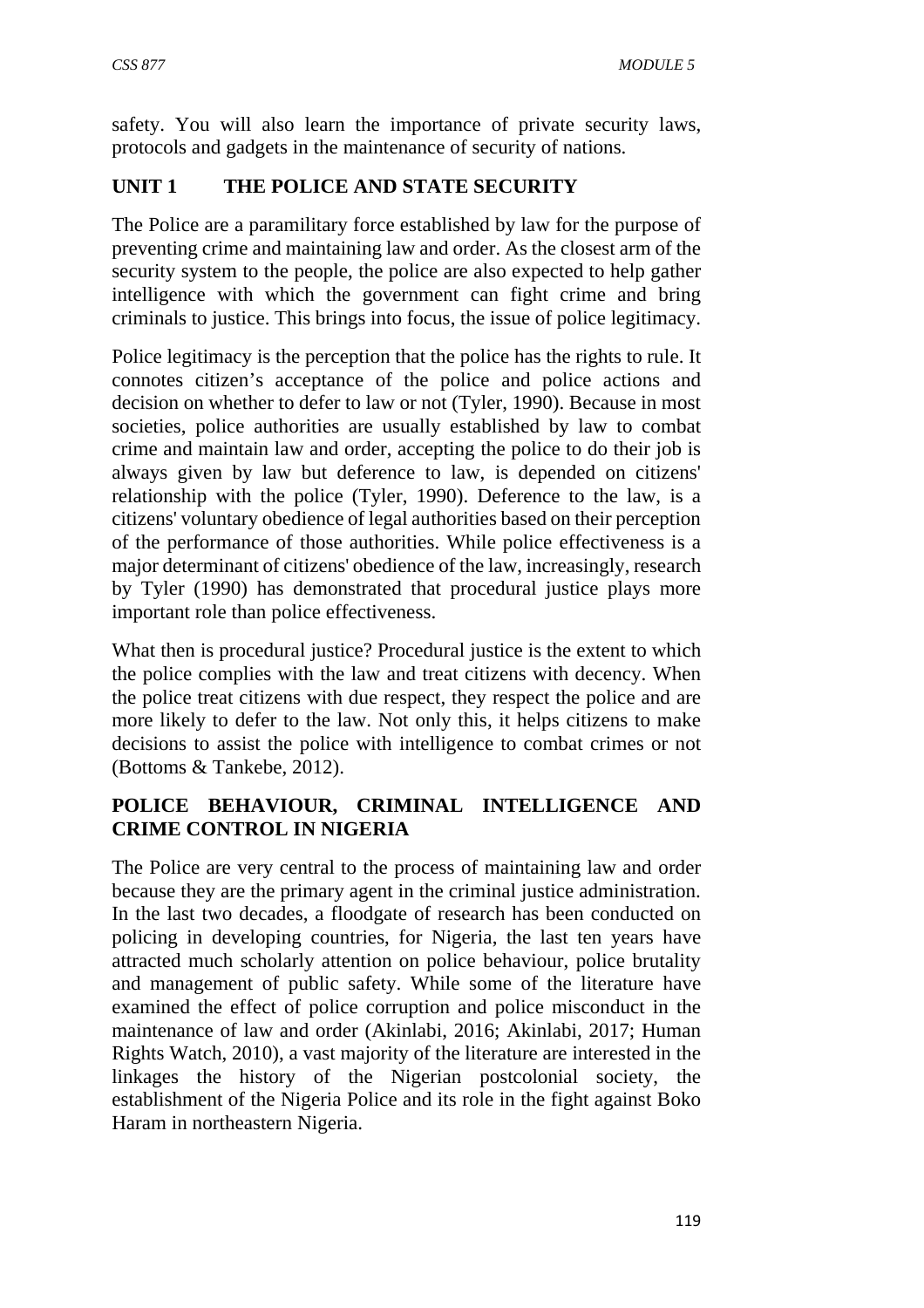Similarly, new areas of research investigation have diverted our attention away from what the police do wrongly and shift it to how the police can be reformed. The few literature hammers on the adoption of community policing, reform of police practice procedures, the decentralization of the force and the professionalization of the recruitment process into the Nigeria Force (Mbaku, 2016).

Police involvement in the maintenance of State Security is another area of scholarly investigation in recent times. It is often measured by the extent to which the police are able to use their tactics, strategies and intelligence collected from community members to arrest criminals and stabilize the polity. Thus, it then means that police officers must combine effective training with good behaviour to be able to collect, document and use criminal intelligence. While knowledge and training of criminal intelligence are useful, police officers may not have the opportunity of gathering credible intelligence when they do not have the cooperation of the people. This brings to the fore the idea of community policing.

Community policing is a policing strategy that allows the police to partner with the community and engage in collective problem-solving in combating crime. Though, the idea of community is not alien to Nigeria, and the rest of the African continent, its modernized form is new and is yet to be fully integrated. Community policing entails comprehensive program of action targeted at bringing the community into police services especially those that can be performed by civilians and will not be injurious to police investigation of a crime or prosecution of an offender. Community policing supports the devolution of police powers from the centre to community police officers whose responsibility is to bring the police closer to the crime scene.

The idea of community policing has been accepted as a laudable one to strengthen police involvement in the management of State security and participation in international politics. Because intelligence gathering within the community is now done using modern technologies such as *Voice Analyzer* (Akinade, 2009), police and military officers will require more training in order to be able to cope with this practice in this new age.

Again, the police need procedural justice to drive every aspect of their job. Whether conventional work of arrest of criminals, no citizen will volunteer information to a police officer that is perceived to be corrupt or is likely to leak the volunteered information to the criminal. Police corruption combined with lack of procedural justice help to reduce the extent to which the police can be used to fight crime in Africa (Ayee, 2016 ; Bottoms & Tankebe, , 2012; Hope, 2016; Mbaku, 2016).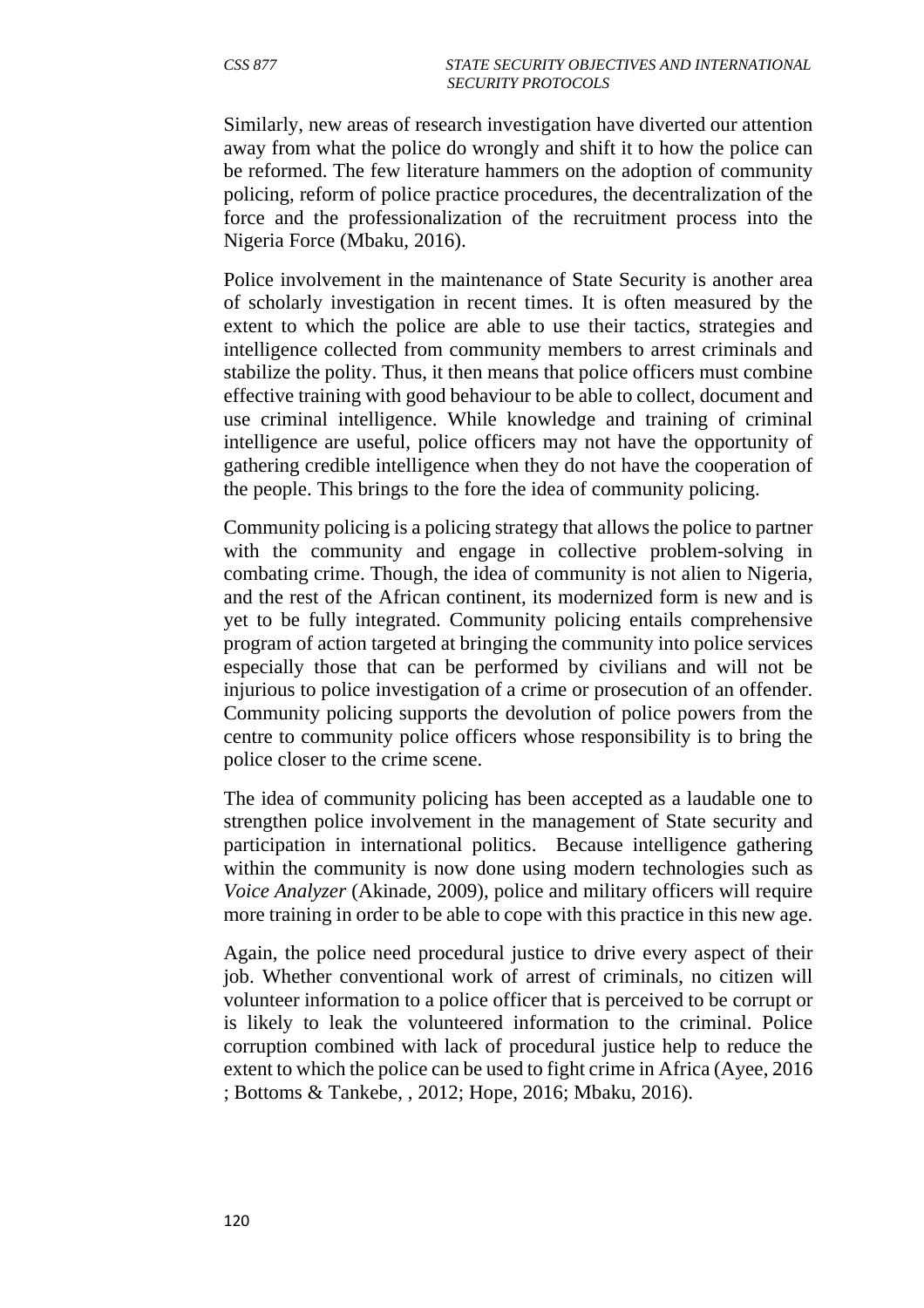# **COLONIAL LEGACY AND POLICE PRACTICE IN POSTCOLONIAL NIGERIA**

The Police in Nigeria is inherited from the defunct colonial State. It was designed by the British to suit its colonial mission in Nigeria, and ensure that State powers, were incontrovertibly obeyed. What this means, is that the police in colonial Nigeria were established as a colonial force designed to enforce colonial laws and assist the State in resisting all forces of colonial opposition in the colonial society (Ake, 2000; Ekeh, 1975).

Though, the police in Nigeria have since undergone series of reforms, both the police and the State still maintain some semblance of the colonial State. Several scholars have stated that the police in Nigeria still maintain high level of force, in their quest to maintaining law and order, and in the process, have trampled upon the fundamental rights of the citizens, which are recognized by the 1999 Constitution, the Universal Declaration for Human Rights, 1948 and the African Charter on Human Rights.

By trampling on the fundamental rights of people, the police would have violated the codes and ethics of due process of the law enshrined in the 1999 Constitution and international police practice ethics. *Policing is a professional practice that is guided by international practice procedures and protocols*. This is not to say that even in advanced societies, police officers still violate the rights of ''people of colour'' and subject minorities to different forms of hazardous torture. One of such instances, is the killing of George Floyd in the United States, that has generated a lot of public outcry on police racial behavior and inhuman practices.

## **POLICE INVOLVEMENT IN THE COUNTERINSURGENCY AND STATE SECURITY IN NIGERIA**

Police involvement in the counter-insurgency in Nigeria has been affected by many of the problems highlighted above about the police in developing countries; police brutality, police inefficiency, poor intelligence gathering because of lack of support from the public, violation of police ethics, violation of due process of the law, police corruption, poor public perception and the problem of legitimacy generally. One of the signs of lack of legitimacy for the police in Nigeria, is the recent clamour for the decentralization of the force to make it more accessible and publicfriendly (Irekemba, 2019; Nwanguna, 2019).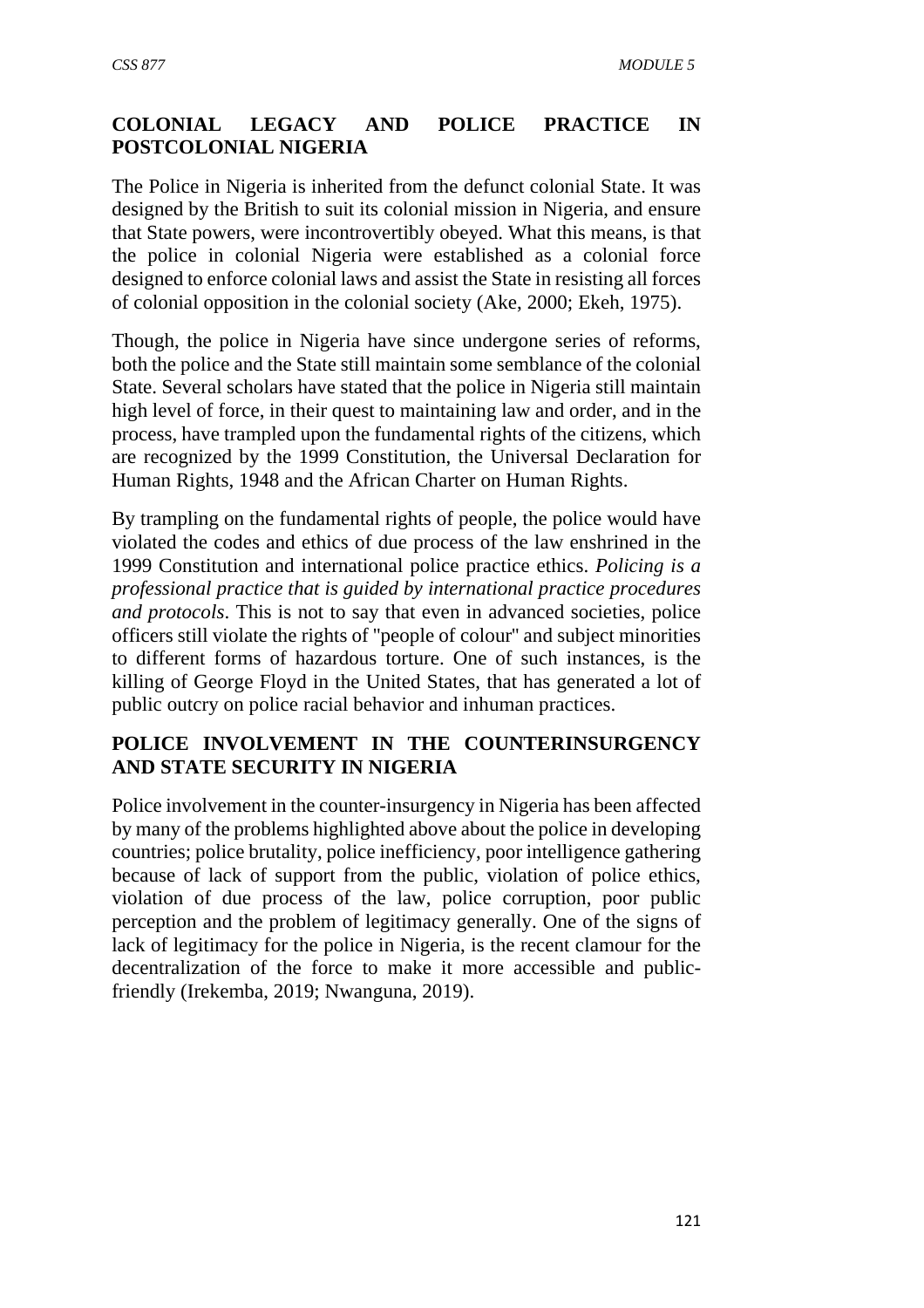## **SELF-ASSESSMENT EXERCISES (SAEs)**

- i. Define the essential roles of the Police in the management of State Security
- ii. Evaluate Police involvement in counterinsurgency in Nigeria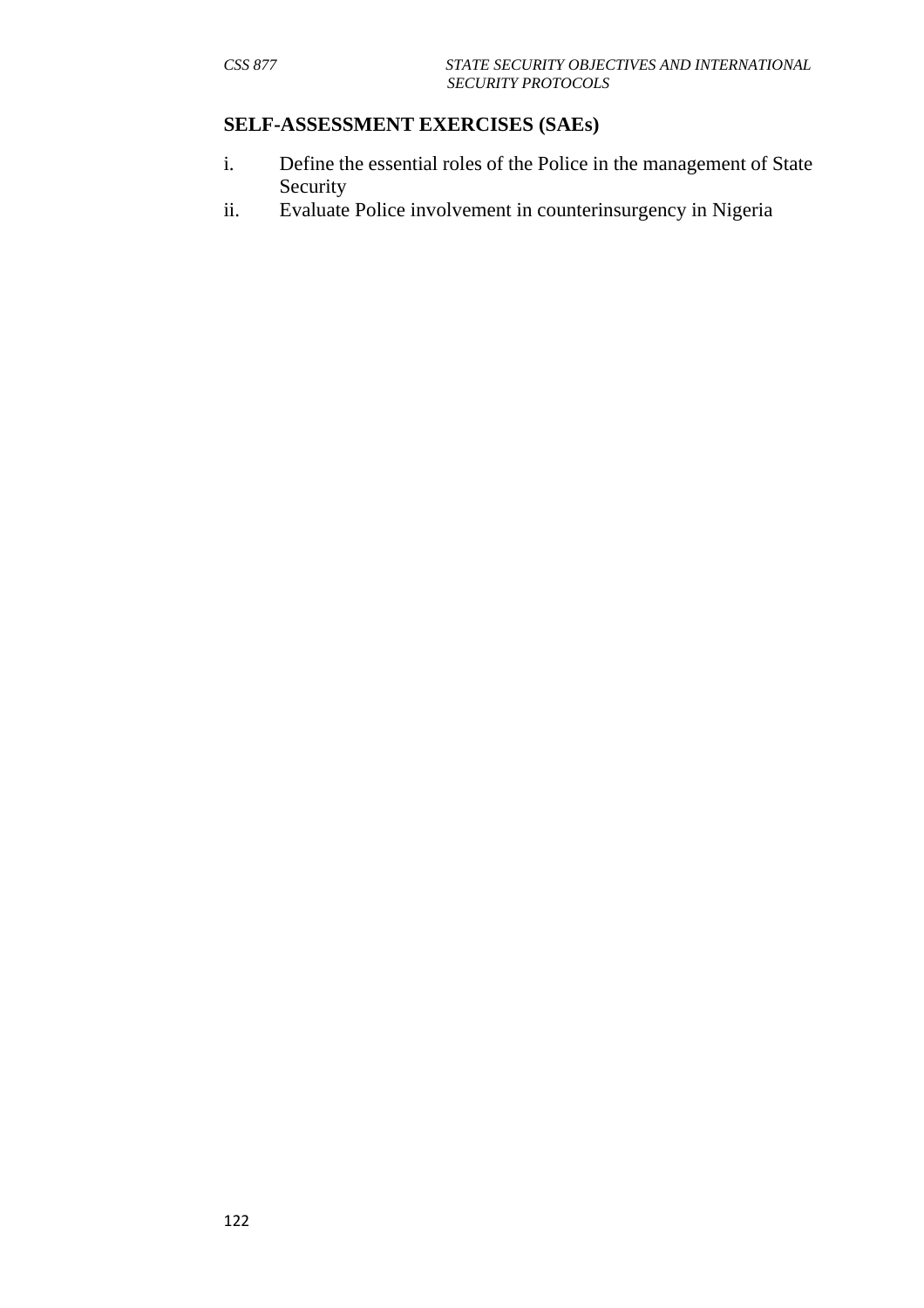## **UNIT 2 THE MILITARY, MILITARY INTELLIGENCE AND STATE SECURITY**

Since the creation of man, human beings have always struggled to protect their society and preserve life. Self-preservation, as noted by Thomas Hobbes, is the first law of nature. This thesis has also been reiterated by Charles Darwin, the British foremost biologist, and Herbert Spencer, a British Sociologist of the nineteenth century.

As human society progressed from hunters and gatherers society, they developed different means of defending themselves. Some built community walls, as found in the old Benin Empire, and fortified their society with army. Between the ancient times and the eighteenth century, human society has recorded great history of well-fortified armies in Greek City State, the Roman Empire, Spanish Empire, the Great Britain, the French Society and American society.

With the coming of modernization, both the structure and responsibilities of the military have been influenced by science and technology. Science has transformed the way states set up their army by rationalizing and legalizing the process. The coming of science and modernization has also seen the professionalization of military operations and restriction of their public engagement to the defence of national integrity. Of all these, the conception of the military as a means of self-preservation and national integrity has never changed.

Every society whether developed or less developed, expect its military to be technologically advanced and professionally capable of defending the territorial integrity of their society. National security has always been built around confidence in the army, the navy, the air force and other security agencies charged with the responsibility of protecting lives and property and safeguarding the territorial integrity of the sovereign nation. In fact, sovereignty of the Nation-State is measured by the level of sophistication and the defensive capacity of the State (Hacker, 1994; Krause & Williams, 1996; Luckman, 1994; Paris, 2001; Ukpabi, 1976).

Since the end of the Second World War, the military around the world has witnessed rapid changes and development like never before. The race for development for some countries, is congealed and predicated on the need to develop nuclear weapons and challenge American hegemony in the global political system. America's emergence as the world leader in post-Cold war, has also accelerated the contests for space technology, nuclear brinkmanship and the rise of terrorist organizations. While a good number of the advanced countries have not shown willingness to challenge the political hegemony of the West, the rise of nuclear states in developing and emerging countries like China, Iran and North-Korea, have raised new issues about the new global political order that the US represents (Luckman, 1994; Paris, 2001).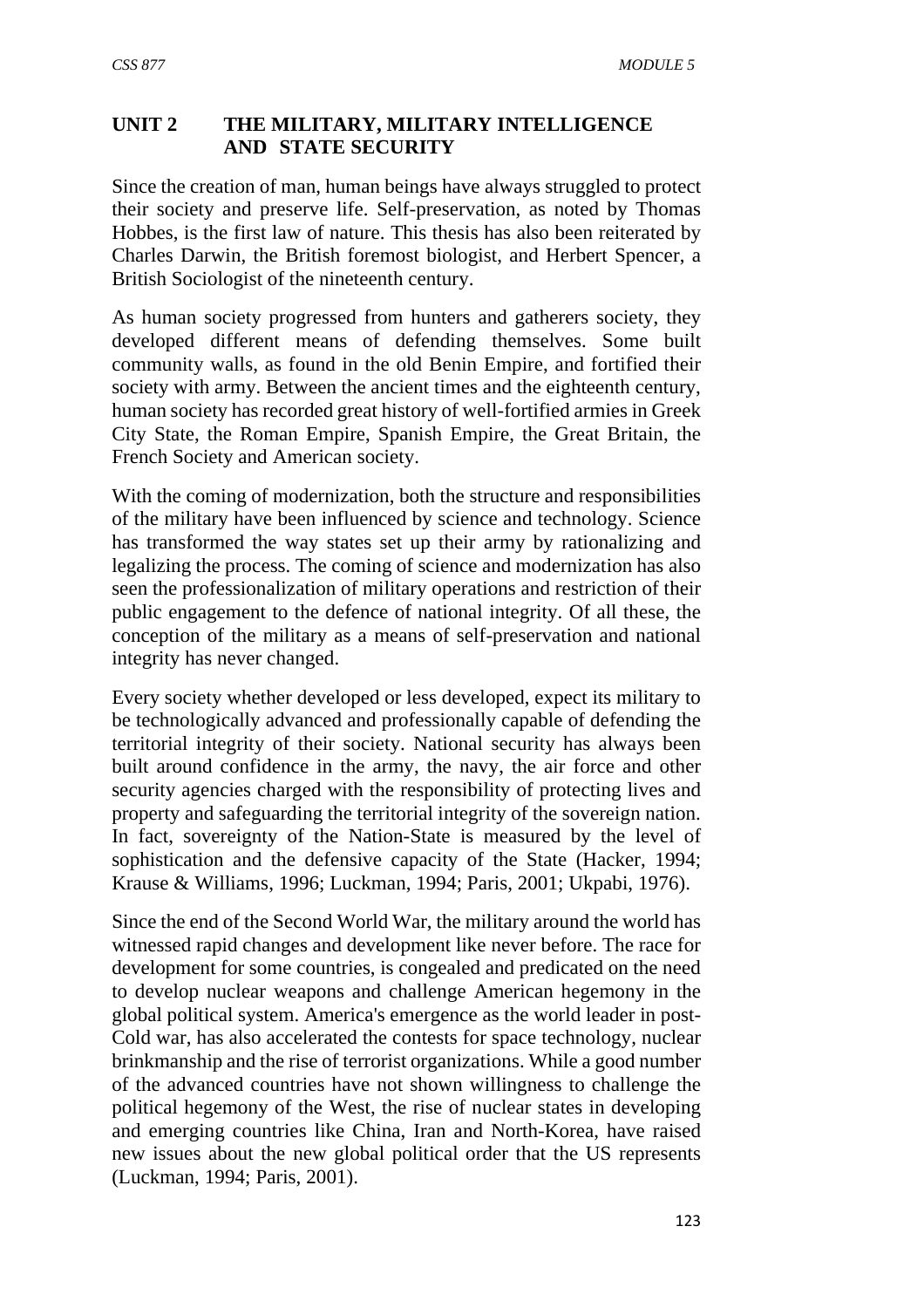Consequently, there have been hot theoretical debates on the role of the military in today's world. Traditionally, the military, according to the realists, is inevitable in the State attempts to preserve national security and protect itself in an anarchical society. State powers lie, not in its size but in its military capability and its ability to defence itself from both internal and external aggression (Krause & Williams, 1996).

Since the end of the Cold War and the attendant humanitarian crises in the Third World countries that are ravaged by war, armed conflicts and terrorism, there has been a paradigmatic change from realists and neorealist approach to state security to the constructivist approach which sees national security beyond mere possession of military powers.

National security and military engagement now involve maintaining law and order and also defending the territorial integrity of the state. This has been extended to extra-security services such as building peace and partaking in peacekeeping missions designed at building lasting peace in terrorist-affected or war-ravaged societies. The paradigmatic change in the conception of security development, has member of the armed forces partake in environment and food security. Not only this, military war protocols and their involvement in peacekeeping missions have dramatically responded to the forces of globalization of the 21s century.

In this section of the module, you will learn about the role of the military as a critical factor in national security. You will also learn the basic laws setting up the military in Nigeria, and essential aspects of military operations in Nigeria. Essentially, the section seeks to unearth the inevitability of collaboration of the armed forces with other security agencies in the handling of internal national security in Nigeria.

### **LEGAL HISTORY OF THE MILITARY IN NIGERIA**

The Military in modern Nigeria is a product of British colonialism. This is not to say that before the advent of the British, the various ethnic groups did not possess their stand-by armies used in fighting inter-State and intra-State wars. However, with the coming of the colonial State, the various traditional armies were disbanded and replaced with the colonial army. The British retained some structures of the traditional policing and incorporated them into the Native Authority Police in Northern and Southern protectorates.

Unlike the military, the police were the first to be established with the Hausa Constabulary coming on board to help the colonial government curb crime and enforce law and order. Specifically, in 1898, the British thought that the Niger territories should be amalgamated with their armies. The thinking at the time coincided in War Office and Colonial Office that the British needed a strong force in West Africa, in order to be able to maintain its colonies. Thus, a committee was set up to look into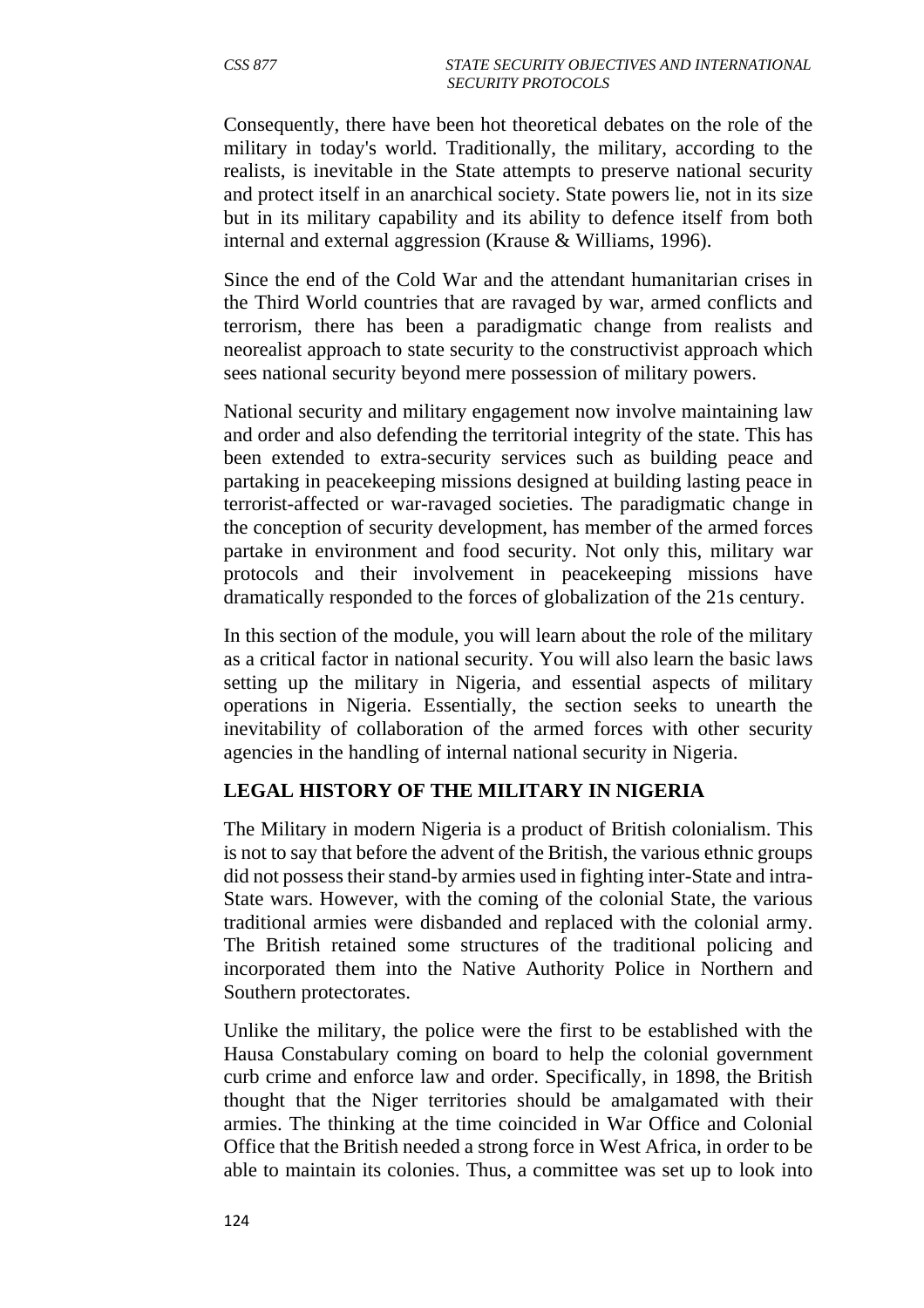this, the report of the committee, which favored the creation of a strong army for the Niger territories, led to the birth of the Nigerian Military today.

Ukpabi (1976) aptly stated that:

''As far as Nigeria was concerned the forces to be amalgamated included the three forces established in parts of Southern Nigeria and the two battalions of the West African Frontier Force raised in 1898 and quartered in parts of Northern Nigeria. The recommendations of the committee on amalgamation gave rise to the following military establishments in Nigeria in 1900. Two battalions were established in Northern Nigeria. These were made up of those weak battalions already formed by Lugard in 1898 in addition to the Companies of the Royal Niger Company Constabulary quartered in those areas which after 1899 formed part of the government of Northern Nigeria. At the beginning of 1900 the R.N.C. Constabulary was disbanded but the men were allowed to volunteer to join either the Northern Nigeria or the Southern Nigeria Regiment. A battalion known as the 3 Battalion (Southern Nigeria Regiment) was established in the south. This battalion consisted of men of the Niger Coast Protectorate Force and those of the Royal Niger Company Constabulary quartered in parts of Southern Nigeria''(Ukpabi, 1976: 62).

He added that:

''In Lagos a three-company (V2) battalion was established. Each of these military formations was under a separate command and thus duplicated the divisions which existed in Nigeria's political and administrative systems. How- ever, a great deal of liaison and mutual support existed between the various military commands after 1900 and this made it possible for a unit from one part to be used in support of other units in other parts of the country'' (Ukpabi, 1976: 62).

Ukpabi (1976) held that when the Lagos colony was amalgamated with Southern Nigeria in 1906, the Lagos Battalion was merged with Southern Nigeria Regiment on May 17, 1906 resulting in two battalions being established in the protectorates. As an instrument of colonial policy, the colonial army created by the British was primarily meant for the maintenance of British political order in the colonies. This is understandable in view of the fact that the British had to contend with other colonial powers such as France and Germany that were struggling to take over some territories from Nigeria.

The first military act in Nigeria was the British Military Act of 1881 applicable to the West African Frontier Force. Several laws have succeeded this law since independence, and have led to the formation, structure and operations of the Nigerian military till today. The Sections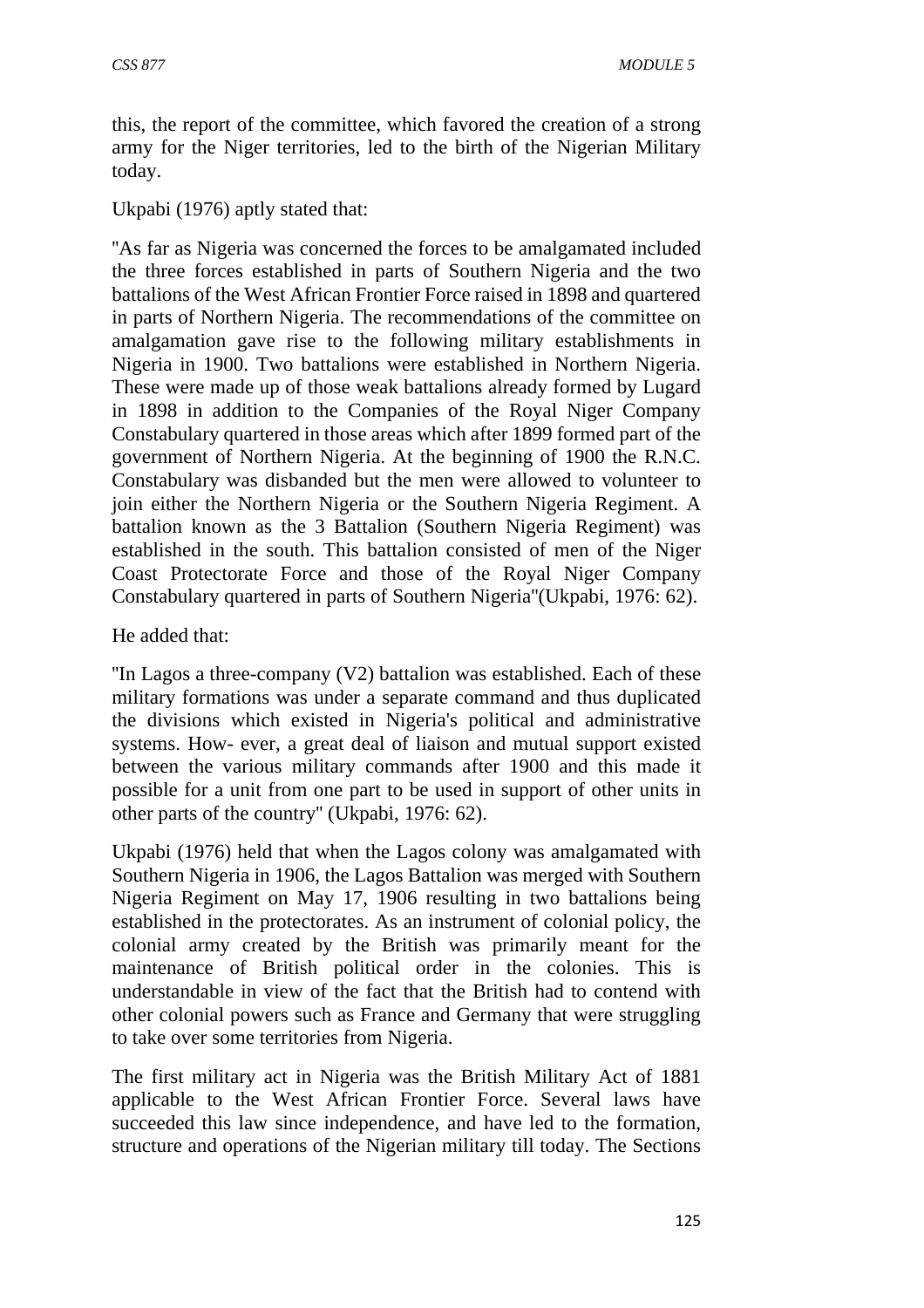217-220 of the 1999 Constitution concern the creation, structure and functions of the Nigerian military.

Specifically, the Section 217 of the 1999 Constitution stated inter alia:

*217. (1) There shall be an armed force for the Federation which shall consist of an army, a navy, an Air Force and such other branches of the armed forces of the Federation as may be established by an Act of the National* 

*Assembly.* 

*(2) The Federation shall, subject to an Act of the National Assembly made in that behalf, equip and maintain the armed forces as may be considered adequate and effective for the purpose of - (a) defending Nigeria from external aggression;* 

*(b) maintaining its territorial integrity and securing its borders from violation on land, sea, or air;* 

*(c) suppressing insurrection and acting in aid of civil authorities to restore order when called upon to do so by the President, but subject to such conditions as may be prescribed by an Act of the National Assembly; and* 

*(d) performance such other functions as may be prescribed by an Act of the National Assembly.* 

### **COMPOSITION OF THE NIGERIAN MILITARY**

The Nigerian military, according to the 1999 Constitution is composed of three essential structures:

- 1. Nigerian Army
- 2. Nigerian Navy
- 3. Nigerian Air Force.

#### **THE MILITARY AND NATIONAL SECURITY STRATEGY**

The military is very important both in the conception and implementation of the National Security Strategy. In Nigeria, the responsibility is bestowed in the defence ministry, who is saddled with the drafting of the national strategy under the supervision of the Presidency and in line with global and regional best practices.

The National security strategy bestows a lot of responsibilities on the military because it is the military that handles the development of military technology, development of rules of engagement during war or conflicts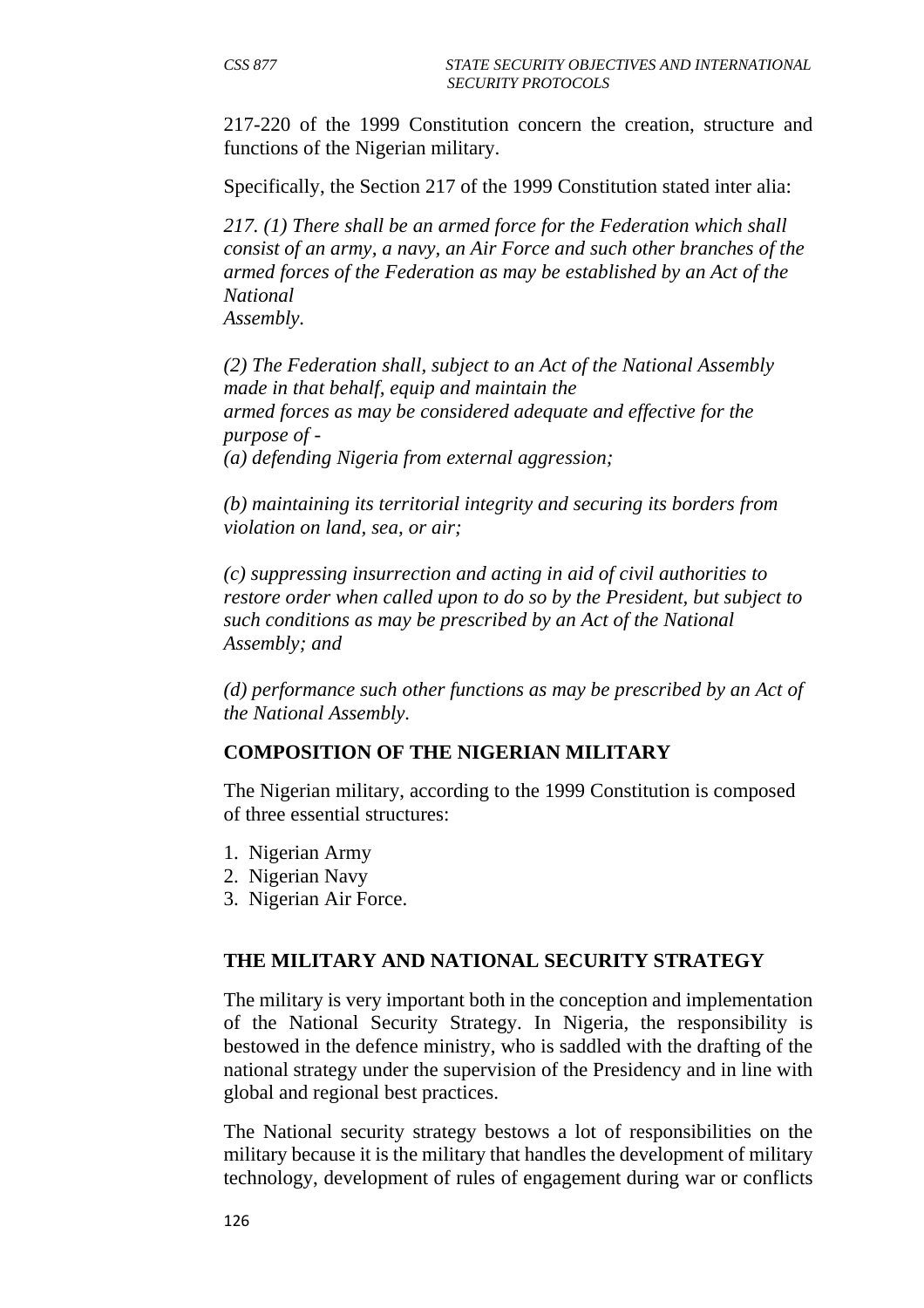and also ensure that the territorial integrity of the nation is effectively guaranteed. Besides all of these responsibilities, it is the military that also develops defence strategies and also identifies the risks and threats that the Nation-State is confronted with.

### **MILITARY INFRASTRUCTURE**

Military infrastructure are those military facilities, weapons, technologies and ICT produced at home or imported from abroad or those budgeted for the purpose of enhancing the capability of a Nation military. The facilities could also include space technology and nuclear capability that a Nation depends.

There is however a relationship between level of development and the military capability of a nation. For instance, the US, China, Russia, Iran, North-Korea, India maintain high military infrastructure because they have adapted to the new age of globalization and maximize the opportunities offered by globalization to develop sophisticated technologies for their military.

As it stands today, the United States of America is the most powerful nation in the world followed by Russia as the two countries race for more advanced nuclear and space technologies to defence their countries. Unlike the developed world which produces its own weapons for war and defence, majority of African countries still depend on the Western world for weapons. One of the striking examples of US military sophistication was the extent to which its military was able to use drone to assassinate Iranian top General Qaesem Sulameini (Borger & Martin, 2020). The killing of ISIS leader, which signaled an end to the dreaded role of the Islamic State in Levant and Iraq, was also another dramatic turn in US military sophistication in the post-Cold war society.

Of course, the Nigerian military has transited through reforms, the military capability is still undermined by the nature and character of the postcolonial state in Africa. The state in postcolonial is said to have neglected largely deliberately equipment of the military to be able to fight wars. Except for a few African countries, most of the arms used by the military are still largely imported to the continent, at a higher rate, and the training of soldiers, are still foreign-dependent in terms of new skills and use of space technology to advance military intelligence, war confrontation and human rights protection. There is no way we can rule out this, in view of the fact that, the West entered the process of modernization before the peripheral formations. Notwithstanding this, some scholars have argued that the Nigerian military has been undermined by years of involvement in politics Bienen (1978), gross abuse of the principles of the rule of law during the era of the military, Oshio (1988), Onuoha, Nwaugwu & Ugwuaze (2020) attributed the challenge to low morale and lack of professionalism.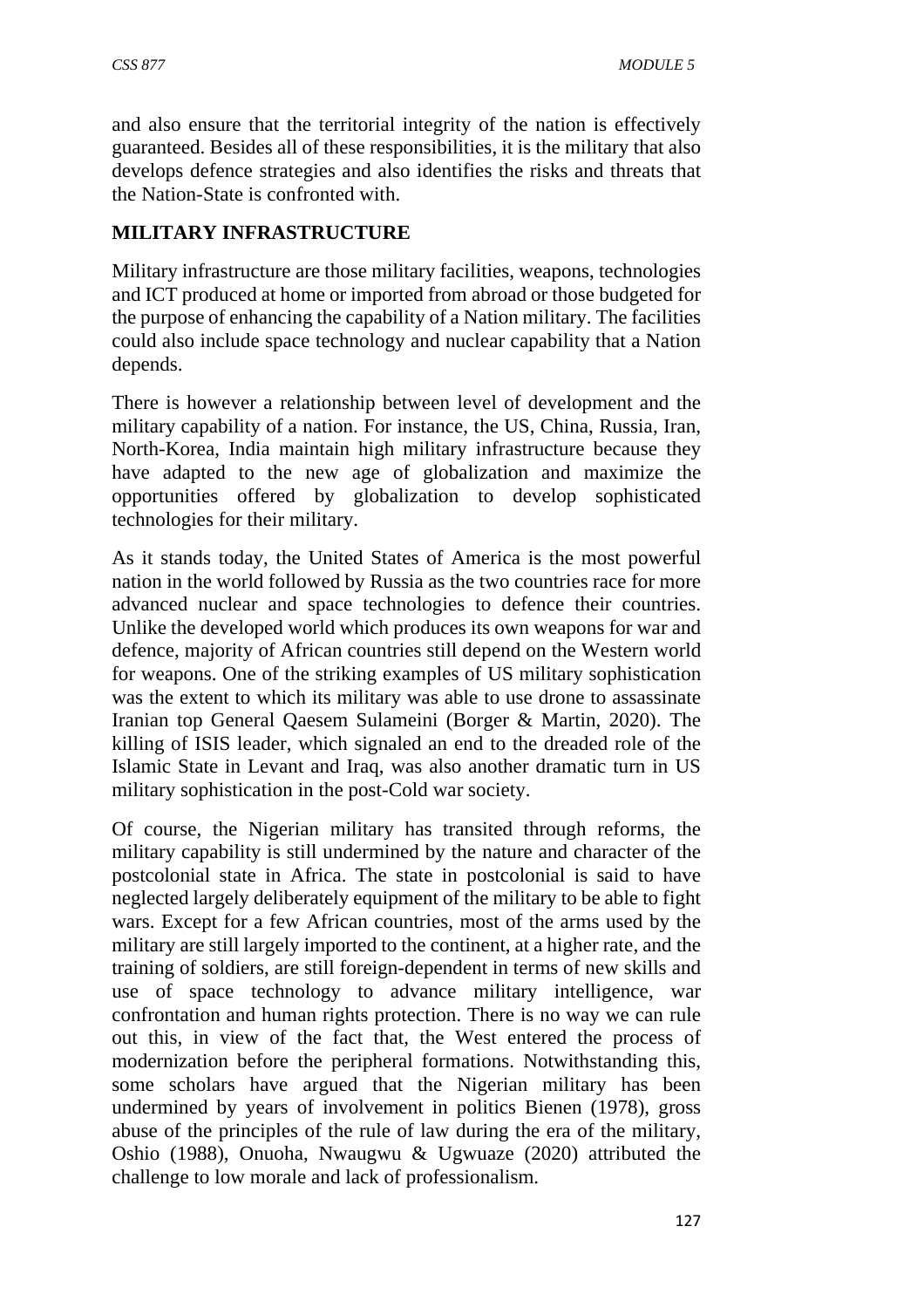Of course, long years of military rule have dealt heavy blow on the Nigerian military. Since the return to democracy in May 1999 particularly after the election of President Muhammadu Buhari, the Nigerian military have rejigged its counterinsurgency in the Northeast, and has pushed back the dreaded Islamic sect from many parts of the region (Olalekan, Ogundele, Adepegba & Alluko, 2018).

### **MILITARY INTELLIGENCE, MILITARY PROTOCOLS AND USE OF SPACE TECHNOLOGY**

Military intelligence is an essential aspect of military warfare. It is the process by which the military gathers its criminal intelligence, process and use it for national security strategy but military has specific procedures, and protocols that each officer in the military must follow. This is what is referred to as military protocols. The Armed Forces Act, 2004, Law of the Federal Republic of Nigeria specifically stated the guidelines for the operations of the Nigerian army, Nigerian Navy and the Nigerian Air Force. It provides a Council each for each of the Nigerian military and also states punishments for officers that dissert the service.

Unlike the developed where NATIONAL SECURITY MANAGEMENT has been significantly enhanced with modern technology, in most developing countries particularly in Sub-Saharan Africa where long years of military rule, has undermined military professionalism, both intelligence gathering and implementation of National Security Planning are still subjected to politics, corruption, and nepotism, thereby reducing the efficiency of the force. When the capability of military officers is undermined by primordial values, it erodes their culture of discipline, efficiency and command structure which are rooted in Taylor's scientific management (Lissak, 1967).

It is however important to note that the extent to which politics influences military capability will determine how they win a war, and they are able to significantly degrade terrorist organizations. Degrading terrorist groups require high level of morale boosting, incentives to achieve, and dedication that will be recognized and compensated by the State. In instances where corruption and nepotism have dominated both the posting of officers and appointment of military leadership, it affects intelligence gathering and a whole range of issues bordering on military cooperation and effective management of resources. The challenge today in many African countries, is that military appointment is often used to settle political scores at the detriment of merit, experience and credibility. This is one of the problems of the military in Nigeria and in majority of West African countries where decades of investment in counterinsurgency struggles have not yielded the anticipated results (Agbiboa, 2012).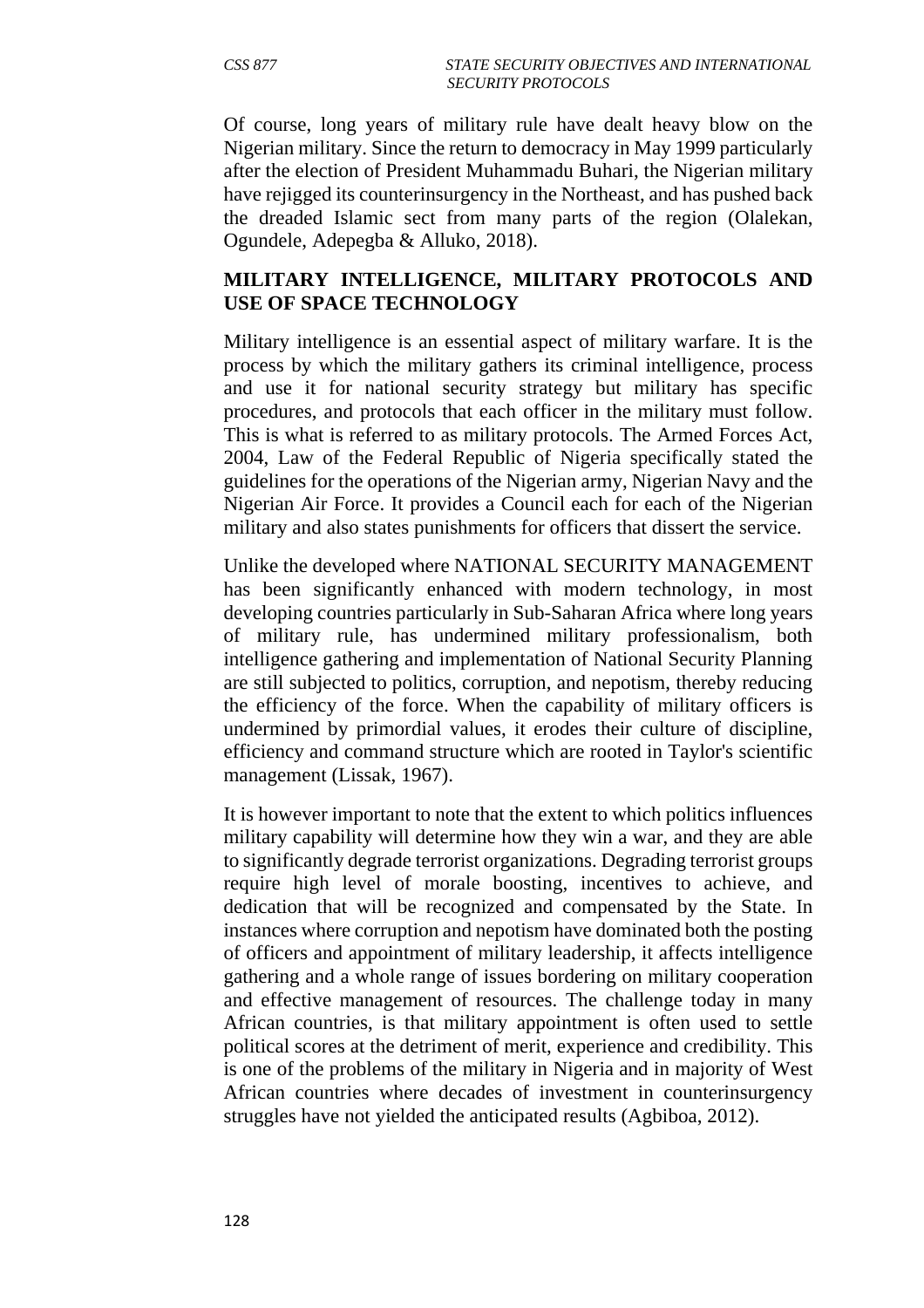# NATIONAL SECURITY FORCES AND NATIONAL SECURUTY

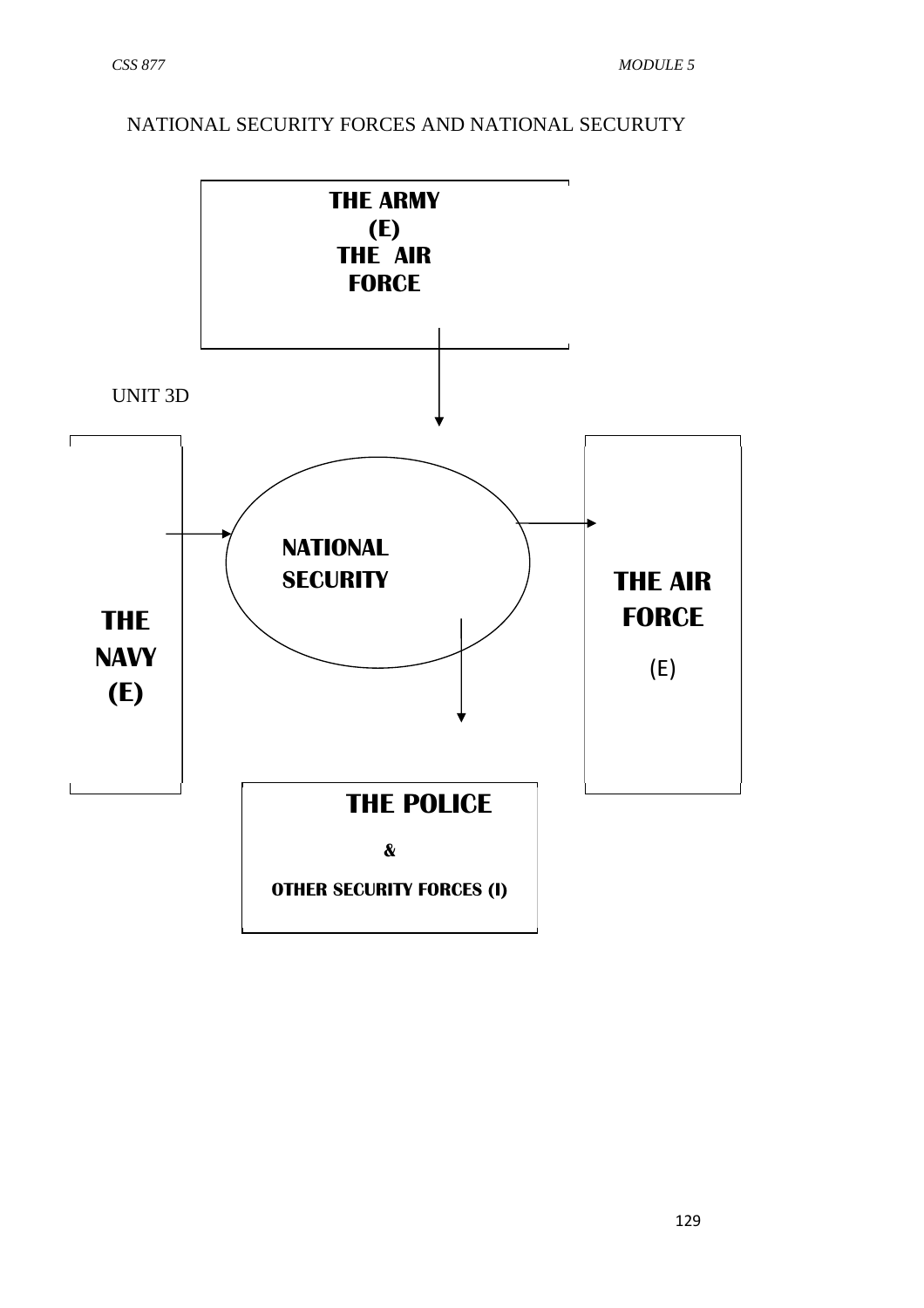#### **SELF-ASSESSMENT EXERCISE**

- i. How does politics shape military capability in the developing world?
- ii. What is the role of military infrastructure in the formulation and implementation of a National Security Strategy?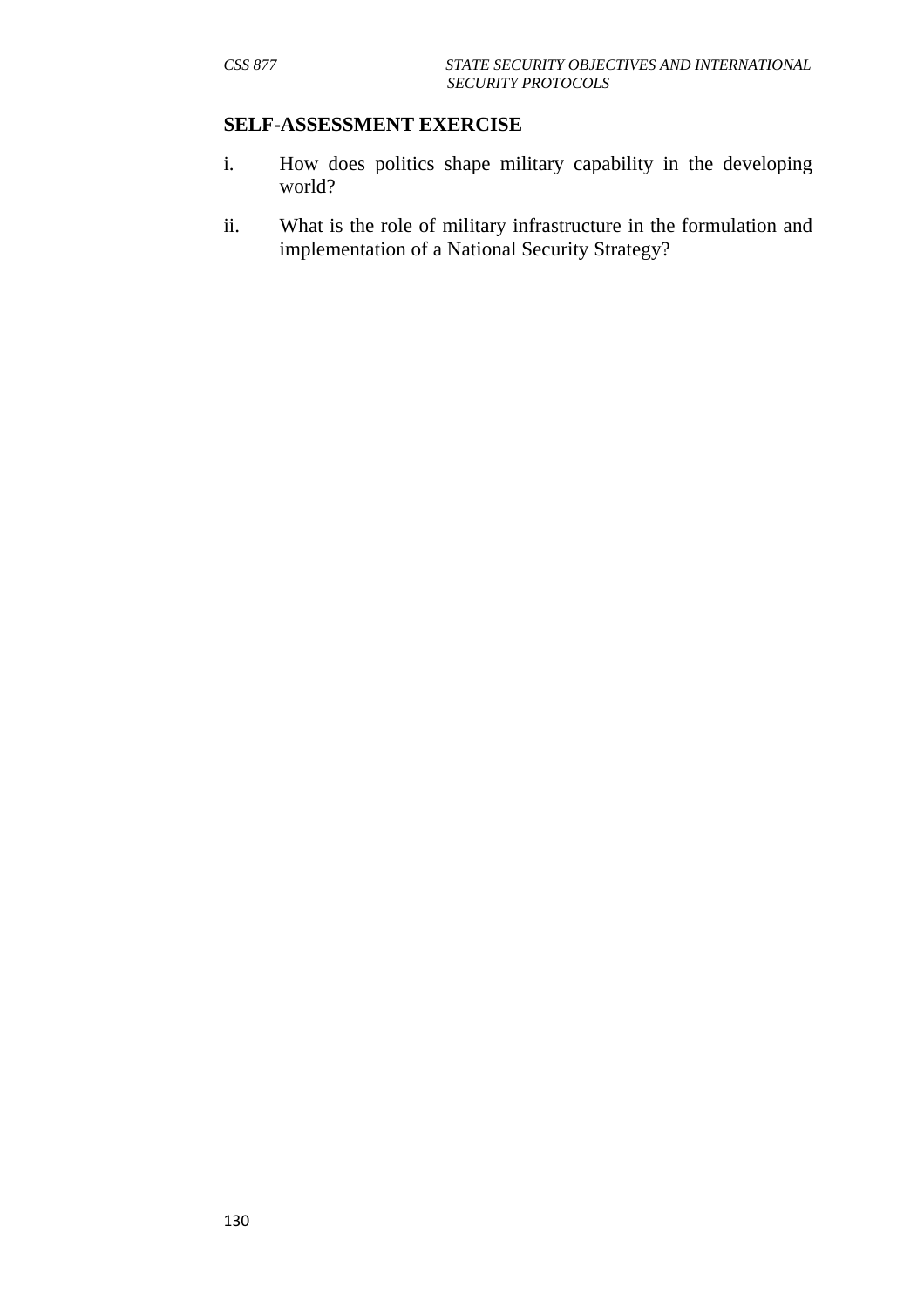# **UNIT 3 PRIVATE SECURITY GUARD AND PUBLIC SAFETY**

The private security industry is an essential part of today's world. It is distinctively known as private security because it is owned and designed by private organizations and private individuals to cater for the needs of their industries. Given the divergent nature of security in our new world, an intricate relationship exists between private security and state security (Shearing & Stenning, 1981; Stom, Berzofsky, Shook-Sa, Barrick, Daye & Kinsey, 2010; Oyebode, 2019).

The intricate relationship is that the private security industry exists within the public domain to carry out the routine tasks of protecting lives and property. For instance, organizations do their businesses within the business environment created by the political state. When the investment climate is volatile, the business environment will also become volatile. It is within this context that modern industries and multinational organizations make their own private arrangement to hire or set up well trained and equipped private security guards that can help protect their facilities.

# **WHAT IS PRIVATE SECURITY?**

A private security is a private security firm, private security organization or an arrangement designed by private individuals for the purpose of protecting their property, facilities and personnel from security risks and threats. Depending on the nature of organization, private security organization could either be small or large in terms of staff and security facilities available for public safety.

Private security with large security personnel and modern equipment are more likely to attract patronage and work with the police in helping the government tract the movements of criminals. It is however important to note that, the fact private security is set up by private persons, does not mean they are not regulated by law.

# **REGULATION, LICENSING AND RESPONSIBILITIES OF PRIVATE SECURITY**

Private security is a regulated industry anywhere in the world. In the United States, registration and obtaining appropriate licensing is a condition for setting up of a private security firm. Like the police, the army, the navy and air force, private security service is guided by law because it deals with public interest; *public safety* (Shearing, Stenning & Philip,1998)*.*

Besides dealing with public safety, private security organizations usually in the course of their day to day encounters with citizens and complex organizations deal with issues of human rights, crime violation,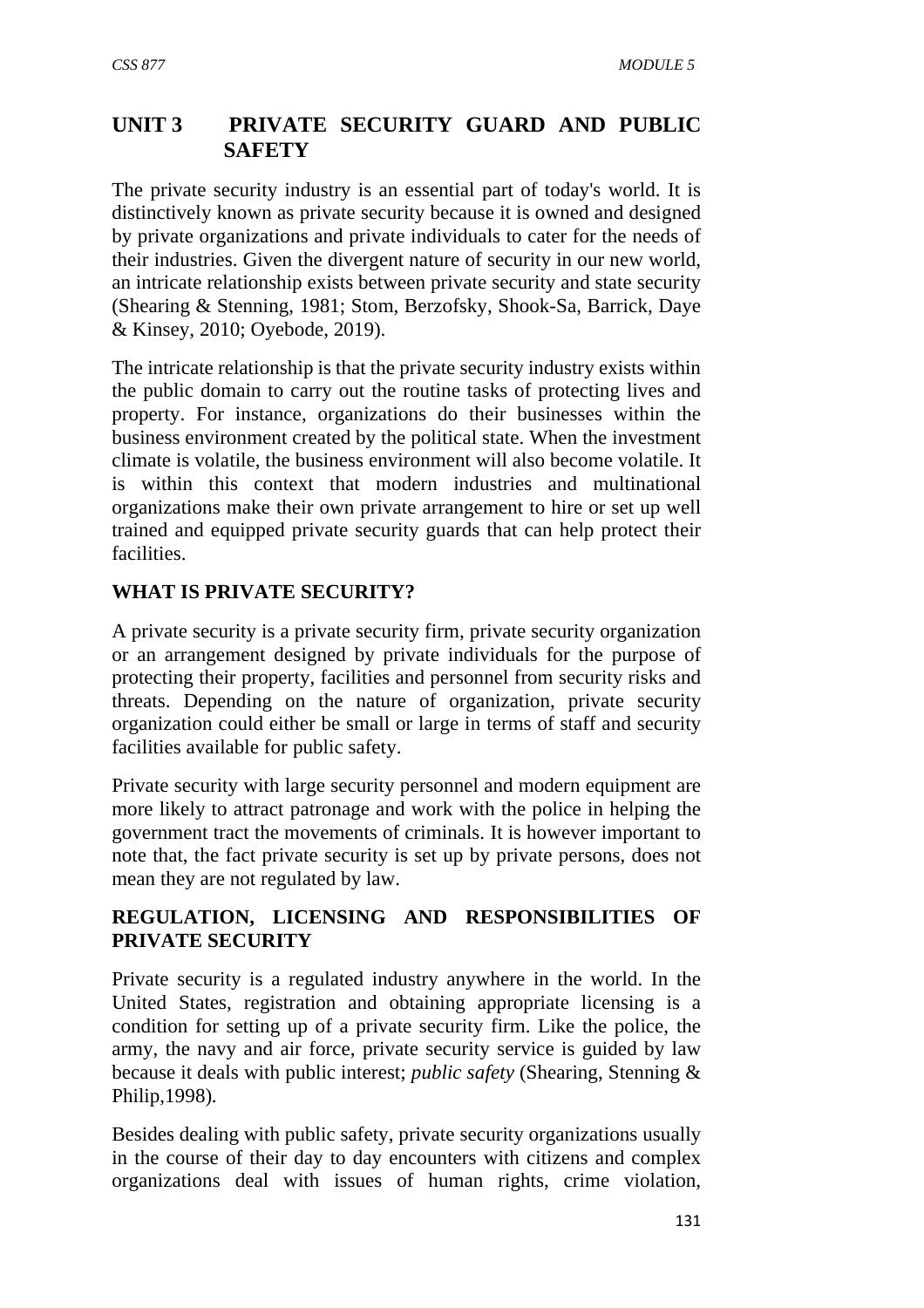information and property protection. All of these issues are bound to generate litigations if unregulated or poorly regulated. Thus, the rule of law is not only the sine quo non for the maintenance of public order, it is a significant tool for building a prosperous and competitive business environment.

In Nigeria, the operations of private security are guided by the Nigerian Civil Defence Corps Act, and the Private Security Guard Company Act, 1986 (amended in 2018). The Private Security Guard Company Act specifically states that a person requesting for the establishment must write to the Minister, attach necessary particulars as stated in the law and stipulated the conditions of service of his or her proposed staff. Though, the law is good by conferring authority on the Minister to process the recommendation of the Nigeria Civil Defence Corps, it could be a great opportunity for corruption and discretion in the public service, given the history of corruption in the Nigerian public service. Oyebode (2019) believed that the PGC Act, is against the participation of foreigners because it precludes ''foreign security companies'' from being licensed in Nigeria.

### **TYPES OF PRIVATE SECURITY**

Private security has been categorized into different types but in this module we shall restrict ourselves to two types;

1. Proprietary or In-House Private Security

Proprietary or in-house private security is the private security arrangements made by companies to secure their property. In this instance, the management of a company will hire some security officers to protect their facilities. This is the oldest form of private security adapted from the traditional private security system.

2. Contractual Private Security

The Contractual Private Security is much more complex and more sophisticated than the in-house. However, owners of the hiring organization may not be able to guarantee the loyalty of the staff because they are not trained in-house. Increasingly due to the forces of globalization and cost of maintaining staff, multinational organizations, banks and highly mobile industry usually prefer the contractual kind of private security so that once the contract terminates, they can remove the cost of security from their overhead costs.

## **THE EMERGENCE AND GROWTH OF THE PRIVATE SECURITY INDUSTRY IN NIGERIA**

The private security industry in Nigeria has grown in response to the contexts and socio-economic and political history of Nigeria. It began in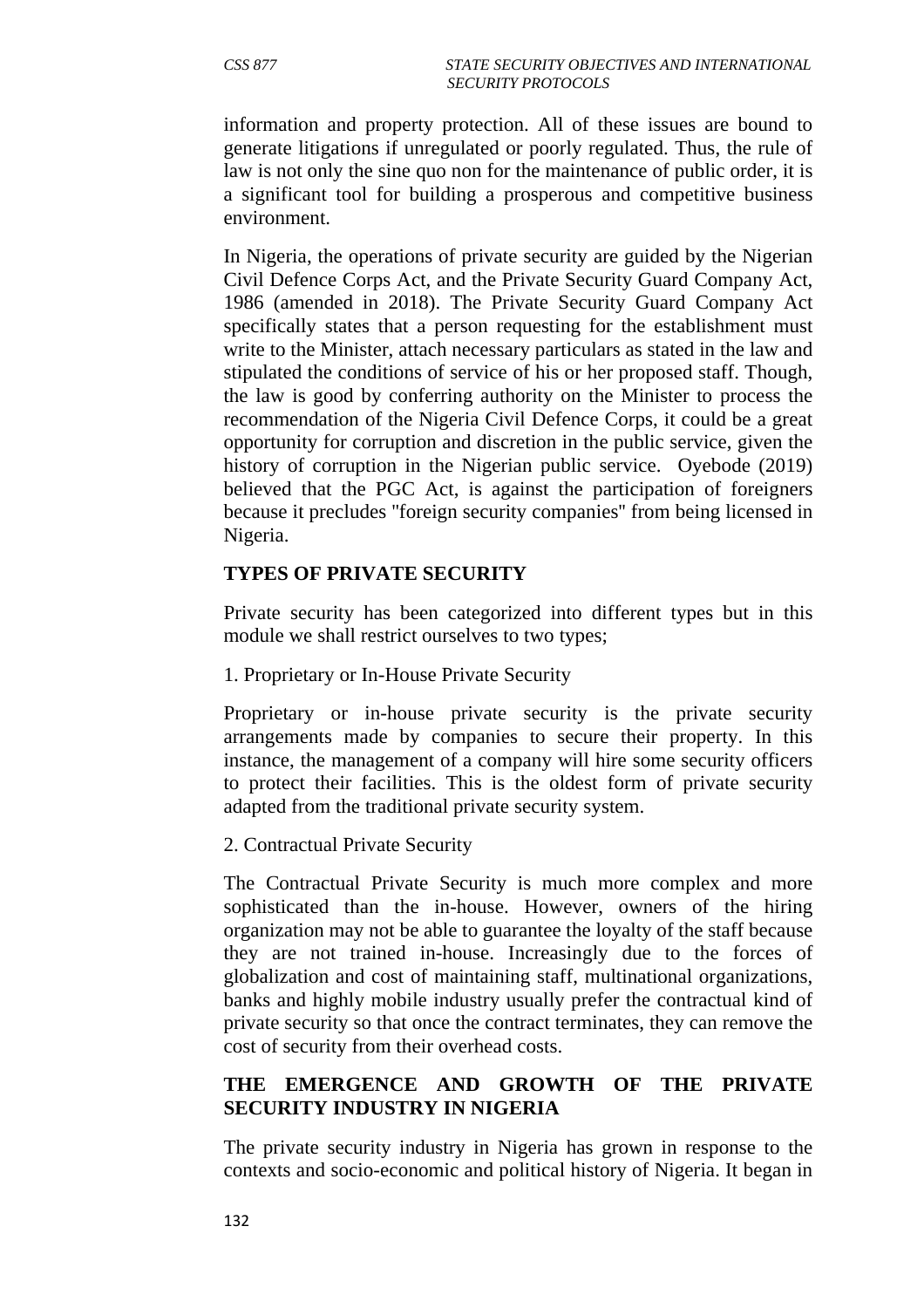the 1980s but reached its peak after the Cold war and the return of democracy to Nigeria, when many companies began to request for additional security support and services beyond the one provided by the police.

Although, the wave of industrialization going on around the world, has also driven more companies to Nigeria, it was the increase in the incidence of armed robbery in the major cities of Nigeria, kidnapping of oil workers in the Niger Delta, and high level of insecurity foisted on the nation by political violence decades of military rule that are the immediate causes of setting up the private security industry particularly the contractual private security industry.

Within a short time, most of the private security industries have been influenced by the information and communication technology age as they use advanced technology for detecting crime and profiling offenders of the law. While changes in banking system approach to security could be linked to the level of insecurity in post-military Nigeria, the entry of private security has increased banking screening of their customers and the use of CCTV cameras to document activities within and outside the banking industry.

Since the police can handle the problem of public safety alone, private guards have also been useful for the Nigeria Police in their investigation of crime relating to organizations they serve. This is a new trend in the development of the private security industry that is likely to help Nigeria's future.

Though, the interests of most owners of private security companies, was never to create jobs, the industry is one of the employment-generating sector, as millions of young, agile and well trained Nigerians now go for private security jobs. This development has consequently led to the emergence of Security Training Institutes in Nigeria.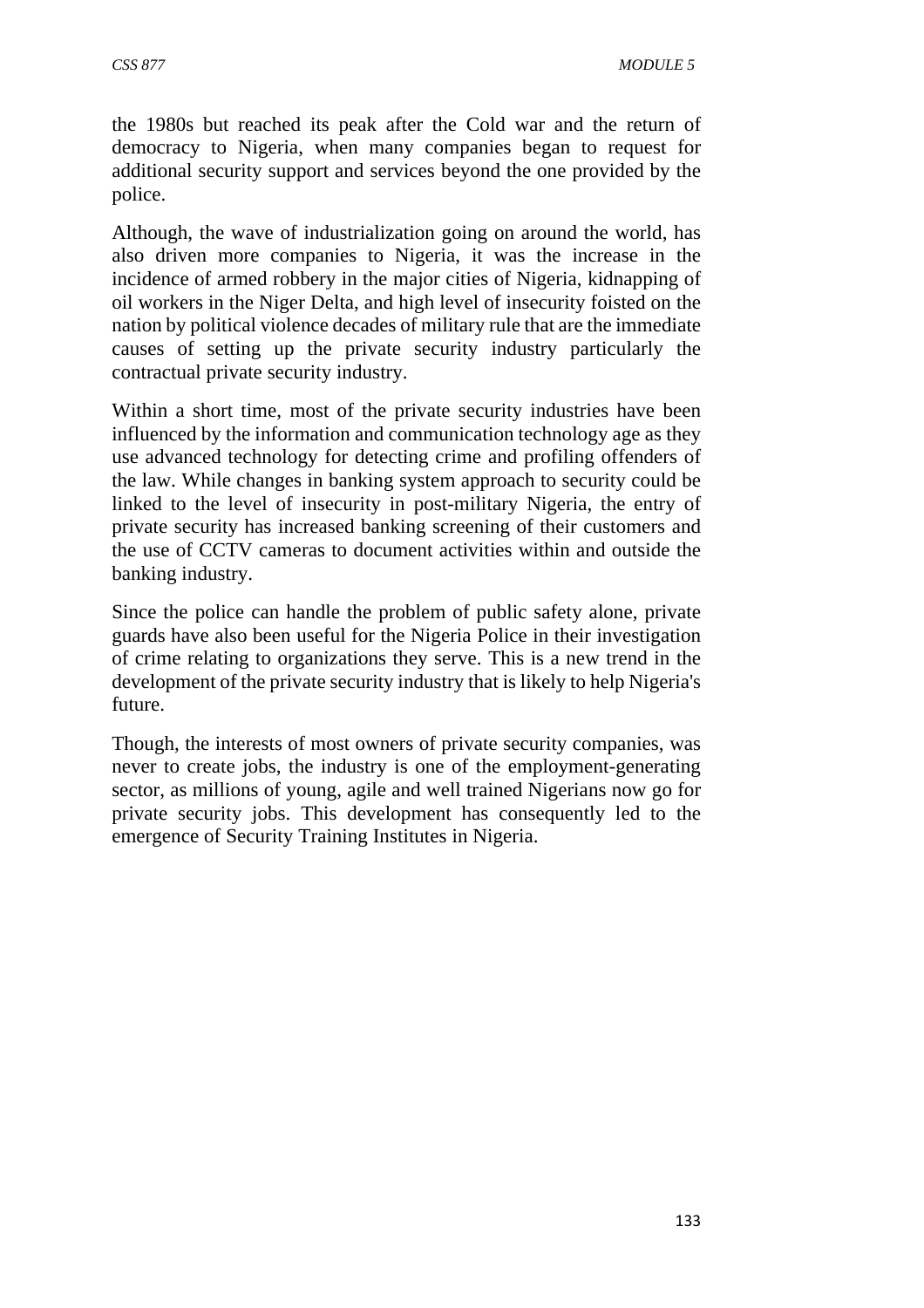#### **UNIT 4 MODERN SECURITY INFRASTRCUTURE, SECURITY PROTOCOLS AND CYBERSECURITY**

Today is a technology age driven by high-tech and space technology. Nations both in the developed and developing world are struggling to explore the benefits of the information and communication technology but not many of these nations have succeeded because the race is expensive, dangerous and scientific.

Globalization has however made it possible for those who are not in the race for advanced technology to benefits but this has implications for their national security. The implication is that, the power to control the new technology will reside in the producer irrespective of global regulations on ICT utilization, distribution and consumption. This is the politics of cybersecurity and the politics of nuclear brinkmanship that accompanied the Cold war (Yannakogeorgos, 2012).

Unlike other industries, the security sector, seems to have had the most profound impact of the cyber-age. Positively, it has brought new hard and soft technologies for crime prevention, investigation, profiling, and prosecution. One of the most profound effects of global technology is the invention of CCTV Cameras. CCTV Cameras, though, they are of different sizes, and structures, they have the unique way of capturing images of the crime scene and crime incidence pushing further evidence that would have hidden if the criminal or suspect had disappeared from the crime scene (Ashby, 2017). There have also been numerous inventions such as BODY SCANNERS, GUN DETECTOR, BOMB TRACTER, DRONES AND AIRCRAFT FIGHTER JETS and several other soft technologies used in space military exploration.

## **INTERNET GOVERNANCE, US HEGEMONY AND MULTILATERALISM IN THE GLOBAL POLITICAL SYSTEM**

Internet governance has become an integral aspect of the international community especially with the contests between the US and other world powers like China, Russia and North-Korea. Given the nature of the internet, it can positively contribute to the development of a country, and the same time, mire its development if the government unable to guarantee its cyber-security.

Cybersecurity is therefore very integral to how global security networks are managed and protected from cybercriminals. For decades, stakeholders in the cybersecurity industry have been working to secure internet facilities considering the growing incidence of viruses to damage computer software and destroy government's documents.

In recent times, there have been debates on whether US National Security Strategy will not be threatened by the growing influence of Russia, China,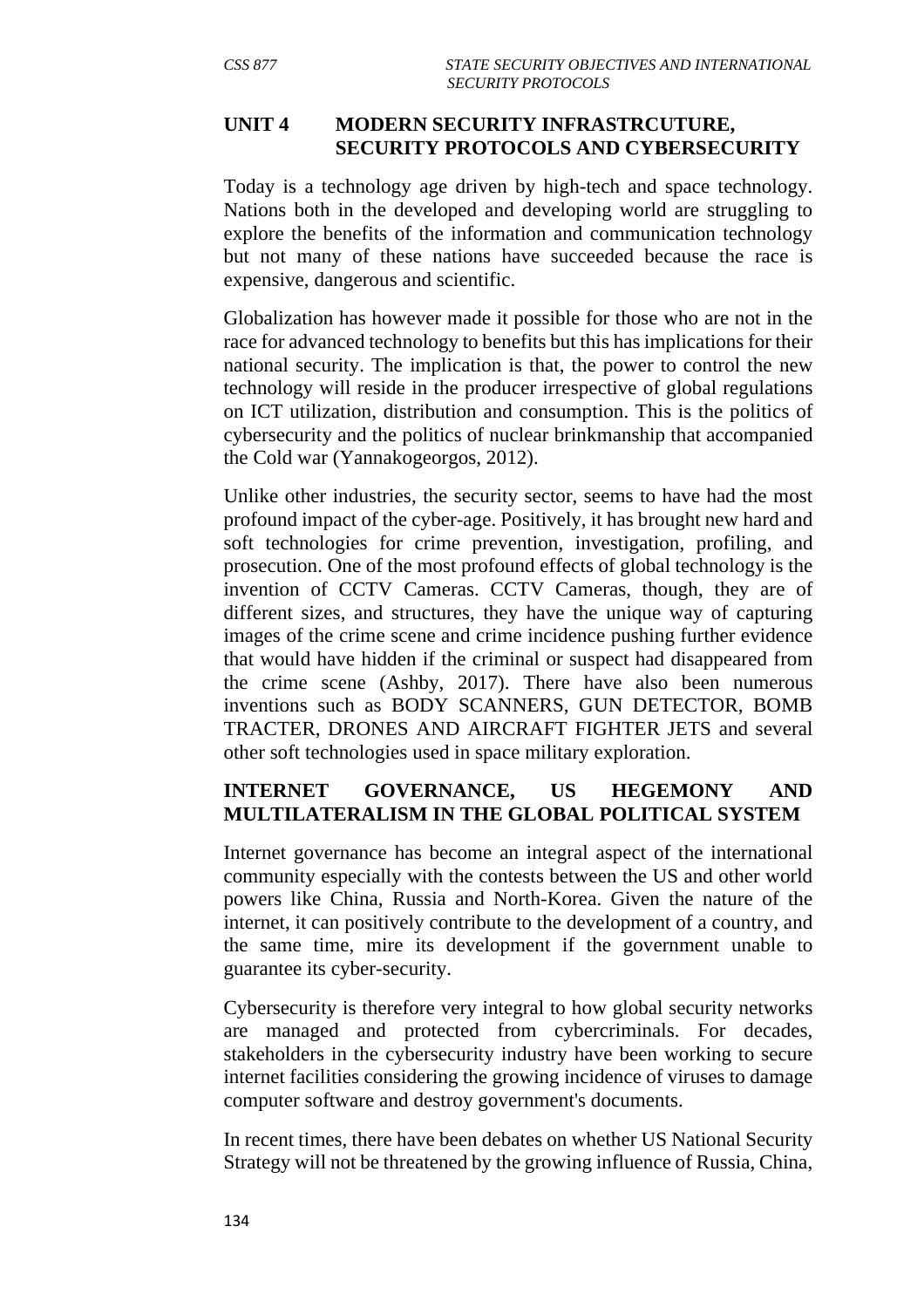North-Korea and Iran in the technology industry. China, to be specific, has made a lot of indoors into the IT industry through Hawaii, and with its influence, US influence on the standardization and regulation of internet usage has diminished (Yannakogeorgos, 2012). This is possibly the cause of President Trump annoyance with China and the fact China is doing everything to make internet governance multilateral as opposed to US unilateral. The war against the domination of the IT industry will define the next fault lines in the global political system. This is the submission of Yannakogeorgeos when he submitted that:

*''China is making a great leap forward in terms of sowing the seeds for global friendly conquest in cyberspace. As reported by the US-China Economic and Security Review Commission, "If current trends continue, China (combined with proxy interests) will effectively become the principal market driver in many sectors, including telecom, on the basis of consumption, production, and innovation."19 US reliance on China as a manufacturer of computer chips and other information and communications technology (ICT) hardware has allowed viruses and backdoors in equipment used by US-based entities, including the military. Extraordinarily low-priced Chinese-made computer hardware is a lucrative buy in Asia and the developing world.20 Furthermore, Chinese entities, such as Huawei, are on the leading edge of developing the standards of next generation mobile 4G LTE networks''.* 

### **SELF-ASSESSMENT EXERCISE**

- i. What is the law regulating private security practice in Nigeria?
- ii. How can the participation of private security sector enhance or boost effective management of national security in Nigeria?

# **4.0 CONCLUSION**

This module has examined the role of the military in relation to the police and private security, and concluded that since time immemorial, military significance in the maintenance of state security is irreplaceable. However, there is a paradigmatic shift towards an integrated national security strategy that incorporates the security inputs of other law enforcement agents in the society.

#### **5.0 SUMMARY**

This module examined the role of the military, the police and private security in the management of state security. It argued that the power and capability of a military in internal and external security management is a function of the history and the socio-political context within which it has developed. The module held that essentially, the core functions of the police and the military have been increasingly shaped by global politics, advantaged technology and intelligence-led policing. It is therefore that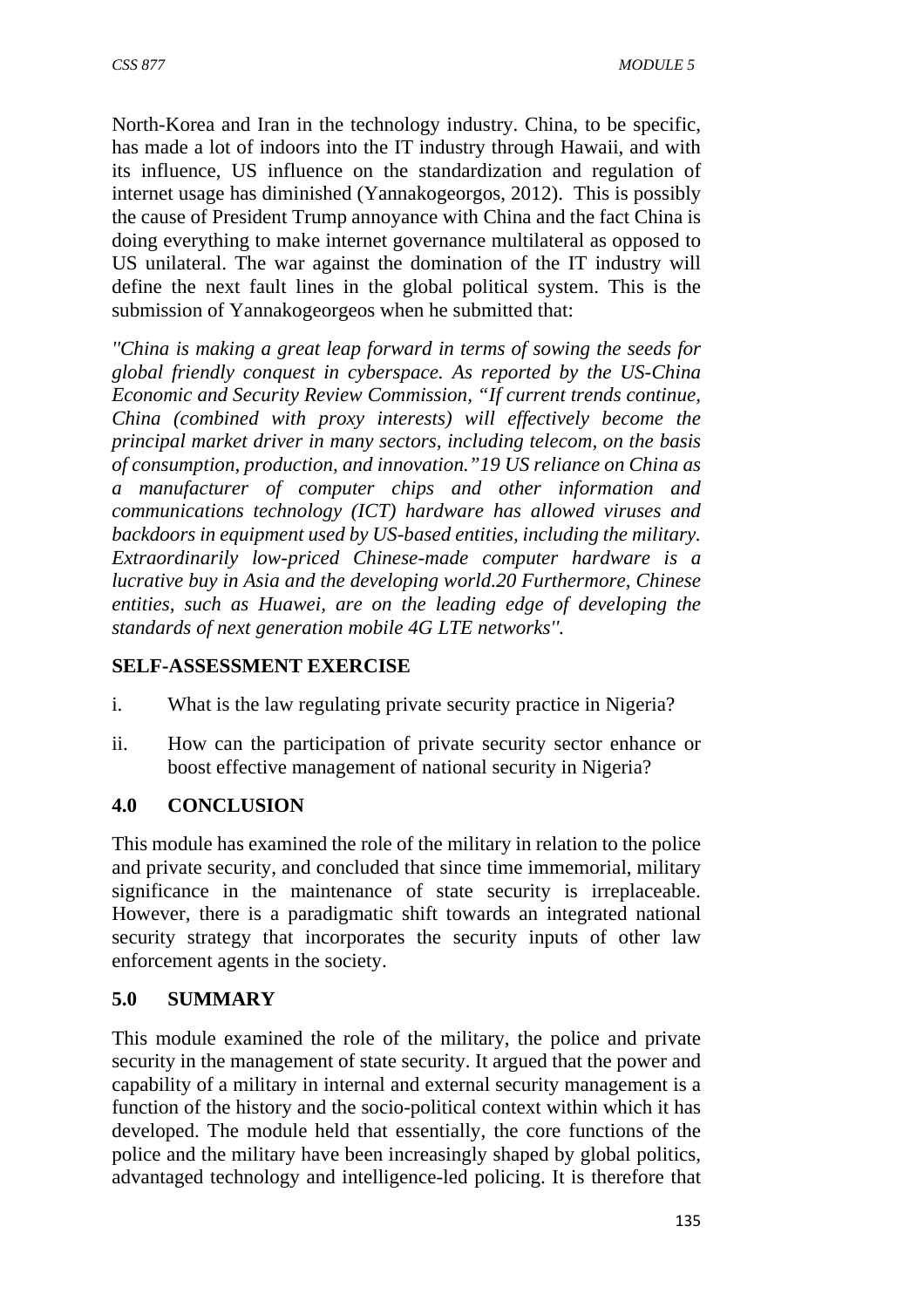Nigeria combines both criminal intelligence and intelligence-led policing in its counterinsurgency struggles in the Northeastern part of the country. Moving forward, the section held that modern national security strategy requires the adoption of a collective and integrated approach as nations battle with the technological age.

#### **6.0 TUTOR-MARKED ASSIGNMENT**

- 1. which section of the 1999 Constitution establishes and states the functions of the Nigerian armed forces?
- a. Section 111
- b. Section 113
- c. Section 115
- d. Section 217
- 2. Which of the following is not one of the core nations contesting governance of the internet at the global level?
- a. US
- b. Russia
- c. China
- d. Norway
- 3. Which of these instruments is more useful in revealing the image of a criminal?
- a. Metal Detector
- b. Gun Detector
- c. Scanner
- d. CCTV Cameras
- 4. Private security hired based on contract with a private security company is proprietary private security.
- a. True
- b. False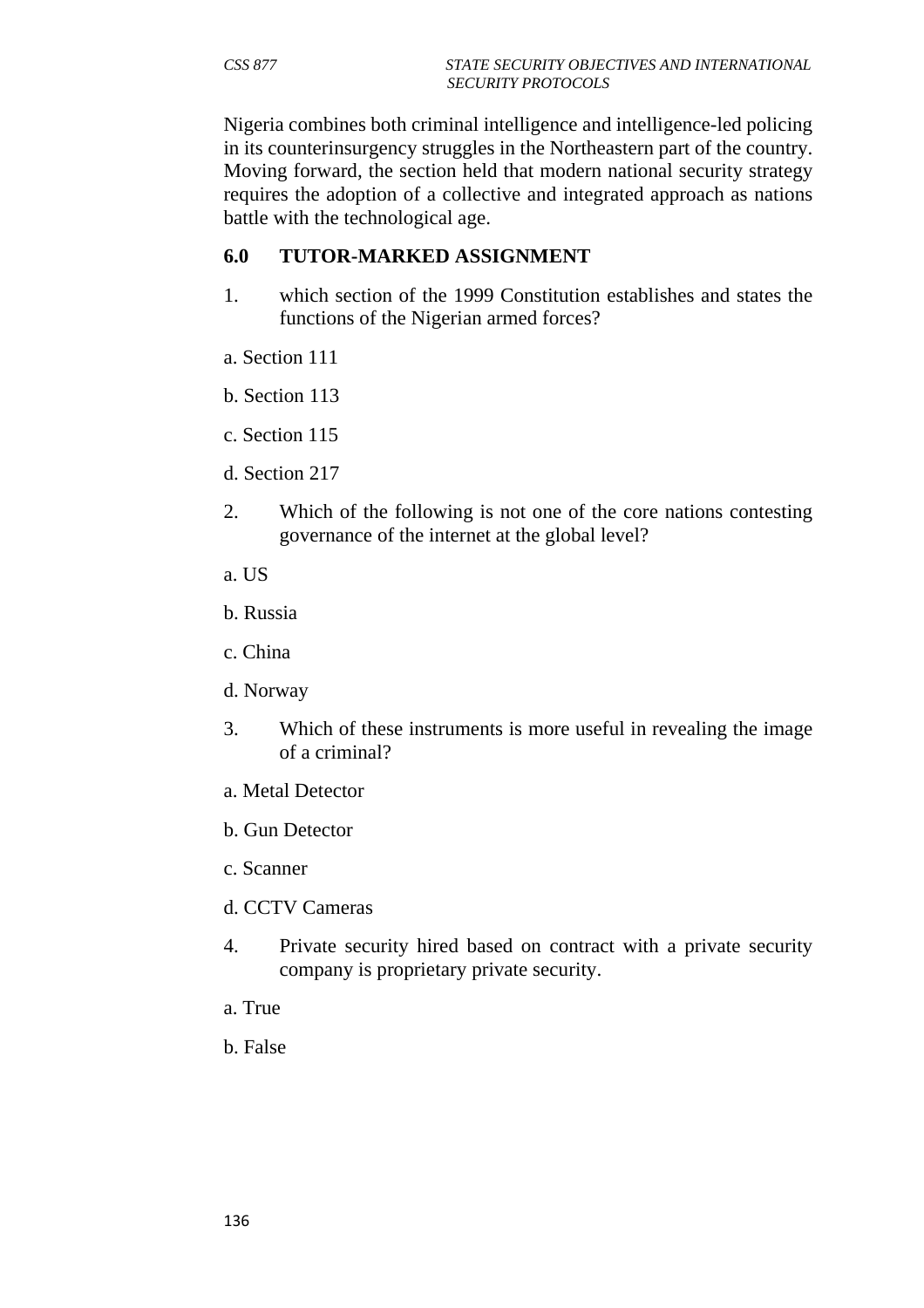5. The last time the law regulating private security practice in Nigeria was amended was in (a) 2012 (b) 2014 (c) 2015 (d) 2016

#### **7.0 REFERENCES/FURTHER READING**

- Agbiboa, D. E. (2012). Between Corruption and Development: The Political Economy of State Robbery in Nigeria, *Journal of Bus Ethics*, 108 (3): 32-345
- Akinade, A. (2009). *Security Operations, Crime Prevention and Good Governance: Patterns and Trends*, Lagos: University of Lagos Press.
- Akinlabi, O. M. (2015). Young people, procedural justice and police legitimacy in Nigeria, *Policing and Society: An International Journal of Research and Policy*, 27 (4): 419-438.
- Akinlabi, O. M. (2016). Do the Police Really protect and serve the public? Police Deviance and Public Cynicism about the Law in Nigeria, *Criminology & Criminal Justice*, 17 (2) https://journals.sagepub.com/doi/abs/10.1177/174889581665990 6.
- Animashaun, G. A. (2012). The Military and Internal Security Operations in Nigeria's Fourth Republic: Rethinking Security for Positive Peace in Maiduguri Nigeria, *Peace Research*, 44/45 (2): 113- 134.
- Armed Forces Act Chapter A20 laws of the Federal Republic of Nigeria, https://www.lawyard.ng/wpcontent/uploads/2015/11/ARMED-FORCES-AT-2004.pdf
- Ashby, M. P. (2017). The Value of CCTV Surveillance Cameras as an Investigative Tool: An Empirical Analysis, *European Journal of Criminal Policy and Research*, 23 : 44-459
- Ayee, J. R. A. (2016) Ghana: Reducing Police Corruption and Promoting Police Professionalism through Reforms, Hope, K. R. *Police Corruption and Police Reforms in Developing Countries*, CRC Press, Taylor and Francis Group.
- Bienen, H. (1978) Military Rule and the Political Process: Nigerian Example: *Comparative Politics,* 10 (2): 205-225.
- Borger, J. & Martin, C. (2020). *US kills Iran general Qassem Suleimani in strike ordered by Trump*, https://www.theguardian.com/world/2020/jan/03/baghdadairport-iraq-attack-deaths-iran-us-tensions.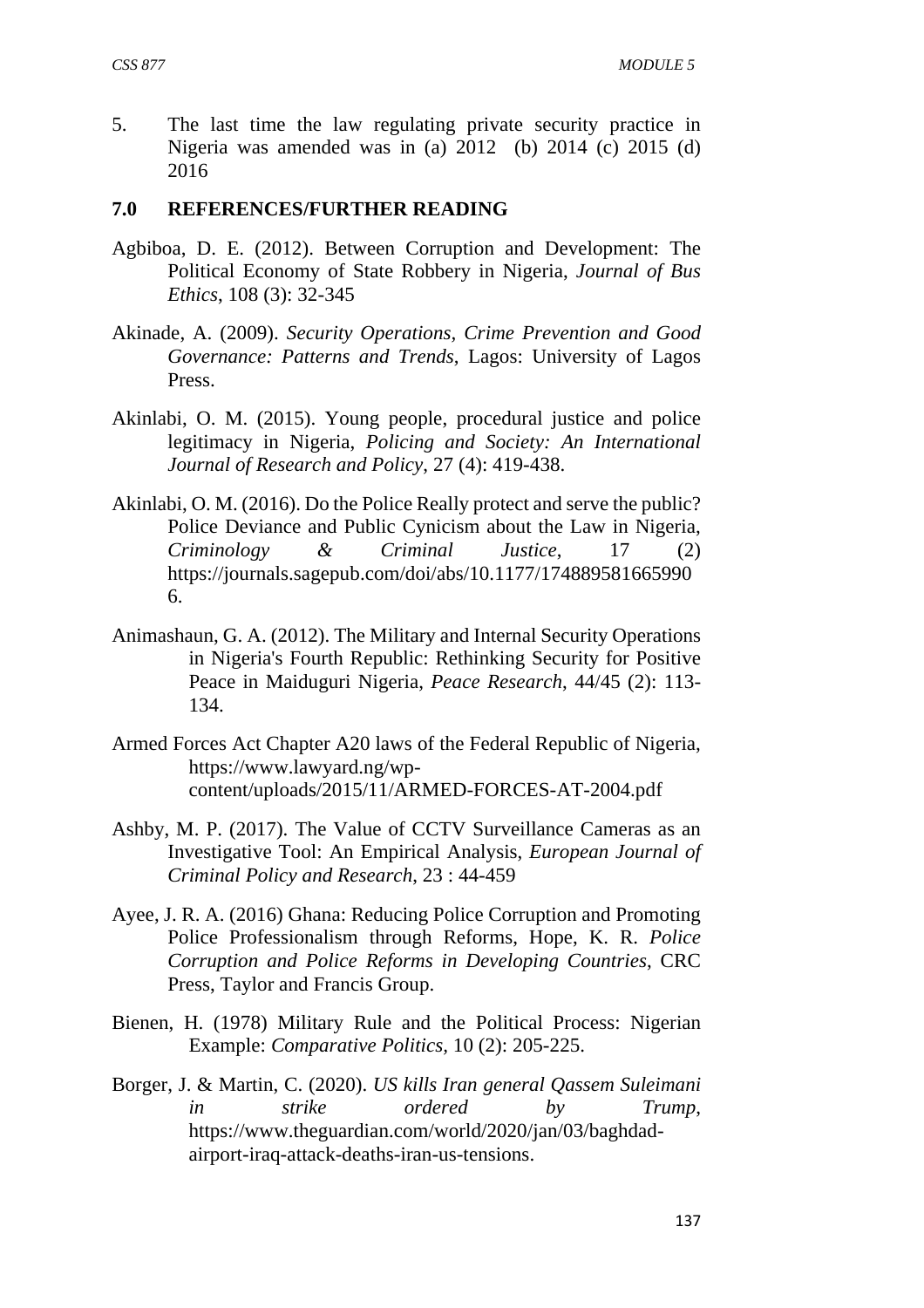- Bottoms, A. and Tankebe, J. (2012). Beyond Procedural Justice: A Dialogue Approach to Legitimacy in Criminal Justice, *The Journal of Criminal Law and Criminology*, 102 (1): 119-170.
- Hacker, B. C. (1994). Military Institutions, Weapons and Social Change: Toward a New History of Military Technology, *Technology and Culture*, 35 (4): 768-834.
- Hope, K. R. (2016). Emphasizing Anticorruption Training as a Reform Tool to Curb Police Corruption in Developing Countries in Hope, K. R. *Police Corruption and Police Reforms in Developing Countries*, CRC Press, Taylor and Francis Group.
- Human Rights Watch (2010). *Everyone's is in on the Game: Corruption and Human Rights Abuses by the Nigeria Police Force*, USA: HRW.
- Ionescu, A. M. (2016). Nanotechnology and Global Security, *Connections*, 15 (2): 31-47.
- Irekemba, C. (2019) *Retooling Policing for professionalism, accountability*, https://guardian.ng/sundaymagazine/newsfeature/retooling-policing-for-professionalismaccountability/
- Krause, K. & Williams, M. C. (1996).. Broadening the Agenda of Security Studies: Politics and Methods, *Mershon International Studies Review*, 40 (2): 229-254
- Lissak, M. (1967) Modernization and Role Expansion of the Military in Developing Countries, *Comparative Studies in Society and History*, 9 (3): 233-255.
- Luckman, R. (1994). The Military, Militarization and Democratization in Africa, A Survey of Literature and Issues, *African Studies Review*, 37 (2): 13-73.
- Mbaku, J. M (2016). Confronting Police Corruption in Developing Societies: The Role of the Rule of Law in Hope, K. R. *Police Corruption and Police Reforms in Developing Countries*, CRC Press, Taylor and Francis Group.
- Nwanguna, O. (2019). Curbing menace of police brutality in Nigeria, https://guardian.ng/saturday-magazine/curbing-menace-of-policebrutality-in-nigeria/
- Olalekan, A.; Ogundele, K. Adepegba, A. & Aluko, O. (2018). Buhari okays \$1 bn equipment for Military, Punch Newspaper, https://punchng.com/buhari-okays-1bn-equipment-for-military/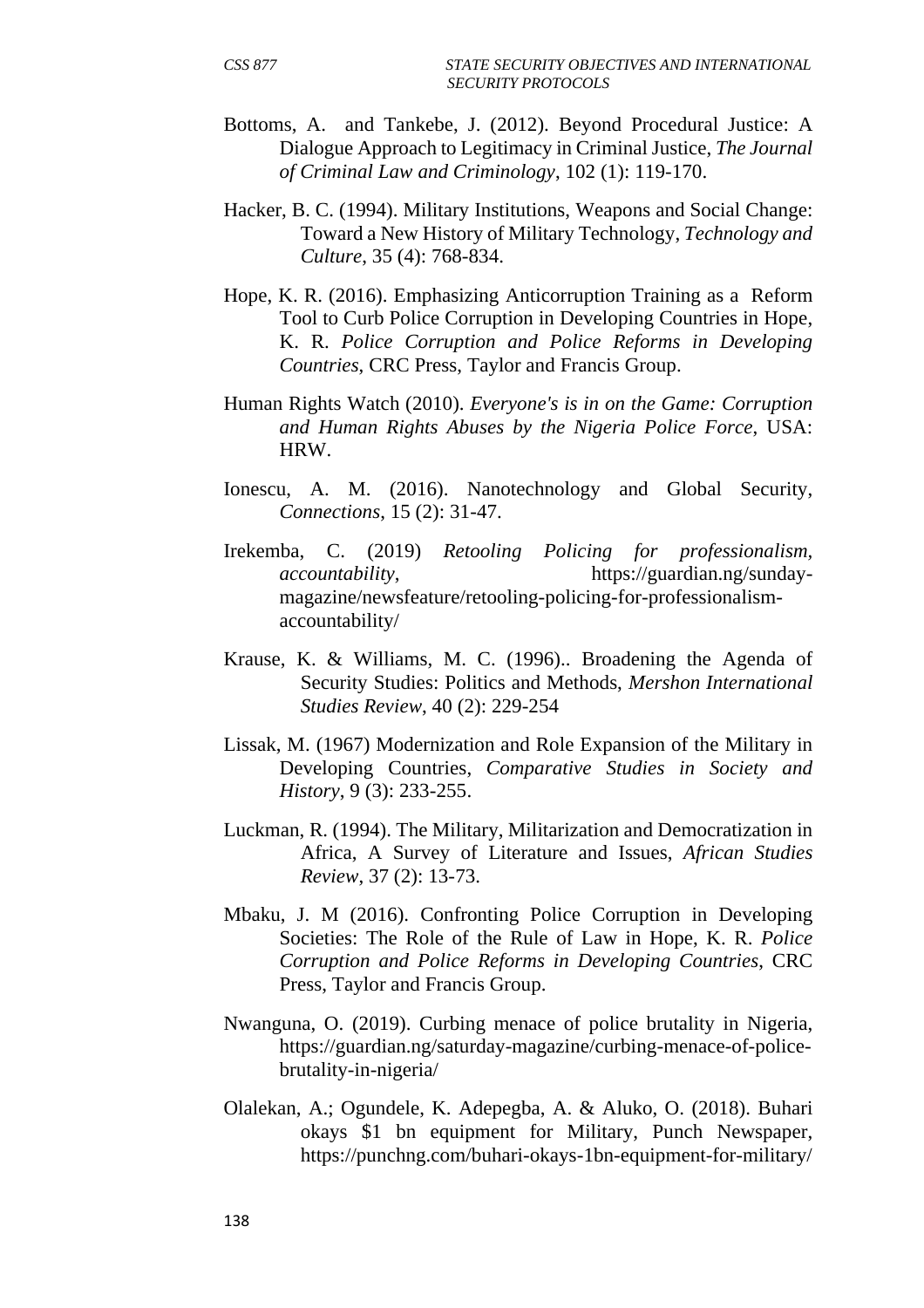- Onuoha, F. C.; Nwagwu, C. & Ugwuaze, M. I. (2020). Counterinsurgency Operations of the Nigerian Military and Boko Haram insurgency: expanding the viscid manacle, Security Journal, https://link.springer.com/article/10.1057/s41284-020-00234-6
- Oshio, E. (1988). Rule of Law, Military Government and Dilemma of Nigerian Courts, Indian Law Journal, 30 (4); 456-472.
- Oyebode, Aluko (2019). The Private Security Companies Regulations 2018: Implicahttps://www.aluko-oyebode.com/insights/theprivate-guard-companies-regulations-2018-implications-onforeign-participation-in-private-security-services-in-nigeria/tions on Private Security Services in Nigeria,
- Paris, R. (2001). Human Security, 26 (2): 87-102.
- Schroeder, M. & Lamb, G. (2006) The Illicit Arms Trade in Africa, African Analyst: 69-78.
- Shearing, C. D. & Stenning, P. C. (1981) Modern Private Security: Its Growth and Implications, Crime and Justice, 3: 193-245.
- Strom, K.; Berzofsky, M.; Shook-Sa, B.; Barrick, K. Daye, C. ; Horstmann, M. & Kinsey, S. (2010) The Private Security Industry: A Review of the Definitions, Available Data Sources and Paths Moving Forward, https://www.ncjrs.gov/pdffiles1/bjs/grants/232781.pdf
- The Guardian (2020). Protests about Police brutality are met with wave of police brutality across US, https://www.theguardian.com/usnews/2020/jun/06/police-violence-protests-us-george-floyd
- Tyler, T. (1990). Why Do People Obey the Law, New Haven: CT Yale University Press.
- Ukpabi, S. C. (1976). The Changing Role of the Military in Nigeria, 1900- 1970, Africa Spectrum, 11 (1): 61-77.
- Yannakogeorgos, P. A. (2012). Internet Governance and National Security, Strategic Studies Quarterly, Fall, 102-125.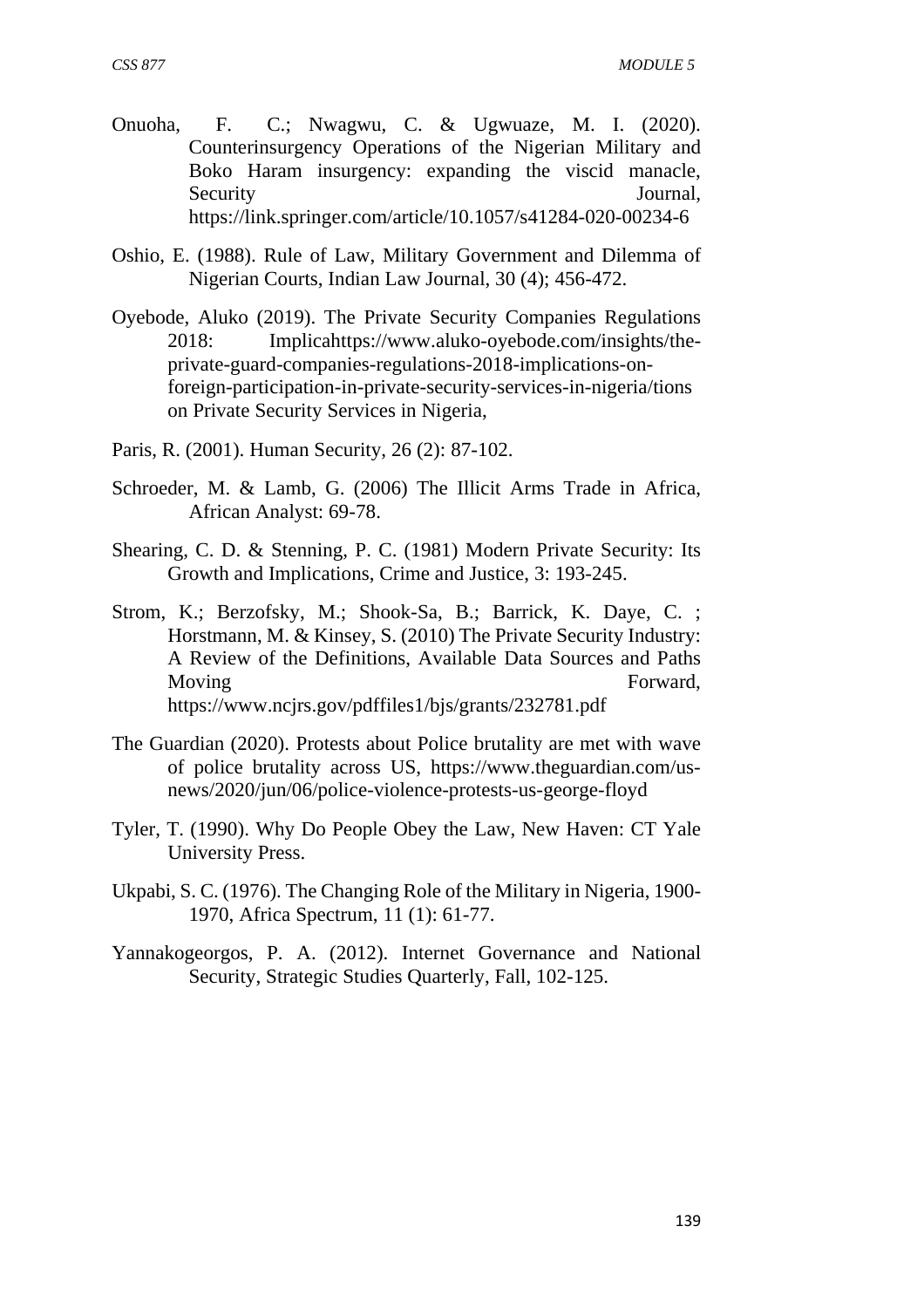# **MODULE 6 THE INTERNATIONAL COMMUNITY, REGIONAL POWERS AND MANAGEMENT OF INTERNATIONAL PROTOCOLS ON GLOBAL CONFLICTS AND PEACE- BUILDING AROUND THE WORLD**

The International Community has come a long way and remains a formidable force in the management of global conflicts. Not only this, it has remained an integral component of setting agenda for global peace and reducing tensions thrown up by proliferation of armed conflicts around the world.

Beginning with the formation of the League of Nations in January, 1920, a world without the international community, would have been chaotic and lawless given the esoteric and aggressive ways the Nation-States have been engaging each other in endless battles since the end of Second World (Goodrich, 1947).

In this module, you will learn about the origin, history, and the role of the International Community in the management of global conflicts. You will also learn about the politics of UN peace-keeping operations and the critiques of UN peace-keeping operations in non-Western societies. The essence of this, is to equip with the necessary skills in planning military and security operations, develop yourself as a critical policy maker in postcolonial Africa, and harm yourself with the skills that will enable you diagnose international conflicts, and examine the roles of international and regional bodies in the resolution of global conflicts, and the war against terrorism.

## **UNIT 1 THE HISTORY AND ORIGIN OF THE UNITED NATIONS AND THE INTERNATIONAL COMMUNITY**

The history of the United Nations Organisation dates back to the end of the Second World War in 1945. The War was a disaster for the world because the world saw for the first time, unprecedented effect of nuclear weapon used by the United States to destroy and kill so many people in Japan, within a short time. While the idea of a universal world, has since been conceived after the First World War, it was the carnage associated with the Second World War that rejigged the commitment of world leaders to the promotion of peace around the world.

Beginning from August 14th, 1941, the United States of America, United Kingdom and the Northern Island signed a Joint Declaration known as ''Atlantic Charter. The Charter, which set, the tone for the birth of the United Nations on October 24th, 1945 was designed by President Franklin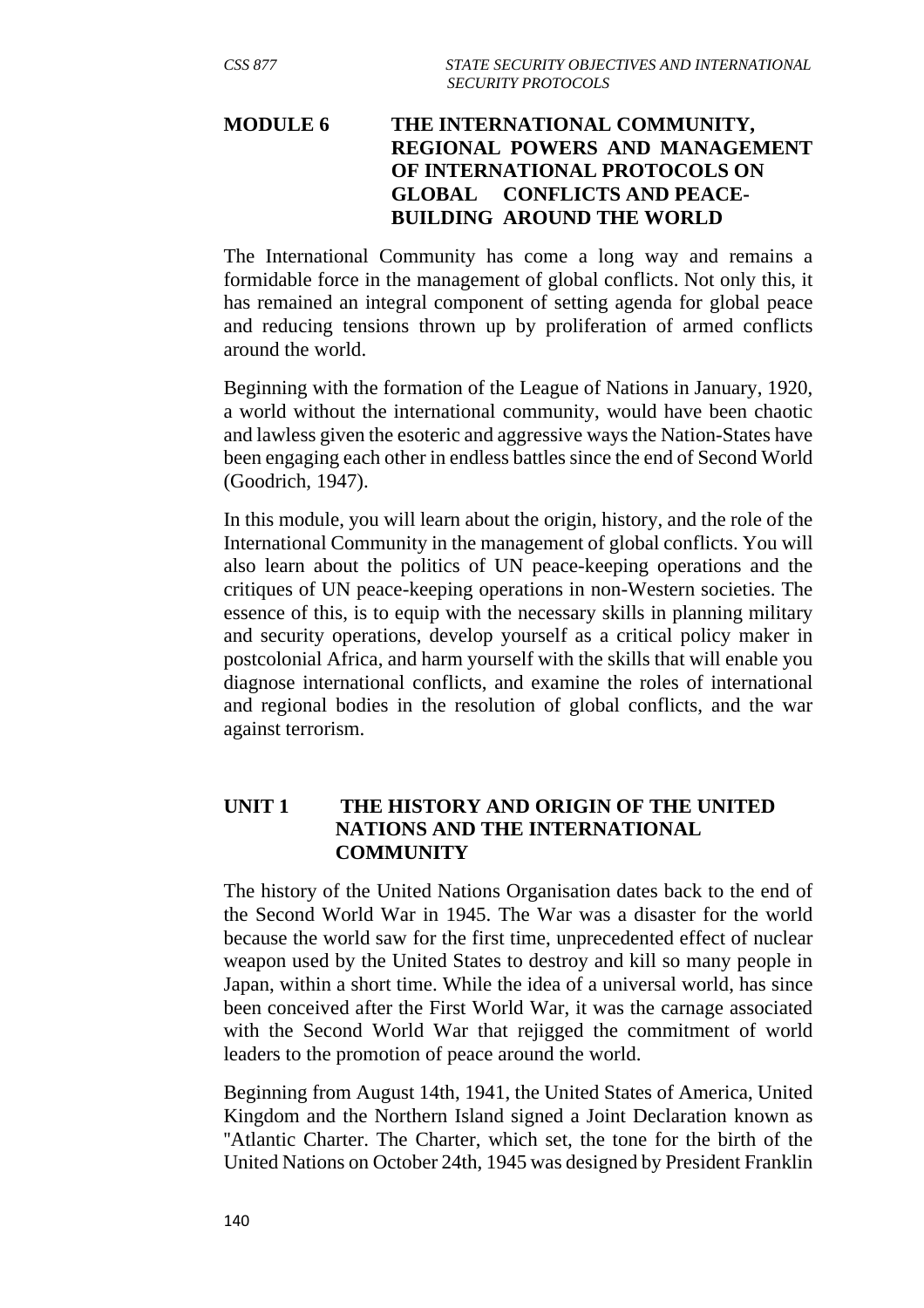D. Roosevelt, then President of the United States of America, to unite the world for a common purpose. Initially, only 26 countries signed United Nations Declaration led by the United States of America, the United Kingdom, Union of Soviet Socialist Republics, China, Canada, New Zealand, Greece, Norway, Union of South Africa. Later, Eqypt, Saudi Arabia, Lebanon, Ethiopia and Chile joined the league of the countries that adopted the UN Charter.

### UN CHARTER

The UN Charter Article 1 stipulates the primary purposes of the United Nations;

Article 1

The Purposes of the United Nations are:

*1. To maintain international peace and security, and to that end: to take effective collective measures for the prevention and removal of threats to the peace, and for the suppression of acts of aggression or other breaches of the peace, and to bring about by peaceful means, and in conformity with the principles of justice and international law, adjustment or settlement of international disputes or situations which might lead to a breach of the peace;* 

*2. To develop friendly relations among nations based on respect for the principle of equal rights and self-determination of peoples, and to take other appropriate measures to strengthen universal peace;* 

*3. To achieve international co-operation in solving international problems of an economic, social, cultural, or humanitarian character, and in promoting and encouraging respect for human rights and for fundamental freedoms for all without distinction as to race, sex, language, or religion; and* 

*4. To be a centre for harmonizing the actions of nations in the attainment of these common ends.* 

While Article 1 deals with the objectives of the United Nations, Article stipulates the principles guiding the operations of the United Nations. For instance, Article 2 explicitly stated that the principle of sovereign equality of States shall be respected. This is addition to the recognition of the territorial integrity and political independence of Members.

Although, the UN Charter seems to be consistent with the visions of the founding fathers of the United Nations, in practice, they have not been consistently been implemented to the letter by the United Nations itself, and its member nations. We shall demonstrate this, as we survey some of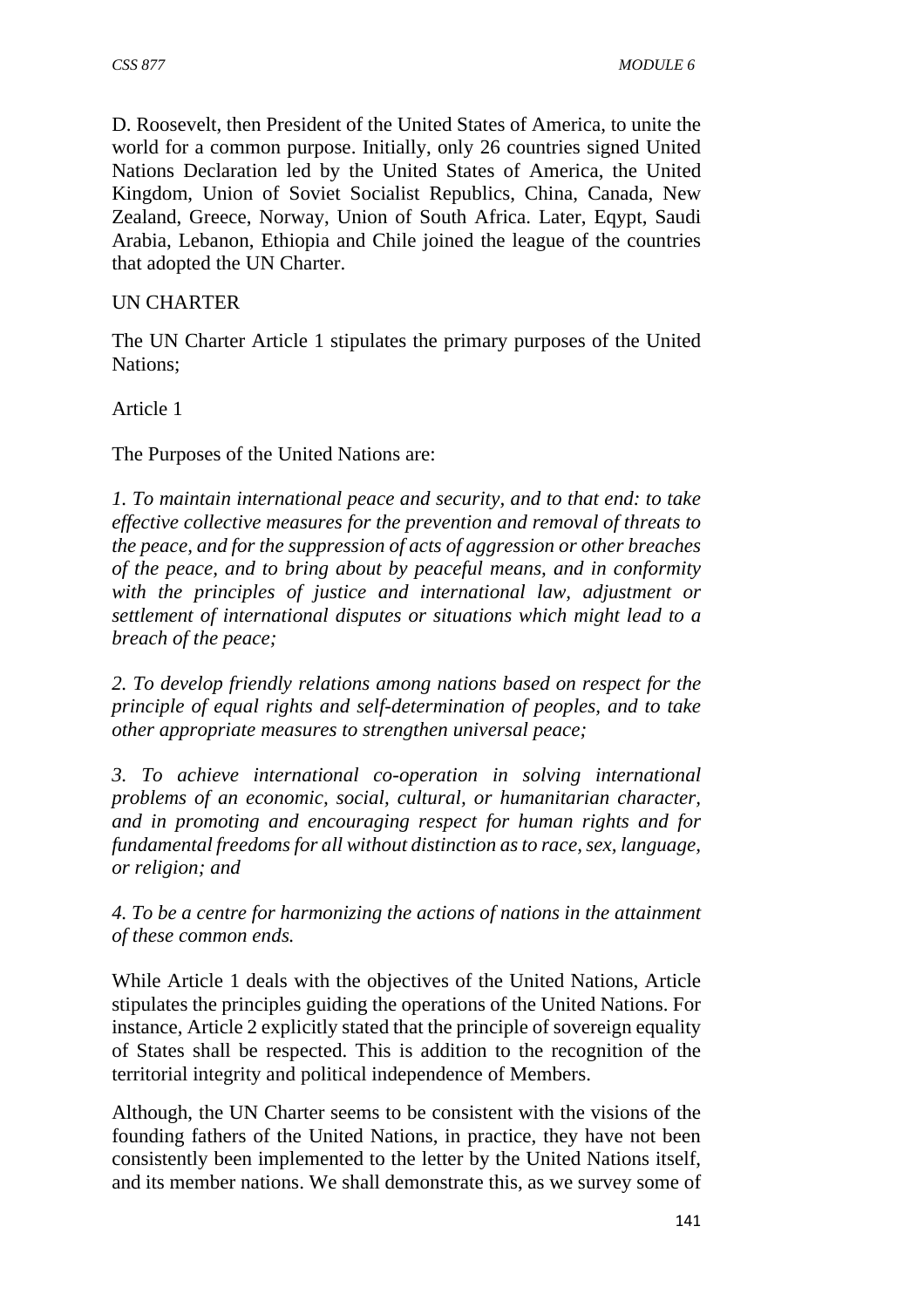the United Nations Conventions and International Protocols on World Peace, and Security, and faithfully of implementing the sanctions for those who deviated from the Conventions (Sherry, 1986).

#### **SELF-ASSESSMENT EXERCISE**

- i. Write a brief history of the United Nations?
- ii. How significant is the UN Charter in the conception, adoption and implementation of human rights laws in modern society?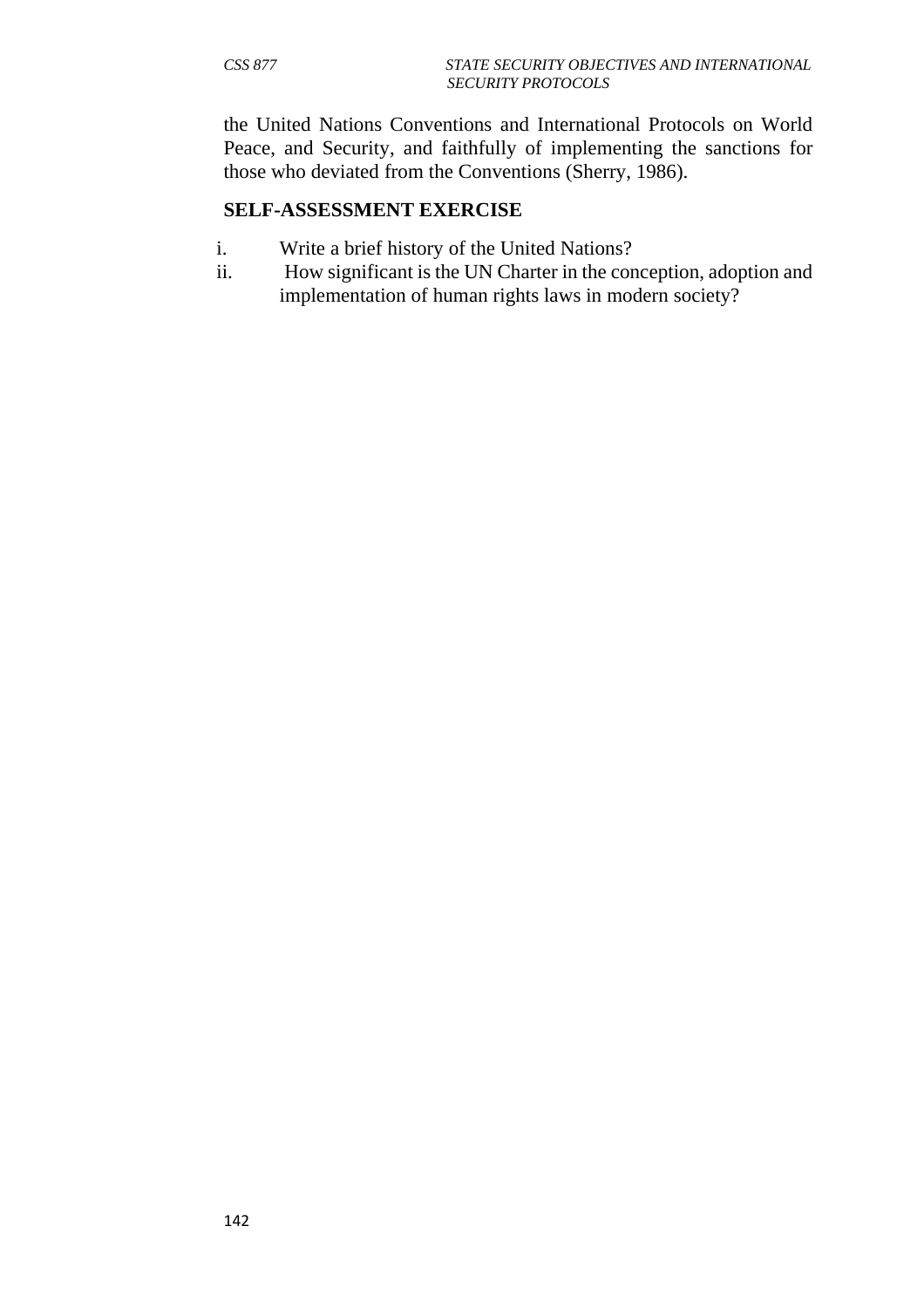# **UNIT 2 UN CONVENTIONS, INTERNATIONAL PROTOCOLS AND SECURITY AROUND THE WORLD**

Over the past three decades, there has been increasing discussion among international relations experts about the role of the United Nations in the promotion of global peace. While some have tended to support the idea of a Universal World upon which world leaders conceived the United Nations and sold it to the world, there are a group of radical and more critical scholars queering the authenticity of the United Nations in a world where powerful nations invade the territories of smaller nations under the guise of their war against proliferation of nuclear weapons. Who then is more powerful- The United Nations or the Core Nations?

In this section, you will learn about the role of the UN Conventions and international protocols in the regulation of global conflicts. You will also learn about the challenges faced by the United Nations and regional powers in enforcing internationally agreed legal instruments designed to prevent the world from economic, political, social and environmental threats. In the course of the lectures, we expect that you develop the skills to be able to identify the factors that have inhibited UN efforts at fighting the excesses of powerful Nations, and the consequences it has had on the legitimacy of the international community in the eyes of the people around the world.

## **WHAT IS AN INTERNATIONAL PROTOCOL AND UNITED NATIONS CONVENTION?**

International protocol is an international law or legal instrument guiding the security of the international community or its assets that are spread across the world. The concept, has also been used to describe internationally agreed diplomatic relations/positions on the processes, and institutional procedures for protecting Nations, cyber infrastructure and political and economic entities from the attacks of terrorist organizations or aggressors. Thus, international protocol, within the context of security studies, can be defined as a preventive, monitoring and control measures against perceived risks, threats, vulnerabilities and consequences of war, disasters and other problems that faced the Nation-States in modern society (Derr, 2016).

International protocols can be categorized into four different types;

## **1. International Protocols and Conventions of the United Nations and the International Community**

These are legal instruments reached and designed to prevent, monitor and safeguard fundamental human rights of people around the world and also promote international peace in the face of aggression of State, terrorist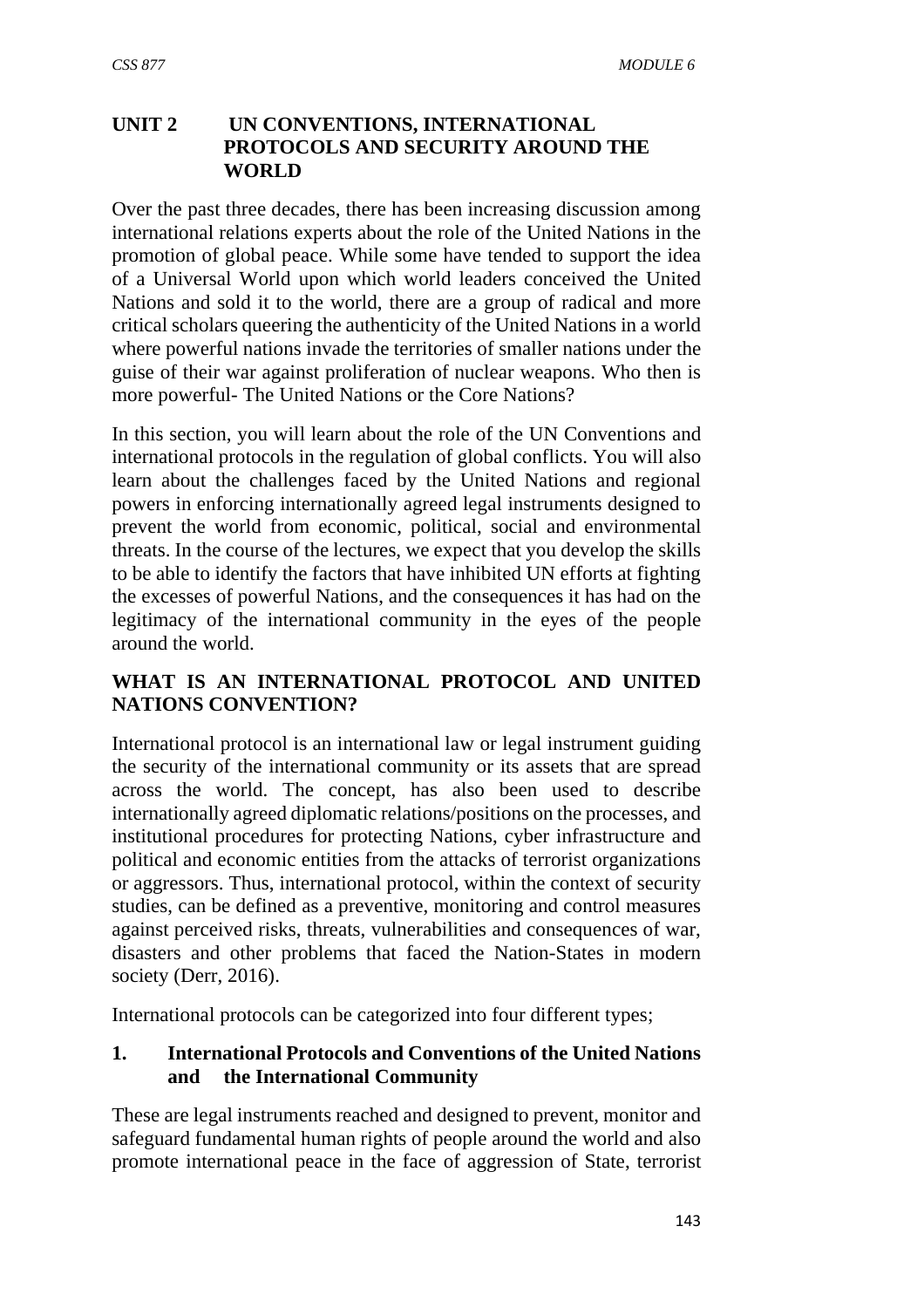groups and transnational organized criminal networks. Because the United Nations is the umbrella body for the international community, it is the UN that provides the appropriate leadership for what is to be contained in international legal instruments and the humanitarian aids that are to be pursued by other multilateral agencies including those of the UN.

The United Nations General Assembly is a significant actor, in the conception, passage, promotion and enforcement of UN treaties. It is however the duty of the United Nations Security Council, the highest body, on global peace and security to decide on appropriate sanctions to be imposed on Nation-States that deviated from any of the various UN Conventions on international peace. Sherry (1986) noted that despite the posture of the United Nations as a global peace maker, it has not been able to checkmate the excesses of the superpower confrontations that have confronted since its establishment.

#### **2. International Treaties and Protocols reached by Regional Organizations (European Union) and African Union**

It is also not uncommon to find regional bodies develop international treaties and protocols that will guide their relationships with other countries and regions of the World. For instance, since the end of the Second World War, the European Union has been active in the politics and balance of power in the international system. The recent withdrawal of the European Union is a reflection of the acrimonies and contradictions embedded in the politics of European Union and UK. UK for instance, has been clamoring for political assertiveness in the international system, having edged out by the United States but UK partnership with the European Union, has meant that, its role in the international system would be determined by the feasibility of the EU in global development. This is one of the reasons for UK-EU severed relationship.

While it is plausible to say that international protocols could generate frictions during the course of its implementation, at another level, it can help to maintain regional stability, enhance economic growth and economic development, and provide a platform for regional powers to alliance against transnational organized groups.

#### **3. International Protocols signed by Sub-Regional Bodies**

International protocols can also emanate from sub-regional bodies in several areas of development particularly in the areas of security and development. For instance, since 1975, the Economic Community of West African States have been involved in peacekeeping missions in Africa especially in the West-African sub-region where transnational organized crimes have threatened the stability of the region for years (Meredith, 2005; Mazzitelli, 2007). One of the ways through which subregional bodies engage in peacekeeping operation is to set up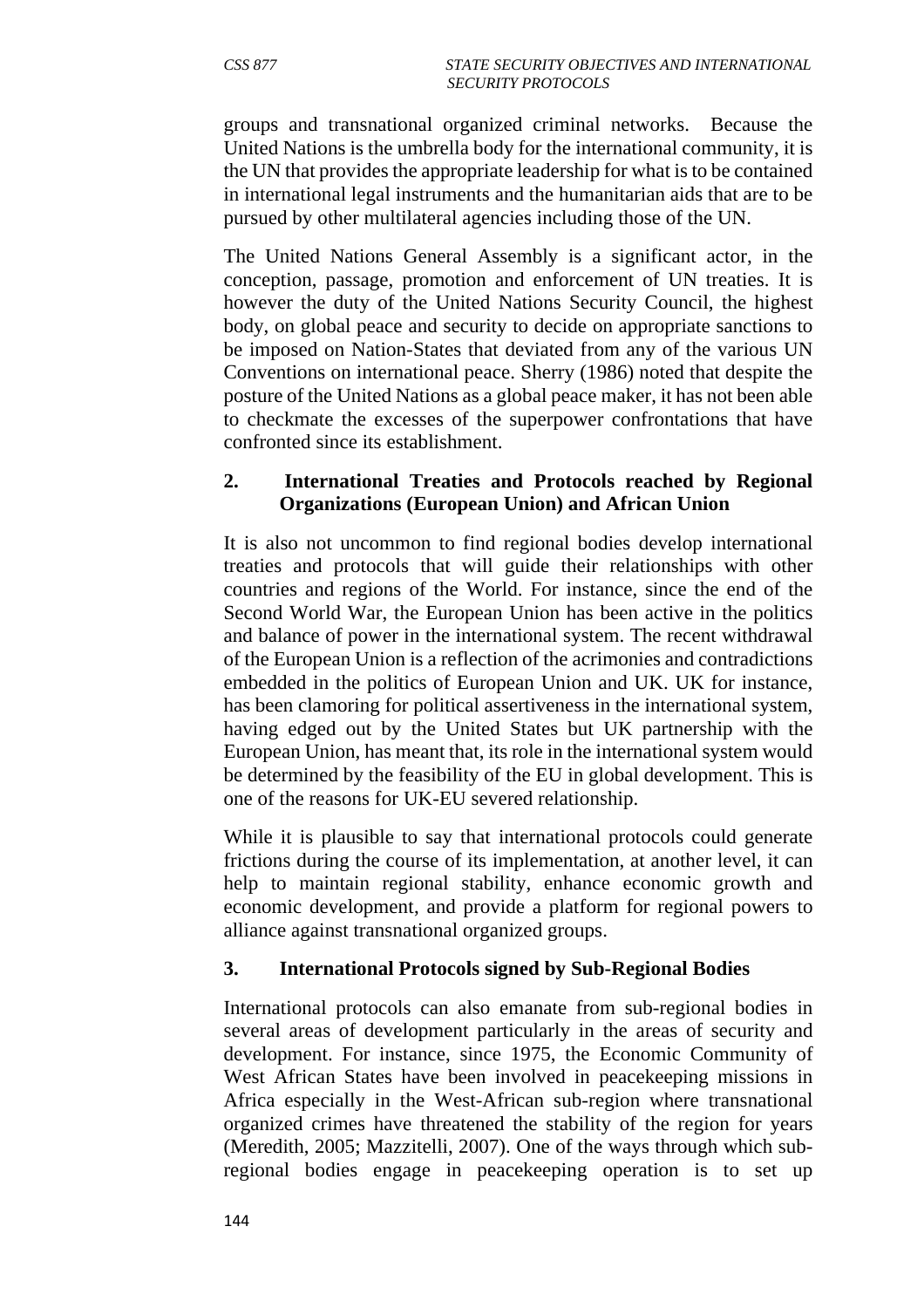multinational joint taskforce. The multinational joint task force, which will operate under the supervision of ECOWAS, will comprise of soldiers and police from different countries, which the membership of regional organization like ECOWAS. The essence of this, is to provide a regional assistance both to the State confronted by war and citizens who possibly might be affected by the war (Adeleke, 1995).

In recent times, ECOWAS and the African Union have been working assiduously to deepen the rule of law in the West-African sub-region and support countries, internalize democratic norms in countries that had hitherto suffered from long years of military rule and one-party state (Kode, 2016).

# **4. International Protocols signed by Corporate Organizations**

Corporate organizations in a bid to safeguard themselves from criminal attacks can also sign international protocols and develop standards of behaviour among its members. The essence of this, first to prevent their corporate entities for attacks and secondly to internalize cultural standards comparable anywhere in the world. For instance, International Organization for Standardization (ISO) and National Institute of Standards and Technology, actuarial societies have specific measures and ways of determining risks, threats, vulnerabilities and consequences (Derr, 2016).

#### 1. UN SECURITY COUNCIL

The United Nations Security Council is the highest security ruling body in the world. It was established in 1945 for the maintenance of international peace and security, and is saddled with an onerous task. The UN Security Council is very important in the regulation of the international system because it helps nations determine their fate when it comes to war, counterterrorism and any form of insecurity that is likely to threaten global peace.

Since its founding in 1945, the UN Security Council has had 5 permanent members; *China, France, Russian Federation, the United Kingdom and the United States*. Today, it has added 10 *non-permanent members* who are voted into office every two years. Non-members of the UN Security Council do not have the right to vote but they can be invited by the Council when matters concerning them come up at the Council (UN, 2020).

The UN Security Council, like the United Nations, has come under serious diplomatic scrutiny. Some have argued that it is a proxy representation of the United States or better still, the West. It has also been argued that the UN Security Council has not acted enough to sanction confrontational States because it lacks the diplomatic power to enforce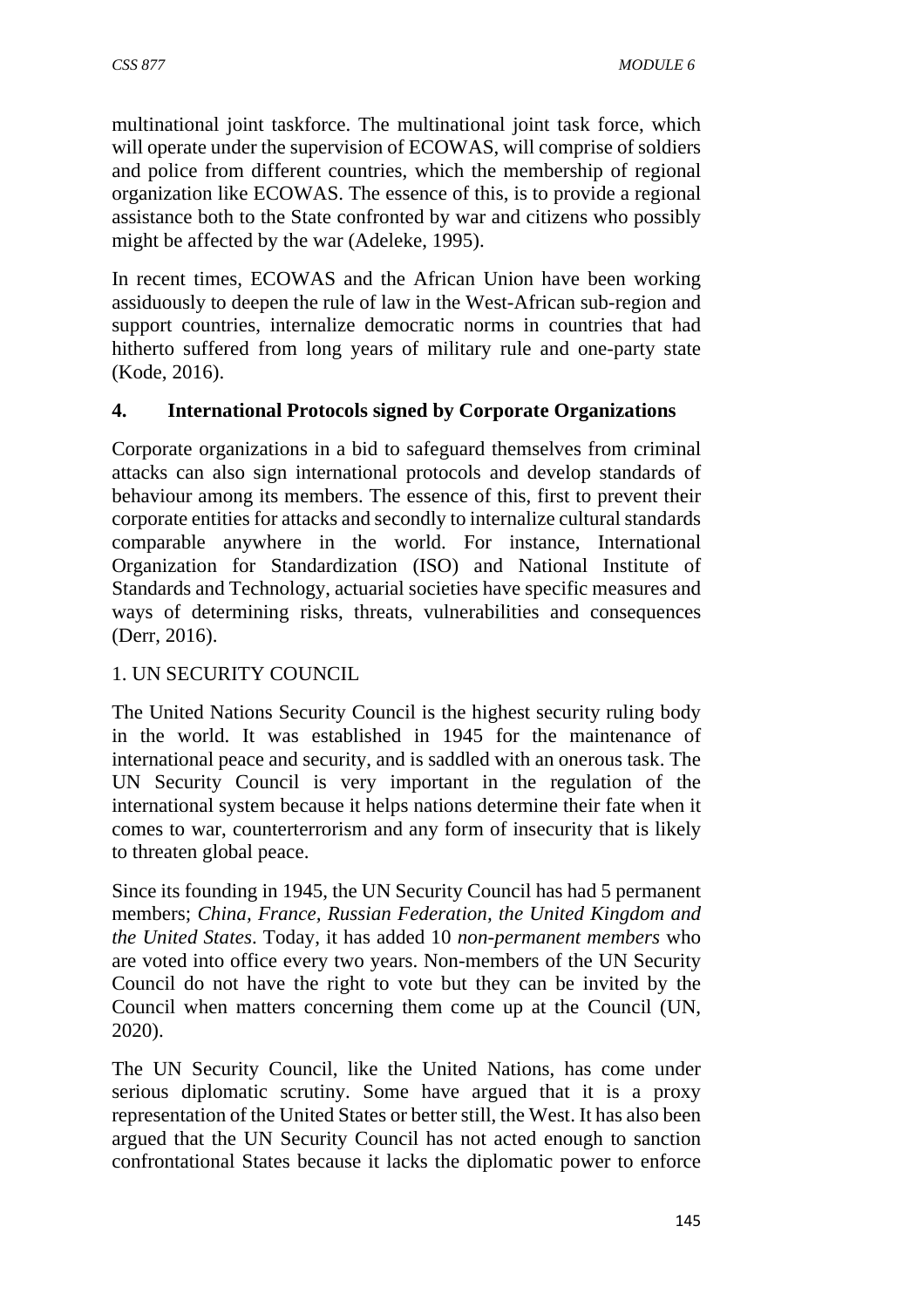certain decisions of the international community on powerful nations of the World. Conin (2002) and Dedring (2004) have also subscribed to the fact that, the movement of the international system from a bipolar to a unipolar and now to multilateralism, has raised many questions about the legitimacy of the United Nations Security Council. One of the argument pushed forward is that, if the United Nations Security Council is not a proxy of the West, it should allow emerging states to become permanent members of the Council. How can the fate of a people be determined where they do not have a representation?

### **2. UN CONVENTIONS ON UNIVERSAL DECLARATIONS OF HUMAN RIGHTS**

Since the founding of the United Nations in 1945, respect for human rights has been one of the major agendas of the United Nations, and it has consistently pursued this agenda by formulating a good number of international human rights laws (Goodrich, 1947; Fabamise, 2018).

Beginning with the Universal Declaration of Human Rights of 1948, International Covenant on Civil and Political Rights (ICCPR) (1966), Convention on the Rights of the Child (1990) to Vienna Declaration of Program of Action, the United Nations has at different times, emphasized the equality of the human persons irrespective of sex, race, language, country and locality. It has emphasized the need for equal treatment of human persons irrespective of race or language reiterating this in many legal instruments such as Vienna Declaration of Program of Action which abhors discrimination between men and women.

For instance, Article 2 of the Universal Declaration of Human Rights, 1948 explicitly states that:

 Everyone is entitled to all the rights and freedoms set forth in this Declaration, without distinction of any kind, such as race, colour, sex, language, religion, political or other opinion, national or social origin, property, birth or other status. Furthermore, no distinction shall be made on the basis of the political, jurisdictional or international status of the country or territory to which a person belongs, whether it be independent, trust, non-self-governing or under any other limitation of sovereignty (United Nations, 2015: 6).

Though, since the formulation of many of these instruments, the war against human rights violation have been going on around the world, critics of the United Nations stated that the international community is still unable to assertively address many issues of human rights violation going around the world such as killing of innocent citizens with chemical weapons or the use of women and children as shields by Islamist terrorist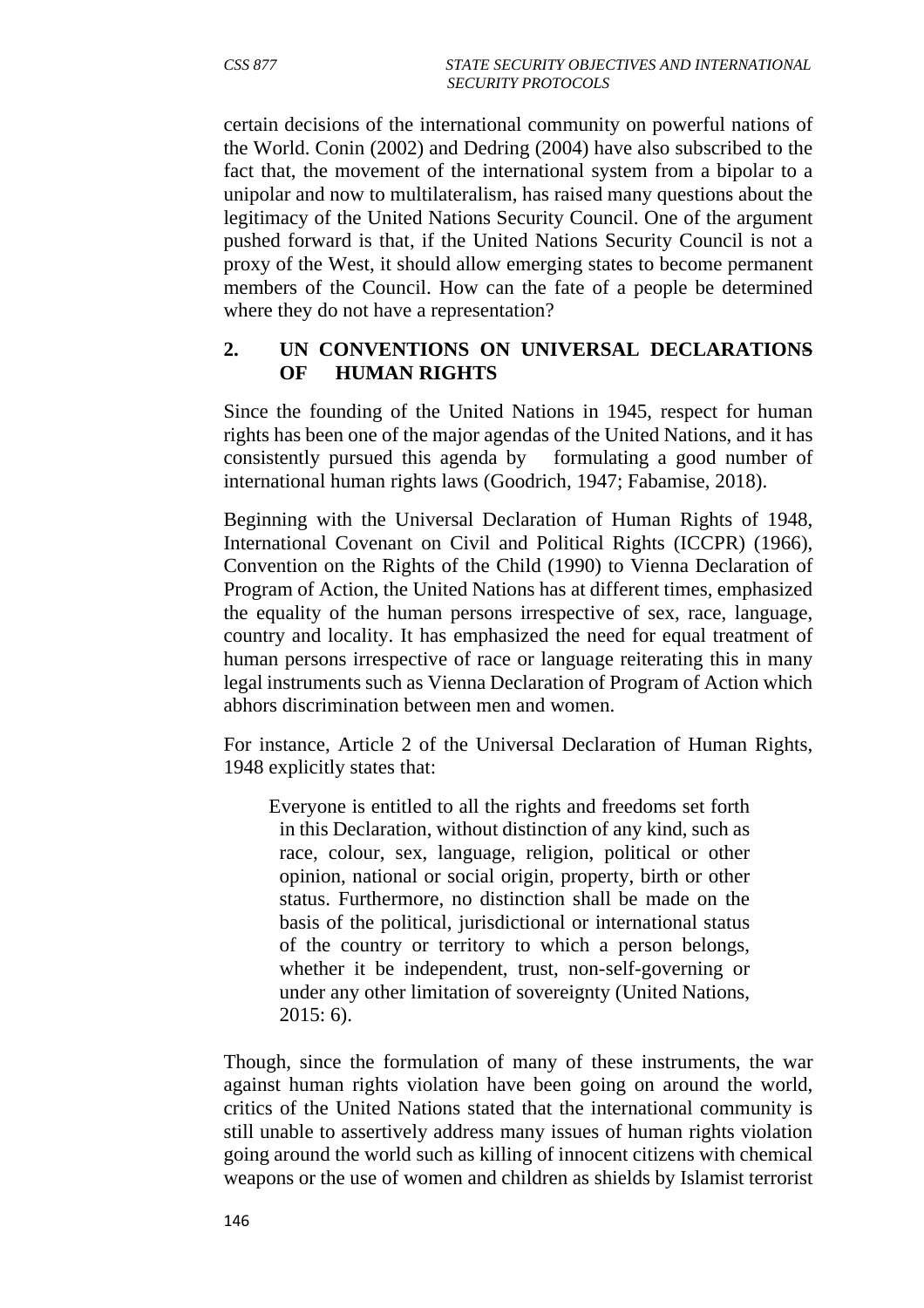organizations. There have also been criticisms in the area of UN readiness to compel advanced capitalist nations to be committed to climate change programmes designed to mitigate the effects of gas emission. This is just in addition to senseless killings of innocent killings in proxy wars going on between the United States of America, Israel and Iran in the Middle East. The UN has also been criticized of weak response to regional crisis, which is partly because the organization is run by two divergent interests*intergovernmentalism* and *transnationalism* (Cronin, 2002). The UN is an intergovernmental organization because it represents the interests of its members, and in this politics of balance of power, it is the key members of the UN Security Council that influence most diplomatic decisions of the UN. On the other side, the UN is transnationalism because it seeks to reach several people around the world with aids to mitigate human and environmental security and bring hope to the hopeless people.

Through its various agencies, the UN does this but most of funds used in the execution of its humanitarian aids still come with the developed capitalist nations. A good example of this was the US President Trump threat to the World Health Organization that the United States would exit the UN because the organization failed to take proactive step in sanctioning China for hiding information about the Corona Virus pandemic (The Guardian, 2020).

## **3. UN CONVENTION ON TRANSNATIONAL ORGANIZED CRIMES**

The UN Convention Against Transnational Organized Crimes was entered in Parlemo, Italy, in year 2000. It was a global response to a global challenge. The Convention came at a time, when organized criminals around the world were responding actively to the rising influence of globalization. Determined to serious undermine their operations, the UN Convention Against Transnational Organized criminalizes every form of transnational organized crime involving two or more persons that is either targeted at individuals, State or the international community.

The Convention also asks member States to domesticate transnational organized laws to address the huge challenge of transnational organized crime thrown up by globalization. It would be remembered that after the Cold War, US policy of liberal capitalism encouraged nations to participate actively in the global political economy. While new markets were opening up for business, and advancement in information and communication was improving the way people were doing business, international criminal networks, were also poised in internationalizing their operations (Mazzitelli, 2007).

The UN Convention against Transnational Organized Crimes encouraged member nations to disrupt the operations of these criminals by setting up legal and institutional frameworks that can lead to the arrest of these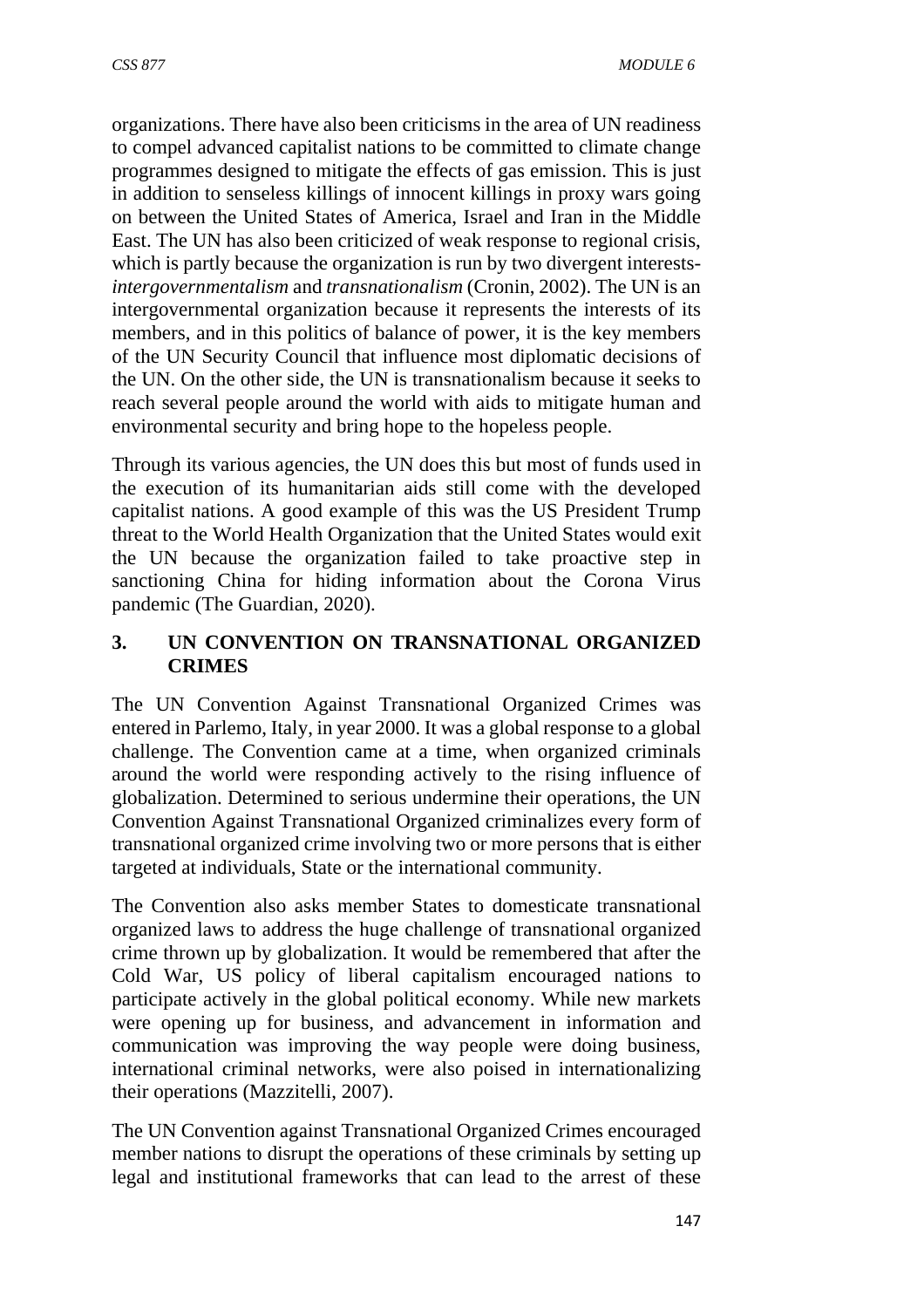criminals and reduction of the threats they pose to collective and global security (UNODC, 2004). While this was ongoing the UN added the Protocol to Prevent, Suppress and Punish Trafficking in Persons, especially Women and Children a supplement of the United Nations Convention against Transnational Organized Crime. The Protocol asks member nations to act swiftly to address the phenomenon of human trafficking and smuggling of migrants that have increased in the wake of transnational migration that followed the end of the Cold war. Besides this, the Protocol asks members to work out legal and institutional frameworks for the protection of the victims of illegal migration.

It was in response to this global action against child and women trafficking that the Federal Government enacted the Child Rights Act, 2003 and the NAPTIP Act, 2003. It was in the light that the Federal Government of Nigeria enacted the Economic and Financial Crimes Act, 2004 to complement the Independent Corrupt Practices Act, 2000 and the Code of Conduct Bureau, which has already been given legal effect in the 1999 Constitution of the Federal Republic of Nigeria. One lesson that we have learned here is that global events could have radical effects on local issues and policy reforms at local level (country level) (Mbaku, 1994; Mbaku, 2019).

#### **4. UN ARMS TRADE TREATY**

The United Nations Arms Treaty is also another crucial law that has shaped the context and politics of global conflicts. The law stipulates that each country shall formulate the regulation of the production and sale of arms in line with global standards. It also noted that the law shall not be applied to arms legally recognized for use by states.

What this implies is that the arms trade treaty target is the illicit trade in small arms and light weapons and other illegal weapons transiting from the developed world to the developing world, and those being proliferated within the developing world as a result of wars. Adisa (2019) noted that, since the end of the Cold war, illicit movement of arms has been consistent across the African continent, and this is partly responsible for the prolonged armed conflicts that the continent has witnessed in the last thirty years.

Though, arms are now produced in some African countries, most of the arms used by terrorists and transnational organized criminal groups are either illegally smuggled into the continent or stolen from the armory of soldiers. Such is the experience of the Boko Haram insurgency that has benefitted from the illicit arms struggles in the West African sub-region (Adisa, 2019; Craft & Smaldone, 2002; Financial Action Task Force, 2016).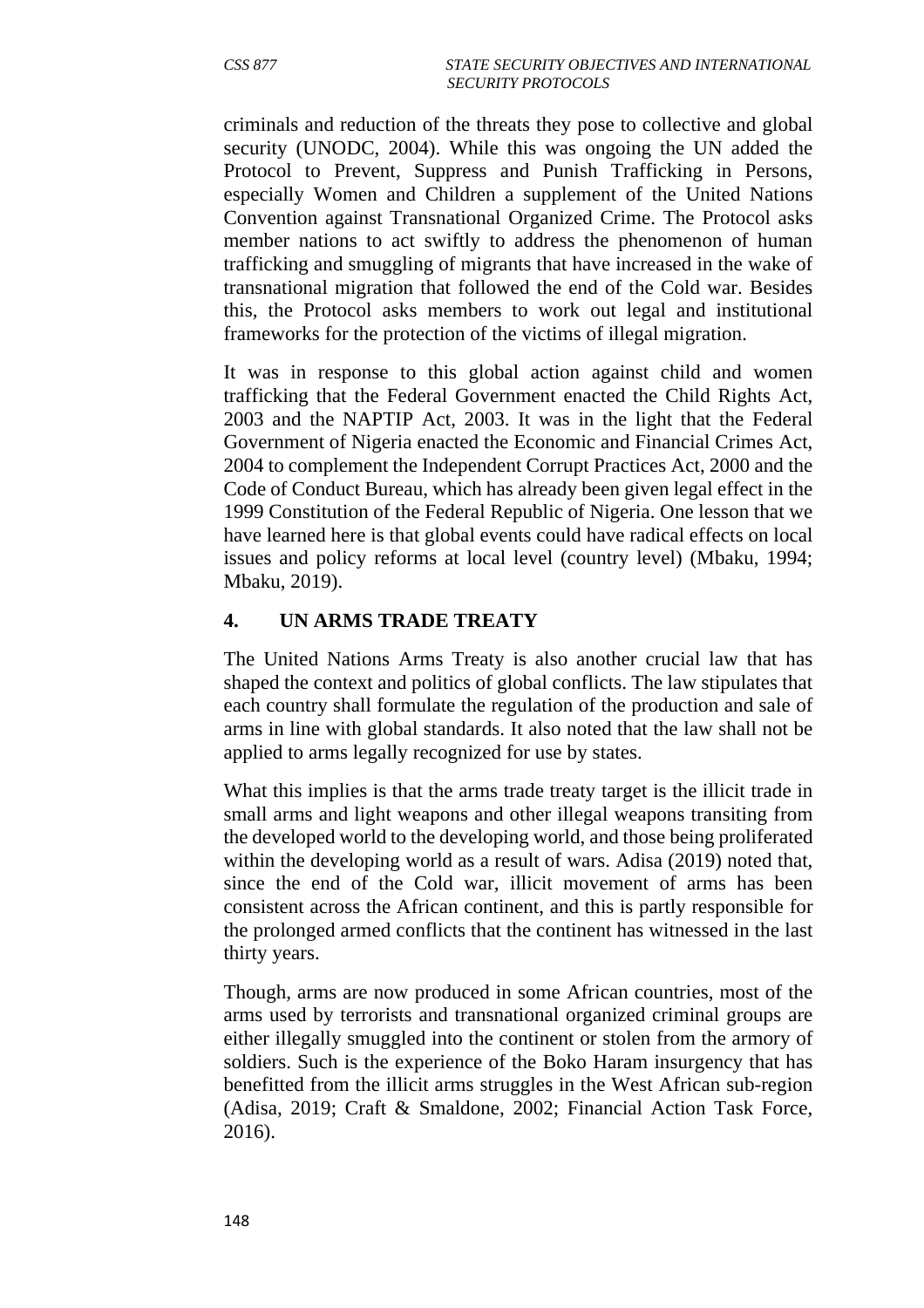## **SELF-ASSESSMENT EXERCISE (SAE)**

- i. What is the role of the UN Security Council in the management of global peace?
- ii. How tenable is the argument of universal human rights when the UN does not deem fit to give Africa a permanent seat at the UN Security Council?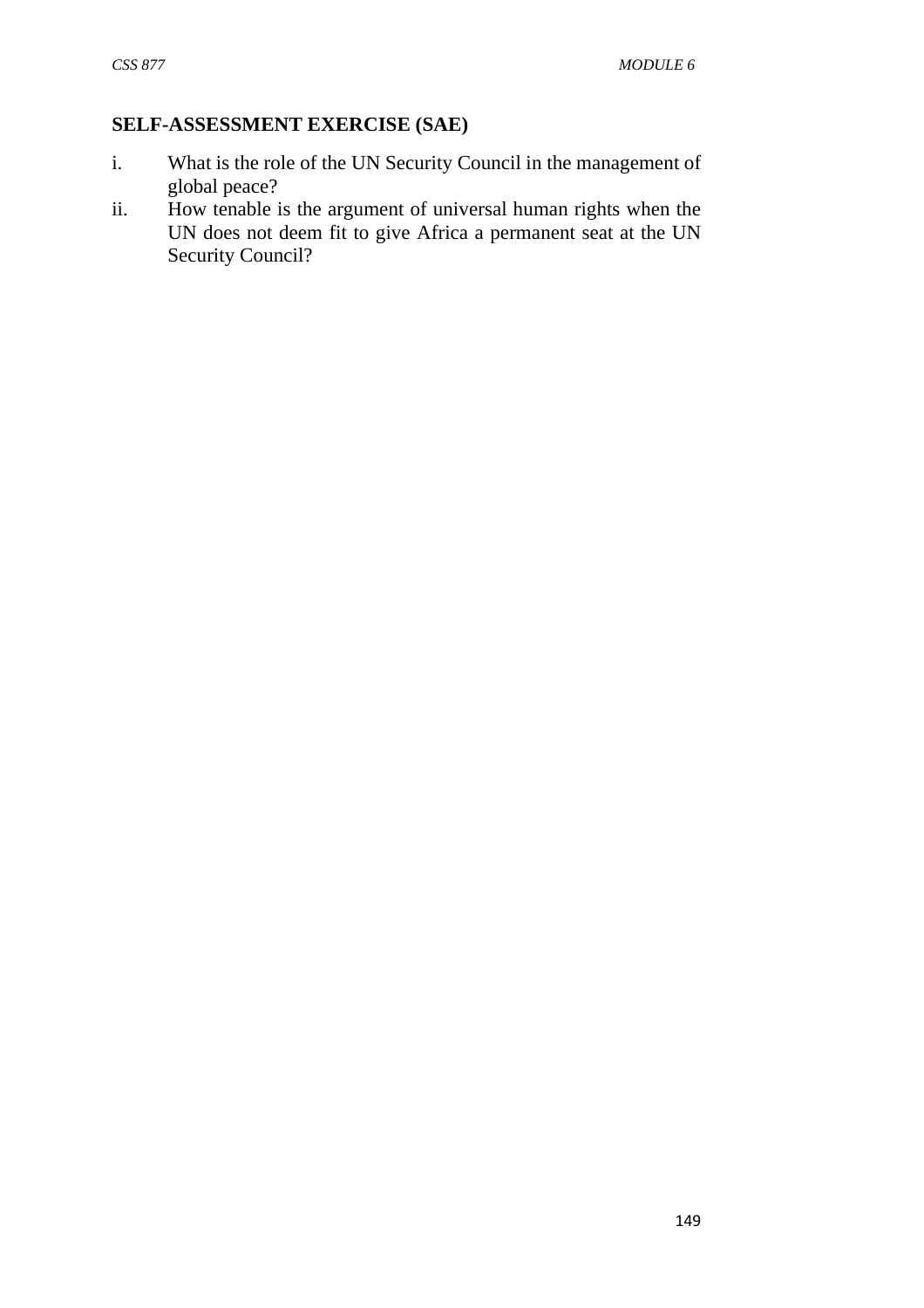#### **UNIT 3 REGIONAL POWERS, THE AFRICAN UNION AND PEACE-BUILDING IN AFRICA**

Regional powers are also a critical factor in the prevention of conflicts and the stabilization of regional politics. With the herculean task of maintaining international peace and security, it is almost impossible for the United Nations to reach every part of the world at the same especially when balance of military power, economic power and position coalesced with internal politics to shape regional conflicts.

The African Union remains at the center stage of the prevention of peace and security in the African continent, a task it inherited from the defunct Organization of African Unity. While the OAU had acted as buffer to reduce multiplicity of ethnic and civil conflicts in post-independence, the African Union came at a time when African countries need to consolidate on the gains of democratic change but are battered by different forms of armed conflicts.

In order to overcome this challenge, the AU embarked on series of reforms building on international conventions and enacting regional laws to combat terrorism and transnational organized crimes. For several years, the West African sub-region has been the epicenter of different kinds of transnational organized crimes including but not limited to illicit arms trade, illicit drug trade, advanced fee fraud, human trafficking, trafficking in human organs, currency counterfeiting, cybercrime and in recent times global terrorism and armed banditry (Mazzitelli, 2007).

Coming out of decades of crises, the AU sought to reform the peace and conflict resolution mechanism inherited from the Organization of the African Union. The conflict resolution mechanism was Mechanism for Conflict Prevention, Management and Resolution. In place of this, the AU for the first time established the African Peace and Security Council in May, 2004 to replace the (MCPMR) that had been in place since June 1993 (Williams, 2009).

Today, the AU's PSC has been involved in peacekeeping operations across Africa, and is more visible in peace keeping and conflict resolution than previous times. It has also adopted more aggressive approach to ensuring that peace building is weaved around human security, security of the human person and enforcement of the human rights. Williams (2009) opined that despite the fact between 2004 and 2010, the AU elected 29 states to serve on the Council of the African Union, majority of these states did not have respect for human rights, lacked constitutional governance and enforcement of the rule of law. These challenges also constrain on the powers and extent to which the African Union could reasonably intervene in the political conflicts in the continent (Williams, 2009).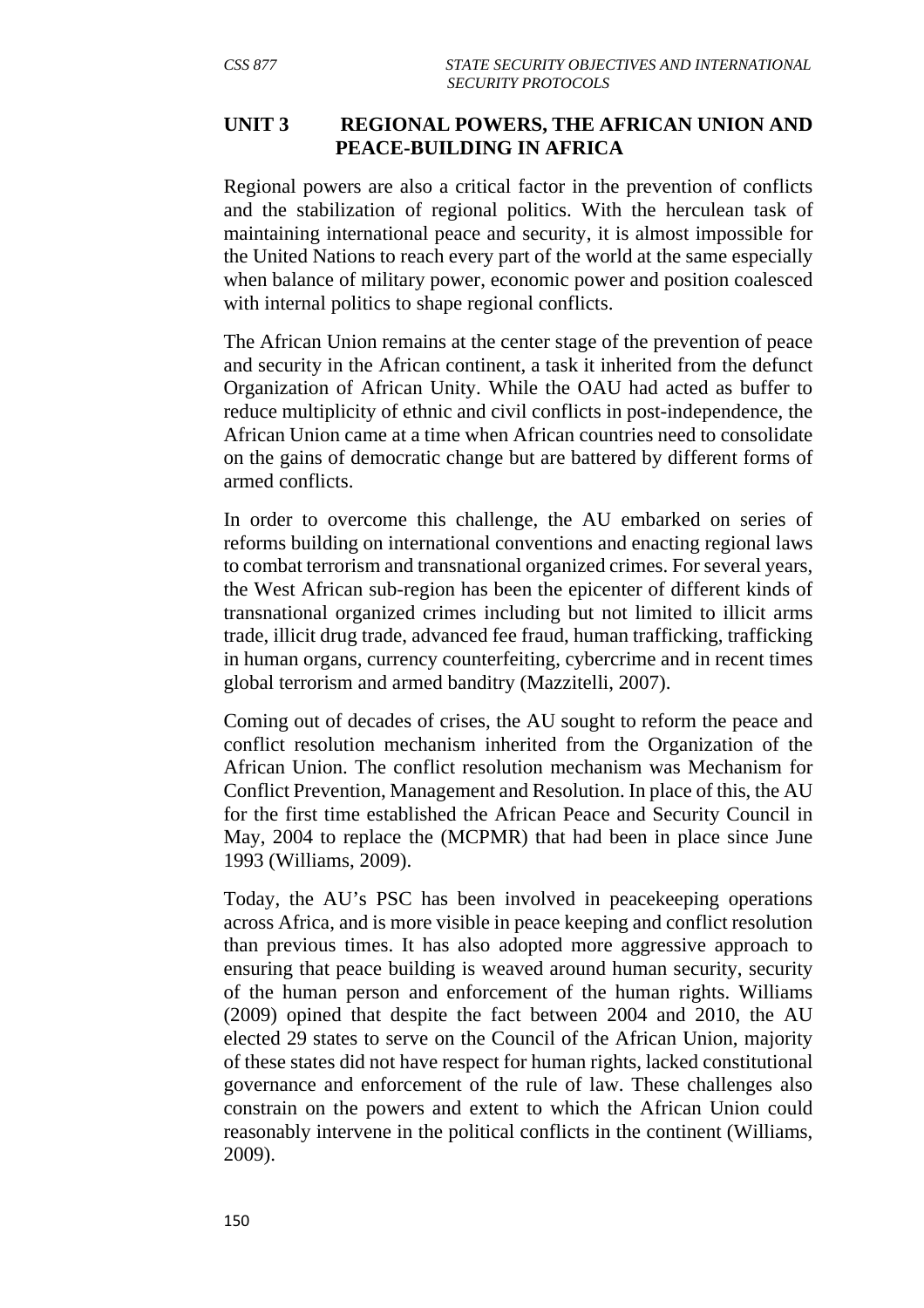Despite all these shortcomings, the African Union still ask its member states to be committed to international conventions on human and people's rights, and also gone ahead to formulate similar laws within the African region. Some of these laws include: the African Charter on Human Rights and People's Rights, the African Charter on the Rights and Welfare of the Child, the Protocol to the African Charter on Human Rights and People's Rights on the Rights of Women. The African Union also maintains a statute guiding the cooperation of police across the African Union similar to INTERPOL, which helps the international community to combat crimes at the global level (Fabamise, 2018).

# **SELF-ASSESSMENT EXERCISE (SAE)**

- i. Briefly discuss the role of the AFRICAN UNION in the management of African peace and security in the 21st century?
- ii. To what extent is the AFRICAN UNION able to enforce its own Human Rights Charter on dissident regimes?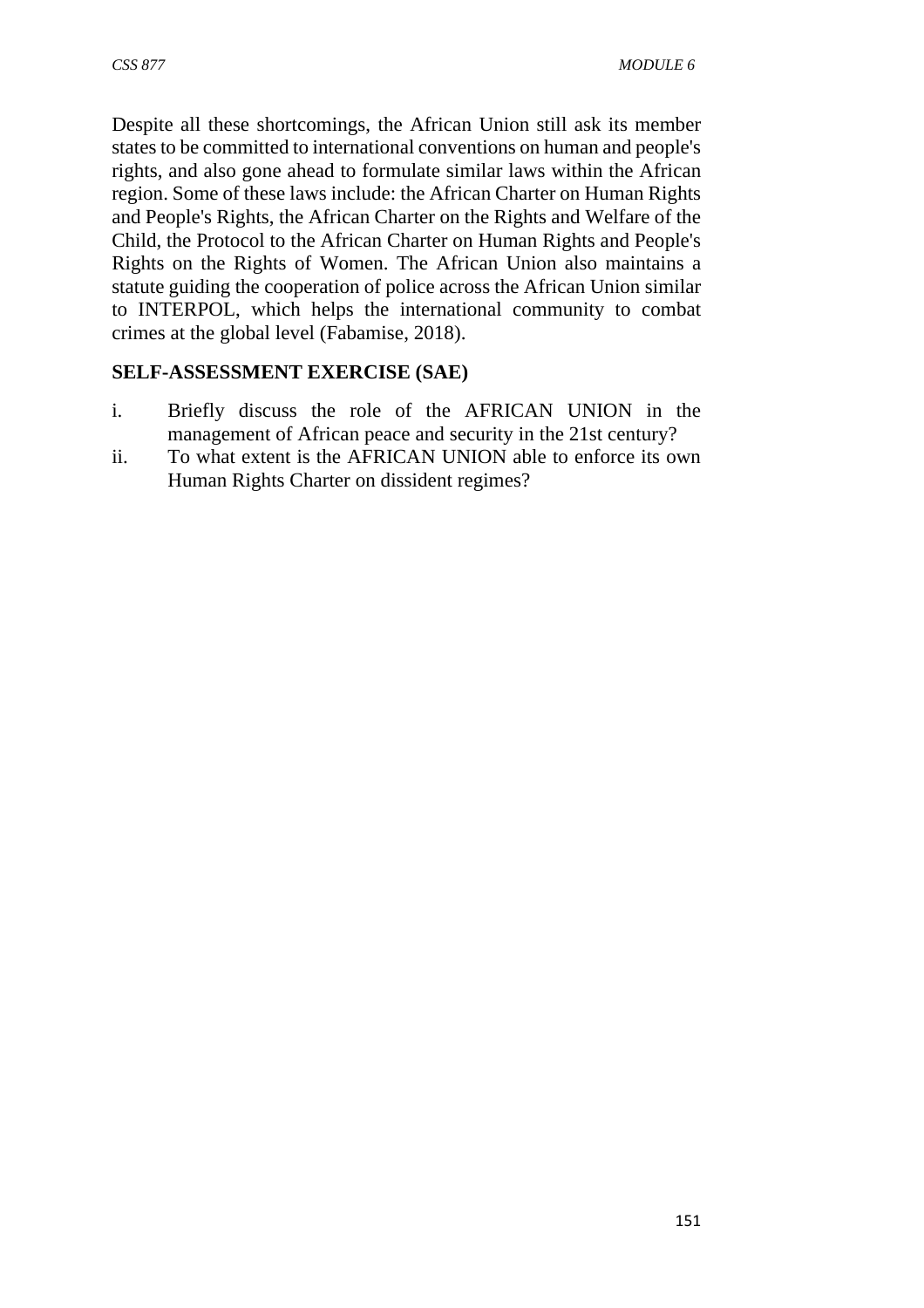### **UNIT 4 ECOWAS, SUB-REGIONAL SECURITY COOPERATIONS AND COUNTERRORISM EFFORTS IN THE WEST-AFRICAN SUB-REGION**

The Economic Community of West African States has remained a formidable force in the maintenance of peace and security in Africa especially in the West African sub-region where prolonged civil war in Liberia, Sierra Leone and Guinean Bissau have threatened the stability of the region. Though, when ECOWAS was established in May 1975, the 16 member states, for the first 15 years, concentrated on economic matters, events later changed as civil and political conflicts in the region continually threatened the stability of the West African region.

This is understandable in view of the fact that ECOWAS came at a time when the West African region witnessed oil boom, and by the early 1980s, the region had plummeted into deep economic crises leading to high level of poverty, loss of jobs, downsizing in the public service and inflation as a result of the introduction of the Structural Adjustment Programme (SAP) introduced by the military. Ake (2000) stated that, in Nigeria, the SAP crisis was combined with military draconian rule which led to political annihilation of forces of the opposition. The pressure for change combined with local grievances produced two results; first, it led to wars in Liberia, Guinea--Bissau and Sierra Leone and in Nigeria, it culminated in almost a decade of political unrest.

The second effect of the SAP crisis in the West African was that it provided a fertile ground for the emergence of different forms of transnational organized crime. It was at the time that the rate of armed robbery increased in major cities of West Africa and young people who were eager to work but could not get a job diverted their energy into drug trafficking, currency counterfeiting and advanced fee fraud (Mazzitelli, 2007; UNODC, 2005). Today, ECOWAS is battling with global terrorism that has killed thousands of people in Nigeria and displaced hundreds of others from their ancestral homes (Thurston, 2016). What then is ECOWAS doing to keep peace in the region?

ECOWAS countries battered by the armed insurrection of Boko Haram and the Islamic State have formed Multinational Joint Task Force to complement regional and global efforts to combating terrorism in the West African sub-region. Nigeria, being the epicenter of the Boko Haram uprising has taken the lead. With the cooperation of Chad, Niger and Cameroon soldiers, Boko Haram has been pushed back from the Lake Chad region but it still has tendency to carry out sporadic attacks on lone communities (International Crisis Group, 2017; International Crisis Group, 2020).

Unlike the past when ECOWAS peacekeeping operations focused largely on military combat and bombardment of armed insurgents, disarming the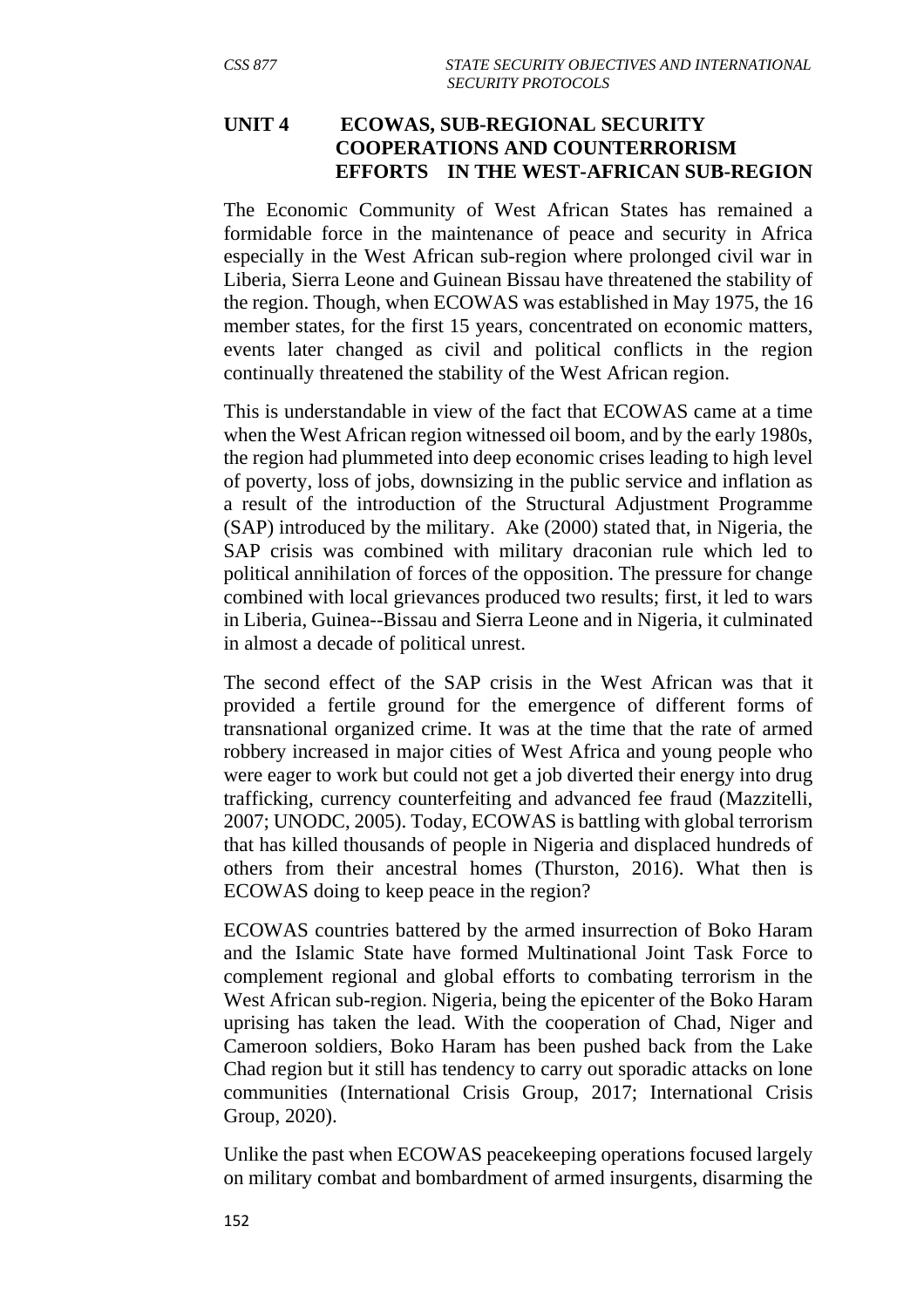armed groups by disrupting their sources of income, has been an integral policy of ECOWAS peacekeeping in the last ten years. ECOWAS has, in compliance with the Financial Action Task Force established ''INTERGOVERNMENTAL ACTION GROUP AGAINST MONEY LAUNDERING AND TERRORIST FINANCING IN WEST AFRICA. This is a paradigm shift in international politics of the West African subregion and an attempt to key into UN war against terrorism in the world (GIABA, 2010).

UNITED NATIONS CHARTER ON SELF-DETERMINATION, INTERNATIONAL TREATIES ON HUMAN RIGHTS AND NIGRIA'S SECURITY OBJECTIVES: A CRITICAL ASSESSMENT OF NIGERIA'S SECURITY SYSTEM

The United Nations has since the end of the Second World War, been working assiduously to stabilize the world by ending conflicts and promoting global peace and unity around the world. Underlying this concern is the international community's effort to help nations protect their citizens by building viable security system, enactment of human rights laws and enforcement of existing international human rights treaties that they have already subscribed to over time. The essence of this, is to ensure that no group of people are subjected to any form of inhumane treatment anywhere in the world (Okoronkwo, 2002).

Additionally, the international community believes that human rights are the inalienable rights of every citizen of the world but the extent to which countries including Nigeria implements these laws in their bid to defend their citizens and ensure territorial integrity has varied across the world (Ariye; Goodrich, 1947; Reddy and Reddy, 2015; Sarkin, 2009; United Nations, 2010).

#### INTERNATIONAL HUMAN RIGHTS TREATIES AND NATIONAL SECURITY IN NIGERIA

Historically speaking, the first internationally acclaimed human rights instrument is the Universal Declaration of Human Rights passed by the UN General Assembly in Paris in 1948. Article 1 of the law states that; *''All human beings are born free and equal in dignity and rights. They are endowed with reason and conscience and should act towards one another in a spirit of brotherhood'*'. Article 2 of the international legal instrument went further to state that;

"*Everyone is entitled to all the rights and freedoms set forth in this Declaration, without distinction of any kind, such as race, colour, sex, language, religion, political or other opinion, national or social origin, property, birth or other status. Furthermore, no distinction shall be made on the basis of the political, jurisdictional or international status of the*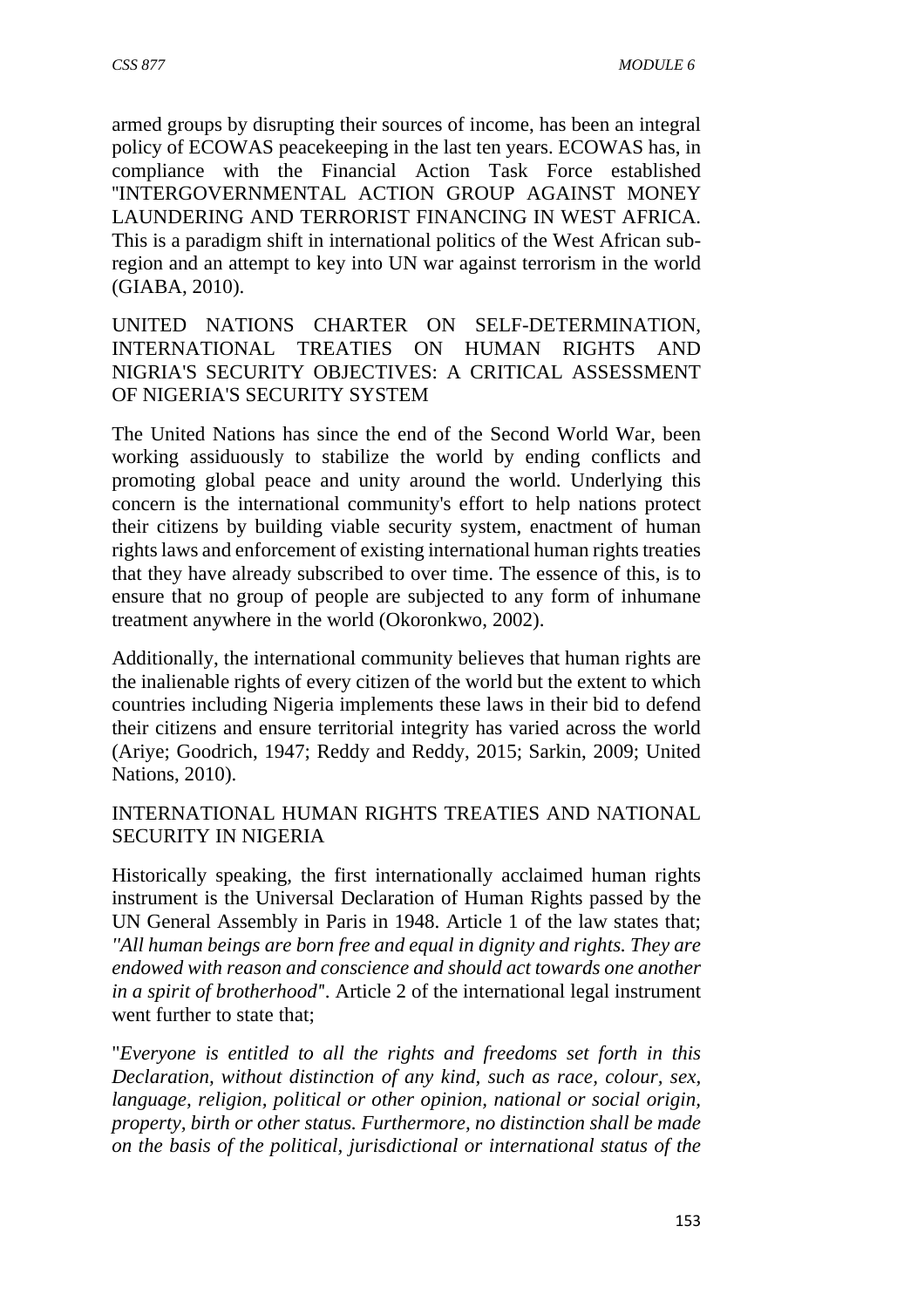*country or territory to which a person belongs, whether it be independent, trust, non-self-governing or under any other limitation of sovereignty.*

Nigeria, being one of the leaders in Africa has domesticated many of the human rights in the Constitution including the right to life. For instance, Section 33 (1) of the 1999 Constitution states that:

 *''Every person has the right to life, and no one shall be deprived intentionally of his life, save in execution of the sentence of a court in respect of a criminal offence of which he has been found guilty in Nigeria.''*

The right to life has also been extended to the right to a dignified treatment and protection from inhumane treatment, slavery, trafficking and oppression either by the state or a group of individuals. The United Nations has also at different times adopted other international Covenants such as the International Covenant On Civil and Political Rights 1966 (ICCPR), The International Covenant on Economic, Social and Cultural Rights 1966 (ICESCR), The Convention against Transnational Organized Crime (CTOC) and its Palermo Protocol, Italy, 2000. The UN has also put in place the Convention On the Rights of the Child (CRC), the Optional Protocol on the Rights of the Sale of Children, Child Protection (Fabamise, 2018:434).

At the regional level, Nigeria has subscribed to the African Charter on Human and Peoples Rights adopted by the Organization of African Unity. The Charter has also since been adopted by the African Union. Specifically, Article 5 of the Charter in respect dignified treatment emphasized that;

 ''Every individual shall have the right to the respect of the dignity inherent in a human being and to the recognition of his legal status. All forms of exploitation and degradation of man particularly slavery, slave trade, torture, cruel and treatment or degrading punishment and treatment shall be prohibited'' (See ACHP, 1981: 4).

The question is to what extent Nigeria has complied with this law in the treatment of its citizens. This, we shall answer, after critically examining the UN Charter on self-determination and secession struggles in Nigeria.

UN Charter on Self-Determination and Secession Struggles in Nigeria

The UN Charter on self-determination is a product of UN resolution after the Second World War but its history dates back to the statement made by former American President Woodrow Wilson in 1918 his Fourteen Point Agenda. Wilson, in the statement had criticized world leaders for oppressing people around the world using all forms of political ideologies including colonialism. As if the world was waiting for his statement, the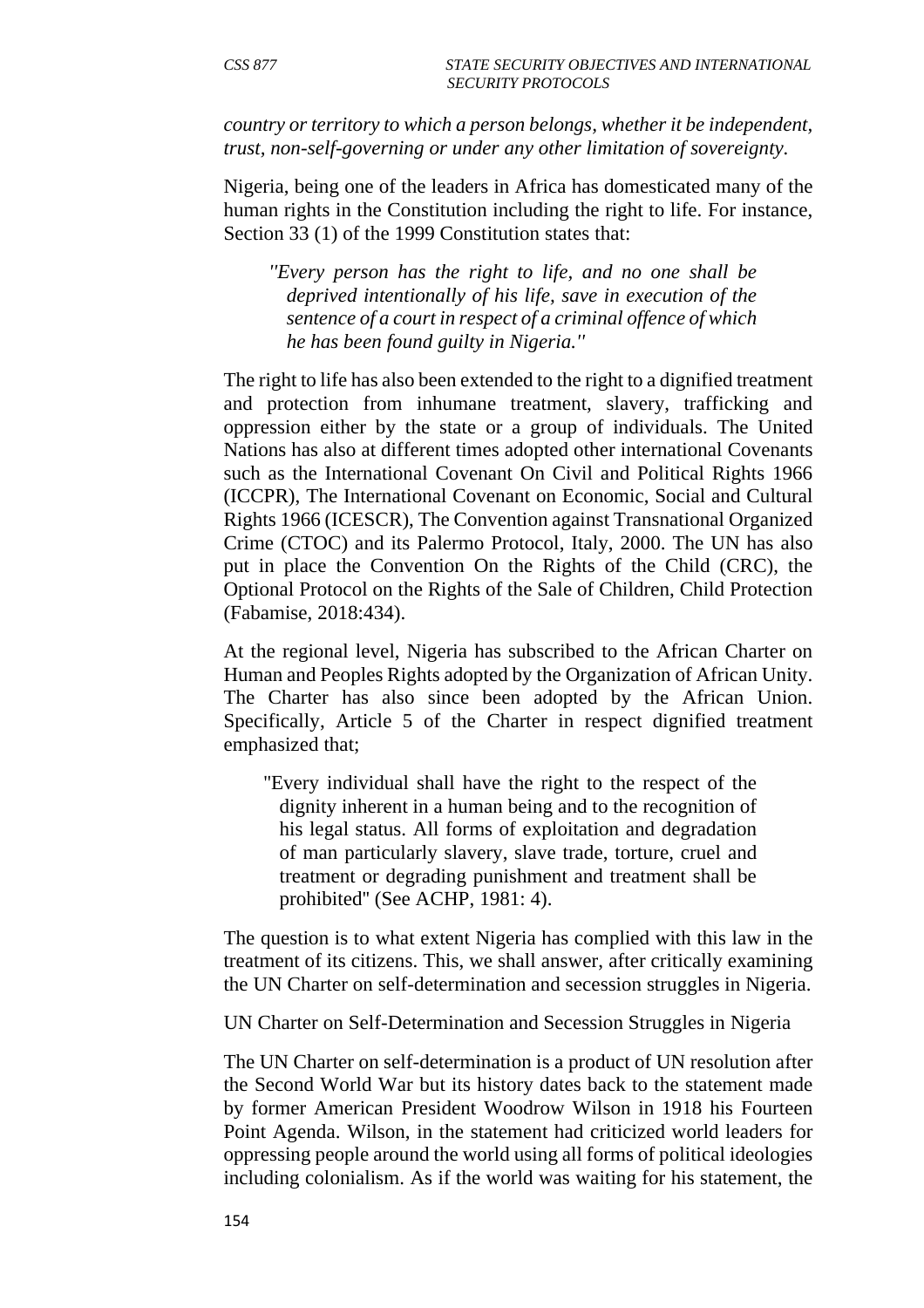concept quickly became popular in international law and quickly entered foreign policy discourse of colonial nations (Lynch, 2002; Thronteveit, 2011). Wilsonianism, as it was then called, spread across the world but waited till after the Second World War before it ignited decolonization struggles in Africa.

Self-determination is simply the right of a people to determine their own destiny and form a government. It contains the rights to be free from colonial domination and also the rights to secede from an oppressive state. Self-determination also means the right to establish a sovereign and independent through voluntary commitment or submission of a people. Though, the right to self-determination is contained in Article 1 (2) the UN Charter, many nations are said to have violated the rights and subjected the peoples under them to different degrees of humiliation, oppressive treatments and discrimination with little or no consequences particularly the advanced capitalist nations (Okoronkwo, 2002).

Specifically, the Article 1 (2) states that the United Nations is created: *''To develop friendly relations among nations based on respect for the principle of equal rights and self-determination of peoples and to take other appropriate measures to strengthen universal peace*'' (UN Charter, 2020). Similarly, Article 55 of the UN Charter provides that: ''*universal respect for, observance of, human rights and fundamental freedoms for all without distinction as to race, sex, language, or religion''*. While Article 55 enjoys provides for universal respect for human rights irrespective race or language creates an obligation for member nations to respect fundamental freedoms of people including the right of selfdetermination.

Even though, it is explicitly stated in UN Charter that states that have ratified the Charter have an obligation to respect the right of a people to self-determination and other rights that are related to political freedoms, events after the Second World War, have shown gross violation of these rights by rogue nations in Africa. Okoronkwo (2002) noted that despite the stunt opposition to the observance of the right of self-determination in Africa, the right is claimable, which every people whose rights have been violated of the international law, can invoke and seek redress from the international community (Blay, 1985; Okoronkwo, 2002).

Okoronkwo (2002) stated that the validity of the self-determination was first tested under the colonial rule as the United Nations supported the granting of political independence to many African countries. As more African countries were gaining their political independence in 1960 or preparing to be granted self-government, the General Assembly of the United Nations adopted Resolutions 1514 and 1541 (xv) with the primary objective of sealing the fate of colonialism in the developing world. The Resolutions affirm *UN commitment to the UN Charter recognizing the*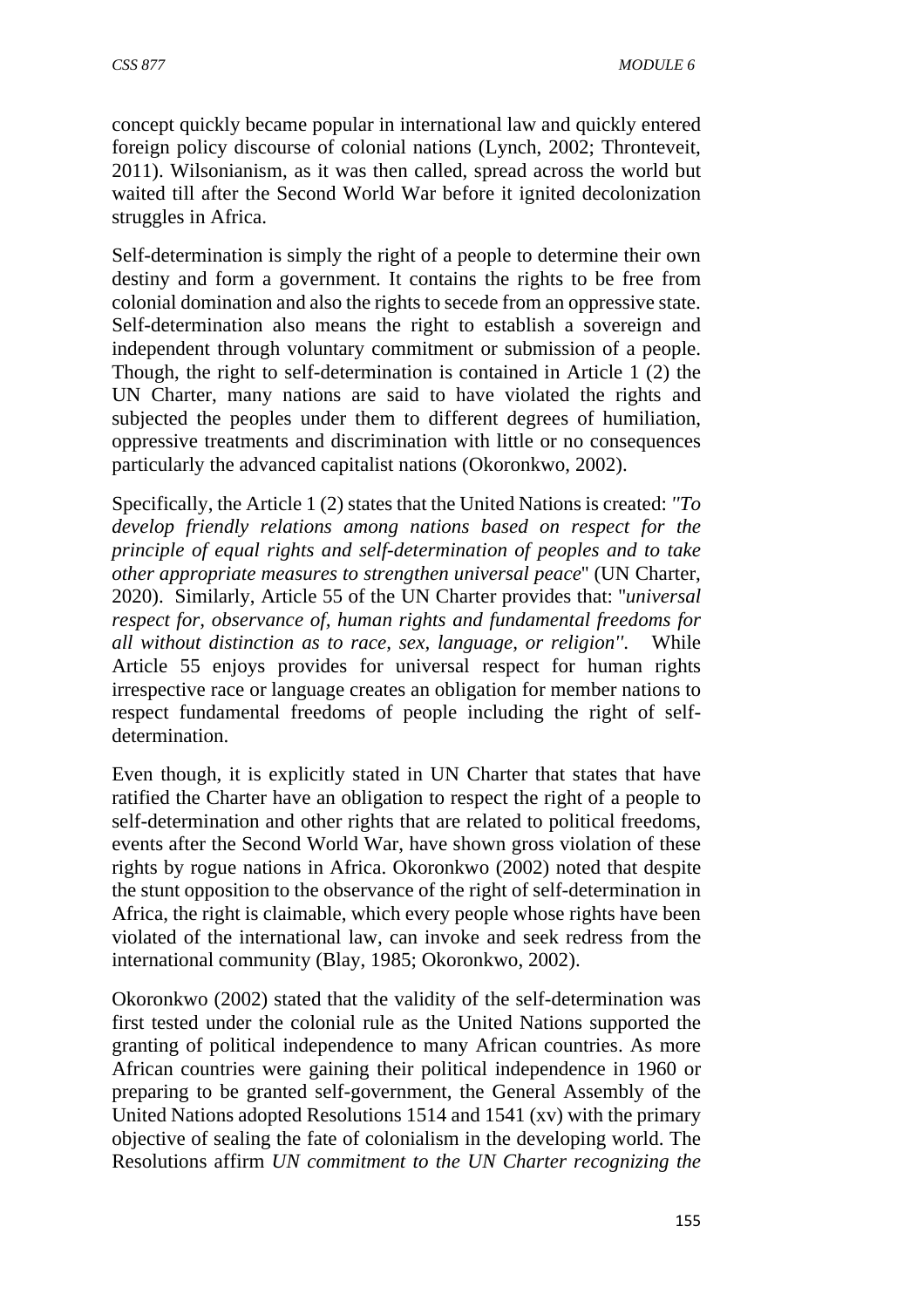*rights of all peoples to self-government*. Paragraph 2 of 1514 abolished the thinking that the colonized people were not matured enough to attain self-government (Okoronwo, 2002).

In order to protect the interests of the colonial people, Paragraph 6 of the UN resolution 1514 forbade the colonial powers from severing the wealthiest parts of non-self- governing territory before granting independence to them. It was on the basis of this that the UN General Assembly condemned ''the actions of the United Kingdom as a violation of paragraph 6 when the United Kingdom detached the British Indian Ocean territories from the colonies of Mauritius and Seycheles before granting them independence'' (Okoronwko, 2002: 79).

By condemning the actions of the UK at this time of transition of African countries from colonial rule to self-governing sovereign and independent states, it showed that the UN was really determined to protect the interest of everyone. It is however, important to note that, while it was easy for the United Nations to act decisively in the 1960s leading to the granting of political independence for Nigeria (Blay, 1985; Okoronkwo, 2002), it has not been easy for the international community to fight for the rights of the oppressed in postcolonial Africa. We shall examine the examples of Biafra *agitation for self-rule* and the call or restructuring to buttress our points.

#### BIAFRA AGITATIONS, SECESSION STRUGGLES AND THE MARGINALIZATION OF THE IBOS AND OTHER MINORTY GROUPS IN NIGERIA

The agitation for self-government by the Ibos dates back to the era of the Nigerian Civil war. Before the Civil War, the Ibos were accused of masterminding the genocidal killings of Nigerian Nationalist and First Republic leaders such as Sir Ahmadu Bello, Chief S.L. Akintola and a host of other leaders, in connivance with their Southern collaborators. The emergence of an Easterner, Gen. Aguiyi Ironsi as the Head of State after the January 15th, 1966 Coup gave credence to the claim of the critiques of the 1966's political assassination (See Diamond, 2007).

Diamond (2007) opined that, in retaliation of the assassination of Northern leaders, a group of northern soldiers carried out a counter-coup that saw the killing of Gen. Aguiyi Ironsi purging the easterners as their dominance of the federal government. As events turned out, easterners became suspicious of their continued stay in the Nigerian federation given the massacre of the Ibos had taken place in 1953 and the series pogroms that had been experienced in Northern Nigeria. Diamond (2007) stated that ''During this chaotic period, the Ibo were isolated as the enemy of the regime. By October 1966, thirty thousand had been murdered in Northern Nigeria, in a systematic series of pogroms (Western Nigerians were not molested). Most of the remainder found their way back to the East in one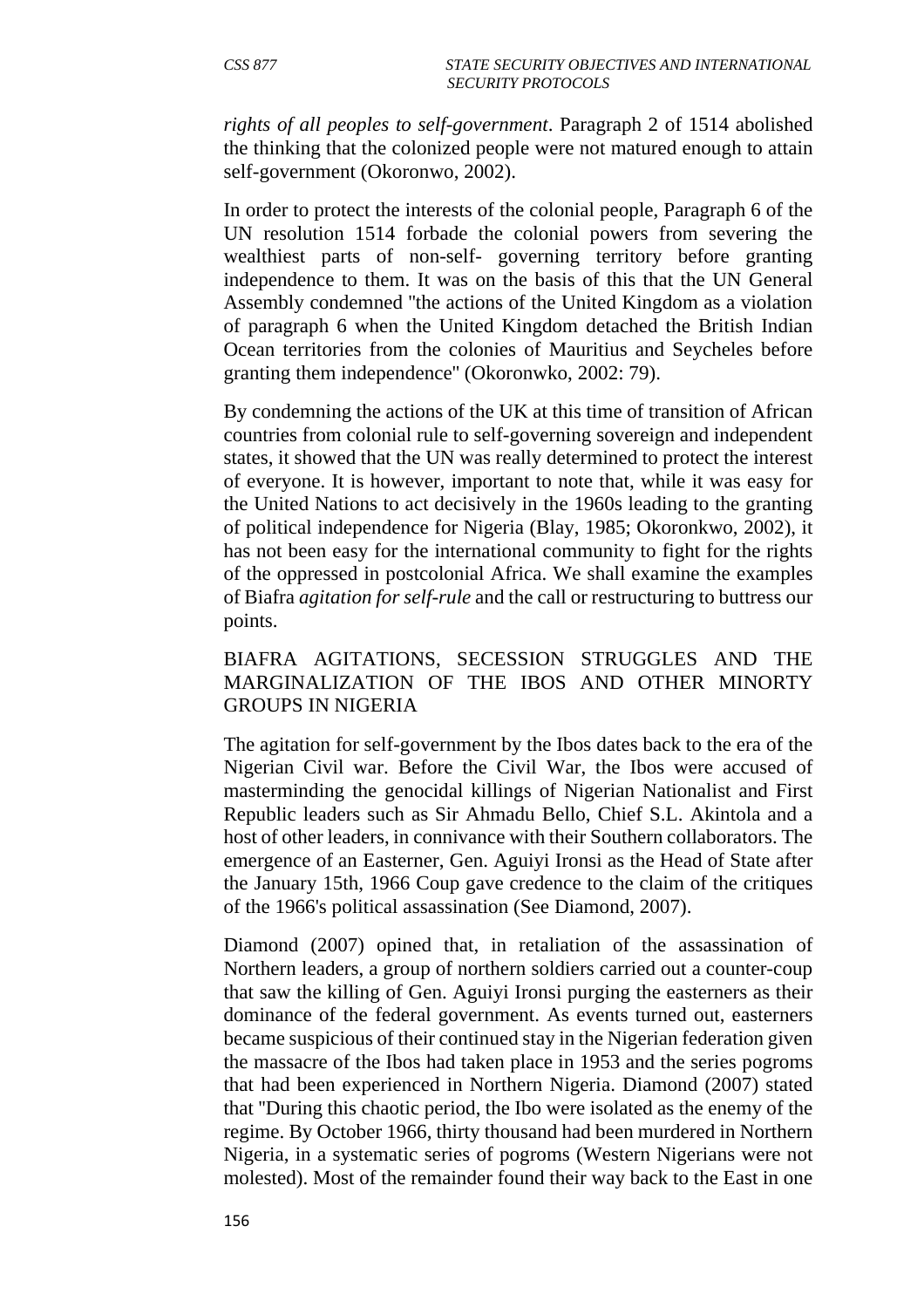of the most extensive migrations in modern history. In May 1967 after fruitless negotiations in Lagos, Eastern Nigeria and its 14 million people seceded from the federation and established the independent republic of Biafra. The war was led by former military Governor of Eastern L. Colonel, Odumegwu Ojukwu while Gen. Yakubu Gowon, Nigeria's Head of State, fought on behalf of Nigeria to regain the unity of Nigeria (Diamond, 2007; Okoronkwo, 2002; Schwarz, 1966). The War was devastating as many Nigerians died in the war particularly the Easterners, who as a result of maximum pressure from the federal government and dwindling economic resources of the Biafra state died of starvation.

One interesting thing about the war, was the role of foreign nations in the politics of Biafra. Though, many people including Easterners expected Britain to support the secession of Ibos, as the war went on, it became clearer that Britain was not interested in the disintegration of Nigeria and could not afford to lose Nigeria; *a nation it perceived as its pride in the West African sub-region*. British foreign policy was therefore to the Federal Government and a map that shaped the disposition of Washington towards the Biafra War, as America did not come out publicly to condemn either the pogroms in North or the killings of Ibos during the 30 months War, *until protests within the US and abroad elicited the attention of the global community* (Diamond, 2007). Thus, it was obvious that, British foreign policy during the Biafra War contributed to non-actualization of the right of self-determination of Ibos in the Nigerian federation whereas it is one of the founding members of the United Nations that formulated the UN Charter.

Of course, the Ibos are not the only ethnic group that has threatened to secede from Nigeria, as a result of unfair treatment by the Nigerian state. In the Niger Delta, there have been agitations by Ogonis, Ijaws and other minority groups for self-determination. Until recently, Federal Government policy towards the compensation of the oil-rich region, had not been inclusive. This debate can be supported by the case between the Federal Government of Nigeria, and the oil-producing states over 13% derivation principle enshrined in the 1999 Constitution. Although, the Supreme Court ruled in 2002 that the states did not have control over offshore, a political solution has since been struck between the Federal Government and the oil-producing states on this principle but the challenge of oil spillage that has displaced thousands of farmers from their farmlands continues (Adamolekun, 2005; Osagie, Ibaba & Walts, 2009).

The Niger Delta issue was initially economic because explanation for resistance against the Nigerian state was weaved around the inability of the oil producing states to benefit from their natural resources. As turned out after the killing of the Ogoni leaders, led by Dr. Ken Sarowiwa, a human rights activist by the regime of Gen. Sanni, Abacha, it has become clearer to most people in the region that, lack of economic power is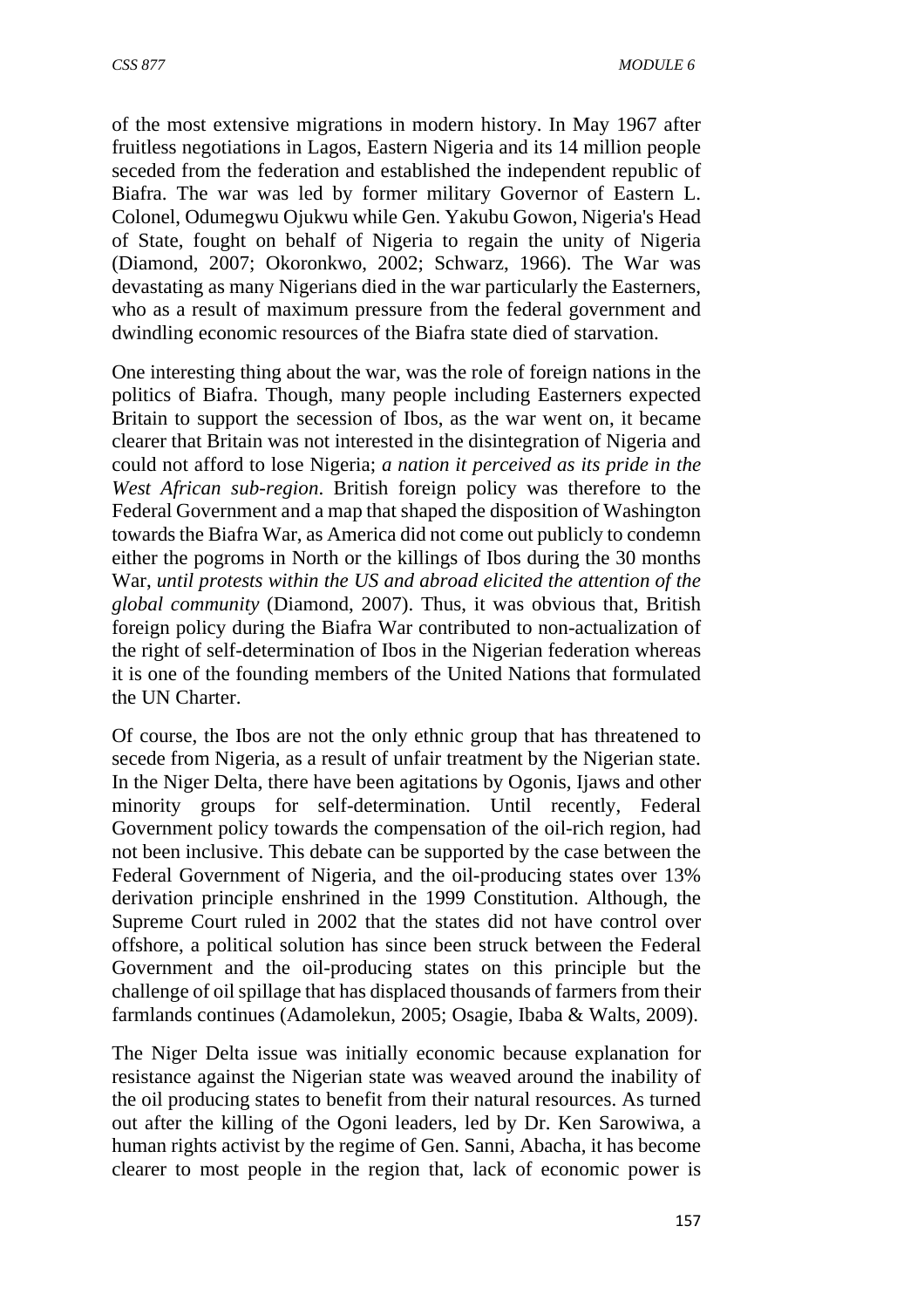constrained by over-centralized federalism that Nigeria practices (Adamolekun, 2005). This political economy analogy has therefore changed the agitations in the region since the end of military rule leading to the proliferation of militant groups and elites involvement in Niger Delta politics. The emergence of President Goodluck Jonathan in 2011 has been described by analysts as a concession by power block to the Niger Delta regime (Onuoha, 2015).

The Niger Delta crisis is just one out of the several agitations in the Nigeria bordering on self-determination and the need for inclusion in the Nigerian federation. The agitations, across the country especially in the South and the Middle-Belt stems from the fact that, the Nigeria's *military federalism* or centralized federalism, has concentrated powers in the North, at the detriment of other regions leading to the infringement of the rights of other ethnic groups to political leadership in the federation. For instance, it has been argued that, since independence, Ibos have only produced two Heads of State, whereas the Hausa-Fulanis have produced majority of Nigeria's Head of State. There is also the argument that top government's appointments under successive administrations including the administration of President Muhammadu Buhari have been occupied by Northern extraction whereas the 1999 Constitution stipulates that appointment into the federation shall follow strictly the Federal Character Principle.

Additionally, most of the critics of the President has not only breached the Principle of Federal Character as enshrined in Section 14 (3) of the 1999 Constitution, he has populated the security and quasi security sectors with the Northerners at the detriment of the Southerners. This was what happened recently when some Southerners dragged the President to Court over non-compliance with the Federal Character Principle. The group led by Chief Edwin Clark, asked the Court to fine the President, and two others the sum of N50 billion for breaching the Federal Character Principle in his appointment of Security Chiefs and other Federal appointments (Thisday, 2020).

### HERDSMEN FARMERS' CONFLICT AND THE DEFECTS OF NIGERIA'S FEDERALISM

Herdsmen farmers' conflict is another major crisis that befalls the Nigerian nation. Apart from the Boko Haram insurgency, that has claimed the lives of over 20, 000 people in the North-East, since 2011, the crisis between pastoralists and farmers in Northern Nigeria has escalated in states like Kaduna, Zamfara, Katsina, Kano, Kogi, Benue, Adamawa, and some parts of Osun and Ondo in the South-Western Nigeria have escalated.

While it is not new for the Fulani herdsmen to clash with their farmer counterparts, the resort to arms, banditry and the proliferation of violence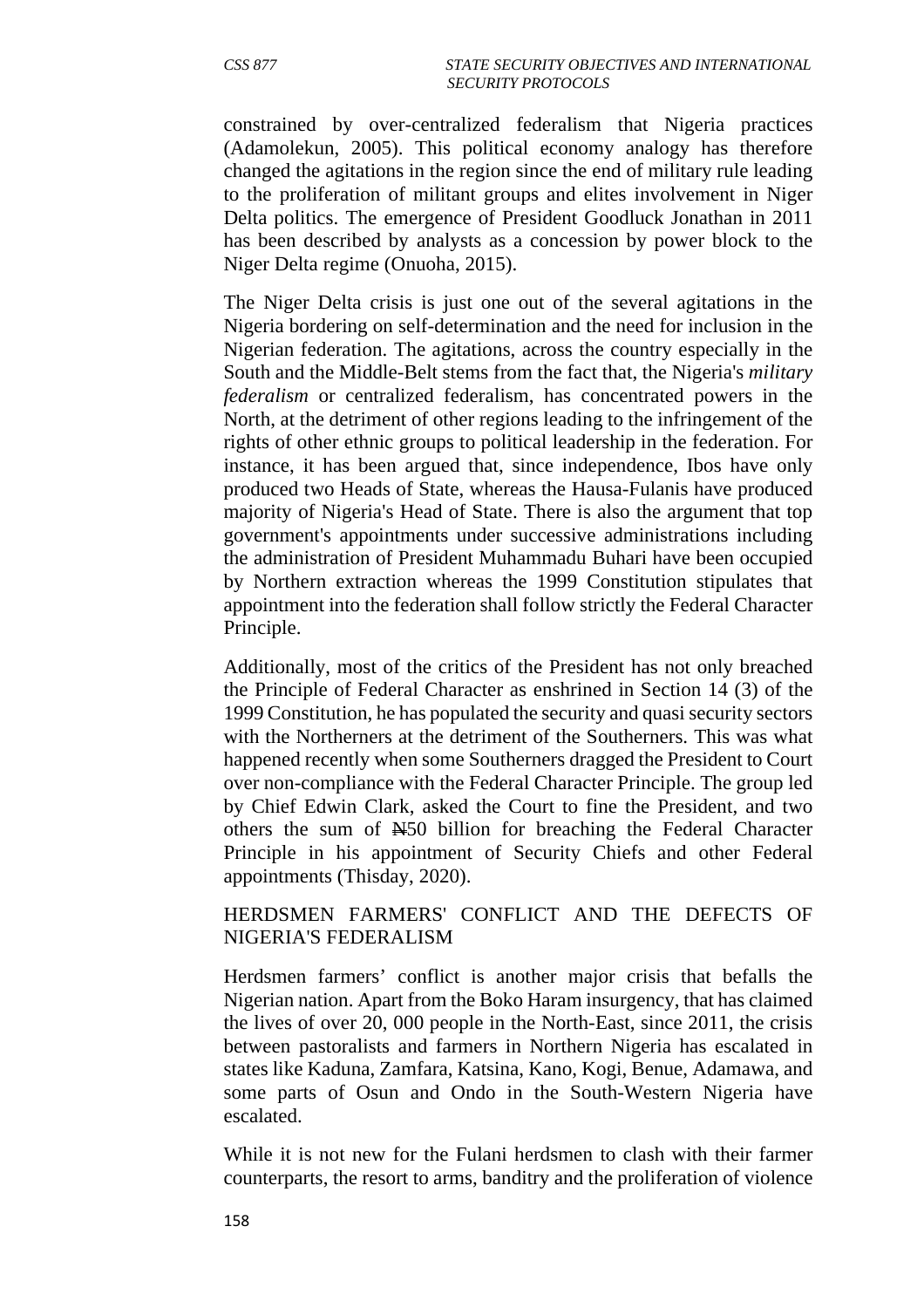that have challenged Nigeria's security system and have raised some questions about Nigeria's federalism. One of the first questions it has raised is whether the Federal Government of Nigeria has the ability, the manpower and the political will to guarantee the security of lives and property of Nigerians as enshrined in the 1999 Constitution using the Nigeria Police. The second question is whether the various ethnic nationalities are comfortable with the present federalist structure that favours one section of the country against another. The third question, is whether in the face of a *defective policing structure*, the agitation for alternative policing is valid to advance the unity of Nigeria. The fourth question is whether inclusive governance that accommodates the interest of all in the management of affairs of the nation can guarantee peace, equity and prosperity as Nigeria advances military federalism to true federalism. We shall look at these questions *seriatim.*

The first question which borders on the ability of the Federal Government to guarantee the security of lives and property has been challenged by scholars. Adamolekun (2005) for instance argued that given the size of Nigeria, and differences in language and complexity of criminality problems, it has become obvious that Nigeria can only deceive itself by retaining the centralized policing system and not giving in to state police. Although, critics of the state police paradigm have argued that, if approved state governments would abuse it given Nigeria's antecedents, scholars have been quick to state that, the Federal Government is also guilty of what it accuses of the state government for in terms of arbitrary use of the police force to the maintenance of law and order. It is therefore not surprising that early in year 2020, three of the six South West Governors were in Ibadan to launch the Operation Amotekun, a South-West regional security outfit designed to crush banditry and other rising criminalities in the country (Punch, 2020). Although, Amotekun promises to fill the yearning gaps in the management of the security of the South-West, there is fear that, the politics that killed the effectiveness of the Nigeria Police may eventually sink the laudable project (Adeyemi, 2020; Thisday, 2020).

Given the emergence of Amotekun in the South-Western Nigeria, the formation of similar security outfits in the North and in the East answered the second question about confortability of the Nigerian national ethnic groups with current structure and the third question about defective policing structure have been answered. Without any iota of doubt, it is obvious that the Nigeria police is defective, and incapable of guaranteeing the security of lives and property given the increasing population of the country and complexity of security problems, unless powers are devolved and decentralized from the center to the states (Adamolekun, 2005), and the people are integrated fully into the community policing project going on in the country. The benefit of this, is that enhanced police community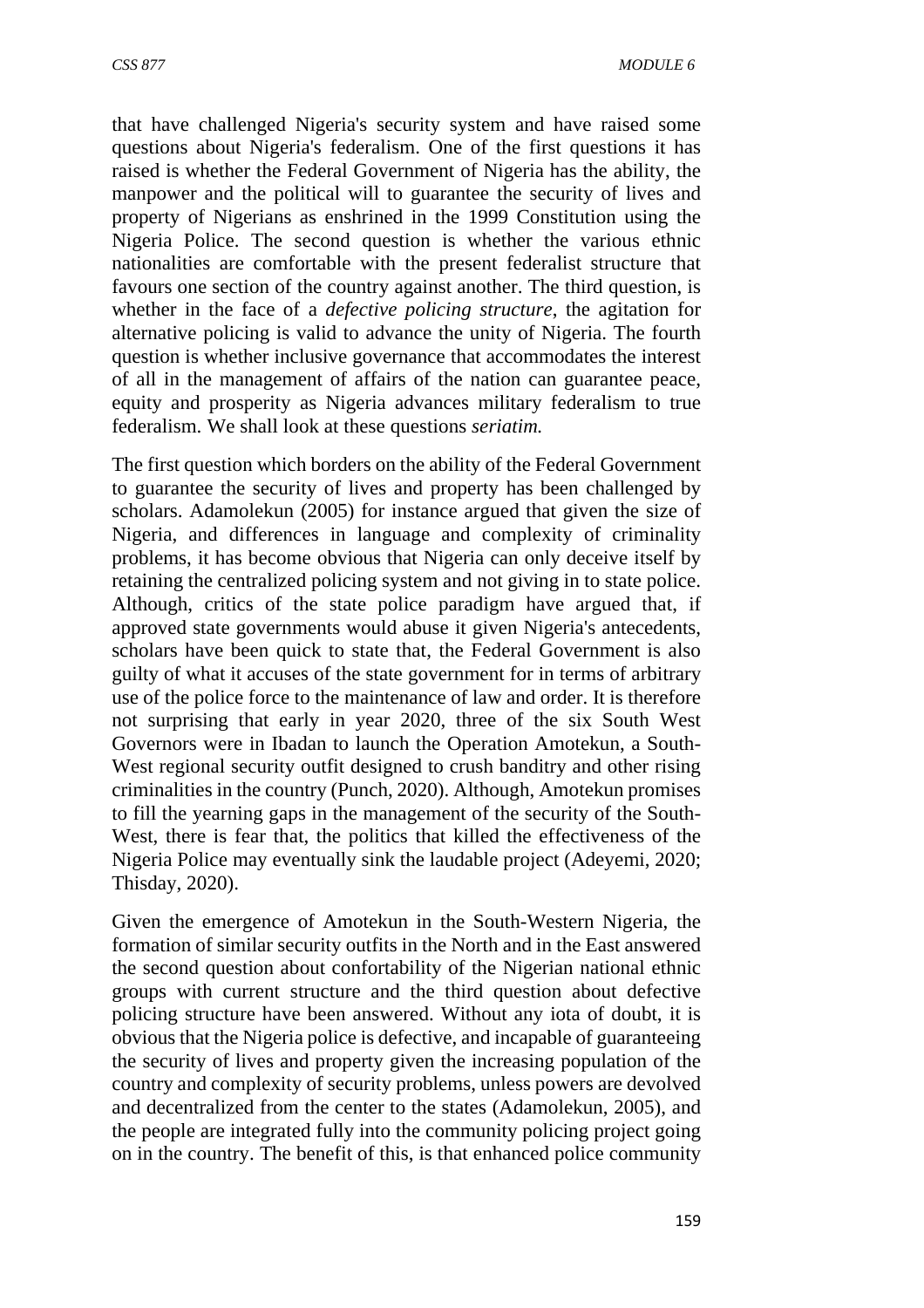relations does not only guarantee the security of lives and property, it helps citizens to voluntarily defer to the law (Tyler, 2003).

#### FIGHTING INSECURITY AND REALIZING NIGERIA'S SECURITY OBJECTIVES BY COMPLYING WITH NATIONAL AND INTERNATIONAL LAWS

Nigeria, has suffered and continues to suffer from myriad problems of security and development. Despite the overwhelming nature of the problems the Federal Government of Nigeria has been to fight stabilize the country by pushing back the dreaded Islamist sect, *the Islamic State in the West Africa Province,* and fighting the *rampaging armed banditry.* The battles that lie ahead may be overwhelming given the Muslim Christian, North South and ethnic dimensions of the problems. In the face of these multiplicity and complexity, the Federal Government must be bold to find lasting solutions to the separatist movements by looking at their grievances within the context of the Federal Government of Nigeria's obligations to the Constitution of the Federal, regional treaties on human rights and the UN Charter on the rights of a people to self-determination.

As more people identify with their civilizations following the end of the Cold war (Huntington, 1993), it is not certain if Nigeria will escape internal agitation for self-determination. The only solution is to keep to the promise of equity, justice and fairness in the sharing of national resources and political leadership. Additionally, the Federal Government of Nigeria must show commitment towards finding redress to the agitations for restructuring because of the defective federalism that the country inherited from the military.

#### **SELF-ASSESSMENT EXERCISE**

- i. Discuss the role of ECOWAS in the promotion of regional security in the West African sub-region especially since the emergence of the Islamist sect, Boko Haram.
- ii. Critically examine the UN Charter, Nigeria's secession struggles and the future of security management in Nigeria.

#### **4.0 CONCLUSION**

The UN remains a formidable force in international in international security in the 21st century. The significance of the UN, is visible in UN agencies efforts to promote international peace and security but the organization has come under scrutiny as it is unable to curb the excesses of the super powers. This module has addressed the politics of international commitment to peace and security in post-Cold war society especially in Africa.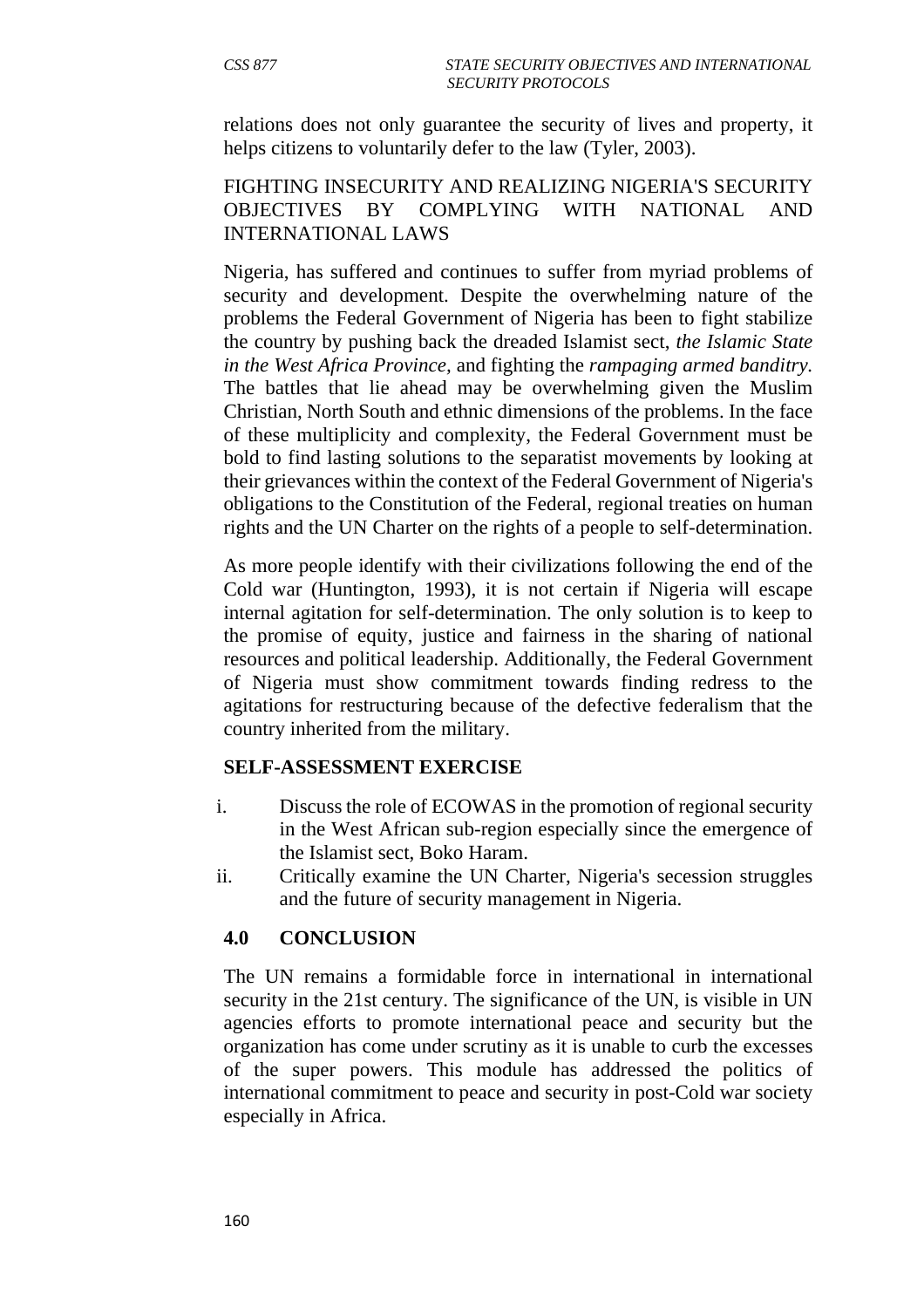### **5.0 SUMMARY**

The module examined the role of the United Nations and United Nations Conventions in the promotion of peace and security around the world. It specifically investigated the UN Security Council efforts at building peace in war-torn countries, and the challenges that the body currently faces. The module argued that though the UN Security Council has tried significantly in maintaining global peace, the non-inclusion of African countries does not validate its claim that every human being has equal right and that there should be no discrimination anywhere in the world in terms of race, religion, language and culture. This area, needs redress, in order to give Africa more visibility and power to be able to negotiate peace for the countries in the continent.

The module also examined critically the UN Charter viz- a viz the secession struggles in Nigeria and the right of self-determination of marginalized and minority groups in Nigeria. The module argued that the future of security management in Nigeria will depend not only the use of force but on the extent to which the Federal Government is able to fulfill its obligations to the Constitution it sworn to comply with and international treaties on the right of people to self-determination. For instance, the module identified the perceived violation of the Federal Character Principle in the appointment of Federal Government officials as one of the basis for the agitations in contemporary Nigeria. It therefore urges the government to reexamine the structure of the Nigerian state viz a viz the agitations and find a way of redressing and re-conceptualizing the inherited military federalism.

#### **6.0 TUTOR-MARKED ASSIGNMENT**

What are the roles of the UN security Council and how can the war against terrorist financing help West African countries combat terrorism and banditry?

#### **7.0 REFERENCES/FURTHER READING**

- Adeleke, A. (1995). The Politics and Diplomacy of Peackeeping in West Africa: The ECOWAS Operation in Liberia, *The Journal of Modern African Studies*, 33 (4): 569-593.
- Adeyemi (2020). *How Abuja Proclamation on Amotekun contradicts national consciousness*, https://guardian.ng/saturdaymagazine/cover/how-abujas-proclamation-on-amotekuncontradicts-national-consciousness/
- Amirth, S. and Sluga, G. (2008). New Histories of the United Nations, *Journal of World History*, 19(3): 251-274.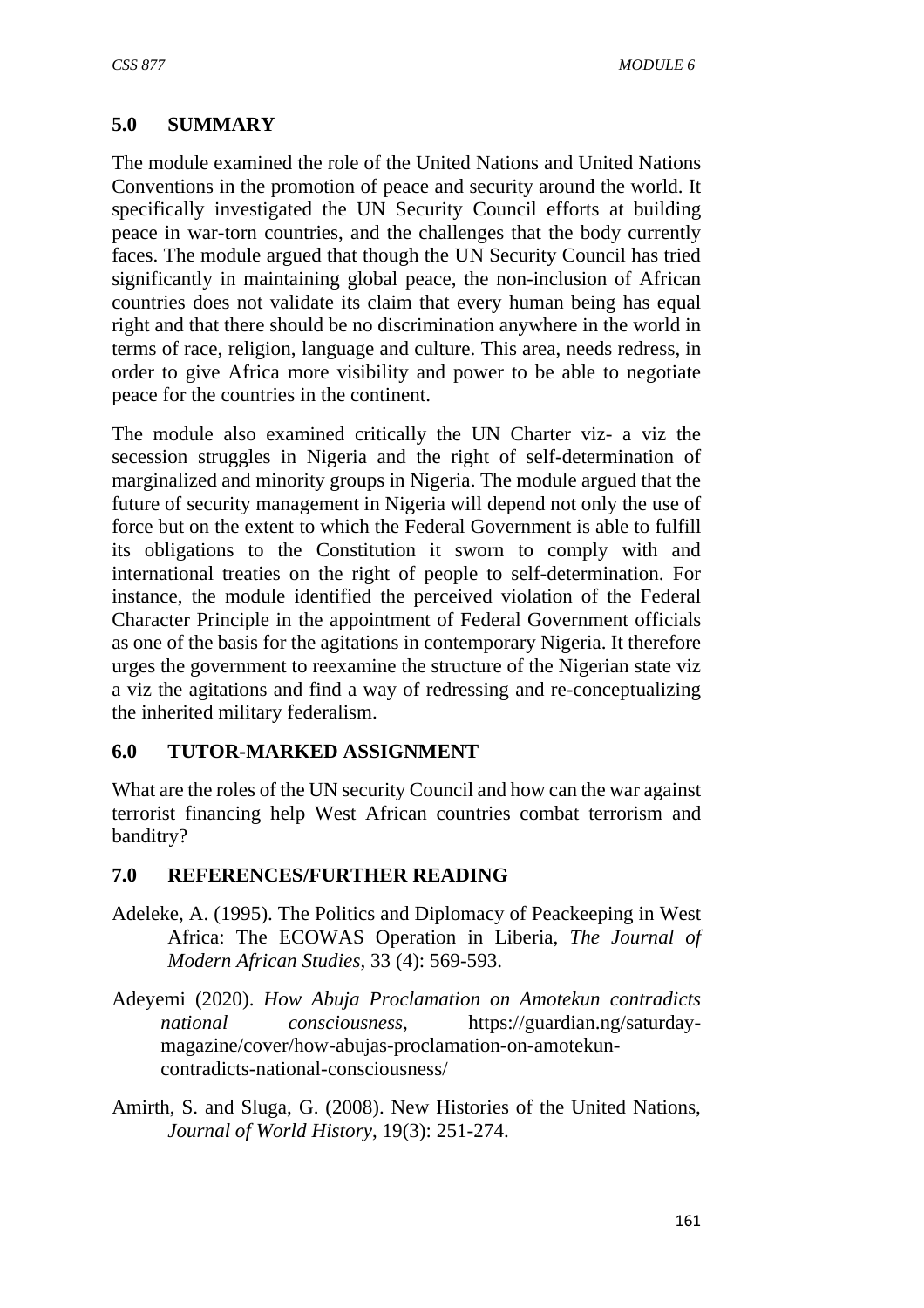- Ariye, E. C. (2014). The United Nations and Peace Purpose: *An Assessment Journal of Conflictology*, 5 (1): 24-32.
- Blay, S.K.N. (1985). Changing African Perspectives on the Rights of Self-Determination in the Wake of the Banjul Charter on Human and Peoples' Rights, *Journal of African Law*, Autumn, 29 (2): 147- 159.
- Craft,C. & Smaldore, J. P. (2002). The Arms Trade and the Incidence of Political Violence in Sub-Saharan Africa, 1967-1997. *Journal of Peace Research*, 39 (6): 693-710.
- Cronin, B. (2002). The Two Faces of the United Nations: The Tension Between Intergovernmentalism and Transnationalism, *Global Governance*, 6 (1): 53-71.
- Dada, J. A. (2002). Impediments to Human Rights Protection in Nigeria, *Annual Survey of International and Comparative Law*, 18 (1): 1-27
- Dedring, J. (2004). Human Security and the UN Security Council in Shinoda, H. & Jeong, H. *Conflict and Human Security: A Search for New Approaches of Peace, Japan: Institute of Peace Science*, Hiroshima University.
- Derr, R. (2016). What is Risk? in Allen, G. & Derr, R. Threat Assessment and Risk Analysis, An Applied Approach, Elsevier.
- Diamond, S. (2007). Who Killed Biafra? *Dialectical Anthropology,* 31 (1/3): 339-362.
- Dower, J. W. (1995). The Bombed: Hiroshima and Nagasaki in Japanese Memory, Diplomatic History, 19 (2): 275-295.
- Fabamise, S. (2018). Mainstreaming International and Legal Framework On Human Trafficking for Effectiveness in Atsenuwa, A. V. Sanni, A. ; Oni, B. A. & Ilobinso, I.K. *Criss Crossing Law and Jurisprudence: Festchrift for Prof. Akindele Babatunde Oyebode*, Lagos: Faculty of Law
- Fabamise, S. (2018). Mainstreaming International and National Legal Framework on Human Trafficking for Effectiveness, in Atsenuwa, A. V.; Sanni, A. Oni, B. A. & Ilobinso, I.K. Criss Crossing Law and Jurisprudence: Festschrift for Prof. Akindele Babatunde Oyebode.
- GIABA (2010). GIABA-Threat Assessment of Money Laundering & Terrorist Financing in West Africa.
- Goodrich, L. M. (1947). From League of Nations to United Nations, *International Organization*, 1 (1): 3-21.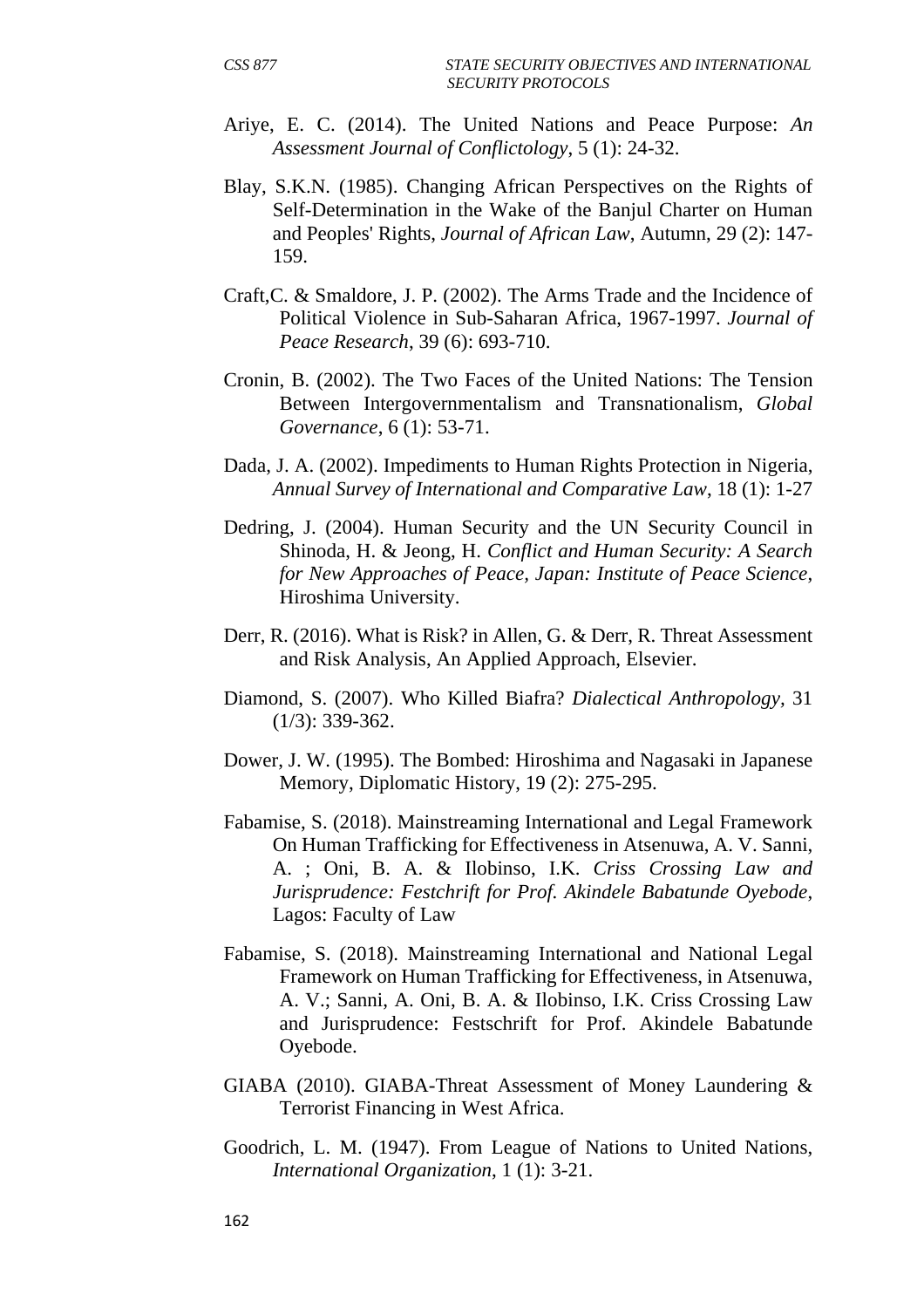- Goodrich, L.M. (1947). From the League of Nations to United Nations, International Organization, 1(1): 3-21.
- Huntington, S. (1993). The Clash of Civilizations, *Foreign Affairs*, 72 (3): 22-49.
- Jebb, S. G. (1952). The Role of the United Nations, *International Organization*, 6(4); 509-520.
- Kode, D. (2016). The Complexities of Democracy-Building Conflict Affected States: The Role of ECOWAS and the African Union in Cote D'ivoire, Stockholm, International Idea Institute for Democracy and Electoral Assistance.
- Lynch, A. (2002). Woodrow Wilson and the Principle of National Self-Determination: A Reconsideration, *Review of International Studies*, 28 (2): 419-436.
- Okoronkwo, P.L. (2002). Self-Determination and the Legality of Biafra's Secession under International Law, *Loyola of Los Angeles International and Comparative Law Review*, 25 (63): 63-115.
- Onuoha, B. (2015). Peace and Security Concerns in the Niger Delta: a persisting struggle for autonomy and self-determination, *Journal of Contemporary African Studies*, 33 (1): 69-87.
- Organization of African Unity (1981). *African Charter on Human and Peoples' Rights*, Ethiopia: OAU.
- Osagie, S. O.; Ibaba, S. I. & Walts, M. I. (2009). The Nigerian State, Oil Industry and the Niger Delta, *Journal of African Development*, 11 (2): 9-26.
- Premium Times (2020). *Buhari inaugurates 2019 National Security Strategy, vows to enhance social security*, https://guardian.ng/saturday-magazine/cover/how-abujasproclamation-on-amotekun-contradicts-national-consciousness/
- Punch (2020). *Amotekun starts On shaky ground, three governors absent from launch*, https://punchng.com/amotekun-starts-on-shakyground-three-govs-absent-from-launch/
- Reddy, P.K. M. & Reddy, C. S. (2015). Global Peace and the Role of the United Nations: AN IDEA, *World Affairs: The Journal of International Issues*, 19 (1): 10-19.
- Sarkin, J. (2009). The Role of the United Nations, the African Union and Africa's Sub-Regional Organizations in Dealing with Africa's Human and Peoples Rights Problems: Connecting Humanitarian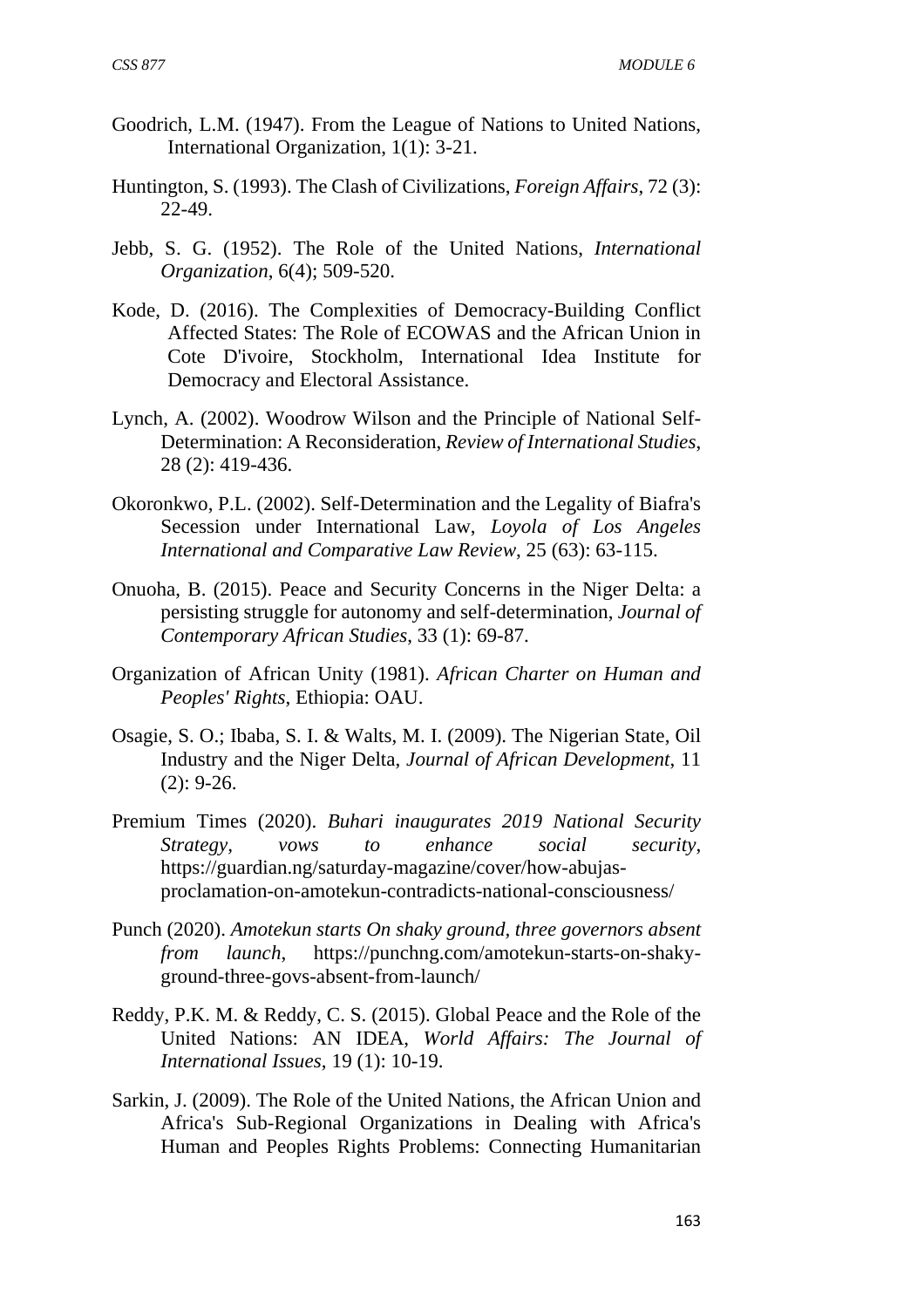and Responsibility to Protect, *Journal of African Law* (2009) 53 (2): 1-33.

- Schwarz, W. (1966) Tribalism and Politics in Nigeria, *The World Today*, 22 (1): 460-467.
- Sherry, G. L. (1986). The United Nations, International Conflict and American Security, Political Science Quarterly, 101(5): 753-771
- Shinoda, H. (2004). Operational Phases of Human Security Measures in and after Armed Conflict: How can We link Humanitarian Aid to Peace-Building? in Shinoda, H. & Jeong, H. Conflict and Human Security: A Search for New Approaches of Peace, Japan: Institute of Peace Science, Hiroshima University.
- The Guardian (2018). *Buhari's appointment and Federal Character,* https://guardian.ng/opinion/buharis-appointments-and-federalcharacter/
- The Guardian (2020). Global Report: Trump threatens to pull out of WHO over failed response to pandemic, https://www.theguardian.com/world/2020/may/19/global-reporttrump-threatens-to-pull-out-of-who-over-failed-response-topandemic
- Thisday (2020). *Amotekun and the Politics of Security*, https://www.thisdaylive.com/index.php/2020/01/23/amotekunand-the-politics-of-security/
- Thisday (2020). *Southern Leaders Sue Buhari over Alleged Breach of Federal Character*, https://www.thisdaylive.com/index.php/2020/06/23/southernleaders-sue-buhari-over-alleged-breach-of-federal-character/
- Throntveit, T. (2011). The Fable of the Fourteen Points : Woodrow Wilson and National Self-Determination, *Diplomatic History*, 35 (3): 445-481.
- Tyler, T. R. (2003). Procedural Justice, Legitimacy and the Effective Rule of Law, *Crime & Justice*, 30: 283-357.
- United Nations (2010). *UN Peace-Building: an Organization*, New York, UN.
- United Nations (2015). Universal Declaration of Human Rights, New York: United Nations.
- United Nations (2020*). Peace, Dignity and Equality on a Healthy Planet*, https://www.un.org/en/sections/un-charter/chapter-i/index.html